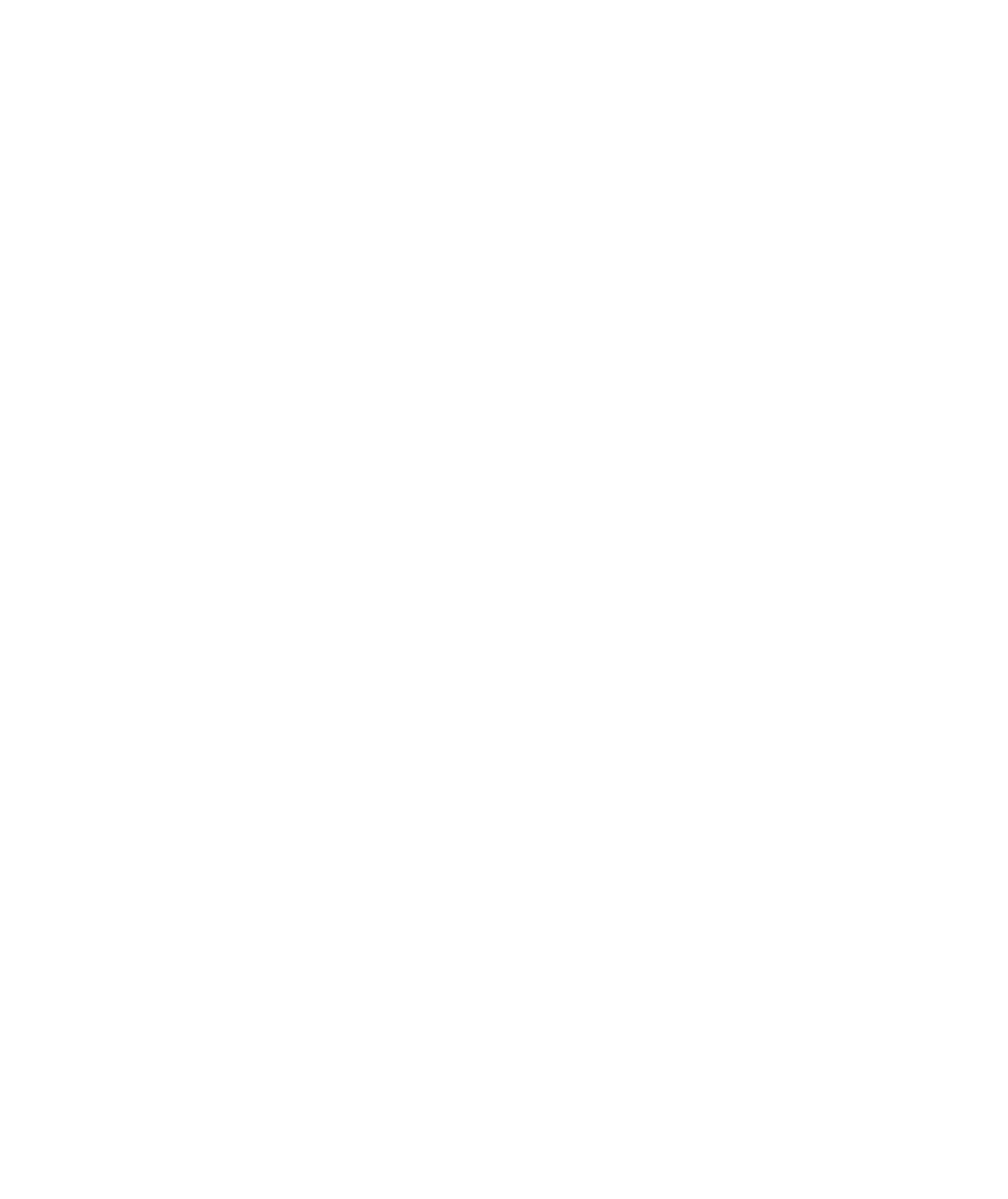

Richard Hillman Centre d'Études Supérieures de la Renaissance, Tours

#### Note on the Translation

As with my previous renditions of early modern French verse plays, I have reproduced the prosodic and rhetorical structures of the original as best I could and translated according to its lineation as faithfully as possible. With the exception of the Choruses, the regular metre of the original is hendecasyllabic, and this makes iambic pentameter a natural choice in English. I have supplied some stage directions, corresponding to those added in the accompanying French text, and indicated scene divisions within acts as seems appropriate. All additions appear within square brackets. In the cause of producing an intelligible, readable and (conceivably) performable English text, I have exercised a free hand in modifying the punctuation of the original.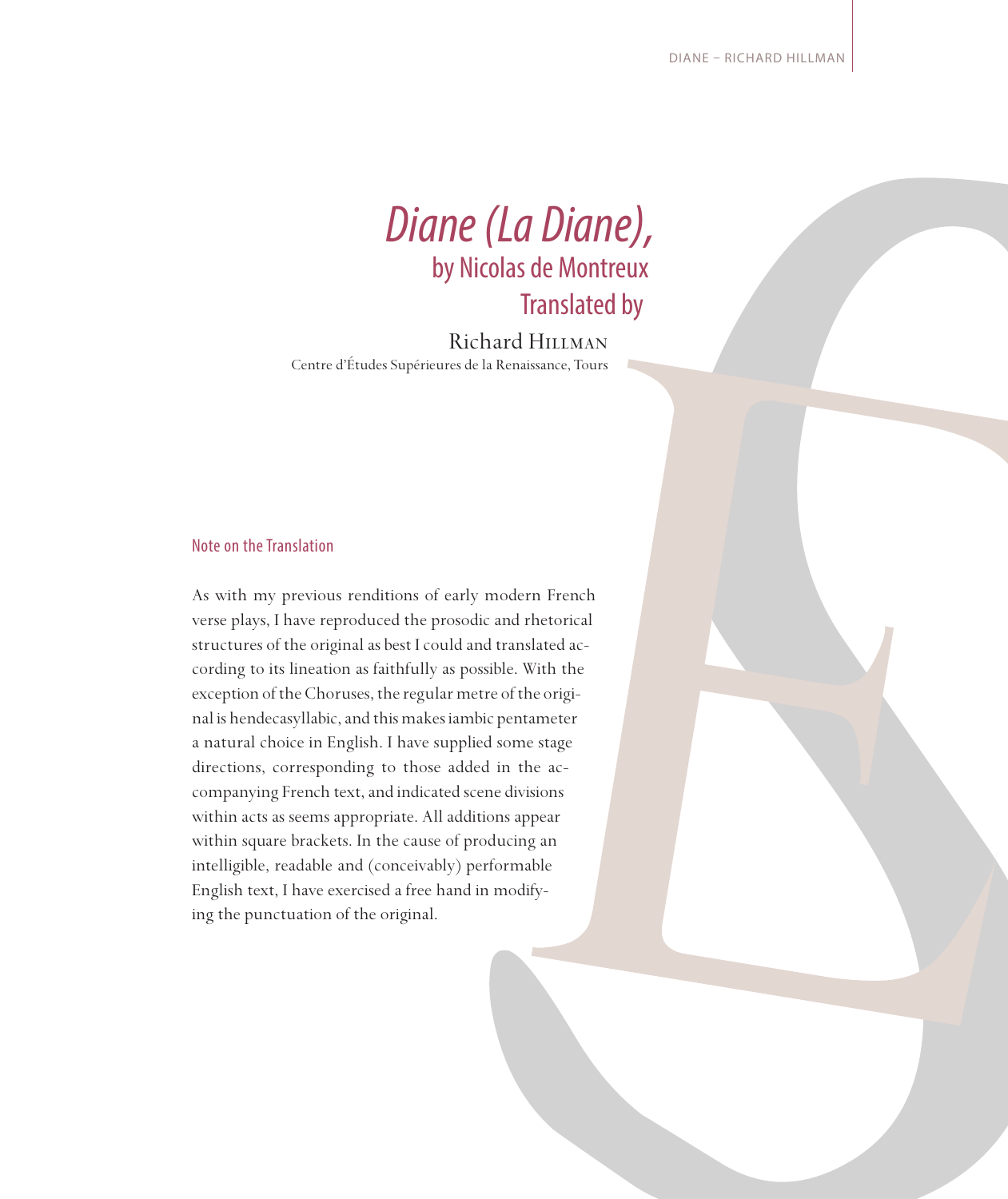## *Diane*

by

Nicolas de Montreux

(Ollenix du Mont-Sacré)

Pastoral, or Rustic Fable

### M.D.XCIIII

#### [*Characters*

*Fauste (a shepherd) Diane (a shepherdess) Nymphis (a supposed shepherd) Julie (a shepherdess) Frontin (a shepherd, friend to Fauste) Hector (a knight) Arbuste (an old countrywoman) Elymant (a magician)*

*The scene: An unlocalised pastoral setting, with a magician's cave.*]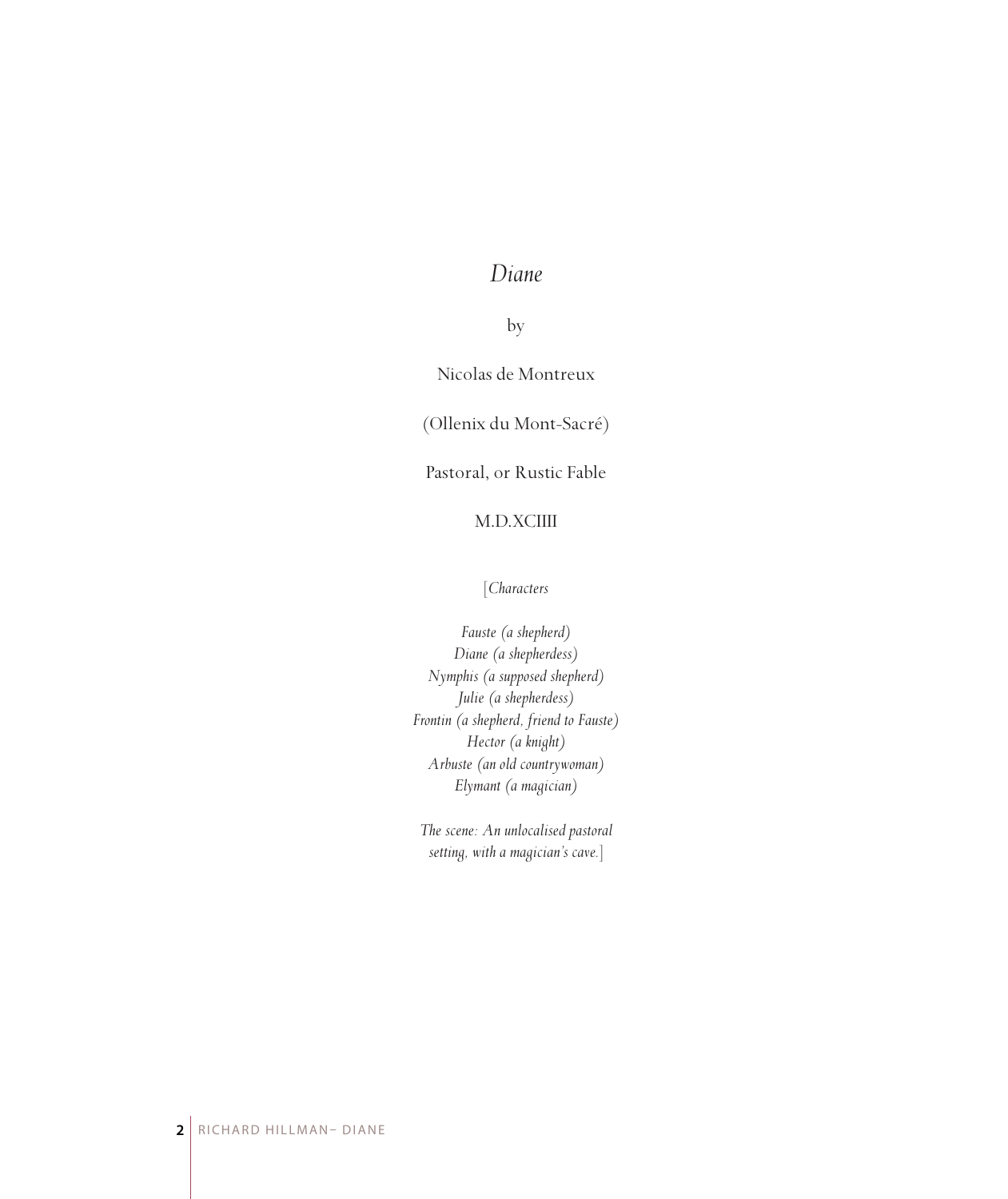## **ARGUMENT**

Diane was a beauty who loved and was loved by the shepherd Fauste. She abandons her first love-feelings when she falls in love with another shepherd named Nymphis. Nymphis, in love with the shepherdess Julie, cannot love Diane. Fauste still loves her and approaches the magician Elymant to find a remedy for his love. The old man Elymant gives him a liquid, which, when he washes his face with it, makes him seem to be Nymphis by taking on the latter's appearance. In this guise he deceives Diane, who, mistaking him for Nymphis, pledges him her faith in marriage. Meanwhile, Nymphis arrives and exposes the fraud. Diane is angry with Faust for having deceived her, and the latter, out of remorse, mounts a high cliff with the idea of leaping off and putting an end to his life. But Diane, changing her mind, prevents him from dying and renews her pledge of marriage. Meanwhile, Nymphis combats the knight Hector for the love of Julie, with whom both are in love. Elymant arrives and separates them, explaining to them that they are brothers. Then they vie with each other to give up Julie, the cause of their quarrel. But the magician has them refer the matter to the desire and choice of Julie, who takes Nymphis for her spouse; and the old man gives the knight a certain potion to drink which cures him of his love for Julie, who marries his brother Nymphis.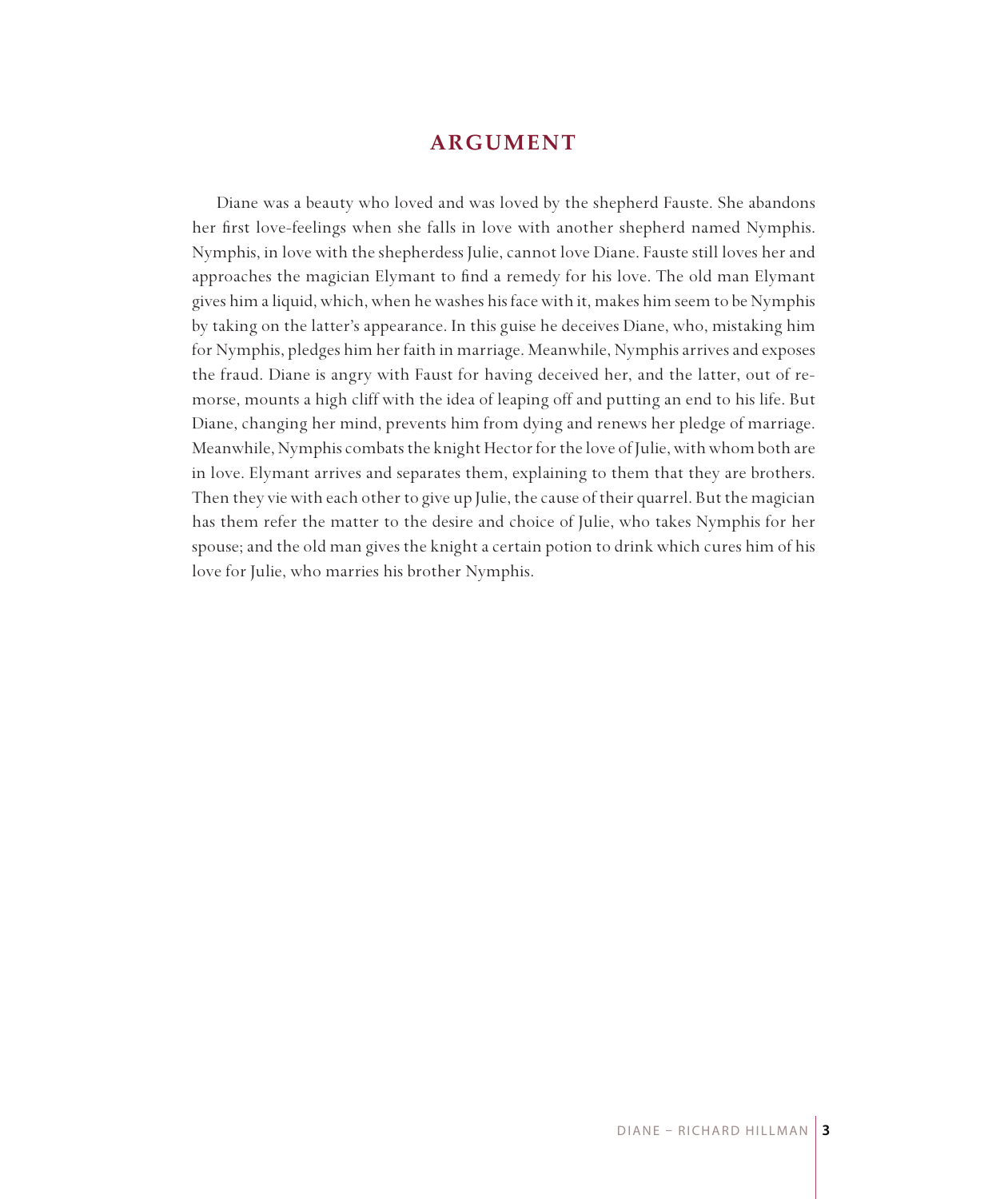## **ACT I**

## [Scene I]

|                | FAUSTE [entering]                                     |
|----------------|-------------------------------------------------------|
| I              | What flame, what radiance divine, gives birth         |
| $\overline{2}$ | To colours in the sky, and lights the earth?          |
| 3              | Whose beams? Whose torches, so that brightness spills |
| 4              | To tinge with pallor the brows of the hills?          |
| 5              | Where does the day procure such gleams again,         |
| 6              | Which gild with still more gold the front of heaven?  |
| 7              | Can this be yours, your mortal-burning fire,          |
| 8              | O sacred Love, <sup>1</sup> of immortals the sire?    |
| 9              | Are these your lively flames, are these your rays,    |
| <b>I0</b>      | Your brand that sets our very souls ablaze?           |
| П              | Ah no, great God! Your fire divine, once caught,      |
| $_{12}$        | Lends its brilliance only to lovers' thought,         |
| 13             | And the being who generates its light                 |
| I4             | Only thus far illumines mortal sight.                 |
| 15             | The sacred Delphian's flame, then, we behold,         |
| 16             | The torches his, his chariot of old,                  |
| 17             | His fair forehead, blond tresses radiant,             |
| 18             | Spreading themselves throughout the firmament;        |
| 19             | Those his coursers, which the lily-fair Dawn          |
| 20             | From their sleep in Thetis' bosom has drawn:          |
| 2I             | Panting, they bring us back beauteous day,            |
| 22             | Chasing the sky's straying tapers away.               |
| 23             | O sacred Phoebus, with unflagging pace                |
| 24             | And a sure compass your circle you trace,             |
| 25             | Always, thanks to your ardent reverence,              |
| 26             | Keeping half the world in golden resplendence!        |

 Love ("Amour") is clearly personified at this point in the original, but elsewhere the emotional effect, not its divine cause, is paramount. This may be signalled by the use of lower case "a", but, as in many other respects, the textual practice is inconsistent. The translation attempts to recuperate the intention of the original in each case.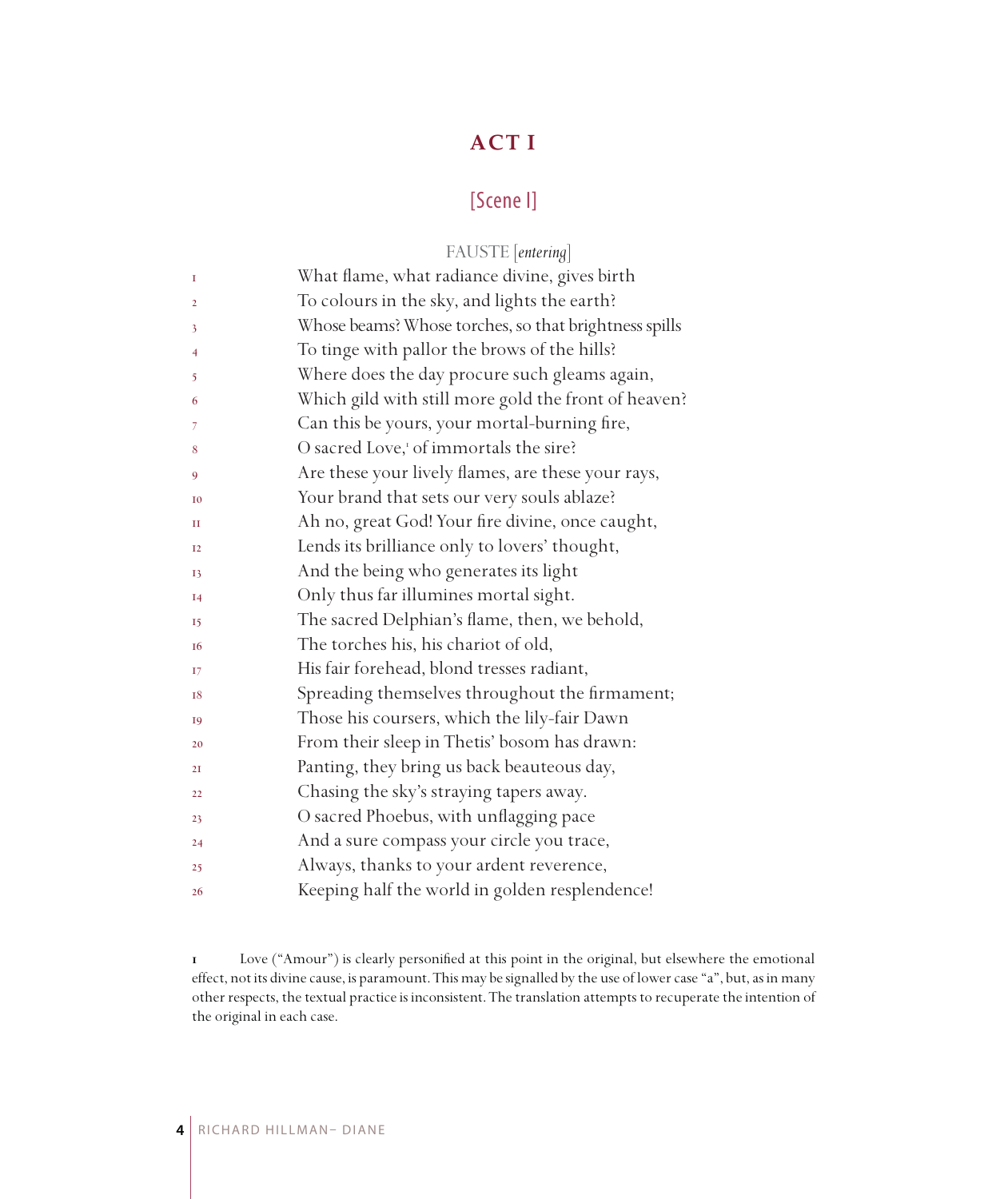| 27 | O sacred Phoebus, the light of your burning      |
|----|--------------------------------------------------|
| 28 | Shows us both men and gods to pleasure turning,  |
| 29 | And your beams again make their faces bright,    |
| 30 | Which drooped with pallor in the lonely night.   |
| 31 | Through the woods, beneath branches overspread,  |
| 32 | We see hoofed satyrs run with joyful tread;      |
| 33 | Your return, by the rustic flutes they hold,     |
| 34 | As happy news to the shepherds is told -         |
| 35 | To the animals, who, hungry for day,             |
| 36 | With a thousand cries your coming convey;        |
| 37 | To laggard herdsmen, to nymph-shepherdesses,     |
| 38 | Who often prettily wear shortened dresses,       |
| 39 | The pleated skirt with a jacket tucked in,       |
| 40 | And, when they go walking, the cheerful buskin.  |
| 4Ι | Many a chill rock, when your rays are felt,      |
| 42 | Is seized with your heat, and sees its ice melt; |
| 43 | Many a tree, drying in your warm light,          |
| 44 | Was dripping with the vapours of the night;      |
| 45 | One glimpses your face by the little gleams      |
| 46 | That penetrate the forest's leafy seams          |
| 47 | Among flowers and foliage, whose sight           |
| 48 | Appears to us now dappled green and white;       |
| 49 | The meadows, which were veiled in tones obscure, |
| 50 | Newly adorn with white their green coiffure,     |
| 51 | Display their bosom enamelled with tints         |
| 52 | A mass of flowers on their banks imprints;       |
| 53 | The bearded visage of grain-bearing wheat        |
| 54 | Whitens in the field with the fire's heat,       |
| 55 | And myriad love-songs mingle their yearning,     |
| 56 | As the little birds welcome your returning.      |
| 57 | O sacred Phoebus, you come back, and you         |
| 58 | With alacrity start your task anew,              |
| 59 | While wretched I take up again my route,         |
| 60 | Comfortless in my futile love-pursuit.           |
| 61 | I return to my painful tally-keeping,            |
| 62 | To dampening my breast again with weeping;       |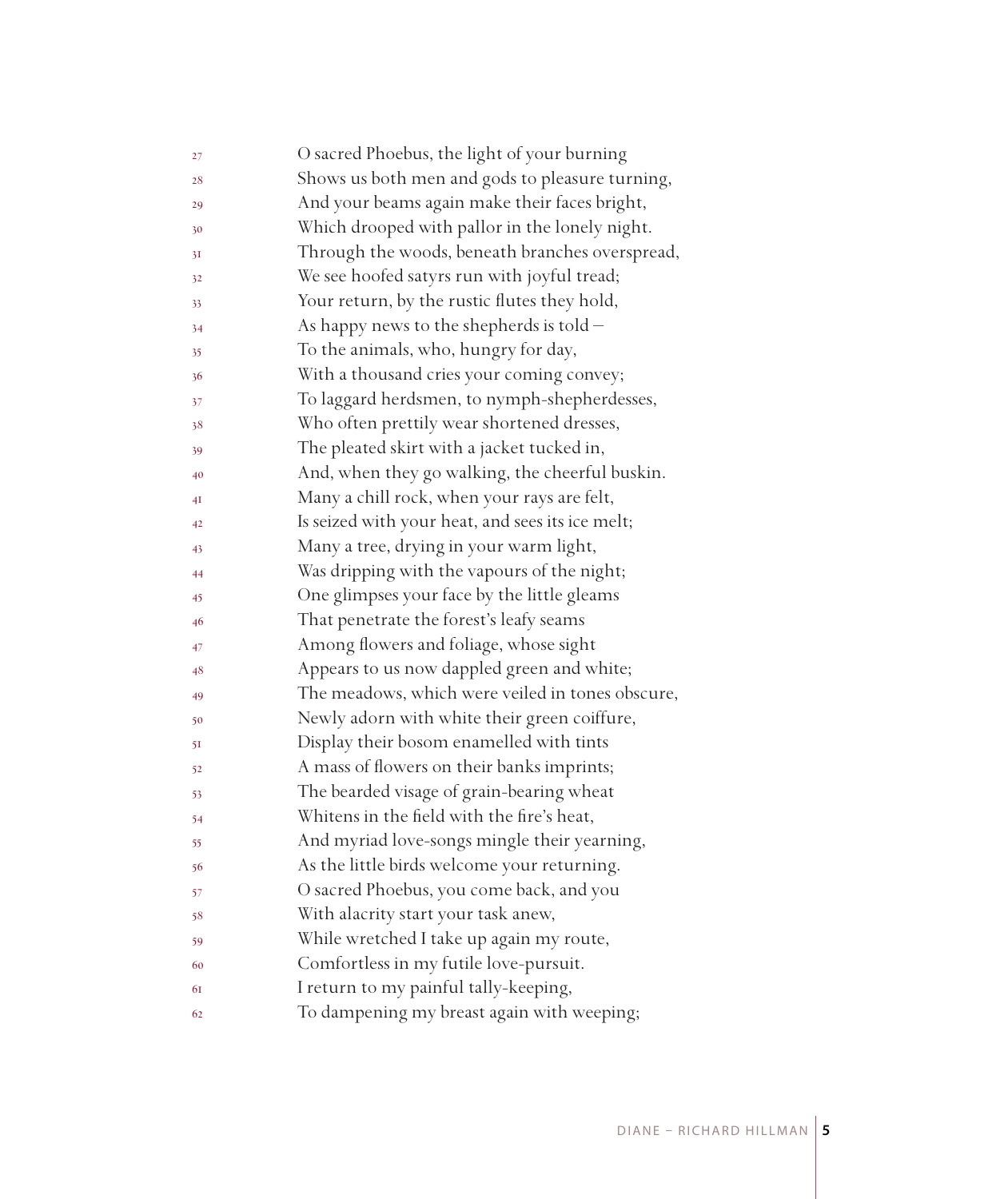| 63 | I start to sigh once more, the same words come     |
|----|----------------------------------------------------|
| 64 | To say how cruel I find my martyrdom.              |
| 65 | As one sees, at the fair sun's new caress,         |
| 66 | The ploughman, although crushed with weariness,    |
| 67 | Straining at his work, amorous of toil,            |
| 68 | Begin yet one more time to till the soil;          |
| 69 | Now bending over, with ruddy forehead,             |
| 70 | He clutches the ploughshare cutting ahead;         |
| 71 | Now running up, with the harsh goad makes free     |
| 72 | And prods the lagging ox impatiently;              |
| 73 | With feet and hands he labours, and his shout      |
| 74 | Is sometimes to be heard all round about:          |
| 75 | So always my anguish renews its cry                |
| 76 | As daylight advances across the sky.               |
| 77 | But what have I said? He who never ends,           |
| 78 | Over whom one sole destiny impends,                |
| 79 | Whose constant desires no respite give -           |
| 80 | He cannot be said to begin to live:                |
| 81 | Thus the ill which has struck me to the heart      |
| 82 | Since it never ceases, cannot restart;             |
| 83 | Always alive in my soul it sojourns,               |
| 84 | Just as there, alive, the ardent flame burns       |
| 85 | Which the fair eye of Diane set ablaze             |
| 86 | When my own was enkindled by its rays.             |
| 87 | Phoebus yields to slumber his normal task,         |
| 88 | In sea-dwelling Thetis's lap to bask,              |
| 89 | And his repose brings to every beast               |
| 90 | The sweet sleep they find when labours are ceased: |
| 91 | The wolf rests quiet in his hidden den,            |
| 92 | The little lamb under his roof again;              |
| 93 | The ox, late-returning, his yoke withdrawn,        |
| 94 | Enjoys relief and rest until the dawn;             |
| 95 | In bushes, thanks to night's obscurity,            |
| 96 | The lively bird rests in security;                 |
| 97 | Throughout the woods a silence spreads and grows,  |
| 98 | And then each creature waits for sweet repose.     |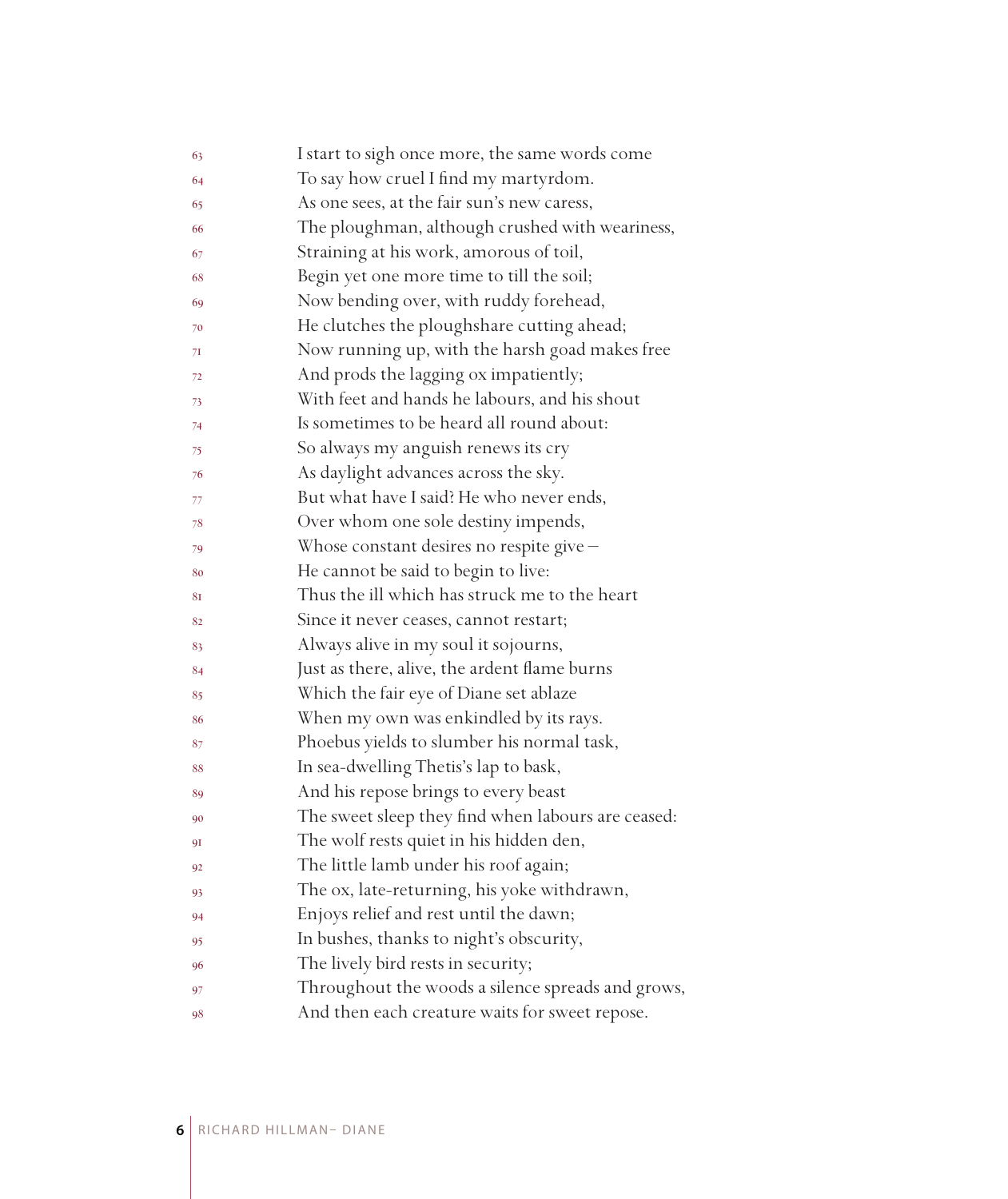| 99              | Quiet and calm the sky unveils its brow;                     |
|-----------------|--------------------------------------------------------------|
| <b>I00</b>      | Flore with a black cloak drapes her verdure now,             |
| <b>I0I</b>      | Within the shadow of the slopes to lie $-$                   |
| <b>I02</b>      | And shudder as the passing clouds scud by. <sup>2</sup>      |
| 103             | Thetis, eager for her accustomed sleep,                      |
| <b>I04</b>      | Commands rebellious winds the peace to keep                  |
| <b>I05</b>      | Amid her waves, and her vivacious fish                       |
| <b>106</b>      | Throughout the night get all the rest they wish.             |
| <b>I07</b>      | All feel the power of the timely grace                       |
| 108             | That darkness offers those of mortal race;                   |
| 109             | Each feels its pain with slumber pacified                    |
| II <sub>0</sub> | As if, in sleep, its suffering has died -                    |
| Ш               | Except wretched me, who feel ever-burning                    |
| II2             | All through the night my sorrows in their yearning:          |
| <b>II3</b>      | Taking no rest, my pains with new life teem,                 |
| II4             | My tears pouring forth in many a stream -                    |
| <b>II5</b>      | Immortal passion, with fresh green endued,                   |
| II <sub>6</sub> | Just as in springtime the earth is renewed.                  |
| H7              | Whether day's torch in the heavens shines bright,            |
| <b>H8</b>       | Or whether they put on the cloak of night,                   |
| <b>H9</b>       | My heart remains drowning in agonies;                        |
| <b>I20</b>      | My brief joys with sorrow forever freeze.                    |
| I2I             | Always I find my eyes with tears oppressed,                  |
| <b>I22</b>      | Thousands of fires burning in my breast,                     |
| <b>I23</b>      | My body brought down to utter defeat                         |
| I24             | By griefs that drown with floods, consume with heat.         |
| 125             | See what it is to love without return;                       |
| I <sub>26</sub> | See what it is unsatisfied to yearn,                         |
| I27             | With longing that cannot, to drown distress,                 |
| <b>I28</b>      | Taste the good whose goodness it would possess. <sup>3</sup> |
| <b>I29</b>      | Nothing but love could ever have the force                   |
| <b>I30</b>      | To sway the prudent from their steady course -               |

 A precise translation of the original line remains elusive, but it seems necessary to accommodate the negative connotations of "horreur".

 Orig. "Gouster le bien que pour bien il desire": "bien" is Montreux's standard term for the object of possessive desire, but here he plays on its positive connotation, as the translation attempts to convey.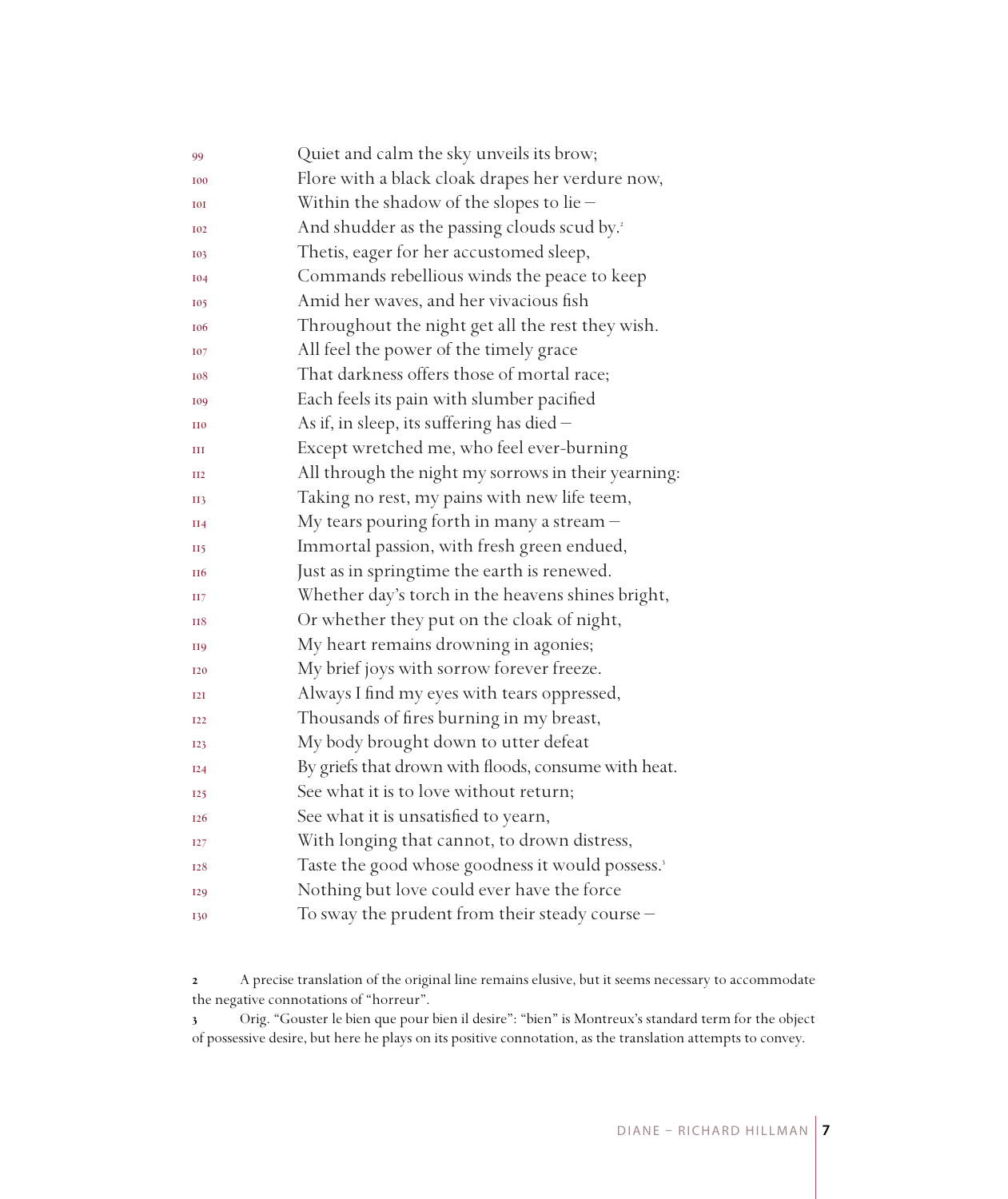| I3I             | Unless that ill, by all knowledge dismissed,           |       |
|-----------------|--------------------------------------------------------|-------|
| 132             | Which baffles law, the wise man can resist.            |       |
| 133             | But if his mind endures the gods' constraint,          |       |
| 134             | In yielding thus, the sage incurs no taint.            |       |
| 135             | This does not put to shame his sober spirit:           |       |
| 136             | For who could have a soul of greater merit,            |       |
| 137             | Experience, or in knowledge outshine                   |       |
| 138             | The great gods, who thus show themselves divine?       |       |
| 139             | To lapse like them can hardly be disgrace:             |       |
| I40             | No viciousness attaints their lofty race. <sup>4</sup> |       |
| I4I             | Love's servant I, and seek to do him honour,           |       |
| <b>I42</b>      | And his servant I would remain forever,                |       |
| <b>I43</b>      | For it is an honour to serve a lord                    |       |
| <b>I44</b>      | Whom the gods deem their king by full accord.          |       |
| <b>I45</b>      | But it is time my little lambs to lead,                |       |
| 146             | Bleating as they go, to the fields to feed;            |       |
| <b>147</b>      | I hear their plaintive voices, and I know              |       |
| 148             | They wish to be guided along this meadow:              |       |
| I <sub>49</sub> | There I am certain to find my Diane;                   |       |
| <b>I50</b>      | I'll try her will to love me, if I can.                | Exit. |

## [Scene II]

## DIANE [*entering*]

| <b>151</b> | That which can see and touch itself, sensation |
|------------|------------------------------------------------|
| <b>I52</b> | Has and feeling, mouth for alimentation,       |
| 153        | Moves, and, in brief, whose being all depends  |
| 154        | On the warmth sacred sunlight to us sends $-$  |
| 155        | That which above enjoys immortal worth,        |
| 156        | That which as mortal dwells upon the earth;    |
| <b>157</b> | All that is animate, having the power          |
| 158        | To nourish itself, to live, and to stir,       |
| 159        | Is encompassed by a solemn design,             |

This argument will recur, and be rebutted, a number of times subsequently.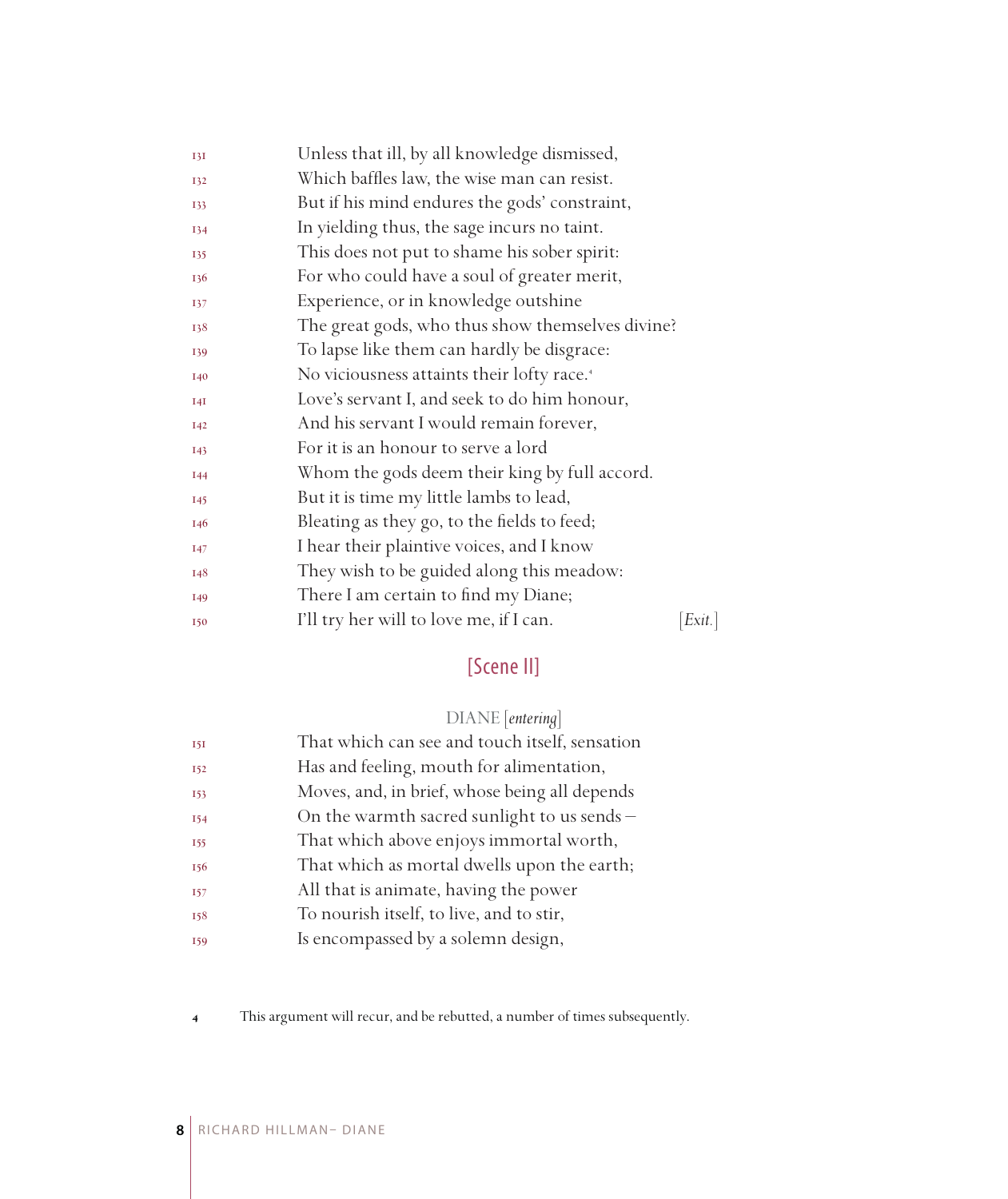| 160        | Marches in order, keeps its place in line.              |
|------------|---------------------------------------------------------|
| 161        | Heaven follows courses anciently known:                 |
| 162        | Phoebus plies his round, Diana her own.'                |
| 163        | The sky at no time mingles with the earth,              |
| 164        | The haughty sea does not exceed its girth,              |
| 165        | Pale Winter does not arrive in the splendour            |
| 166        | Of gay Springtime, nor Autumn in the Summer:            |
| 167        | These trees, this forest grove, these sprawling meadows |
| 168        | By no means wear their verdure when it snows,           |
| 169        | And those sweet orange fruits which on the tree         |
| 170        | High up among the branches hang so neatly               |
| 17I        | Hardly grow when the swallow flies away,                |
| 172        | While Winter reasserts its icy sway.                    |
| 173        | The lamps of heaven, which as stars shine out,          |
| 174        | Are not confused, all jumbled in a rout,                |
| 175        | And that great All which bears the appellation          |
| 176        | Of holy God gives each its proper station,              |
| 177        | Its course, its order, and without confusion            |
| 178        | Beneath his hand each follows his conclusion;           |
| 179        | All goes by order, and order nourishes                  |
| 180        | The harmony high and low that flourishes;               |
| 181        | All goes by order - only Love excepted,                 |
| 182        | Who never has reason nor right accepted,                |
| 183        | Who renders confused, as he shoots in play,             |
| 184        | The world's design, chasing justice away.               |
| 185        | The child Love: his body a reckless boy's,              |
| 186        | A soul that no jot of reason employs,                   |
| 187        | One who, to keep his vice from being scolded,           |
| 188        | Prefers with ignorance to go blindfolded,               |
| 189        | Wants to be blind, that he may be excused               |
| 190        | If often, with lack of clear sight abused,              |
| <b>191</b> | In a gulf of faults he goes about thrusting             |
| 192        | What seem to be virtues to souls too trusting.          |

 Diana here obviously stands for the moon, but the contrast with the character's disordered course is pointed.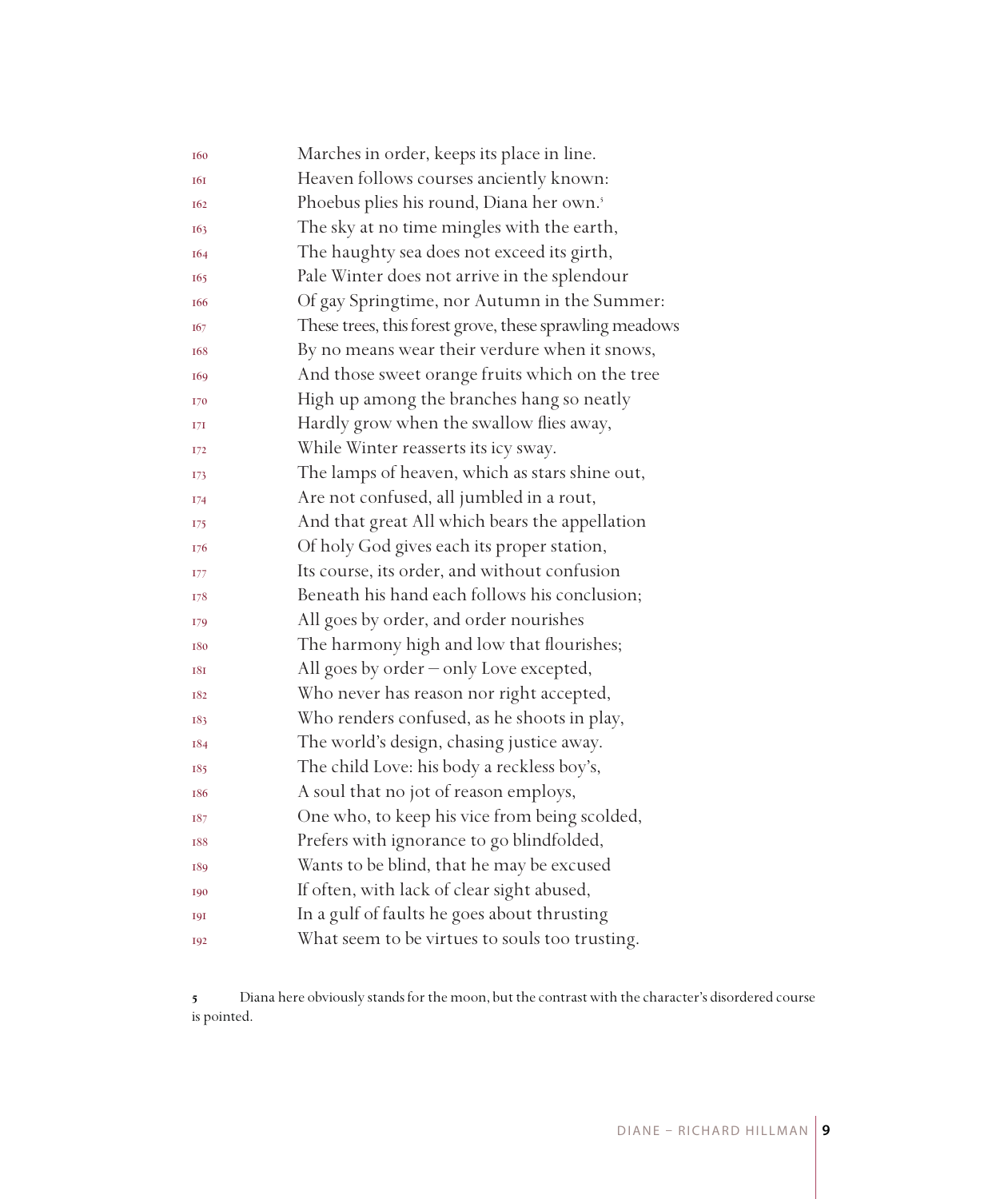| 193             | A child he is: the image suits his plan,            |
|-----------------|-----------------------------------------------------|
| 194             | Lest he be treated as an older man,                 |
| 195             | Who could not, like a foolish child, present        |
| 196             | The ravages he wreaks as never meant.               |
| 197             | For those who possess both knowledge and age        |
| 198             | Incur reproaches when they are not sage;            |
| 199             | The fault that in a child is tolerated              |
| 200             | With greater age is often reprobated,               |
| 201             | For wisdom grows greater with passing time,         |
| 202             | And the years help judgement upward to climb;       |
| 203             | It dwells in heads that time, which brings all low, |
| 204             | Changes at last to the colour of snow.              |
| 205             | Those who with time have acquired that good,        |
| 206             | Whose age assures that all is understood,           |
| 207             | Are not exempt from trouble or from blame           |
| 208             | If faults impair maturity's good name:              |
| 209             | But such as have neither wisdom nor reason,         |
| 210             | Nor judgement well acquired in due season,          |
| 2II             | When they offend are pardoned in advance,           |
| 212             | For youth is the mother of ignorance.               |
| 213             | That is why one always as young portrays            |
| 2I <sub>4</sub> | Foolish Love, according his deeds and days.         |
| 215             | O cruel god, who make yourself stand out            |
| 216             | Above all as lively and gadabout,                   |
| 217             | Whose glory it is to stir up the soul               |
| 218             | With thoughts vain and fickle beyond control,       |
| 219             | How many times, slave to your potency,              |
| 220             | Have I known your nimble inconstancy?               |
| 221             | How often felt, to do me harm, perverse,            |
| 222             | Your various blows, your fires diverse?             |
| 223             | Betrayal of Love's nature in his name               |
| 224             | Basely on the effects of Love brings shame.         |
| 225             | For Love, by the joint desire of hearts,            |
| 226             | Creates a unity out of two parts:                   |
| 227             | But this Love, by the vulgar styled                 |
| 228             | Untrustworthy Venus's sightless child,              |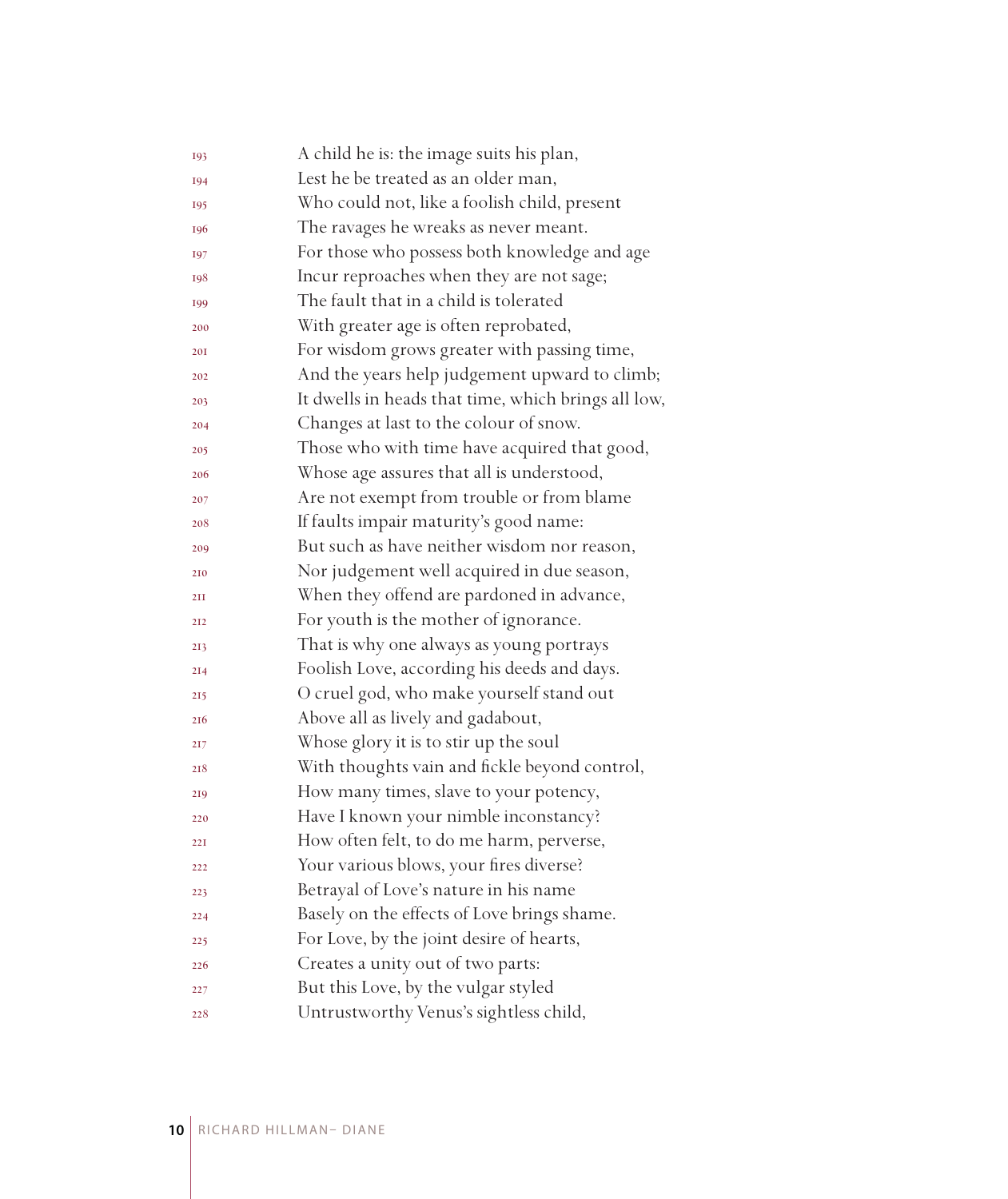| 229        | Is no kind of love, but perverse, a tyrant,      |
|------------|--------------------------------------------------|
| 230        | Perturbing all, his trouble-making flagrant,     |
| 231        | Who overturns order, disrupts our lives          |
| 232        | With diverse desires and diverse drives.         |
| 233        | As one perceives sunlight licking the clay       |
| 234        | Till earth's swelling breast is shrivelled away, |
| 235        | Then all at once is overwhelmed with rain        |
| 236        | At the whim of the sky, varied again -           |
| 237        | Now, too dry from the sun's heat, it is cracked, |
| 238        | Now with wetness it pours a cataract,            |
| 239        | No single day spanning it in one state,          |
| 240        | As it pleases the sky, which rules its fate -    |
| 24I        | Thus Love shapes effects of different kinds      |
| 242        | And causes to err the most perfect minds.        |
| 243        | I have known this in love, unhappy me,           |
| 244        | Who loved the shepherd Fauste formerly -         |
| 245        | Fauste, he who was once the only pleasure        |
| 246        | Of my two eyes and my delicious treasure,        |
| 247        | The lord of my soul, which did so incline        |
| 248        | To serve him as his, it scorned to be mine.      |
| 249        | With what ardour I loved him at that time!       |
| 250        | His love I thought felicity sublime -            |
| 25I        | Before Love, with a new torch he had lighted     |
| 252        | At a new fire, my soul reignited.                |
| 253        | But the very instant the lovely eyes             |
| 254        | Of lovely Nymphis took mine by surprise -        |
| 255        | His forehead, his curls, that coral which tips   |
| 256        | The tender curves of his delicate lips,          |
| 257        | And when his words with a sugary art,            |
| 258        | Mingled with smiles, had entranced my heart,     |
| 259        | And his voice, or rather the harmony             |
| 260        | Of heaven, had ravished my soul from me $-$      |
| <b>26I</b> | Then with an instant's quickness did I find      |
| 262        | My lover Fauste quite vanished from my mind.     |
| 263        | I cared no more about remaining true             |
| 264        | To a friendship immortal, in his view;           |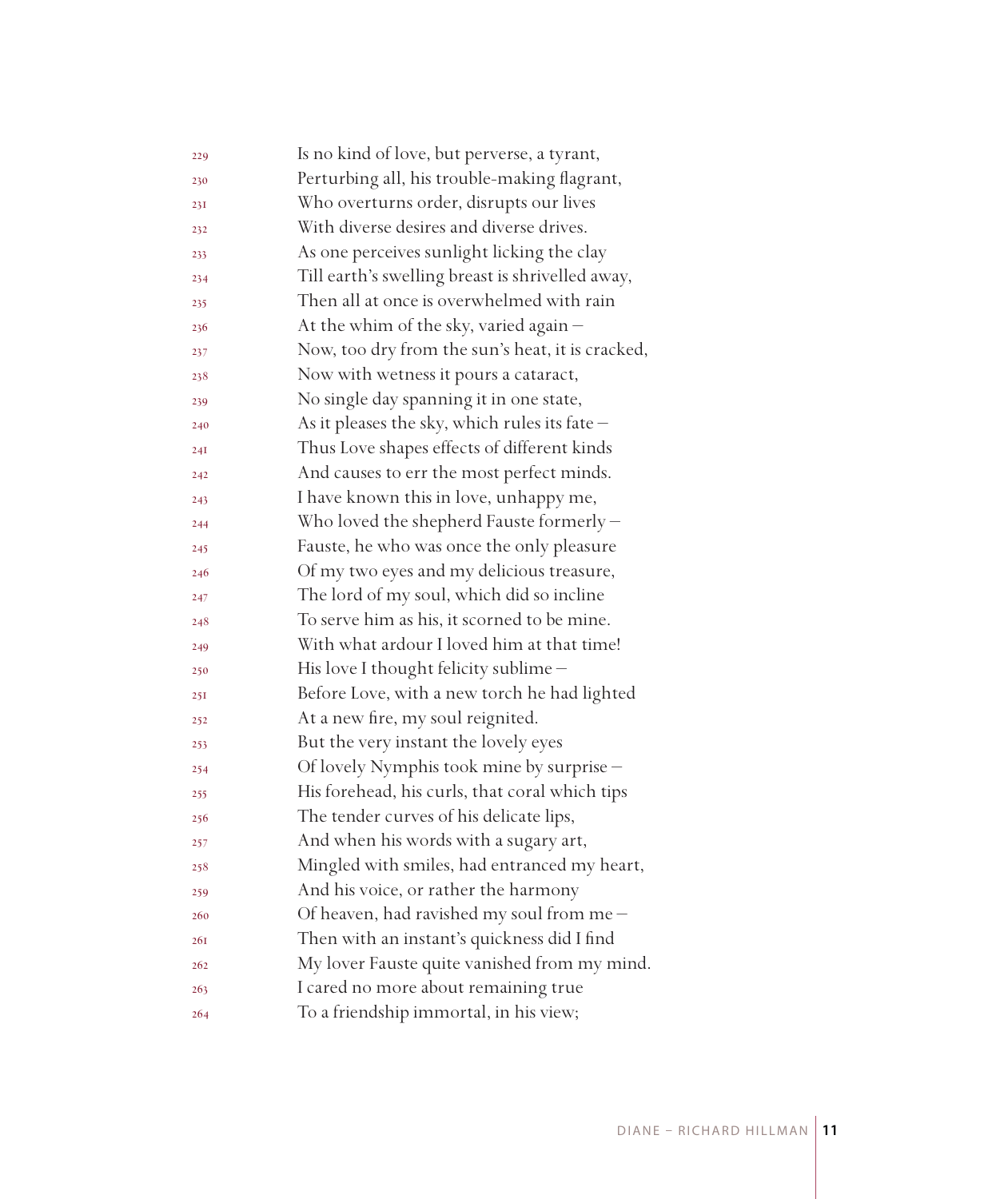| 265 | His eyes, his face, the way he walked and talked     |
|-----|------------------------------------------------------|
| 266 | Made me shrink, as if by death I was stalked.        |
| 267 | What I had loved now so deeply displeased            |
| 268 | That with guilt for loving it I was seized.          |
| 269 | O change! Thus all that here below abides            |
| 270 | Changes in form, and travels with great strides      |
| 27I | Towards the tomb, where will be sepulchred           |
| 272 | With our remains the life with which we stirred.     |
| 273 | Both longing and lover, then, changed for me,        |
| 274 | But I know not how that change came to be,           |
| 275 | That new fire, new burning which I felt,             |
| 276 | Nor who it was that made my promise melt.            |
| 277 | Before this land of caverns and of trees             |
| 278 | Had fallen under Love's insane decrees,              |
| 279 | Before the herdsman, the nymph and the shepherd      |
| 280 | Whom nature placed here, by these meadows sheltered, |
| 28I | Knew of fine ruses, many a deceit,                   |
| 282 | Many a mad love-whim to make them cheat;             |
| 283 | Before, as in the folly of a town,                   |
| 284 | To break one's word brought honour and renown;       |
| 285 | Before deceitful sweet words could impart,           |
| 286 | Served with a smile, the poison of one's heart,      |
| 287 | Or the value of lying tongues was known,             |
| 288 | Of false seductive baits, with cunning sown,         |
| 289 | Or vain discourse, vows, promises, were used,        |
| 290 | And swearing, by which the gods are abused;          |
| 29I | Before one's speech had been rendered contrary       |
| 292 | To one's intent, one's soul the adversary            |
| 293 | Of speeches that led hearts astray with wrongs       |
| 294 | So they lost themselves in such siren songs -        |
| 295 | At that time Love remained constant and true,        |
| 296 | Without, as now, deluding, ever new,                 |
| 297 | And the loving spirits that lovers held              |
| 298 | Did not blaze up, by new fire compelled;             |
| 299 | Sacred was faith, love pure in loyalty,              |
| 300 | Volition of hearts in equality;                      |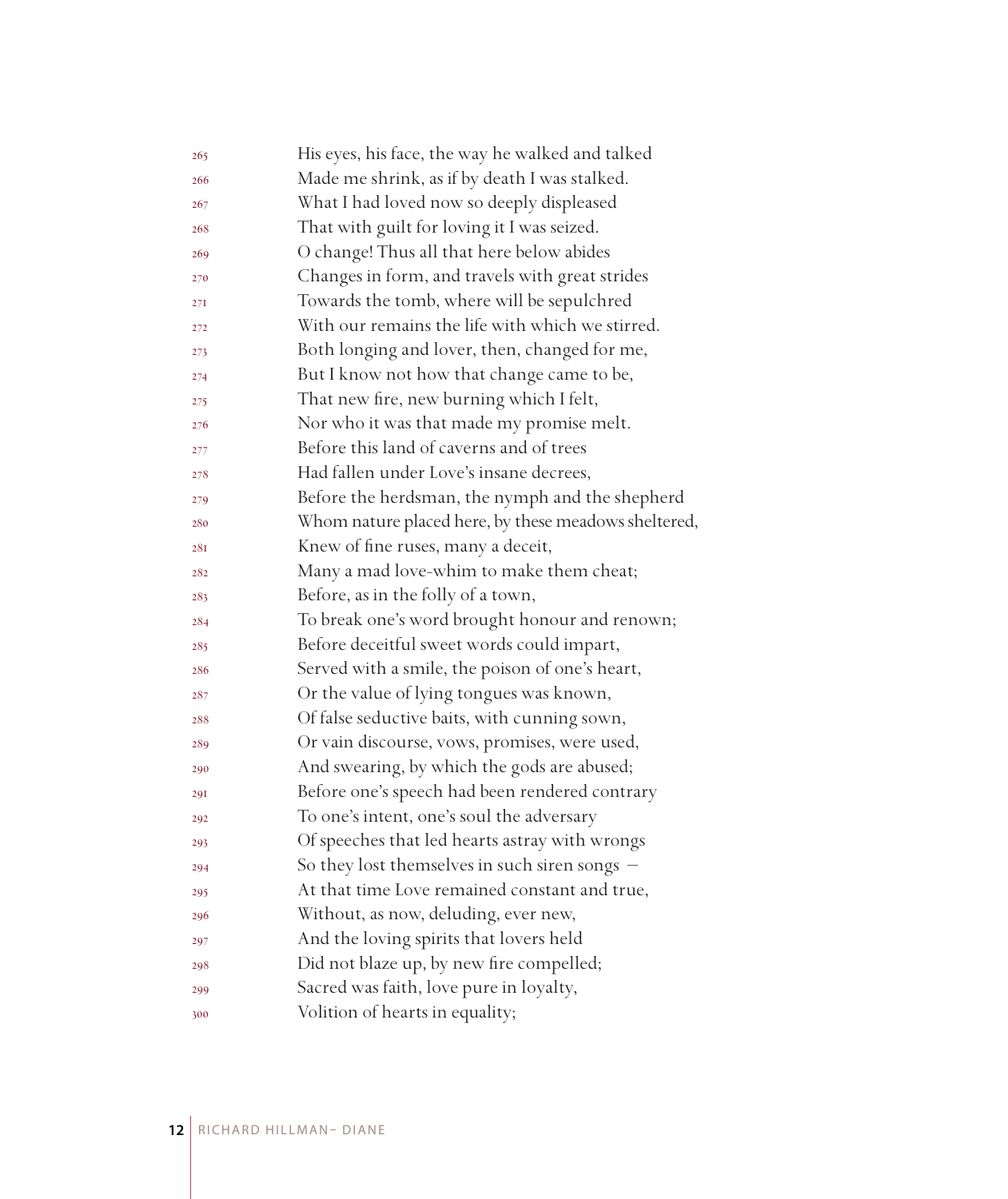| True was the faith, and of true lovers' troths    |
|---------------------------------------------------|
| The words had living force, holy their oaths.     |
| O feigning love! Is it not still your trick       |
| To haunt palaces, with gilt painted thick $-$     |
| Within those cities, those arrogant courts,       |
| Where treachery every day resorts,                |
| The ruse, the faith which, turned to perjury,     |
| To the faith of monarchs does injury?             |
| Why, error-strayed, in these woods are you found, |
| Entrancing us at your sweet voice's sound?        |
| And yet, you traitor Love, we must obey you -     |
| Your vice as a virtue account, and pay you.       |
| So we must do, and our hearts, in the grip        |
| Of your fury, yield to your mastership.           |
|                                                   |

[*Enter Fauste.*]

## FAUSTE

| 315 | Fair Diane, O how infinitely harmful                |
|-----|-----------------------------------------------------|
| 316 | Your fairness is, for being variable!               |
| 317 | How great your eye's responsibility                 |
| 318 | For joining beauty to impiety!                      |
| 319 | In this world nothing does us so much harm          |
| 320 | As an inconstant and a fickle charm.                |
| 32I | Of sorrows it is an unfathomed ocean                |
| 322 | Where floods of lovers drown for their devotion:    |
| 323 | Those are the cruel Sirens' songs that call         |
| 324 | Us to the gulf of pains in which we fall;           |
| 325 | It is Medusa's visage and her eyes,                 |
| 326 | A force that wretched lovers petrifies,             |
| 327 | Those tempting lures the same as shameless Circe's, |
| 328 | Who changed the fellow-sailors of Ulysses;          |
| 329 | Cruel basilisks' eyes they are, whose sight         |
| 330 | Alone sends mortals to eternal night;               |
| 33I | The tears of the crocodile, held divine             |
| 332 | By blacks, who likes on passers-by to dine;         |
|     |                                                     |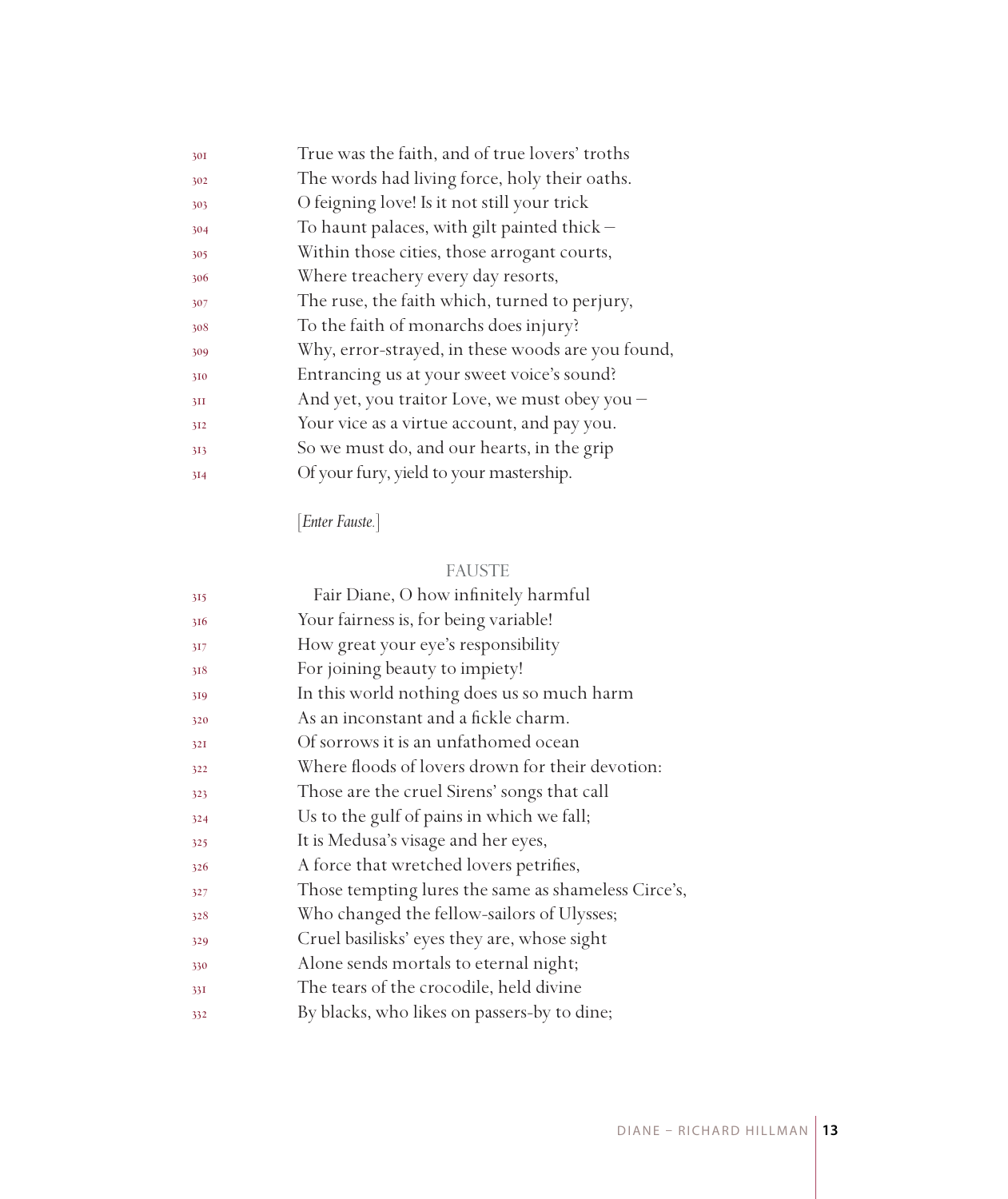| 333 | A poison sugared to the utterance,                   |
|-----|------------------------------------------------------|
| 334 | Whose sweetness throws our soul into a trance -      |
| 335 | In sum, it is the worst of all bad things:           |
| 336 | For the beauty that draws our inmost beings          |
| 337 | By extreme longing to exert our powers               |
| 338 | Of enjoyment, and so to see it ours,                 |
| 339 | The finer its kind, ah, the more unkind <sup>®</sup> |
| 340 | To those desires in changing its mind!               |
| 34I | By beauty first is desire engendered;                |
| 342 | Then through desire love's pleasure is rendered.     |
| 343 | What's beautiful is more desired still,              |
| 344 | The more our eyes find it agreeable.                 |
| 345 | To suffer so much, to love all in vain $-$           |
| 346 | Death is the only end of such great pain,            |
| 347 | As when a mistress with ingratitude                  |
| 348 | Betrays her promise, with her faith imbued.          |
| 349 | That which faith imposes dwells in us deep;          |
| 350 | And faith, held in common, is ours to keep,          |
| 351 | And to immortal honour to advance,                   |
| 352 | That it may rest among us with assurance.            |
| 353 | Fair Diane, alas, has it slipped your mind           |
| 354 | That your love and faith to me you assigned,         |
| 355 | Your heart, your soul? And now you think you can,    |
| 356 | You traitor, give them to another man?               |
| 357 | No, you cannot, or rather, if you do,                |
| 358 | The potent gods, who with vengeance pursue           |
| 359 | Our crimes, sure punishers of perjury,               |
| 360 | With countless blows will venge this injury.         |
| 361 | The hand of the gods, though it takes its time,      |
| 362 | Holds always in abeyance, for our crime,             |
| 363 | A naked sword, which in the end shall plunge         |
| 364 | Down into our blood and our fault expunge.           |
| 365 | Do not my words with some fear set you quaking,      |

The traduction aims at giving the flavour of an internal rhyme ("belle"/"cruelle").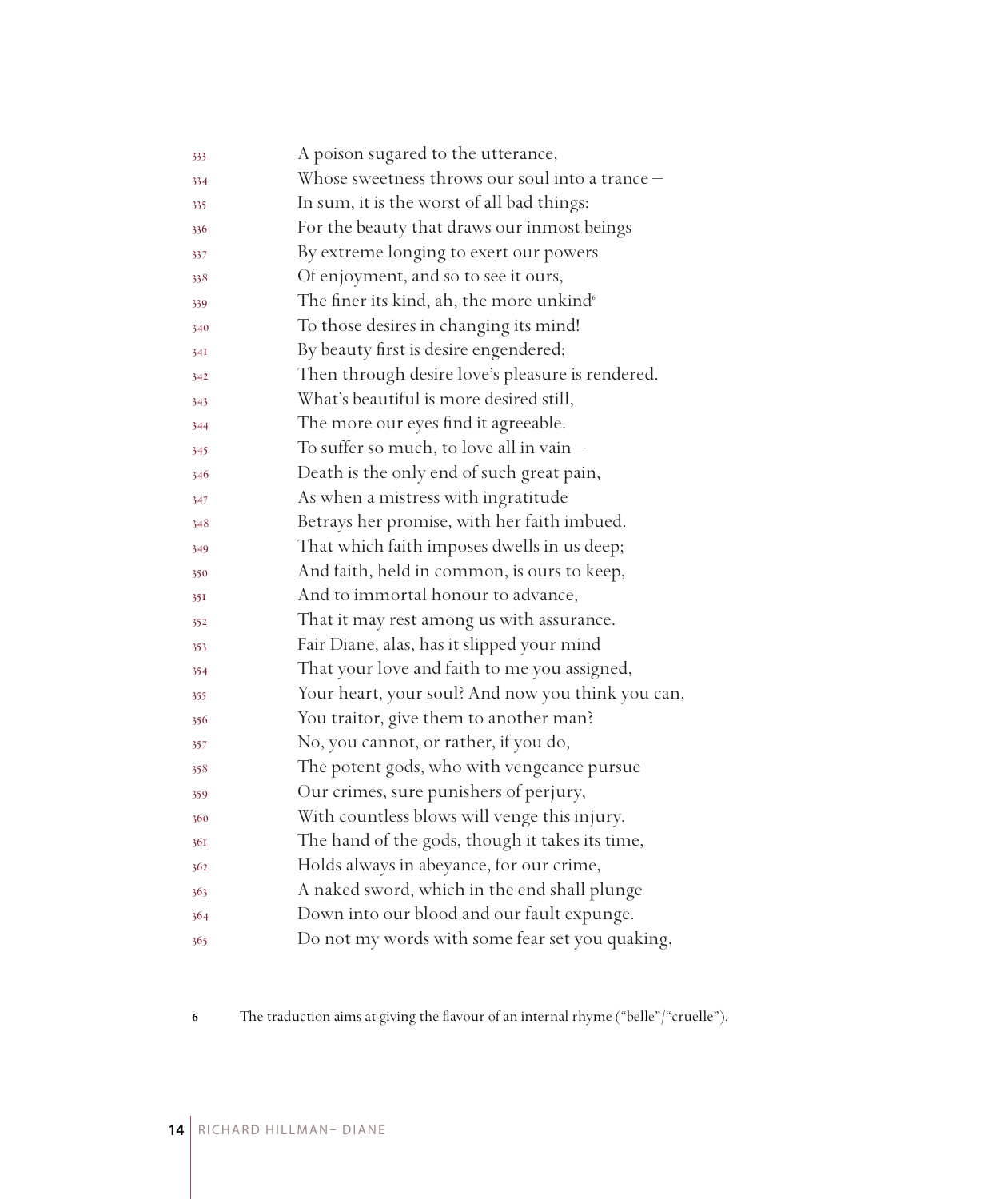## You, who glory in false vows and faith-breaking?

### DIANE

| 367 | Fauste, hold your tongue! Don't try to overbear me  |
|-----|-----------------------------------------------------|
| 368 | With grievances and threats that hardly scare me.   |
| 369 | For well I know, never do those who love            |
| 370 | Incur, for perjury, wrath from above.               |
| 37I | Jupiter laughs at it, nor does he shame,            |
| 372 | For fear of faith-breaking, to do the same.         |
| 373 | For the uttermost all lovers can do                 |
| 374 | Comes from false Love, who makes them perjured too. |
| 375 | They are forced to live as he has decreed,          |
| 376 | And as their master to follow his lead.             |
| 377 | Such guiding he gives as shepherds impose           |
| 378 | On flocks of little lambs among the meadows.        |
| 379 | The harm one is forced to deserves full pardon:     |
| 380 | The author alone is the guilty one,                 |
| 381 | Not he who inflicts it against his will,            |
| 382 | Since the only person accountable                   |
| 383 | Is one who by choice, not under compulsion,         |
| 384 | Commits the offence that excites revulsion.         |
| 385 | Who can take lovers' faithlessness to task -        |
| 386 | A quality for which they do not ask?                |
| 387 | In vain do the gods resistance attempt;             |
| 388 | The strength of mortals Love treats with contempt.  |
| 389 | He rules over all, and his cruel law                |
| 390 | Imposes on us that our oaths are straw,             |
| 39I | Our pledges, our vows, our fidelity -               |
| 392 | So are we subject to his potency.                   |
| 393 | Those who have done injustice at his urging         |
| 394 | Have no other means their error of purging          |
| 395 | Than to plead the fact that Love, whose assault     |
| 396 | None can resist, is author of the fault.            |
| 397 | Thus with regard to you I stand excused,            |
| 398 | Though of faith-breaking guilty as accused.         |
| 399 | If you yourself cannot check your emotion           |
|     |                                                     |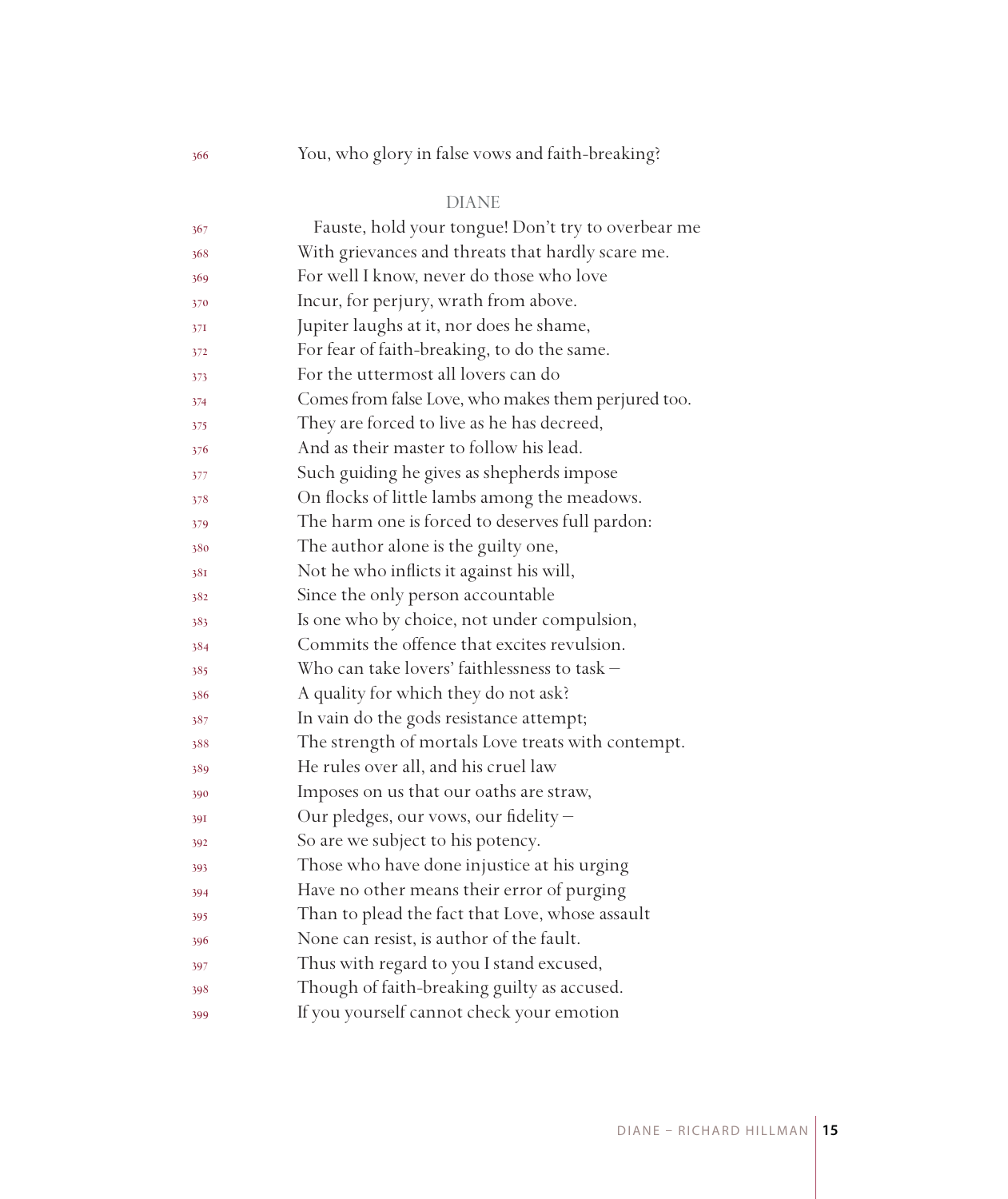| 400 | And cease to love her who scorns your devotion, |
|-----|-------------------------------------------------|
| 40I | If endlessly Love drives you to pursue          |
| 402 | Someone whose life will be the death of you,    |
| 403 | How can you expect me my soul to tame           |
| 404 | Before the beauty that sets it aflame?          |
| 405 | How can you ask me in my heart to hold          |
| 406 | A brazier red-hot but to think it cold?         |
| 407 | No, Fauste, and no, the wonders that are sent   |
| 408 | By vigorous Love from moment to moment          |
| 409 | Do not obey the laws of equity;                 |
| 410 | His will will not withstand the scrutiny        |
| 4II | Of reason: Love possesses ample force           |
| 412 | Reason and justice to turn from their course:   |
| 413 | Desire by itself, and sheer will only,          |
| 414 | Give rise to Love, not law and equity $-$       |
| 415 | Nor reason either, his force too intense        |
| 416 | To accept as a bound the rule of prudence.      |
| 417 | Then don't go round condemning my new flame,    |
| 418 | But Love, to whom my faith remains the same.    |

#### FAUSTE

| 419 | But if Love, whom you claim to be divine,    |
|-----|----------------------------------------------|
| 420 | Determined at first that your soul was mine, |
| 42I | And I the first to have your loyalty,        |
| 422 | Can you take a lover other than me?          |

#### DIANE

- Yes, I can, for our souls have ample space
- A hundred different flames to embrace,
- And in love the latest fire that catches
- More ardently burns than the first that hatches.

#### FAUSTE

- But wrongly with the name of Love one hides
- A hollow love in which no faith abides:
- For what no faith, no loyalty, can claim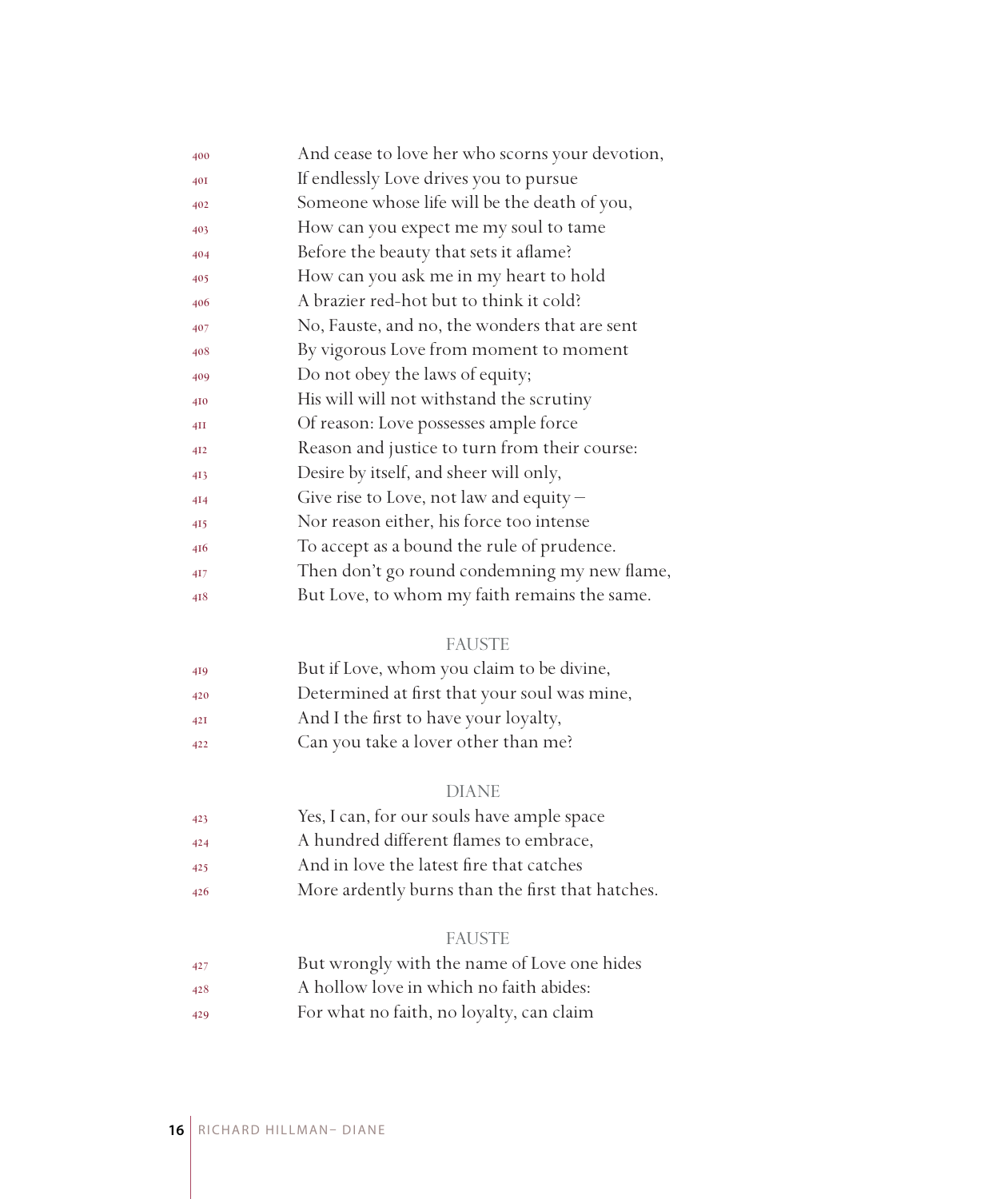Has hardly merited Love's sacred name.

#### DIANE

| 43I | Of all loves those are most venerable |
|-----|---------------------------------------|
|     |                                       |

- Whose effects appear most variable.
- For the power of a divinity
- Is recognized through its diversity.

#### FAUSTE

| 435 | That which varies shows its deficiency,     |
|-----|---------------------------------------------|
| 436 | For only sacred is grave constancy,         |
| 437 | And the great gods count on that reputation |

To keep their immortal power and station.

#### DIANE

| 439 | If the heavens' own form is changeable, |
|-----|-----------------------------------------|
| 440 | If Jupiter can make himself a bull,     |

- All mortals, on that model from above,
- May change in ardour, promises, and love.

#### **FAUSTE**

 Pallas, whom one calls the goddess of prudence, Has never changed in nature or in essence.

#### DIANE

 Venus, whom one calls the goddess of beauty, Places her changing will above all duty.

#### FAUSTE

- But Pallas is known for sagacity,
- Venus, in turn, notorious for folly.

#### DIANE

 But Venus rules over amorous states – It's she alone a lover imitates.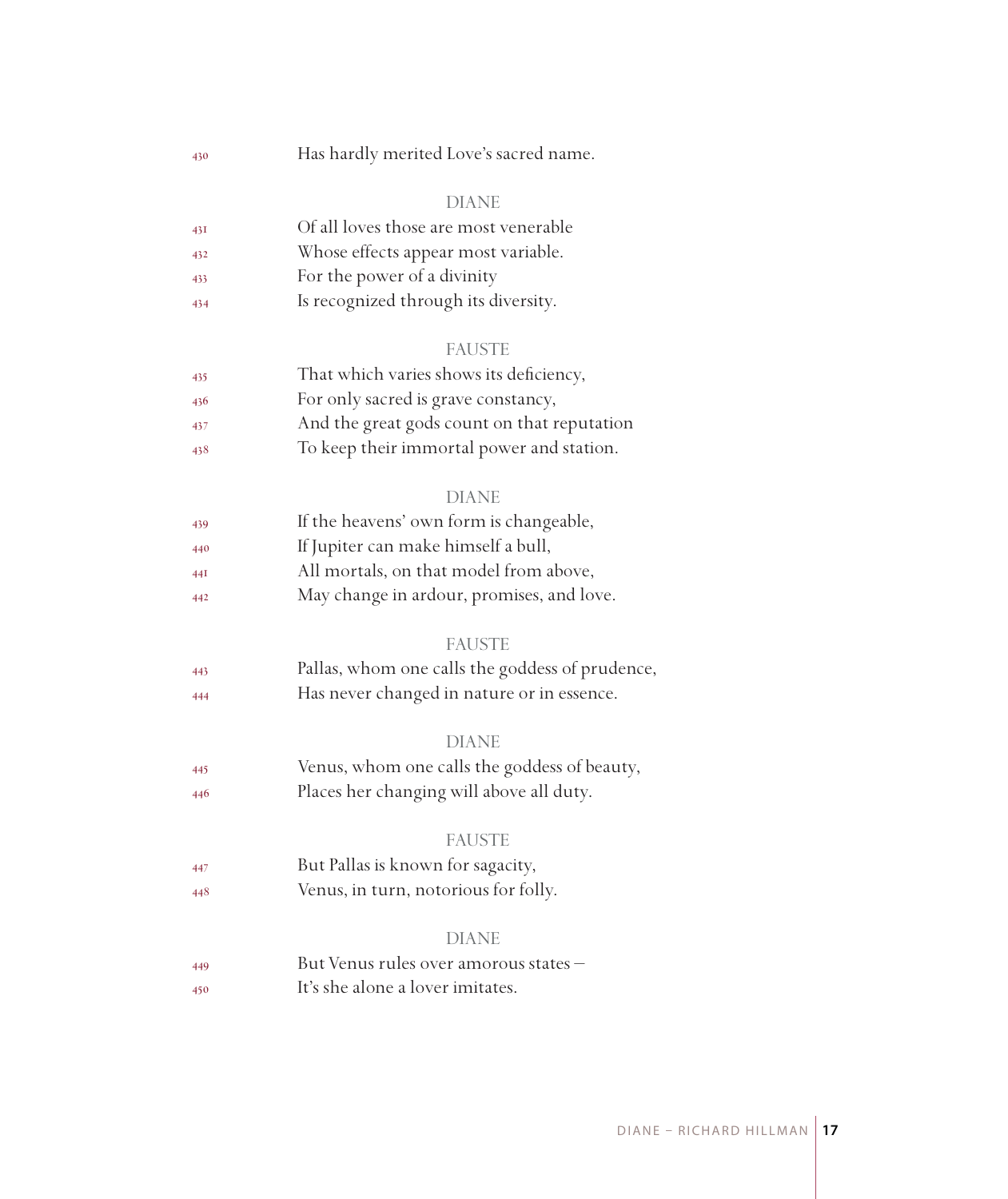|     | <b>FAUSTE</b>                                  |
|-----|------------------------------------------------|
| 45I | It is wrong to imitate anything                |
| 452 | One dishonours oneself by following.           |
|     | <b>DIANE</b>                                   |
| 453 | But we must with all spirit imitate            |
| 454 | Whatever can profit our present state.         |
|     | <b>FAUSTE</b>                                  |
| 455 | Base achievement, passing intoxication,        |
| 456 | Are not worth the glory of imitation.          |
|     | <b>DIANE</b>                                   |
| 457 | In love no idea of glory holds sway            |
| 458 | But desire to have one's joy some day.         |
|     | <b>FAUSTE</b>                                  |
| 459 | But that desire cannot be commended,           |
| 460 | Unless by reason suitably amended.             |
|     | <b>DIANE</b>                                   |
| 46I | Love must be mingled with a dash of furor;     |
| 462 | Reason just puts a damper on its ardour.       |
|     | <b>FAUSTE</b>                                  |
| 463 | But any love that mortal furor drives          |
| 464 | Beyond reason's bounds at falseness arrives.   |
|     | <b>DIANE</b>                                   |
| 465 | With treason love can never be infected;       |
| 466 | Otherwise love's truth is scarcely respected.  |
|     | <b>FAUSTE</b>                                  |
| 467 | But such is yours: thus your promise you scorn |
| 468 | And I lose a mistress, of hope forlorn.        |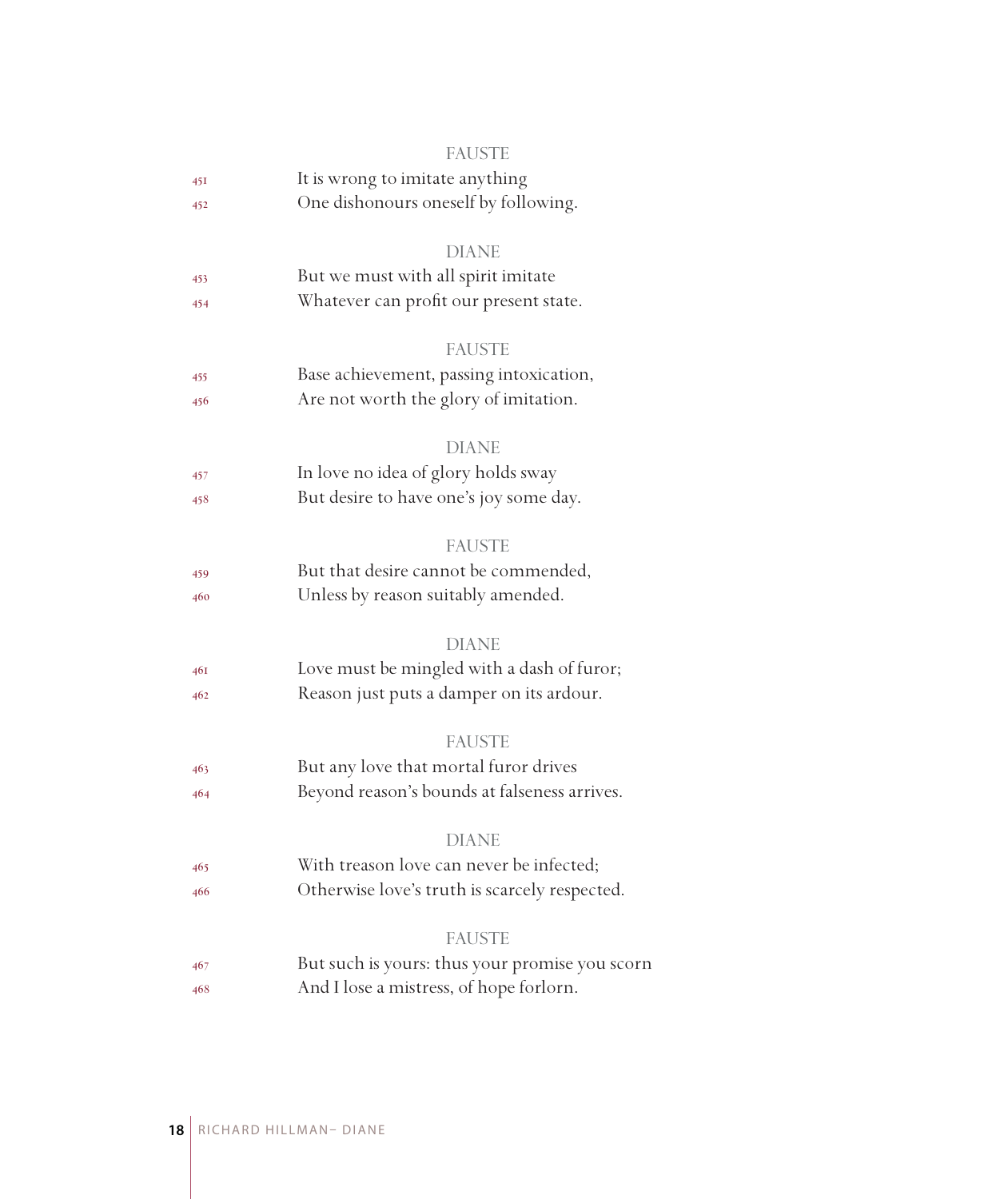|     | DIANE                                             |
|-----|---------------------------------------------------|
| 469 | If the pledge I made you was forfeited,           |
| 470 | Am I not constant to Nymphis instead?             |
| 47I | Thus Love always lends me fidelity.               |
|     |                                                   |
|     | <b>FAUSTE</b>                                     |
| 472 | It doesn't seem so with regard to me.             |
|     |                                                   |
|     | <b>DIANE</b>                                      |
| 473 | Where there is no love, no faith need be shown.   |
|     |                                                   |
|     | <b>FAUSTE</b>                                     |
| 474 | Who made you take someone else for your own?      |
|     | <b>DIANE</b>                                      |
| 475 | Love's arrow - shot, we say, from heaven's vault. |
|     |                                                   |
|     | <b>FAUSTE</b>                                     |
| 476 | There's always someone to excuse our fault.       |
|     |                                                   |
|     | <b>DIANE</b>                                      |
| 477 | It is no fault to follow inclination.             |
|     |                                                   |
|     | <b>FAUSTE</b>                                     |
| 478 | No, if one sticks to one's first declaration.     |
|     |                                                   |
|     | <b>DIANE</b>                                      |
| 479 | One has to change just as the heavens vary.       |
|     |                                                   |
|     | <b>FAUSTE</b>                                     |
| 480 | To a virtuous name change is contrary.            |
|     | <b>DIANE</b>                                      |
| 48I | Enough of honour at pleasure's expense!           |
|     |                                                   |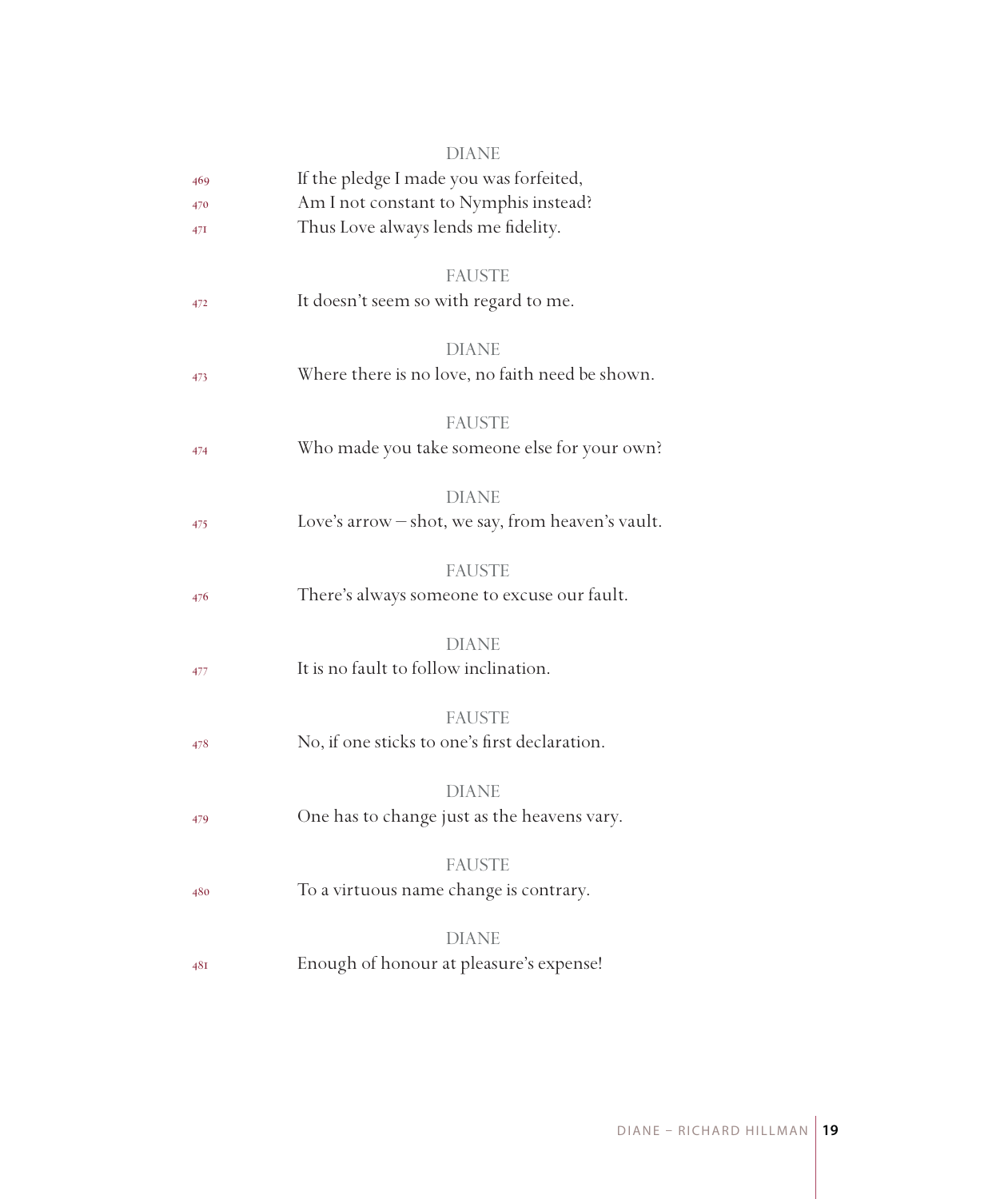| 482        | <b>FAUSTE</b><br>And of Love when desire gives offence!                                                 |
|------------|---------------------------------------------------------------------------------------------------------|
| 483        | <b>DIANE</b><br>Who can check the desire of our soul?                                                   |
| 484        | <b>FAUSTE</b><br>Just fear of being blamed prescribes control.                                          |
| 485        | <b>DIANE</b><br>Love spurns at its feet such toys of the mind.                                          |
| 486        | <b>FAUSTE</b><br>Such love is the arch-foe of humankind.                                                |
| 487        | <b>DIANE</b><br>One who seeks love has nothing else in view.                                            |
| 488        | <b>FAUSTE</b><br>But Love is cruel and unstable, too.                                                   |
| 489        | <b>DIANE</b><br>What great peril for lovers lies in wait?                                               |
| 490        | <b>FAUSTE</b><br>A cruel death is commonly their fate.                                                  |
| <b>49I</b> | <b>DIANE</b><br>The bliss of lovers is a single blade.                                                  |
| 492        | <b>FAUSTE</b><br>But thus the finish of love's flame is made.                                           |
| 493<br>494 | <b>DIANE</b><br>By no means: Love in holy souls exists,<br>Whose unquenched being after death persists. |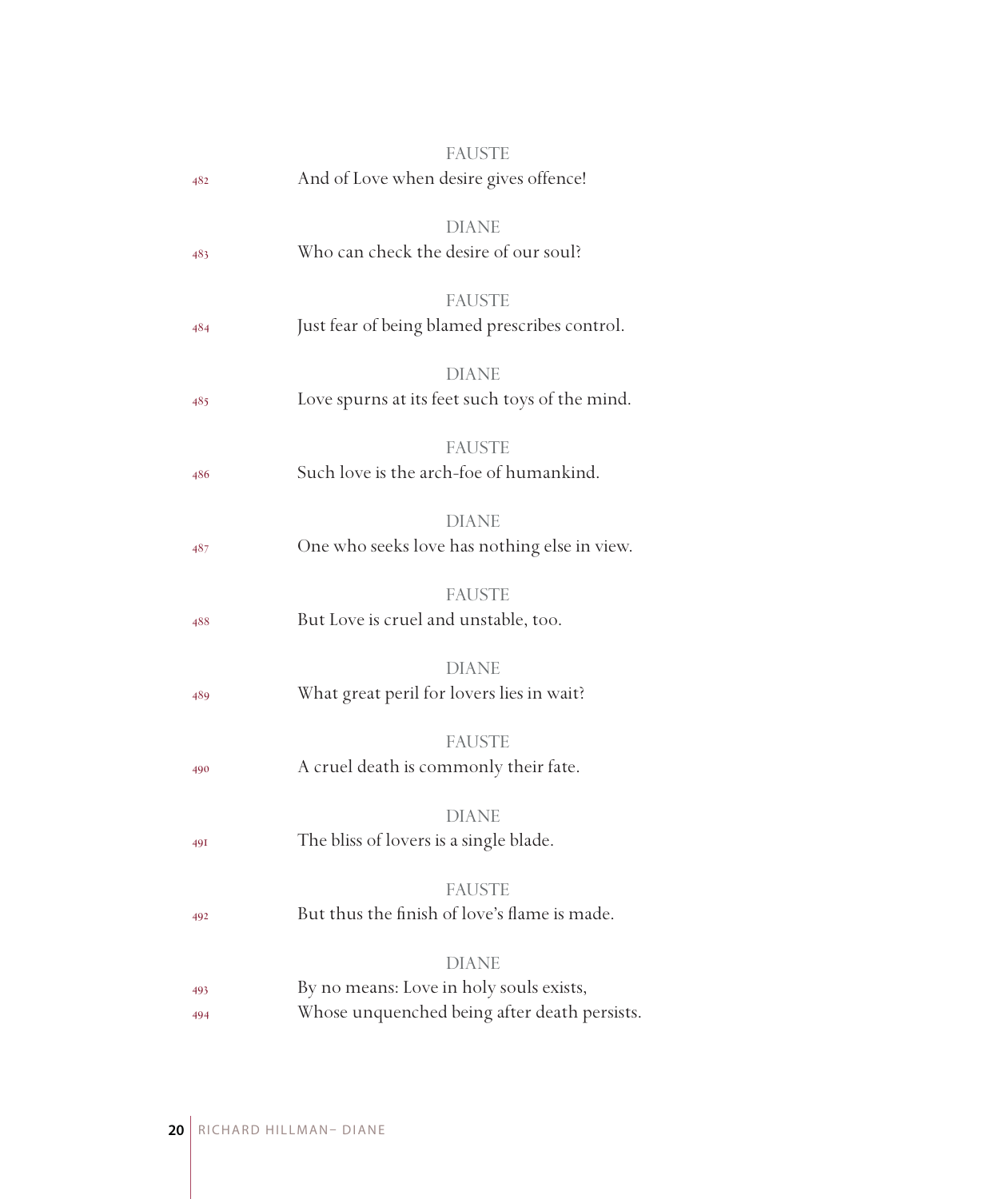|     | <b>FAUSTE</b>                            |
|-----|------------------------------------------|
| 495 | But once one has passed oblivion's shore |
| 496 | The memory of love remains no more.      |

#### DIANE

| Those who in the delightful fields below           |
|----------------------------------------------------|
| Live happy keep the feelings lovers know;          |
| Again their fair mistresses there they see         |
| Who in this world maintained fidelity.             |
| Then they are free without end to discourse,       |
| To heart's content, of their loves' living course. |
| There they discover Greece's highest priest,       |
| Whose lyre's charming force has not decreased.7    |
| There they may happen on a thousand brooks         |
| In shady forests full of secret nooks,             |
| Where sweetly they may harvest faithfully          |
| The blissful fruits of perfect amity.              |
| For Love resides not only in the skies,            |
| But also below his power applies,                  |
| Where Pluto reigns, where pomp accompanies         |
| His triple Hecate, adored in Hades.                |
| Love, therefore, is not mortal like our lives,     |
| For when bodies are dead their love survives,      |
| And death over love can never win out.             |
|                                                    |

### FAUSTE

| 516  | $Yes - I'm sure my dying can bring about$       |
|------|-------------------------------------------------|
| -517 | The death of Love, which, though I remonstrate, |
| 518  | Enslaves me to a faith-breaker, an ingrate.     |

#### DIANE

 Stop loving me, then, if those names I've earned; Love is displeasing if it's not returned.

 I.e., undoubtedly, Orpheus.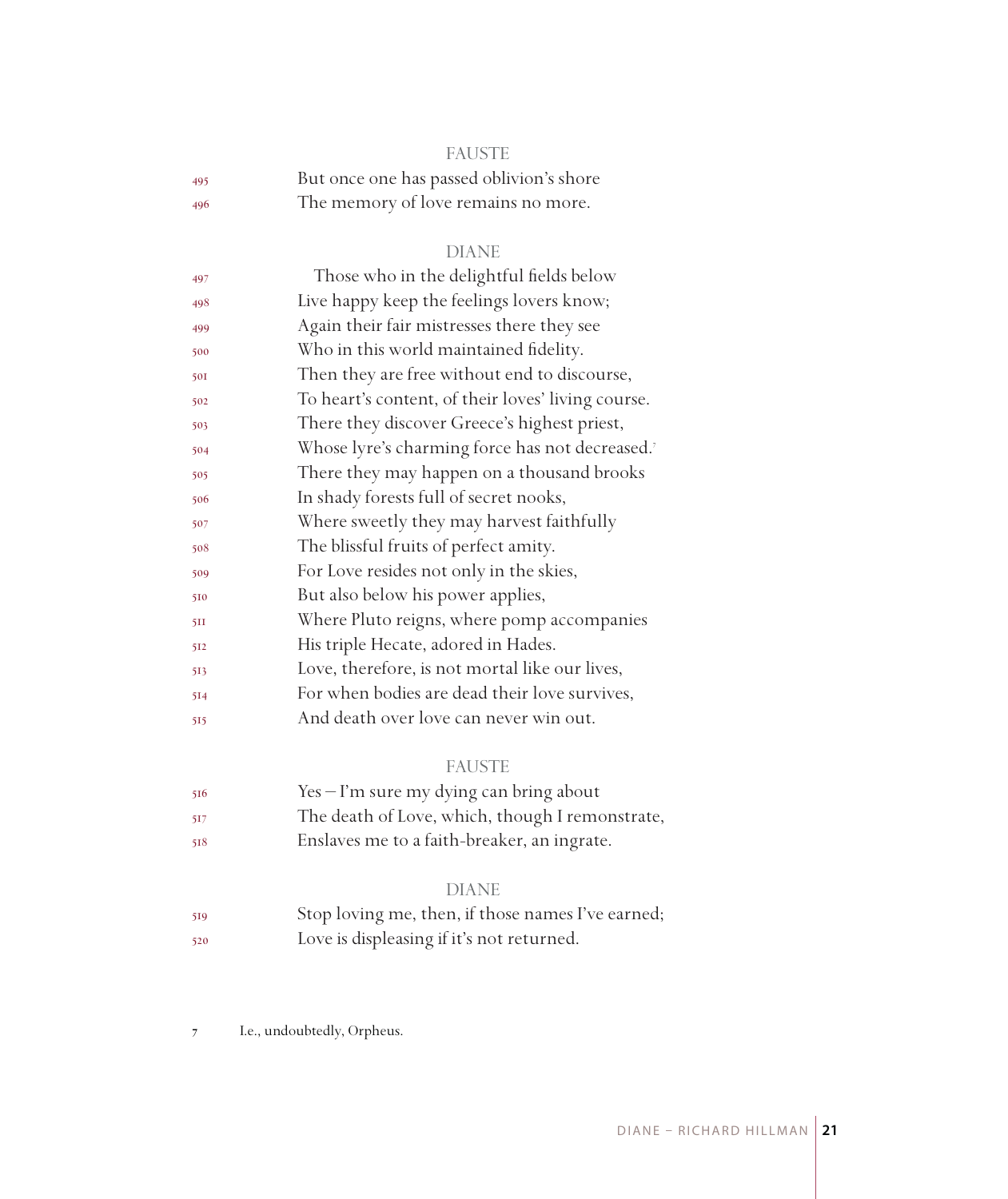|     | <b>FAUSTE</b>                             |  |
|-----|-------------------------------------------|--|
| 521 | Love forces me to it, and fans the flame. |  |

## DIANE

| 522 | The fire that forces you is the same        |
|-----|---------------------------------------------|
| 523 | That forces me to Nymphis; in the way       |
| 524 | You love me, as you never cease to say,     |
| 525 | As much as you I'm driven by that force.    |
| 526 | So don't say that I'm your misery's source; |
| 527 | Blame Love, who on everything imposes       |
| 528 | And haughtily of all our hearts disposes.   |

## FAUSTE

| 529 | O fair Nymph! O Diane with such fair eyes!        |
|-----|---------------------------------------------------|
| 530 | O sole honour of all beneath the skies!           |
| 531 | Fair goddess indeed - as perfect, still more,     |
| 532 | Than Minerva may claim, whom we adore!            |
| 533 | Holy shepherdess, O sun of my days,               |
| 534 | From whom I expect some appeasing rays!           |
| 535 | O shining light of my soul so in pain -           |
| 536 | For her, alas, whom I've honoured in vain!        |
| 537 | My all, my life, and my dear moiety,              |
| 538 | Won't you grace my woes with a touch of pity?     |
| 539 | As one sees, with a trellis spread above,         |
| 540 | Fair with green laurels, the chaste turtle-dove   |
| 54I | Expressing his myriad sweet devotions             |
| 542 | With tender pecking, a thousand quick motions,    |
| 543 | For his darling mate a thousand caresses,         |
| 544 | While springtime to us sweet glances addresses -  |
| 545 | There is pure sport, fair joys in endless series, |
| 546 | Of which their sacred passion never wearies,      |
| 547 | And the pleasure of their sweet amity             |
| 548 | Causes all bitterness, all pain to flee -         |
| 549 | Can you not likewise bring yourself to value      |
| 550 | Fauste, who only lives that he may love you?      |
| 551 | His only light the flame that, like a lance,      |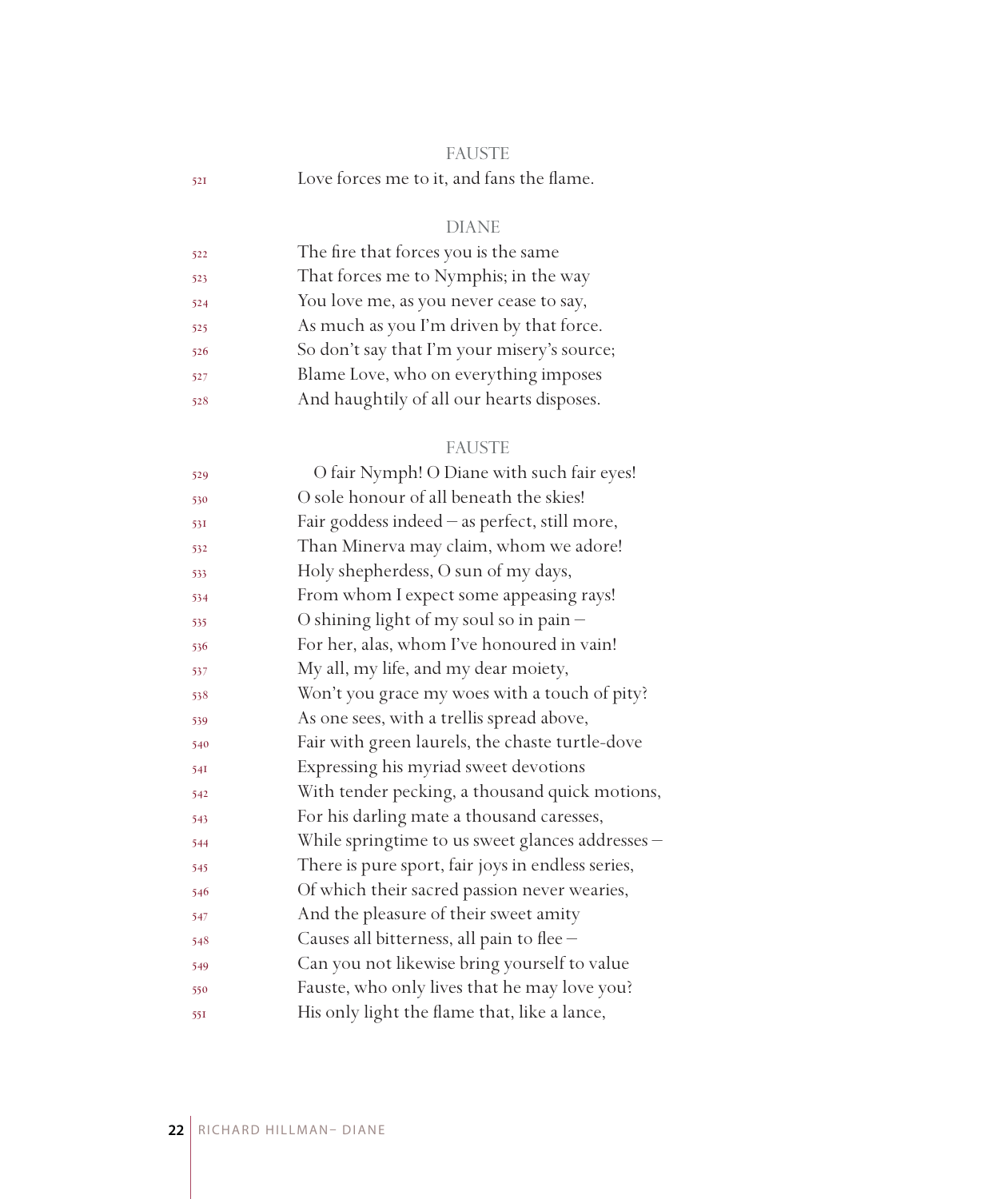| 552 | His soul receives within it from your glance?      |
|-----|----------------------------------------------------|
| 553 | Who admits nothing else, no other laws,            |
| 554 | But those effects of which you are the cause?      |
| 555 | Fair Nymph! May your beauty not be allowed,        |
| 556 | Though faithless and light, to be also proud       |
| 557 | And so to fall into the evil ways                  |
| 558 | A cruel and haughty beauty displays!               |
| 559 | Content yourself that I have found your friendship |
| 560 | Faithless: no need of adding to the hardship.      |
| 561 | For of these ills, the least is capable            |
| 562 | Of choking my living parts, and they, able         |
| 563 | No more to bear distress so inhumane,              |
| 564 | Seek death as the remedy for their pain.           |
| 565 | But if I am unworthy of preserving,                |
| 566 | Of your feelings of love too undeserving,          |
| 567 | Your bright face with too great lustre imbued      |
| 568 | To accept the vows of my servitude,                |
| 569 | Since so well I bear of fidelity                   |
| 570 | The chaste name, on my anguish take some pity.     |
| 571 | For cruelty our soul does not dispense,            |
| 572 | When some good is received, in recompense.         |
| 573 | The ingrate deserves an equal reward               |
| 574 | To one who, in possession of a sword               |
| 575 | Made crimson by another's blood, reveals           |
| 576 | His homicide and heaven's just arm feels.          |
| 577 | Then of my love do not make cruel sport            |
| 578 | From some desire to cut my life short.             |
|     |                                                    |

[*Enter Nymphis and Julie.*]

#### DIANE

 O fair Nymphis, whose crimson loveliness On earth is of unequalled worthiness –

 Diane ironically picks up, with indifference, the "crimson" ("vermeil") of Fauste's last image (l. 579), together with other terms of his pleading.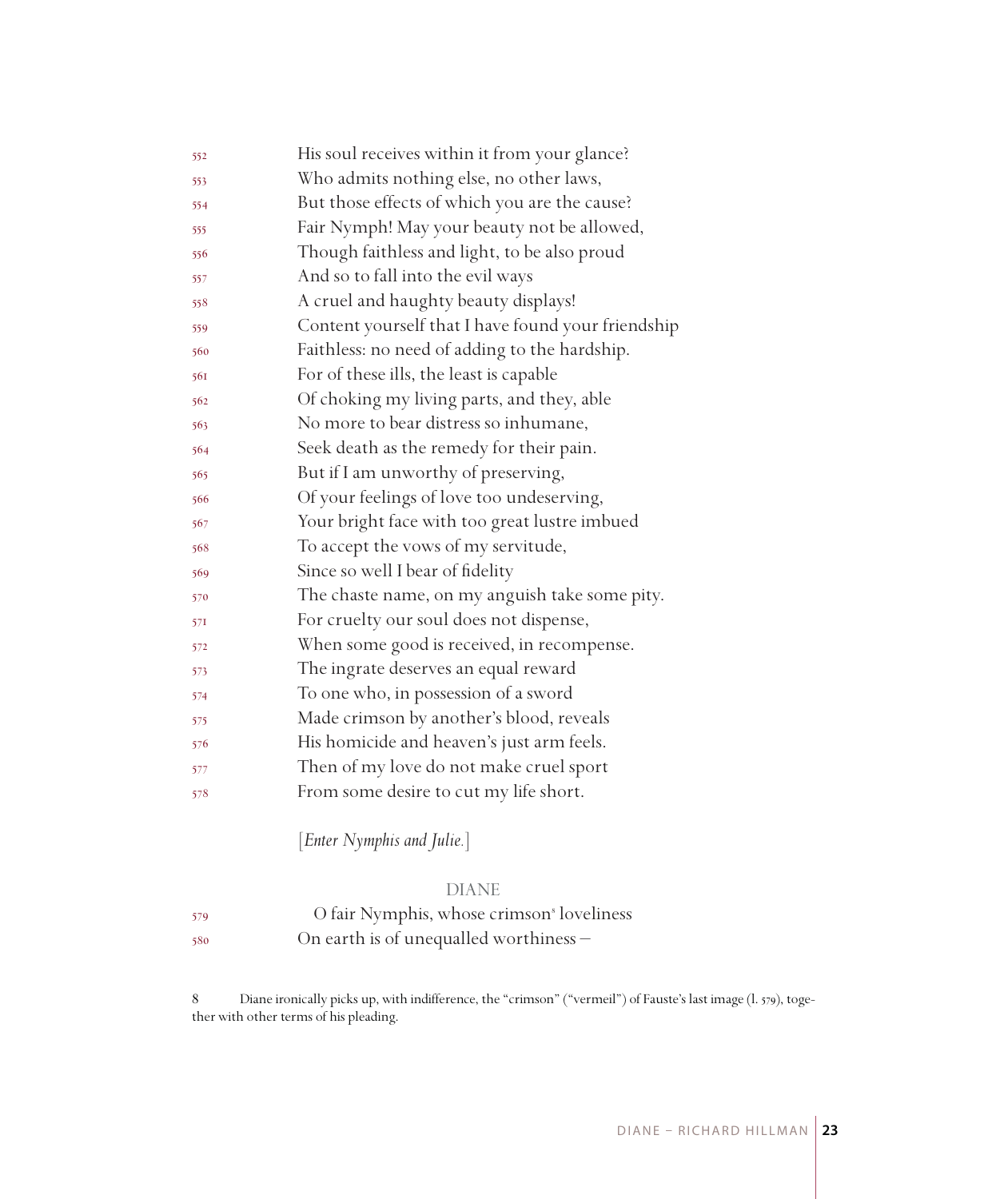| 581 | Ungrateful shepherd, who relish the sight         |
|-----|---------------------------------------------------|
| 582 | Of me seized with longing, in hopeless plight,    |
| 583 | When near you, and my sighs lamenting come,       |
| 584 | Don't you feel pity for my martyrdom?             |
| 585 | Why are you not as courteous as fair?             |
| 586 | Why does your eye, my loving torch, forbear       |
| 587 | To strike my soul with some sparks of compassion, |
| 588 | As it shoots more to rekindle my passion?         |
| 589 | Cruel shepherd, such signs of my distress -       |
| 590 | Have they not been for you sufficient witness     |
| 591 | Of my love? Does not long experience              |
| 592 | Confirm my constancy with evidence?               |
| 593 | Just as the captain, well-tested in strife,       |
| 594 | Who a thousand times must hazard his life,        |
| 595 | Forcing, pressing, with quick audacity            |
| 596 | Often putting to flight his adversary,            |
| 597 | Now panting and dusty, sweating a flood,          |
| 598 | Now spattered in countless places with blood,     |
| 599 | Hardy and jaunty returns from the press,          |
| 600 | So that all are compelled to know his prowess -   |
| 601 | Each esteems him, grants him the victor's part,   |
| 602 | Admits his nobility in his heart-                 |
| 603 | Thus, Nymphis, having my faith so observed,       |
| 604 | How loyally the cause of love I served,           |
| 605 | Why is it that my fervent amity                   |
| 606 | Implants within your soul no trace of pity?       |
| 607 | O cruellest of souls, ungrateful too!             |
| 608 | Fair face unfit to offer such a view!             |
| 609 | High Heaven always graciously inclined            |
| 610 | To our needs, our cries, and our vows we find -   |
| 6II | Courteous, benign, to aid us disposed:            |
| 612 | O that your will is otherwise composed!           |
| 613 | To imitate the gods were we created;              |
| 614 | They are courteous: we must be so rated.          |
| 615 | For otherwise a grave offence they see,           |
| 616 | Should we not imitate their clemency.             |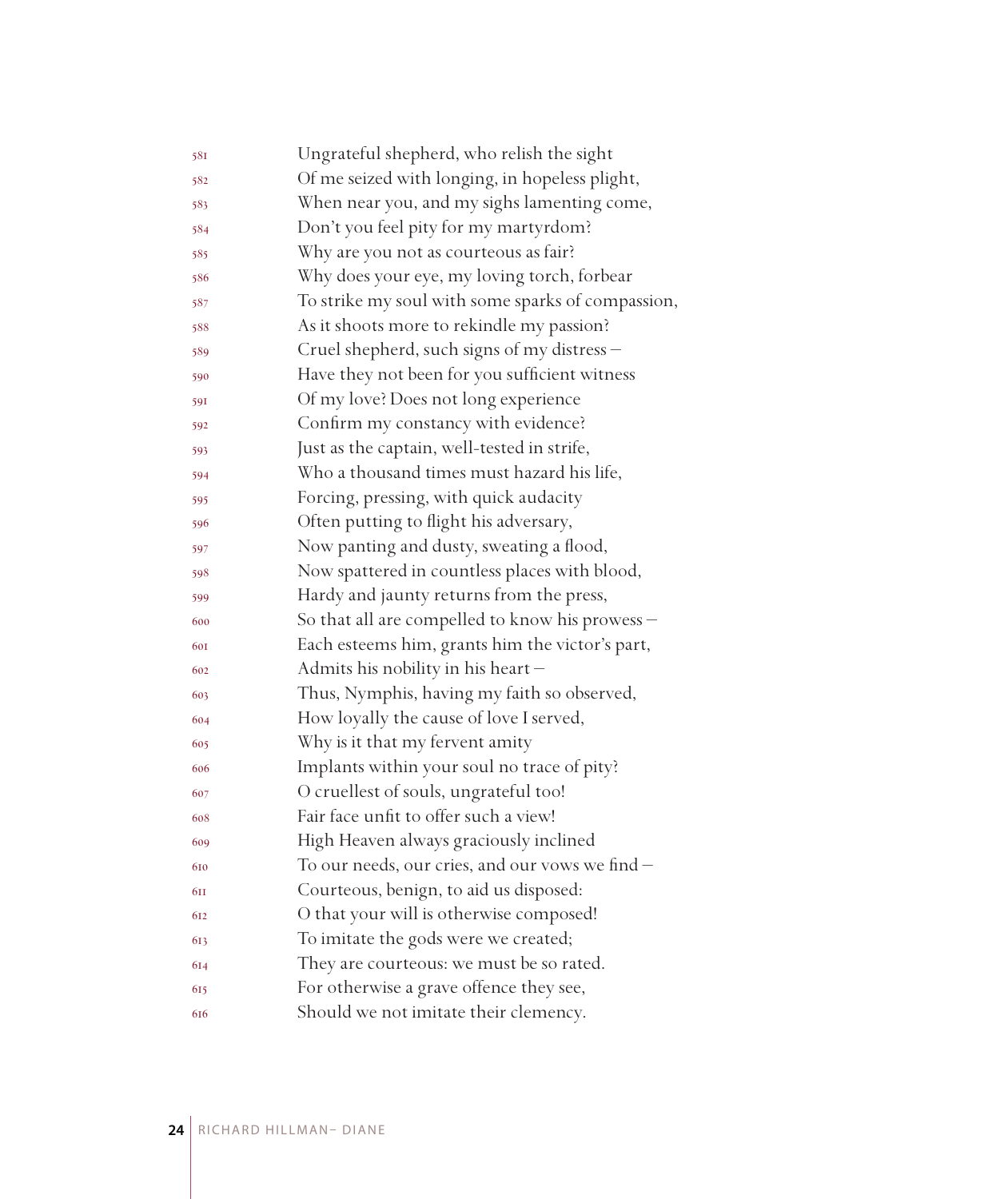| 617 | For when their acts we fail to imitate,         |
|-----|-------------------------------------------------|
| 618 | We find ourselves condemned as reprobate        |
| 619 | And liable as such to punishment:               |
| 620 | Not in vain the great gods' right hand is bent! |
| 621 | Beware, then, lest it strike you from the skies |
| 622 | For bringing about the cruel demise             |
| 623 | Of her who asks you favour to impart,           |
| 624 | And offers, as a sacrifice, her heart.          |
| 625 | Take pity on her, then, instead of pride        |
| 626 | In saying that, for you, so young she died;     |
| 627 | If not, you'll find as lacking in remorse       |
| 628 | As you the infinite avenging force              |
| 629 | Of sacred Love, who visits with his ire         |
| 630 | All who, like you, think lightly of his fire.   |
|     |                                                 |

### NYMPHIS

| 631 | Fair Julie, O fairest of all the fair           |
|-----|-------------------------------------------------|
| 632 | Forever made to shine by Beauty's care -        |
| 633 | Rare Sun, by means of whose enkindling fires    |
| 634 | So many hearts are ardent with desires;         |
| 635 | O fair one, combining Pallas's grace            |
| 636 | With Venus's beautiful holy face,               |
| 637 | Glory of the groves, honour of the wood,        |
| 638 | In these rude deserts all that's fair and good, |
| 639 | O Julie, you whose living name and glory        |
| 640 | Illuminate the shrine of Memory,                |
| 641 | Please, will you not some day alleviate         |
| 642 | My love's faithful labours of such long date    |
| 643 | And, with a hand of succour for my ill,         |
| 644 | My poor heart's need with happiness fulfil?     |
| 645 | O lovely Nymph, your full equal in beauty       |
| 646 | Is the faithfulness of my loving duty,          |
| 647 | And for loving you with love unrestrained       |
| 648 | By myself am I detested, disdained!             |
| 649 | With long caressing the lion, though wild,      |
| 650 | In the end can be rendered tame and mild;       |
|     |                                                 |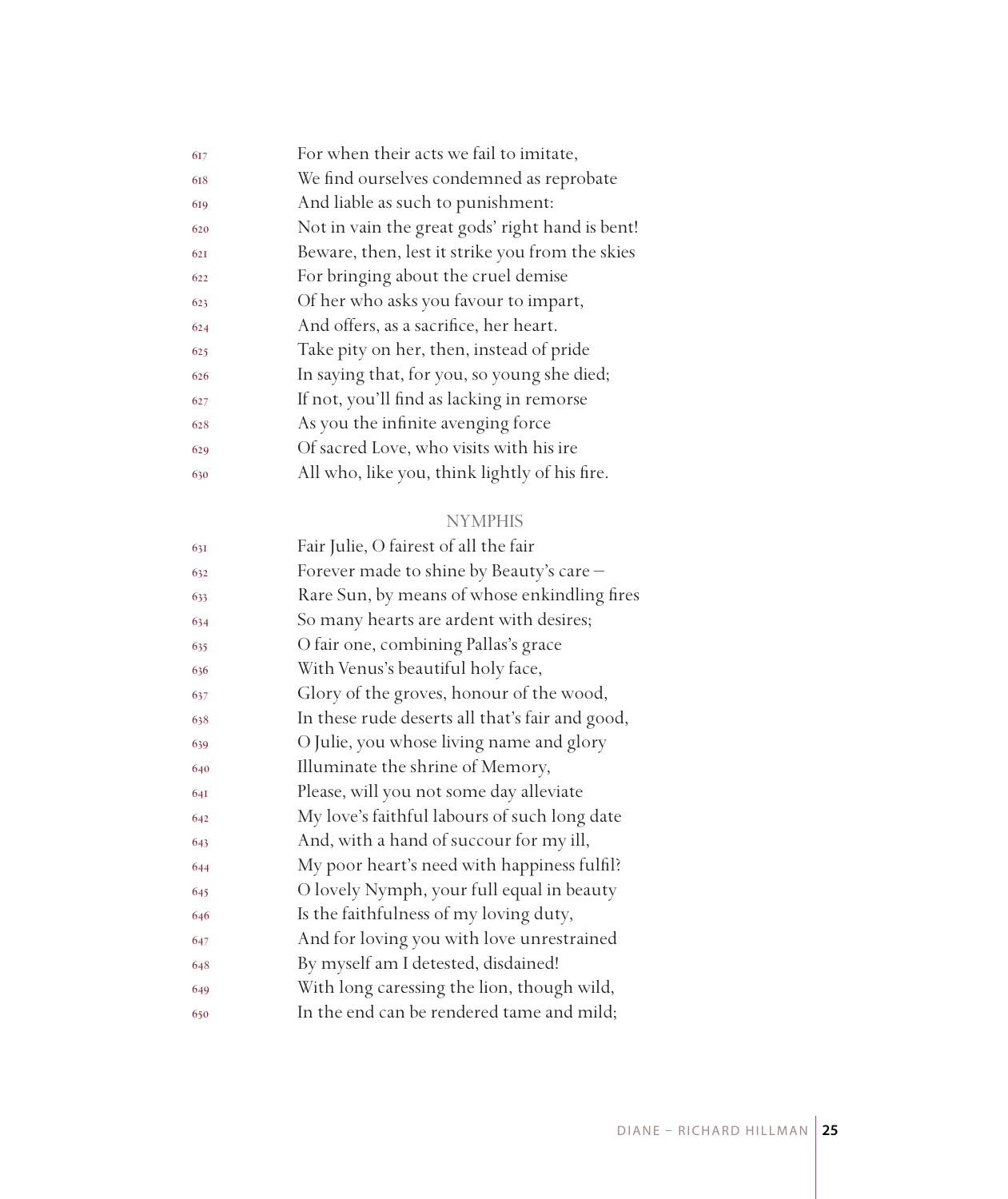| 651 | The elephant makes its love evident,          |
|-----|-----------------------------------------------|
| 652 | Becoming to someone obedient;                 |
| 653 | The gentled bear offers no angry check,       |
| 654 | Carries the child one places on its neck -    |
| 655 | In short, all softens. Water cannot shock     |
| 656 | But by its dripping hollows the hard rock;    |
| 657 | The hand of man will wear down cutting iron;  |
| 658 | Rivers and lakes are dried up by the sun:     |
| 659 | It's you alone whose nature, for some reason, |
| 660 | Keeps its cruelty in one constant season.     |
| 661 | Ah, O Julie! - must it be my lot always       |
| 662 | To have despair accompany my days,            |
| 663 | Your beauty refusing, ever alone,             |
| 664 | Kindness as a companion of its own?           |
| 665 | Do you wish to take on a cruel guise          |
| 666 | To equal the appeal you lend your eyes?       |
| 667 | Change this ill to a benefit humane -         |
| 668 | Julie, be the solacer of my pain!             |
| 669 | We resemble the great gods in no fashion      |
| 670 | But in the exercise of their compassion;      |
| 671 | Nothing by heaven is so well perceived        |
| 672 | As giving so a poor wretch is relieved:       |
| 673 | For to practice good and mutual aid           |
| 674 | The gods of nothing mortal mankind made.      |
| 675 | He who offends that law by doing harm         |
| 676 | Feels the great gods' cruel avenging arm.     |
| 677 | And since their hand to punish us is strict   |
| 678 | For woes that on our fellows we inflict,      |
| 679 | Are you not fearful of their wrathful fury,   |
| 680 | Being so hardened to my injury?               |
| 681 | If pity over you can hold no sway,            |
| 682 | Let terror set you on that righteous way:     |
| 683 | Do good, for fear of heaven's punishment      |
| 684 | If you resist the duty to relent-             |
| 685 | And may the hard lot of my sorrow melt        |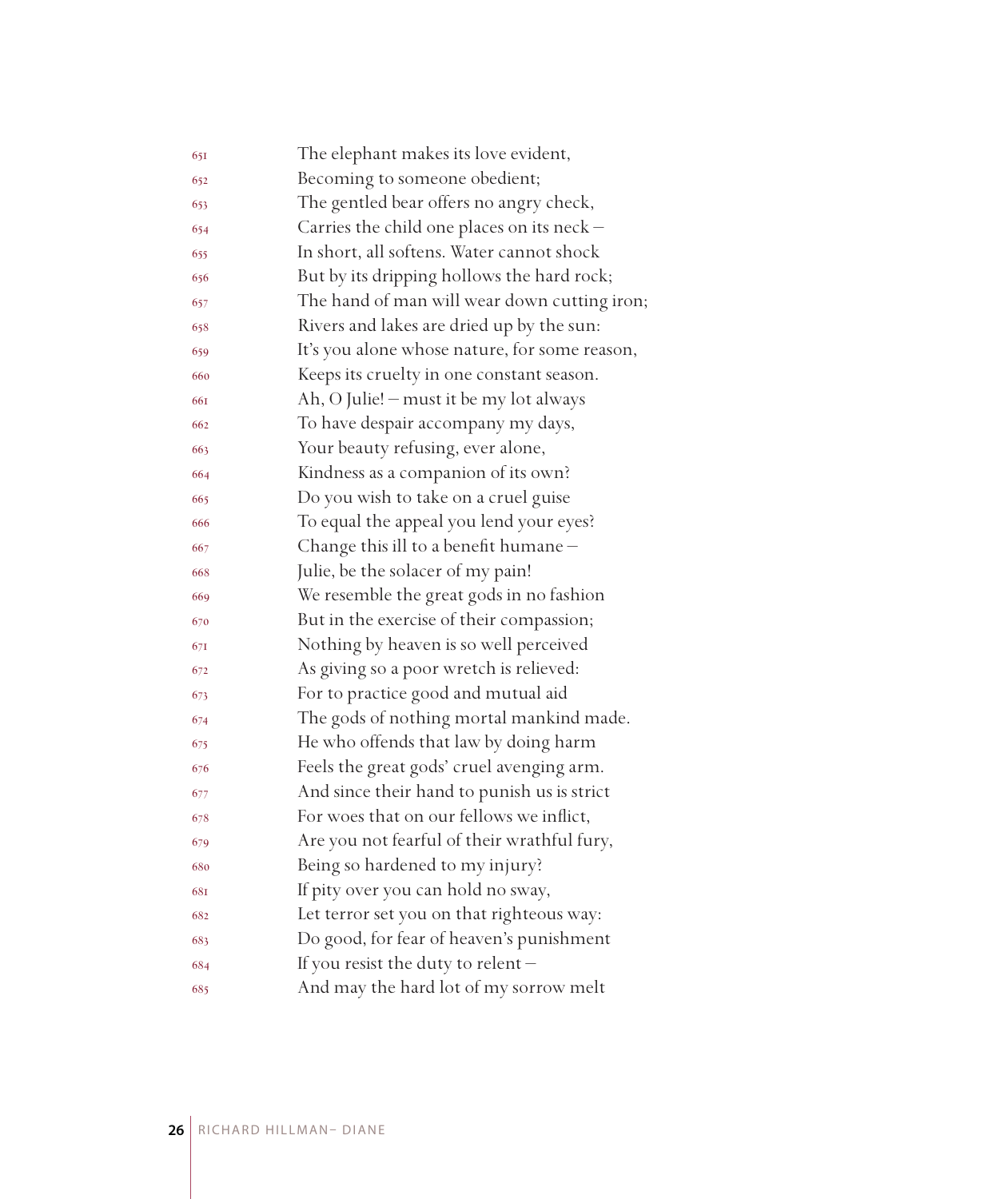## 686 When your sacred pity's soft rays are felt!<sup>9</sup>

## JULIE

| 687 | Get away, Nymphis, your rude arrogance is                          |
|-----|--------------------------------------------------------------------|
| 688 | More offensive by far than your advances.                          |
| 689 | And the thought that perverts your heart's intent,                 |
| 690 | Turning it to your honour's detriment,                             |
| 691 | More moves me to chide you for being bold                          |
| 692 | Than does your love, which merely leaves me cold.                  |
| 693 | Forever chaste, I honour amity,                                    |
| 694 | And feel myself pierced through and through with pity              |
| 695 | For one to whom misfortune, woeful fate,                           |
| 696 | Not his own fault, has dealt a wretched state:                     |
| 697 | It is to such that one should render aid,                          |
| 698 | And not to those whose filthy love's a trade,                      |
| 699 | Who seek one day to gain a dream of pleasure                       |
| 700 | At the expense of modesty's true treasure.                         |
| 701 | Get away, your uncivil speech compose,                             |
| 702 | And let my honour flourish in repose;                              |
| 703 | If not, for your destruction I will pray                           |
| 704 | To all the gods who kindly look this way.                          |
| 705 | The light will fail of Apollo above                                |
| 706 | $[Exit \; Julie.]$<br>Before I'll melt with the heat of your love. |
|     | <b>NYMPHIS</b>                                                     |
| 707 | Oh get away. Diane, you crazy girl.                                |

| 707 | Oh get away, Diane, you crazy girl,           |                 |
|-----|-----------------------------------------------|-----------------|
| 708 | Whose speech sets my brain in an angry whirl. |                 |
| 709 | Go away, and try, if you like, to find        |                 |
| 710 | A lover who'll repay your vows in kind.       |                 |
| 7II | But truly, Diane, you are quite deranged      |                 |
| 712 | If by your words you think I can be changed.  |                 |
| 713 | There'll be no fish in the bottomless sea     |                 |
| 714 | Before you will get any love from me.         | [Exit Nymphis.] |
|     |                                               |                 |

 Nymphis' peroration involves, in the original, three repetitions of "doux" ("soft") in different forms within three lines.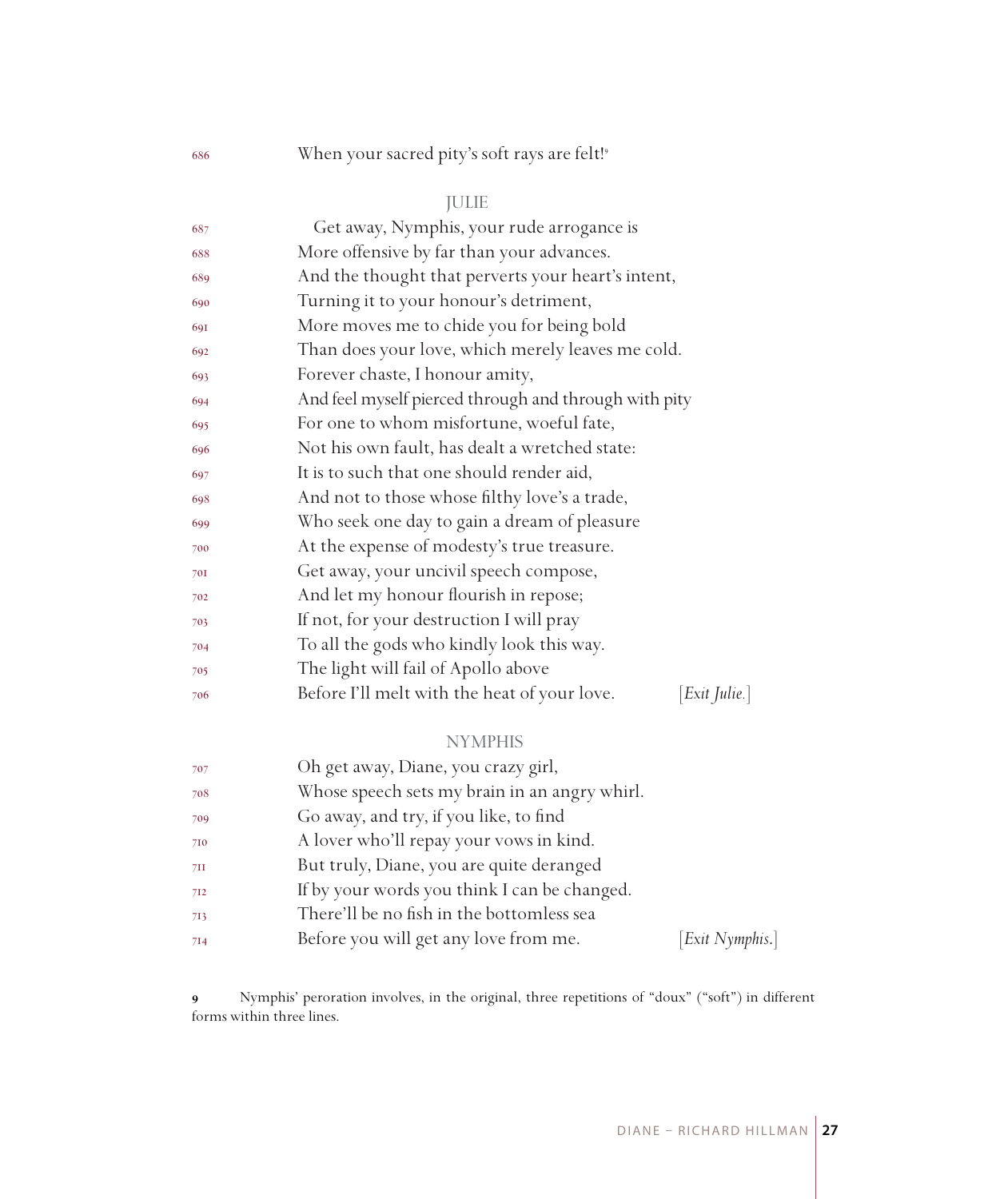## DIANE

| 715 | Fauste, go away – one more reiteration        |               |
|-----|-----------------------------------------------|---------------|
| 716 | Of your theme and I'll burst with irritation. |               |
| 717 | Get lost! Don't pester me again with speech   |               |
| 718 | About your love, or aid from me beseech.      |               |
| 719 | For I wish neither to assuage your pain       |               |
| 720 | Nor to your anguish show myself humane.       |               |
| 72I | All flowers from the meadows will depart      |               |
| 722 | Before your love will ever touch my heart.    | [Exit Diane.] |

## FAUSTE

| 723 | Fauste am I called, <sup>10</sup> but in a wretched state, |
|-----|------------------------------------------------------------|
| 724 | A poor shepherd whom troubles devastate,                   |
| 725 | Who lives without life, and would have no light            |
| 726 | But that fickle Love's firebrands burn bright-             |
| 727 | His fire, which, enabling you to see,                      |
| 728 | Shows the face, too, of your pale misery.                  |
| 729 | Poor shepherd! Ah, must you, while you're alive,           |
| 730 | Feel how your hopes, because of love, can't thrive,        |
| 731 | As fleeting and weak in fidelity                           |
| 732 | As fortune in its mutability?                              |
| 733 | Stark poverty's a state we lightly bear                    |
| 734 | When nature from our birth has placed us there;            |
| 735 | The burden that we carry every day                         |
| 736 | Like nothing on our bodies seems to weigh:                 |
| 737 | The one we aren't used to seems much more $-$              |
| 738 | That which we haven't had to bear before.                  |
| 739 | To be born poor we can just tolerate,                      |
| 740 | But to fall from rich is a wretched fate,                  |
| 741 | When happenstance has ruined us $-$ and we know:           |
| 742 | That causes greater hurt than death's harsh blow.          |
| 743 | Just so, the pain that lovers feel is less                 |
| 744 | If they've known nothing ever but distress                 |

"Fauste" – i.e., "happy" (the basis of numerous plays on words).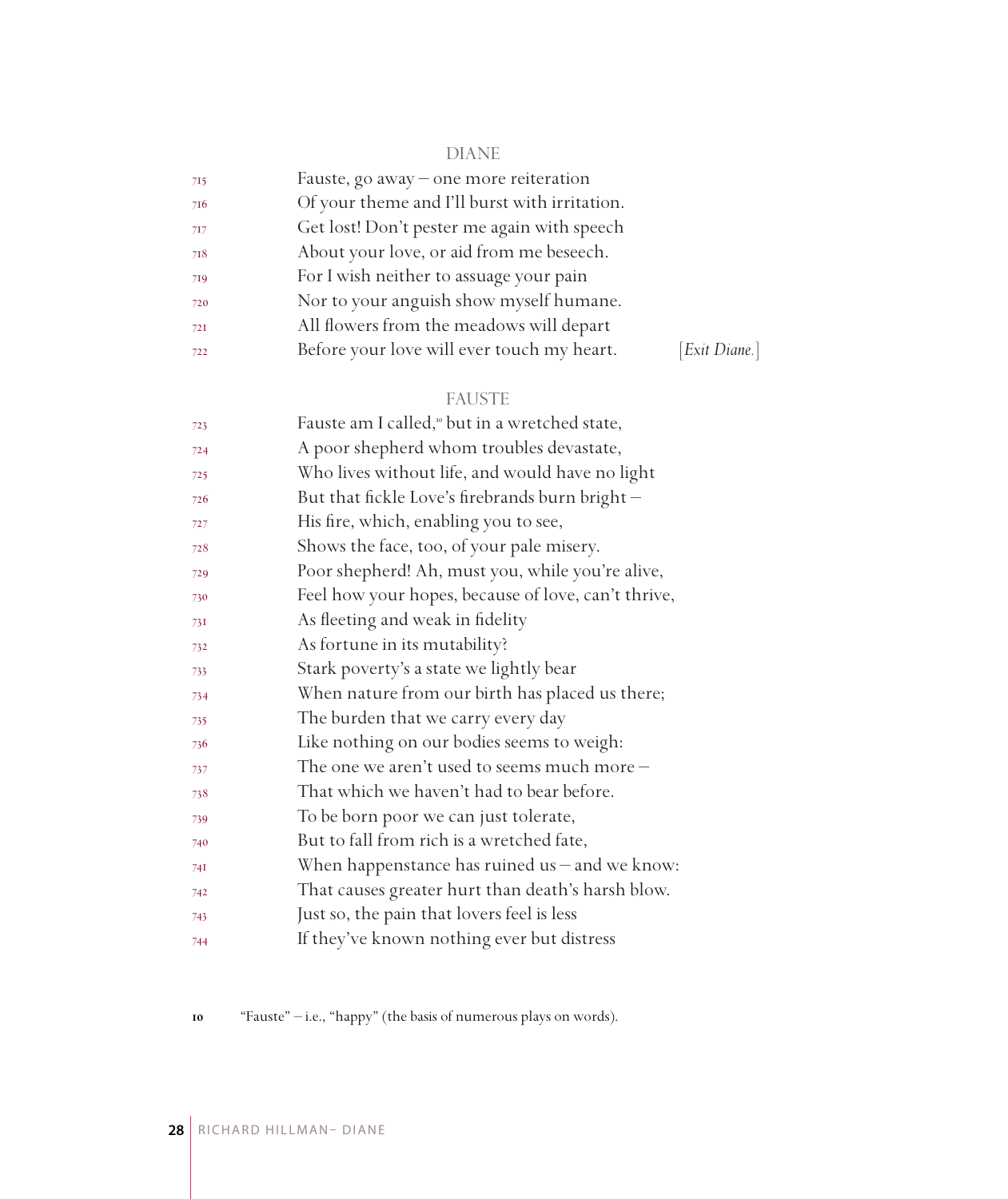| 745 | - Infinite pains of rebuff and defeat-            |
|-----|---------------------------------------------------|
| 746 | Than that of lovers whose violent heat            |
| 747 | Was quenched once by the moist and soft sensation |
| 748 | Of kisses, which are Love's sweet consolation.    |
| 749 | When we are poor, our longing makes us sad,       |
| 750 | As if we'd lost something we never had,           |
| 751 | But when one has it, then, wretch, loses all,     |
| 752 | We feel the cruel blow, our thoughts appal.       |
| 753 | Where is the time when my Diane and I             |
| 754 | With equal ardour, faith a mutual tie,            |
| 755 | Our hearts ablaze with pleasurable flame,         |
| 756 | Were truly united, our wills the same?            |
| 757 | When also our spirits, alike in passion,          |
| 758 | Harboured affection in similar fashion,           |
| 759 | Our sacred souls joyful in equal parts,           |
| 760 | Transfixed in the glow of our ardent hearts;      |
| 761 | When, by ourselves in deep service-tree shade,    |
| 762 | Soft kisses galore caused our selves to fade,     |
| 763 | And, reaping constant swaths of love, thus stole  |
| 764 | Away, by sweet cart-loads, each blissful soul,"   |
| 765 | To melt in one joy that could reach no higher -   |
| 766 | The paradise of their inflamed desire:            |
| 767 | Our lips then, maddened with passionate longing,  |
| 768 | Those of each one to the other's belonging,       |
| 769 | Were with such binding force together laid        |
| 770 | That one sole mouth, one body we were made.       |
| 77I | The heart, at tasting such delicious prey,        |
| 772 | Was pierced with joy, with rapture passed away;   |
| 773 | Our eyes forth spouted a delightful jet;          |
| 774 | Desire's furnace made our foreheads sweat;        |
| 775 | Our tongues with a thousand turnings were found   |
| 776 | In a state of pleasure which held them bound;     |
| 777 | Our nerves transfixed, our bodies to no less      |

 The metaphors, if I have pegged them correctly ("à tires amoureuses" remains a point of uncertainty) are equally forced and mixed in the original.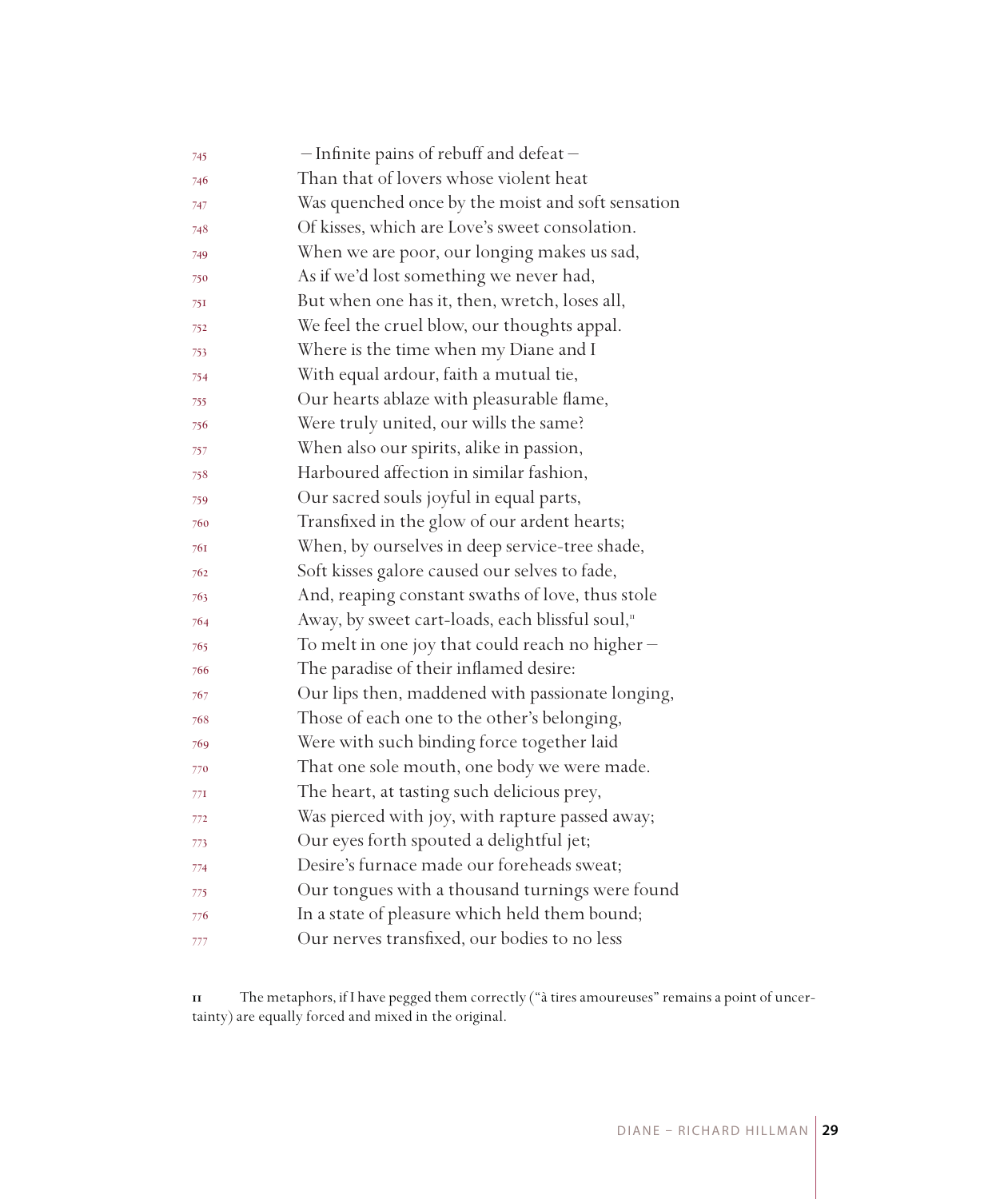| 778             | Transformed than a god beloved by some goddess;          |
|-----------------|----------------------------------------------------------|
| 779             | Hands without strength, breath we could scarce maintain, |
| 780             | We all but perished in such gracious pain;               |
| 781             | Our eyes to all sights dull, except to see               |
| 782             | The dear object of their felicity,                       |
| 783             | Which in itself all wondrous joy contained;              |
| 784             | Complexions with high blood vermilion-stained;           |
| 785             | Each loving arm, enkindled like our souls,               |
| 786             | The other in a thousand turns enrols.                    |
| 787             | Heaven rejoiced at amity so fair;                        |
| 788             | Its brow bore witness, with its peaceful air,            |
| 789             | That such sweet pastime gained its approbation $-$       |
| 790             | Then Cupid pined with jealous irritation,                |
| 791             | So carried out a treacherous design                      |
| 792             | Cruelly to crush our friendship divine.                  |
| 793             | Our flocks, which ambled round us here and there,        |
| 794             | Had, in that sacred love of ours, a share;               |
| 795             | The flowers, like us, appeared, by their graces,         |
| 796             | Enamoured of one joy, their lovely faces,                |
| 797             | As round about our arms they intertwined,                |
| 798             | Perfumed our breasts, to weariness inclined.             |
| 799             | The lofty trees upon our heads shed showers,             |
| 800             | In white bouquets, of tiny pretty flowers,               |
| 801             | And, a little to dampen down our heat,                   |
| 802             | In lengthy threads, all kinds of liquor sweet;           |
| 803             | The hollow brooks, with greenery surrounded,             |
| 804             | Their murmuring complaint no longer sounded,             |
| 805             | Muting themselves to hear in calm unbroken               |
| 806             | Our holy loves in gentle language spoken.                |
| 807             | Each blade of grass raised high its dainty tip           |
| 808             | To view close up such faithful-loving friendship,        |
| 809             | And nothing could the birds more greatly please          |
| 810             | Than to sing of our love's fine qualities.               |
| 8 <sub>II</sub> | O sweet life! - in this world you should possess,        |
| 812             | Of all good things, the name of happiness,               |
| 813             | For how sweet may appear the light of day,               |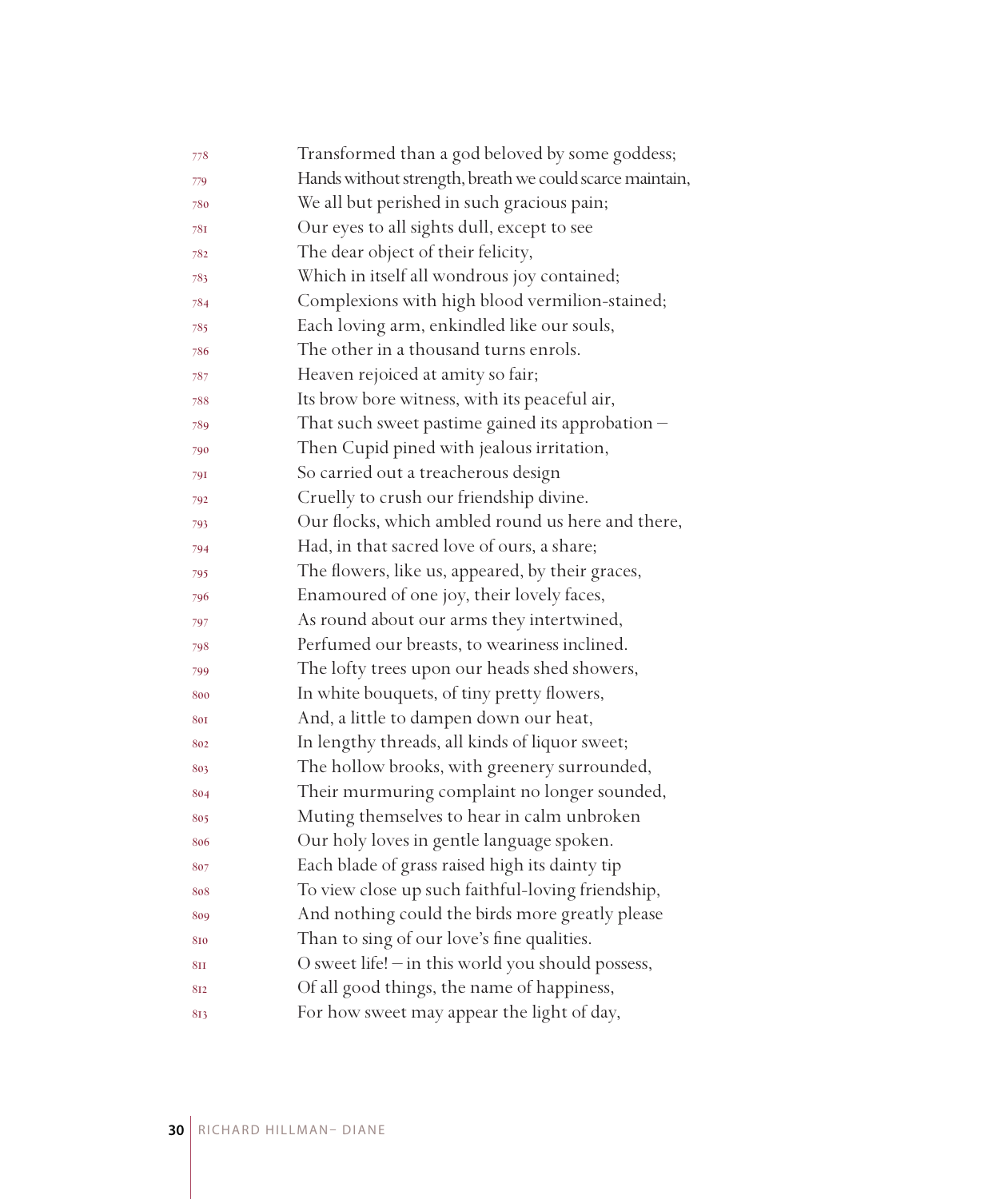| 814 | None without tasting love's sweet fruits can say.   |
|-----|-----------------------------------------------------|
| 815 | All other goods, all other happiness                |
| 816 | And joys, compared with those, are mere distress;   |
| 817 | That good exclusively deserves the name:            |
| 818 | Compared with it, all goods can make no claim.      |
| 819 | They are just foolish toys, child's idle play,      |
| 820 | But such sweet fruit reveals to us the way          |
| 821 | To that great joy, that good, by which one might    |
| 822 | Hope to ascend to pleasure's greatest height.       |
| 823 | Mere gold contents alone the greedy eye;            |
| 824 | Shadow-like, worldly honour looms, to fly           |
| 825 | Away from one day to the next, then fade;           |
| 826 | Our hunger by successive meals is stayed;           |
| 827 | A holy counsellor consoles our pain                 |
| 828 | No longer than his words with us remain;            |
| 829 | And shreds of grandeur for a time may nourish       |
| 830 | Our vainer thoughts, which perish as they flourish. |
| 831 | But that sweet fruit which we by love are sent      |
| 832 | Nurtures our hearts, to our souls gives content:    |
| 833 | The very thought of it is joy to savour             |
| 834 | Greater than that of wealth and fortune's favour.   |
| 835 | O pleasure of my soul uniquely sweet,               |
| 836 | Ah, I have lost you! As under the heat              |
| 837 | Of blazing Phoebus on the mountain top              |
| 838 | The pure-white snow melts in a single drop,         |
| 839 | Loses its nature $-$ its old form is spent          |
| 840 | And it takes on that of a raging torrent -          |
| 841 | So into someone else have I been changed            |
| 842 | By being from such perfect joy estranged.           |
|     |                                                     |
|     | FRONTIN [entering]                                  |
| 843 | Why, when you could be finding remedy,              |
| 844 | Do you make of your life such misery?               |
| 845 | Why drone on always about your decease,             |
| 846 | When you could bring your life a bit of peace?      |
| 847 | Why burden your soul with such heavy grief,         |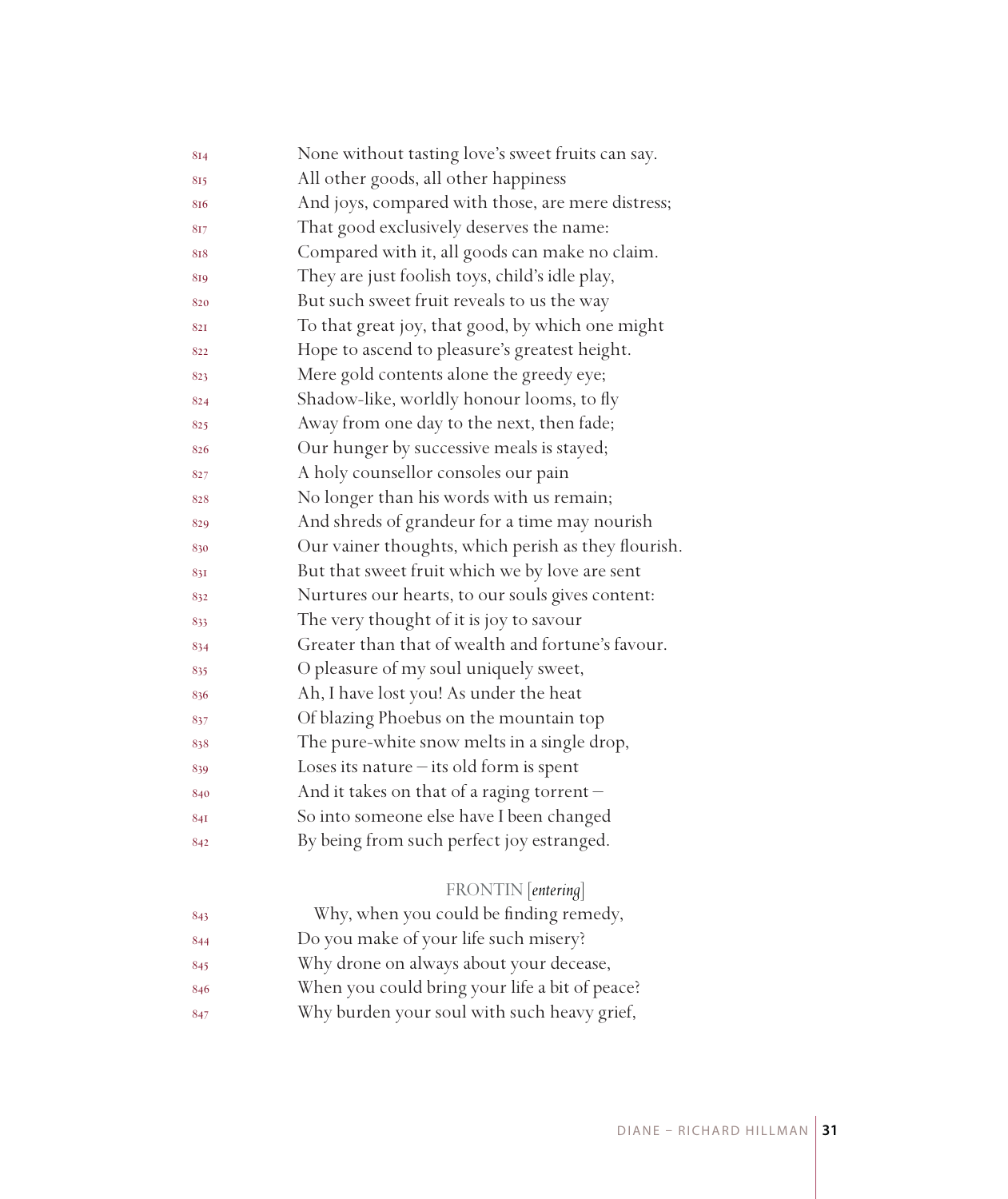| 848 | When you could choose to come to its relief?         |
|-----|------------------------------------------------------|
| 849 | Come on, what leads you to despise the ways          |
| 850 | Of brightening up your languishing days?             |
| 851 | Ill fortune we may master as we please:              |
| 852 | Nothing, against our will, disturbs our ease,        |
| 853 | And if someone should die of his affliction,         |
| 854 | It's because his resistance lacks conviction.        |
| 855 | It pleased the great gods on man to bestow           |
| 856 | Control of all created here below.                   |
| 857 | The smiling air, to soothe his pain, will greet him, |
| 858 | Deploys its properties to cool or heat him;          |
| 859 | Often the dread unfeeling, heartless ocean,          |
| 860 | At his mere words, agrees to calm its motion,        |
| 861 | Perceives its flanks deep-furrowed by his force,     |
| 862 | And sometimes is compelled to change its course.     |
| 863 | The earth obeys his vigorous command,                |
| 864 | Permits him readily to plough the land,              |
| 865 | To excavate, $dig$ - in sum, at his ease             |
| 866 | To stir her up however he may please.                |
| 867 | Fire serves $him - now$ is put out, stays tame,      |
| 868 | Then at will he kindles a fearful flame.             |
| 869 | The beasts, with vital force and muscle fraught      |
| 870 | Beyond his body's scope, their sinews taut,          |
| 871 | Burning with furor and the rage to kill,             |
| 872 | Yield to his yoke, fearing his force of will,        |
| 873 | Dreading his hand, which can deal death to them      |
| 874 | Or catch them in his nets by stratagem.              |
| 875 | The soaring bird which takes off to the sun          |
| 876 | The instant its winged voyage is begun,              |
| 877 | Which close to heaven turns and whirls its way,      |
| 878 | Pursuing the chariot of the day,                     |
| 879 | Is slave to man, who, should he choose, is sure      |
| 880 | To kill it, or to take it by some lure.              |
| 881 | The frigid fish, within their scales encased,        |
| 882 | Whose schools in the secret fathoms are placed       |
| 883 | Of the Ocean, with all its monstrous band,           |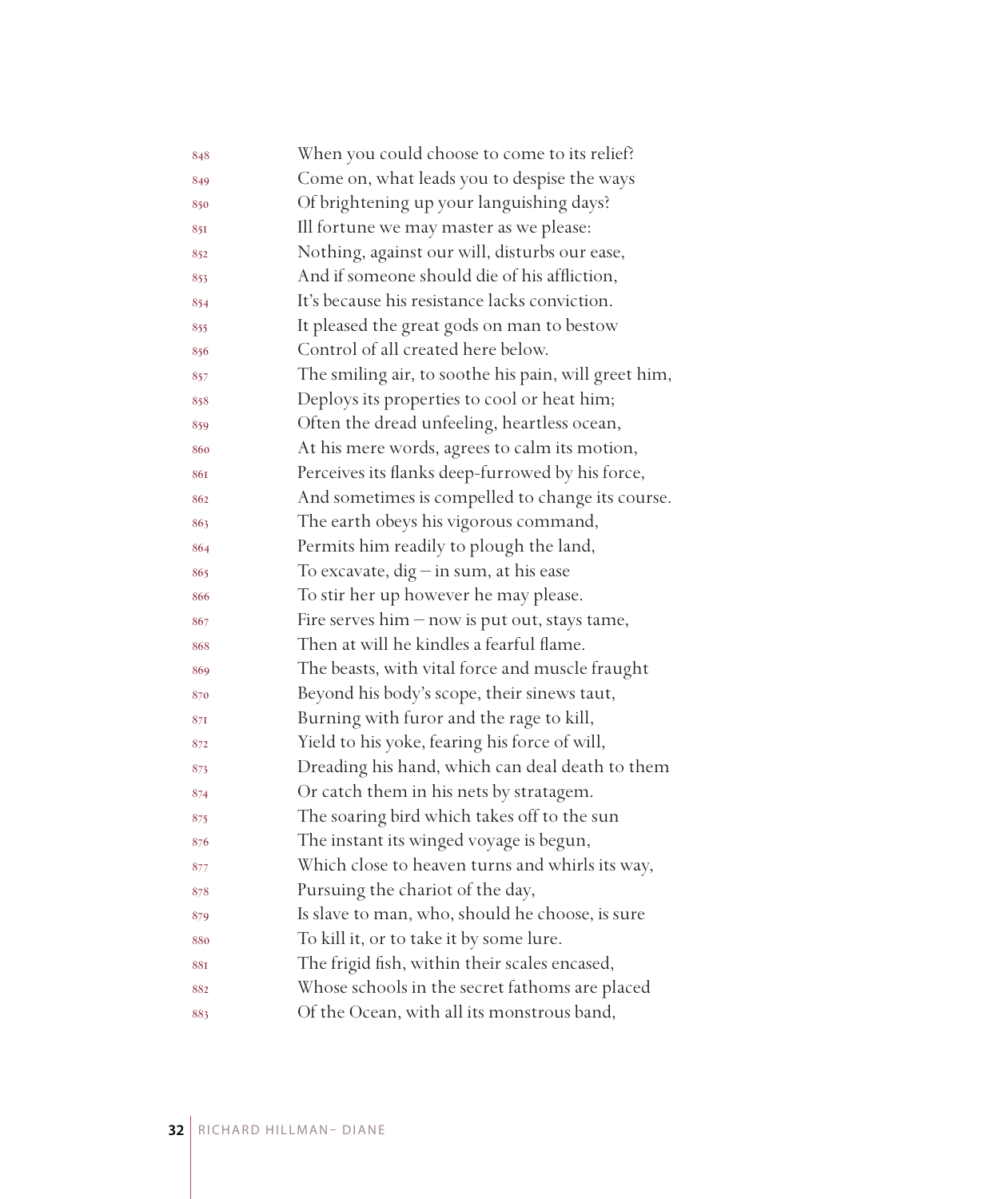| 884        | Are slaves to man, and are at his command:              |
|------------|---------------------------------------------------------|
| 885        | They cannot stop him, deep as they may stray,           |
| 886        | From catching them and making them his prey.            |
| 887        | He proudly has them at his beck and call,               |
| 888        | Like the fruits of the earth - indeed, like all.        |
| 889        | Death can alone lay claim to the renown                 |
| 890        | Of mastering man, by striking him down:                 |
| 891        | Every ill he cures by his own care,                     |
| 892        | Begging no kind of succour from elsewhere.              |
| 893        | Don't you see how a small shepherd-lad wields           |
| 894        | Power over a large herd, in the fields,                 |
| 895        | Of males with horns, impatient females, bound           |
| 896        | On merely dashing aimlessly around?                     |
| 897        | The mighty bull, the ox now tame before him,            |
| 898        | Would never dare raise up their horns to gore him.      |
| 899        | At his boyish voice they all quake with fear;           |
| 900        | His feeble hand can lead them far and near.             |
| <b>90I</b> | Each stands in awe, and beasts which, far from weak     |
| 902        | By nature, gain from her a strong physique,             |
| 903        | Don't dare to strike the child, who dominates           |
| 904        | And rules, his visage so intimidates.                   |
| 905        | Therefore, no limits mortal men confine,                |
| 906        | And they are often counted as divine.                   |
| 907        | Who then can obstruct your triumphant way,              |
| 908        | Prevent your power from winning the day                 |
| 909        | Against the ill that adverse fortune brings,            |
| 910        | Since noble manhood <sup>"</sup> vanquishes all things? |

## FAUSTE

| QII | Except when $-$ I'm forced to face the fact $-$ |
|-----|-------------------------------------------------|
| 912 | By cruel, harmful Cupid one's attacked,         |
| 913 | Who overcomes a man and makes him helpless      |
| 9I4 | To see himself happy in his distress.           |

 "[N]oble manhood" attempts to convey the sense of "l'homme vertueux" as being, not merely morally excellent, but (as with Machiavellian "virtù") endowed with strength of character.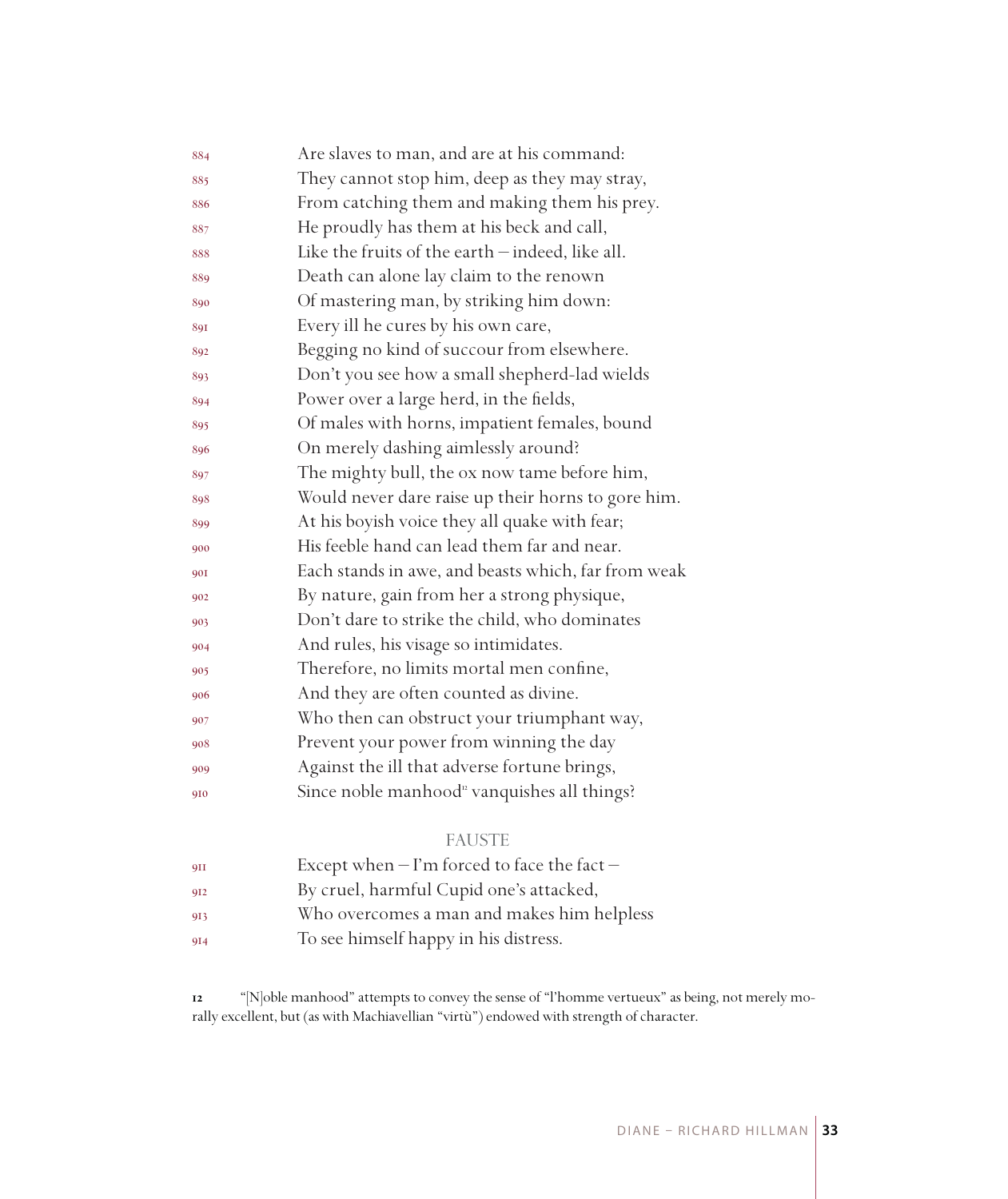#### FRONTIN

| 915 | Love is mere crazed delusion, has no power |
|-----|--------------------------------------------|
| 916 | Beyond what we conceive to make us cower.  |
| 917 | Take away desire, the will to gain $-$     |
|     |                                            |

You'll take away love, its power to pain.

#### FAUSTE

| 919 | But one would have to be unfeeling stone |
|-----|------------------------------------------|
| 920 | For thought or desire to be unknown $-$  |
| 921 | Become a lumpish rock without sensation  |
| 922 | For a good thing to cause no admiration  |

#### FRONTIN

| 923 | I know that man is capable of hope,           |
|-----|-----------------------------------------------|
| 924 | But his wish must stay within reason's scope, |
| 925 | Conformable to what he may possess            |
| 926 | And neither reason nor the law transgress.    |

#### FAUSTE

| 927 | Such precepts Love will never recognise,      |
|-----|-----------------------------------------------|
| 928 | For Love cannot at all be otherwise:          |
| 929 | Since necessarily a love is ardent,           |
| 930 | By reason it's made weak, its force is spent. |

#### FRONTIN

 But with the sort of love that furor drives, Most often pain of every kind arrives.

#### FAUSTE

 Better to suffer loving day and night Than be content and never know Love's sight.

#### FRONTIN

 But any pain in wretched anguish sees us: No prison ever can be made to please us.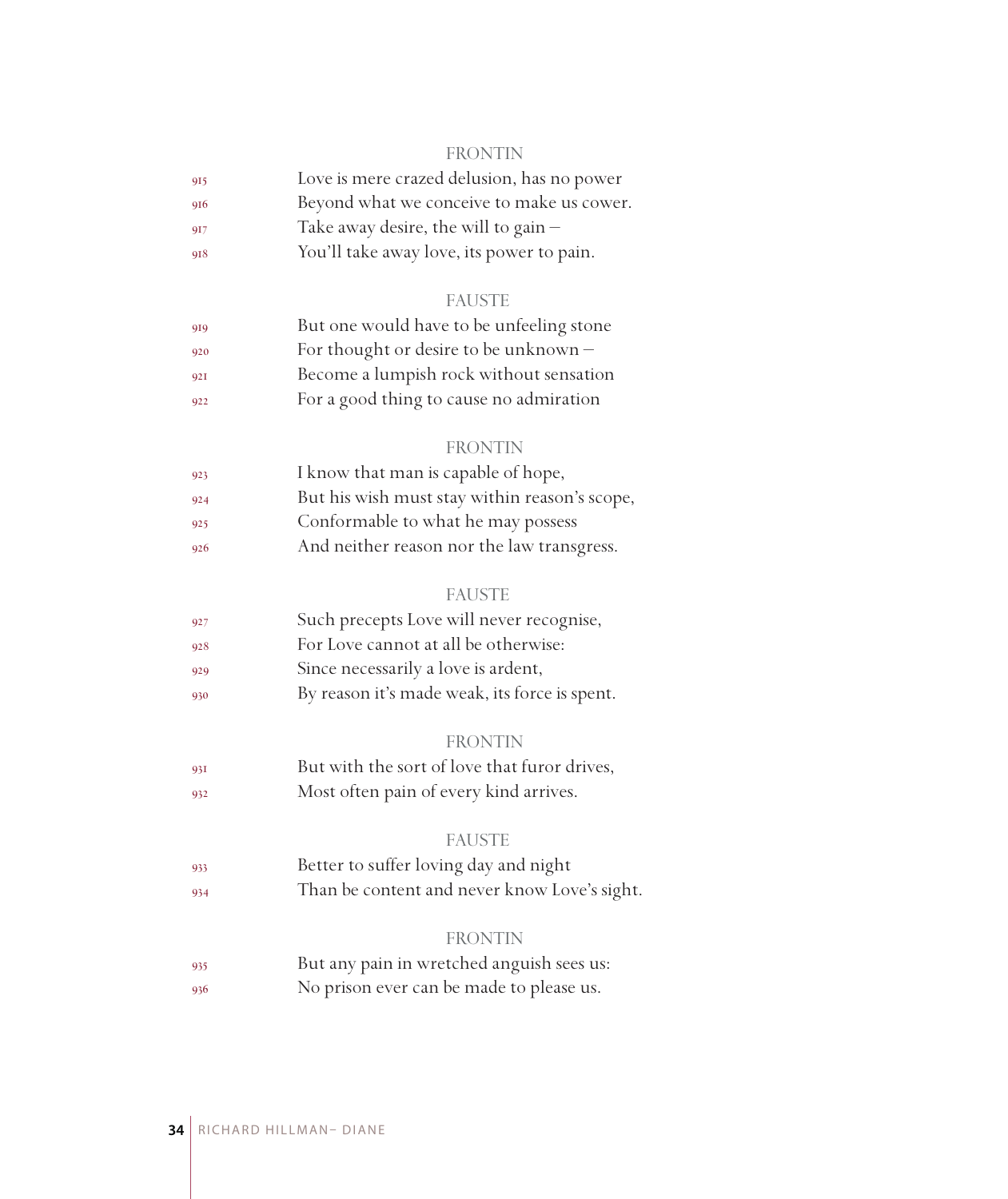|     | <b>FAUSTE</b>                                    |  |  |  |  |  |
|-----|--------------------------------------------------|--|--|--|--|--|
| 937 | But suffering suffuses all enjoyment             |  |  |  |  |  |
| 938 | As long as love afflicts us with its torment.    |  |  |  |  |  |
|     | <b>FRONTIN</b>                                   |  |  |  |  |  |
| 939 | Glad to end their days are those in despair,     |  |  |  |  |  |
| 940 | Yet that by no means puts an end to care.        |  |  |  |  |  |
|     | <b>FAUSTE</b>                                    |  |  |  |  |  |
| 94I | What pleases us, though ill it may be deemed,    |  |  |  |  |  |
| 942 | Cannot by us as painful be esteemed.             |  |  |  |  |  |
|     | <b>FRONTIN</b>                                   |  |  |  |  |  |
| 943 | But such pleasure, because it takes its strength |  |  |  |  |  |
| 944 | From our distress, can't be of any length.       |  |  |  |  |  |
|     | <b>FAUSTE</b>                                    |  |  |  |  |  |
| 945 | There is no way a lover's joy, so pure           |  |  |  |  |  |
| 946 | And so acute, can overlong endure;               |  |  |  |  |  |
| 947 | His ill as sweetness he must come to see.        |  |  |  |  |  |
|     | <b>FRONTIN</b>                                   |  |  |  |  |  |
| 948 | But who, alas, can at the same time be           |  |  |  |  |  |
| 949 | Happy and sad, exalted and dejected?             |  |  |  |  |  |
|     | <b>FAUSTE</b>                                    |  |  |  |  |  |
| 950 | All those whom Love has in their love perfected. |  |  |  |  |  |
|     | <b>FRONTIN</b>                                   |  |  |  |  |  |
| 951 | How's that?                                      |  |  |  |  |  |
|     | <b>FAUSTE</b>                                    |  |  |  |  |  |
|     | Because, as Love's school is arranged,           |  |  |  |  |  |
| 952 | A gesture, smile, or step, or words exchanged,   |  |  |  |  |  |
| 953 | Can give the lover grief or gaiety:              |  |  |  |  |  |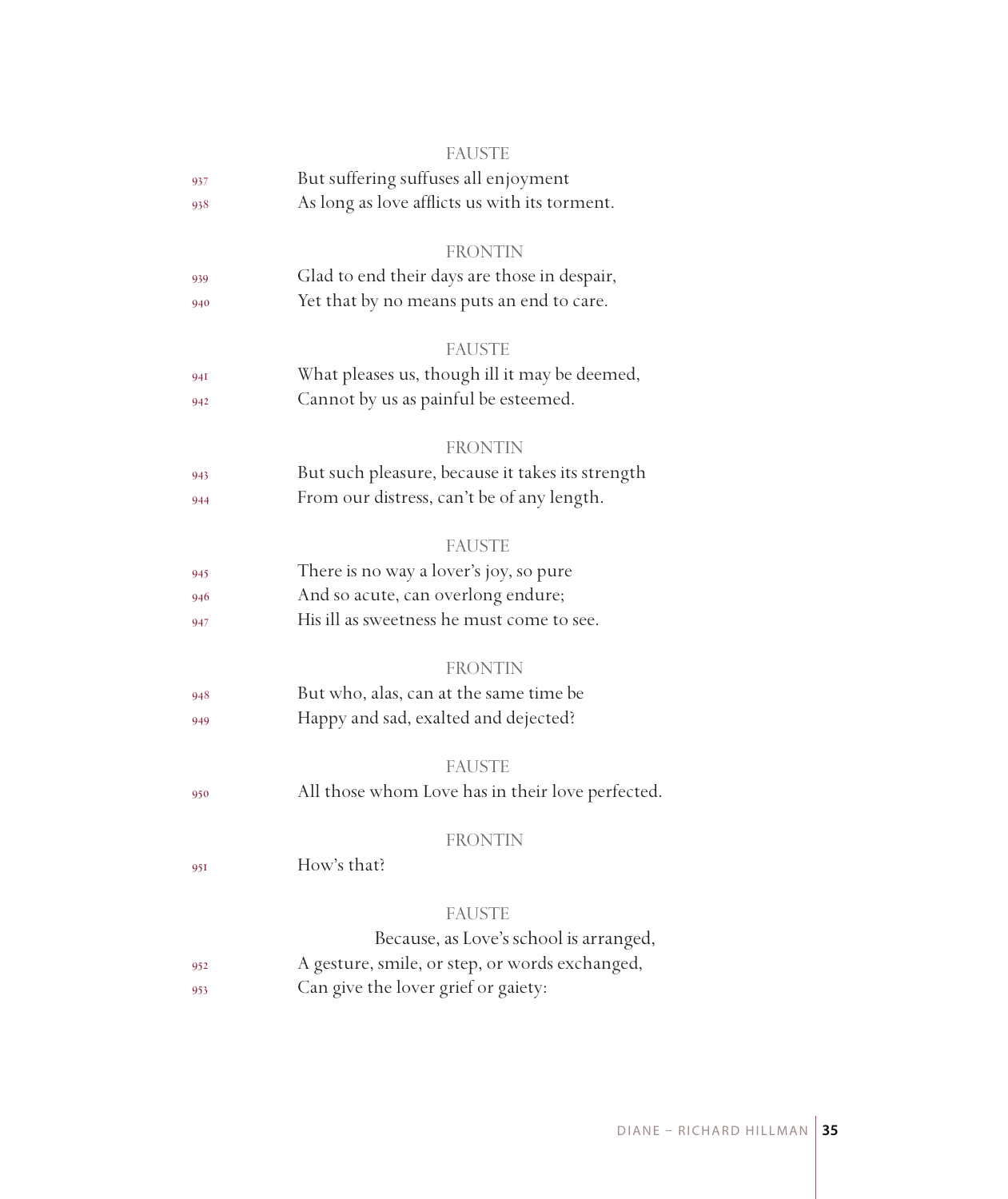| 954 | So great in love is the felicity,                    |  |  |  |
|-----|------------------------------------------------------|--|--|--|
| 955 | Precious, divine, and we with fear distressed        |  |  |  |
| 956 | That such a blessing may not be possessed.           |  |  |  |
|     | <b>FRONTIN</b>                                       |  |  |  |
| 957 | So lovers, then, consume their days in woe.          |  |  |  |
|     | <b>FAUSTE</b>                                        |  |  |  |
| 958 | But relish all those trials they undergo.            |  |  |  |
|     | <b>FRONTIN</b>                                       |  |  |  |
| 959 | Is that joy, when your time is sadly spent?          |  |  |  |
|     | <b>FAUSTE</b>                                        |  |  |  |
| 960 | Yes, as long as we find in it content.               |  |  |  |
|     |                                                      |  |  |  |
|     | <b>FRONTIN</b>                                       |  |  |  |
| 961 | The joy of love cannot be free from harm.            |  |  |  |
|     |                                                      |  |  |  |
|     | <b>FAUSTE</b>                                        |  |  |  |
| 962 | But it is, since the end is bound to charm.          |  |  |  |
|     |                                                      |  |  |  |
|     | <b>FRONTIN</b>                                       |  |  |  |
| 963 | Many a lover dies out of his mind.                   |  |  |  |
|     |                                                      |  |  |  |
|     | <b>FAUSTE</b>                                        |  |  |  |
| 964 | I'd die content if love were so unkind. <sup>5</sup> |  |  |  |
|     | <b>FRONTIN</b>                                       |  |  |  |
|     | Therefore, there is in love no good at all.          |  |  |  |
| 965 |                                                      |  |  |  |
|     | <b>FAUSE</b>                                         |  |  |  |
| 966 | Oh yes: enjoyment or a noble fall.                   |  |  |  |
|     |                                                      |  |  |  |
|     |                                                      |  |  |  |

 "Je meurt [*sic*] heureux quand l'amour l'iniurie". Apart from the grammatical error, the obscurity of the second pronoun reference suggests textual corruption. The gist seem clear, however.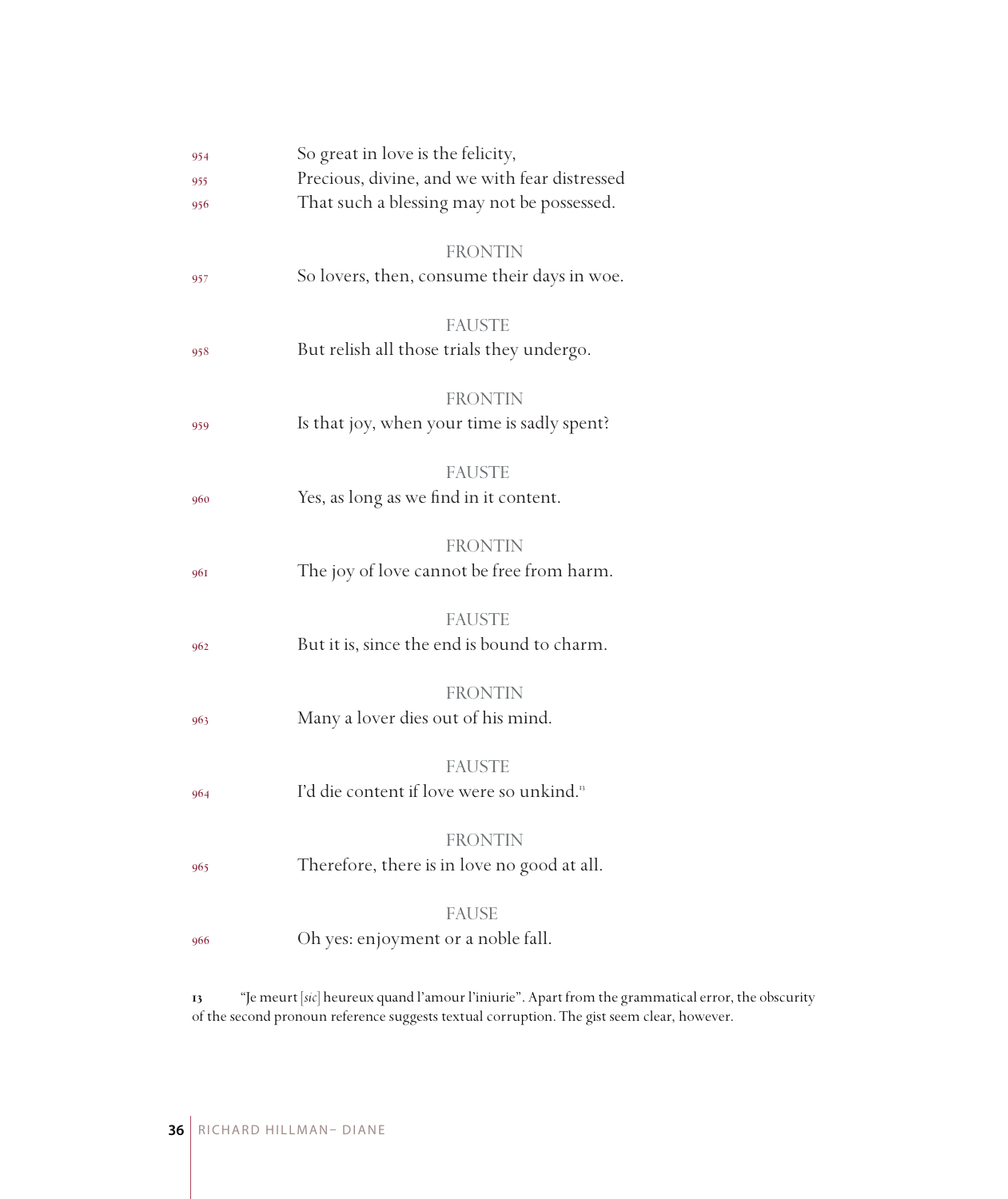|     | FRONTIN                                      |
|-----|----------------------------------------------|
| 967 | Death, then, is not what a lover abhors.     |
|     | <b>FAUSTE</b>                                |
| 968 | It's die - or enjoy her whom one adores.     |
|     | <b>FRONTIN</b>                               |
| 969 | In loving, then, is there no middle ground?  |
|     | <b>FAUSTE</b>                                |
| 970 | No, for the happiness is too profound        |
| 97I | That sets the lover in his bliss on fire,    |
| 972 | And spurning by his lady far too dire.       |
|     | <b>FRONTIN</b>                               |
| 973 | But what can keep a man from such distress?  |
|     | <b>FAUSTE</b>                                |
| 974 | A spirit dull, devoid of holiness.           |
|     | <b>FRONTIN</b>                               |
| 975 | A life without longing - for that we strive. |
|     | <b>FAUSTE</b>                                |
| 976 | If you don't love, you shouldn't be alive.   |
|     | <b>FRONTIN</b>                               |
| 977 | But loving brings on us a thousand woes.     |
|     | <b>FAUSTE</b>                                |
| 978 | In the brazier of pain the spirit glows.     |
|     | <b>FRONTIN</b>                               |
| 979 | But of such love mere ruin is the result.    |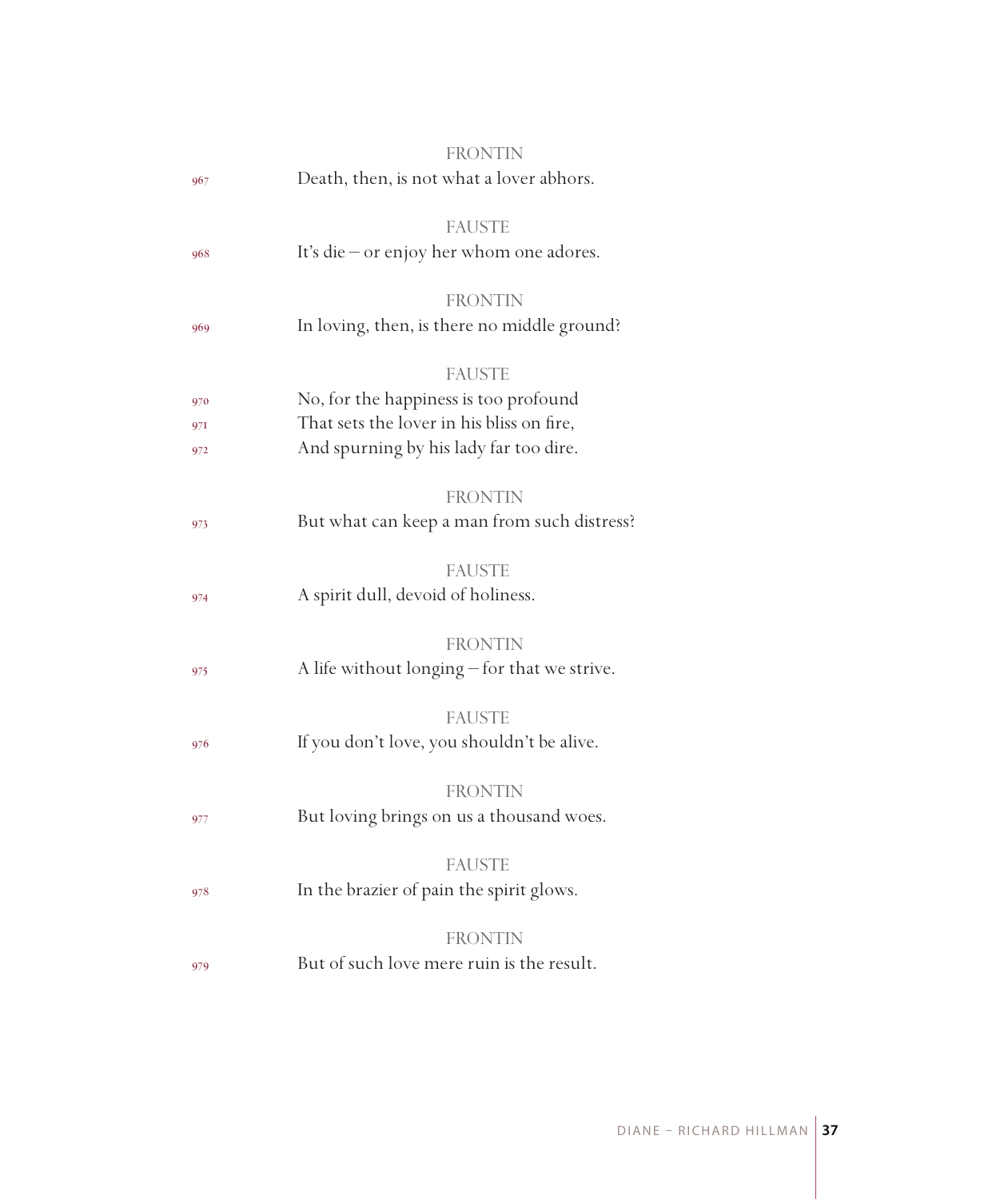|             | <b>FAUSTE</b>                                   |  |  |  |
|-------------|-------------------------------------------------|--|--|--|
| 980         | Love is reserved for spirits that exult.        |  |  |  |
|             |                                                 |  |  |  |
|             | <b>FRONTIN</b>                                  |  |  |  |
| 981         | In such pain are exulting spirits drowned.      |  |  |  |
|             |                                                 |  |  |  |
|             | <b>FAUSTE</b>                                   |  |  |  |
| 982         | No sluggish lover ever has been found,          |  |  |  |
| 983         | For ardeur sets their noble souls alight        |  |  |  |
| 984         | With joy to yield their lady all delight.       |  |  |  |
| 985         | Whatever pains, then, come my faith to try,     |  |  |  |
| 986         | I choose to love, and in loving to die.         |  |  |  |
|             |                                                 |  |  |  |
|             | <b>FRONTIN</b>                                  |  |  |  |
| 987         | No, do not die. Because, without this longing,  |  |  |  |
| 988         | There is no question of your life's prolonging, |  |  |  |
| 989         | And the grief your love brings upon your head   |  |  |  |
| 990         | Threatens to cut in two your vital thread,      |  |  |  |
| 991         | I'll help you, with the aid of one empowered    |  |  |  |
| 992         | To damp the flame by which you are devoured:    |  |  |  |
| 993         | He will ensure, by using his rare art,          |  |  |  |
| 994         | That you enjoy the darling of your heart.       |  |  |  |
|             | <b>FAUSTE</b>                                   |  |  |  |
| 995         | If in this trouble you can bring me rescue,     |  |  |  |
| 996         | More than I owe to Heaven I'll owe you.         |  |  |  |
| 997         | But say, who has these powers so perfected?     |  |  |  |
|             |                                                 |  |  |  |
|             | <b>FRONTIN</b>                                  |  |  |  |
| 998         | It's Elymant, the man who once effected         |  |  |  |
| 999         | Change in the day's effulgent source of light,  |  |  |  |
| 1000        | Imposing darkness and the shades of night;      |  |  |  |
| <b>I00I</b> | It's Elymant, whose potent magic verse          |  |  |  |
| 1002        | Causes the sun obliquely to traverse,           |  |  |  |
| 1003        | Who lends to nights a brilliance as intense     |  |  |  |
| 1004        | As the Titan's lamp in daytime presents.        |  |  |  |
|             |                                                 |  |  |  |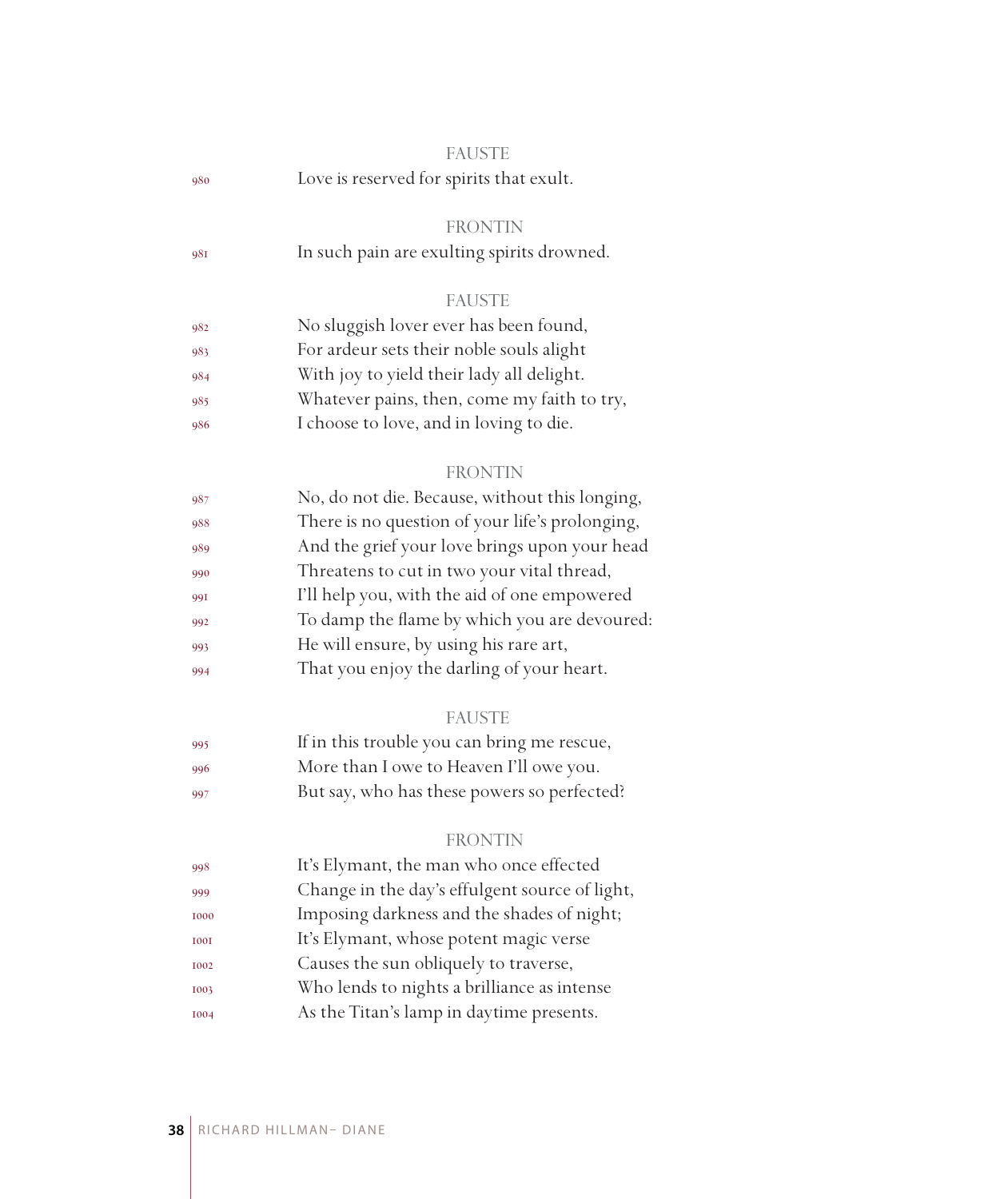| 1005        | It's Elymant, he whose very voice's dance <sup>14</sup>  |
|-------------|----------------------------------------------------------|
| 1006        | May burst the vault of heaven's vast expanse,            |
| 1007        | Which thunders, rumbles, casts upon the crest            |
| 1008        | Of sharp uprearing rocks its savage tempest.             |
| 1009        | It's Elymant, who, when it should be snowing,            |
| 1010        | Sets, in winter, the earth's chill bosom growing         |
| <b>IOII</b> | A thousand flowers, a pasture for bees                   |
| 1012        | Of the kind that the joyous springtime sees,             |
| 1013        | And with a spell unlike that happy one,                  |
| 1014        | Renders earth's summer greenery undone.                  |
| 1015        | It's Elymant, whose voice, much elevated                 |
| 1016        | With passion, often renders agitated                     |
| 1017        | The unplumbed sea, its waters buries deep,               |
| 1018        | Then lifts them into lofty hills and steep, <sup>5</sup> |
| 1019        | And who, with a spell more useful than that,             |
| 1020        | Will turn it from cruel to calm and flat:                |
| <b>I02I</b> | Its winds he keeps confined within their caves;          |
| 1022        | Its monsters he soothes, and softens its waves.          |
| 1023        | It's Elymant, who with his strong right hand             |
| 1024        | Can carry massive boulders overland,                     |
| 1025        | Who, when a mountain torrent shows its force,            |
| 1026        | Makes it run back uphill, reversing course;              |
| 1027        | It's Elymant, who makes himself obeyed                   |
| 1028        | By all the demons of whom we're afraid,                  |
| 1029        | Who strikes with terror those Stygian sprites            |
| 1030        | Who dwell below, and those of airy heights,              |
| <b>1031</b> | Those who haunt the earth, or in darkness roam           |
| 1032        | The floods of Thetis's watery home. <sup>16</sup>        |
| 1033        | It's Elymant, who makes the woods go dry                 |
| 1034        | Or turn to green again at his mere sigh,                 |

 "[W]hose very voice's dance" translates "au bal de sa voix": the metaphor seems strained but is obviously important to the author.

 The "enterre" ("buries") and "costaux" ("hills") of the original make for somewhat strange metaphors here.

 The original ("les flots de Thetis marinier[e]") makes the divinity metonymic for her dwelling place, as was common.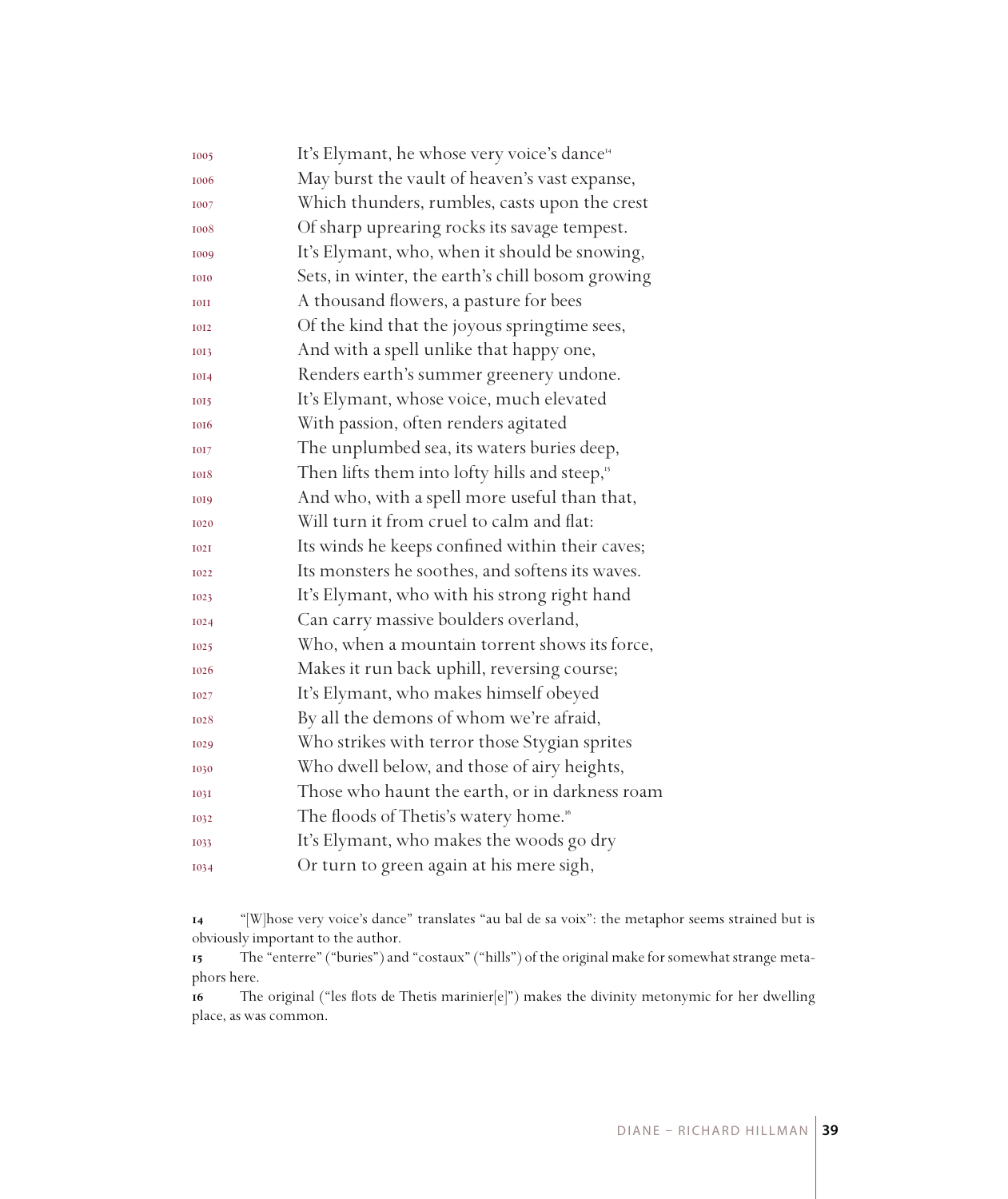| 1035        | Whose knowledge spans the forest's sacred powers, |
|-------------|---------------------------------------------------|
| 1036        | Those of the herbs and roots, and of the flowers, |
| 1037        | Who from their distillation draws a juice         |
| 1038        | Able dead bodies from their tombs to loose.       |
| 1039        | It's Elymant, who's known from childhood days     |
| 1040        | What and how each heavenly body sways,            |
| <b>I04I</b> | Who knows their power and, thanks to his science  |
| 1042        | Unexcelled, reduces them to compliance;           |
| 1043        | It's Elymant, who renders slow and docile         |
| 1044        | With his sweet verses beasts by nature agile,     |
| 1045        | Softens cruel ones in their ferocity              |
| 1046        | And keeps the fauns from all atrocity.            |
| 1047        | It's Elymant, whose footsteps all things trace,   |
| 1048        | Just like great Orpheus, followed in Thrace       |
| 1049        | By moving forests, with their birds and trees,    |
| 1050        | When his lyre joined with his voice to please.    |
| <b>1051</b> | It's Elymant, who cures every ill,                |
| 1052        | With heaven's aid, aligns it with his will.       |
| 1053        | In one day he can bring you happiness,            |
| 1054        | Extinguishing your burning love's distress.       |

## FAUSTE

| 1055 | I've often heard him praised as erudite,       |  |  |  |
|------|------------------------------------------------|--|--|--|
| 1056 | But until now I haven't had the sight          |  |  |  |
| 1057 | Of him, not seen his face: for God's sake, say |  |  |  |
| 1058 | How to know him if I meet him some day.        |  |  |  |

#### FRONTIN

| 1059 | Elymant's well endowed with royal stature,                |
|------|-----------------------------------------------------------|
| 1060 | Body robust, complexion pale in colour,                   |
| 1061 | With sinews in various forms that criss-cross             |
| 1062 | His flesh, as when, when it appears across                |
| 1063 | The window's rippled glass <sup>17</sup> at break of day, |

 The image appears to make sense only if the rays of the sun are distorted or refracted, so it is worth bearing in mind that glass in the early modern period was full of flaws (even, presumably, in the pastoral world).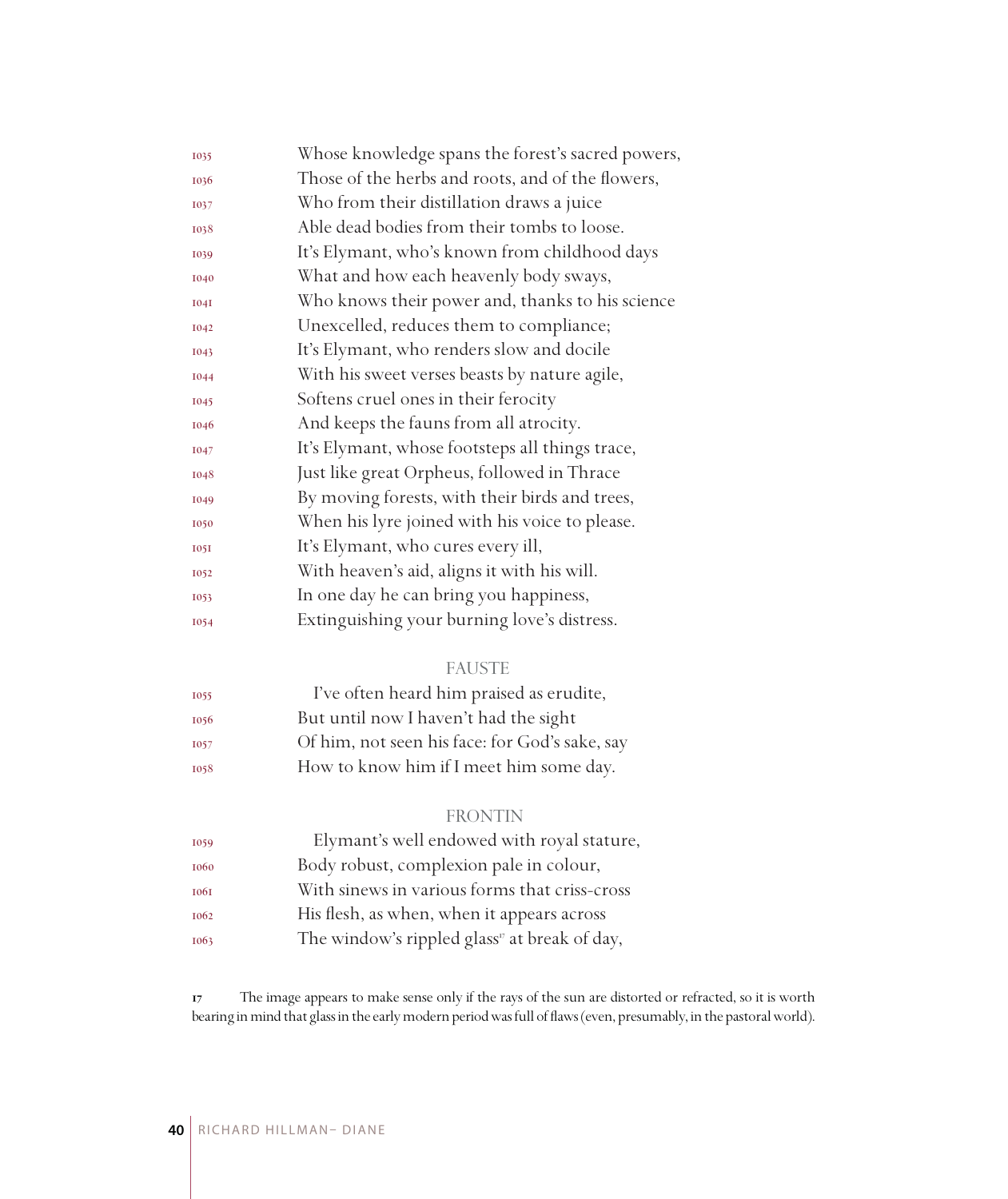| 1064 | The fair sun shines with a joyful display;          |
|------|-----------------------------------------------------|
| 1065 | Heavy-set, with a hundred wrinkled folds            |
| 1066 | In skin that scattered tufts of bristles holds;     |
| 1067 | Sturdy, prompt to act, filled with lively force,    |
| 1068 | Though wrinkled by his many years' long course.     |
| 1069 | His hair as white as is a mountainside              |
| 1070 | In wintertime, freshly with snow supplied,          |
| 1071 | Or as white as an elm whose trunk is seen,          |
| 1072 | Ancient and stark, despoiled of all its green,      |
| 1073 | Where day by day a thousand crows alight            |
| 1074 | In flocks, loud-cawing as they rest from flight.    |
| 1075 | His white locks, dangling down like silken thread,  |
| 1076 | Are parted by bare lines upon his head,             |
| 1077 | And on his forehead, where his tresses fall,        |
| 1078 | Seem to be fixed in place, as on a wall;            |
| 1079 | Snow-white in hue, in compact wavelets turning,     |
| 1080 | They speak infallibly of his great learning,        |
| 1081 | And their white colour, full of majesty,            |
| 1082 | Shows forth a high and holy gravity,                |
| 1083 | An ancient wisdom, a brave soul whose power         |
| 1084 | No danger can deter or cause to cower.              |
| 1085 | (With such hair was that prophet once endowed,      |
| 1086 | Calchas, to whom the Greeks such fame allowed.)     |
| 1087 | His forehead dark, with wrinkles deep replete,      |
| 1088 | Looks like a field parched arid by the heat,        |
| 1089 | With a thousand holes, and many a fissure,          |
| 1090 | Which avidly drink up the morning's moisture.       |
| 1091 | Broad he is in girth, and his solemn air            |
| 1092 | Discourages youth's vain pleasures anywhere;        |
| 1093 | His skin is tough; his middle forehead shows        |
| 1094 | A crease that from stern melancholy grows.          |
| 1095 | Yet by that forehead one must be impressed,         |
| 1096 | As broad as that which old Nestor possessed.        |
| 1097 | His eyebrows, black, which mark his troubled state, |
| 1098 | Bristle upon his forehead, standing straight,       |
| 1099 | Dense and dust-filled, looking as if thy were       |
|      |                                                     |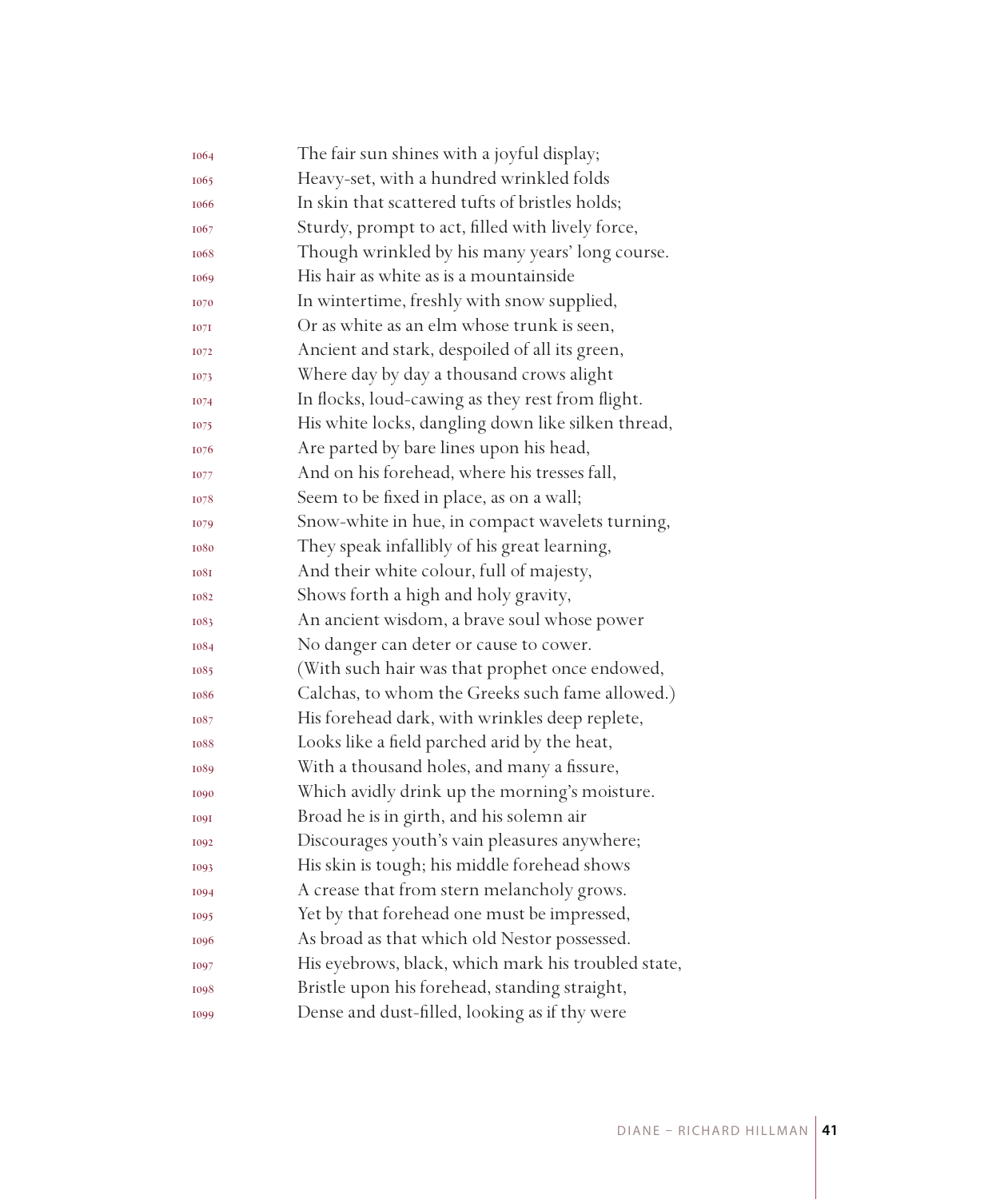| <b>II00</b>      | Some wild, ferocious female wolf's thick fur.                     |
|------------------|-------------------------------------------------------------------|
| <b>HOI</b>       | By those cruel eyebrows I have depicted                           |
| <b>H02</b>       | Are the spirits gazed at with fear afflicted.                     |
| <b>H03</b>       | Such was that man who, moved by appetite, <sup>18</sup>           |
| <b>II04</b>      | Deprived the Cyclops of his life and light.                       |
| <b>H05</b>       | His eyes are large and roll on every side,                        |
| <b>II06</b>      | Their motion with fierce terror magnified,                        |
| <b>H07</b>       | Most often glinting with furious ire,                             |
| <b>H08</b>       | As one sees bursting into sudden fire                             |
| <b>II09</b>      | Fair Phoebus' face from deep within a stream,                     |
| <b>III0</b>      | Reflected, turning, in the water's gleam.                         |
| Ш                | They are by two leathery lids enclosed,                           |
| III <sub>2</sub> | Wrinkled and stern, so long to time exposed.                      |
| III3             | They cause the demons to turn pale with fright;                   |
| III4             | Beasts are transfixed with fear at their mere sight.              |
| III5             | Now livid, they roll in frightening fashion,                      |
| <b>III6</b>      | Now blankly white, now terrible with passion,                     |
| HH7              | Fiery red, they burst into a blaze,                               |
| <b>HI8</b>       | When fury starts to hurtle through his gaze;                      |
| <b>III9</b>      | Night's sweet slumber, in which we find repose,                   |
| <b>II20</b>      | Never approaches them to make them close,                         |
| II2I             | But they stay waking, like those points of light                  |
| <b>II22</b>      | That strew the vault of heaven in the night.                      |
| II23             | By their fierce look the animals are cowed,                       |
| II24             | Quick paces of fierce demons disallowed.                          |
| <b>II25</b>      | His eyes are like those on which Jason lavished                   |
| II <sub>26</sub> | His charms, at least until the fleece was ravished. <sup>19</sup> |
| II27             | His nose is long, broad, cruel, savage-looking,                   |
| <b>II28</b>      | Its tip as far as to his mouth down-hooking,                      |
| <b>II29</b>      | A mouth whose baleful air and pallid hue                          |
| <b>II30</b>      | Suggest a corpse, its death to poison due.                        |
| II3I             | His lip takes the form of a downward curl,                        |

 "[M]oved by appetite"; orig. "plein d'enuie": the reference seems to be to the hunger which drove Odysseus to the Cyclops' cave.

I.e., those of Medea, as will become explicit.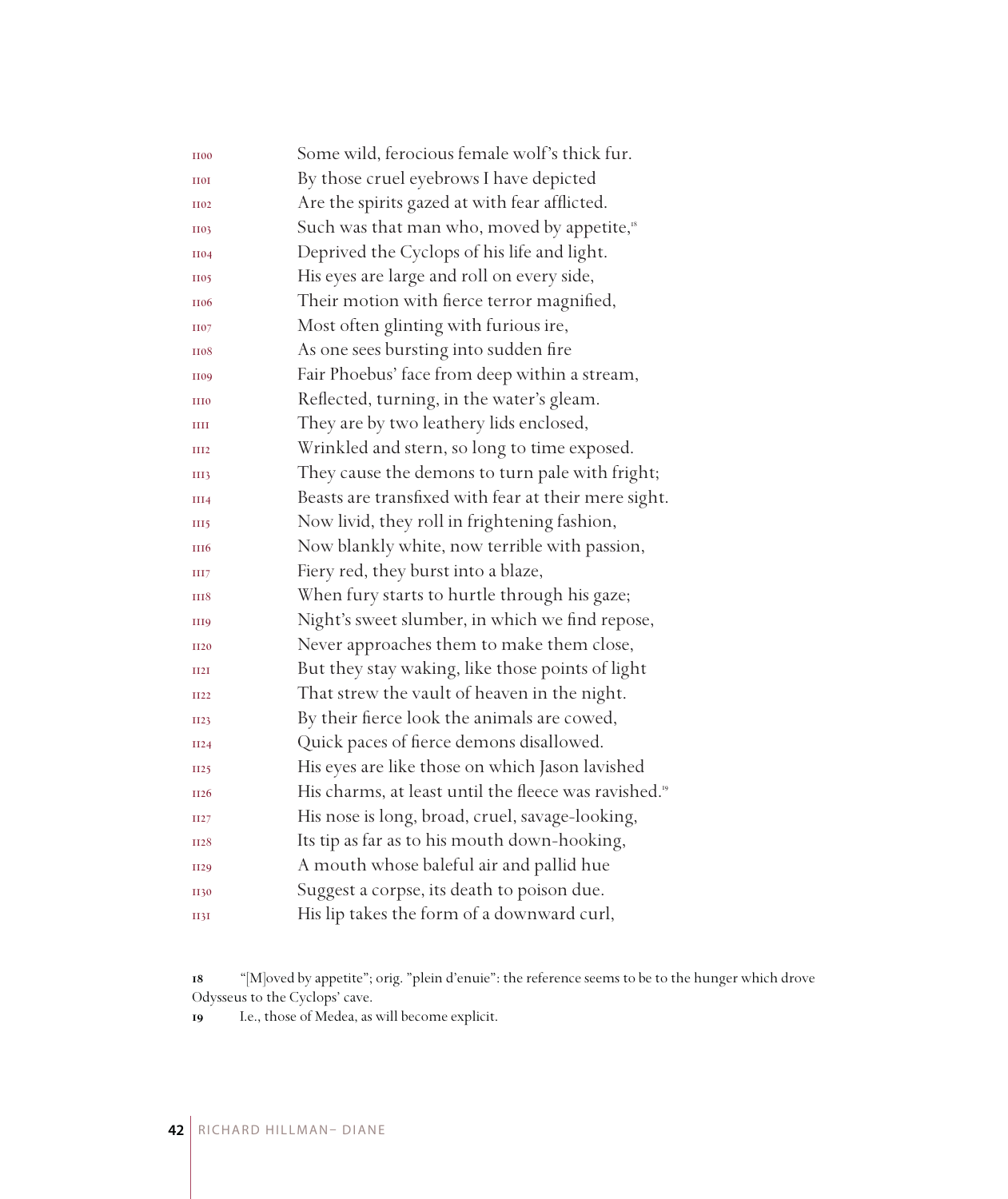| <b>II32</b>      | A thick and grossly ugly fleshy whorl;                     |
|------------------|------------------------------------------------------------|
| II33             | The size of it the hairs around it hide,                   |
| II34             | Yet one spies its ugliness from the side.                  |
| II35             | When cruelly his lips begin to stir,                       |
| II36             | His soul aroused by angry passion's spur,                  |
| II37             | The heavens quail, the demons, trembling, flee,            |
| II38             | Stricken with fear of hearing his decree.                  |
| II39             | Thus ardent, fierce and wild, once long ago,               |
| II40             | Medea used her bitter mouth to bellow,                     |
| II4I             | Proclaiming well beyond all sense and reason               |
| II42             | Dread curses by hundreds on Jason's treason.               |
| II43             | His cheek is gaunt; its tint makes it resemble             |
| II44             | The face of Death, ascended out of hell,                   |
| II45             | With skin severely twisted out of shape,                   |
| II46             | In which deep and horrible wrinkles gape.                  |
| II47             | It draws to ragged points around his eyes;                 |
| II48             | Near his mouth all hollow and split it lies,               |
| II49             | But always with the aspect fell and dread                  |
| <b>II50</b>      | A Fury has, and colour of the dead.                        |
| 1151             | His beard is of great length, and its white hue            |
| II52             | Hides, even to the waist, his front from view;             |
| II53             | Of dense consistency, just like the one                    |
| II54             | Possessed in old days by blond Phoebus' son. <sup>20</sup> |
| II55             | His neck is thick, with threads of long growth spanned,    |
| II56             | Knotted with sinews, and thoroughly tanned.                |
| II57             | His chest, exposed, shows fur like a wild boar,            |
| II58             | His muscled arm horrid with hair galore,                   |
| II59             | His hand rough, rude and wrinkled with deep creases,       |
| II <sub>60</sub> | Unwearying: from work it never ceases.                     |
| <b>HQI</b>       | So that is Elymant, whose aid can bring                    |
| II <sub>62</sub> | You joy and happiness, if he is willing.                   |

 Presumably an allusion to Aesculapius, whose association with quasi-magical healing powers would be to the point.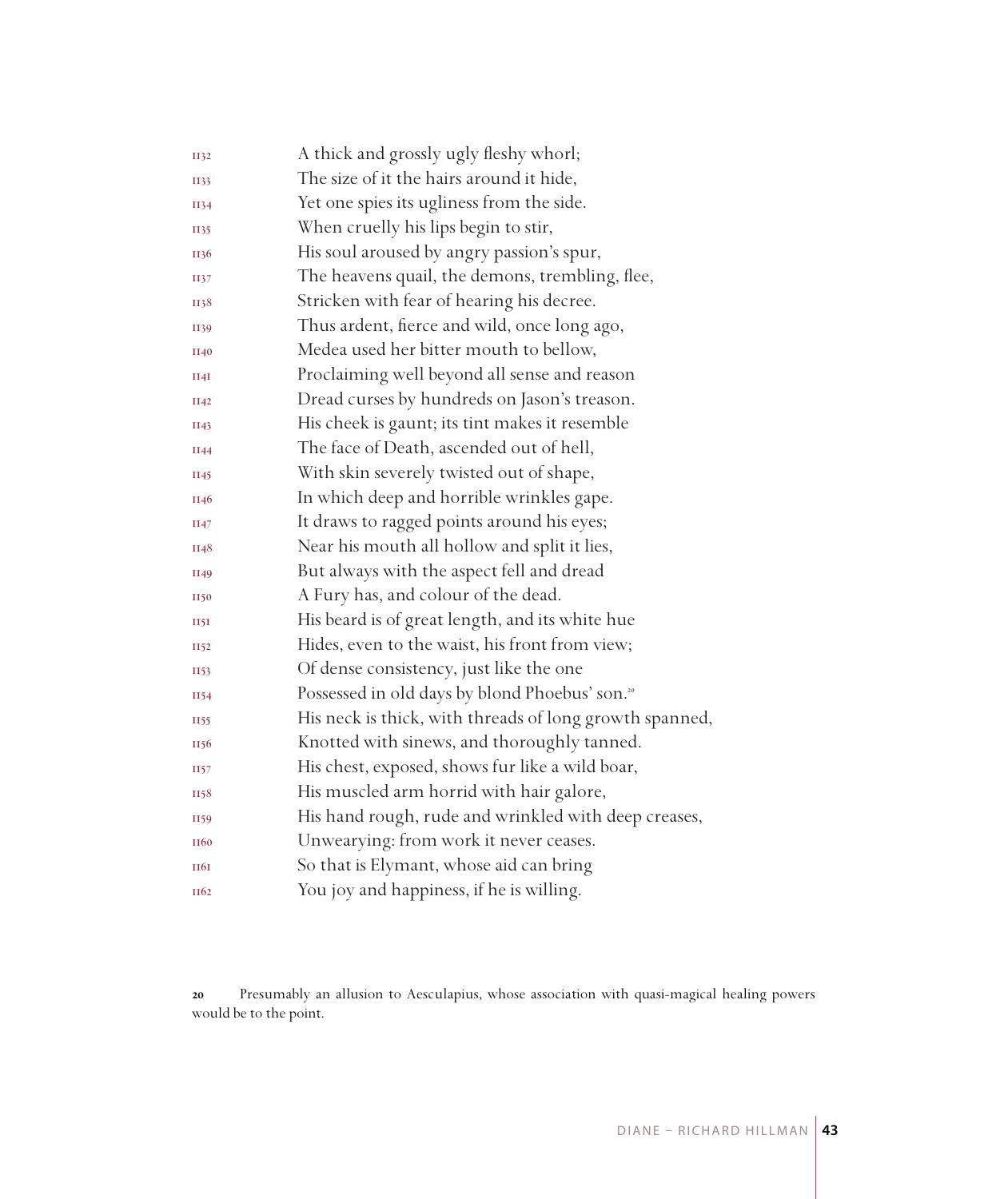| e e | ٠<br>. .<br>۰. | w<br>۰. | e e | -- |
|-----|----------------|---------|-----|----|
|     |                |         |     |    |

| II63             | From this time forth I know him, Frontin, well; |
|------------------|-------------------------------------------------|
| II <sub>64</sub> | But do inform me now, where does he dwell?      |

## FRONTIN

| II65             | In order to help you, I'll tell you where,           |
|------------------|------------------------------------------------------|
| II <sub>66</sub> | And if you wish a cure, I'll guide you there.        |
| II67             | In a rock-bound cave, where no one abides            |
| II <sub>68</sub> | But spirits, that wielder of spells resides.         |
| II69             | The rock is of great height, its summit bleached     |
| <b>II70</b>      | With age, concave its side, of colour leeched;       |
| II7I             | No thunder-bolts upon it heaven casts,               |
| II72             | For Elymant by art averts such blasts,               |
| II73             | And Jupiter, who holds his wrath in dread,           |
| II74             | Dares not hurl lightning down upon its head.         |
| II75             | Its lofty flanks, which sharp thorns strongly arm,   |
| II76             | Inspire the boldest with fear of harm;               |
| II77             | A thousand thickets keeping daylight out             |
| II78             | In dense and tangled shapes grow round about.        |
| II79             | One glimpses and hears from that height come falling |
| <b>II80</b>      | Heavy stones galore with a crash appalling.          |
| <b>II8I</b>      | The deep sea swells against it on one side;          |
| II82             | On the other, a stream is seen to glide,             |
| II83             | With silver gleams flowing from a clear spring       |
| II84             | At the base of that lonely rock beginning.           |
| II85             | But neither the sea, nor stream in its course,       |
| <b>II86</b>      | Dares to dash that rock with its water's force,      |
| II87             | Unless the old man that freedom allows,              |
| <b>II88</b>      | So greatly both of them his power cows.              |
| II89             | Amidst those bushes mingled with small trees,        |
| <b>II90</b>      | Many a savage beast stretched out one sees:          |
| <b>H9I</b>       | The lion, bear, the she-wolf that strikes fear,      |
| <b>II92</b>      | Agile tiger, doe of the antlered deer -              |
| II93             | Those beasts, so close to Elymant, are all           |
| <b>II94</b>      | Prepared to respond at his beck and call.            |
| II95             | Upon the front face of that rugged rock,             |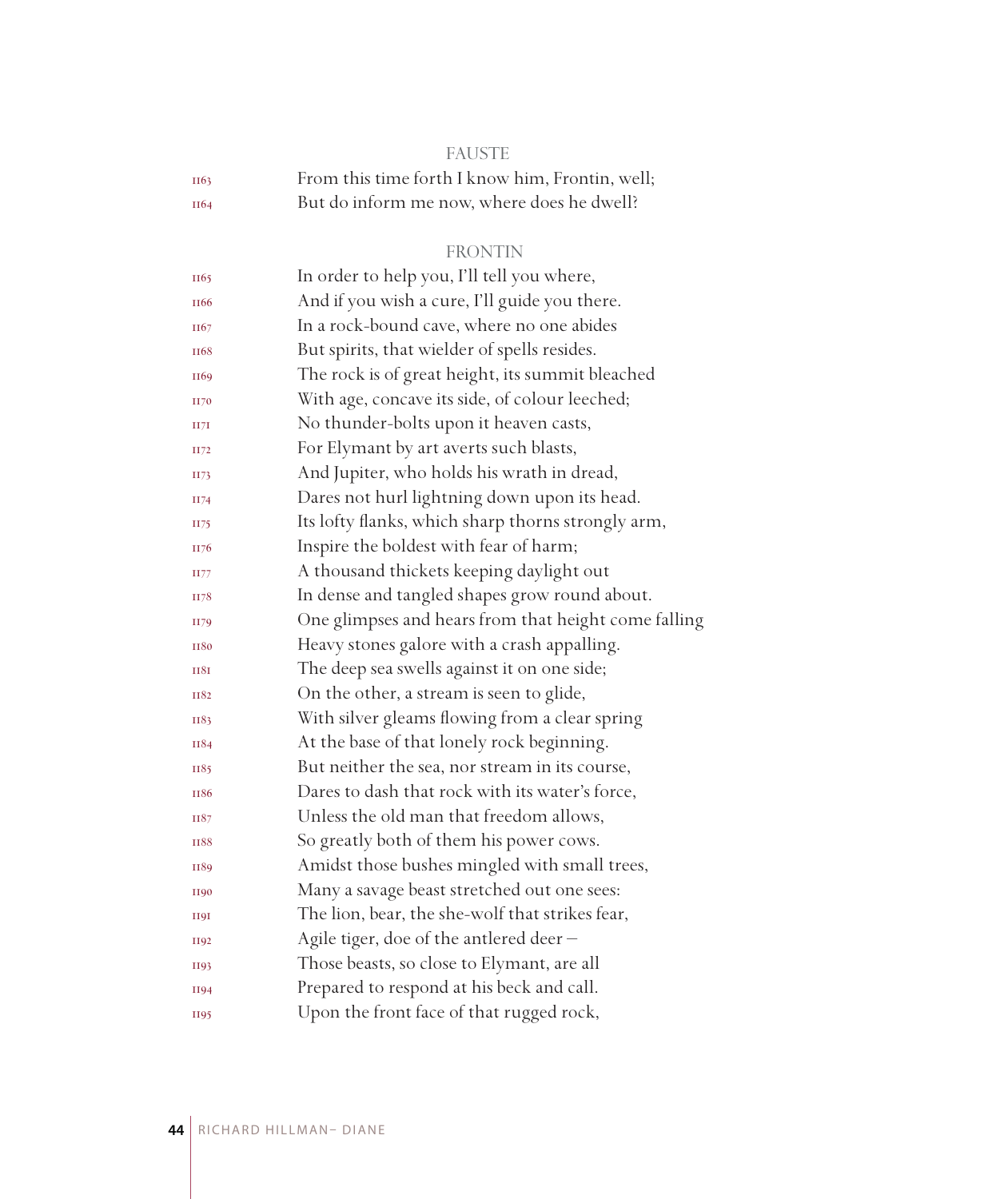| II96        | A hundred thousand birds, dark-coloured, flock      |
|-------------|-----------------------------------------------------|
| <b>II97</b> | To perch when night falls, such as owls and crows,  |
| <b>II98</b> | Bats, vultures - birds all redolent of woes,        |
| II99        | Who, with their raucous cawing," cause to wake      |
| 1200        | The animals asleep within the brake.                |
| <b>I20I</b> | Upon the front-face of that rock enchanted,         |
| <b>I202</b> | A pallid elm, devoid of green, is planted,          |
| <b>I203</b> | Whose base, dried out and denuded of bark,          |
| <b>I204</b> | Kills off the rest, the branches sapless, stark,    |
| <b>I205</b> | The withered arms without their leaves extending,   |
| 1206        | Blanched, with rot tainted, to extinction tending.  |
| <b>I207</b> | Upon that elm the widowed turtle-dove               |
| 1208        | Is perched, and mourns there for its faithful love; |
| 1209        | Beneath the elm, the ground of green is bare,       |
| 1210        | Gnawed by time's tooth, fissured by torrid air.     |
| <b>T2TT</b> | Winged time, which weakens all at its own pace,     |
| <b>I2I2</b> | Is ever scratching at the pale rock-face            |
| 1213        | And makes debris roll violently below,              |
| <b>I2I4</b> | To clog the depths of streams and choke their flow; |
| <b>I215</b> | Their waters up against that ruin rebound           |
| 1216        | And spread to flood the countryside around.         |
| <b>I2I7</b> | Within that rock has Elymant arranged               |
| 1218        | A cavern dark, eternally estranged                  |
| <b>I2I9</b> | From the golden-haired sun's eternal light,         |
| <b>I220</b> | A cavern made the dwelling-place of fright.         |
| <b>I22I</b> | It's deep-set, twisted, perilous, age-old,          |
| <b>I222</b> | With spacious ends, a narrow middle fold.           |
| <b>I223</b> | Its wall, high-towering, of adamant                 |
| <b>I224</b> | Is thick with moss and covered with that plant      |
| <b>I225</b> | Whose most infallible and deadly poison             |
| <b>I226</b> | Procured the death of Socrates in prison.           |
| <b>I227</b> | Down from the rude rock's clammy ceiling-seams      |
| 1228        | Saltpetre oozes, dripping in long streams;          |

21 See textual note.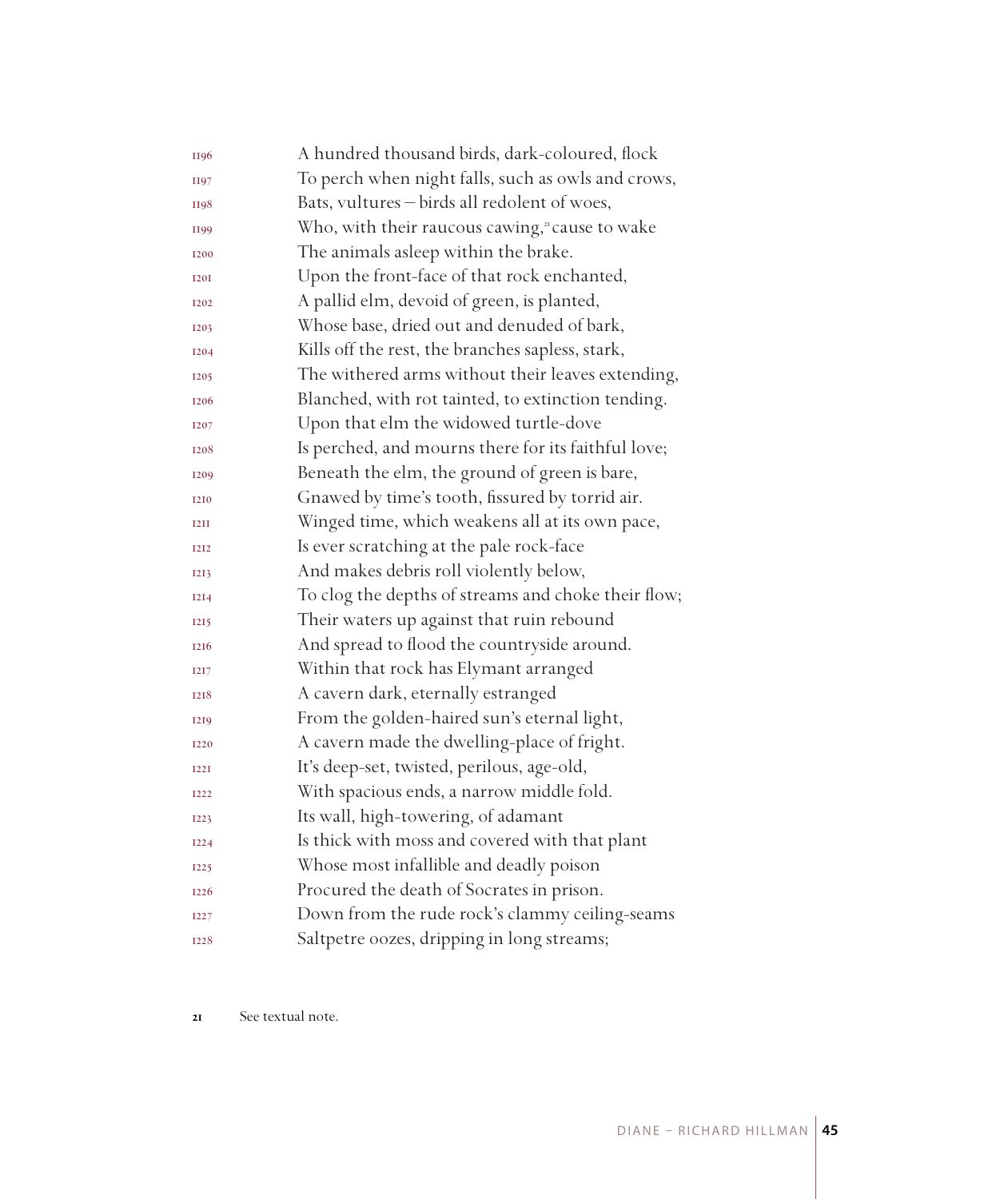| <b>I229</b> | The rocky walls contain a thousand nooks,             |
|-------------|-------------------------------------------------------|
| 1230        | Where serpents bristling lie with horrid looks,       |
| <b>I23I</b> | Whose tongues, in their hissing, spew all around      |
| 1232        | Cold venom they have sucked up from the ground.       |
| 1233        | It hurts to walk upon the frigid floor                |
| <b>I234</b> | Raggedly formed in the rock's hollow core.            |
| 1235        | Across it slither $-$ a horrible sight $-$            |
| 1236        | Hissing grass-snakes in heaps, coiled loose or tight, |
| 1237        | And reddish-tinged adders, vipers diverse             |
| 1238        | In colour, of serpents the most perverse.             |
| 1239        | But none of these Avernus-issued serpents             |
| 1240        | Dares stir when in his cavern-residence               |
| I24I        | Elymant arrives: bound his laws to keep,              |
| <b>I242</b> | They even at his feet will go to sleep.               |
| <b>I243</b> | At the cave's end, a fierce dragon gives light,       |
| <b>I244</b> | Whose eye emits the sole glimmer that sight           |
| <b>I245</b> | Can there discern; neither daylight divine            |
| 1246        | Nor the torches of shady night there shine.           |
| 1247        | No window has that cave of any kind                   |
| 1248        | By which the holy sun can entrance find:              |
| <b>I249</b> | To daylight, to sweetness, all is foreclosed;         |
| 1250        | To death, to bleak horror, all is disposed.           |
| I25I        | No gleaming but the vibrant pupils' spark             |
| <b>I252</b> | Of mortal-biting snakes relieves the dark.            |
| <b>I253</b> | One may, in one of that cruel cavern's nooks,         |
| <b>I254</b> | Catch a glimpse of Elymant's many books,              |
| 1255        | Which often he holds, and the rod he uses             |
| 1256        | To make spirits come and do as he chooses.            |
| 1257        | Nearby a thousand dead men's skulls one sees,         |
| 1258        | And bleached bones of innumerable bodies,             |
| 1259        | Which living men abusively <sup>22</sup> have found   |
| 1260        | Unfit to be entombed within the ground:               |
| <b>1261</b> | One on another, consumed half already                 |

The "iniure" of the original is likewise ambiguous: their treatment may be justified or not.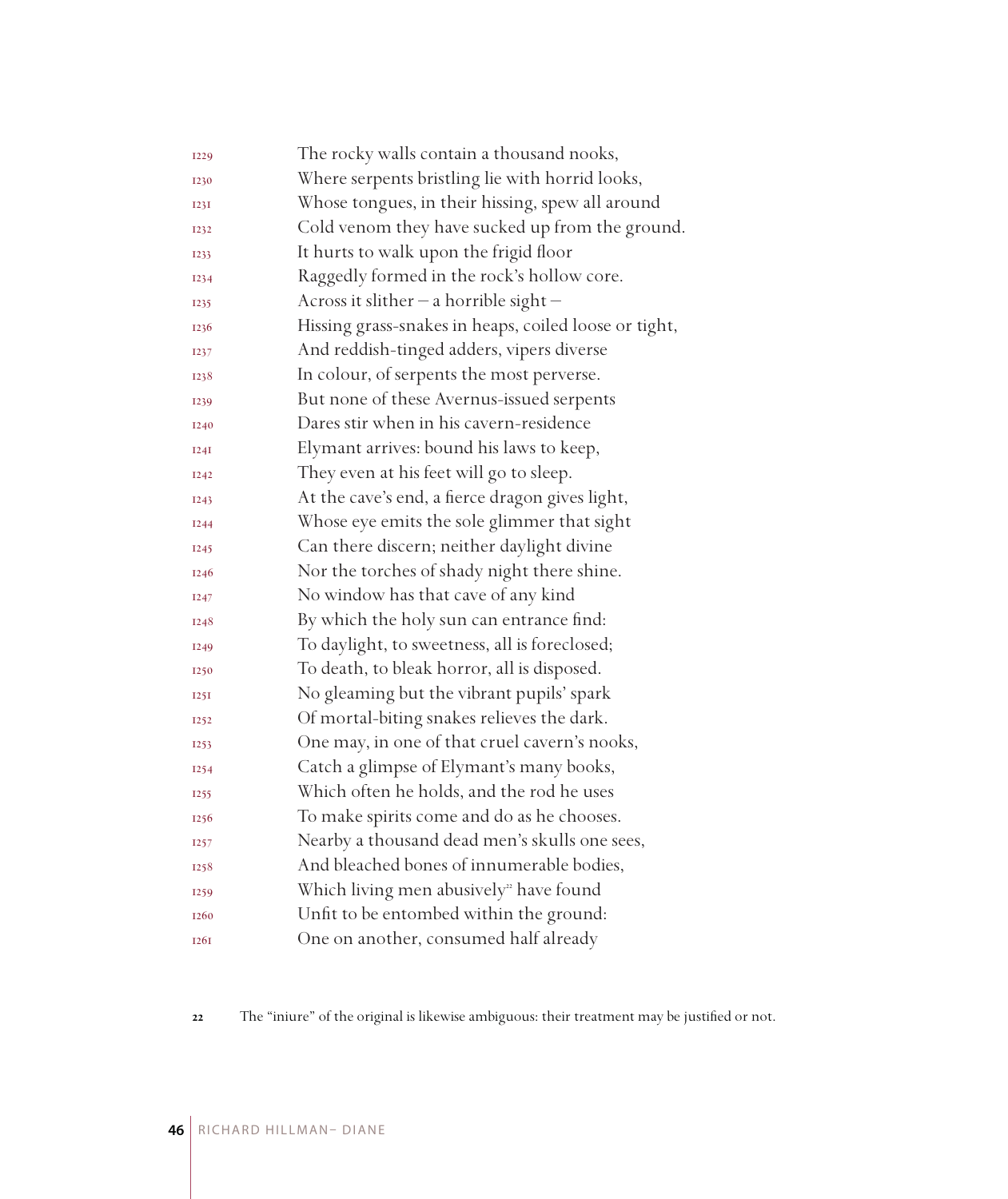| <b>I262</b>      | By gluttonous time, stacked up, one may see,     |
|------------------|--------------------------------------------------|
| <b>I263</b>      | In the same kind of pattern, straight and steep, |
| <b>I264</b>      | As in former times was many a heap               |
| <b>I265</b>      | Of wood for burning, when bodies were burned,    |
| <b>I266</b>      | With pious care, before they were inurned.       |
| <b>I267</b>      | These the shrewd old man will often transform    |
| 1268             | Either to liquid or to powder form,              |
| <b>I269</b>      | Then mix, putting to angry use his powers,       |
| <b>I270</b>      | With the sap of herbs and the juice of flowers,  |
| I27I             | And thus a secret powder fabricate               |
| <b>I272</b>      | To make the earth a desert by his hate,          |
| <b>I273</b>      | Scattering this upon a fertile field             |
| <b>I274</b>      | Attemptiing still its golden wheat to yield.     |
| I <sub>275</sub> | The clothing that old man most often wears       |
| I <sub>276</sub> | Comes from a fierce she-wolf, or skins of bears. |
| <b>I277</b>      | That, then, is the place where Elymant dwells,   |
| 1278             | Who can cure your love-torment with his spells.  |

## FAUSTE

| <b>I279</b> | Let's go see him: his science, I believe,       |                              |
|-------------|-------------------------------------------------|------------------------------|
| 1280        | Can in some sort my suffering relieve.          |                              |
| 1281        | In love, all means must be put to the test;     |                              |
| 1282        | There's nothing too good: it deserves the best. | [Exeunt Fauste and Frontin.] |

#### CHORUS

| 1283        | When springtime comes newly in,            |
|-------------|--------------------------------------------|
| <b>I284</b> | The red adder renews its skin              |
| 1285        | Shedding the old of greyish cast;          |
| 1286        | The meadow gains back its verdure.         |
| 1287        | But he forever must endure                 |
| 1288        | Whom love's iron grip holds fast.          |
| 1289        | The rock, however wild and cold,           |
| <b>I290</b> | Is freed at least from the snow's hold $-$ |
| <b>I29I</b> | The ice must melt and so retire;           |
| <b>I292</b> | The sea from time to time relents.         |
| <b>I293</b> | But Love eternally torments                |
|             |                                            |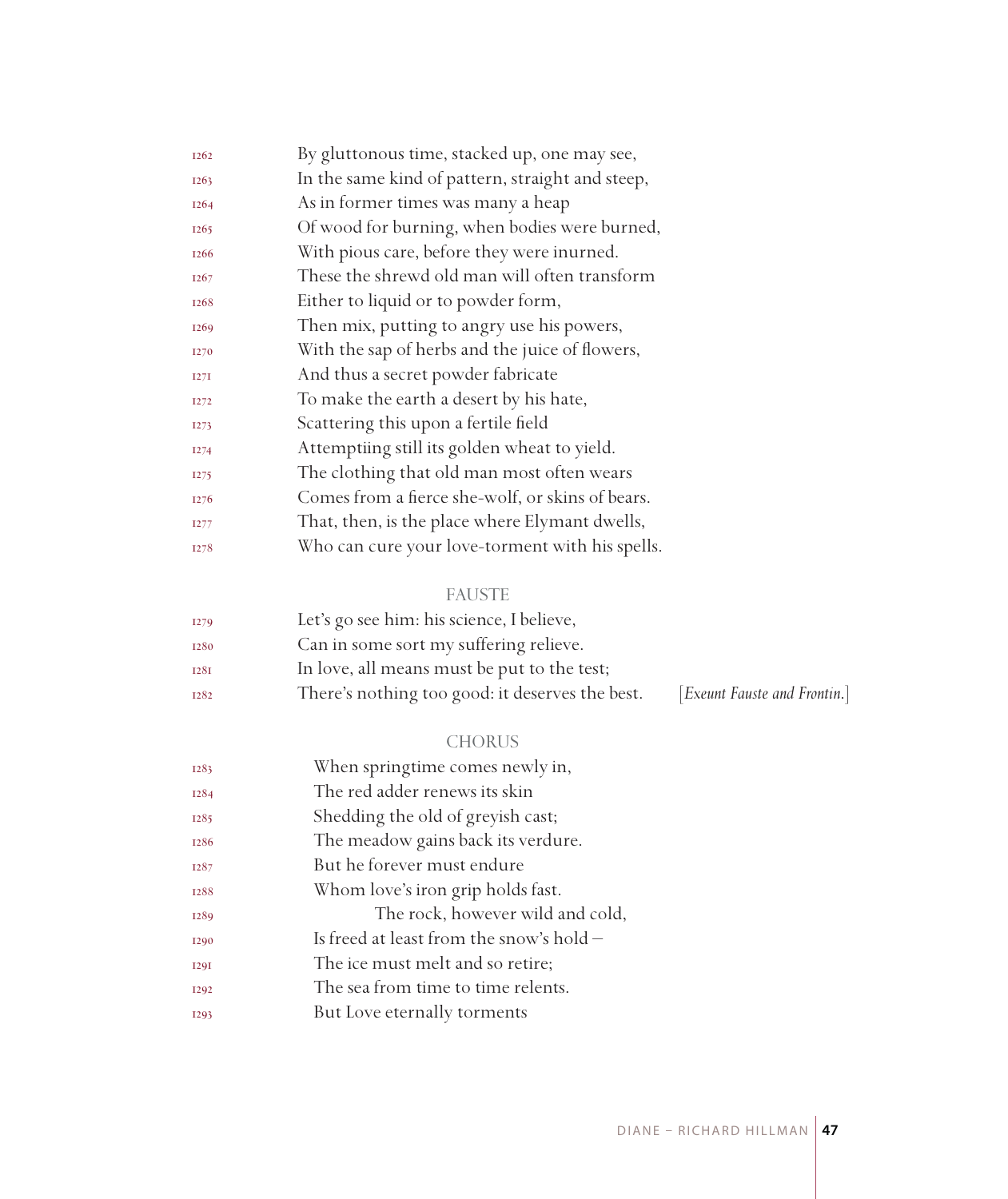| 1294        | Those hearts enkindled by its fire.     |
|-------------|-----------------------------------------|
| <b>I295</b> | The ox with its shoulder so strong      |
| 1296        | Does not bear the yoke overlong;        |
| 1297        | The drowsy herdsman slacks his tending. |
| 1298        | Sailors after storms repose.            |
| <b>I299</b> | But those hard pangs a lover knows      |
| 1300        | Only with death at last have ending.    |
| <b>1301</b> | When the bright sun bestows its beams   |
| 1302        | Aurora holds back from the streams      |
| 1303        | The tears that frequently she rains;    |
| 1304        | Niobe weeps not constantly.             |
| 1305        | The lover, though, is endlessly         |
| 1306        | Afflicted by a thousand pains.          |
| 1307        | The dog embraces its repose             |
| 1308        | When the hunting comes to a close;      |
| 1309        | The wolf enjoys its body's rest:        |
| 1310        | In sum, all things their sleep may take |
| 13II        | But those who, roused by Love, awake    |
| 1312        | With pain of many deaths oppressed.     |
|             |                                         |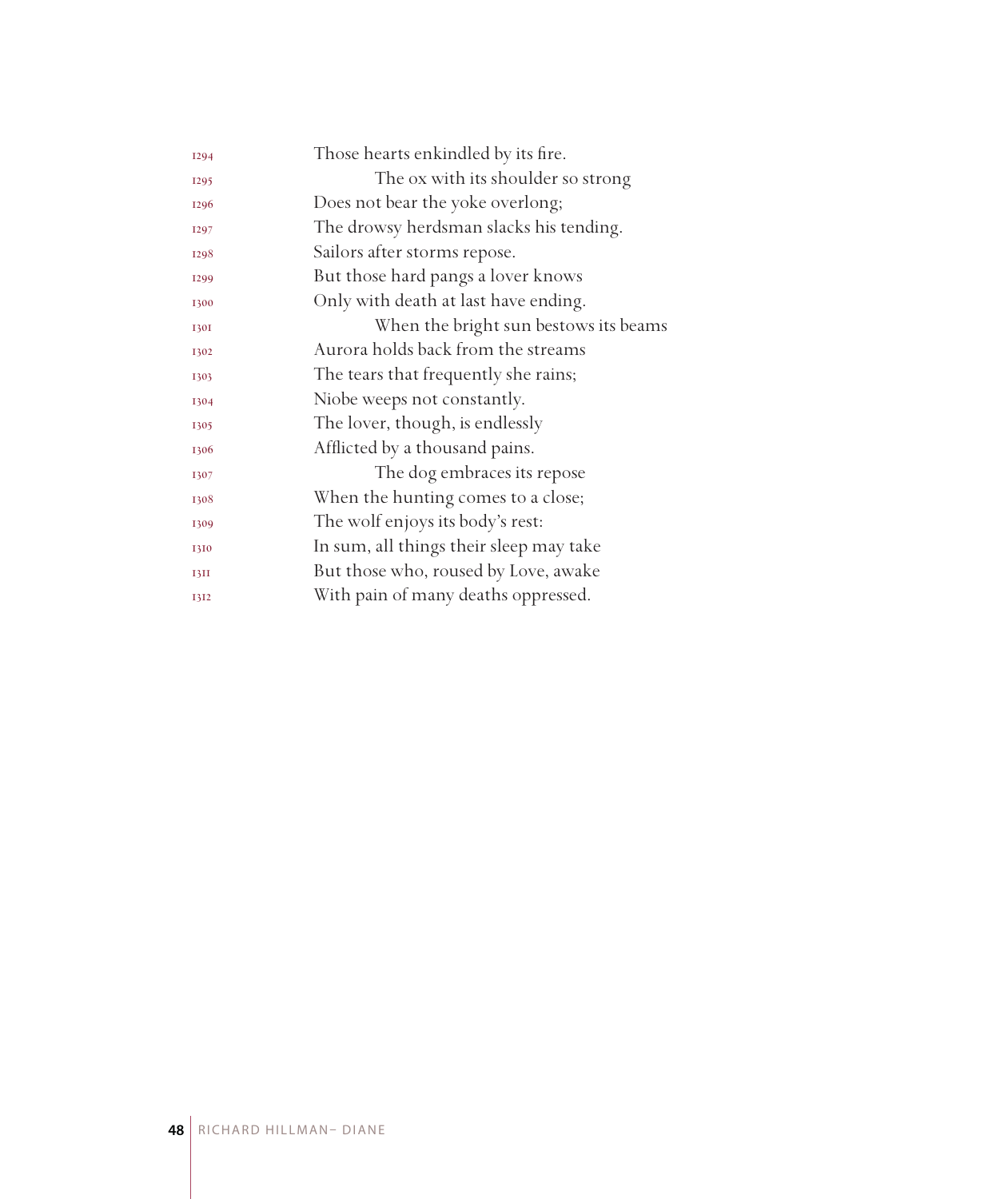# **ACT II**

## [Scene I]

|             | HECTOR [entering]                                   |
|-------------|-----------------------------------------------------|
| 1313        | What sudden surge of longing, what new blaze        |
| 1314        | Now troubles the course of my mournful days?        |
| 1315        | What change of climate and of attitude              |
| 1316        | Confuses my soul and saddens my mood?               |
| 1317        | O, how greatly inconstant are all things            |
| 1318        | That vast heaven within its circle brings!          |
| 1319        | There's nothing in this world below that's sure     |
| 1320        | But death's pale horror, which we must endure.      |
| <b>1321</b> | The sky, disordered, causes to change place         |
| 1322        | The little lights that gleam upon its face,         |
| 1323        | Making them move and leave their former stations,   |
| 1324        | Exchanging very often their locations.              |
| 1325        | The air, though laughing, as it seems, and mild,    |
| 1326        | In an instant changes from tame to wild,            |
| 1327        | Thunders, growls, and in utter terror binds         |
| 1328        | Poor mortals, gripping both their hearts and minds. |
| 1329        | The sea, which looks as if no harm it meant,        |
| 1330        | Turns, the next moment, fierce and violent,         |
| 1331        | Leaps horribly, and up to heaven's front            |
| 1332        | Flings high its furious watery brunt,               |
| 1333        | While scaly monsters, as the loud winds blow,       |
| 1334        | Amid the waves their fearsome heads will show.      |
| 1335        | Mankind, in whom nature has been perfected,         |
| 1336        | And he to rule all animals elected,                 |
| 1337        | Lively of mind (fount <sup>3</sup> of experience,   |
| 1338        | Where prudence often takes up residence),           |
| 1339        | Strong, valiant, subtle, by nature alert,           |
| 1340        | Whose deeds and whose words his wisdom assert,      |

 Orig. "pere", but "father" would not make for natural English. As punctuated, the original allows for greater ambiguity: "pere" might be in apposition with either "esprit" ("mind") or "[l]'homme" ("[m]ankind").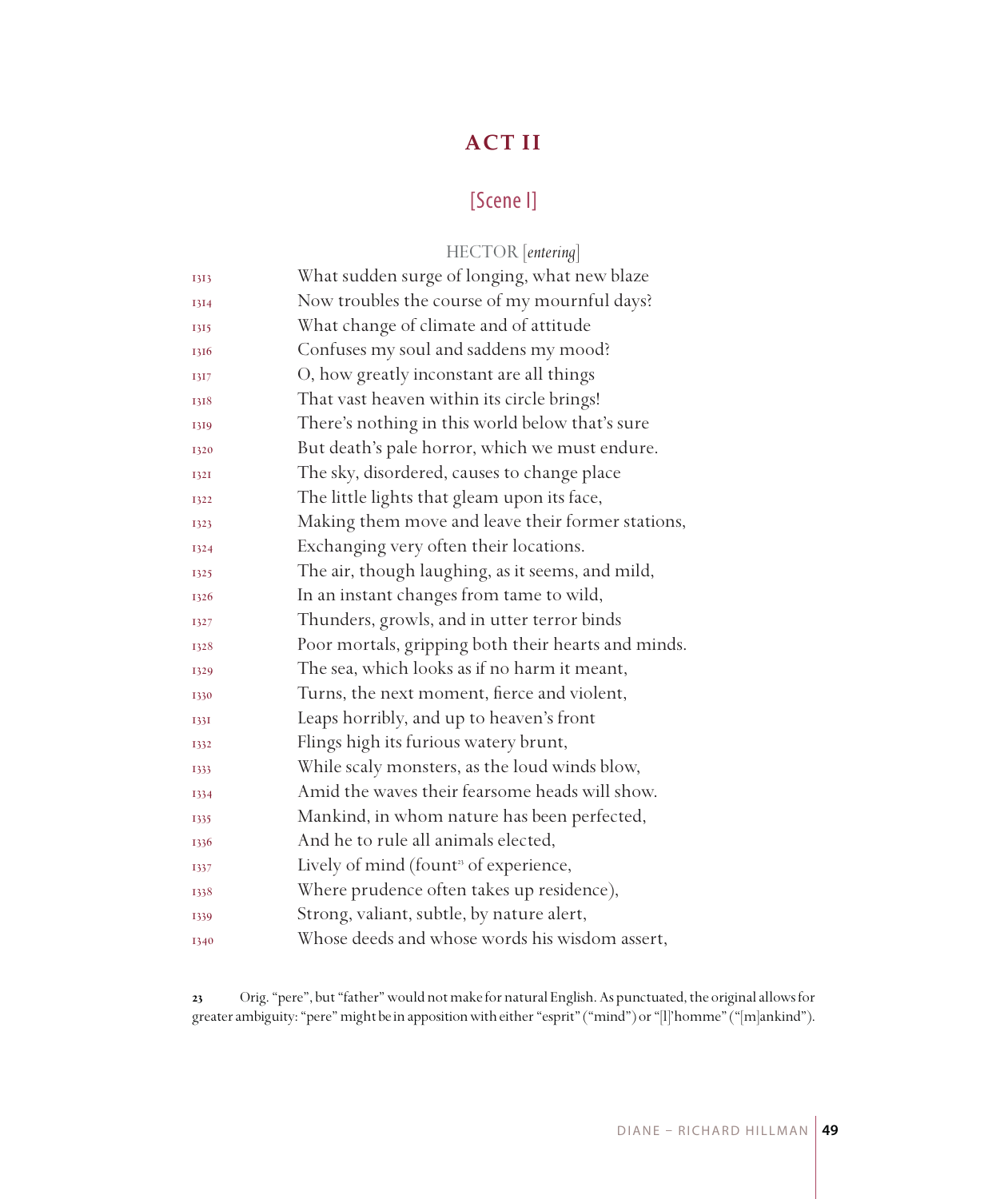| 1341 | Who takes part in the natures, as his lot,           |
|------|------------------------------------------------------|
| 1342 | Of all other creatures, living or not, <sup>24</sup> |
| 1343 | In sum, who is like a god here below,                |
| 1344 | Change of nature and place must often know,          |
| 1345 | Changes countries, behaves then differently,         |
| 1346 | Longs to view the world and encircling sea.          |
| 1347 | But changing the climate where he resides            |
| 1348 | Often brings changes to his will besides.            |
| 1349 | Although his mind is not subject to change,          |
| 1350 | Yet it follows our body, which can range,            |
| 135I | Often adapts itself to our affections,               |
| 1352 | Pursues our passions and our predilections.          |
| 1353 | As sheep are seen, in one white flock, to go         |
| 1354 | Wherever the ram leads them in the meadow,           |
| 1355 | Himself in front and always at the head              |
| 1356 | Of the white troop, which follows as it's led:       |
| 1357 | If he takes a step, all step at the sight;           |
| 1358 | If he flees in fear, the whole flock takes flight;   |
| 1359 | If he starts to bleat, so the others do;             |
| 1360 | If he stops, all the troop stands transfixed, too.   |
| 1361 | Likewise the mind, which ideally dictates            |
| 1362 | Our body's course, most often imitates,              |
| 1363 | And frequently swerves in such imitation,            |
| 1364 | Subjected, like the body, to mutation.               |
| 1365 | Ah, that is what I feel! A change of place           |
| 1366 | Alters also my nature and my face.                   |
| 1367 | The sea, in casting me on this bare shore,           |
| 1368 | Casts out of me the will I had before,               |
| 1369 | Which guided me, using my skillful arms,             |
| 1370 | To the cruellest combats and alarms.                 |
| 1371 | But, alas, since then my will I have changed         |
| 1372 | And from that desire am far estranged!               |
| 1373 | Thus once did Hercules, honour of Greece,            |

The translation is literal but I find the meaning elusive.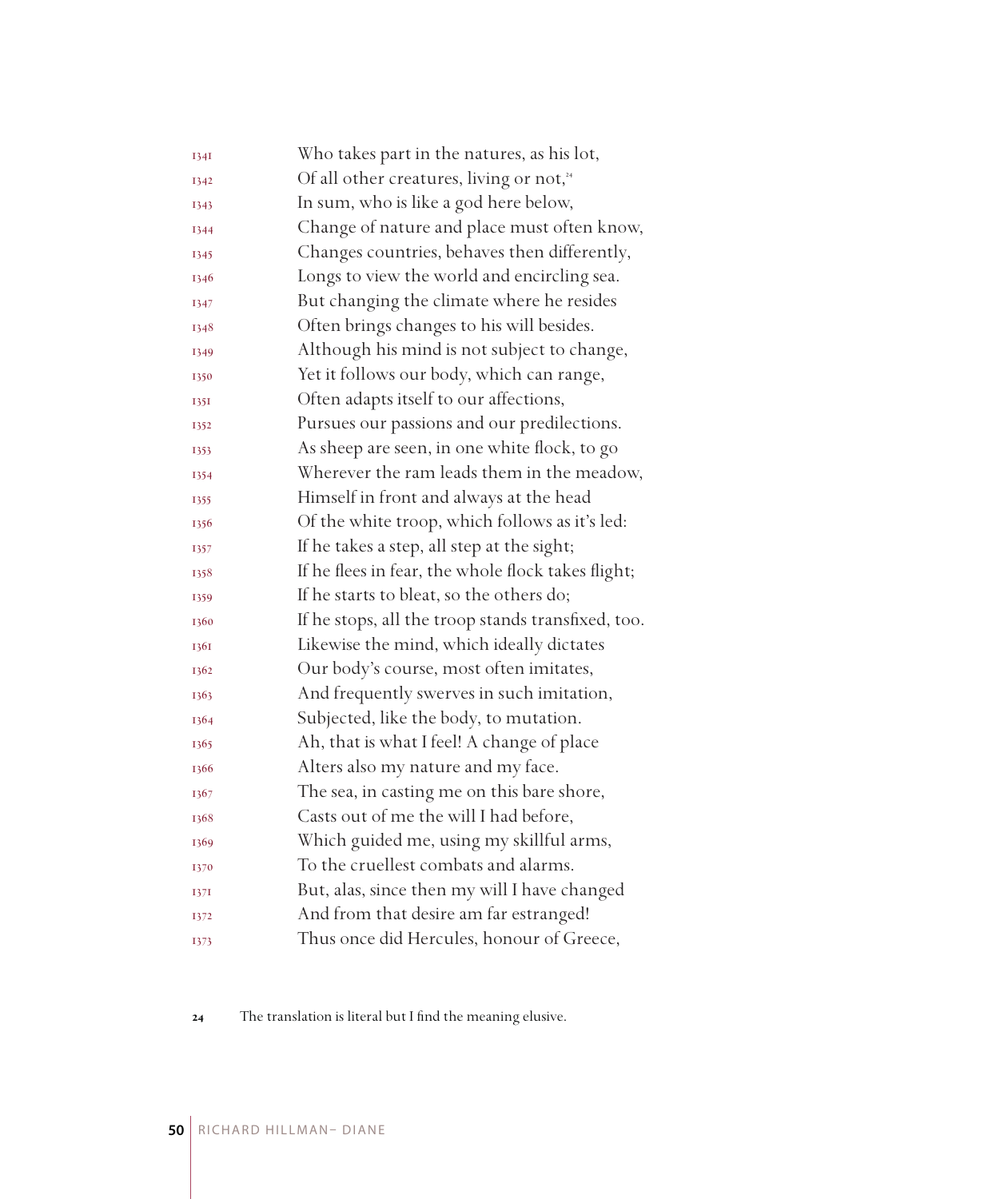| 1374        | His heart-felt ties and solemn bonds release,        |
|-------------|------------------------------------------------------|
| 1375        | Change wishes, customs, voice, and what he wore,     |
| 1376        | The beauty of Iole to adore.                         |
| 1377        | I do the same, and my warrior's prowess              |
| 1378        | Change for love of a simple shepherdess.             |
| 1379        | I'm no longer that famed Hector who went             |
| 1380        | Audaciously into an armed encampment,                |
| 1381        | Whose forehead, with fierce boldness flushing red,   |
| 1382        | Struck the enemies' hearts with icy dread.           |
| 1383        | I'm no longer that Hector, nobly born,               |
| 1384        | Who faced the front of bloody Mars with scorn,       |
| 1385        | Engraved there, with his sword's steel point, a sign |
| 1386        | His memory in honour to enshrine.                    |
| 1387        | I'm no longer fit heir to the fair name              |
| 1388        | Of Hector the great, nor his living fame,            |
| 1389        | But rather I follow the traces left                  |
| 1390        | By tender Paris, of vigour bereft.                   |
| 1391        | Haughty Love, now I knowingly can say,               |
| 1392        | To my great cost, that under your hard sway          |
| 1393        | Even heaven yields, and your influence               |
| 1394        | As far as hell is held in reverence.                 |
| 1395        | The sea fears you, and the earth at your tread       |
| 1396        | Trembles with fear and lies panting with dread.      |
| 1397        | I know it, alas! What, then? There's no shame        |
| 1398        | In yielding to a power that can claim                |
| 1399        | Dominion over men, whose glory forces                |
| 1400        | Mighty Jove from heaven to bend his courses          |
| <b>I40I</b> | Towards this base world, since he cannot choose      |
| 1402        | But come to court the nymphs that he pursues.        |
| 1403        | If that mighty god, forever thundering,              |
| 1404        | Finds himself by Love divine sent blundering,        |
| 1405        | If he accepts at Love's hands such defeat,           |
| 1406        | Should I not count it a glorious feat                |
| 1407        | Of such a conqueror to be the conquest,              |
| 1408        | One who the great gods' potency can best?            |
| 1409        | Venus has loved; Diana of the woodlands              |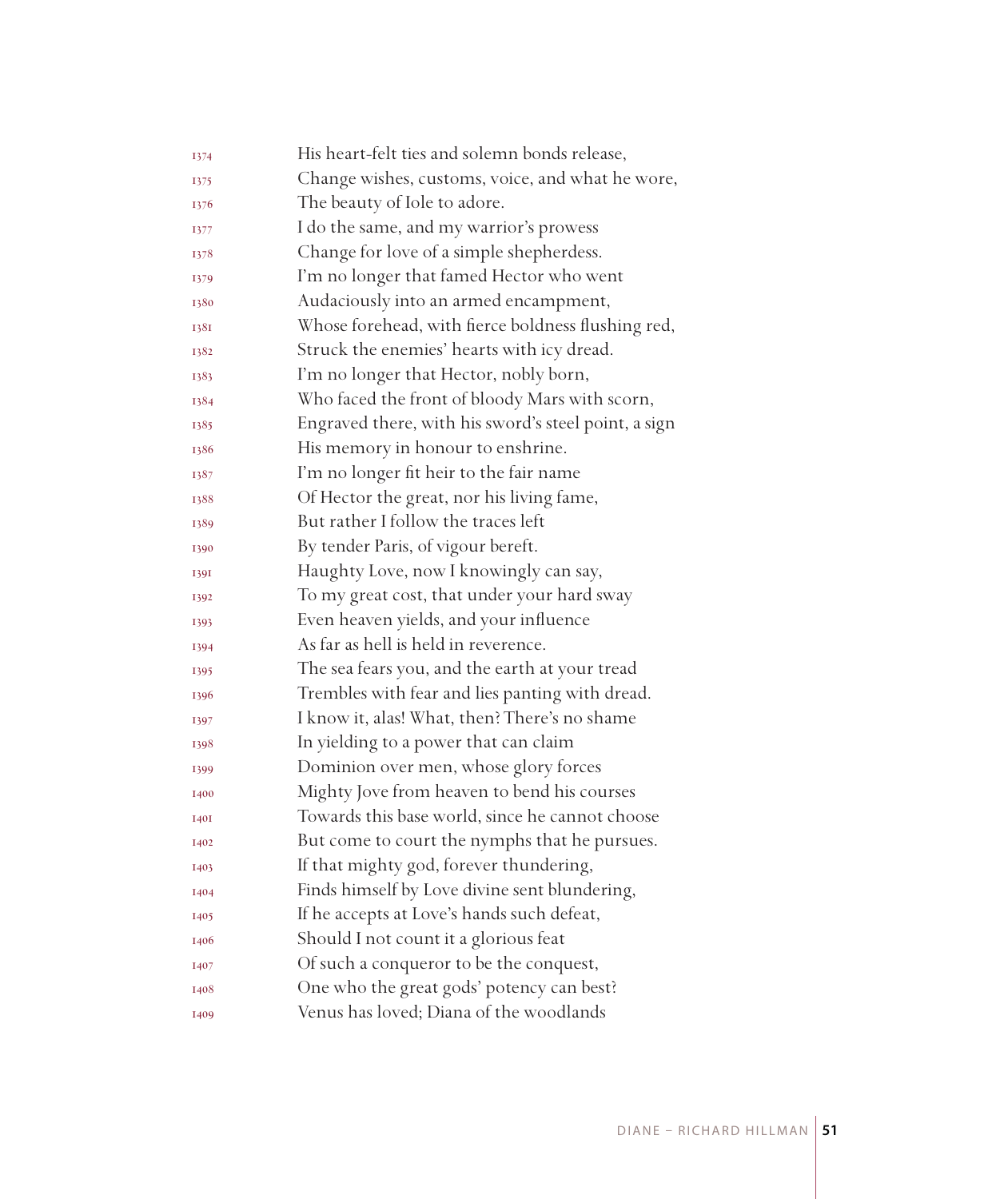| 1410        | Fell into that sweet adversary's hands,                  |
|-------------|----------------------------------------------------------|
| I4II        | When the eyes $-$ or, rather, Phoebus-born fires $-$     |
| <b>I4I2</b> | Of two fair shepherds <sup>25</sup> wakened her desires. |
| 1413        | If I love likewise a fair shepherdess                    |
| 1414        | Whose face appears as full of holiness                   |
| 1415        | As those of Pallas, Cypris, <sup>26</sup> or of Juno,    |
| 1416        | Do I deserve reproach for loving so?                     |
| 1417        | No, it's honour to cherish, love, pursue                 |
| 1418        | Whatever nature gives perfection to.                     |
| 1419        | Beauty can set our hearts in conflagration,              |
| 1420        | And can compel our eyes to adoration.                    |
| <b>I42I</b> | But alas! She's here, who's ravished from me,            |
| 1422        | Through love of her, my vital energy.                    |

## JULIE [*entering*]

| O with what force does the heavenly power           |
|-----------------------------------------------------|
| Of the immortal show itself each hour!              |
| By what experience intense it teaches               |
| How highly its holy potency reaches!                |
| The sky, kind cause of seasons for the land,        |
| Was created by his almighty hand.                   |
| His glorious voice spoke a single word              |
| Which formed that lustrous vault as it was uttered, |
| And from the sea's salt floods made separation,     |
| And from the land, out of agglomeration.            |
| His bounty bestowed, as a wedding garment,          |
| The azure mantle of the firmament,                  |
| Where the fair sun sheds his resplendent light      |
| In a thousand fires, each burning bright.           |
| That sky, produced by one hand of great force,      |
| Feels another, prudent, govern its course:          |
| For Phoebus is always seen in his place,            |
|                                                     |

Endymion is clearly one; the most likely candidate for the other, according to some versions of the moon-goddess's love affairs, would seem to be Orion.

I.e., Venus.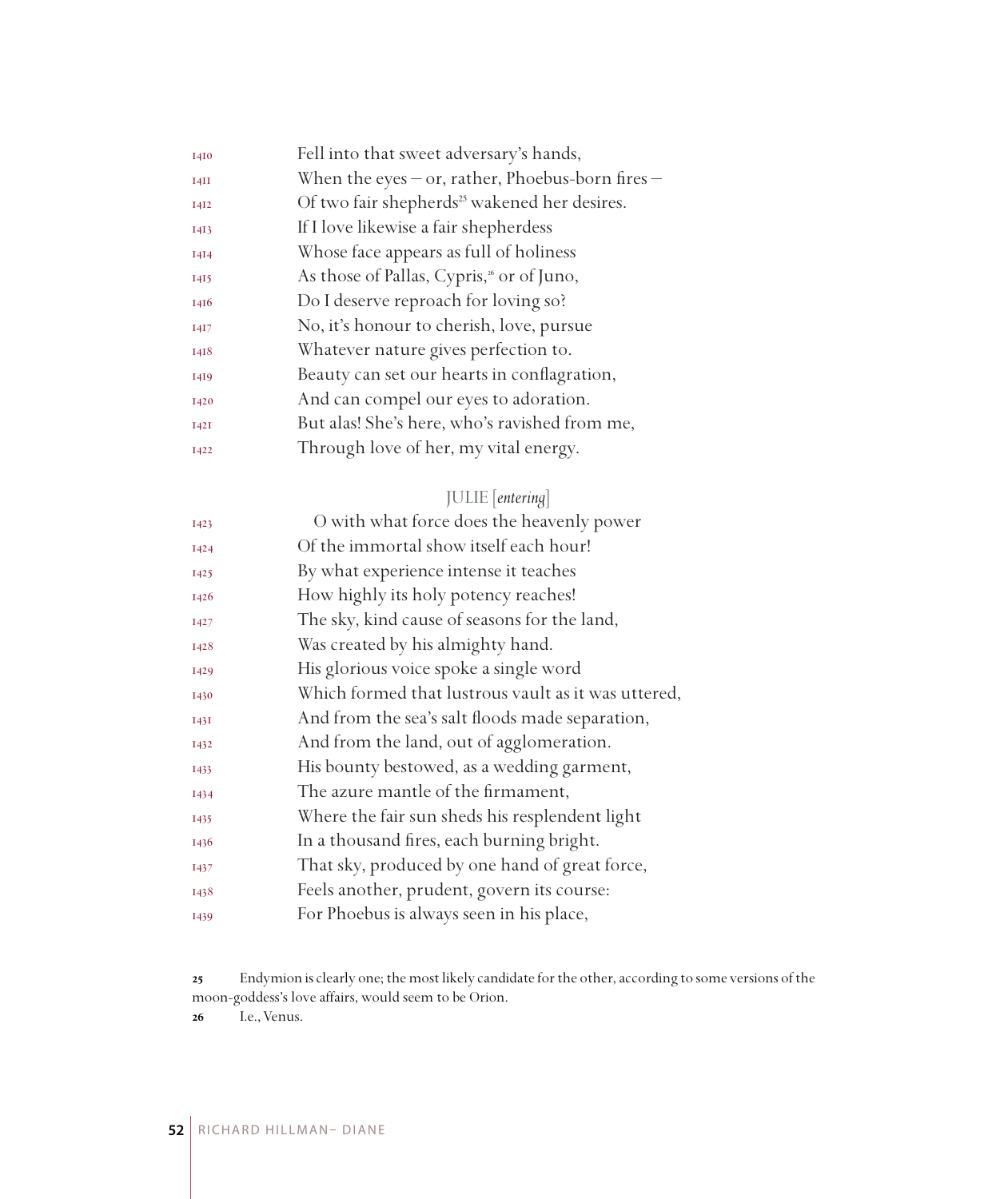| 1440        | Beginning his journey with winged pace,                    |
|-------------|------------------------------------------------------------|
| <b>I44I</b> | The night coming after, its lights arrayed,                |
| 1442        | None with a face that is liable to fade,                   |
| 1443        | Each having by nature its proper power,                    |
| 1444        | No fire seen another to devour,"                           |
| 1445        | Without confusion, and out of gross disorder               |
| 1446        | Combining to fashion such well-tuned order                 |
| 1447        | As the Eternal, giving each its station,                   |
| 1448        | With mighty glory fixed in his creation.                   |
| I449        | That vault divine the eye may well perceive,               |
| 1450        | Its origin the mind likewise conceive,                     |
| 1451        | But not know for how long its perfect state                |
| 1452        | Will last, or from what God did it create.                 |
| 1453        | From that fair heaven flows a pleasant air                 |
| 1454        | Which renders fertile the field to the ploughshare,        |
| 1455        | Which makes us live, and renders to our bodies             |
| 1456        | Blood, vital warmth, and frequent harmonies. <sup>28</sup> |
| 1457        | Thanks to that gracious sky, which one admires             |
| 1458        | As divine, our mortal body respires,                       |
| 1459        | The tree abounds in growth, the earth, serene,             |
| 1460        | So favoured spreads its bosom all with green.              |
| 1461        | After the sky one sees the verdant earth                   |
| 1462        | To a thousand flowers and fruits give birth,               |
| 1463        | All in their taste and savour varying,                     |
| 1464        | Though in their nature and their size agreeing,            |
| 1465        | As men are all identical in essence,                       |
| 1466        | Whereas their faces show great difference.                 |
| 1467        | Of that earth on which our feet make their way,            |
| 1468        | Which one stirs up and digs in every day,                  |
| 1469        | Man cannot know in his profundity                          |
| 1470        | The substance forming its rotundity.                       |

 This translation is conjectural; the original might also mean that none of the heavenly bodies appears to shine more brightly than another, but this is, after all, manifestly untrue.

 On the assumption that the "ardeur" Julie evokes is a positive life-force, not passion, I add "vital"; otherwise, the translation in literal, but I find that the sense of "harmonies" ("accords") remains cryptic.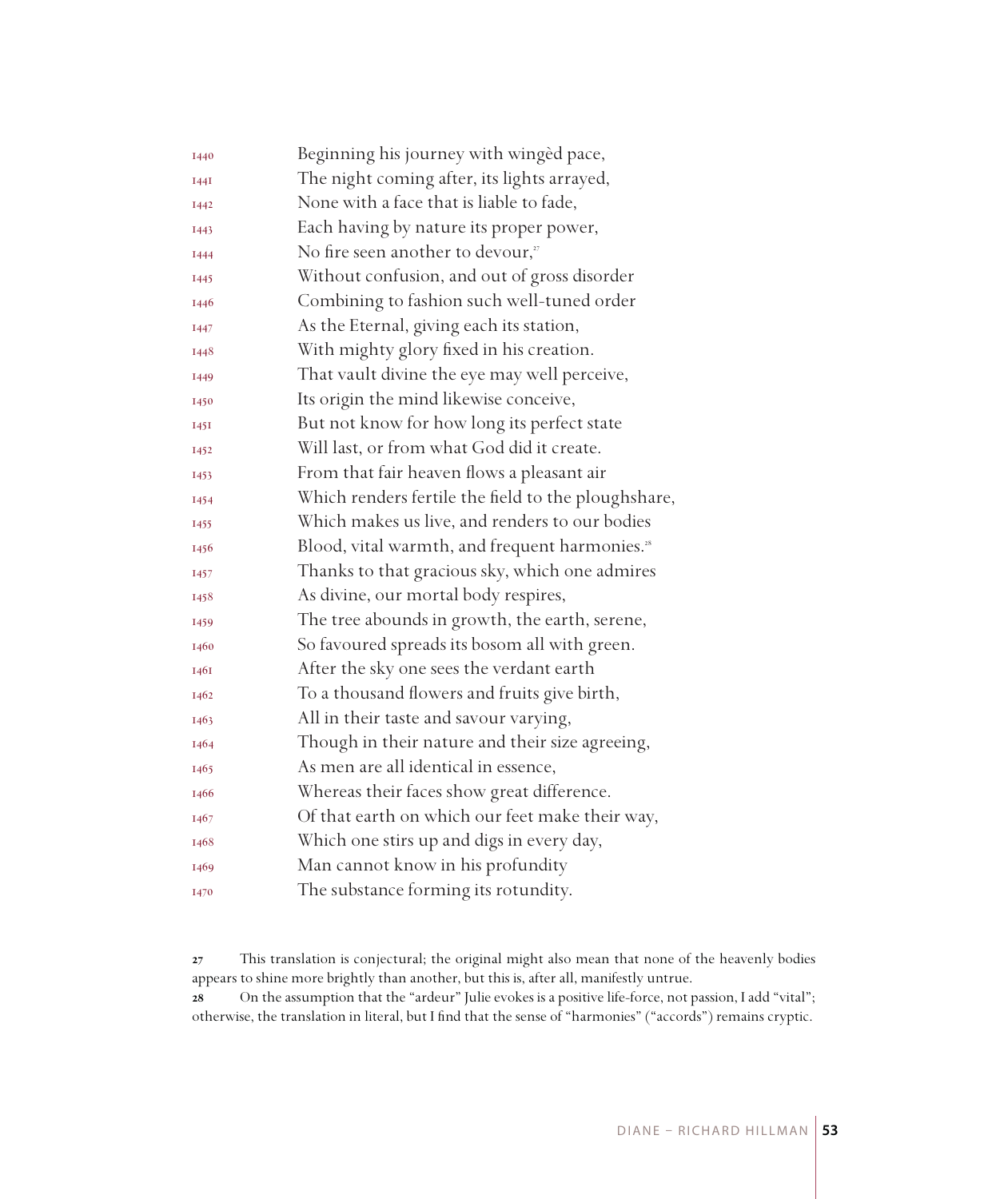| He knows its strength and value of its fields,                  |
|-----------------------------------------------------------------|
| Its nature and worth, by the fruit it yields;                   |
| He knows how he can readily, from sterile,                      |
| Transform it, by his labour, into fertile;                      |
| He knows with fertiliser how to feed it,                        |
| Till it, enrich it when he must, and seed it,                   |
| But he cannot, in his imperfect soul,                           |
| Judge what it is made of, this massive whole.                   |
| God alone knows that, being its creator,                        |
| Who makes himself of all the instigator.                        |
| And then one also sees the teeming sea                          |
| Embrace this globe with its fecundity,                          |
| Enclosing, rolling round this lowly sphere,                     |
| Yet with its waves respecting that frontier:                    |
| That sea with its inconstant <sup>39</sup> womb, which nurtures |
| Infinite fish of greatly diverse natures,                       |
| From one sole being <sup>30</sup> tracing their descent         |
| And yet all recognised as different,                            |
| Whether in taste, or in their shape or size $-$                 |
| Some are pleasing; others offend the eyes,                      |
| Their bodies deformed by monstrous defects                      |
| Which Nature with her erring hand effects;                      |
| For Nature, bolting in bizarre directions,                      |
| Conspicuously shows her imperfections,                          |
| Proving that over Nature's work God stands                      |
| And holds the rule of this world in his hands:                  |
| He being perfect, perfect in abundance                          |
| The order that obeys His governance.                            |
| One often sees the waves of this sea race                       |
| And leap up, roaring, with the wind in chase,                   |
| Bellow enraged, all white with bitter spume.                    |
|                                                                 |

 In view of the description that follows, "inconstant" seems the most appropriate epithet to render the original, "pariure", whose literal meaning ("perjured") would be incongruous.

 Orig. "de mesme estre". It seems likely that a neo-platonic notion of an originating form is meant here, rather than a literal single specimen; the translation preserves the ambiguity.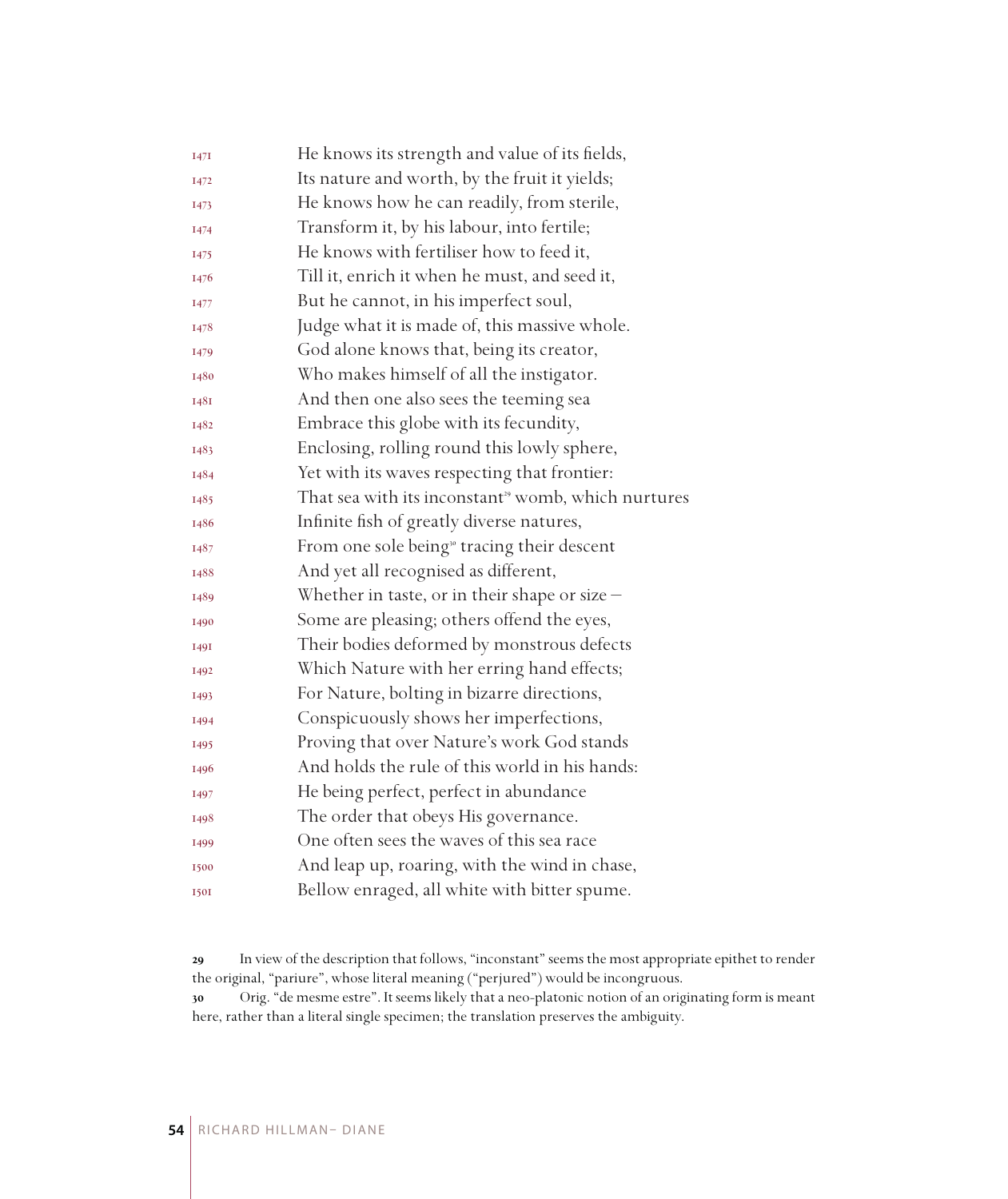| 1502        | So one sees bellow and with fury fume                   |
|-------------|---------------------------------------------------------|
| 1503        | The fierce bull, roaring, galloping, when goaded        |
| 1504        | By rage that makes his senses overloaded:               |
| 1505        | Now through the hollow of a swamp he barges;            |
| 1506        | Now across a savage desert he charges,                  |
| 1507        | Now against hillsides sloping steeply upwards,          |
| 1508        | Now in the thick of the bellowing herds,                |
| 1509        | For the lion's furious paw has now                      |
| 1510        | Stolen away from him his dearest cow,                   |
| 15II        | Which he goes searching for, panting with wrath,        |
| 1512        | His face, his mouth, his chest all white with froth.    |
| 1513        | Thus the waves of the false one who befriended          |
| 1514        | Pelops of old are seen by rage distended. <sup>31</sup> |
| 1515        | On this sea many a proud vessel rides,                  |
| 1516        | And yet despite this, no one of its tides               |
| 1517        | Or waters understands the excellence,                   |
| 1518        | Nor from what matter it derives its essence:            |
| 1519        | Only its author, since he is omniscient,                |
| 1520        | Is not forestalled by that impediment.                  |
| <b>I52I</b> | See how we find, wondrous in all his deeds,             |
| 1522        | That awe-striking God who in might exceeds,             |
| 1523        | Who by sage counsel guides all on its way,              |
| 1524        | Whose eye regards the forehead of the day,              |
| 1525        | Whose righteous and all-hallowed providence             |
| 1526        | All things perfects in the rays of his prudence.        |
| 1527        | Heaven blesses his name victorious,                     |
| 1528        | Hell fears it, and it stands as glorious                |
| 1529        | Here in earthly regions: no herb too slight             |
| 1530        | Or worm too small his praises to recite,                |
| 1531        | For in them all - fed, covered and protected,           |
| 1532        | Thanks to his care $-$ his virtue is reflected.         |
| 1533        | All lives by him, and wild beasts in their pride        |

 Obscure lines, because of the feminine gender ("la pariure amie"), but the allusion is presumably to Poseidon as metonymic of the (feminine) sea ("mer"), which is "false" ("pariure") by nature; Poseidon was the lover of the youthful Pelops.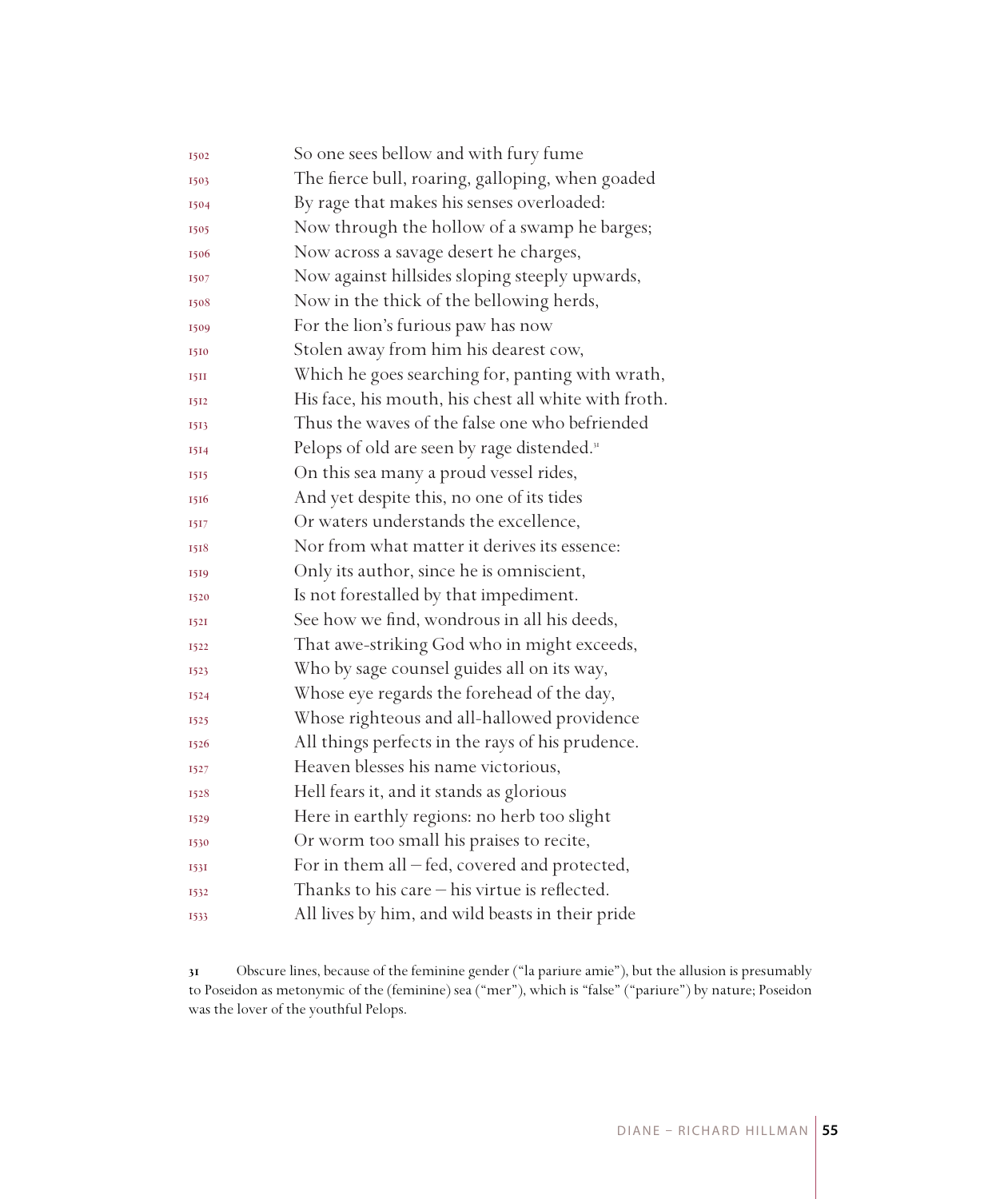| 1534        | With tear-like sap of plants are satisfied;       |                    |
|-------------|---------------------------------------------------|--------------------|
| 1535        | Small birds are sustained by ripe ears of grain,  |                    |
| 1536        | Fish by water; flowers the bees sustain.          |                    |
| 1537        | Behold how everlasting is the care                |                    |
| 1538        | Of that great God, who, out of diverse fare       |                    |
| 1539        | To suit the appetite of every beast,              |                    |
| 1540        | Provides a repast even for the least.             |                    |
| 1541        | It is that mighty God alone I wish                |                    |
| 1542        | To love, serve, honour and with blessing cherish; |                    |
| 1543        | The love of him alone inflames my heart,          |                    |
| 1544        | And in no love but his my soul takes part.        |                    |
| 1545        | For any love whose essence has its source         |                    |
| 1546        | In some vain object having lesser force           |                    |
| 1547        | Dies suddenly, just as, in stormy skies,          |                    |
| 1548        | The fitful lightning fades before our eyes:       |                    |
| 1549        | The object dead, from which the love proceeded,   |                    |
| 1550        | The love itself must likewise have receded.       |                    |
| <b>1551</b> | Divine love only never has an end,                |                    |
| 1552        | Because its source it never may expend:           |                    |
| 1553        | Always its flame undying reigns intense           |                    |
| 1554        | Within our heart, our soul, and in our sense;     |                    |
| 1555        | And that pleasing sacred fire must bring          |                    |
| 1556        | Us to the One from whom it takes its being.       |                    |
| 1557        | Thus I seek none but spiritual love,              |                    |
| 1558        | Which draws us to the Immortal above,             |                    |
| 1559        | And, as my flocks within these woods I tend,      |                    |
| 1560        | Wholeheartedly my pipe and voice I lend           |                    |
| 1561        | To testify to the Eternal's glory,                |                    |
| 1562        | Whose love alone lives in my memory.              | $[Exit \; Julie.]$ |
|             | <b>HECTOR</b>                                     |                    |

| 1563 | Ah, what's that I hear? I despair of all! |
|------|-------------------------------------------|
| 1564 | That icy heart's a stone behind a wall    |
| 1565 | Of cruelty, of anger and disdain,         |
| 1566 | Painted with the stark horror of my pain! |
| 1567 | Yet I'll make my way, with a weary pace,  |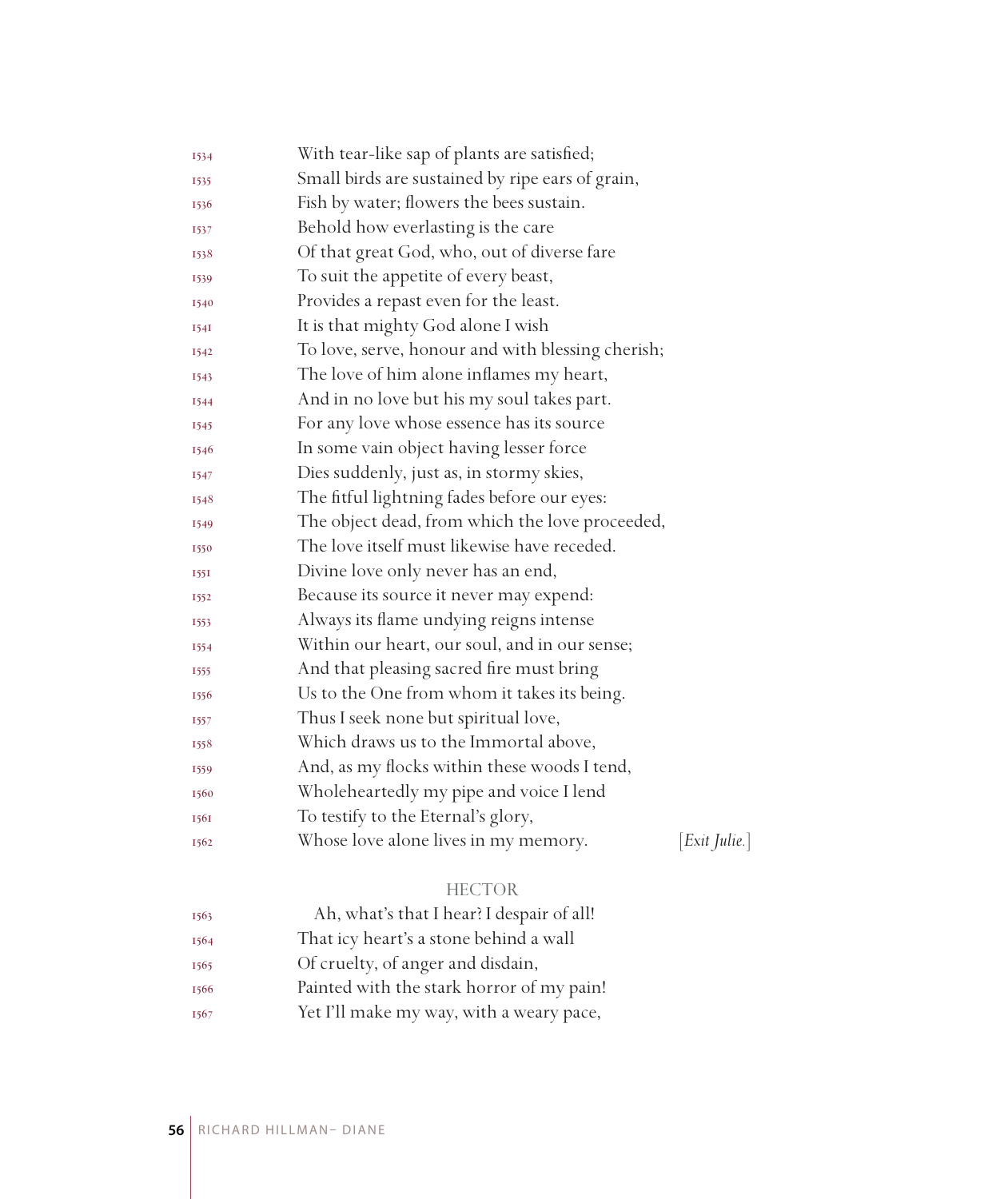| 1568 | Towards that solid rock's misshapen base.        |       |
|------|--------------------------------------------------|-------|
| 1569 | Because love torments me without respite,        |       |
| 1570 | Should I not my complaints again recite?         |       |
| 1571 | <b>ECHO</b><br>cite                              |       |
| 1572 | Is that you, Echo, who have overheard me?        |       |
| 1573 | <b>ECHO</b><br>me                                |       |
| 1574 | Come, then, tell me: my hope should I renew?     |       |
| 1575 | <b>ECHO</b><br>new                               |       |
| 1576 | What of the pain that makes me woe-begone?       |       |
| 1577 | <b>ECHO</b>                                      | gone  |
| 1578 | May I hope that Love his grace will attest?      |       |
| 1579 | <b>ECHO</b><br>test                              |       |
| 1580 | What will my profit be from his scorn's absence? |       |
| 1581 | <b>ECHO</b>                                      | sense |
| 1582 | And she for whom my flame mars my well-being?    |       |
| 1583 | <b>ECHO</b>                                      | being |
| 1584 | Must I always endure a state quite hopeless?     |       |
| 1585 | <b>ECHO</b><br>less                              |       |
| 1586 | What expect from the love that brings disease?   |       |
| 1587 | <b>ECHO</b>                                      | ease  |
| 1588 | And from desire that makes me unhappy?           |       |
| 1589 | <b>ECHO</b>                                      | happy |
| 1590 | Must heaven, then, my plaguing doubts resolve?   |       |
| 1591 | <b>ECHO</b>                                      | solve |
| 1592 | May I see by heaven my anguish ended?            |       |
| 1593 | <b>ECHO</b>                                      | dead  |
| 1594 | O happy man! I feel such exaltation              |       |
| 1595 | Flow from the grace of such sweet expectation!   |       |
| 1596 | Now in my life shall torment have no place,      |       |
| 1597 | And blissful hope instead I will embrace,        |       |
| 1598 | Because that god who dwells within this rock     |       |
| 1599 | Has deigned for me his counsels to unlock.       |       |
| 1600 | A god's foretelling must be given weight;        |       |
| 1601 | His true oracle must we venerate.                |       |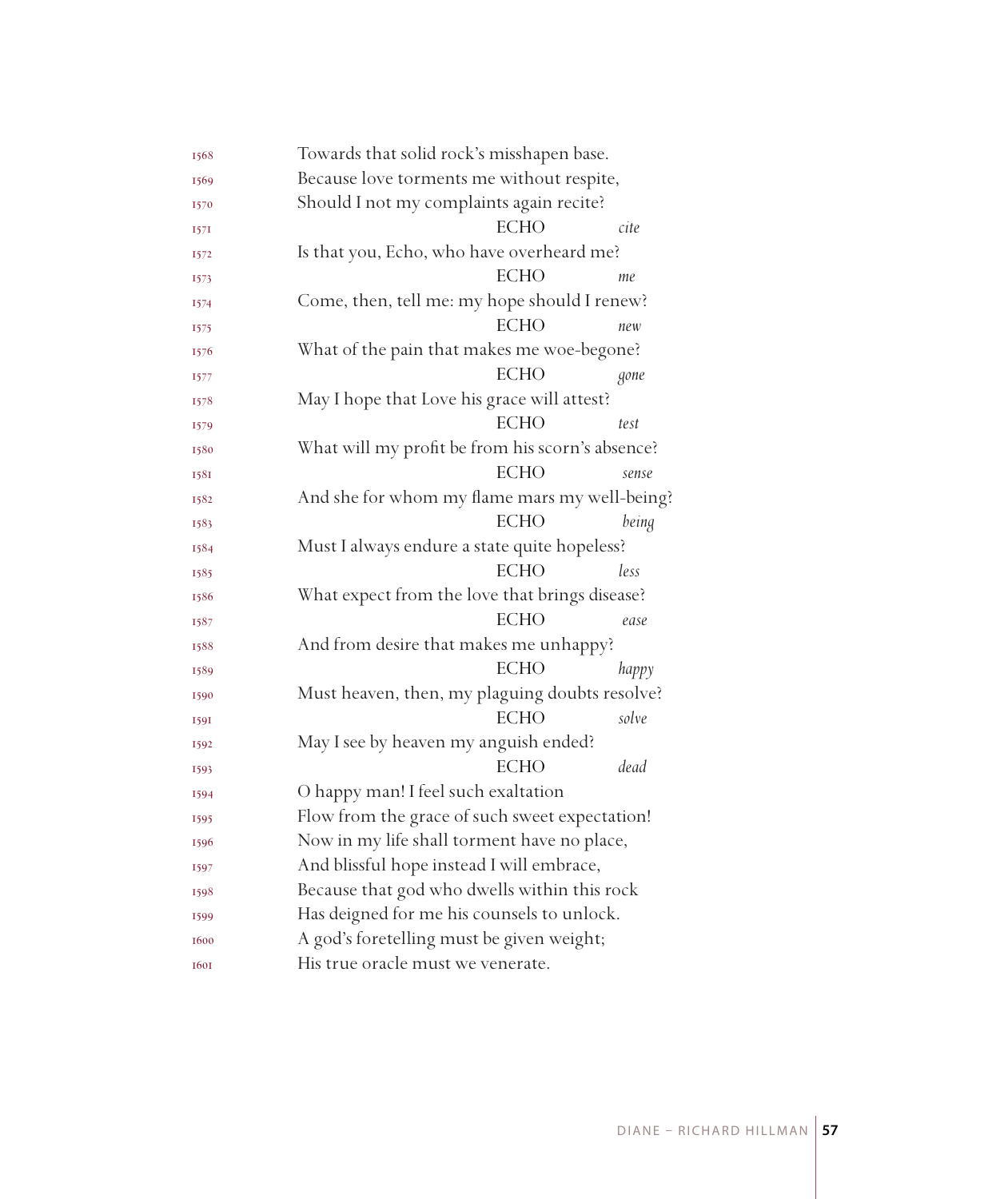|             | ARBUSTE [entering]                                        |
|-------------|-----------------------------------------------------------|
| 1602        | Lover, if you believe, you are a fool,                    |
| 1603        | Trusting that rock, in which is lodged the school         |
| 1604        | Of futile dreams, with Morpheus as lord,                  |
| 1605        | Where the deceiving bed of sleep is stored. <sup>32</sup> |
| 1606        | Ah, do you think that some inhuman stone,                 |
| 1607        | To which strength, breath and passion are unknown,        |
| 1608        | And lacking all power, could one day be,                  |
| 1609        | By something spoken, your love's remedy?                  |
| 1610        | Great Jupiter, who sole exerts his sway                   |
| <b>1611</b> | Upon the stars and can disasters stay,                    |
| 1612        | Who has immortal sprites at his command,                  |
| 1613        | Can none of this when Love takes him in hand              |
| 1614        | And he obeys the heat of that fierce flame                |
| 1615        | Lit in his soul, his case as yours the same.              |
| 1616        | Do you suppose, then, that a rock insensate,              |
| 1617        | To be struck by lightning its constant fate,              |
| 1618        | That solid stone, without feeling or life,                |
| 1619        | Might heal the harm caused by your inner strife?          |
| 1620        | O you poor fool, if that rock's voice you follow,         |
| 1621        | For even the prophecies of Apollo                         |
| 1622        | Are nothing, for the most part, but deception,            |
| 1623        | Despite the high godhead of their conception;             |
| 1624        | And Jove, great god of all humanity,                      |
| 1625        | Can have oracles lacking certainty:                       |
| 1626        | Most often they lead men into confusion,                  |
| 1627        | And we are often subject to delusion.                     |
| 1628        | The voice of a mere rock, then, you believe,              |
| 1629        | Your misery is able to relieve?                           |
| 1630        | You are deluded, and love's cruel pain                    |
| 1631        | Is not so easy to set right again.                        |
| 1632        | For nothing in a beauty can instill,                      |
| 1633        | However much we love her, equal will                      |

 Orig. "Où du sommeil est le lict deceueur". The adjective "deceueur" ("deceiving") would also agree with "sommeil" ("sleep") and give more straightforward sense, but the word order associates it strongly with "lict" ("bed"), producing a transferred epithet (hypallage).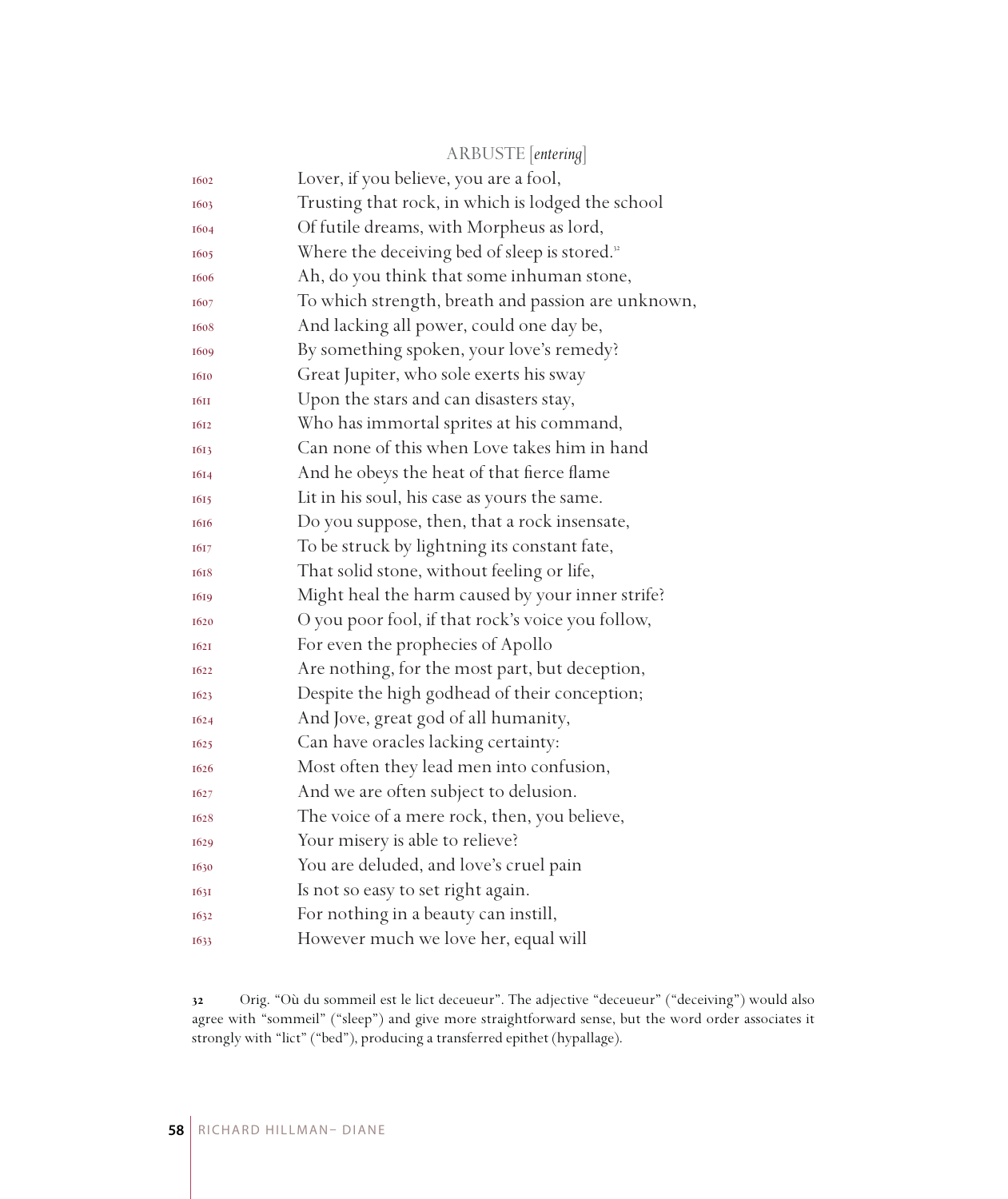| 1634        | To care for us, but Love, whose force unites                  |
|-------------|---------------------------------------------------------------|
| 1635        | Two hearts in one, two minds together plights.                |
| 1636        | Neither diviners' charms' pretended powers,                   |
| 1637        | Nor green juice of a hundred diverse flowers,                 |
| 1638        | Nor liquid from haughty tree-roots reduced,                   |
| 1639        | Nor moisture from new-sprouting herbs produced,               |
| 1640        | Nor, after spells are cast, charmed leaves of bays,           |
| <b>1641</b> | Beneath the nightly pillow placed cross-ways,                 |
| 1642        | Nor virgin candle from a ladder steep                         |
| 1643        | Taken to set beneath the ear for sleep,                       |
| 1644        | Nor all the silent vows that upward fly                       |
| 1645        | When day no more illuminates the sky                          |
| 1646        | And one stands barefoot, with dishevelled hair                |
| 1647        | And bosom to the star-framed moon all bare,                   |
| 1648        | Nor poem's sweet expression set in motion                     |
| 1649        | By some steaming brew, or simmered-bone potion, <sup>33</sup> |
| 1650        | Nor, from piles of bones without sepulchre,                   |
| 1651        | Dry powder produced, of a whitish colour,                     |
| 1652        | Mixed with many a different liqueur -                         |
| 1653        | None of these the torments of love can cure;                  |
| 1654        | Nor can they offer us the slightest hope                      |
| 1655        | Of any day enjoying the full scope                            |
| 1656        | Of our desires, for, in the end, they                         |
| 1657        | Make us regret the time we've thrown away,                    |
| 1658        | Since that Archer who can the gods surmount                   |
| 1659        | Deigns not of such follies to take account.                   |

## HECTOR

| 1660 | Ah, then, tell me, so in pain, in what fashion   |
|------|--------------------------------------------------|
| 1661 | Someday to pluck the sweet fruits of my passion. |
| 1662 | By what means, tell me, may one love arouse      |
| 1663 | In a women one wishes to espouse.                |

 This translation of ll. 1648-49 remains frankly conjectural, depending as it does on figurative (though attested) senses of "emprunté" (lit. "borrowed") and "alaité" (lit. "given milk", "suckled"). It would help to be familiar with the magical relation envisaged between the poem and the potion.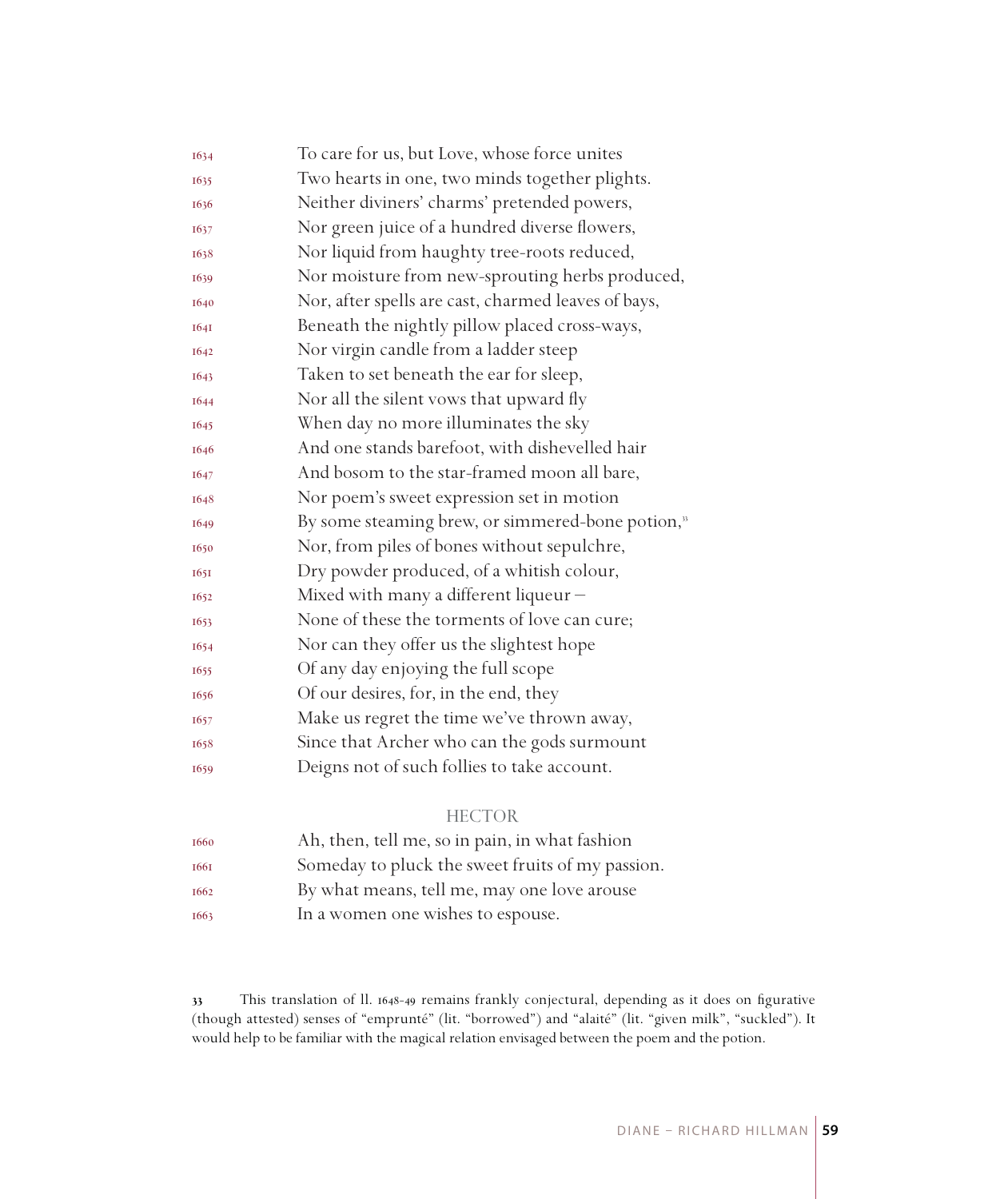#### ARBUSTE

| 1664        | Love is merely longing, vibrant and soft,           |
|-------------|-----------------------------------------------------|
| 1665        | Which shoots within us its bright flame aloft,      |
| 1666        | Catching fire inside from something present         |
| 1667        | Which to our soul the eye has rendered pleasant.    |
| 1668        | That which appears unworthy to our eyes             |
| 1669        | The soul $-$ the seat of love $-$ can hardly prize. |
| 1670        | For through the eye (as daylight is received        |
| 1671        | Through windows) love comes in and is perceived,    |
| 1672        | With suddenness presented to our minds,             |
| 1673        | But sometimes lengthy kindling there it finds.      |
| 1674        | The sudden flame that love at first will raise,     |
| 1675        | Sparked by the eye, may set our soul ablaze,        |
| 1676        | Or, taking hold, with passing years burn stronger,  |
| 1677        | And in such cases it remains there longer.          |
| 1678        | For conversation and long constancy,                |
| 1679        | Which give two hearts familiarity $-$               |
| 1680        | Their will and principles identical,                |
| <b>1681</b> | Common to them as something natural -               |
| 1682        | Endow a love with such firm loyalty                 |
| 1683        | It dies from nothing but mortality.                 |
| 1684        | It is desire which appears the same                 |
| 1685        | In both those spirits who yield to its claim.       |
| 1686        | From that desire many cares are made,               |
| 1687        | When kind occasion fails to lend its aid,           |
| 1688        | When longing cannot, by ill-chance oppressed,       |
| 1689        | Achieve its end, and is by fear repressed.          |
| 1690        | From this, then, stem the never-ending cares        |
| 1691        | Of the true lover, who, pierced through, despairs,  |
| 1692        | And never sees - with painful frissons filled,      |
| 1693        | A thousand sorrows - desire fulfilled.              |
| 1694        | For if the hearts, and if the destined minds        |
| 1695        | Do not share thoughts and wills of equal kinds,     |
| 1696        | And if fair and gracious, rich in delight,          |
| 1697        | They do not appear in each other's sight,           |
| 1698        | All the world's gold, and all the privilege         |
|             |                                                     |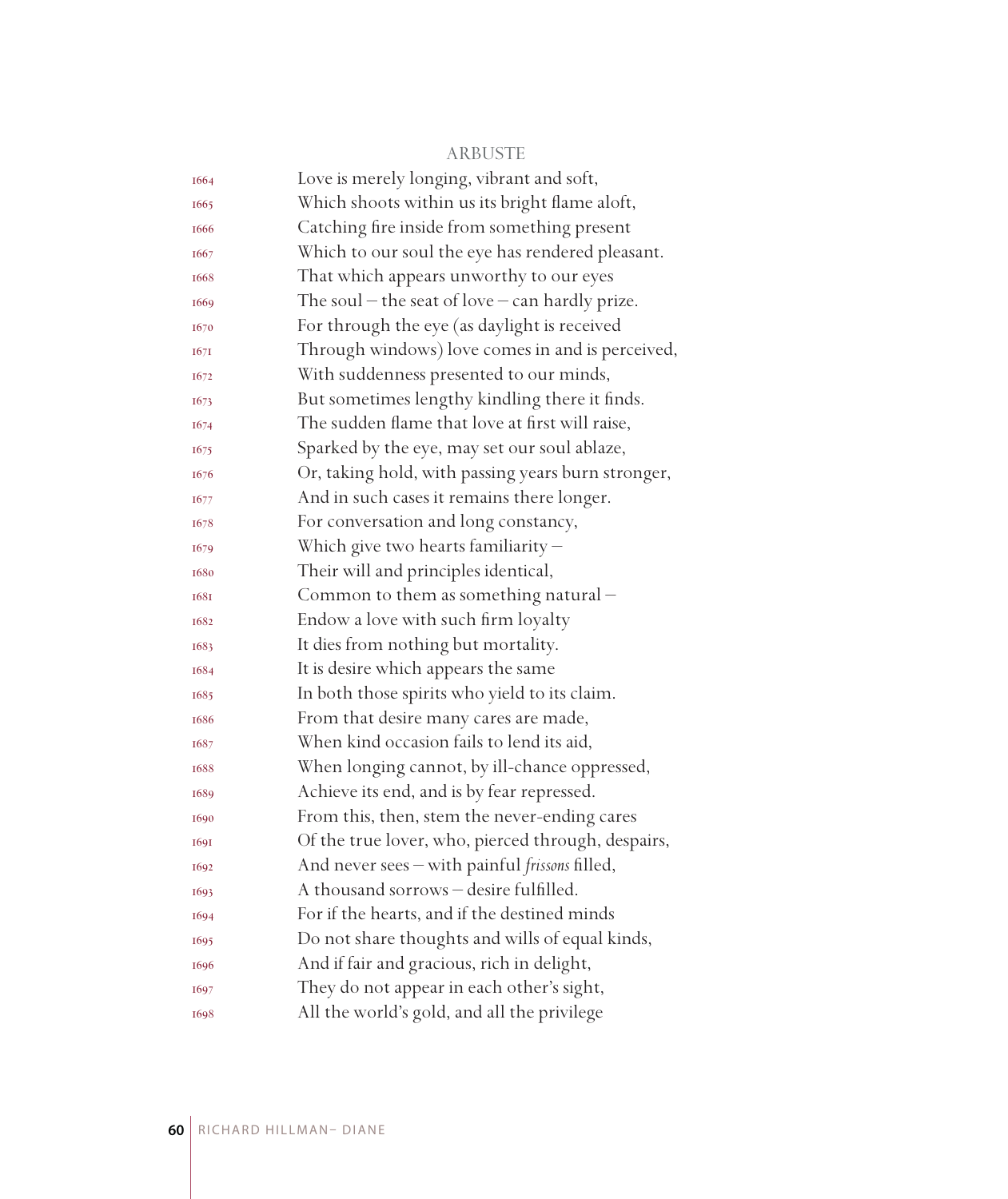| 1699 | Of the heavens divine, and all the knowledge              |
|------|-----------------------------------------------------------|
| 1700 | Which here prevails could enkindle no fire                |
| 1701 | Of love which might compel us to desire.                  |
| 1702 | For love, divine in nature and in form,                   |
| 1703 | To reason or doctrine will not conform;                   |
| 1704 | It cannot be learnt by leafing through pages,             |
| 1705 | Like knowledge comprehensible by sages.                   |
| 1706 | It lives in us, and over us holds sway,                   |
| 1707 | Though what its essence is we cannot say,                 |
| 1708 | Whence it comes, or what, of its substance, lends         |
| 1709 | It lively form, and hearts together blends: <sup>34</sup> |
| 1710 | Rather, we feel a total alteration,                       |
| 17H  | Our spirit undergoing quick dilation,                     |
| 1712 | So that, from gross, imperfect, ignorant,                 |
| 1713 | It is made prompt and knowing in an instant.              |
| 1714 | For a lover on whom Love's bright rays shine              |
| 1715 | Forever carries a soul more divine,                       |
| 1716 | A heart more exalted, a forehead higher,                  |
| 1717 | Than someone who has never felt love's fire.              |
| 1718 | Love is, then, father of nobility:                        |
| 1719 | He arms with courage the most cowardly,                   |
| 1720 | Makes the unlettered to the learned seem                  |
| I72I | With wisdom and knowledge divine to teem.                 |
| 1722 | Pallas, over Titans victorious,                           |
| 1723 | Compared to him, is scarcely glorious;                    |
| I724 | Mars, Apollo, Juno, Venus, the Sisters –                  |
| 1725 | Compared to him, the honour of none glisters.             |
| 1726 | For without love can heaven bear no sway,                 |
| 1727 | And the earth's very essence melts away;                  |
| 1728 | It is the bond that joins things in accord,               |
| 1729 | The sacred liquor that can put out discord:               |
| 1730 | From him the gods took soul and being, too;               |
| 1731 | That mortals are alive to him is due;                     |

 "[H]earts together blends": the original remains cryptic, but such an idea of uniting must lie behind "frequens accords".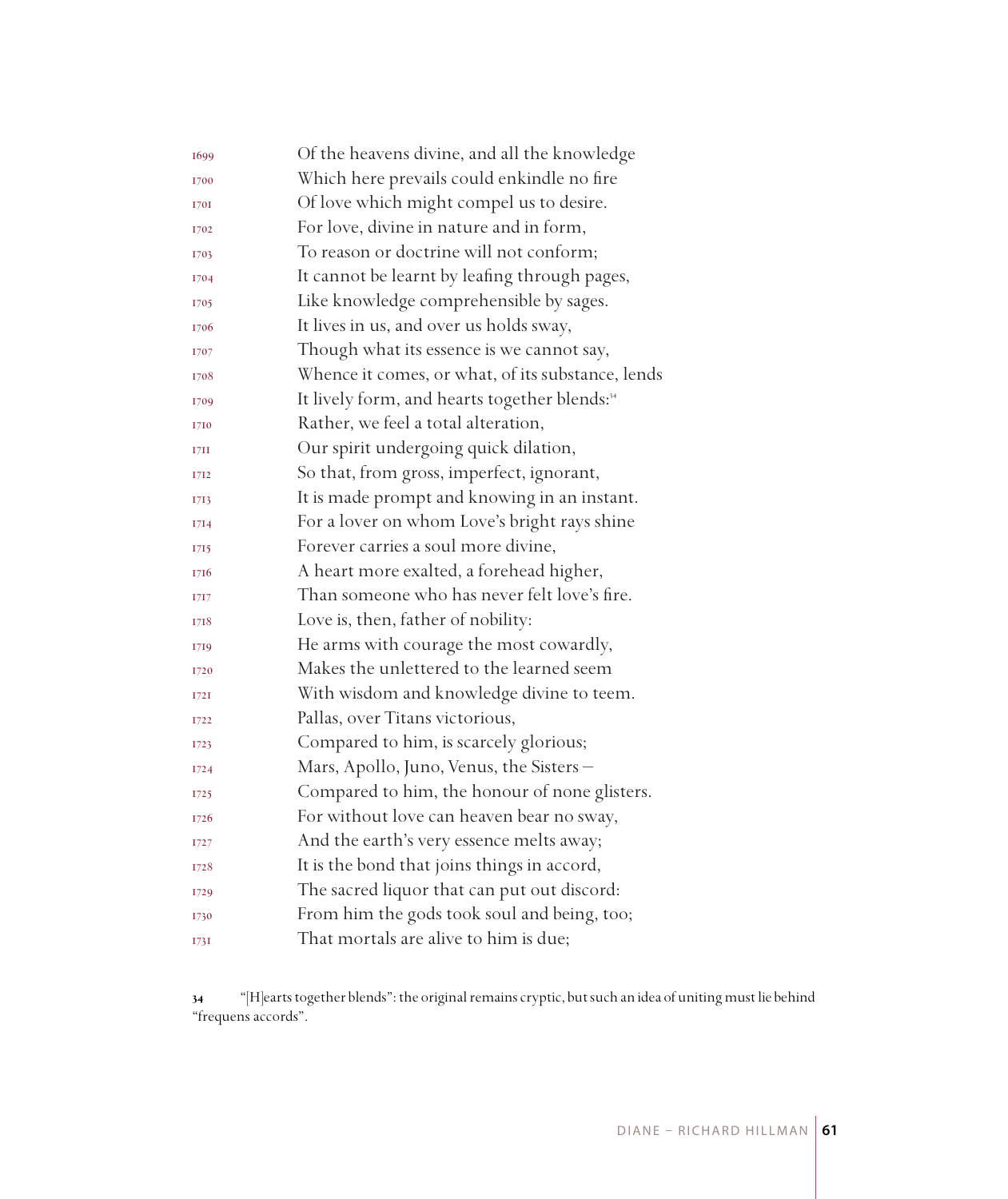| 1732        | But for him, no gods would dwell in the sky;          |
|-------------|-------------------------------------------------------|
| 1733        | But for him, this world without men would lie,        |
| 1734        | All without life, and the earth all alone,            |
| 1735        | As a barren desert would then be shown.               |
| 1736        | But this Love redeems, for us here below,             |
| 1737        | All losses from humanity's death-blow,                |
| 1738        | Undoes the damage of mortality                        |
| 1739        | By multiplying our posterity.                         |
| 1740        | But this great good, exceeding other gain,            |
| 1741        | Is not achieved without substantial pain,             |
| <b>I742</b> | Without much anguish, and without despair             |
| 1743        | In our souls and a weeping face to bear.              |
| <b>I744</b> | That makes it to our senses still more sweet:         |
| 1745        | The more ill something precious makes us meet         |
| 1746        | In gaining it, the more its excellence                |
| 1747        | When its enjoyment we experience.                     |
| 1748        | Woe to the verge of death is thus required            |
| <b>I749</b> | Before a precious thing may be acquired,              |
| 1750        | Such as love is, which with one stroke rewards        |
| 175I        | All our distress and remedy affords.                  |
| 1752        | But I can offer you some sort of rescue               |
| 1753        | From pain, these love-throes that have come upon you, |
| 1754        | If you will make the person known to me,              |
| 1755        | Whom heaven makes to your love-suit contrary.         |
|             |                                                       |

#### HECTOR

| 1756 | If you do this, then please, as recompense,       |
|------|---------------------------------------------------|
| 1757 | Accept this ruby of great excellence;             |
| 1758 | And when in this country I've spent my stay,      |
| 1759 | To the field taking herds, leading the way        |
| 1760 | To where she's seen, the hope of my delight $-$   |
| 1761 | Turned shepherd for her sake, when once a knight- |
| 1762 | For such a service, apt to cure my woe,           |
| 1763 | A fat heifer I shall on you bestow,               |
| 1764 | As well as two fat lambs, and all my days,        |
| 1765 | In my happy state, your succour I'll praise.      |
|      |                                                   |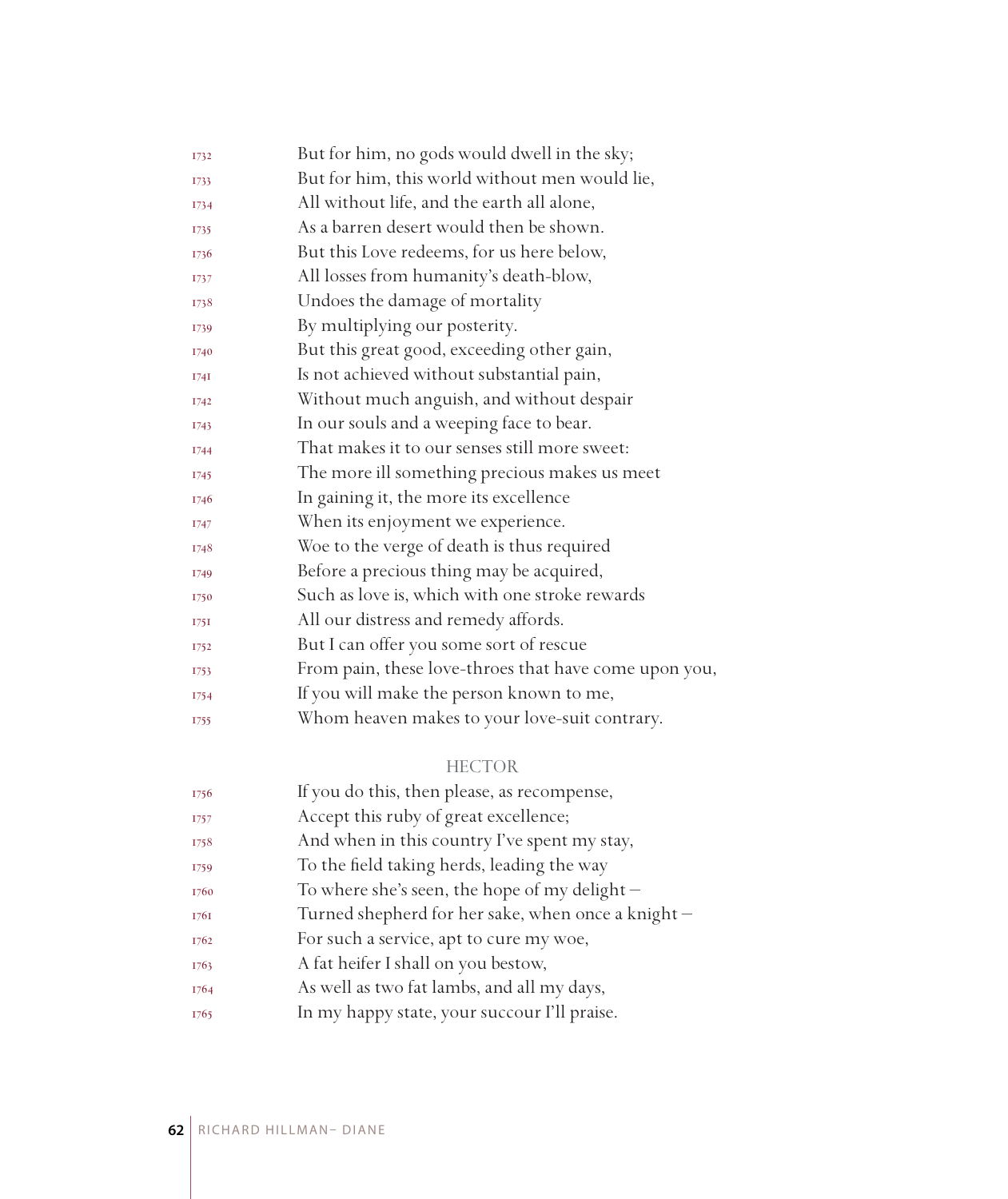#### ARBUSTE

| But let us leave off talk of such great wealth:    |
|----------------------------------------------------|
| Just tell me who she is that saps your health.     |
| For her soul a thousand times more unkind          |
| Shall seem than beasts that in the woods we find,  |
| Harder than a rock-face soaring aloft              |
| Her heart, if my words do not turn it soft.        |
| I know how such hearts must be mollified;          |
| I know how, with dexterous tongue, to guide        |
| Young hearts, which are fashioned by sacred nature |
| Love with euphoric sustenance to nurture.          |
| For years in these practices I've engaged          |
| And many offended spirits assuaged.                |
| I know what works: experience and art              |
| Have rendered me quite perfect in the part.        |
|                                                    |

### HECTOR

| Ah, your very words, which abound in learning,        |
|-------------------------------------------------------|
| Already mark you out as all-discerning,               |
| And the speeches to which your mind gives birth       |
| Spread renown for knowledge throughout the earth.     |
| This makes me expect that, by love dismayed,          |
| I may receive much good from your wise aid,           |
| For old age, father of experience,                    |
| Adorns our years with perfect sapience;               |
| Old people do not stumble from the truth              |
| In arts which they have mastered since their youth.   |
| Do you not know that Nymph who is so fair,            |
| Famous as "proud Jullie" everywhere,                  |
| Beautiful, wise, and whose great loveliness           |
| Means that every other counts for less? <sup>35</sup> |
| She is the one who holds my soul in thrall.           |
|                                                       |

The gist seems clear enough, despite the cryptic expression of the original.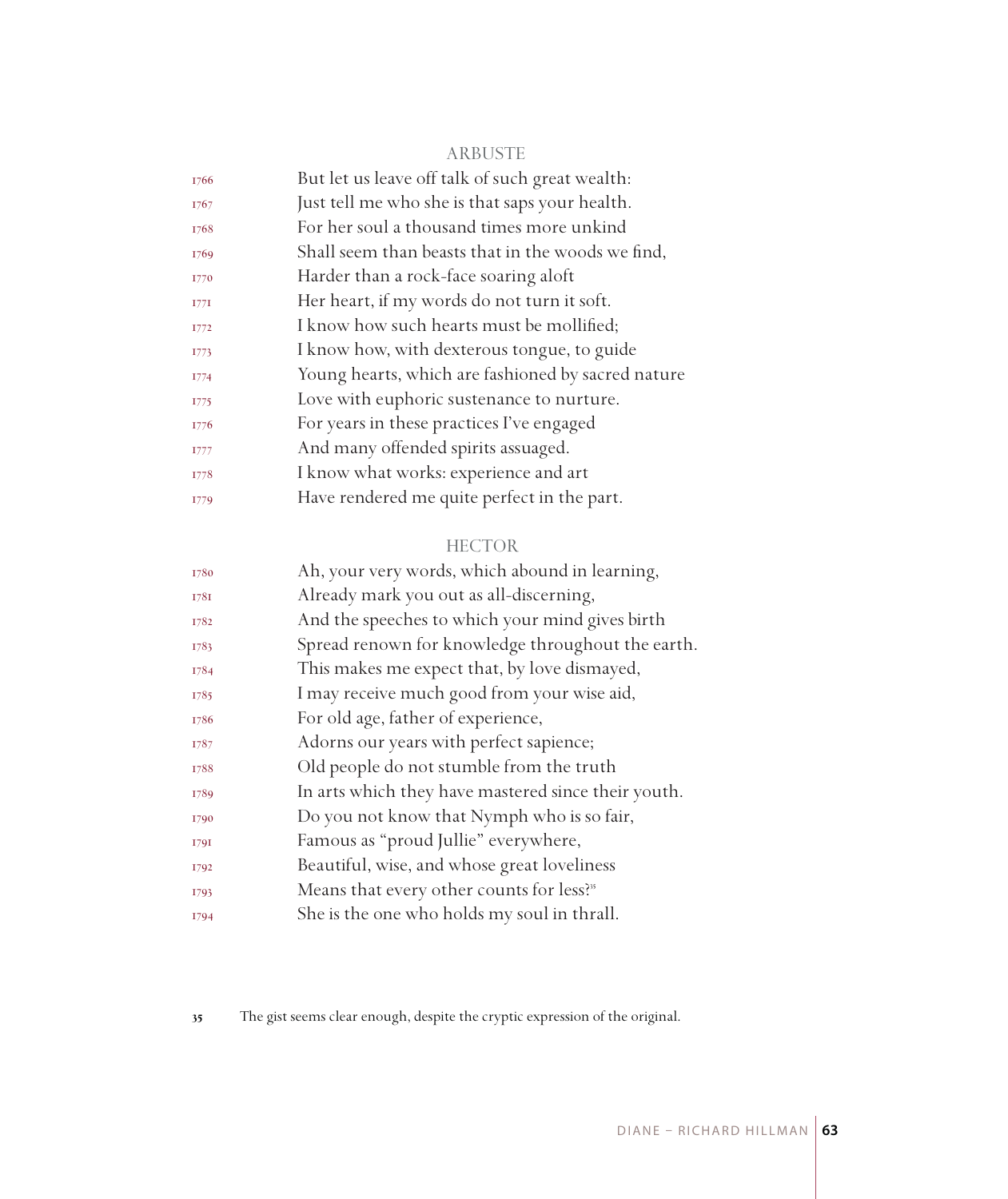#### ARBUSTE

| 1795        | Oh, Love has not been kind to you at all!        |
|-------------|--------------------------------------------------|
| 1796        | Oh, how he is contrary to your welfare!          |
| 1797        | Oh, what a store he has for you of care!         |
| 1798        | For she he makes your object of desire           |
| 1799        | Knows nothing at all of amorous fire;            |
| 1800        | Cruel she is, and her adamant heart              |
| 1801        | Does not know what love's sweetness may impart;  |
| 1802        | She'll not so much as listen to a speech         |
| 1803        | About the laws of love, or what they teach;      |
| 1804        | She is immovable, a solid rock,                  |
| 1805        | A spirit no stroke of passion can shock:         |
| 1806        | In brief, it's a heart that seeks its own harm,  |
| 1807        | Hating Love for what lovers find his charm.      |
| 1808        | But that doesn't matter: this very day           |
| 1809        | I'll go in search of her, for who can say        |
| 1810        | But that Love may have broken that girl's pride, |
| <b>1811</b> | Who does not wish herself to his rule tied.      |
|             |                                                  |
|             |                                                  |
|             | <b>HECTOR</b>                                    |
| 1812        | I wish your confidence could give me hope.       |
|             |                                                  |
|             | <b>ARBUSTE</b>                                   |
| 1813        | Just put your trust in me – and let me cope.     |
|             |                                                  |
|             | <b>HECTOR</b>                                    |
| 1814        | But you know the challenge that this case poses. |
|             |                                                  |
|             | <b>ARBUSTE</b>                                   |
| 1815        | Love can transform it to a bed of roses.         |
|             |                                                  |
|             | <b>HECTOR</b>                                    |
| 1816        | But if upon her heart Love has no sway?          |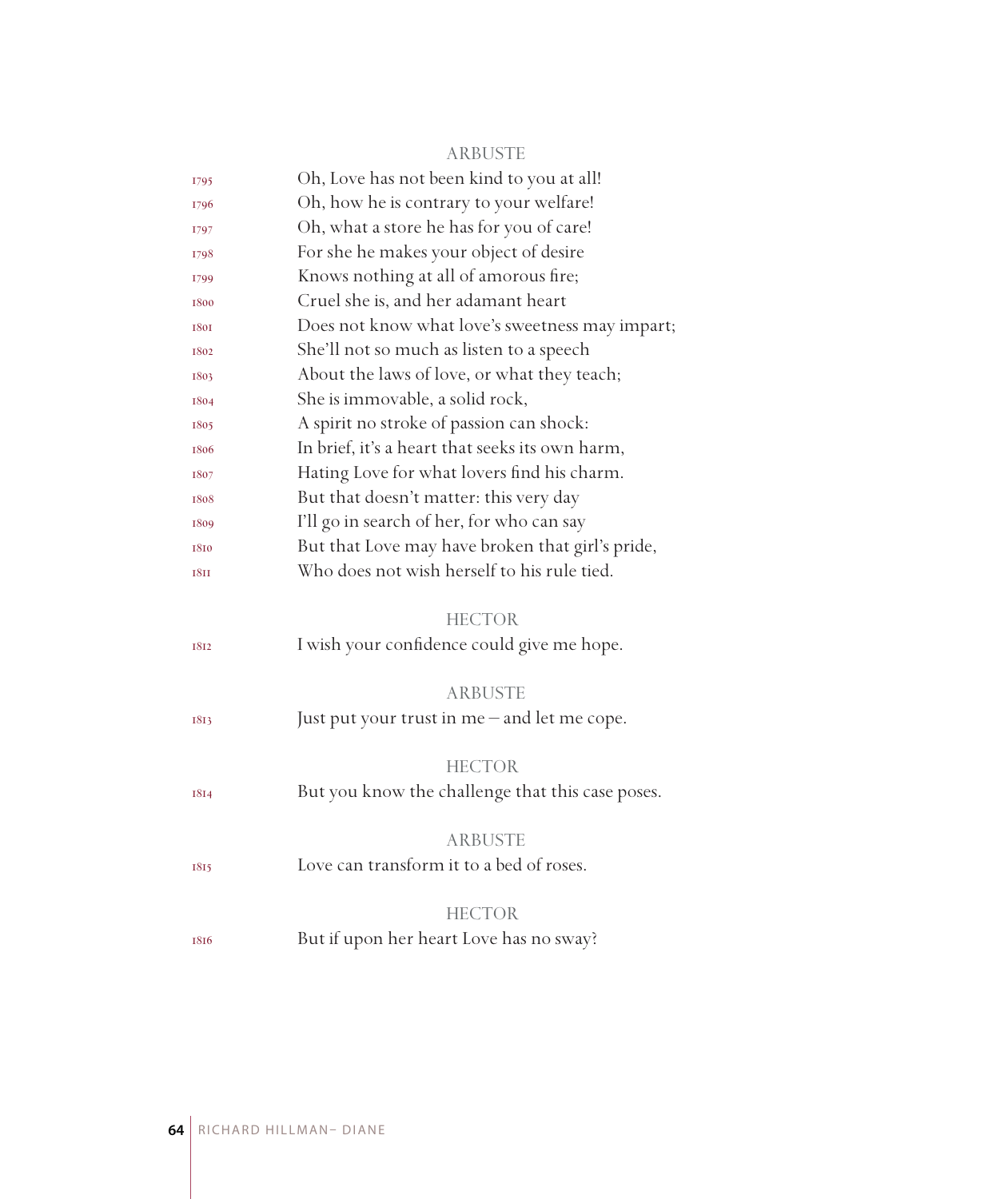| 1817        | <b>ARBUSTE</b><br>With all things Love can boast a winning way. <sup>36</sup>   |
|-------------|---------------------------------------------------------------------------------|
| 1818        | <b>HECTOR</b><br>Yet sometimes it must lack the strength of reason.             |
| 1819        | <b>ARBUSTE</b><br>There's nothing does not come in its due season.              |
| 1820        | <b>HECTOR</b><br>What can force Love on an unfettered heart?                    |
| <b>1821</b> | <b>ARBUSTE</b><br>The flame lit in us by his blazing dart.                      |
| 1822        | <b>HECTOR</b><br>But yet, alas, unequal is love's flame!                        |
| 1823        | <b>ARBUSTE</b><br>Just as men love, so women do the same.                       |
| 1824        | <b>HECTOR</b><br>But their love may be of different kinds.                      |
| 1825        | <b>ARBUSTE</b><br>Not so, when once it has disturbed their minds. <sup>37</sup> |
| 1826        | <b>HECTOR</b><br>A chaste soul Love can never hope to tame.                     |

 Orig. "De toute chose Amour est le vainqueur": an evocation of the famous precept "omnia vincit Amor" (Virgil, *Eclogues*, 10.69).

 A more ambiguous line in the original, since "soigneux" might refer to the curative measures to be undertaken by Arbuste. The translation, however, takes the word in the obsolete sense of "soucieux" ("full of care"). See Edmond Huguet, *Dictionnaire de la langue française du seizième siècle* (Paris: M. Didier, 1925-67), s.v. "soigneux".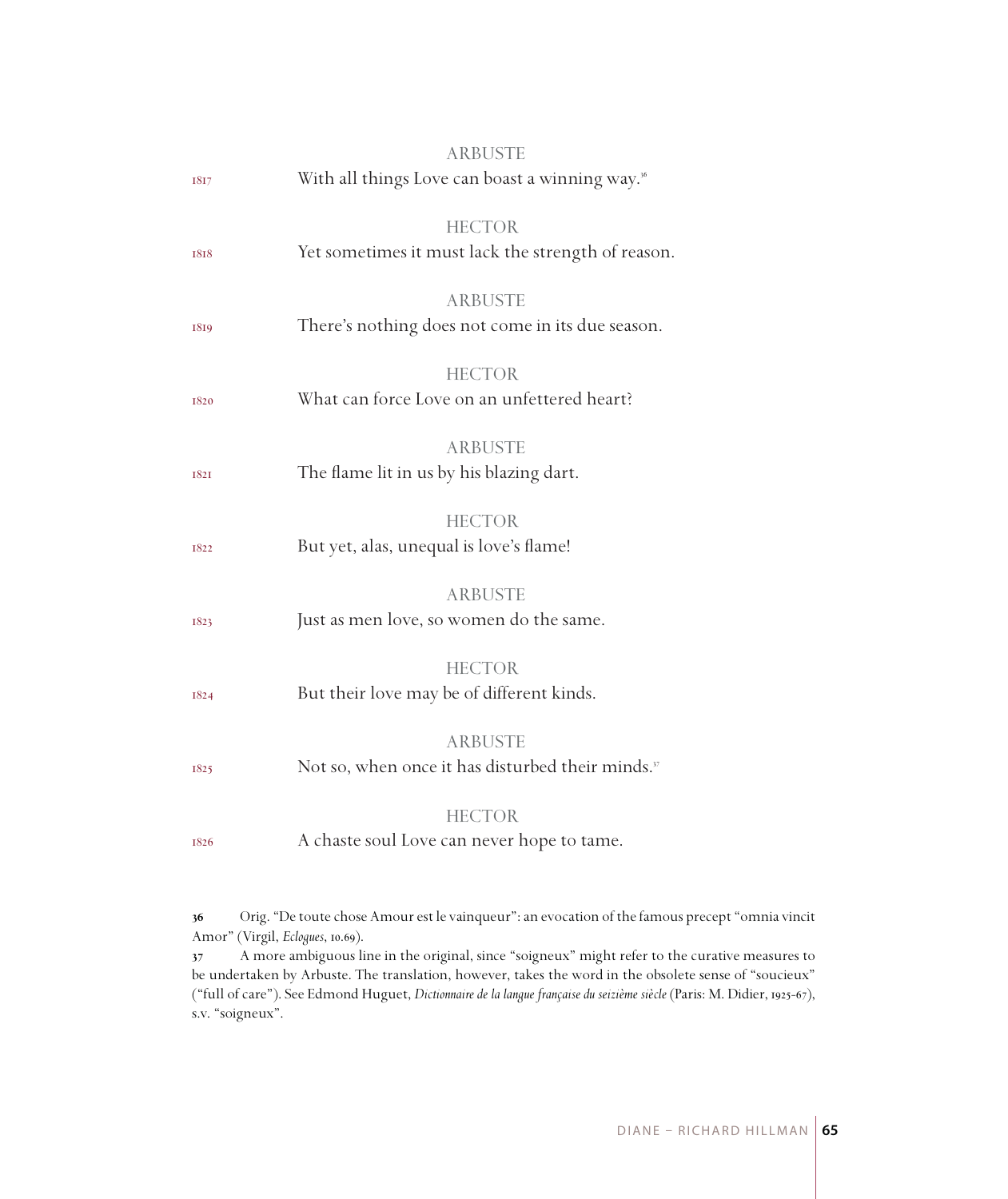|             | <b>ARBUSTE</b>                                    |
|-------------|---------------------------------------------------|
| 1827        | His fire divine sets the gods aflame.             |
|             |                                                   |
|             | HECTOR                                            |
| 1828        | Can he bring noble spirits to their knees?        |
|             |                                                   |
|             | <b>ARBUSTE</b>                                    |
| 1829        | He can, since he compels divinities.              |
|             |                                                   |
|             | <b>HECTOR</b>                                     |
| 1830        | But he can do nothing, you say, with Julie.       |
|             | ARBUSTE                                           |
|             | What is not now can someday come to be.           |
| <b>1831</b> |                                                   |
|             | <b>HECTOR</b>                                     |
| 1832        | Ah, I despair of that happy effect!               |
|             |                                                   |
|             | <b>ARBUSTE</b>                                    |
| 1833        | Our happiness comes when we least expect.         |
|             |                                                   |
|             | <b>HECTOR</b>                                     |
| 1834        | My fortunes into your hands I commit:             |
| 1835        | Adapt your rescue to my need of it;               |
| 1836        | Ensure, if you can, that it's not delayed.        |
|             |                                                   |
|             | <b>ARBUSTE</b>                                    |
| 1837        | I'll do it, provided the gods will aid. [Exeunt.] |
|             | [Scene II]                                        |
|             |                                                   |
|             | [Enter Elymant, Fauste and Frontin.]              |
|             | ELYMANT                                           |
| 1838        | Because my art, which reigns with confidence      |
| 1839        | Among the gods, you hold in reverence;            |
|             |                                                   |

1840 Because you come its succour to request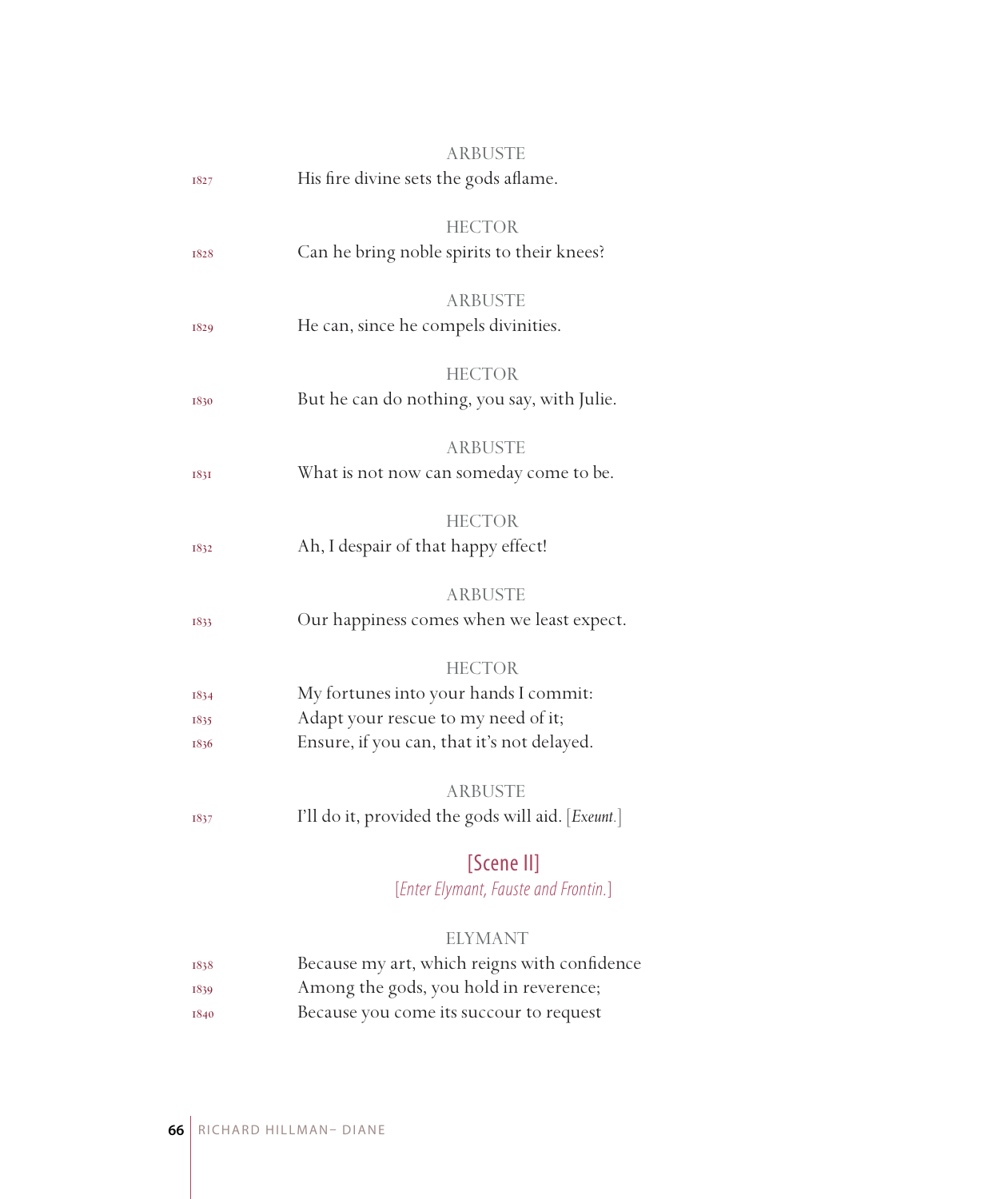| 1841 | To staunch your woes, in your poor plight oppressed, |
|------|------------------------------------------------------|
| 1842 | And you are guided by the firm belief                |
| 1843 | That it may assuage your amorous grief,              |
| 1844 | And by my magic incantations dire,                   |
| 1845 | Filled full of fury, and imbued with ire,            |
| 1846 | Drive far from you your soul-tormenting evil,        |
| 1847 | Or please you with that beauty rendered gentle,      |
| 1848 | Who so the power of the gods disdains                |
| 1849 | She laughs to see you feel, for her, these pains,    |
| 1850 | I've no wish to double your tribulation              |
| 1851 | By making vain today your expectation,               |
| 1852 | Vain your hope, your coming a waste of time,         |
| 1853 | But wish your happiness in love sublime.             |
| 1854 | You will soon see by your experience                 |
| 1855 | How potent is the art of magic science.              |
| 1856 | But do not be taken by any fear,                     |
| 1857 | Although spirits galore come running here.           |
| 1858 | Out of Avernus the demons to call,                   |
| 1859 | And those of the sky, I will put a wall              |
| 1860 | Impregnable round this circle, erected               |
| 1861 | By countless words that can transfix the dead.       |
| 1862 | Here Phoebus at first discloses his light;           |
| 1863 | Here he bids in his course the world goodnight;      |
| 1864 | The north to be on this side I conceive,             |
| 1865 | And the south on the other I perceive.               |
| 1866 | But come now, before Diana, revered                  |
| 1867 | In heaven, divine on earth, her rule feared          |
| 1868 | In hell: moon high above; in these woods bright,     |
| 1869 | Diana; Hecate in realms of night -                   |
| 1870 | Come now, and help me to perfect my spells,          |
| 187I | As the growl of my incantation swells.               |
| 1872 | And you spirits who dwell within the air,            |
| 1873 | Who often set up a commotion there,                  |
| 1874 | When, together with crashing thunder whirled,        |
| 1875 | Stark terror you impose upon the world;              |
| 1876 | Winged spirits, you who here and there can range     |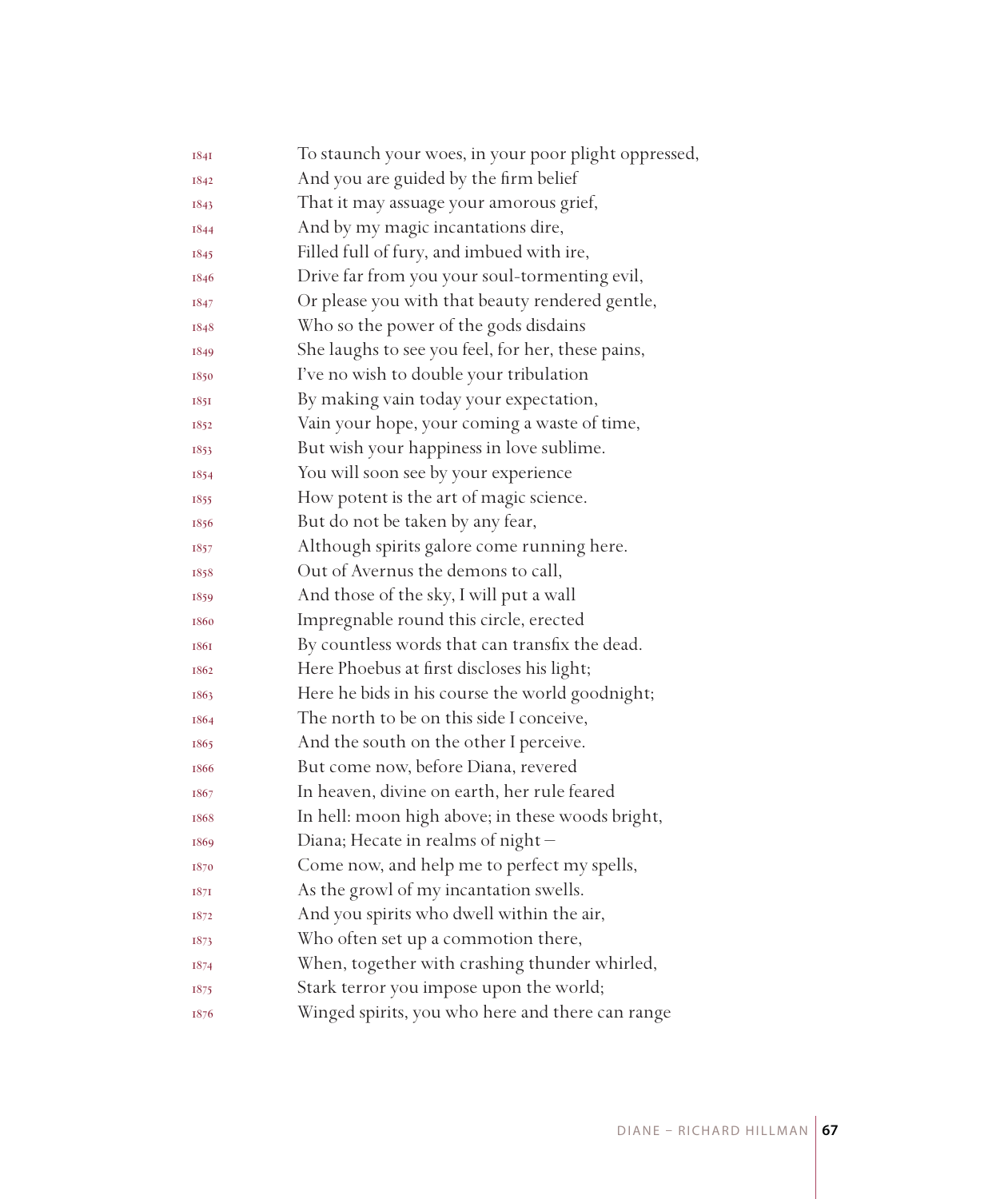| 1877        | And, hidden in various guises strange,            |
|-------------|---------------------------------------------------|
| 1878        | Astray lead often our astonished sight,           |
| 1879        | By day, as well as in the starry night;           |
| 1880        | You potent spirits - strong, since, when created, |
| <b>1881</b> | By the Eternal you were animated,                 |
| 1882        | But weaker now, for your offence evicted          |
| 1883        | From the sacred home of the high god-head;        |
| 1884        | And you spirits who, in the sea concealed,        |
| 1885        | Often make vessels to rough waters yield,         |
| 1886        | When the storm's savage waves stir up to wrath    |
| 1887        | The sea-surge till it boils with raging froth;    |
| 1888        | Amid the storm and the winds and the waves,       |
| 1889        | You lurk below in watery enclaves                 |
| 1890        | And wait that hapless ship to swallow down        |
| 1891        | Which has attracted Thetis' angry frown -         |
| 1892        | Cruel spirits, come running, run to me,           |
| 1893        | And effect my designs with alacrity:              |
| 1894        | Leave the sea to the sailor's calm enjoyment,     |
| 1895        | Since now I have for you other employment,        |
| 1896        | And come prepared to lend me all your force,      |
| 1897        | For by you I can change the heavens' course;      |
| 1898        | And you spirits who, as the enemies               |
| 1899        | Of animals, upon earth spread disease,            |
| 1900        | Tainting with poison both the herbs and flowers,  |
| <b>1901</b> | And mastering of simples all the powers -         |
| 1902        | Spirits of evil, who to witches pale              |
| 1903        | Give lessons about powders that work bale,        |
| 1904        | And poisons with whose aid they cause to dry      |
| 1905        | Half-ripened fruit, and human beings to die,      |
| 1906        | With which they make, with cruel rage possessed,  |
| 1907        | The mother's milk dry up in the full breast       |
| 1908        | And weary beasts' bodies their vigour lose        |
| 1909        | By the inhuman poison they infuse;                |
| 1910        | And you spirits who, deep in the earth, rest      |
| <b>1911</b> | Guardians of all treasures in her breast,         |
| 1912        | Who have your dwellings in each metal-mine,       |
|             |                                                   |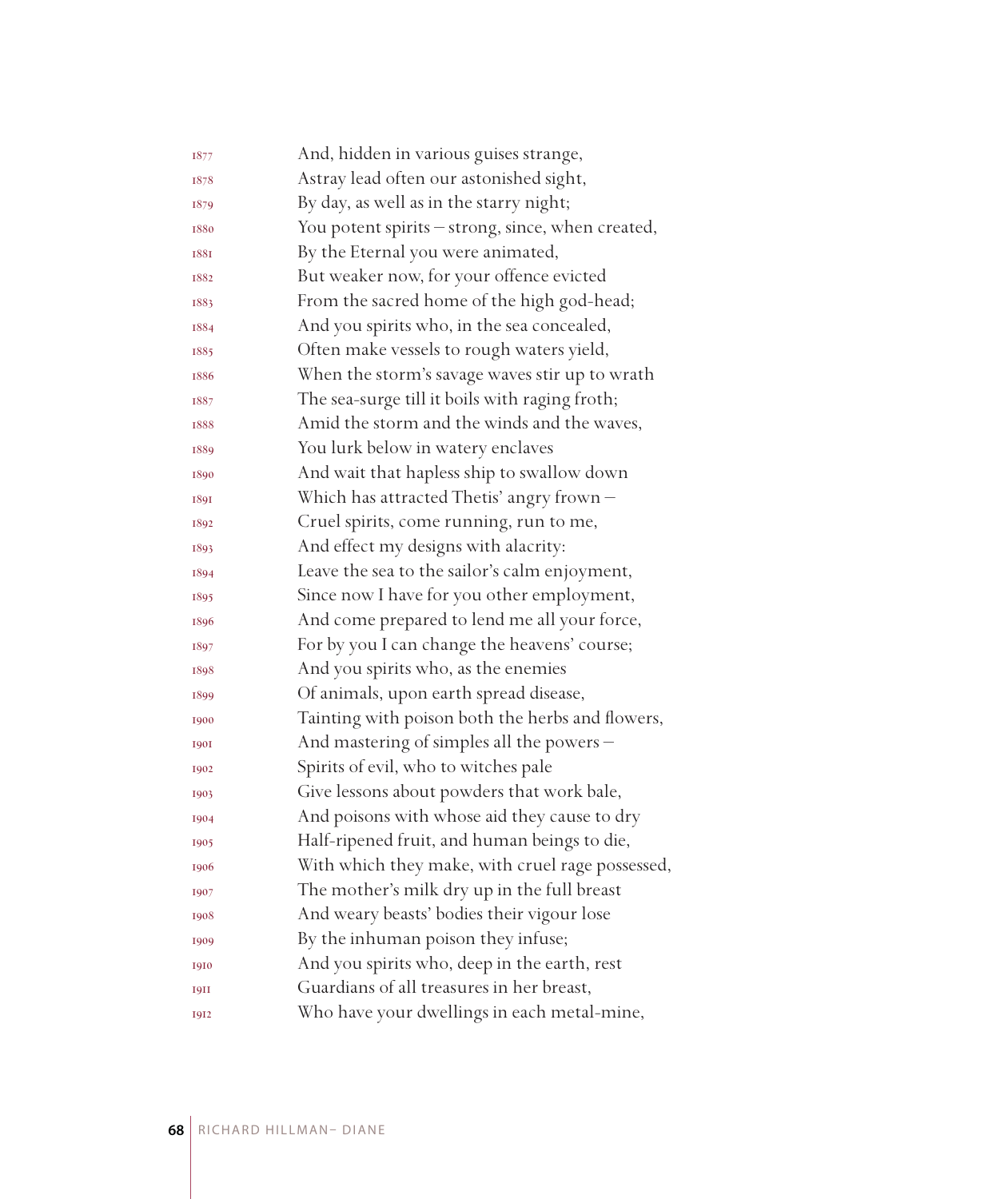| 1913        | From which great ills to mortals you consign $-$ |         |
|-------------|--------------------------------------------------|---------|
| 1914        | Cruel spirits, starved, famishing with greed,    |         |
| 1915        | Whose nature is injustice here to breed,         |         |
| 1916        | And in us ardent yearning to acquire             |         |
| 1917        | All those treasures of whose keeping you tire;   |         |
| 1918        | You demons whom Avernus' deity,                  |         |
| 1919        | Dark Pluto, rules with dread severity,           |         |
| 1920        | Spirits of hell, who, with an eye askance        |         |
| <b>1921</b> | Can put the universe to variance;                |         |
| 1922        | You winged spirits, by nature delicate,          |         |
| 1923        | Who nothing find on earth too intricate;         |         |
| 1924        | You cruel spirits who below torment              |         |
| 1925        | The vicious souls condemned to punishment,       |         |
| 1926        | Who torture those souls with cruelty dire        |         |
| 1927        | By plunging them into infernal fire $-$          |         |
| 1928        | You I invoke, from deep within my spell          |         |
| 1929        | Of dreadful rage, to come here out of hell.      |         |
| 1930        | Come running all $-$ as when, just having bolted |         |
| 1931        | Into the woods, the heifer newly jolted          |         |
| 1932        | By lightning tumbles to the ground with fear,    |         |
| 1933        | Then stumbles terrified in wild career.          |         |
| 1934        | Ha! I spy you, O you criminal troop!             |         |
| 1935        | O darkling spirits! Fierce and cruel group!      |         |
| 1936        | I greet you - and I seek a consultation.         |         |
| 1937        | But do not, children, let your trepidation       |         |
| 1938        | Get the upper hand, for, if I am right,          |         |
| 1939        | Your souls are trembling in the grip of fright.  |         |
| 1940        | To do you harm not one of them would dare:       |         |
| <b>1941</b> | Await my return, therefore, free from care.      | [Exit.] |
|             | <b>FAUSTE</b>                                    |         |
| 1942        | I die, Frontin; the fear that maddens me         |         |
|             |                                                  |         |

| 1943 | Makes of my speech a trembling mockery.      |
|------|----------------------------------------------|
| 1944 | I can stand it no more, and seized by fright |
| 1945 | As these goblins pass, I quake at the sight. |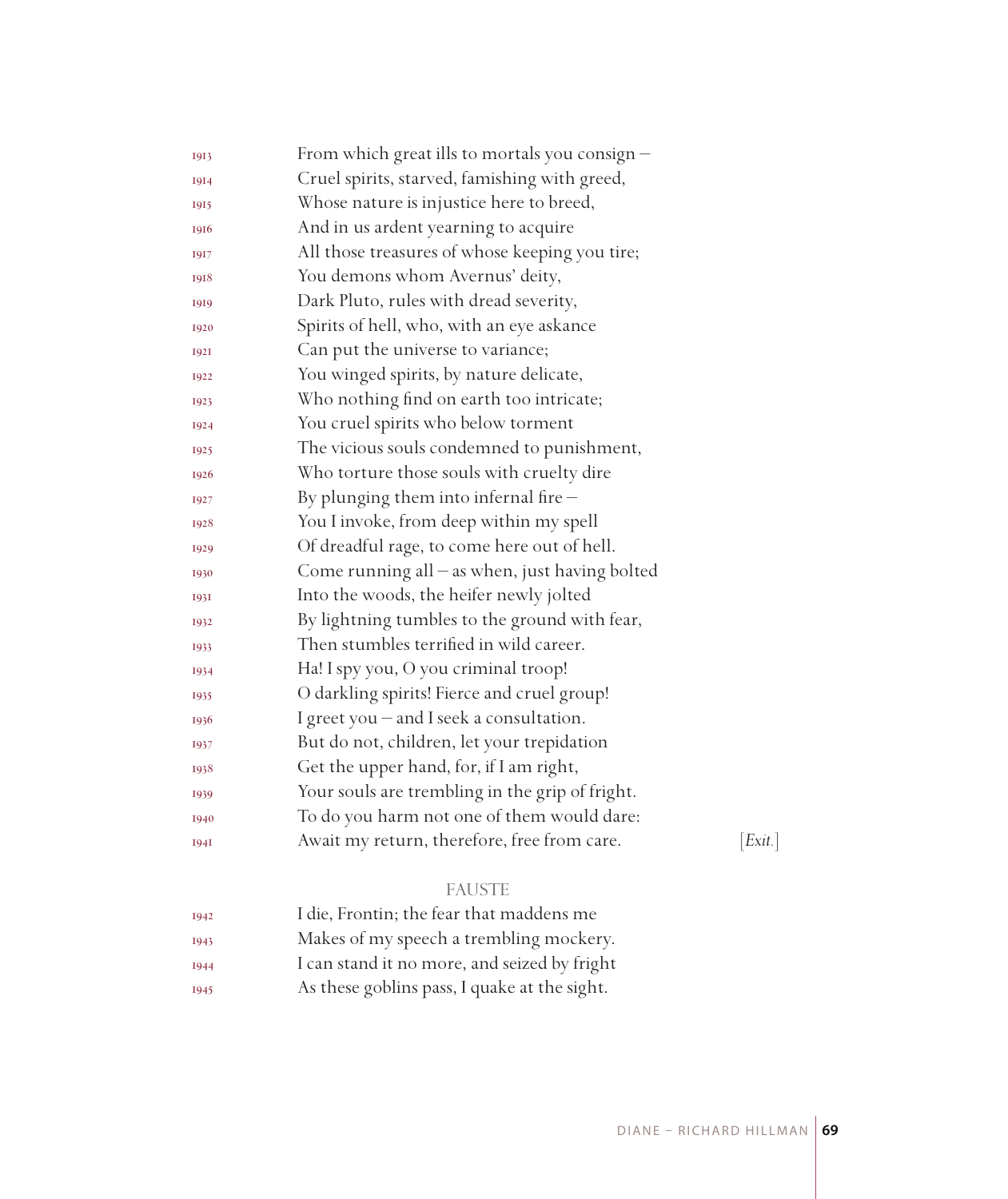#### FRONTIN

| 1946        | Such terror likewise makes my face turn pale:  |
|-------------|------------------------------------------------|
| <b>I947</b> | We must not allow our courage to fail,         |
| 1948        | But get ourselves through this cruel distress, |
| 1949        | Since on the other side lies happiness.        |

#### FAUSTE

| 1950 | Yet do you see how Elymant alone,                  |
|------|----------------------------------------------------|
| 1951 | His pale brow shaking, takes a haughty tone,       |
| 1952 | Rebuking them? They tremble at his sight,          |
| 1953 | It seems, when they should make him die of fright. |

### FRONTIN

| 1954 | It is by his learning, his magic science,          |
|------|----------------------------------------------------|
| 1955 | That he succeeds in forcing their compliance.      |
| 1956 | He obliges them, by his magic verse,               |
| 1957 | To serve him, though they are fierce and perverse. |
|      |                                                    |

## ELYMANT [*re-entering*]

| 1958 | Go back, each one of you, where you belong;       |
|------|---------------------------------------------------|
| 1959 | I have need of only one of this throng            |
| 1960 | To stay here with me; go, demons, repair          |
| 1961 | In haughty flight to your homes in mid-air;       |
| 1962 | You other dark band, descend where you dwell,     |
| 1963 | With lively steps, to the regions of hell.        |
| 1964 | Be gone: it is my will, the wish is mine,         |
| 1965 | My order confirmed by power divine.               |
| 1966 | And shepherds, you who seek with zeal my science, |
| 1967 | I freely give you the experience                  |
| 1968 | And render it manifest to your sight,             |
| 1969 | My rare art attaining a god-like height.          |
| 1970 | From this towering rock-face I'll make flow       |
| 1971 | A sweet spring running to us here below           |
| 1972 | Of claret wine, by giving just one stroke         |
| 1973 | With this dry wood, which magic can provoke -     |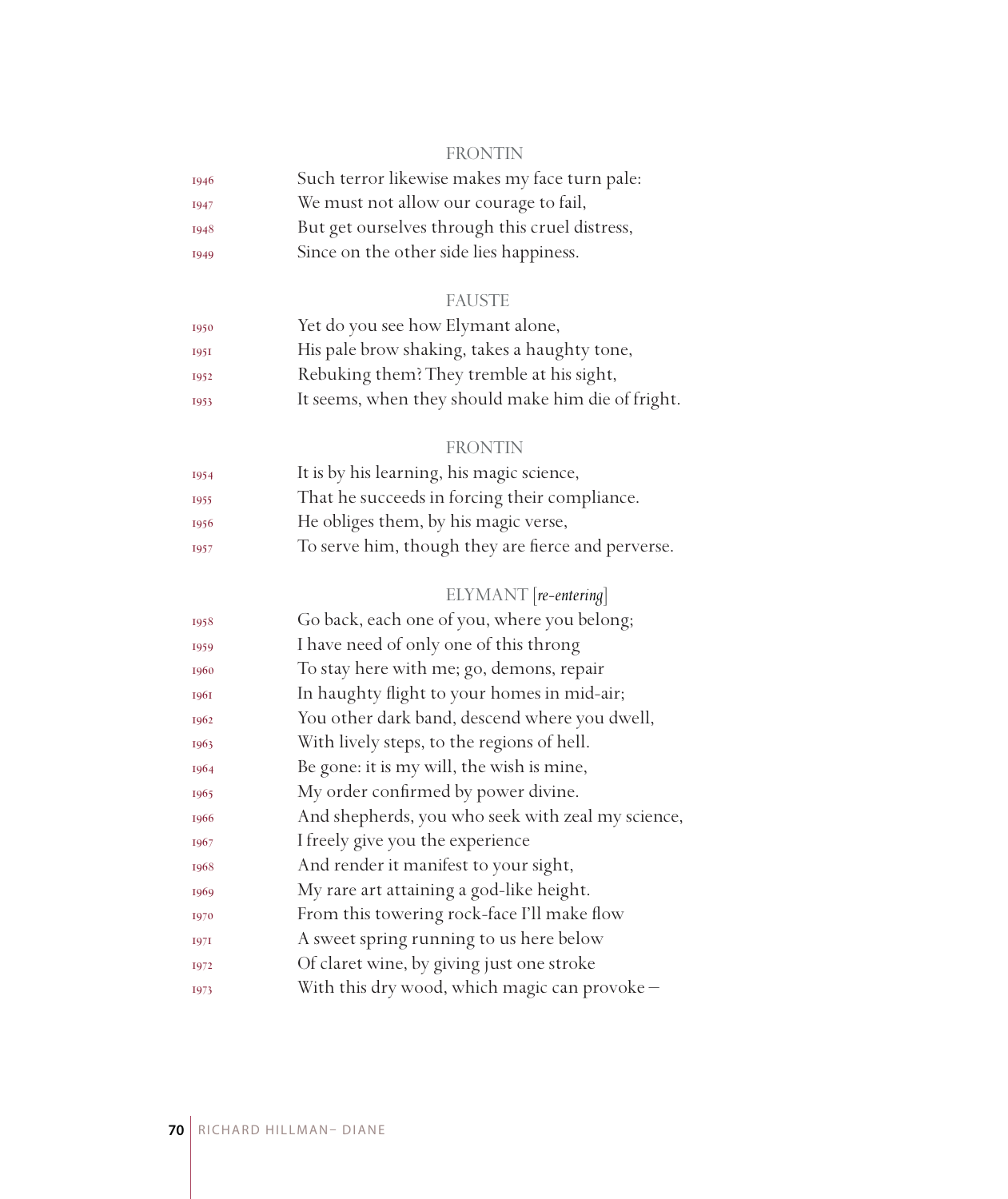| 1974        | This rod, which is by all the spirits feared        |
|-------------|-----------------------------------------------------|
| 1975        | And makes my science everywhere revered.            |
| 1976        | And from the dry base of this solid hill            |
| 1977        | I wish water to surge forth in a rill.              |
| 1978        | Next, my voice raised in a furious cry,             |
| 1979        | I order both of these streams to run dry.           |
| 1980        | Then, as my verses sigh into the air,               |
| <b>1981</b> | I'll make that lion lie down over there,            |
| 1982        | That furry bear, that savage tiger dread,           |
| 1983        | Their vital spirits stolen as if dead,              |
| 1984        | To show that my rule reaches to the skies,          |
| 1985        | To hell below, and on the earth applies;            |
| 1986        | That there is nothing can oppose defence            |
| 1987        | Against my learning's power, my dark science;       |
| 1988        | That all things tremble to hear my behest,          |
| 1989        | As one may see trembling in a great forest          |
| 1990        | The lively leaf when, surging from the earth        |
| 1991        | To combat it, the winds are given birth.            |
| 1992        | But I wish you by its effects to witness            |
| 1993        | My sacred knowledge's practical fitness,            |
| 1994        | So that you may proclaim in song the story          |
| 1995        | Of your redemption to my timeless glory.            |
| 1996        | She who keeps spirits in a state of yearning        |
| 1997        | To taste the fruit of love, in keen flames burning, |
| 1998        | She who, so cruel in disdaining your plight,        |
| 1999        | Proudly torments you with slight after slight,      |
| 2000        | Loves another shepherd - Nymphis is he -            |
| <b>2001</b> | And that dooms your love to futility.               |
| 2002        | But I'll bestow on you your foe Diane,              |
| 2003        | Who will not be friend to a second man.             |
| 2004        | Count it certain that as long as her heart          |
| 2005        | Takes that shepherd's eyes for a flaming dart,      |
| 2006        | And just as long as her amorous soul                |
| 2007        | Remains warmly subject to his control,              |
| 2008        | You can neither expect to satisfy                   |
| 2009        | Your love, nor break off your own loving tie,       |
|             |                                                     |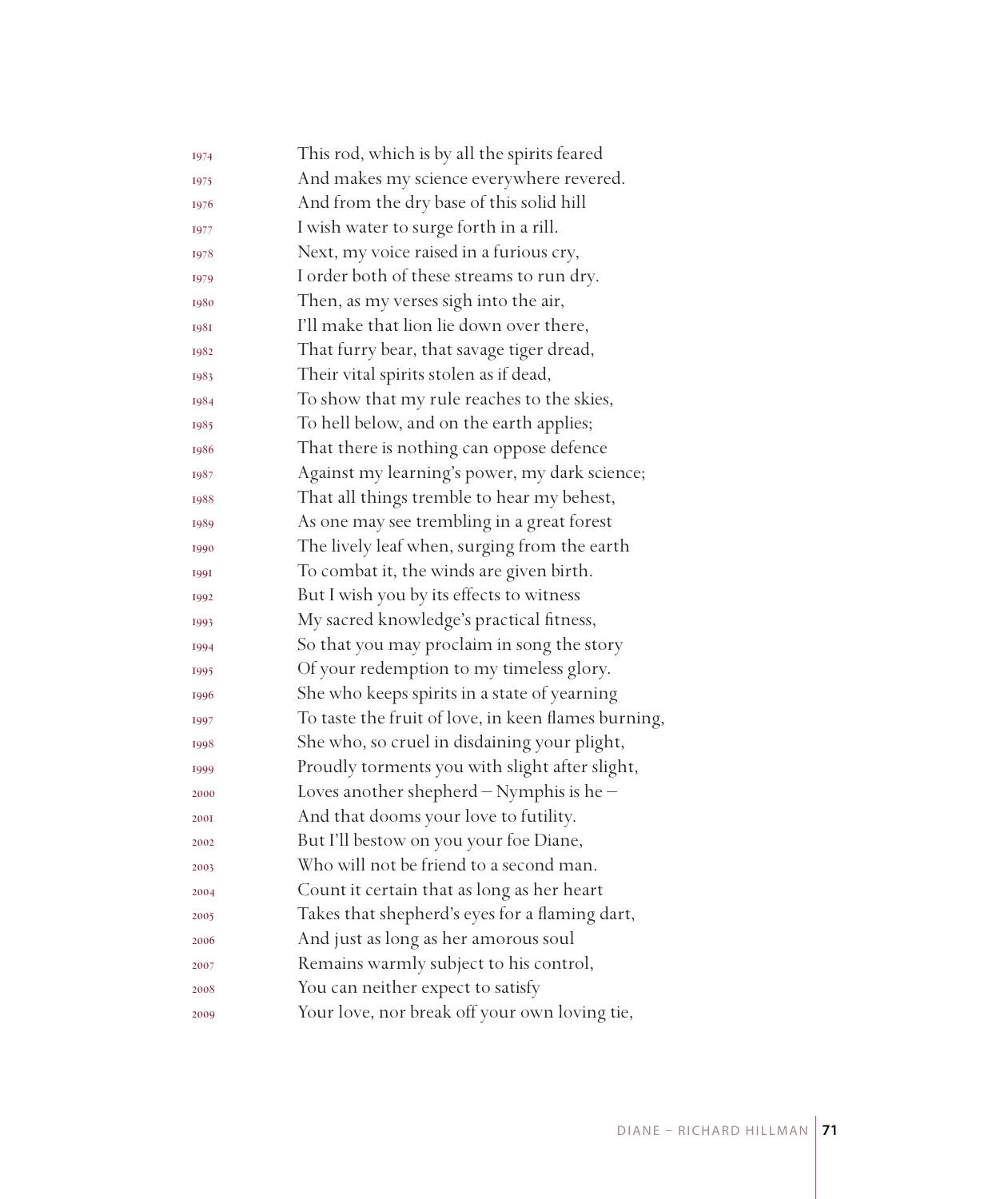| Or that your cruel lady ever will                 |
|---------------------------------------------------|
| Pity those ardours that your bosom thrill:        |
| Nymphis alone is goal of her desires;             |
| His love is everything that she requires.         |
| For never does one witness, wholly placed         |
| Within one heart, two rival loves embraced,       |
| And the object one loves can only be              |
| That which can kindle the highest degree          |
| Of desire for having its enjoyment,               |
| For that desire is more excellent                 |
| Than all, and no good this world may impute       |
| Is holy and sweet, compared with love's fruit.    |
| But to give your tormenting ill a cure            |
| And help you in that hard love you endure,        |
| So that from danger you may be conveyed           |
| To safety thanks to my nurturing aid,             |
| Here, take his potion: it has such effects        |
| That change throughout your body it projects -    |
| To face, complexion, bearing: by its might        |
| You'll be the shepherd Nymphis to the sight.      |
| Your looks will be to his identical               |
| And to Diane, like him, agreeable:                |
| You will then have Nymphis's handsomeness,        |
| His forehead, eyes, his solemn stateliness,       |
| And when you are by Diane next perceived,         |
| She, by this novel enchantment deceived,          |
| As Nymphis will faithfully love you               |
| And ardently your bidding strive to do.           |
| Thus happy and solaced with rich contents         |
| You will be rendered by my magic science;         |
| Thus happy, and free, in your love, from tension  |
| You will be made by god-like intervention,        |
| And then of Elymant the magic science             |
| Will show with your health its soothing alliance. |
| Do this, then, if you wish to find a cure,        |
| And solace by my art what you endure.             |
|                                                   |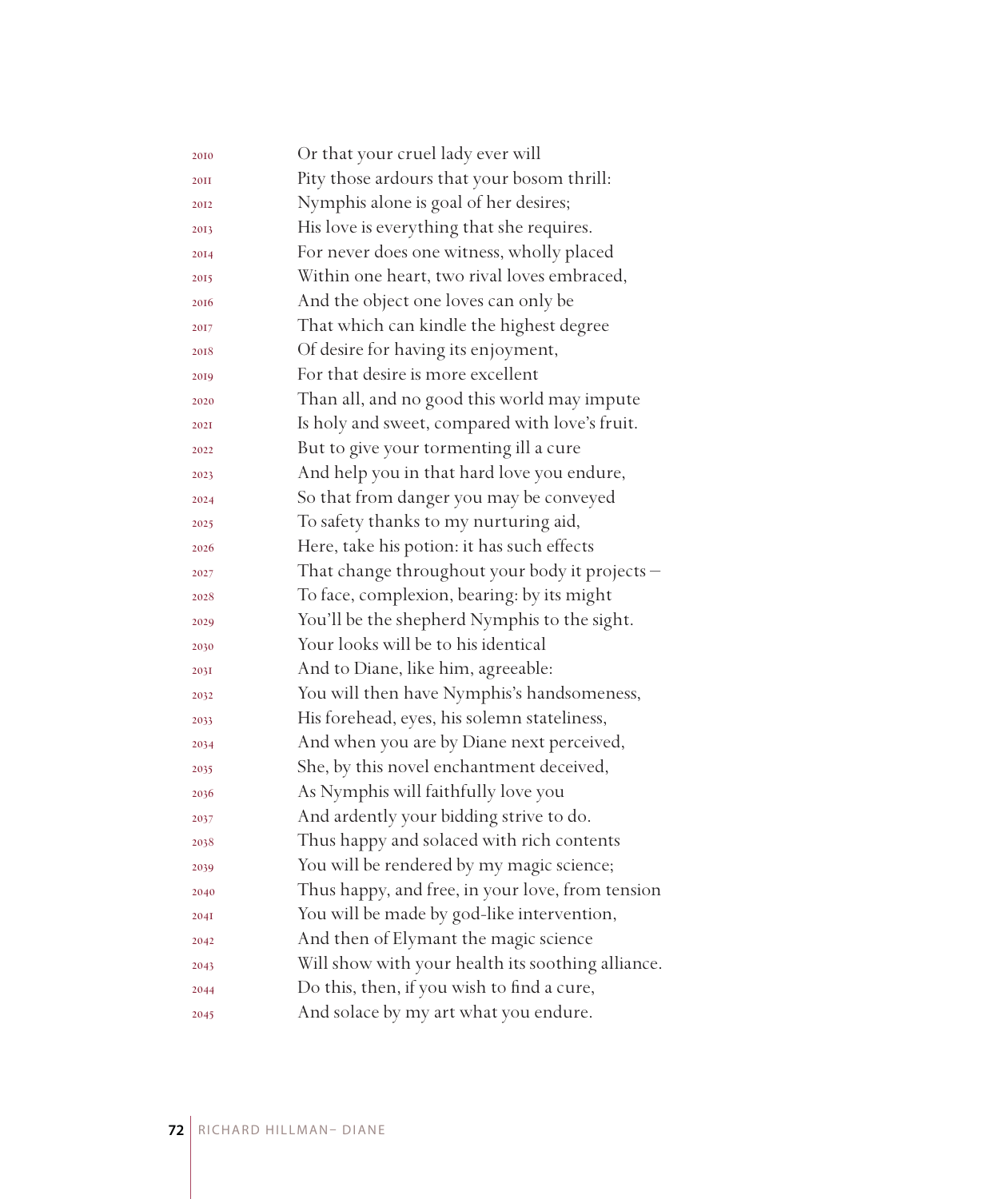| 2046 | Meanwhile, where the hellish demons are found, |
|------|------------------------------------------------|
| 2047 | My companions, I'll return underground.        |

## FAUSTE

| 2048 | May Heaven incline to your wishes always,         |
|------|---------------------------------------------------|
| 2049 | To greater god-like heights increase your praise, |
| 2050 | O good old man! May Libitina <sup>38</sup> never  |
| 2051 | From your holy life you cruelly sever,            |
| 2052 | But live immortal, and heavens proclaim,          |
| 2053 | Victorious above the years, your name!            |
| 2054 | Because by your hand my life's been extended      |
| 2055 | By having that amorous longing ended              |
| 2056 | Which sapped it, endlessly I'll glorify you,      |
| 2057 | Use all my years ahead to magnify you -           |
| 2058 | My deeds, my verse - and a song shall be found    |
| 2059 | In your honour to make my bagpipe sound.          |
| 2060 | The rocks, the meadows, the forests shall ring    |
| 2061 | With sacred verses my instruments sing.           |
| 2062 | I therefore receive, O father of learning,        |
| 2063 | The sweet remedy and swift overturning,           |
| 2064 | At your hand divine, of my aching sorrow,         |
| 2065 | And will put that cure to the proof tomorrow.     |
| 2066 | But too long have we vexed your lofty mind        |
| 2067 | With our discourses of a foolish kind.            |
| 2068 | Good father, keeper of my love, farewell.         |

## ELYMANT

Children, until we meet again, farewell.

[*Exeunt Elymant on one side, Fauste and Fronton on the other.*]

The Roman goddess associated with funeral ceremonies, here simply metonymic for death.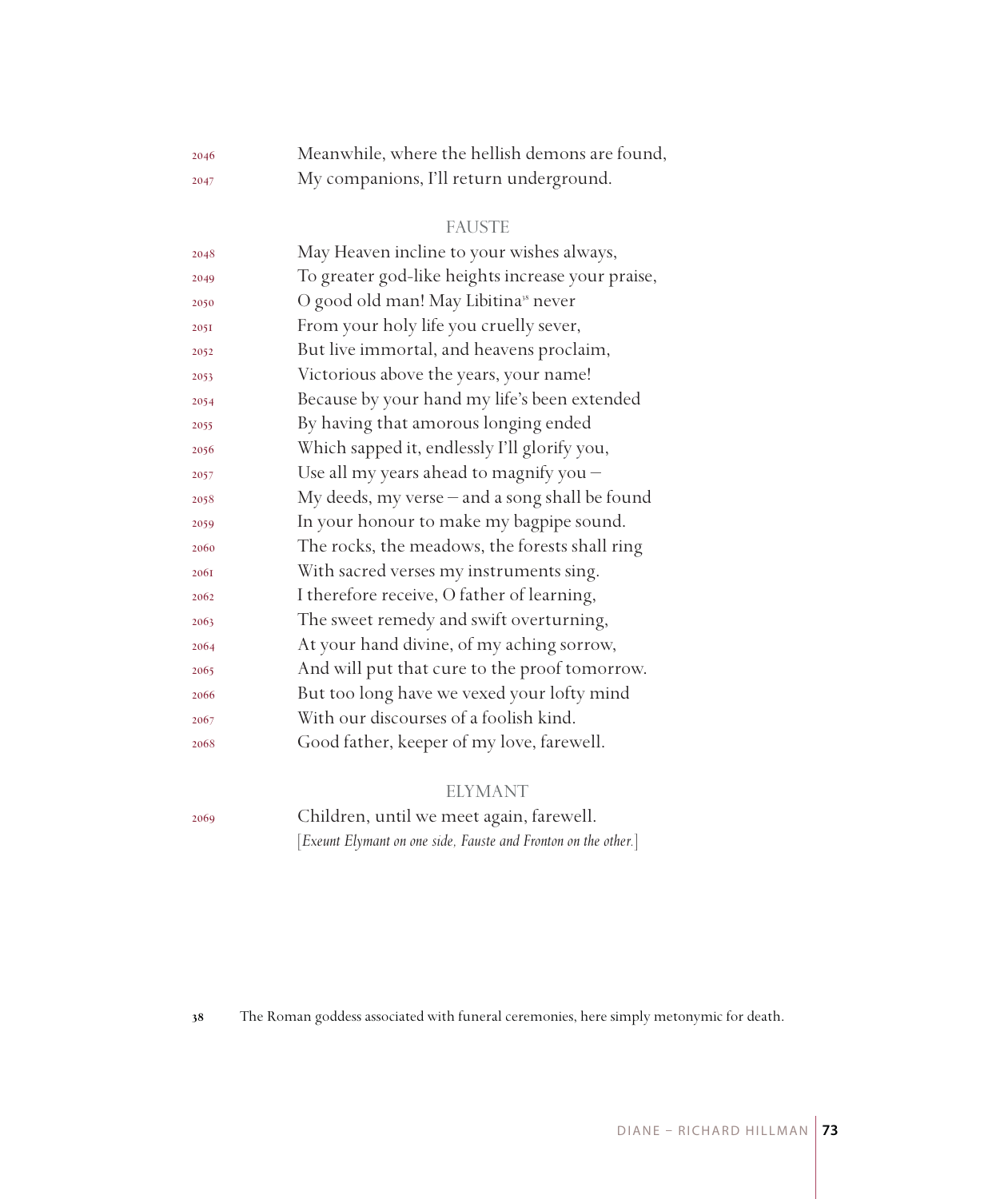# [Scene III]

[*Enter Nymphis.*]

# NYMPHIS

| 2070 | The life of shepherds well deserves all praise,     |
|------|-----------------------------------------------------|
| 2071 | When love does not distress their peaceful days!    |
| 2072 | O how their years flow by in happiness              |
| 2073 | When they desire nothing to possess                 |
| 2074 | Except those benefits nature, our mother,           |
| 2075 | Delivers readily to every other!                    |
| 2076 | A burning care to have the foremost rank            |
| 2077 | In royal circles does not goad their flank,         |
| 2078 | So that ambitious envy's shrivelling                |
| 2079 | Does not poison them in their time of spring;       |
| 2080 | Nor is their joy gnawed by ravenous treasure,       |
| 208I | Nor does vain honour keep them from their pleasure; |
| 2082 | Their hearts are free from any jealous chill;       |
| 2083 | No blight of heartache does their fair souls ill;   |
| 2084 | Unending lawsuits do not spoil their rest,          |
| 2085 | And worry does not creep within their breast,       |
| 2086 | Where with the cruel tongue that it has grown,      |
| 2087 | It sucks the tender marrow from the bone.           |
| 2088 | They are not called to court to testify             |
| 2089 | And taint their faithful oath with some base lie,   |
| 2090 | Nor is their independent thought outweighed         |
| 209I | By vows that this world's demi-gods have made.      |
| 2092 | Treachery does not render null and void             |
| 2093 | The lessons happy nature has deployed.              |
| 2094 | Nothing can match the perfect excellence            |
| 2095 | That Nature as a gift to us presents:               |
| 2096 | Art is nothing but its limp imitation;              |
| 2097 | Learning merely its vain solicitation.              |
| 2098 | The painter can form a lovely design,               |
| 2099 | A body make for it, a face assign                   |
| 2100 | Such as we may perceive those mortals bear          |
| 2101 | For whom immortal holy spirits care,                |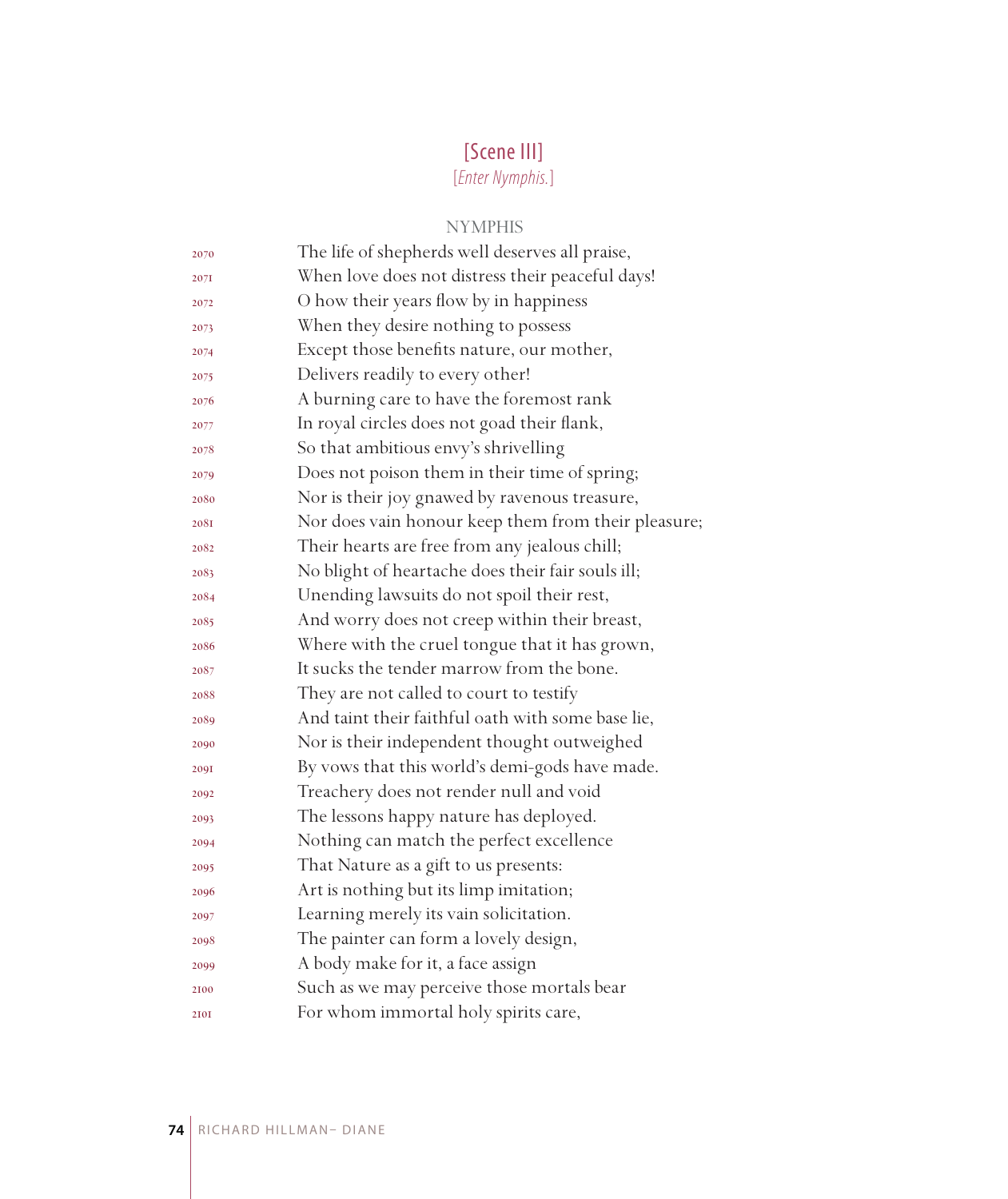| 2102 | But he can't perform what Nature can do-                           |
|------|--------------------------------------------------------------------|
| 2103 | Give it voice and movement, liveliness too:                        |
| 2104 | Such art can only the shadows contrive                             |
| 2105 | Of bodies which walk briskly when alive.                           |
| 2106 | So those rich goods, those grand servilities,                      |
| 2107 | Which one encounters in pride-swollen cities,                      |
| 2108 | Those vain honours, the oaths of gentlemen                         |
| 2109 | (Which one finds broken again and again),                          |
| 2110 | Are nothing but shadows dead forms compose,                        |
| 2III | Compared with the good that nature bestows.                        |
| 2112 | For all that to the eye its yearnings yields $-$                   |
| 2II3 | That which it finds sweet $-$ is seen in the fields:               |
| 2114 | It is there we find both the cheerful verdure                      |
| 2115 | And the delicious fruits with which Dame Nature                    |
| 2116 | Charges the curving branches at each end,                          |
| 2117 | The bush made dense with all the boughs that bend.                 |
| 2118 | Of diamonds in the fields there is great foison                    |
| 2119 | (Those stones that are a match for chilling poison); <sup>39</sup> |
| 2120 | Those fields, as we encounter them, are sown                       |
| 2121 | With shining rubis, such as great kings own,                       |
| 2122 | And emeralds of green colour there are found                       |
| 2123 | As well, and likewise stone-hard pearls abound. <sup>40</sup>      |
| 2124 | There gold beckons, and nature's fruits one finds,                 |
| 2125 | Rare and divine, in all their divers kinds -                       |
| 2126 | Not within cities, which cruelty fills,                            |
| 2127 | Nurses of suffering, mothers of ills,                              |
| 2128 | Where nothing flourishes but lying treason,                        |
| 2129 | Where criminality corrupts the reason.                             |
| 2130 | Look at these meadows thick with greenery,                         |
| 2I3I | Enamelled as to paint the scenery                                  |

 The reference must be to Pliny's claim that diamonds (or adamants) counteract poison (*Natural History*, bk. 37, chap. 15), although this requires taking "preuue" (from "prouver") in an unusual sense. The origin of pearls was common knowledge from ancient times, and it is unclear why Montreux imagines them as found in the fields ("les mesmes champs") along with diamonds and other precious stones, unless the fields are meant to evoke nature generally.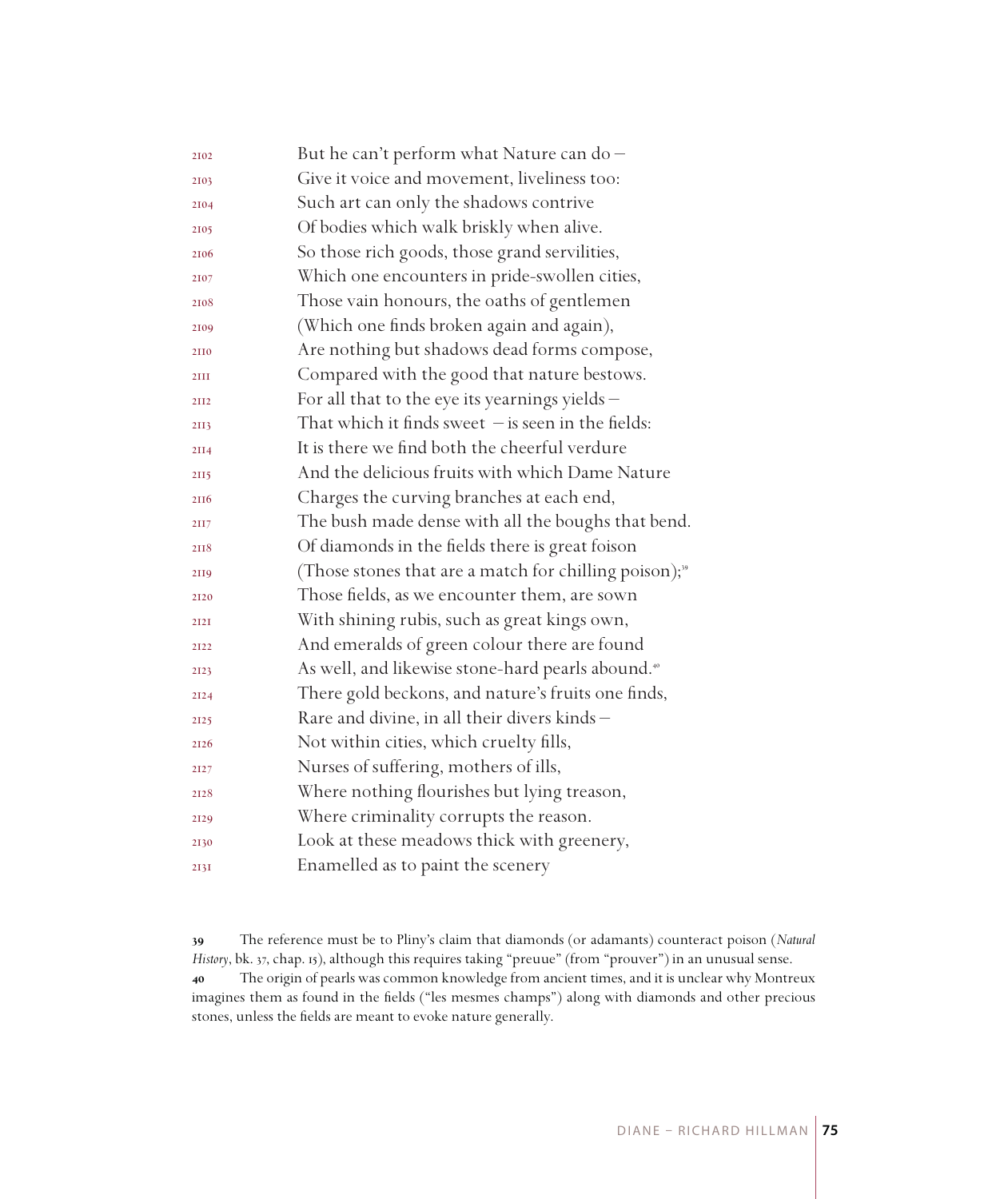| 2132 | In divers colours, varied hue by hue;              |
|------|----------------------------------------------------|
| 2133 | Look at these brooks, whose flow divides our view, |
| 2134 | Clear-running and with a murmur so tender          |
| 2135 | That gentle sleep in beasts it can engender.       |
| 2136 | Look at the bottom of those cooling streams,       |
| 2137 | Where a medley of vibrant colours gleams,          |
| 2138 | Led between pretty pebbled banks, each verge       |
| 2139 | With flowers dense which from the earth emerge.    |
| 2140 | Neither ambrosia nor nectar divine                 |
| 2I4I | Is so luscious, precious, so sweetly fine          |
| 2142 | As that clear water a country brook bears,         |
| 2143 | Sweet beverage of our pious forbears,              |
| 2144 | With its colour, likewise its taste that please,   |
| 2145 | And bringing to our bodies cooling ease.           |
| 2146 | All day the gorgeous sun, as he directs            |
| 2147 | His course above, views keenly his effects:        |
| 2148 | He sees reflected there his radiance,              |
| 2149 | As Heaven's features are suffused with brilliance; |
| 2150 | He sees the burning rays of his face felt          |
| 2151 | Upon the rocks, as he sees their ice melt;         |
| 2152 | He sees by his own light the earthly scene         |
| 2153 | Regain its loveliness, return to green;            |
| 2154 | And of the hills, once cleared of passing storms,  |
| 2155 | Outlined by his fire, he sees the forms.           |
|      |                                                    |

# DIANE [*entering*]

| 2156 | O fair Nymphis, all things are mollified        |
|------|-------------------------------------------------|
| 2157 | To counter hardship in this countryside,        |
| 2158 | And nothing to us shows hostility               |
| 2159 | Except your harshness, which is killing me.     |
| 2160 | Don't you see those flowers, a multitude        |
| 2161 | That make these sprawling meadows many-hued -   |
| 2162 | Flowers with which all, with pilfering hands,   |
| 2163 | Perfume their bosoms, and their braided strands |
| 2164 | Of hair, those flowers by the gods designed     |
| 2165 | For pleasure of the nose, the eyes, the mind?   |
|      |                                                 |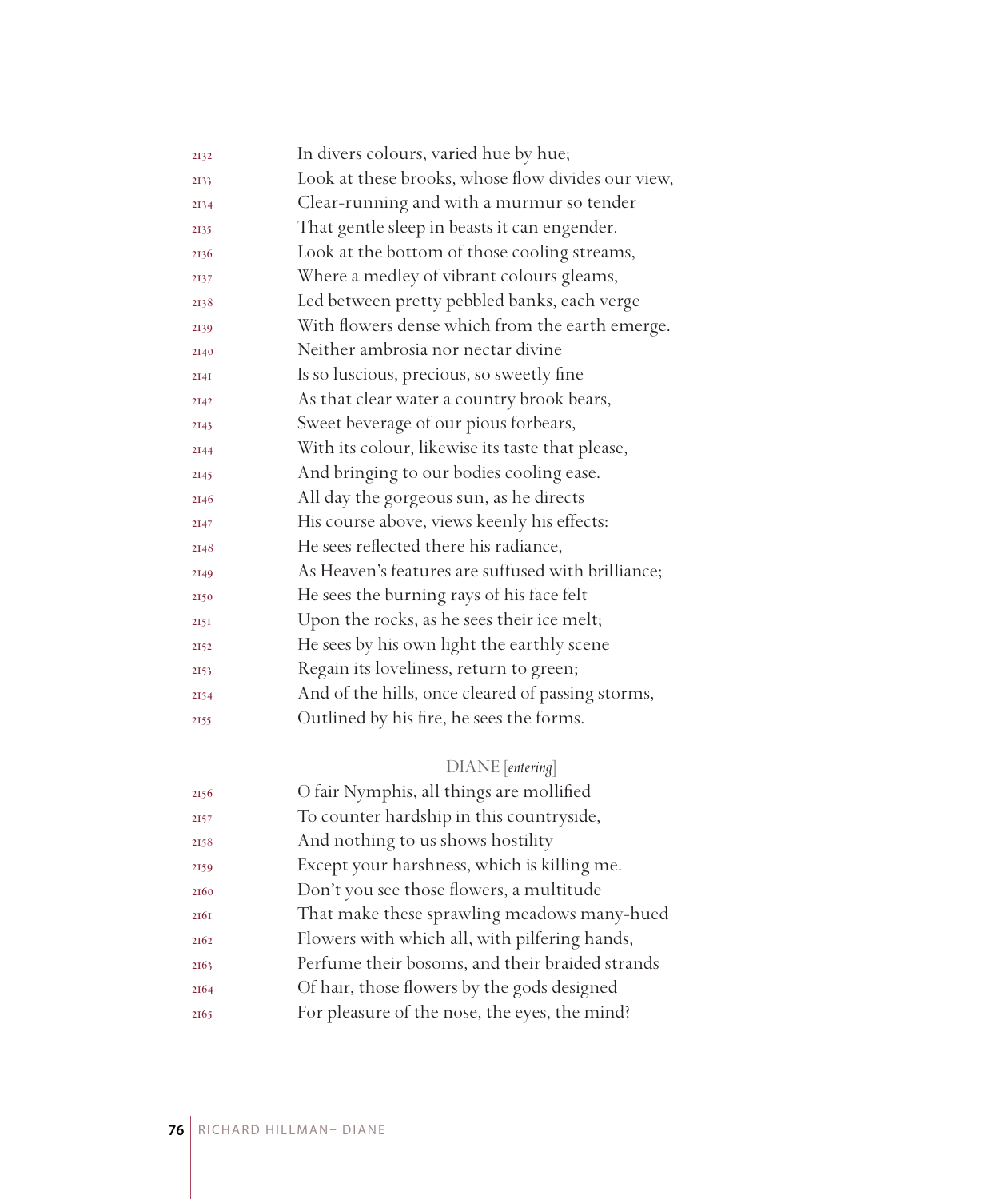| 2166 | Among these flowers blades of grass one views           |
|------|---------------------------------------------------------|
| 2167 | By thousands $-$ no? $-$ that feed our snub-nosed ewes, |
| 2168 | With juice that makes their lovely bodies grow          |
| 2169 | And chases far from them all sorts of woe,              |
| 2170 | Yields milk to cows, which, tired when they've fed,     |
| 2171 | Often lie down upon that grassy bed.                    |
| 2172 | Don't you see how on those flowers alights              |
| 2173 | The clever bee, to lick their juice delights,           |
| 2174 | From which in his walled hive he can create             |
| 2175 | Golden honey, and wax we venerate <sup>41</sup> –       |
| 2176 | Flowers with birds by thousands perched above,          |
| 2177 | Exchanging beak to beak their signs of love             |
| 2178 | Again and again, where the new grass springs,           |
| 2179 | And thousands in flight, all beating their wings.       |
| 2180 | See these sweet fruits, whose red-ripe loveliness       |
| 218I | The bounty born of summer serves to witness -           |
| 2182 | Not only red, but white and gold in colour,             |
| 2183 | Which to this sprawling meadow do such honour.          |
| 2184 | See those branches, with hanging fruit replete,         |
| 2185 | Fruit charmingly split open by the heat,                |
| 2186 | On which the flies are constantly alighting,            |
| 2187 | In which the pecking birds are all delighting -         |
| 2188 | How sweet their taste, which, in its potent savour,     |
| 2189 | Has more courteous, clean and loving flavour            |
| 2190 | Than those wretched fruits that cover the boards,       |
| 2191 | As long as they may be, of certain lords:               |
| 2192 | For those are either under-ripe, or dried,              |
| 2193 | Or they grow soggy, rotting from inside.                |
| 2194 | But O how sweet when from a tree that's green           |
| 2195 | The fruit is plucked, or white grapes one may glean     |
| 2196 | In bunches when upon the vine they hang                 |
| 2197 | And feel within its natural sweet tang.                 |
| 2198 | They don't endure a thousand dirty hands,               |

 Orig. "la cire honoree". The reference is presumably to the use of beeswax for candles in religious ceremonies.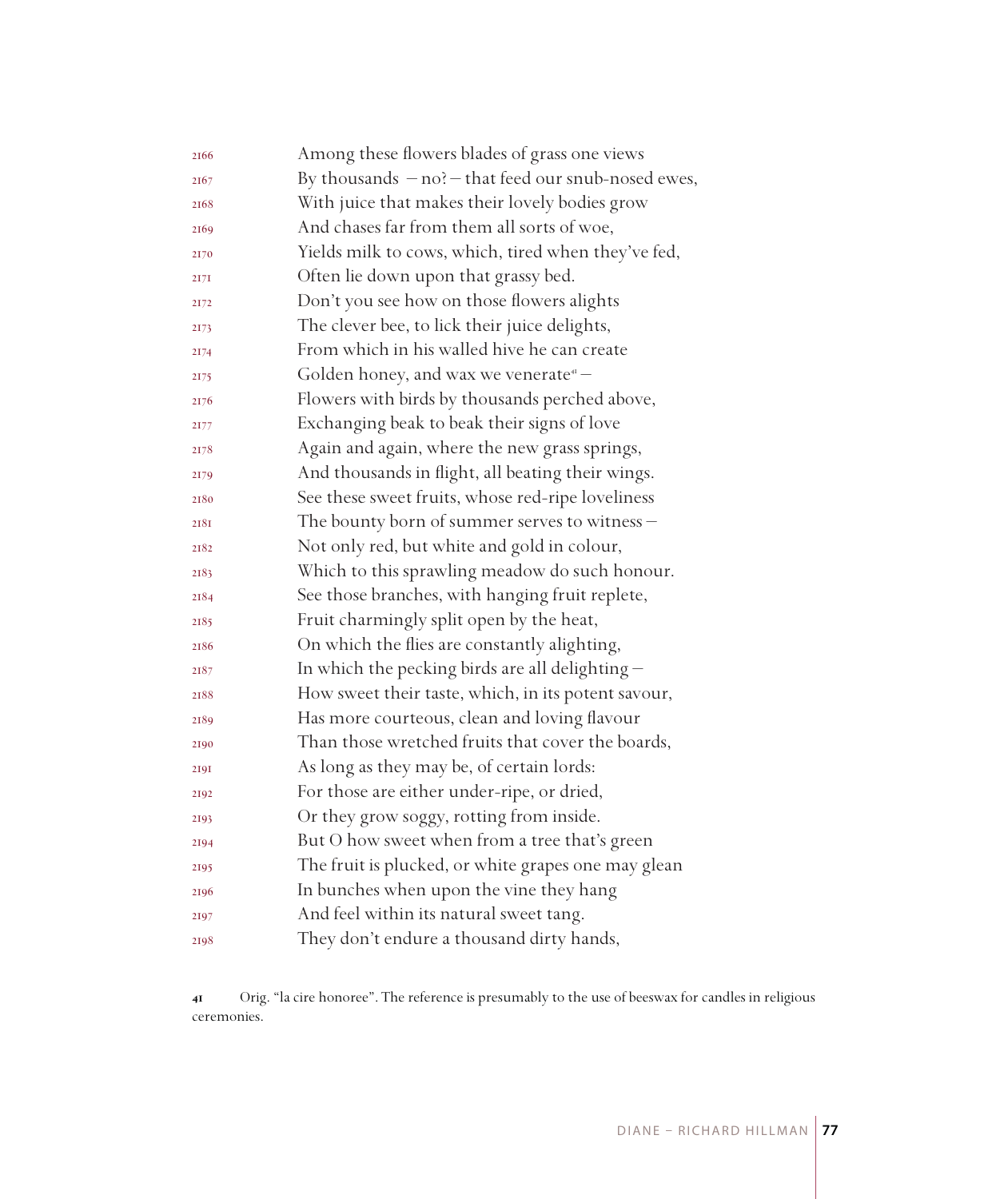| 2199        | And their fresh beauty time's effects withstands.    |
|-------------|------------------------------------------------------|
| 2200        | Hence, greater is the span of life's extent          |
| 2201        | For ploughmen, and their lives of more content       |
| 2202        | Than those of Princes, on whom envy preys,           |
| 2203        | And care, to spoil their ease, cut short their days. |
| 2204        | That's why Diana, with her blond hair streaming,     |
| 2205        | Mother of honour, left the heavens' gleaming         |
| 2206        | To dwell in the rich forests here below,             |
| 2207        | Amidst these meadows, where soft grasses grow.       |
| 2208        | That's why Venus, too, in former times, came         |
| 2209        | To fan, in these woods' shade, her loving flame,     |
| 2210        | When, on Adonis fixing ardent eyes,                  |
| <b>22II</b> | She grew disdainful of the lofty skies.              |
| 2212        | Hence, the numerous nymphs that one perceives        |
| 2213        | Within these woods, each one of whom receives        |
| 2214        | More pleasure in these solitary places               |
| 2215        | Than the great gods in their heavenly spaces.        |
| 2216        | Regard, if you please, those glorious hills,         |
| 2217        | Whose slopes a wealth of vegetation fills,           |
| 2218        | And flowers, with many a verdant crest               |
| 2219        | That causes them to seem a secret forest.            |
| 2220        | See all those birds that there for nesting throng,   |
| 222T        | All different in plumage and in song;                |
| 2222        | And see, from the base of these rocks that tower,    |
| 2223        | Springs by thousands surging with great power,       |
| 2224        | Whose waters, so cold that like ice they freeze,     |
| 2225        | Seem wine to those frolicking boys they please,      |
| 2226        | When, panting, they come from the wrestling place    |
| 2227        | And take the stream's flow fully in the face,        |
| 2228        | Gulp eagerly the liquor that assuages                |
| 2229        | The parching thirst that in their bodies rages.      |
| 2230        | Those very rivulets their waters yield               |
| 223I        | To mountain foothill and forested field,             |
| 2232        | And from those water-courses sometimes grow          |
| 2233        | Deep rivers, which round palaces then flow,          |
| 2234        | And cities, with their fronts, most nobly walled,    |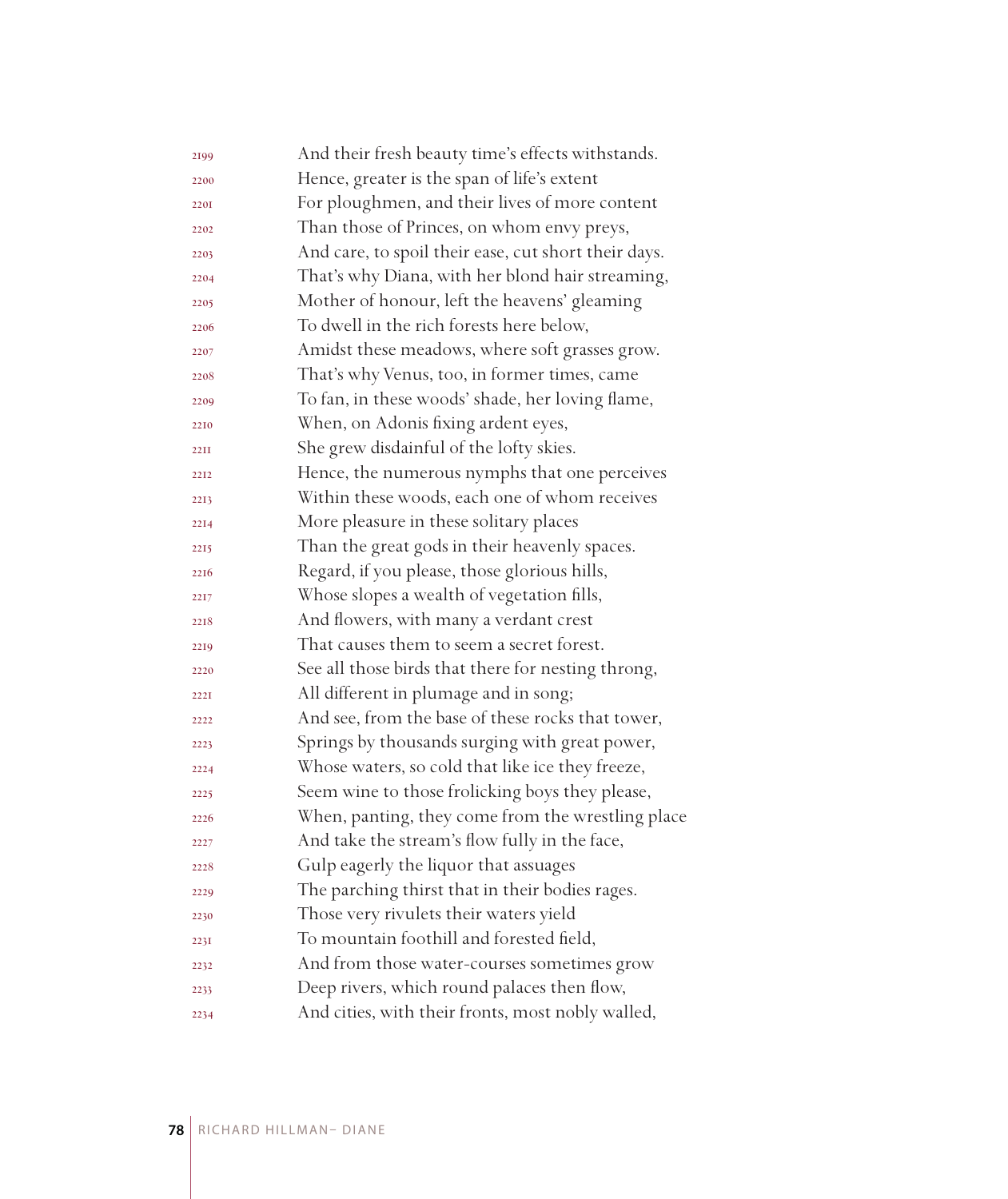| 2235 | On the edges of pleasant banks installed.                       |
|------|-----------------------------------------------------------------|
| 2236 | See how all animals, with one consent,                          |
| 2237 | Seek out those freezing waters' icy current,                    |
| 2238 | To slake tormenting thirst direct their paces                   |
| 2239 | There, or sometimes to wash their hands and faces. <sup>4</sup> |
| 2240 | One sees our tired herd at close of day                         |
| 2241 | To drink more of that water make their way,                     |
| 2242 | Where often the lioness, source of fear,                        |
| 2243 | Is avidly posed, or the antlered deer.                          |
|      |                                                                 |

# JULLIE [*entering*]

| 2244 | Behold, though, those fields, to our ploughs beholden, |
|------|--------------------------------------------------------|
| 2245 | With their yellowing wheat become all golden;          |
| 2246 | Behold the fair grain, see its straw piled high,       |
| 2247 | Orange in colour, mounting toward the sky;             |
| 2248 | See those ears, still bearded, which put to shame,     |
| 2249 | More brilliant than fine gold, the sun's own flame;    |
| 2250 | Behold the fair grain, which steadily grows            |
| 2251 | By the goodness Mother Nature bestows.                 |
| 2252 | See the birds, which, feeling no other need            |
| 2253 | But merely to live, steal many a seed;                 |
| 2254 | See the partridge, nesting amidst the crop,            |
| 2255 | And its young chicks, as at our feet they hop,         |
| 2256 | When in July with harmful blade we mow,                |
| 2257 | And cause it to fall backwards at each blow.           |
| 2258 | O, how holy the great God's potency,                   |
| 2259 | Holy his providence, his clemency,                     |
| 2260 | Which with this grass and golden fruit contrives       |
| 2261 | To nourish generously human lives!                     |
| 2262 | O, what pleasure, when we together bind                |
| 2263 | Those lovely ears of wheat, and when we wind           |
| 2264 | Them in many a sheaf, where the fierce sun             |
| 2265 | Sees, with its thousand rays, its own reflection,      |

 Orig. "lauer leurs mains & leur visage" – notably humanising language, avoiding, e.g., the more usual "pattes" ("paws").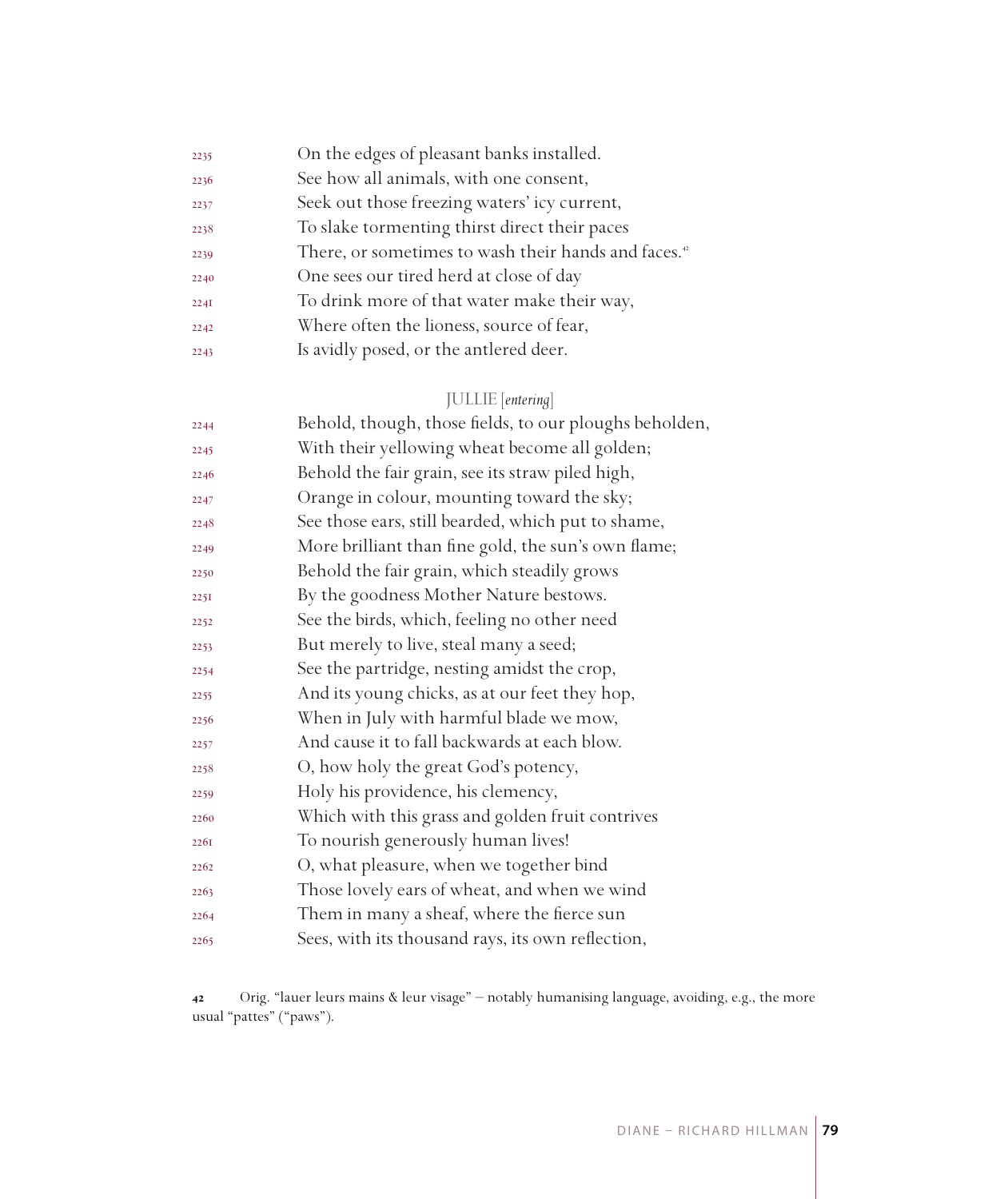| 2266 | And by the great force of its golden fires             |
|------|--------------------------------------------------------|
| 2267 | Fierce thirst in the harvesters' breasts inspires,     |
| 2268 | Who under an oak or in beech-tree shade                |
| 2269 | Drink, using cups that from their hats are made,       |
| 2270 | From the swift current, or, by miracle,                |
| 2271 | Empty in just four gulps the joyous bottle.            |
| 2272 | Free from the fear of cruel enemies,                   |
| 2273 | Many are found sleeping at their ease                  |
| 2274 | In the shade of the gathered sheaves' warm mound,      |
| 2275 | Where each sheaf with others is tightly bound,         |
| 2276 | Or in the hollow of a ragged pit                       |
| 2277 | Bristling with bramble-bushes all around it.           |
| 2278 | Then, oh, what delight when great store appears,       |
| 2279 | Beneath the barn roof, of those lovely ears,           |
| 2280 | When, having been with straining cords raised high,    |
| 2281 | They're formed into the piles where they will lie,     |
| 2282 | To see them overwhelms the eye with pleasure           |
| 2283 | When it encounters such abundant treasure.             |
| 2284 | Still lovelier they seem when they, as grain,          |
| 2285 | In the attic $-$ or in our hand $-$ remain,            |
| 2286 | While the earth, in the icy grip held fast             |
| 2287 | Of frigid Winter, holds its head downcast,             |
| 2288 | Its profile low, so no flower is seen,                 |
| 2289 | No fruit to give us joy, no glint of green.            |
| 2290 | Mortals rest softly, wait for spring's arrival,        |
| 2291 | And on that grain depend for their survival -          |
| 2292 | That grain which to ploughmen nourishment brings,      |
| 2293 | As to great emperors and mighty kings.                 |
| 2294 | In cities which pride themselves on showing            |
| 2295 | Gaudily, no such grain can be seen growing,            |
| 2296 | Nor within proud castle walls is it found,             |
| 2297 | Birth-place of vice and hardship's breeding-ground.    |
| 2298 | In places such as those, no curving vine               |
| 2299 | With loving branches traces its design;                |
| 2300 | No woolly buds along its length are dressed,           |
| 2301 | Nor is its grape, which gives us wine, there pressed - |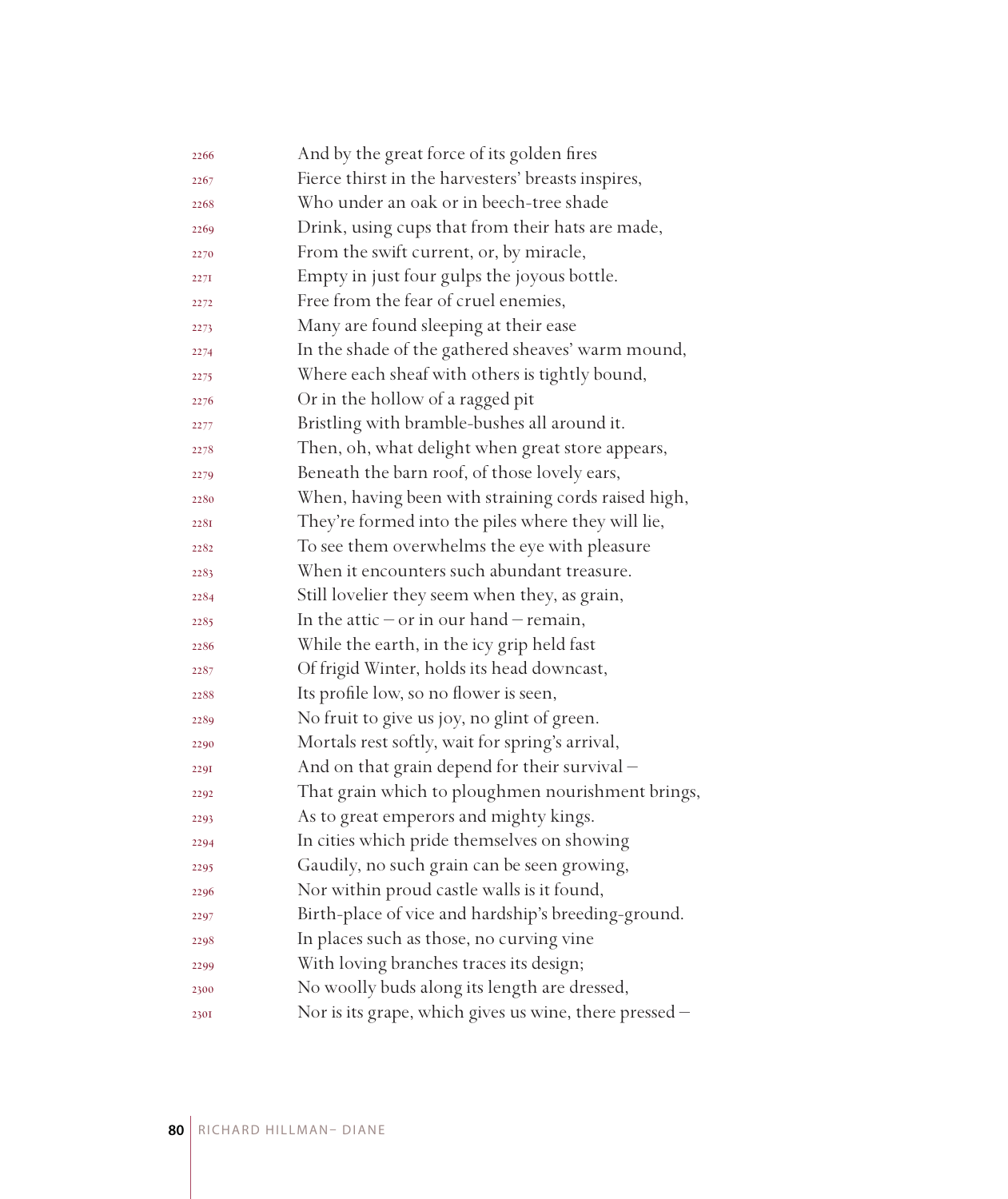| 2302 | That grape yielding liquor of such rare value    |
|------|--------------------------------------------------|
| 2303 | The gods, compared with it, drink bitter brew    |
| 2304 | (A juice so sweet, so clear, so nobly fine       |
| 2305 | It puts quite to shame the Nectar divine).       |
| 2306 | There are no apples, teeming with sweetness,     |
| 2307 | To spurt forth cidre, crushed beneath the press; |
| 2308 | No acorns abound, nor beeches wide-spreading,    |
| 2309 | Whose fruit so many beasts find nourishing.      |
|      |                                                  |

#### NYMPHIS

| With all your heart, you wish me to die.<br>23II           |  |
|------------------------------------------------------------|--|
|                                                            |  |
| What have I done that you seek to deprive<br>2312          |  |
| Me of years, and joy in this world alive,<br>2313          |  |
| When, having received my firm guarantee<br>2314            |  |
| Of love, and of unflagging constancy,<br>2315              |  |
| You'll deal me the very same gift and gain<br>2316         |  |
| Venus gave Adonis for his love-pain? <sup>45</sup><br>2317 |  |

## JULIE

| 2318 | Sooner without fire, which lends us light,    |
|------|-----------------------------------------------|
| 2319 | Shall be the golden beams that end the night; |
| 2320 | The great gods shall sooner heaven forego     |
| 2321 | And be, like us, sojourners here below;       |
| 2322 | Sooner the sea without salt waves will lie,   |
| 2323 | Its vast expanse of sands become bone-dry,    |
| 2324 | And lacking whiteness the lily shall be       |
| 2325 | Before Nymphis is loved or saved by Julie.    |
|      |                                               |

#### **NYMPHIS**

Sooner shall fire its own heat resign,

 The essence of the myth (as retailed notably by Ovid in the *Metamorphoses*) was that Venus doted on Adonis and warned him against savage beasts, one of which killed him and precipitated her intense grief. Montreux must be deliberately having Nymphis skew the myth in a self-pitying direction, and this then rates as one of the measures of the absurd excess of the play's love-rhetoric.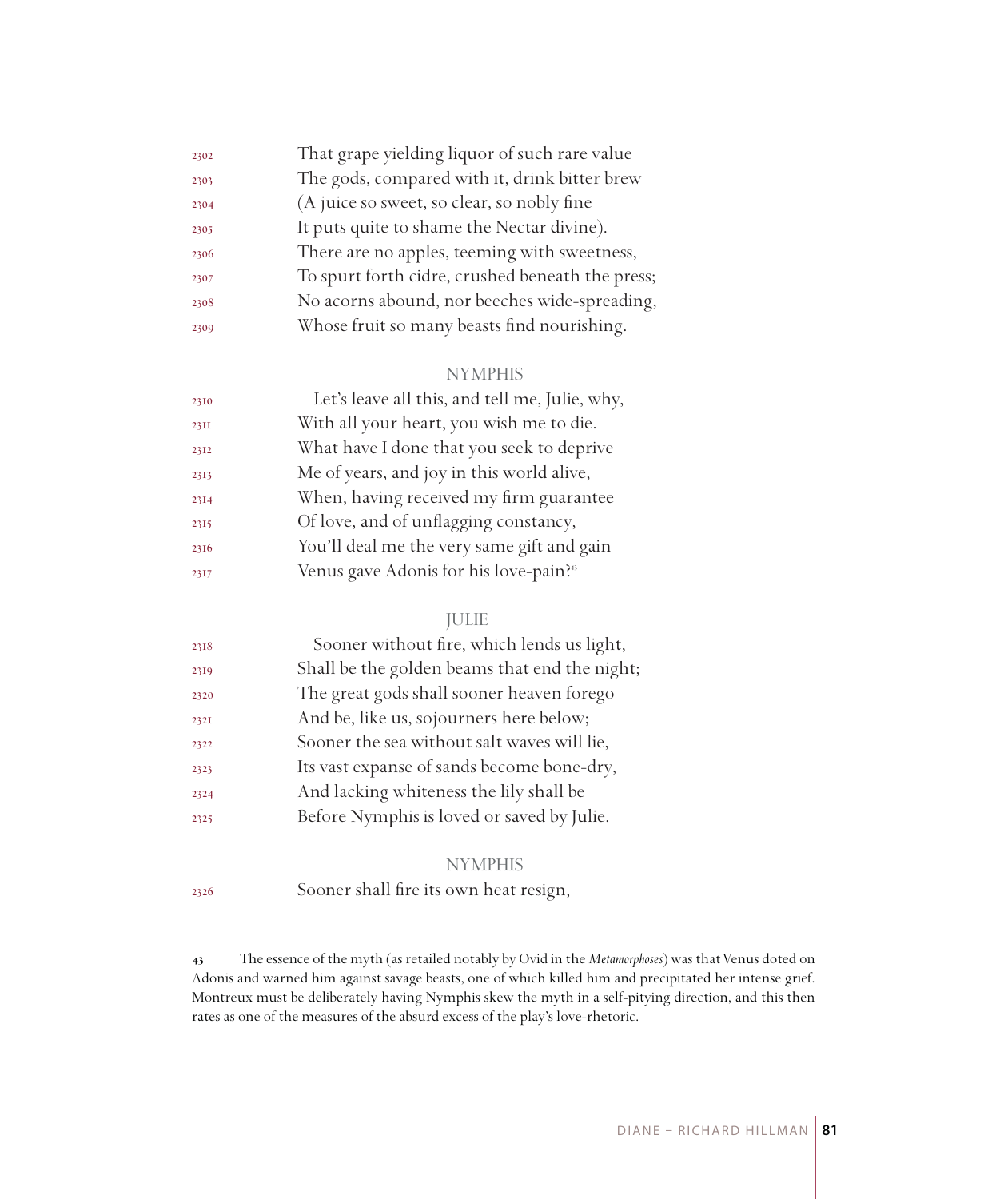| 2327 | Yet with ruddy light continue to shine;        |
|------|------------------------------------------------|
| 2328 | Sooner the forests shall lose all their green, |
| 2329 | The meadows dry and flower-less be seen;       |
| 2330 | Sooner shall winter have ice without freezing, |
| 2331 | And faces of satyrs be fair and pleasing;      |
| 2332 | Sooner without their black venom shall glide   |
| 2333 | The serpents that wriggle from side to side;   |
| 2334 | And polished the rough-looming rocks shall be, |
| 2335 | Before Nymphis loves any but his Julie.        |

## JULIE

| 2336 | Nymphis shall sooner share Adonis' fate;           |
|------|----------------------------------------------------|
| 2337 | Julie shall sooner Thisbe imitate;                 |
| 2338 | She shall be changed in outward form, like Daphne, |
| 2339 | Before love alters her identity.                   |

# NYMPHIS

| 2340 | Sooner Julie, turned to heavenly kind,        |
|------|-----------------------------------------------|
| 234I | Like Romulus, shall leave these parts behind, |
| 2342 | And her Nymphis without his life be left,     |
| 2343 | Before he could be of his love bereft.        |

#### JULIE

| 2344 | But such a love, of which you cannot get      |
|------|-----------------------------------------------|
| 2345 | The fruit deserved, means nothing but regret, |
| 2346 | Which to your tender years must prove a bane, |
| 2347 | For fruitless love can only cause you pain.   |

#### NYMPHIS

- But such love puts me in a happy state,
- For I, in thought, from day to day await
- The cure of its maddening agony,
- When your fierce soul shall find tranquillity.

#### JULIE

Such hope, which will only increase your care,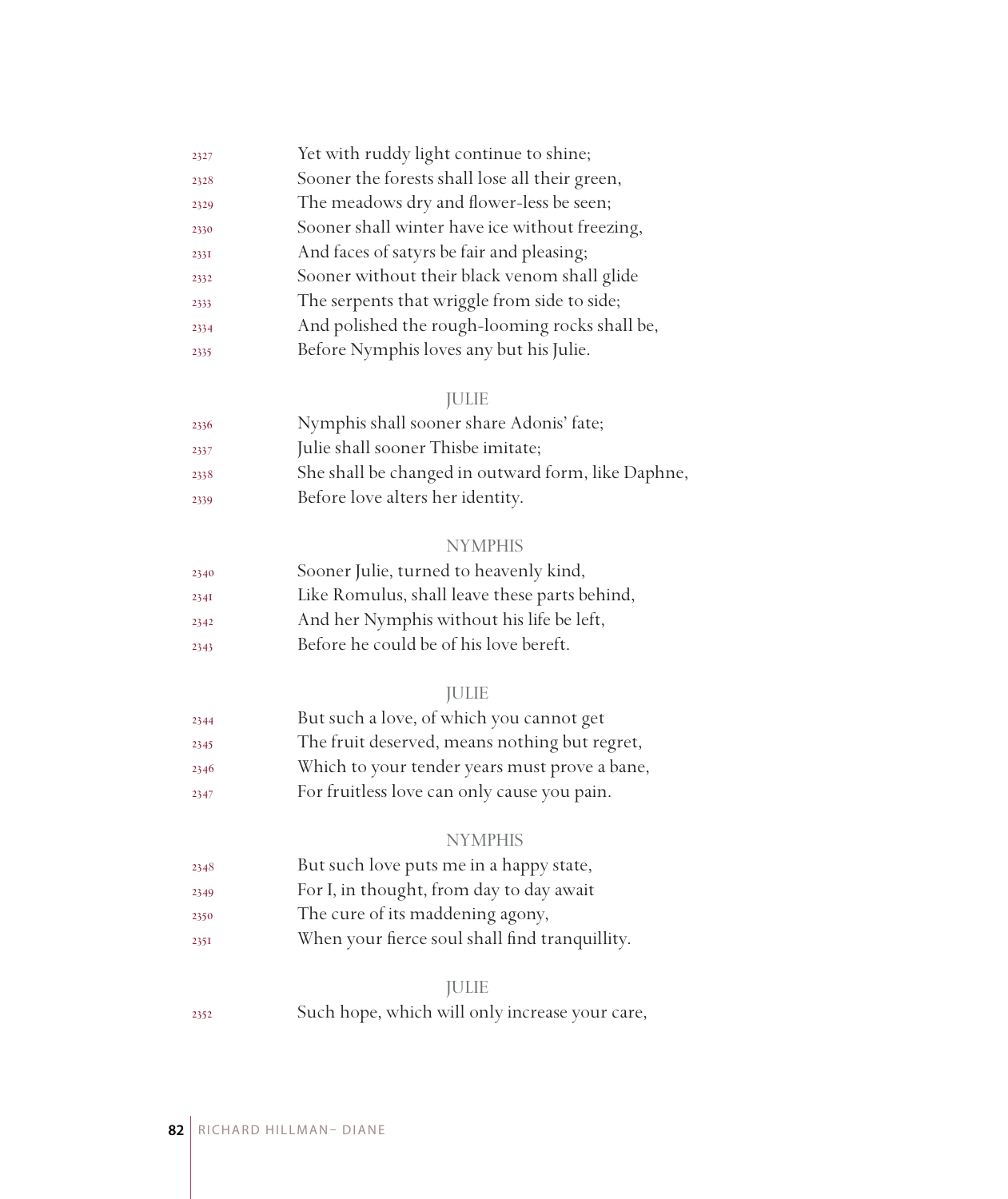| 2353 | You can expect no happy fruit to bear,       |  |  |
|------|----------------------------------------------|--|--|
| 2354 | And wretched is the soul that hopes for ease |  |  |
|      |                                              |  |  |

And in return gains nothing that may please.

#### **NYMPHIS**

| 2356 | Since nothing in this world is permanent,     |
|------|-----------------------------------------------|
| 2357 | Time has power to alter your intent;          |
| 2358 | It brings roughest fruit to maturity:         |
| 2359 | It may well soften your hard heart toward me. |

#### JULIE

| 2360 | Time may have such power all things to change,   |
|------|--------------------------------------------------|
| 2361 | But none at all from my soul to estrange         |
| 2362 | My ardent desire to see that soul                |
| 2363 | Exempt from blame, detached from Love's control. |

#### **NYMPHIS**

| 2364 | It's a foolish error to try to say          |
|------|---------------------------------------------|
| 2365 | There's blame in loving in a holy way:      |
| 2366 | For love alone gives our soul the sensation |
| 2367 | Of tasting the sweet fruit of exaltation.   |

## JULIE

| 2368 | Whatever cannot with honour agree        |
|------|------------------------------------------|
| 2369 | Must lay no claim at all to sanctity,    |
| 2370 | For without honour nothing has the right |
| 2371 | To enjoy the view of divine daylight.    |

#### **NYMPHIS**

- No rich honour that shuns Love's company
- Deserves the right the light of day to see,
- For unless Love enables them to thrive
- Together, it can hardly stay alive.

#### JULIE

Without Love honour keeps its sacred name,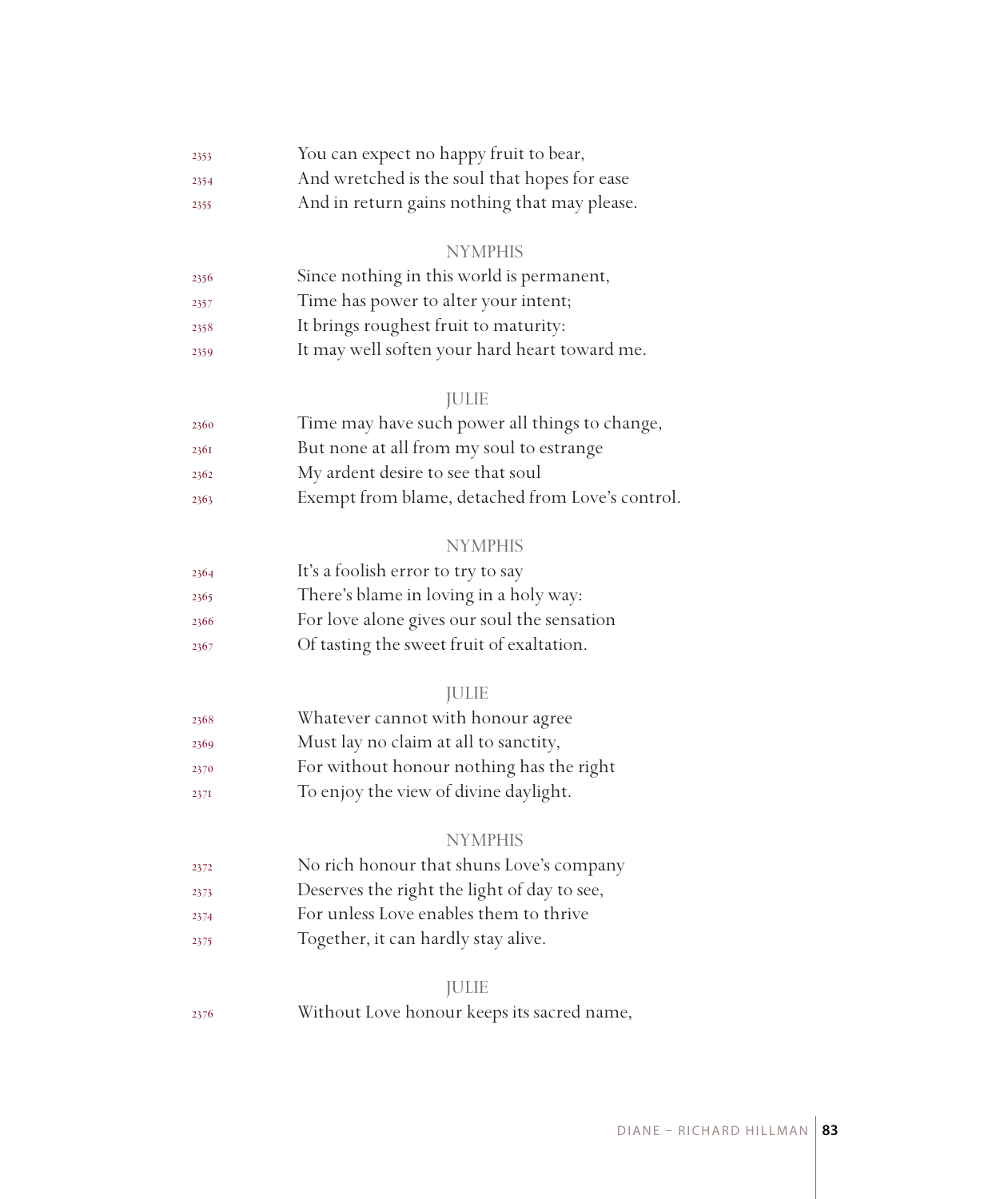| 2377 | But without honour love can have no flame, |
|------|--------------------------------------------|
| 2378 | For any love that lacks an honest face     |

Is a cruel plague to the mortal race.

#### NYMPHIS

| 2380 | If by the great gods, full of majesty,        |
|------|-----------------------------------------------|
| 2381 | Love was esteemed and valued formerly,        |
| 2382 | If they observed him, how could someone stray |
| 2383 | By bearing the yoke of his sacred sway?       |

## JULIE

| 2384 | That which the gods may cover with their glory |
|------|------------------------------------------------|
| 2385 | For us makes an eternal shameful story,        |
| 2386 | And their faults one may to a point excuse     |
| 2387 | By benefits they bring, which mortals use.     |

#### NYMPHIS

| 2388 | Leaving aside the gods' exalted view,            |
|------|--------------------------------------------------|
| 2389 | Love has his own claim to worthiness, too,       |
| 2390 | Since without him this earth would cease to teem |
| 2391 | With living things, and merely desert seem.      |

## JULIE

| 2392 | But that love which has come to cloud your mind, |
|------|--------------------------------------------------|
| 2393 | Has not engendered this great good you find;     |
| 2394 | No, it is friendship, in hearts that are chaste, |
| 2395 | Which conjugal loyalty there has placed.         |

#### NYMPHIS

| 2396 | Love's torch alone it is that can ignite         |  |
|------|--------------------------------------------------|--|
| 2397 | Such friendship, be its sun and source of light: |  |
| 2398 | He is the author of its sacred essence;          |  |
| 2399 | Love only, then, may claim true excellence.      |  |

#### JULIE

That traitor Love, cruel and pitiless,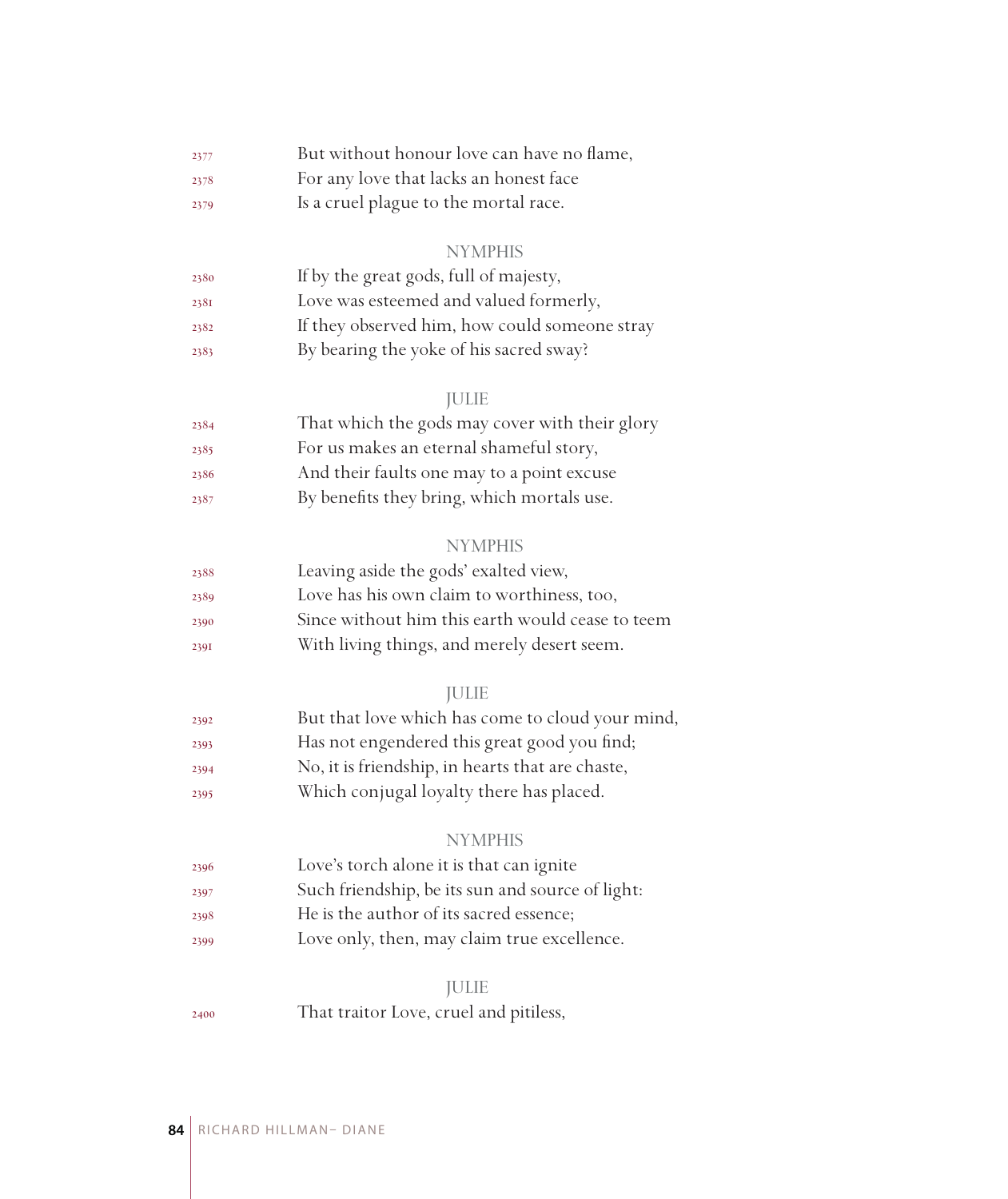| 2401 | Often brings sacred friendship to distress,    |  |  |
|------|------------------------------------------------|--|--|
| 2402 | Breaking the faith which fixes it in place,    |  |  |
| 2403 | By a holy chain, in its close embrace.         |  |  |
|      |                                                |  |  |
|      | <b>NYMPHIS</b>                                 |  |  |
| 2404 | Who knows joy but lovers in their contents,    |  |  |
| 2405 | Whom Jupiter may well from vows dispense?      |  |  |
|      | <b>JULIE</b>                                   |  |  |
| 2406 | Who knows more misery than that poor soul      |  |  |
| 2407 | Whom the flame of love has in its control?     |  |  |
|      |                                                |  |  |
|      | <b>NYMPHIS</b>                                 |  |  |
| 2408 | What pleasure in this world can we rate higher |  |  |
| 2409 | Than when we can possess what we desire?       |  |  |
|      |                                                |  |  |
|      | <b>JULIE</b>                                   |  |  |
| 24I0 | Of honest pleasures in this world, the least   |  |  |
| 24II | Is that – nothing but pleasure of a beast.     |  |  |
|      | <b>NYMPHIS</b>                                 |  |  |
|      | But why do humans live so long a span,         |  |  |
| 24I2 |                                                |  |  |
| 2413 | Except to seek out here what joy they can?     |  |  |
|      | <b>JULIE</b>                                   |  |  |
| 24I4 | But why does the soul in our bodies reign,     |  |  |
| 2415 | Unless for everlasting glory's gain?           |  |  |
|      |                                                |  |  |
|      | <b>NYMPHIS</b>                                 |  |  |
| 2416 | Of that glory Love is hardly the foe,          |  |  |
| 2417 | Since no end, as a god, his days can know.     |  |  |
|      |                                                |  |  |
|      | <b>JULIE</b>                                   |  |  |
| 2418 | It is a foolish error that exalts              |  |  |
| 2419 | As a god an author of grievous faults.         |  |  |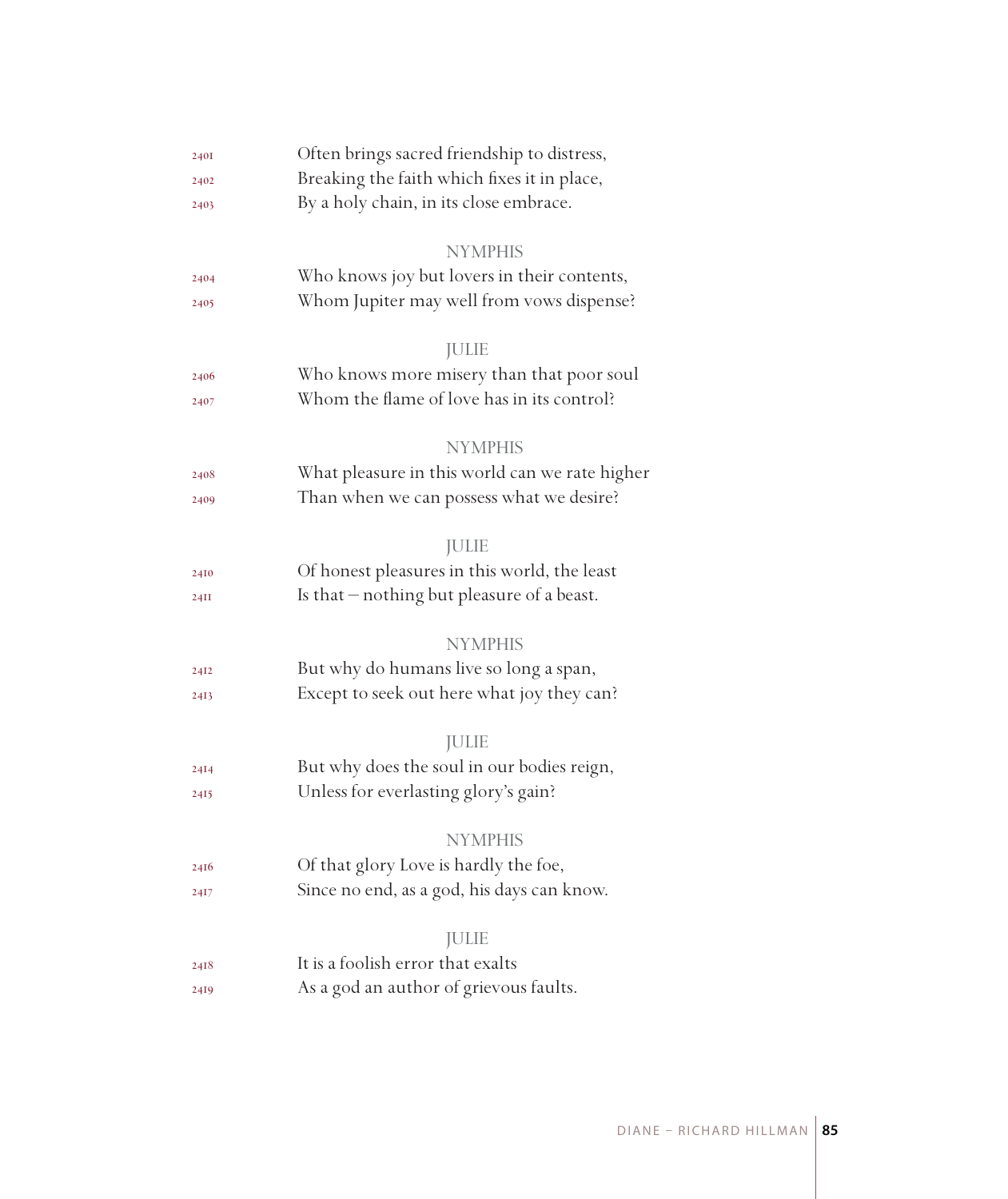|      | <b>NYMPHIS</b>                                      |  |
|------|-----------------------------------------------------|--|
| 2420 | What name in this world do you think he bears,      |  |
| 2421 | Who surmounts the gods, his strength beyond theirs? |  |
|      |                                                     |  |
|      | <b>JULIE</b>                                        |  |
| 2422 | He has no essence $-$ no god can he be!             |  |
| 2423 | From our desires come his potency.                  |  |
|      | <b>NYMPHIS</b>                                      |  |
| 2424 | But still, can anyone resist him? Who?              |  |
|      |                                                     |  |
|      | <b>JULIE</b>                                        |  |
| 2425 | One who knows how his passions to subdue.           |  |
|      |                                                     |  |
|      | <b>NYMPHIS</b>                                      |  |
| 2426 | Who has lived and has never felt his flame?         |  |
|      | <b>JULIE</b>                                        |  |
| 2427 | All those whose souls chaste modesty can claim.     |  |
|      |                                                     |  |
|      | <b>NYMPHIS</b>                                      |  |
| 2428 | One's reason gives way to greatness so sainted.     |  |
|      |                                                     |  |
|      | <b>JULIE</b>                                        |  |
| 2429 | Words of a coward heart shamefully tainted.         |  |
|      |                                                     |  |
|      | <b>NYMPHIS</b>                                      |  |
| 2430 | Jupiter did so!                                     |  |
|      | <b>JULIE</b>                                        |  |
|      | Hardly to his glory.                                |  |
|      |                                                     |  |
|      | <b>NYMPHIS</b>                                      |  |
| 243I | In any case, Love gained the victory.               |  |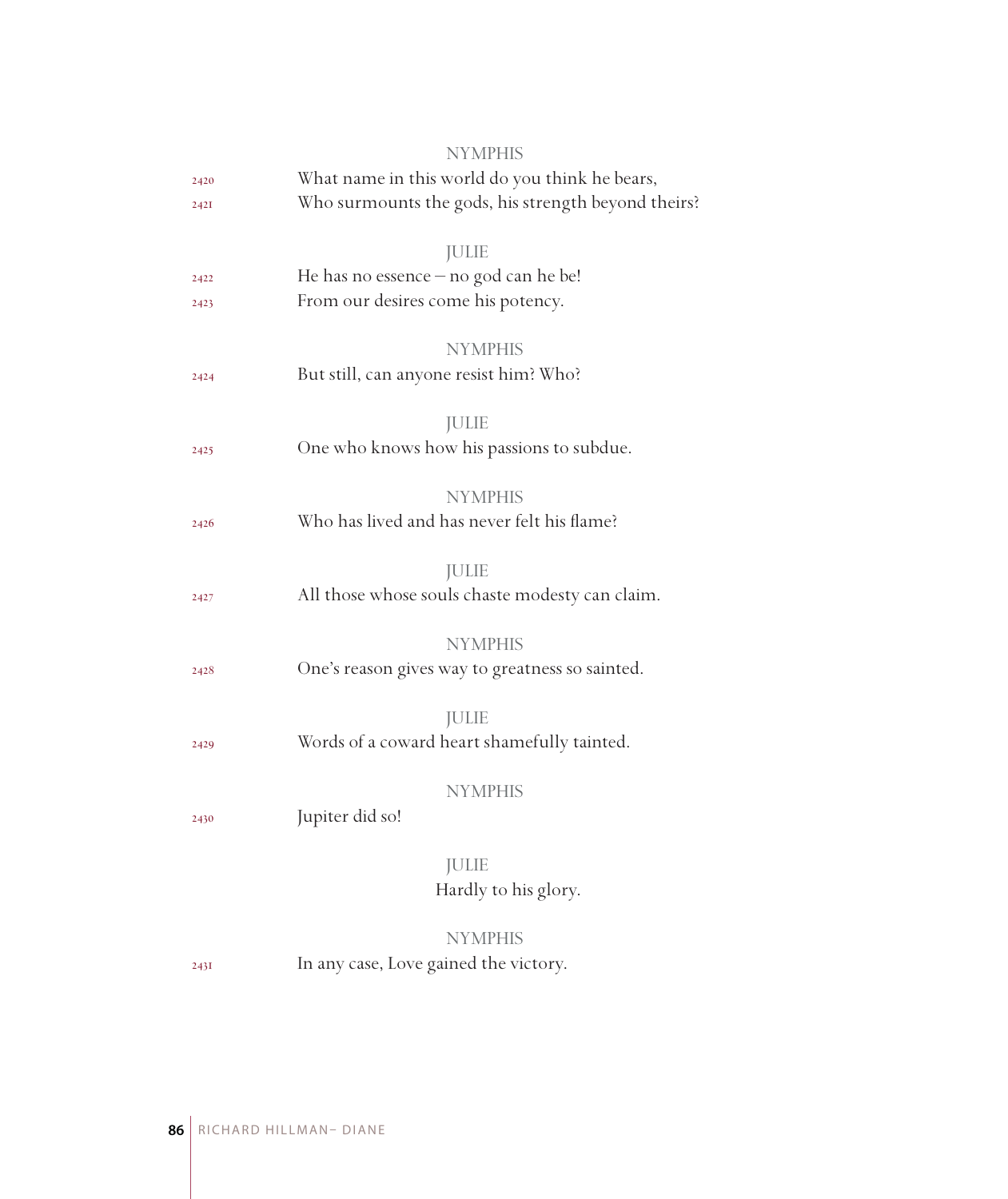|      | <b>JULIE</b>                                                        |
|------|---------------------------------------------------------------------|
| 2432 | It's easy to be conquered when you wish.                            |
|      | <b>NYMPHIS</b>                                                      |
| 2433 | There's no other choice when you cannot vanquish.                   |
| 2434 | <b>JULIE</b><br>Love cannot claim invincibility.                    |
| 2435 | <b>NYMPHIS</b><br>Ah, who can tame invisibility?                    |
| 2436 | JULIE<br>The soul that keeps virtue's precepts in sight.            |
| 2437 | <b>NYMPHIS</b><br>What soul alive with whom Love's had no fight?    |
| 2438 | JULIE<br>For instance, lively Julie's carefree spirit.              |
| 2439 | <b>NYMPHIS</b><br>Which does not lack a force to domineer it.       |
| 2440 | <b>JULIE</b><br>Who, then, could hold in check my will's free-rein? |
| 2441 | <b>NYMPHIS</b><br>That which may well divinity constrain.           |
| 2442 | <b>JULIE</b><br>My soul is sacred, like the gods above.             |
|      | <b>NYMPHIS</b>                                                      |
| 2443 | It must do as the gods do, then, and love.                          |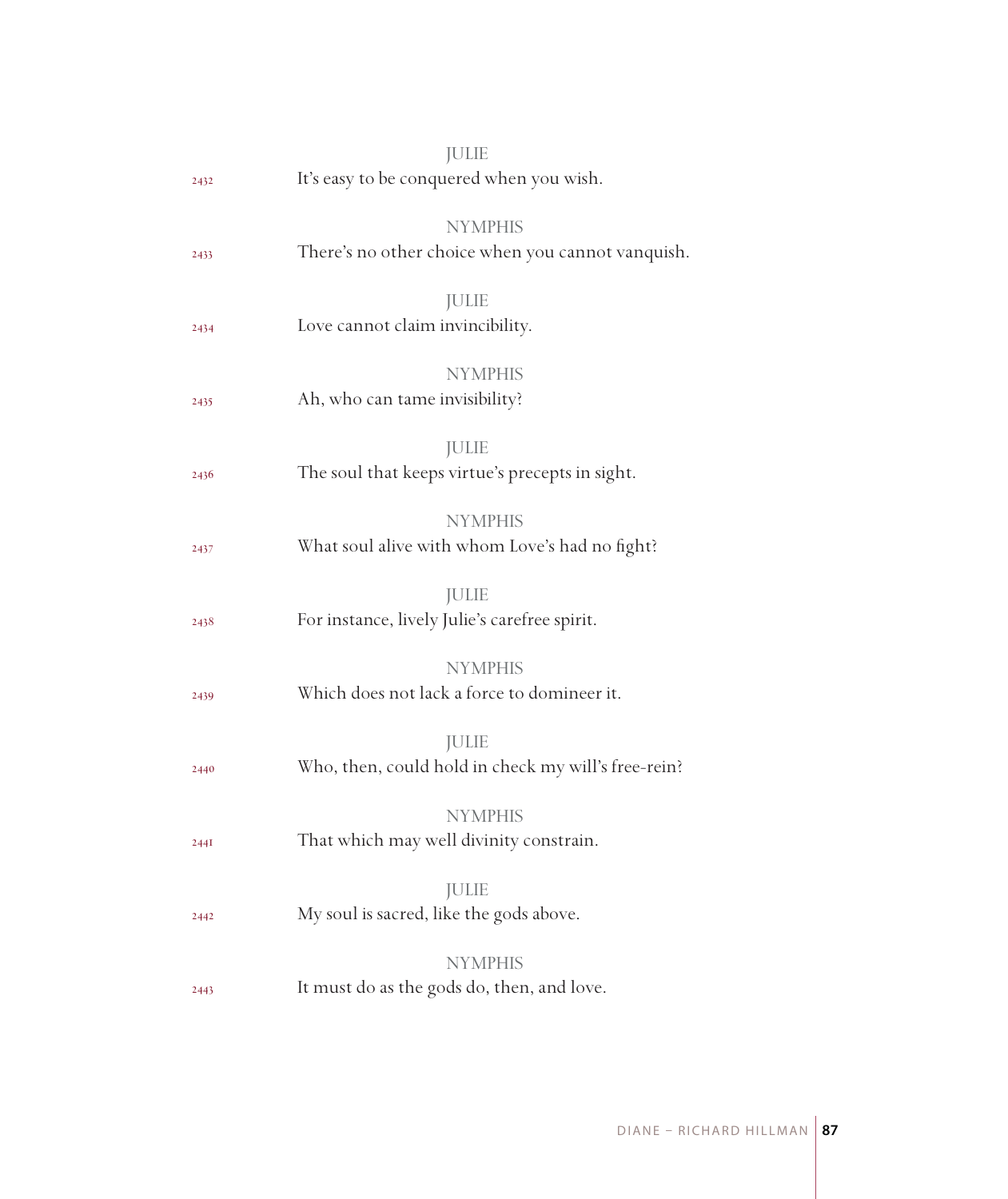|      | <b>JULIE</b>                                               |
|------|------------------------------------------------------------|
| 2444 | One copies better actions, and not worse.                  |
|      |                                                            |
|      | <b>NYMPHIS</b><br>Nothing the gods may do can be perverse. |
| 2445 |                                                            |
|      | <b>JULIE</b>                                               |
| 2446 | It's not our right to recognise their wrong.               |
|      | <b>NYMPHIS</b>                                             |
| 2447 | Our weak must simply yield before their strong.            |
|      |                                                            |
|      | <b>JULIE</b>                                               |
| 2448 | Mine does so.                                              |
|      | <b>NYMPHIS</b>                                             |
|      | Oh, then feel a love like theirs!                          |
|      |                                                            |
|      | <b>JULIE</b>                                               |
| 2449 | I mustn't say my life with gods compares.                  |
|      | <b>NYMPHIS</b>                                             |
| 2450 | But reason bids you follow, not defy, them.                |
|      |                                                            |
|      | <b>JULIE</b>                                               |
| 245I | One must do good things who would satisfy them.            |
|      | <b>NYMPHIS</b>                                             |
| 2452 | Would you do ill if you should love a shepherd?            |
|      |                                                            |
|      | <b>JULIE</b>                                               |
| 2453 | From such love I am by honour deterred.                    |
|      | <b>NYMPHIS</b>                                             |
| 2454 | And yet, if that's the case, you will live joyless.        |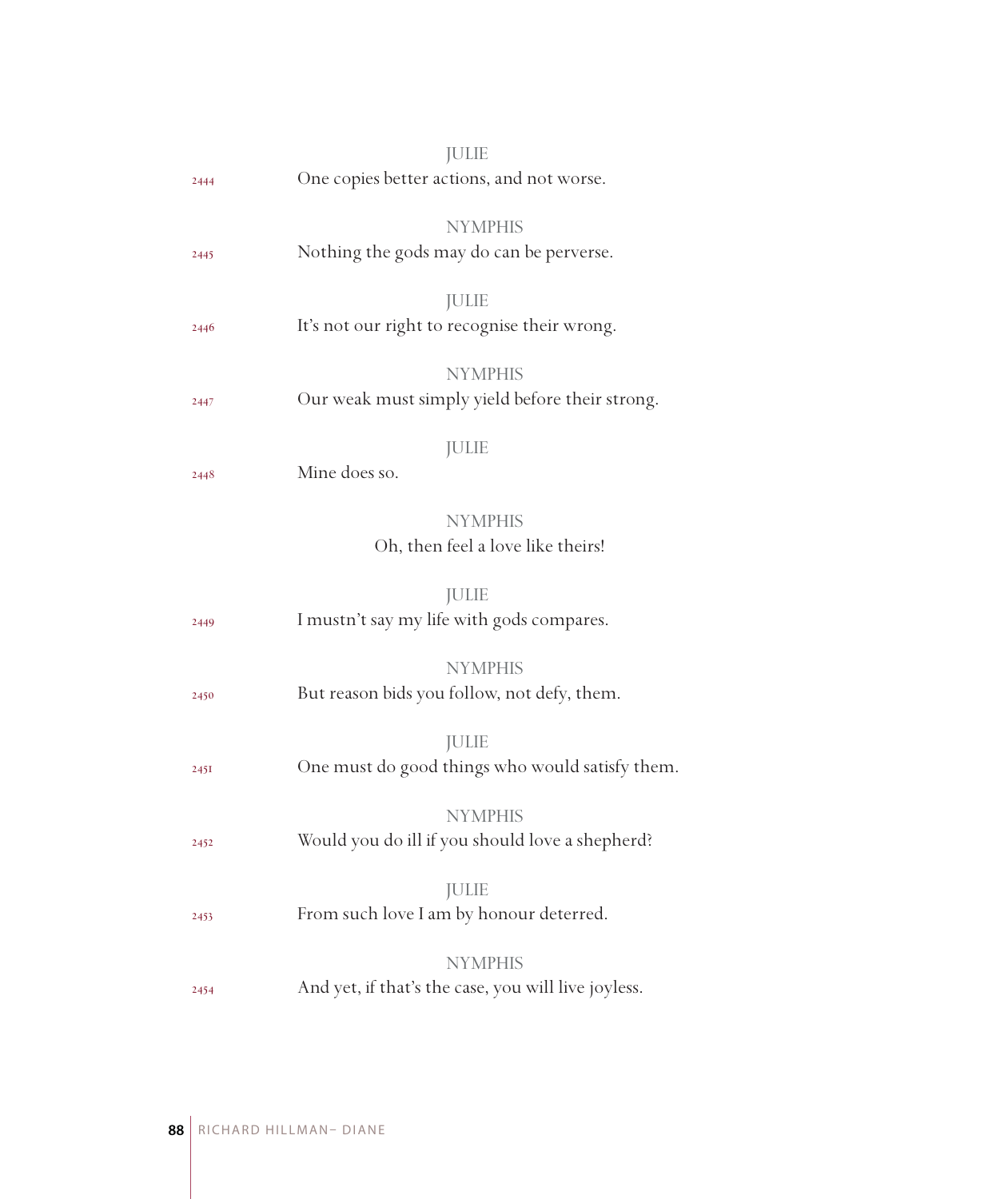|      | <b>JULIE</b>                                  |                      |
|------|-----------------------------------------------|----------------------|
| 2455 | Honour can bring us perfect happiness.        |                      |
|      | <b>NYMPHIS</b>                                |                      |
| 2456 | Ah, does not honour in palaces dwell          |                      |
| 2457 | Of potent kings?                              |                      |
|      | <b>JULIE</b>                                  |                      |
|      | And in these woods as well,                   |                      |
| 2458 | Cared for in lowly as in lofty station.       |                      |
|      | <b>NYMPHIS</b>                                |                      |
| 2459 | But causing lovers infinite vexation.         |                      |
|      | <b>JULIE</b>                                  |                      |
| 2460 | No good so holy can our joy diminish.         |                      |
|      | <b>NYMPHIS</b>                                |                      |
| 2461 | That's how I feel it.                         |                      |
|      | <b>JULIE</b>                                  |                      |
|      | Nymphis, what you wish                        |                      |
| 2462 | Is that whatever your desire brings,          |                      |
| 2463 | Regardless of reason, should rule all things. |                      |
| 2464 | But let me in these woods go running free,    |                      |
| 2465 | For your annoying talk is killing me.         | [Exeunt separately.] |
|      | $TC \rightarrow \cdots \rightarrow 1111$      |                      |

# [Scene IV]

# [*Enter Arbuste, then Julie.*]

## ARBUSTE

| 2466 | Where are you going, so fair and so pretty,     |
|------|-------------------------------------------------|
| 2467 | Thus all alone, O celestial Julie?              |
| 2468 | Where runs that foot of yours carefree and gay, |
| 2469 | Which only finds rest in making its way?        |
| 2470 | What has added vermillion to your face          |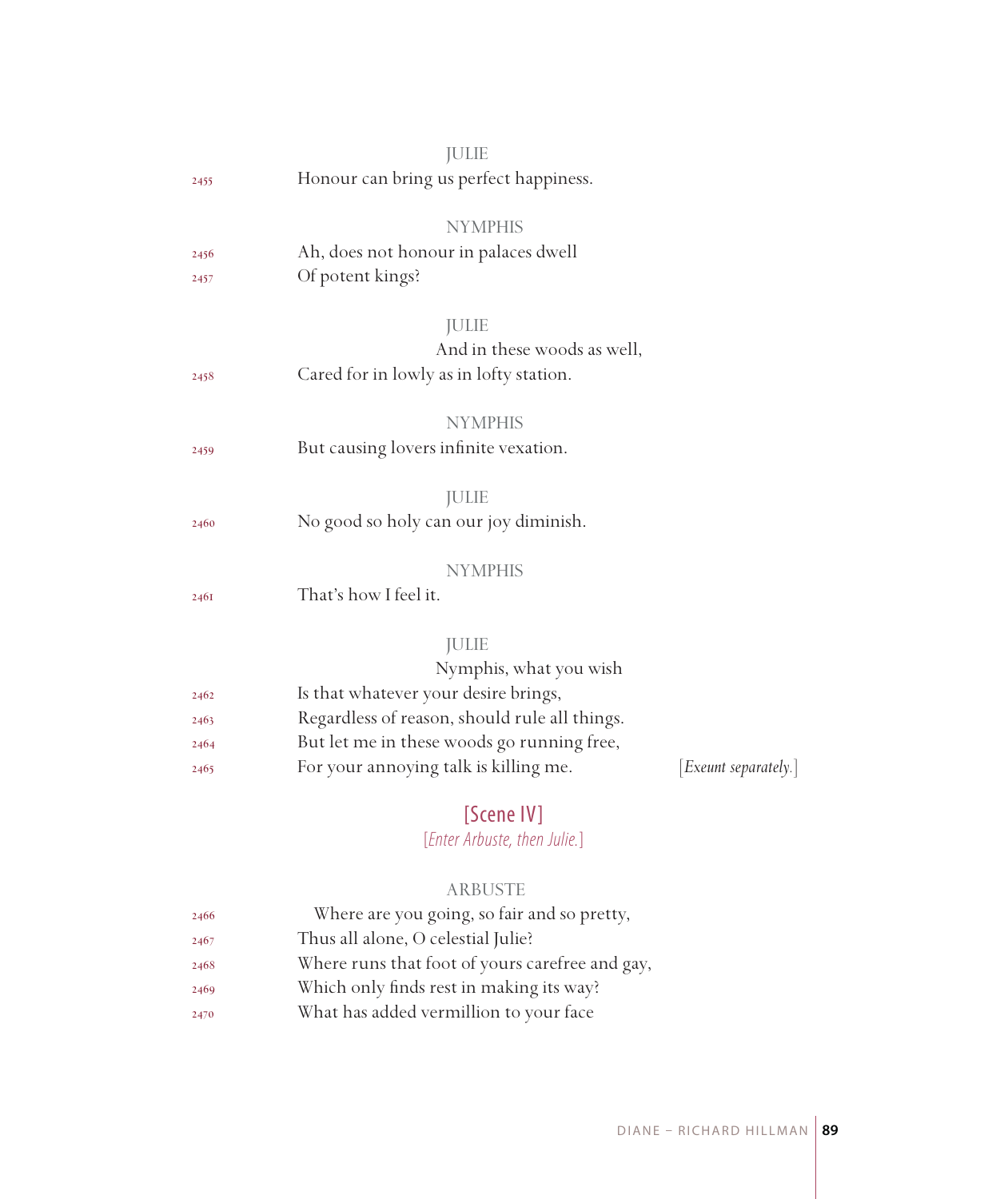| 247I | Beyond the common, tinged with red your grace?  |
|------|-------------------------------------------------|
| 2472 | Is it Love which, with his fiery rays,          |
| 2473 | Colours your forehead so worthy of praise,      |
| 2474 | Or your effort in hunting without stint         |
| 2475 | Which fixes in your face that lovely tint-      |
| 2476 | Or disdain, which alone can dominate            |
| 2477 | Your mind, where love-thoughts never penetrate? |
| 2478 | Tell me: what is it? When one's wound is shown, |
| 2479 | More often than not the treatment is known.     |

# JULIE

| 2480 | Leave me alone, and do not seek to know      |
|------|----------------------------------------------|
| 248I | What sharp irritation chafes my heart so.    |
| 2482 | I feel its ill, but Nymphis feels its shame, |
| 2483 | Who must every hour his love proclaim.       |

## ARBUSTE

| 2484 | Has he done wrong your beauty to have served         |
|------|------------------------------------------------------|
| 2485 | With the sacred vows it has well deserved,           |
| 2486 | Electing a thing immortal to prize:                  |
| 2487 | Your face – fairer than those that meet our eyes?    |
| 2488 | What, do you suppose that so fair a brow             |
| 2489 | Would not be loved, when its springtime is now,      |
| 2490 | And that your eye, which sparkles with bright fires, |
| 2491 | Fails to kindle in souls the least desires?          |
| 2492 | You must, Julie, hide in a wood that face,           |
| 2493 | Or in the midst of some cold rocky place,            |
| 2494 | And not show yourself among us so fair:              |
| 2495 | And still our eyes, moved with longing to stare      |
| 2496 | On features so lovely, would search the hollows      |
| 2497 | Of caves, the deepest rock your presence swallows.   |
| 2498 | O beautiful girl! Ah, where is your reason,          |
| 2499 | Allowing thus to pass, with changing season,         |
| 2500 | A beauty that no recovery knows,                     |
| 2501 | And which therefore becomes just like the rose,      |
| 2502 | Which, when it flowers, its beauty displayed,        |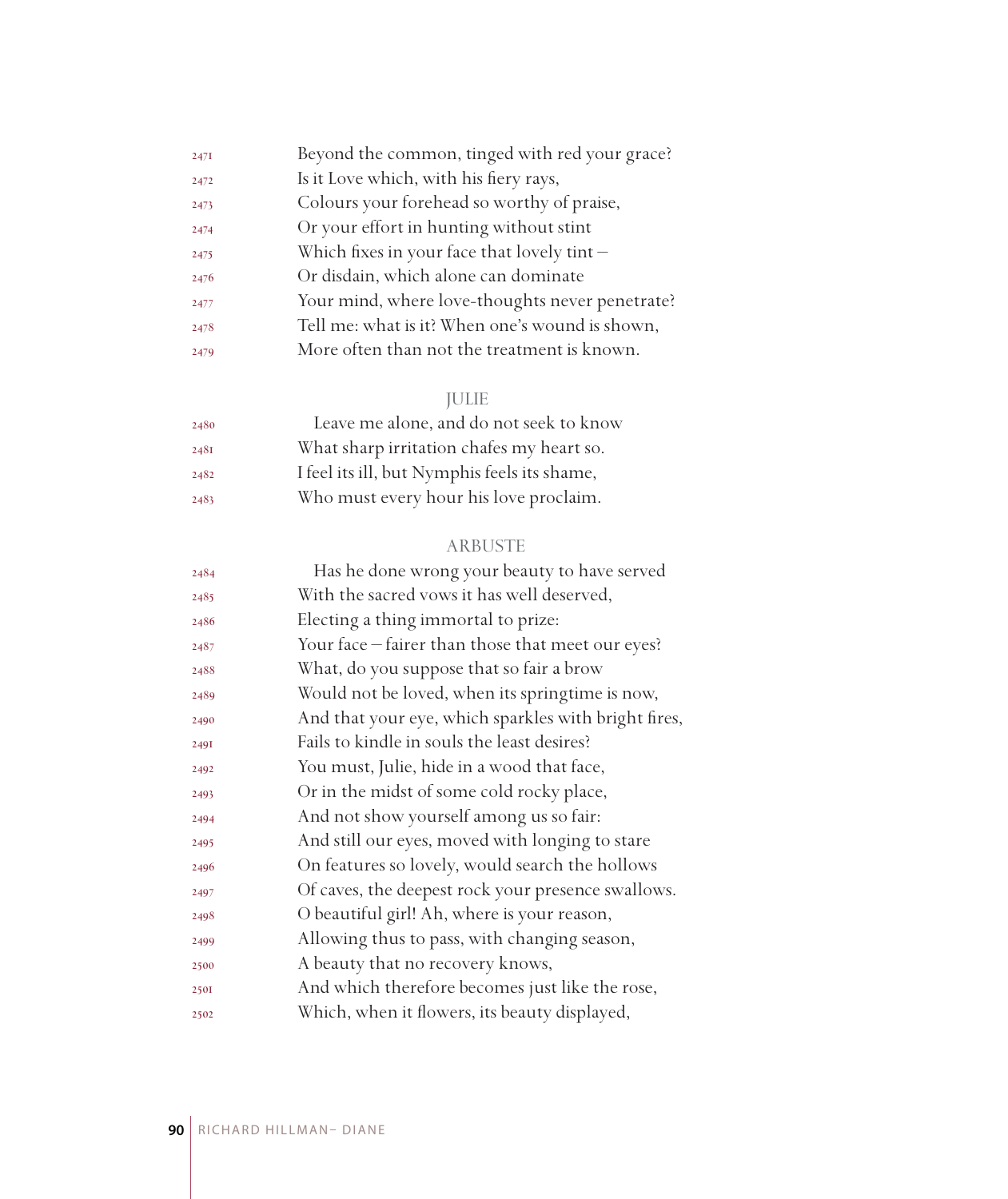| 2503 | Receives all attention, ardently paid,                  |
|------|---------------------------------------------------------|
| 2504 | But in fading puts an end to such yearning,             |
| 2505 | Never to its lovely colour returning?                   |
| 2506 | One must profit promptly from Fortune's offer,          |
| 2507 | If she some opportunity should proffer,                 |
| 2508 | Since her forehead varies with fickleness,              |
| 2509 | Bringing us ill instead of happiness.                   |
| 2510 | For whom, you poor fool, would you see maintained       |
| 25II | This beauty that such great esteem has gained,          |
| 2512 | These long hairs of yours so sweetly unbound,           |
| 2513 | Some with others confusedly enwound?                    |
| 2514 | The day will arrive when a whitish tinge                |
| 2515 | With pallor on that blond hair will impinge,            |
| 2516 | And time will shorten, with a sudden blade,             |
| 2517 | Its dangling strands, which serve your breast to shade. |
| 2518 | And that fair brow which often, with coy eye,           |
| 2519 | In a mirror immortal you espy,                          |
| 2520 | So clear, so bright, will its colour deplete,           |
| 2521 | Wrinkled by time and stretched out by the heat.         |
| 2522 | Those lovely eyebrows, which by their allure            |
| 2523 | Entrance you, will have lost their rich texture -       |
| 2524 | By which as handsome as the gods' they've been $-$      |
| 2525 | And turned so sparse they will be scarcely seen.        |
| 2526 | And those lovely eyes whose enkindling sight            |
| 2527 | In their day set many a soul alight,                    |
| 2528 | Those eyes, so bright beyond comparison                 |
| 2529 | (Since heaven will admit no second sun),                |
| 2530 | Those eyes so lively, which with such soft glow,        |
| 2531 | Half-green and pleasingly half-reddish show,            |
| 2532 | Will burn themselves out, their fire succumb,           |
| 2533 | And a dull crimson shadow, smeared with gum             |
| 2534 | And spreading all around them horribly,                 |
| 2535 | Will render them a fearful sight to see.                |
| 2536 | They will transfix with fright all lookers-on:          |
| 2537 | They shine bright now; their lustre will be gone.       |
| 2538 | And that fair hue which blooms upon your cheek,         |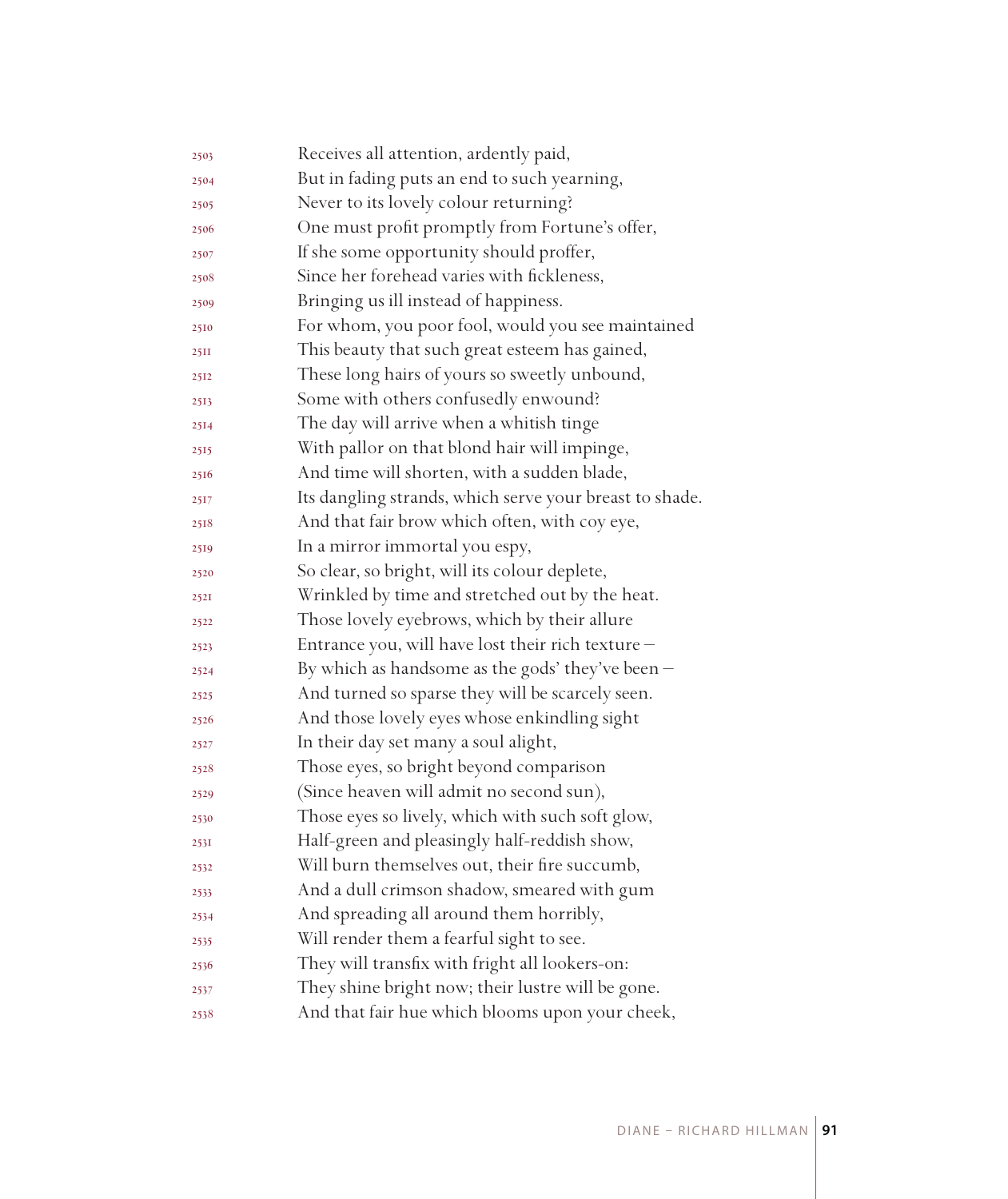| 2539 | Where Cupid comes his charming sports to seek,         |
|------|--------------------------------------------------------|
| 2540 | That rosy bed, that cloak of lilies pale,              |
| 2541 | Which prove love-stricken Nymphis's sad bale,          |
| 2542 | Will dry out, and that plump flesh, firm and round,    |
| 2543 | Which rises in a sweet and ruddy mound,                |
| 2544 | Will soften, its bright tint to pale diminished,       |
| 2545 | Faded, and with its shapeliness quite finished.        |
| 2546 | The coral-red with which that mouth is dyed,           |
| 2547 | Discharging on your lovers such fierce pride,          |
| 2548 | Will turn to blackness, and its lively heat            |
| 2549 | Into death's pallid stupor will retreat.               |
| 2550 | Those fair white teeth, the theme of such renown,      |
| 2551 | Will all at once be yellow and worn down;              |
| 2552 | That lovely chin, which roundness renders fresh,       |
| 2553 | Will hang down to a point, lacking in flesh.           |
| 2554 | Your milky neck, your throat of new-born white,        |
| 2555 | The heat will damage with a tawny blight;              |
| 2556 | Time will wear it thin, and its twisted sinews         |
| 2557 | Make it seem a mere corpse that we peruse.             |
| 2558 | Your burnished breast, which to blind worship thrills  |
| 2559 | Nymphis with its charms, craving those firm hills,     |
| 2560 | As alabaster white, so all-complete                    |
| 2561 | Fair Cypris' milky mounds cannot compete,              |
| 2562 | Hollow and fleshless will become, resembling           |
| 2563 | In its paleness someone with fever trembling $-$       |
| 2564 | Soft, all wrinkled, like the bark one may see,         |
| 2565 | By worms hollowed out, of a sickly beech-tree.         |
| 2566 | Your hand, whose full and lovely shape gives pleasure, |
| 2567 | White, smooth and long, as if by compass measure,      |
| 2568 | Will grow thin, and many a sinew slack                 |
| 2569 | Will lace in criss-cross knots upon its back.          |
| 2570 | Then your soul will grieve, in lonely distress,        |
| 257I | That you had once enjoyed such loveliness,             |
| 2572 | Cherished, loved, and that day by day pursued you      |
| 2573 | A hundred suitors who ardently wooed you,              |
| 2574 | While you are then with ugliness abject,               |
|      |                                                        |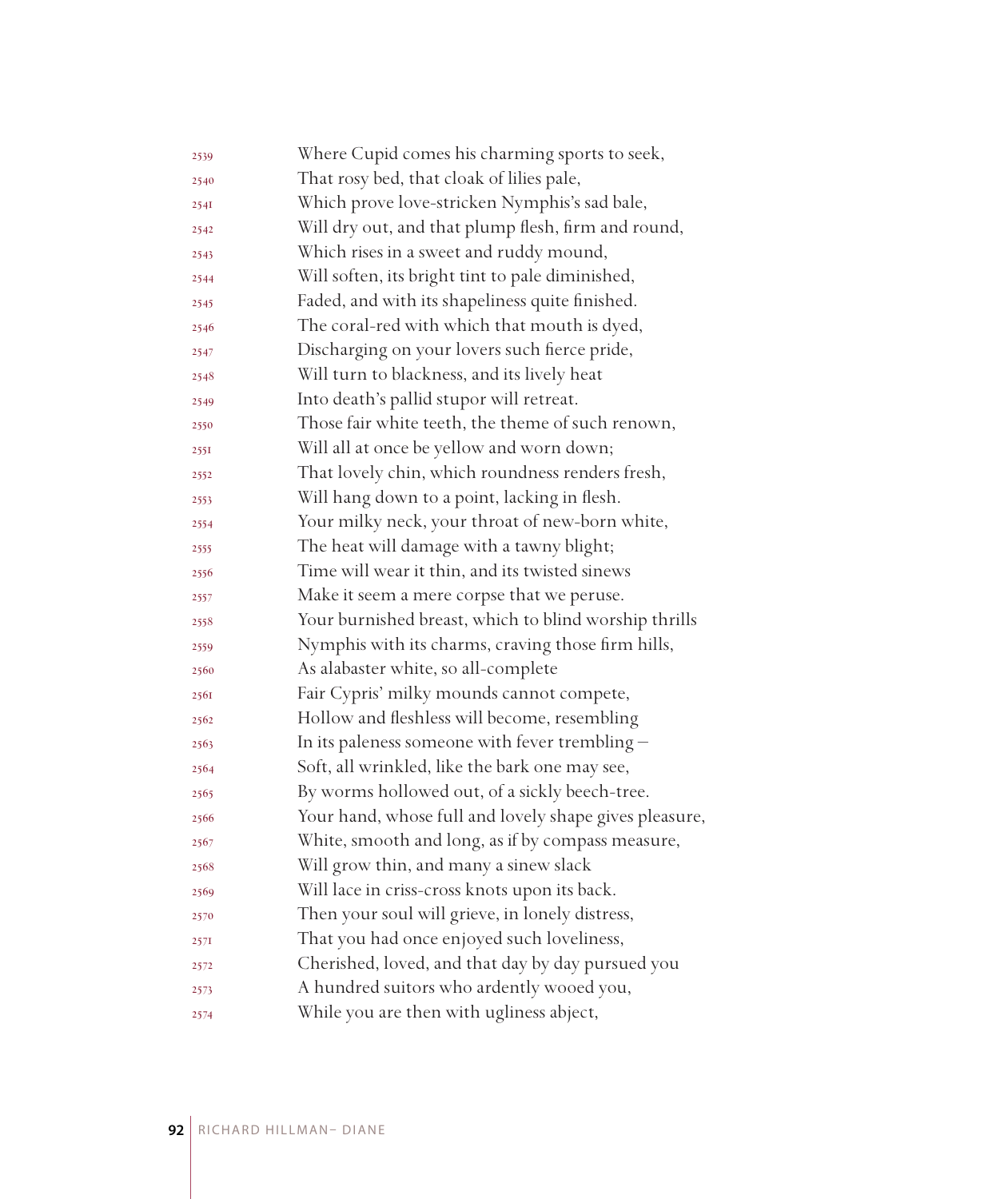| 2575 | For which you may no remedy expect,                      |
|------|----------------------------------------------------------|
| 2576 | And no one caring for you will you see -                 |
| 2577 | No more than any is in love with me $-$                  |
| 2578 | But each, in fleeing from your state forlorn,            |
| 2579 | Your beauty disfigured will laugh to scorn.              |
| 2580 | For all grows old, all passes here below,                |
| 2581 | Except the pain of old age with its sorrow.              |
| 2582 | Many an anguish, while we live, assails us,              |
| 2583 | And in dying many a torment ails us.                     |
| 2584 | We were made to suffer infinite ill;                     |
| 2585 | We were made the spaces of tombs to fill.                |
| 2586 | The little good that heaven will bestow                  |
| 2587 | On us is that which in our youth we know,                |
| 2588 | When we don't feel in any way the anguish                |
| 2589 | Of old age, bound to make our sad years languish.        |
| 2590 | Now while that little good with us remains,              |
| 2591 | One must take care to bring forth timely gains,          |
| 2592 | So that with passing years it cannot cease,              |
| 2593 | When we can hope no more for new increase: <sup>44</sup> |
| 2594 | For no less do we feel the inward cost                   |
| 2595 | Of losing something than of what is lost.                |
| 2596 | Then, O Julie, before your lovely years                  |
| 2597 | Lose the ardour which in your spring appears,            |
| 2598 | And before old age's frigid embrace                      |
| 2599 | From fair and sweet to ugly turns your face,             |
| 2600 | And from you those numberless lovers tears               |
| 2601 | Who all to give you pleasure bend their cares,           |
| 2602 | Bestow this time, when heaven grants the sight,          |
| 2603 | For once in our lives, of rustic delight,                |
| 2604 | On plucking that blessed fruit which Love procures       |
| 2605 | While it is offered, and the turn is yours.              |
| 2606 | How fortunate, you! - who may become wise                |

 Orig. "Qu'auec noz ans il ne puisse finir, / Et qu'on ne puisse apres en refournir". The syntaxe is tricky, since, despite the parallel structure, "que" seems to shift its function; the following lines help to clarify the meaning and have guided my translation.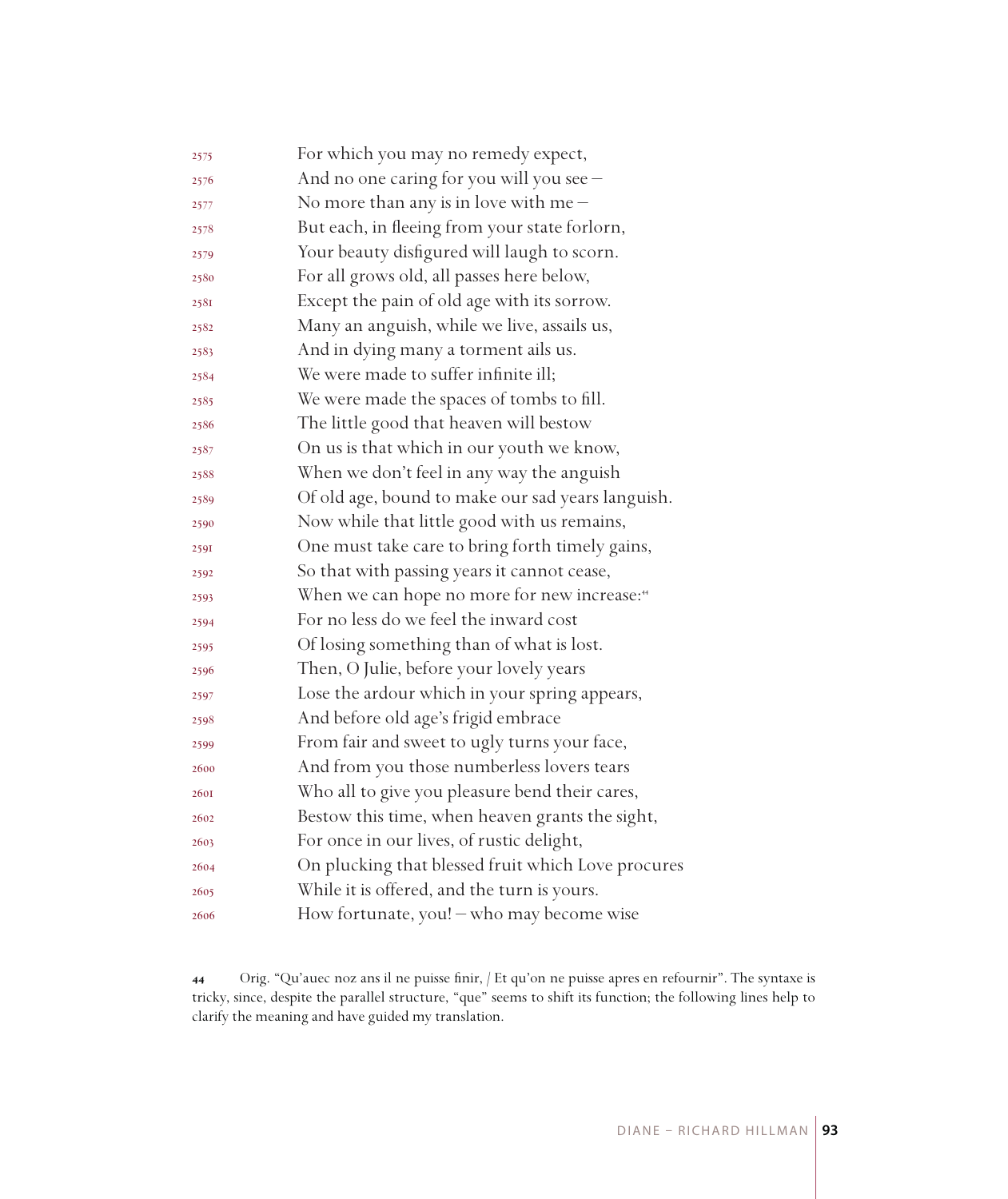| 2607 | In your youth, your sad fate by mine surmise,        |
|------|------------------------------------------------------|
| 2608 | Who lament the many a day and night                  |
| 2609 | That I have seen pass without love's delight.        |
| 2610 | No good thing with that good may be compared;        |
| 26II | To it, they are mere trials which may be spared,     |
| 2612 | And he who has not come to feel its bliss            |
| 2613 | In worldly joys is still but an apprentice.          |
| 2614 | But you are too good, O heavenly Julie,              |
| 2615 | For any shepherd, too fair, sweet and pretty:        |
| 2616 | You must not let your lofty soul stoop down          |
| 2617 | To mingle with that of a country clown,              |
| 2618 | But that of a hero, a noble knight,                  |
| 2619 | No other, is immortal Julie's right.                 |
| 2620 | But if your will to Love's request consents          |
| 262I | To give him in your heart blithe residence,          |
| 2622 | I'll plead to you a faithful servant's case,         |
| 2623 | That of a knight, and one whose handsome face,       |
| 2624 | Bold and brave, shows a princely quality             |
| 2625 | And renders him immortal dignity.                    |
| 2626 | Do not refuse at fortune's hands this present;       |
| 2627 | Return his love, whose constancy is fervent,         |
| 2628 | Since you as well must one day feel the scorches     |
| 2629 | Of Love immortal with his gentle torches;            |
| 2630 | For as beauty and youth together meet                |
| 263I | In you, mortals must worship at your feet.           |
| 2632 | Whatever you think, whatever you do,                 |
| 2633 | The law of Love is bound to master you.              |
| 2634 | For without love that sprightly time of life,        |
| 2635 | Which with desires is every day more rife,           |
| 2636 | That age when sparks are prompt and quick to catch,  |
| 2637 | Cannot pass by without a fierce love-match.          |
| 2638 | What a fond error ever to have dared                 |
| 2639 | To think ardent youth such flames could be spared,   |
| 2640 | For Love, that young desire-driven child,            |
| 264I | Forever haunts young age with passions wild.         |
| 2642 | Do you think, then, that you, from such flames free, |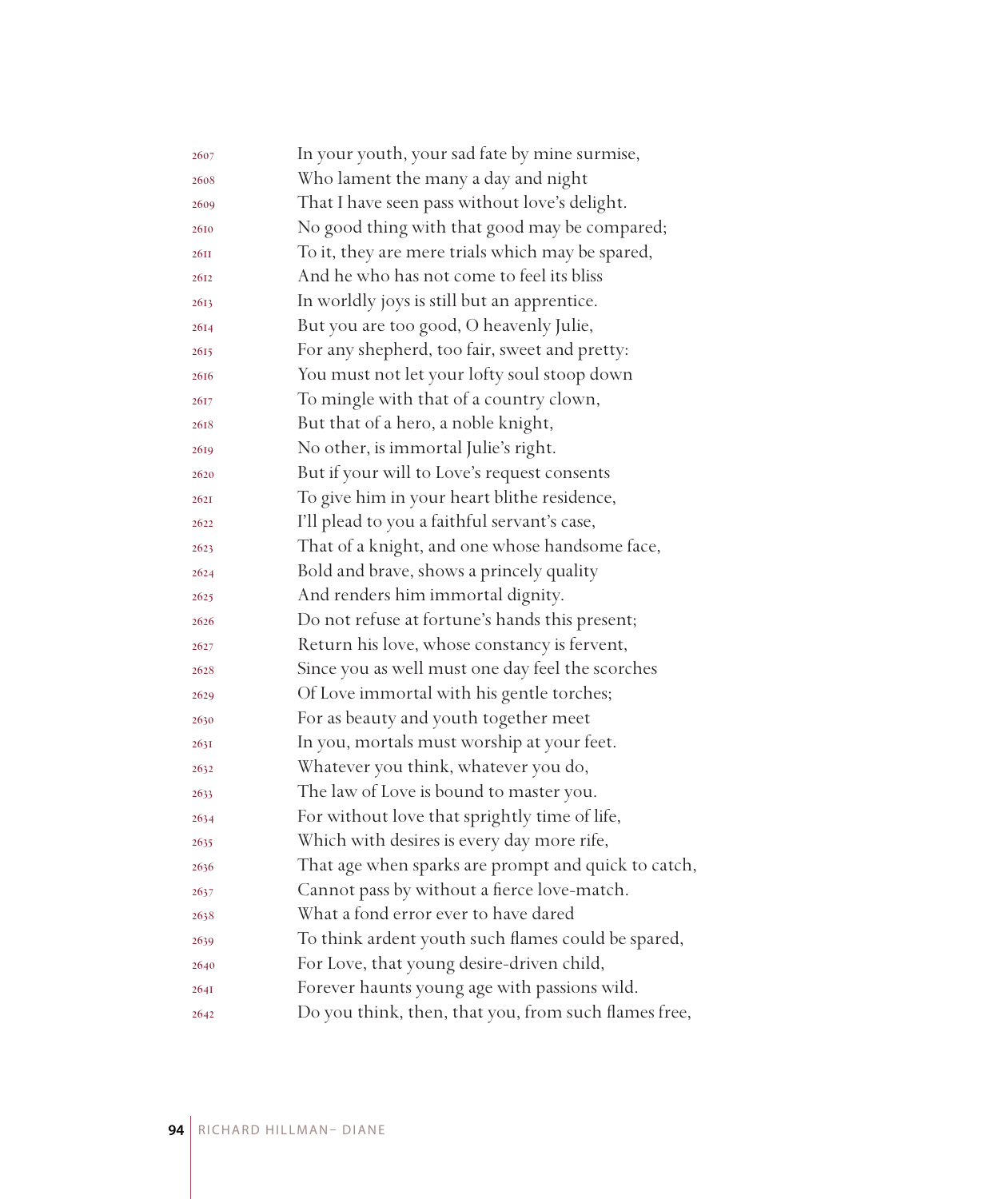| 2643 | Can spend your life in blithe impunity?         |
|------|-------------------------------------------------|
| 2644 | Well, you are wrong, and you will see one day   |
| 2645 | Your heart will be forced to admit Love's sway: |
| 2646 | The wrong idea that would have us suppose       |
| 2647 | That when Love comes, our claim to glory goes,  |
| 2648 | Or that anxious sense of honour which tries     |
| 2649 | To cover with a blindfold our young eyes,       |
| 2650 | Or that concern to keep eternally               |
| 2651 | (Cruel foe to our wishes!) one's chastity -     |
| 2652 | None of these the power can take away           |
| 2653 | Of Love's fierce fires to burn us one day:      |
| 2654 | It is heaven's decree announced to us,          |
| 2655 | The edict that Love has pronounced to us.       |
| 2656 | Now, Julie, choose, as your lover preferred,    |
| 2657 | Not a poor Nymphis, a mere lowly shepherd,      |
| 2658 | But Hector, who loves to extremity:             |
| 2659 | Since for you, too, love is necessity,          |
| 2660 | And finally you must consign your days          |
| 2661 | To Cypris' young offspring's consuming blaze.   |
|      |                                                 |

# JULIE

| 2662 | O false old hag, so ugly that the sight            |
|------|----------------------------------------------------|
| 2663 | Makes one turn pale with loathing and with fright, |
| 2664 | False witch, who, as the foe of a good name,       |
| 2665 | Would shake the solid basis of my fame;            |
| 2666 | Inhuman Fury, hag toothless and old,               |
| 2667 | Cursed and crazy, are you really so bold           |
| 2668 | As to try to use a treacherous speech              |
| 2669 | $-I$ know your game! $-$ my honour to impeach?     |
| 2670 | Do you then dare, deploying such discourse,        |
| 267I | Outflank my chastity in its firm course?           |
| 2672 | Do you dare then think me, judging by you,         |
| 2673 | Bereft of both honour and faithful virtue,         |
| 2674 | Therefore that, no differently from you, I'm       |
| 2675 | Given to all vice, abandoned to crime?             |
| 2676 | Away, crone! I don't know what holds me back,      |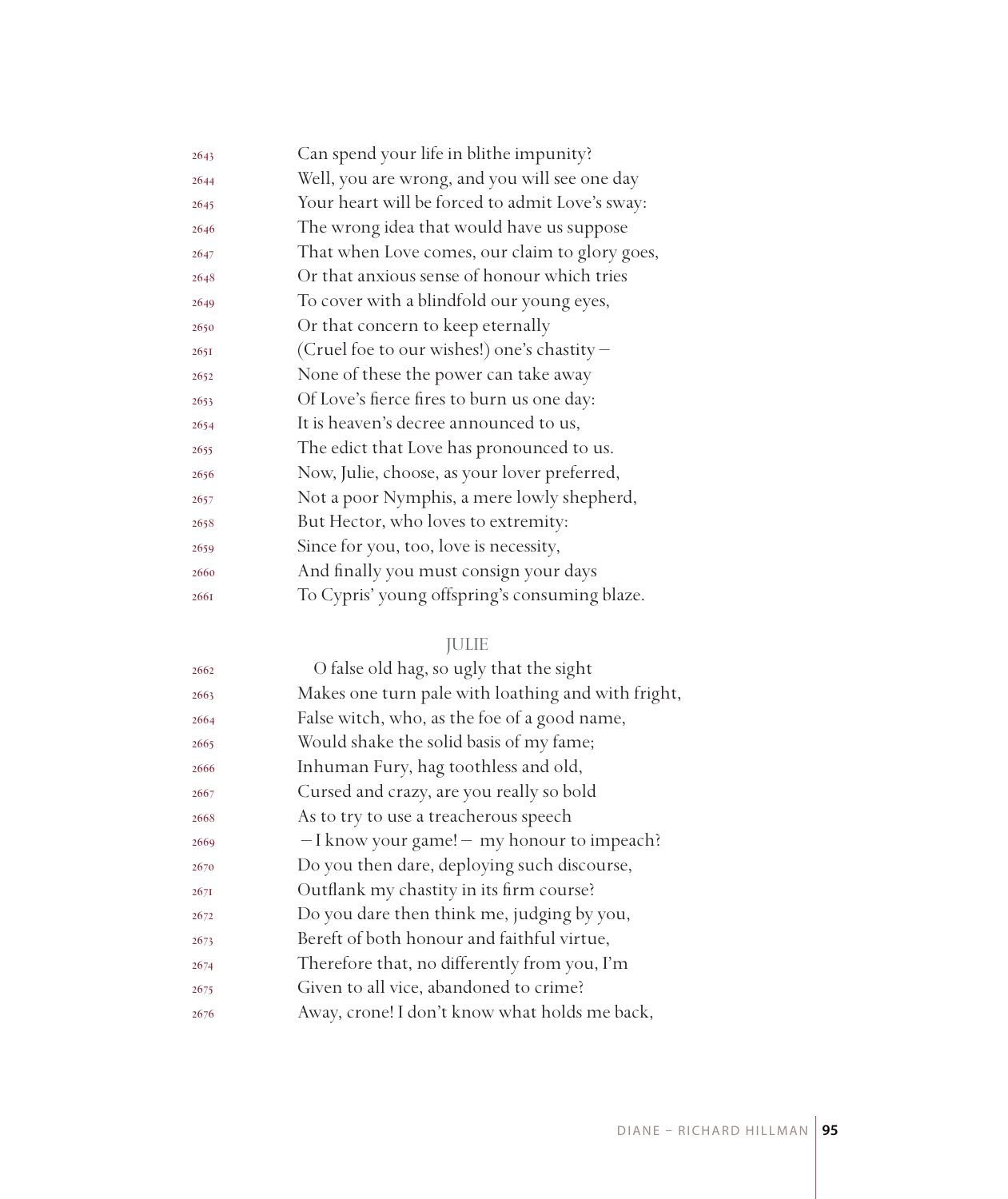| 2677 | Keeps my bold hand from giving you a smack,       |             |
|------|---------------------------------------------------|-------------|
| 2678 | From smashing, pounding, tearing without rest     |             |
| 2679 | That filthy face of yours, that shrivelled chest. |             |
| 2680 | Get out of here, and if you wish to shun          |             |
| 2681 | My hand, then keep from catching my attention!    |             |
| 2682 | For I swear by lovely Diana's forehead,           |             |
| 2683 | She by whose lamp of virtue we are $led -$        |             |
| 2684 | All we mortals – I'd make you feel a sentence     |             |
| 2685 | Of blistering but well-earned penitence.          |             |
| 2686 | Go hide away, unworthy of the light,              |             |
| 2687 | In some hideous hole well out of sight $-$        |             |
| 2688 | And take your lovers, whom I hate as much         |             |
| 2689 | As our bodies abhor death's fearful touch!        |             |
| 2690 | But drop any thought of following me,             |             |
| 2691 | Or you'll learn just how lethal I can be.         | Exit Julie. |

## ARBUSTE

| 2692 | Oh you poor girl! What madness in your beauty!    |
|------|---------------------------------------------------|
| 2693 | Youthful high spirits filled with liberty!        |
| 2694 | You do not know how lively the strength springs   |
| 2695 | Of the little Archer who sways all things.        |
| 2696 | You do not know how sweet that fruit can taste    |
| 2697 | With which his sweetness lovers' joys has graced. |
| 2698 | Lacking experience, you cannot tell               |
| 2699 | How far its savours all sweetness excel.          |
| 2700 | But since we see you, wilful-proud, refuse        |
| 2701 | That so-sweet benefit, which can suffuse          |
| 2702 | You with all earthly pleasures that may claim     |
| 2703 | Of profit and of fecund joy the name -            |
| 2704 | That's why, failing that fair pleasure to reap,   |
| 2705 | Your wrinkled corpse within its tomb shall sleep; |
| 2706 | And I wish to live sufficiently long              |
| 2707 | To hear you weeping for your grievous wrong,      |
| 2708 | To see you ugly, where your youthful beauty       |
| 2709 | Now renders you replete with cruelty.             |
| 2710 | But this love by you disdained and defied         |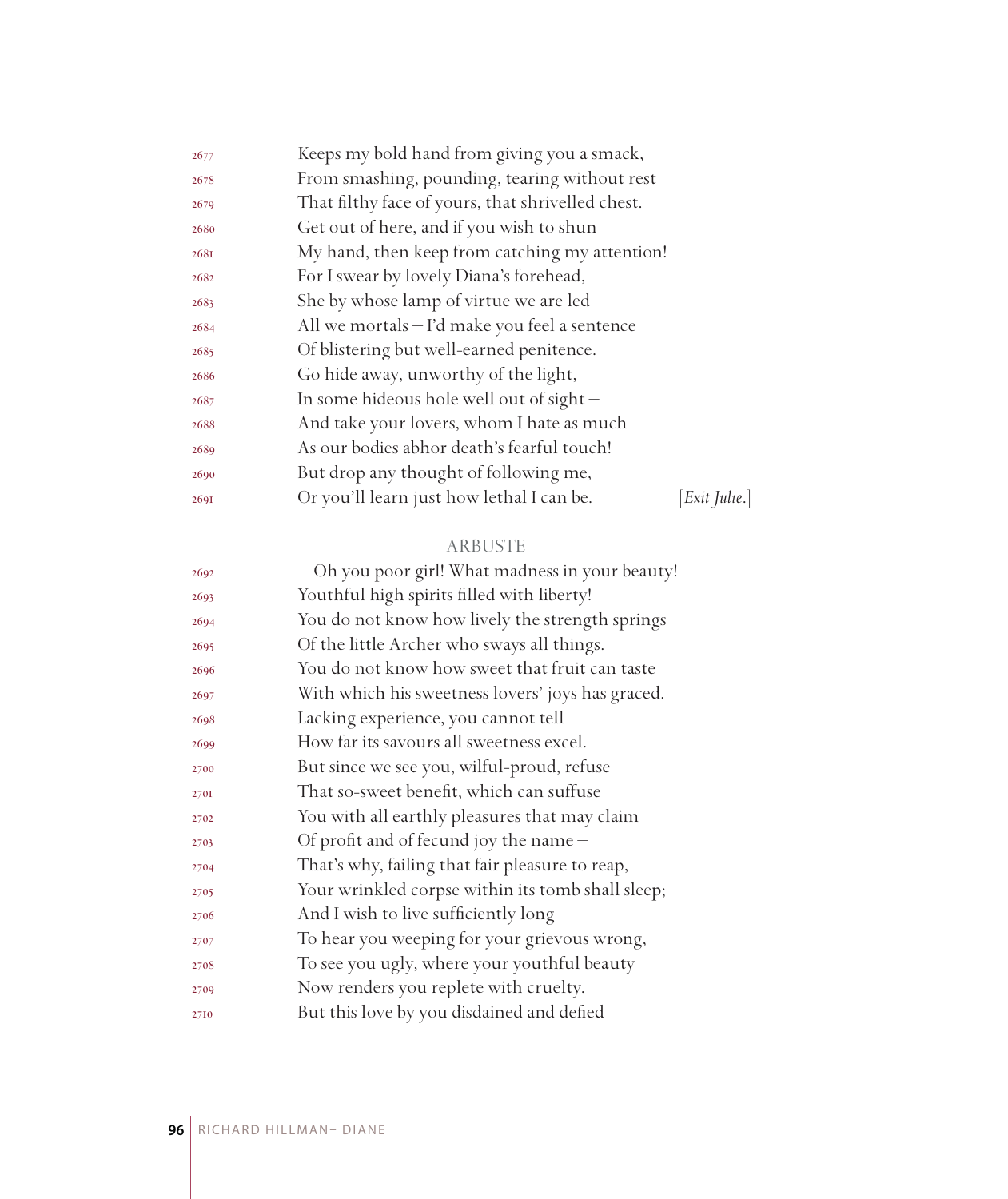| Exit. |
|-------|
|       |

## CHORUS

| 2722 | Happy is a lover's state               |
|------|----------------------------------------|
| 2723 | If in love he's fortunate:             |
| 2724 | The purest good that one may know;     |
| 2725 | But that soul remains in woe           |
| 2726 | Who burns, when his own fire           |
| 2727 | Burns no other with desire.            |
| 2728 | No truer union can one find            |
| 2729 | Than in sweet concord hearts combined, |
| 2730 | Our spirits purified:                  |
| 2731 | No torment do they feel so great       |
| 2732 | As the strokes of cruel hate           |
| 2733 | That cause them to divide.             |
| 2734 | Two contrary arrows brings             |
| 2735 | Cupid to make the openings             |
| 2736 | By which our heart he sways.           |
| 2737 | That of gold inflames with burning,    |
| 2738 | That of lead inhibits yearning:        |
| 2739 | One lights and one puts out the blaze. |
| 2740 | That is why one sees contrary          |
| 274I | A thousand loves quite ordinary        |
| 2742 | Ranging through this world below:      |
| 2743 | Love bends us to this course,          |
| 2744 | Wishing the celestial source           |
|      |                                        |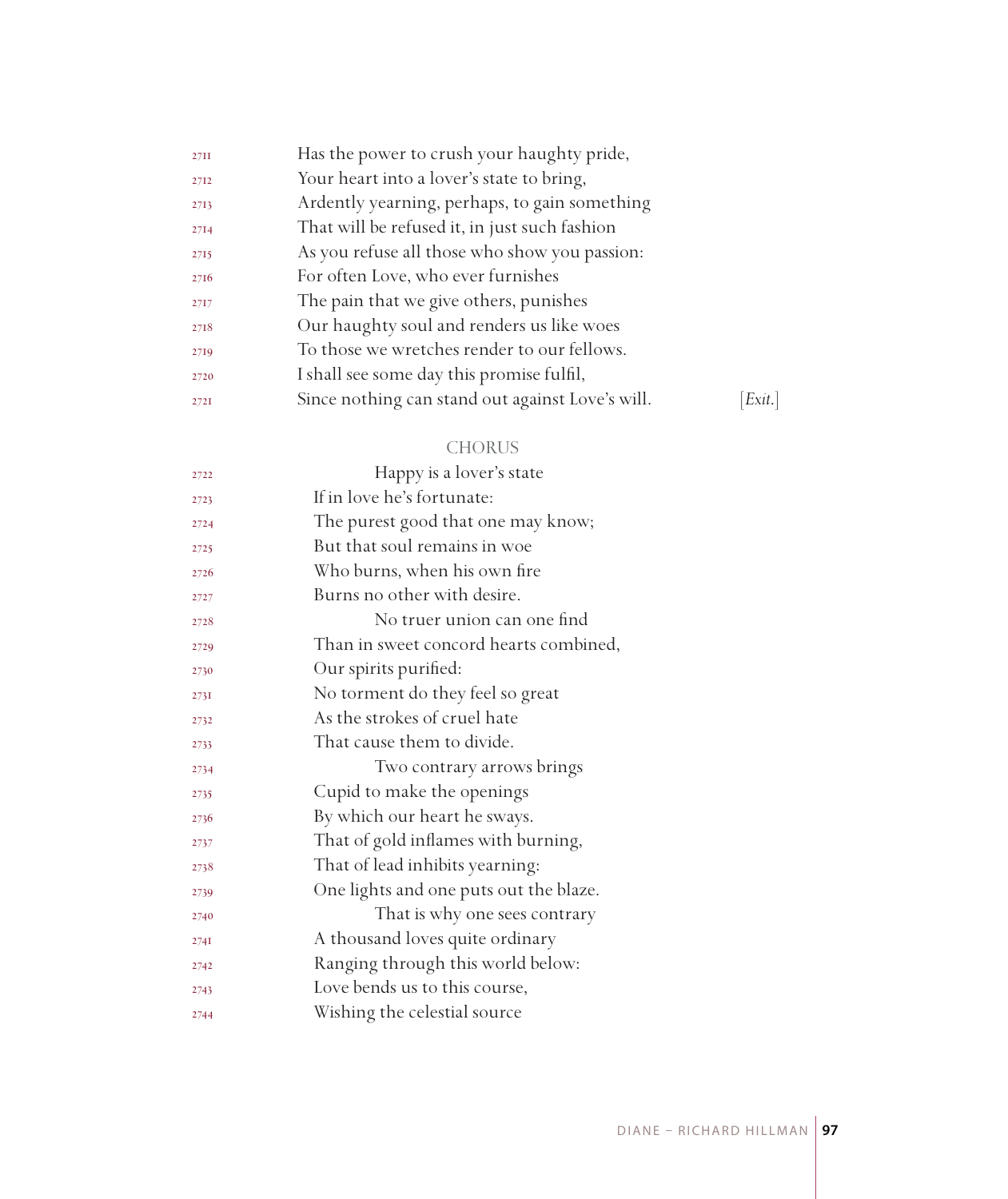| 2745 | Of his glorious flame to show.           |
|------|------------------------------------------|
| 2746 | Far off from these forests deep          |
| 2747 | May Love and his madness keep $-$        |
| 2748 | Far his fire, his scornful power!        |
| 2749 | Free then our souls, which now he tames, |
| 2750 | As his ferocious flames                  |
| 275I | Our liberties devour.                    |
| 2752 | But Jupiter was doomed to fail           |
| 2753 | Over that Archer to prevail;             |
| 2754 | The god of hell earned no more praise.   |
| 2755 | Who, therefore, his strength can flout?  |
| 2756 | The shortest course is to put out        |
| 2757 | His flame by finishing our days.         |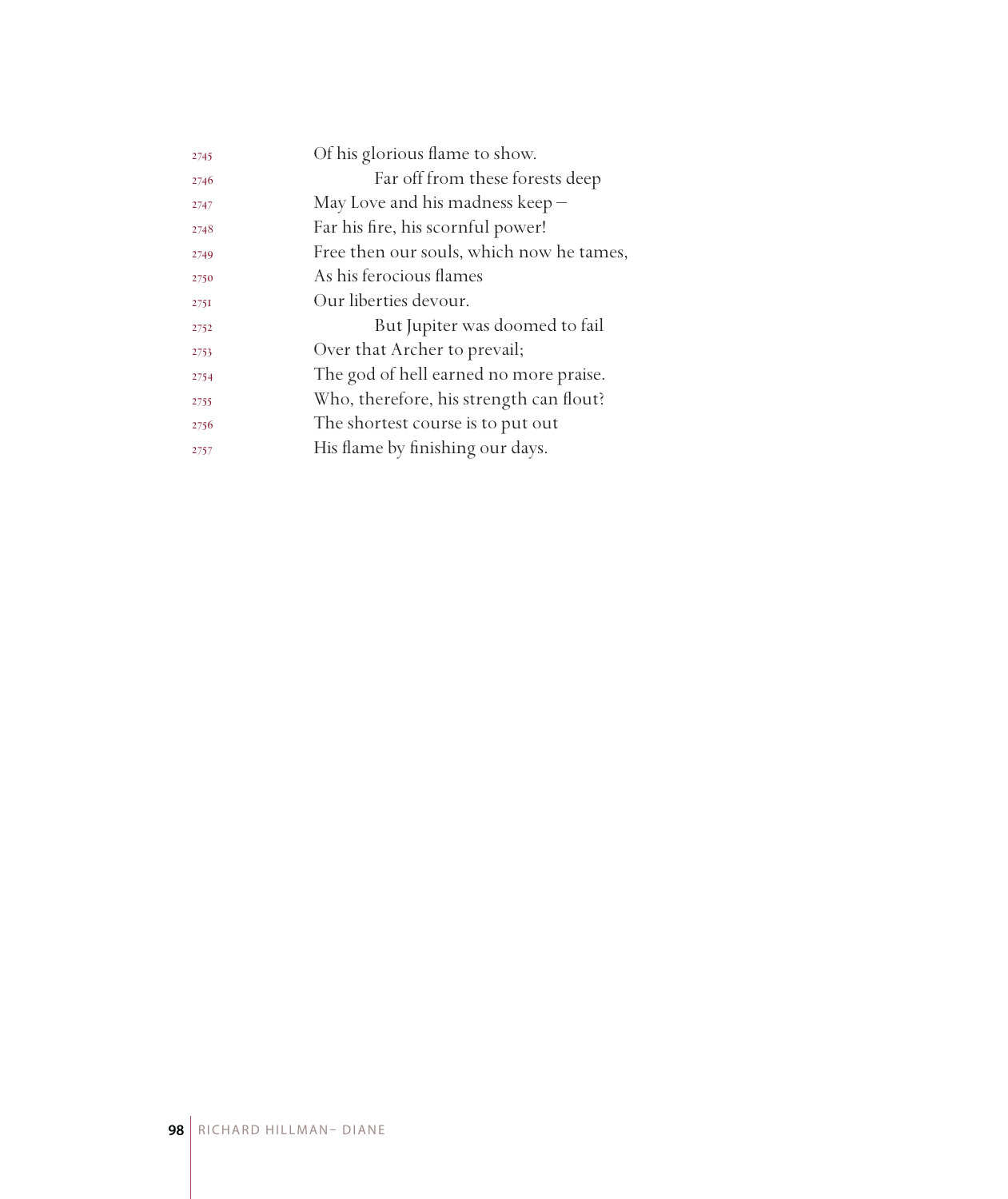# **ACT III**

# [Scene I] [*Enter Frontin and Fauste.*]

# FRONTIN

| 2758            | Haven't you found a means to make you well,          |
|-----------------|------------------------------------------------------|
| 2759            | O happy Fauste, in my trustworthy counsel?           |
| 2760            | Don't you feel that, thanks to my words, there flows |
| 2761            | Within your heart a great hope of repose?            |
| 2762            | Haven't you found my speech is proven true,          |
| 2763            | Since the cure for your pain's been given you?       |
| 2764            | Haven't you seen how Elymant's high art              |
| 2765            | Is prompt to heal the torment of your heart?         |
| 2766            | Haven't you come to know his science perfect,        |
| 2767            | In keeping with my claims to that effect?            |
| 2768            | And have you not obtained the remedy                 |
| 2769            | For healing your incessant agony?                    |
| 2770            | O how it deserves to be termed divine,               |
| $277\mathrm{I}$ | That knowledge rare, amongst all we count fine -     |
| 2772            | Able to cure a lover's misery,                       |
| 2773            | When ease for such suffering cannot be,              |
| 2774            | And nothing is effective to console it,              |
| 2775            | And Jupiter lacks power to control it!               |
| 2776            | Human knowledge is our denomination                  |
| 2777            | For what can cure by common operation,               |
| 2778            | By sirops, and by simples tried and true,            |
| 2779            | Natural pains which to bodies accrue.                |
| 2780            | Knowledge, however, by which souls are cured         |
| 2781            | In that part where the torch of love is nurtured     |
| 2782            | Is truly divine, since a divine soul                 |
| 2783            | And ailment match that doctrine's healing role,      |
| 2784            | And love's pain with immortal anguish sears,         |
| 2785            | For like no mortal torment it appears.               |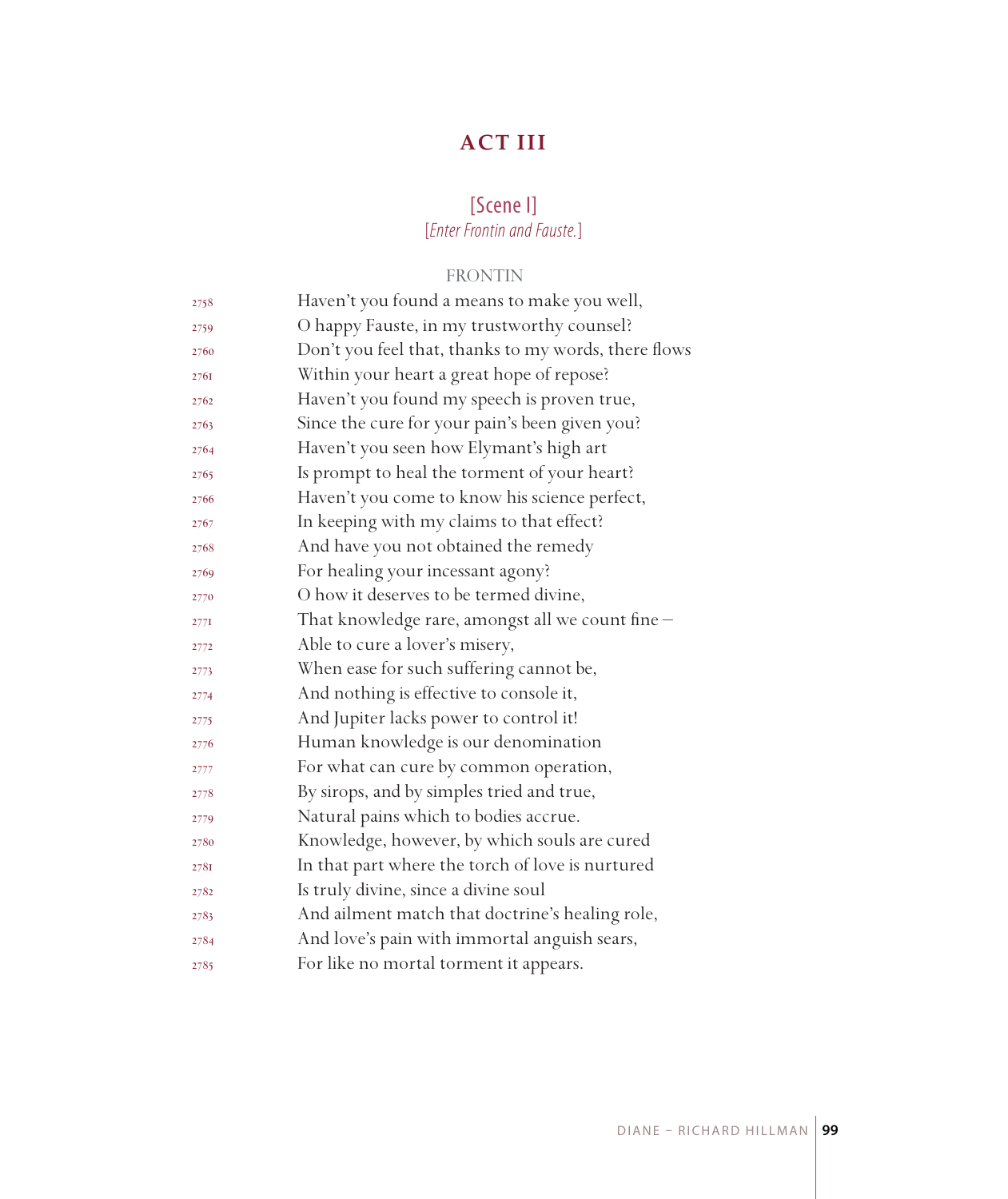| - -<br>- 1 | . .<br>w<br> | --<br>e e |
|------------|--------------|-----------|
|            |              |           |

| 2786 | Ah, I confess it, and myself have found          |
|------|--------------------------------------------------|
| 2787 | How thoroughly that knowledge is profound.       |
| 2788 | Nothing but that could have brought me relief;   |
| 2789 | Nothing but that could have succoured my grief.  |
| 2790 | All that great benefit to you I owe,             |
| 2791 | Who were willing to help me in my woe,           |
| 2792 | Since through you I made Elymant's acquaintance, |
| 2793 | Who has assuaged my tortured sufferance.         |
| 2794 | But let us, I beg you, pursue the end            |
| 2795 | Of the sacred water his art has quickened,       |
| 2796 | By which shall be changed my body and face       |
| 2797 | To those that give the shepherd Nymphis grace.   |

# FRONTIN

| 2798 | Well spoken: for now is indeed the moment       |           |
|------|-------------------------------------------------|-----------|
| 2799 | For you with that water to aid your torment.    |           |
| 2800 | Let's go hide ourselves in some lonely place    |           |
| 2801 | Behind this rock's impenetrable base:           |           |
| 2802 | There with this water your face you will cover, |           |
| 2803 | And its effective power we'll discover.         | [Exeunt.] |
|      |                                                 |           |

# DIANE [*entering*]

| 2804        | Though dawn, as its heavenly course it measures, |
|-------------|--------------------------------------------------|
| 2805        | A thousand loving joys, a thousand pleasures,    |
| 2806        | Brings to the eyes of every living being,        |
| 2807        | Nothing to make me happy am I seeing.            |
| 2808        | Daylight was created the gods to please,         |
| 2809        | To offer terrestrial mortals ease,               |
| 2810        | Who live by its warm generosity $-$              |
| <b>28II</b> | But oh, this wretched daylight wearies me!       |
| 2812        | From the golden sun every crimson flower,        |
| 2813        | Each fruit, takes its colour in its ripe hour,   |
| 2814        | And there is none but profits from its light,    |
| 2815        | But my pain I feel growing at its sight!         |
| 2816        | Its eye divine reveals to our keen view          |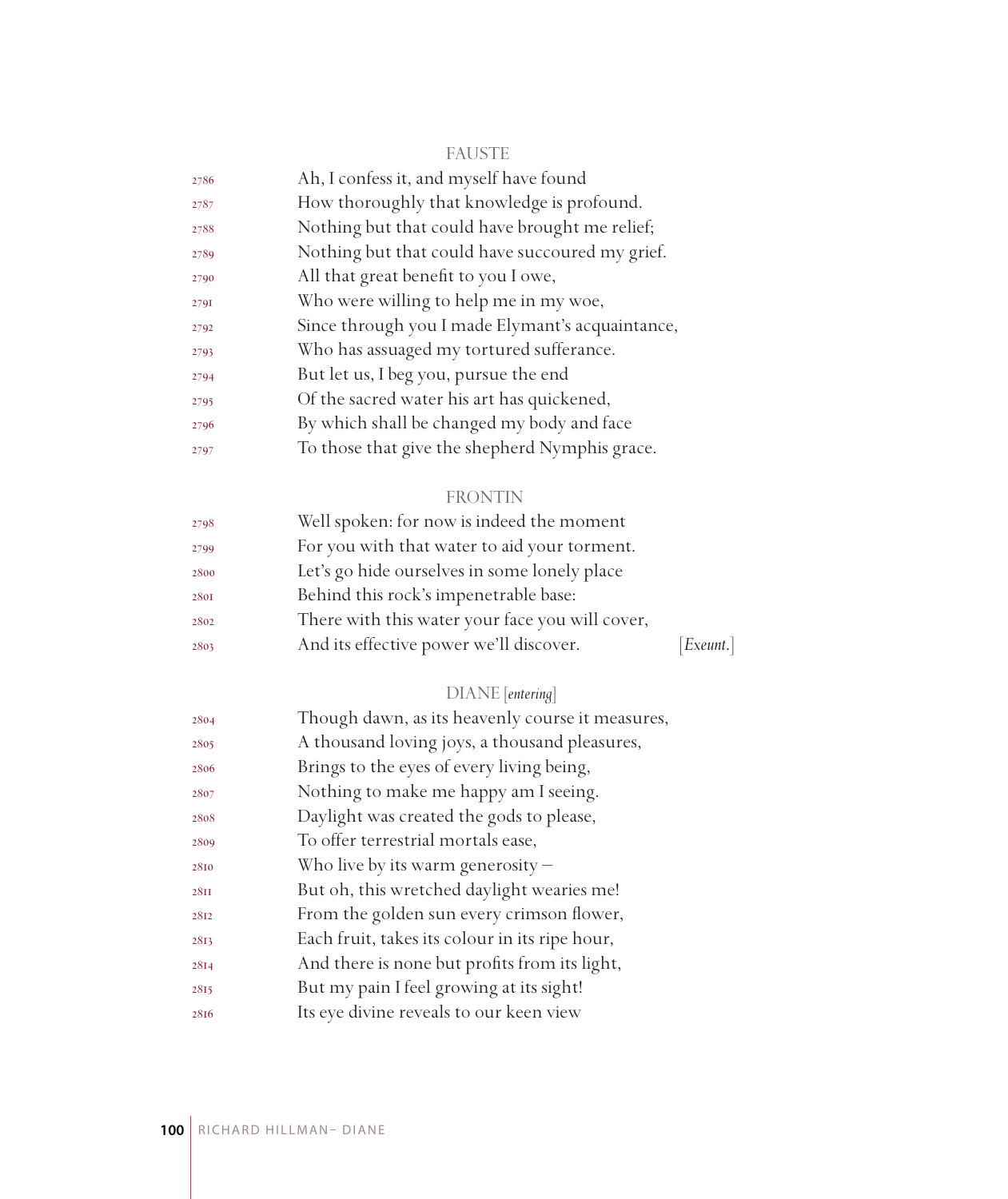| 2817        | A pleasing sight - fruits many and new,           |
|-------------|---------------------------------------------------|
| 2818        | Flowers galore the spring makes grow again -      |
| 2819        | But oh, to mine it shows me only pain!            |
| 2820        | At its return one hears the music-making          |
| <b>282I</b> | Of a thousand little birds, wild beasts waking    |
| 2822        | To pay their homage to his golden glow,           |
| 2823        | Which leaves me, alas, alone in my woe.           |
| 2824        | Its rays cause to flower the frozen tree,         |
| 2825        | Nurture the fair fruit to maturity;               |
| 2826        | The meadow resumes its covering verdure:          |
| 2827        | I languish, though, without a change in nature!   |
| 2828        | More gently, alas, with my blood so heated        |
| 2829        | In flames of love, by black night I feel treated! |
| 2830        | Its visage, though to mortal faces fearful,       |
| 2831        | Fraught with horror, to mine is merciful:         |
| 2832        | For sleep, which subjects me to its deceptions,   |
| 2833        | Will often put to rest my vain conceptions;       |
| 2834        | Then that fantastic trickster, Morpheus,          |
| 2835        | So often by my soul found devious,                |
| 2836        | Cheats my eyes, and before them seems to be       |
| 2837        | My Nymphis dear, pretending to love me.           |
| 2838        | Though it's a mere image bound to take wing,      |
| 2839        | A shadow vain, yet in my suffering                |
| 2840        | I am consoled throughout that tranquil moment     |
| 284I        | That I think my Nymphis with me has spent.        |
| 2842        | Of false dreaming so subtle are the ruses         |
| 2843        | That oftentimes our souls it quite abuses,        |
| 2844        | May for a time such power exercise                |
| 2845        | That truthful it appears to our two eyes -        |
| 2846        | Like the tree of Tantalus in this way,            |
| 2847        | Whose fruit towards his mouth would downward sway |
| 2848        | And rise again when he had the impression         |
| 2849        | His fingers could reach it and take possession.   |
| 2850        | Ah, gentle night! Is it not still your glow,      |
| 2851        | Not crimson Aurora, I seem to know?               |
| 2852        | Does your fair face, with its silvery whiteness,  |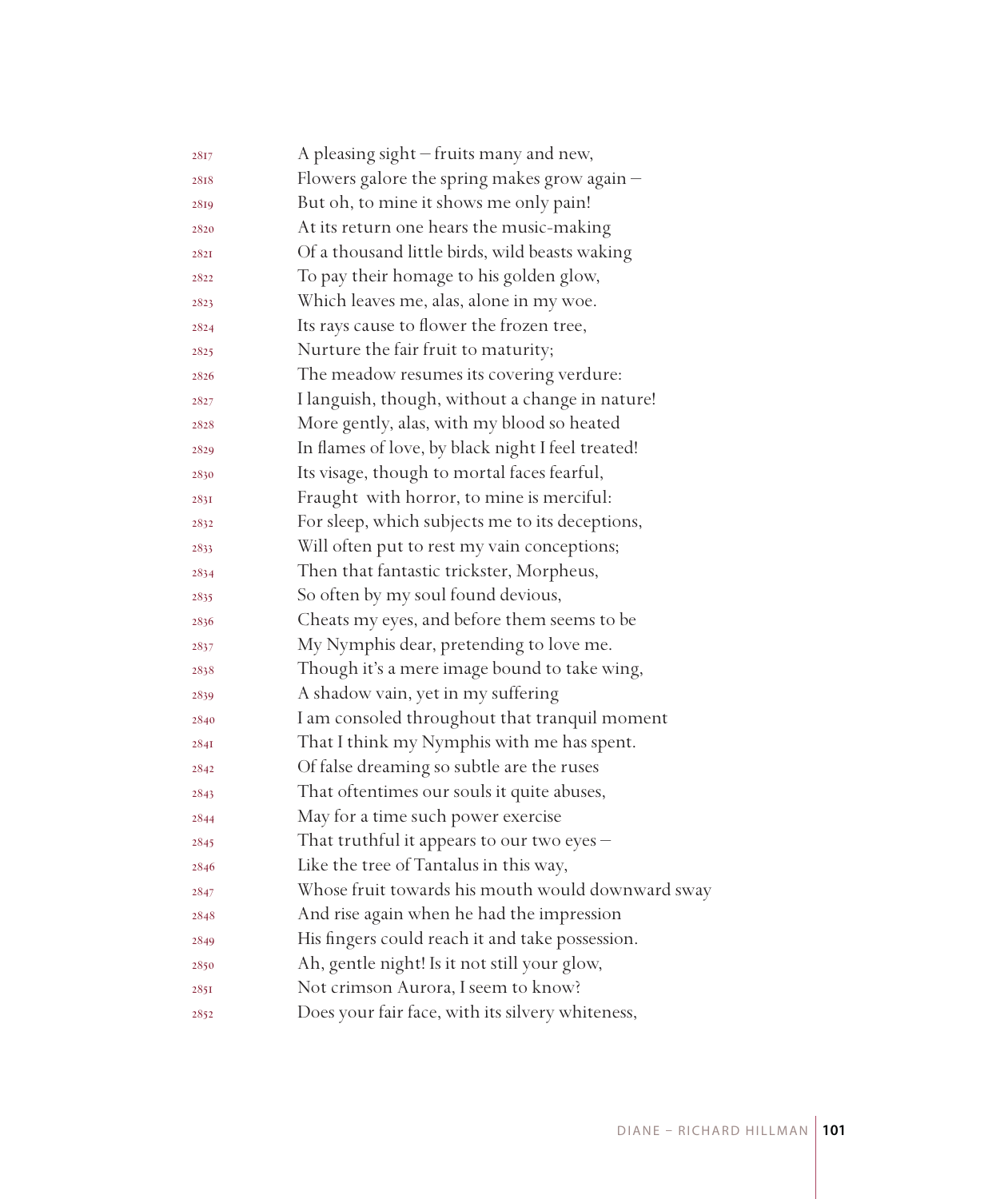| 2853 | Not still spread out across the sky its brightness?   |
|------|-------------------------------------------------------|
| 2854 | Morpheus would again be able, surely,                 |
| 2855 | By fooling me to fool my misery,                      |
| 2856 | And render me - though in a dream, not real -         |
| 2857 | Nymphis agreeing my torment to heal.                  |
| 2858 | It's not yet - surely not - O sun, your light         |
| 2859 | (In briny Tethys' <sup>45</sup> lap enfolded tight!), |
| 2860 | Nor, god of Patara, <sup>46</sup> your chariot        |
| 2861 | (Which the ocean's deep waters still have got),       |
| 2862 | That would light again, as the stars you chase,       |
| 2863 | Painful thoughts of my cruel star-crossed case?       |
| 2864 | O God, how welcome is soothing repose                 |
| 2865 | To anyone who such deep sorrow knows!                 |
| 2866 | It puts to sleep their cruel memory                   |
| 2867 | And often leads their mind's eye, too, to see         |
| 2868 | The dear object for which they pine and languish,     |
| 2869 | And which transfixes heart and soul with anguish,     |
| 2870 | As present! Able to touch it they seem -              |
| 287I | Or at the least its likeness in a dream!              |
| 2872 | But what comes newly my mind to upset                 |
| 2873 | Is the thought that one must, they say, interpret     |
| 2874 | Dreams and apparitions contrary-wise,                 |
| 2875 | In that they are a heap of brainsick lies,            |
| 2876 | And the mind is just to itself reflecting             |
| 2877 | That which its daytime wishes were projecting.        |
| 2878 | How often, at a moment when the face                  |
| 2879 | Of the bright sun the icy carapace                    |
| 2880 | Was melting that thick rocks accumulate,              |
| 2881 | To Nymphis have I been importunate? <sup>47</sup>     |
| 2882 | How often have his beauty's sheer perfections         |

Tethys: the sea-goddess with whom Apollo spent his nights.

Patara: in Lycia (present-day Turkey), closely associated with Apollo.

 Orig. "ay-je ennuié Nymphis". Given the variable orthography and typography, the verb intended might be modern "envier", but the possible sense of "desire" does not seem to be attested so early, and Diane's aggressive pursuit of Nymphis is clearly at issue – he will complain about it at ll. 3226-3233 – so modern "ennuyer" is more likely.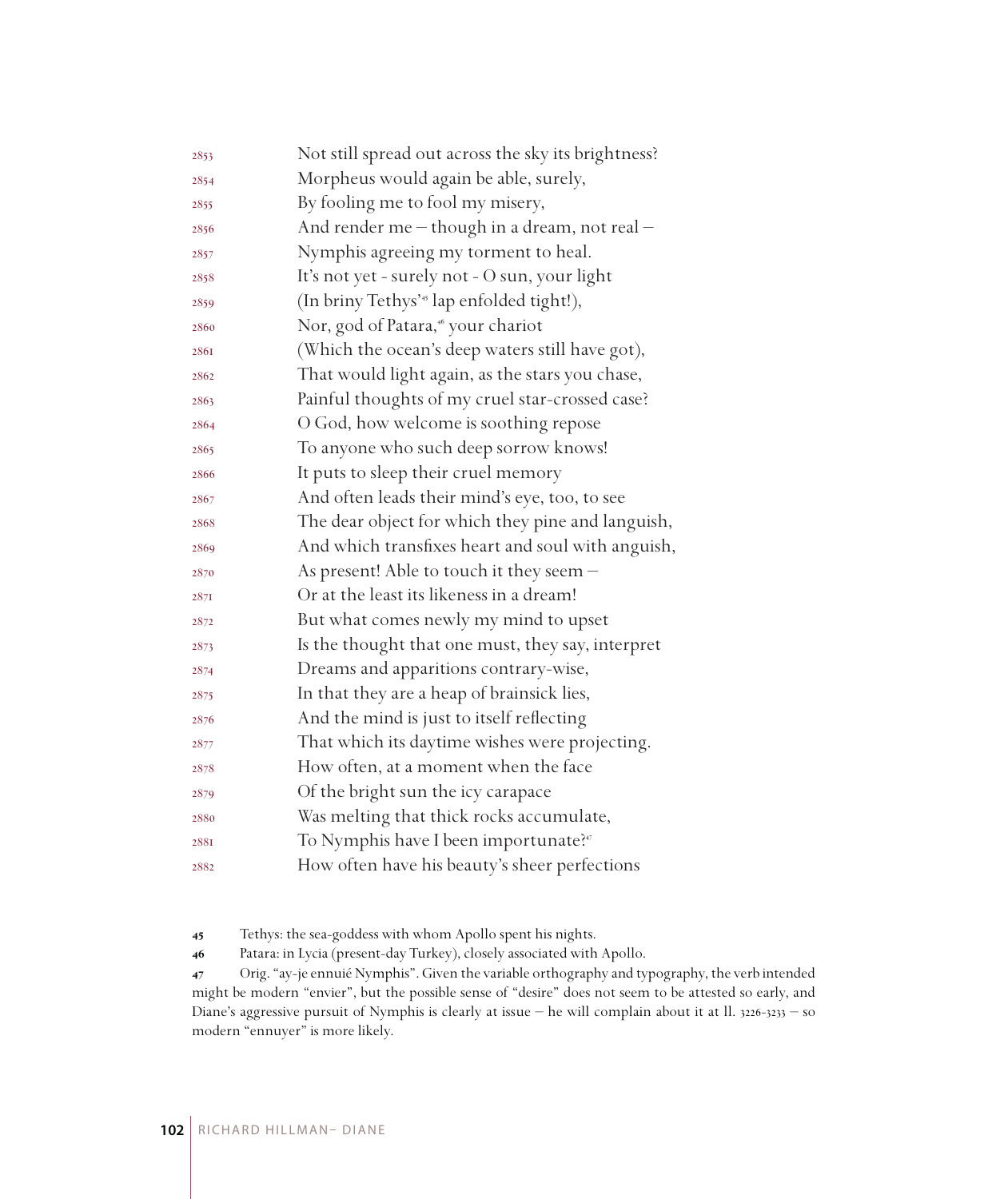| 2883        | Made me run by myself in all directions,              |
|-------------|-------------------------------------------------------|
| 2884        | Searching for him throughout these forests here,      |
| 2885        | In hopes that to his face I might draw near?          |
| 2886        | During the day, if such ardent desire                 |
| 2887        | Set my soul, by his beauties charmed, on fire,        |
| 2888        | And if my heart, by a sweet bond constrained,         |
| 2889        | No other wish, the whole day long, sustained,         |
| 2890        | It's only normal and quite credible                   |
| 2891        | That pleasure I find so agreeable                     |
| 2892        | Presents itself in sleeping to my eyes,               |
| 2893        | Because my heart so strongly for it sighs.            |
| 2894        | As one sees the miser, whose only thought             |
| 2895        | Is of his hoard, becoming overwrought,                |
| 2896        | Who gets no sleep, since just as in the days,         |
| 2897        | He thinks at night of keeping it always;              |
| 2898        | To count it in his heart brings no relief;            |
| 2899        | He ever fears the fingers of some thief               |
| 2900        | Will steal from him so precious a possession,         |
| <b>290I</b> | So day and night he dwells with his obsession:        |
| 2902        | Thus I am amorous both night and day                  |
| 2903        | Of my Nymphis, always to longing prey                 |
| 2904        | For his fair eyes, whose sight I can't erase,         |
| 2905        | Awake or sleeping in some hidden place. <sup>48</sup> |
| 2906        | Ah, might the gods agree that venerable               |
| 2907        | Jupiter this day should make veritable                |
| 2908        | My dream, a meeting grant with Nymphis, all           |
| 2909        | In all to me! I'd from his lips of coral              |
| 2910        | Ravish a thousand kisses, to each eye                 |
| <b>29II</b> | Still oftener my thirsting mouth apply!               |
| 2912        | No happier than I, oh, in that case,                  |
| 2913        | Was fruitful Venus, when, pressing the face           |
| 2914        | And fair eyes of her shepherd as he played,           |

 Orig. "à recoy" – a survival (regional?) of an Old French expression; see A. J. Greimas, *Dictionnaire de l'ancien français* (Paris: Larousse-Bordas, 1999), s.v. "recoi".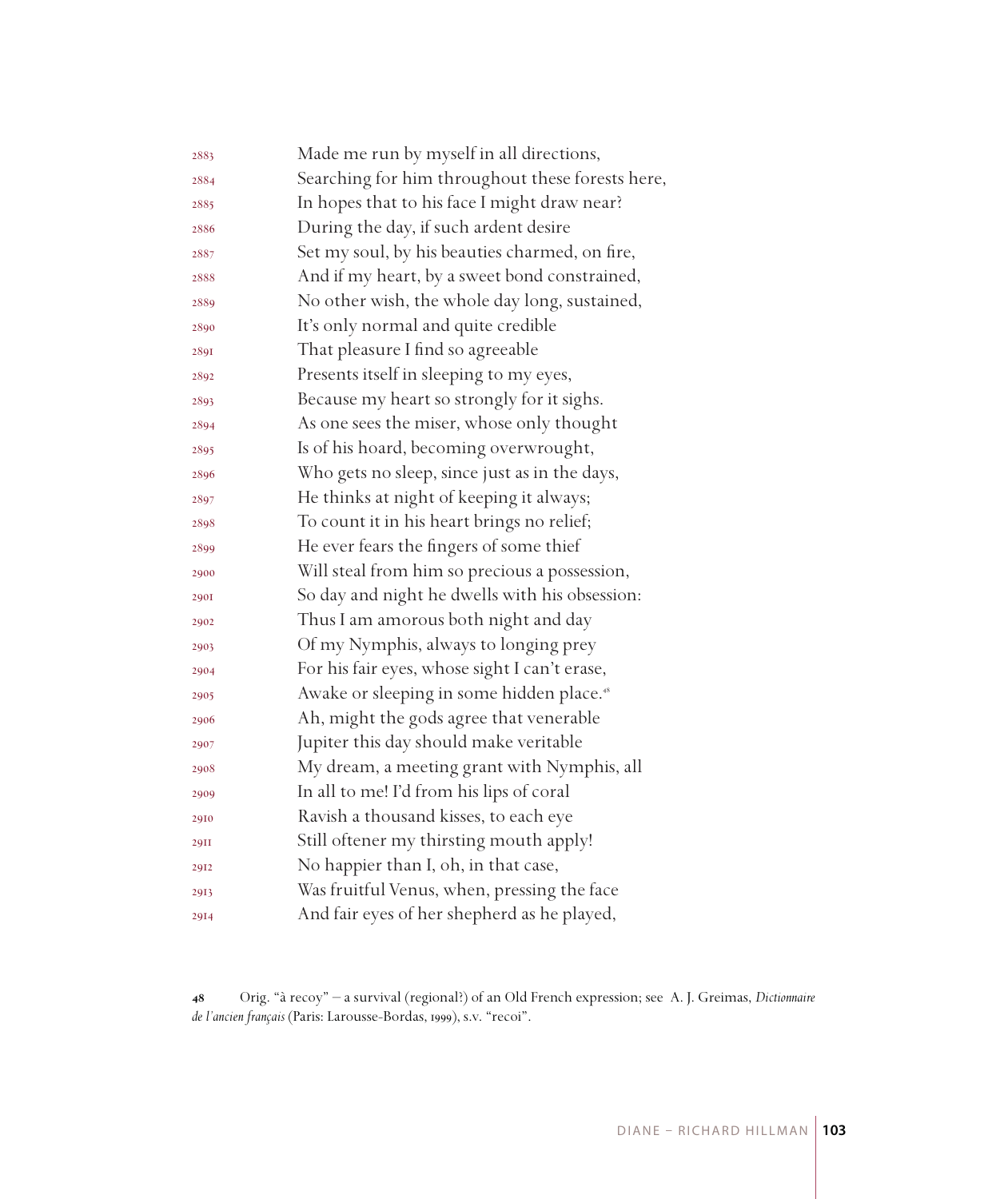| 2915 | To join him in amorous sport she strayed! <sup>49</sup>    |             |
|------|------------------------------------------------------------|-------------|
| 2916 | Nor happier in her rude wilderness                         |             |
| 2917 | Diana, she whose voice declared her goddess, <sup>50</sup> |             |
| 2918 | When, stealing from her bed in the night air,              |             |
| 2919 | She kissed again the eyes and mouth of fair                |             |
| 2920 | Endymion! Nor Thetis happier,                              |             |
| 292I | When Peleus that son begot upon her                        |             |
| 2922 | Who served the Dolopes by striking down                    |             |
| 2923 | Brave Hector outside the gates of his town. <sup>51</sup>  |             |
| 2924 | But I'll go seek Nymphis by every way                      |             |
| 2925 | And cause to come true, if ever I may,                     |             |
| 2926 | My happy dream: one must take risks with Fortune,          |             |
| 2927 | Who never proves to cowards opportune.                     | Exit Diane. |
|      |                                                            |             |

[*Enter Frontin and Fauste.*]

#### FRONTIN

| 2928 | O blessed with happiness your love and fate, |
|------|----------------------------------------------|
| 2929 | For you're the same in features and in gait  |
| 2930 | As Nymphis: on your head, the very hairs     |
| 2931 | Are like the blond and curly locks he bears; |
| 2932 | Your forehead of his colour, eyes the same - |
| 2933 | In short, today I'd give you Nymphis' name!  |
| 2934 | O sacred Art, who transform mortal men       |
| 2935 | And make them take another shape again,      |

 The reference can only be to Venus' liaison with Adonis, which will shortly feature on the sculpted goblet, but despite the latter's fatal predilection for hunting, to make him a shepherd is a distortion on Diane's part.

 The goddess Diana does not seem to have been known for her voice. One suspects that "sa diuine voix" served mainly to furnish Montreux with a rhyme for "bois".

 The son of Peleus and Thetis was Achilles; the reference to the Dolopes, one of the more obscure Greek peoples participating in the Trojan war, suggests Virgilian influence: see Walter Moskalew, "Myrmidons, Dolopes, and Danaans: Wordplays in *Aeneid* 2", *The Classical Quarterly* 40.1 (1990): 275-79. The wedding of Peleus and the sea-goddess Thetis was a favourite classical theme, and for a suggestion that the account by Catullus serves as an intertext for *A Midsummer Night's Dream*, see Richard Hillman, "*Des Champs Faëz* de Claude de Taillemont au Labyrinthe du *Songe* shakespearien, en passant par *Le proumenoir de Monsieur de Montaigne*", *Studi Francesi* 48.1 (2004): 3-18.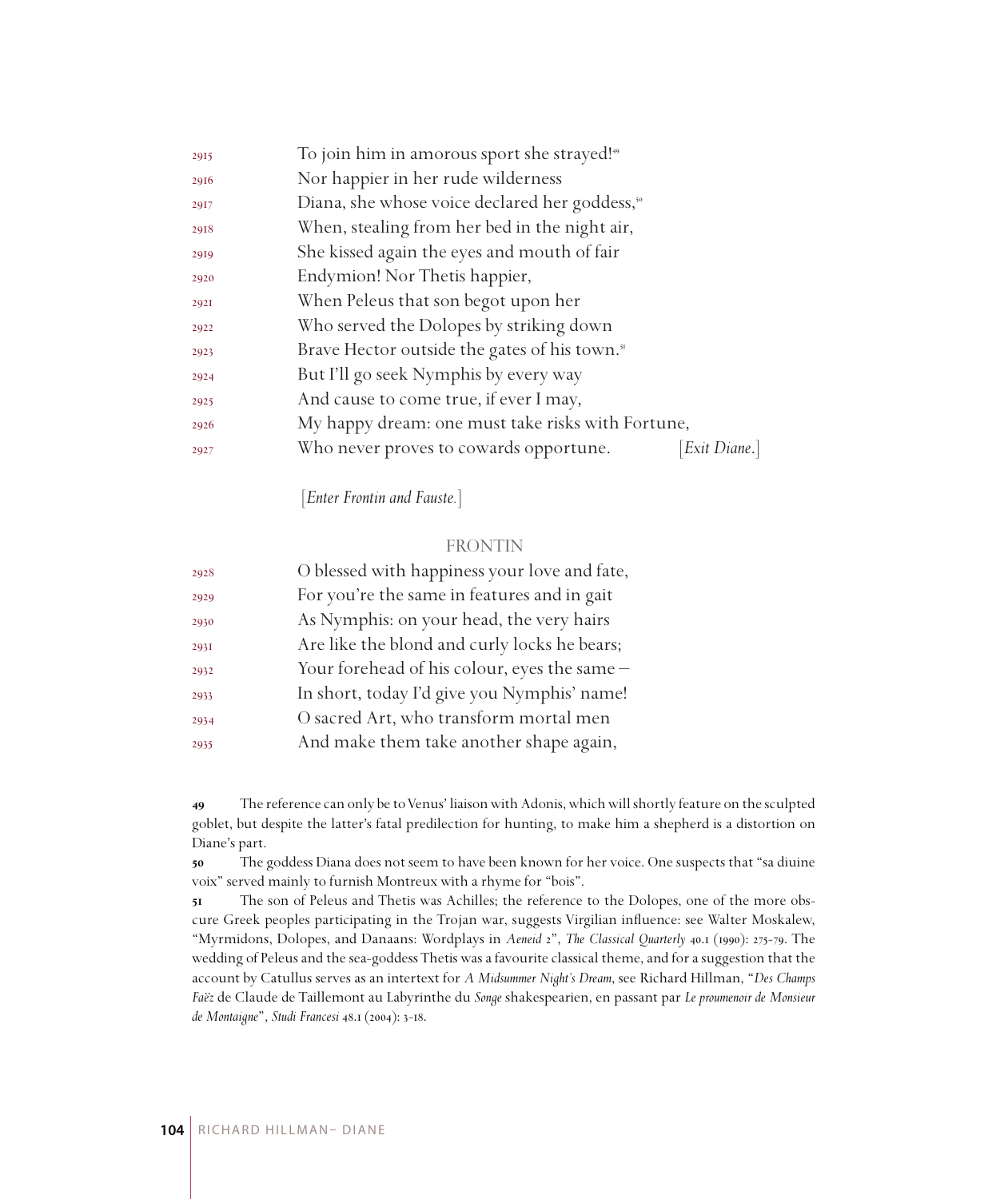| 2936 | Able to alter complexion and feature,              |
|------|----------------------------------------------------|
| 2937 | And forge from nature's work a different creature! |
| 2938 | But in losing your previous appearance,            |
| 2939 | See to it that you don't lose your assurance,      |
| 2940 | And under this mask, which deceives by art,        |
| 2941 | You don't deceive yourself and lose all heart.     |
| 2942 | Don't lose your senses, and, changing your face,   |
| 2943 | Change in ardour: keep your courage in place.      |
| 2944 | Put on a good show, keep your deed concealed,      |
| 2945 | That you may not be foolishly revealed:            |
| 2946 | For against you your offended Diane                |
| 2947 | Would have greater cause her anger to fan          |
| 2948 | Than if you had not taken, with a wile,            |
| 2949 | The form of Nymphis her love to beguile.           |
| 2950 | And when you perceive her charmed by the spell,    |
| 295I | So that the flames of her desire swell,            |
| 2952 | And as her lover you've gained her belief,         |
| 2953 | Give quickly your amorous pain relief              |
| 2954 | By pledging her marriage in proper fashion,        |
| 2955 | For otherwise all love is mere mad passion.        |
| 2956 | As witness of that faithful pledge I'll serve      |
| 2957 | And your well-being, all your years, preserve,     |
| 2958 | To see to it that nothing will occur               |
| 2959 | To cause you, as in former times, to suffer.       |
|      |                                                    |

# FAUSTE

| 2960 | Let's go, Frontin, let's go: for I intend          |
|------|----------------------------------------------------|
| 2961 | To use the time well this sweet day will send,     |
| 2962 | And if good fortune I should be accorded,          |
| 2963 | I'll give you, so that you'll be well rewarded     |
| 2964 | For your sacred friendship, your constant aid,     |
| 2965 | A goblet skilfully, by turning, made               |
| 2966 | From that lofty boxwood, its whitened crest        |
| 2967 | Split off long ago, by old age oppressed,          |
| 2968 | Which grew against my oven's ancient wall;         |
| 2969 | This goblet comes from the root of that windfall - |
|      |                                                    |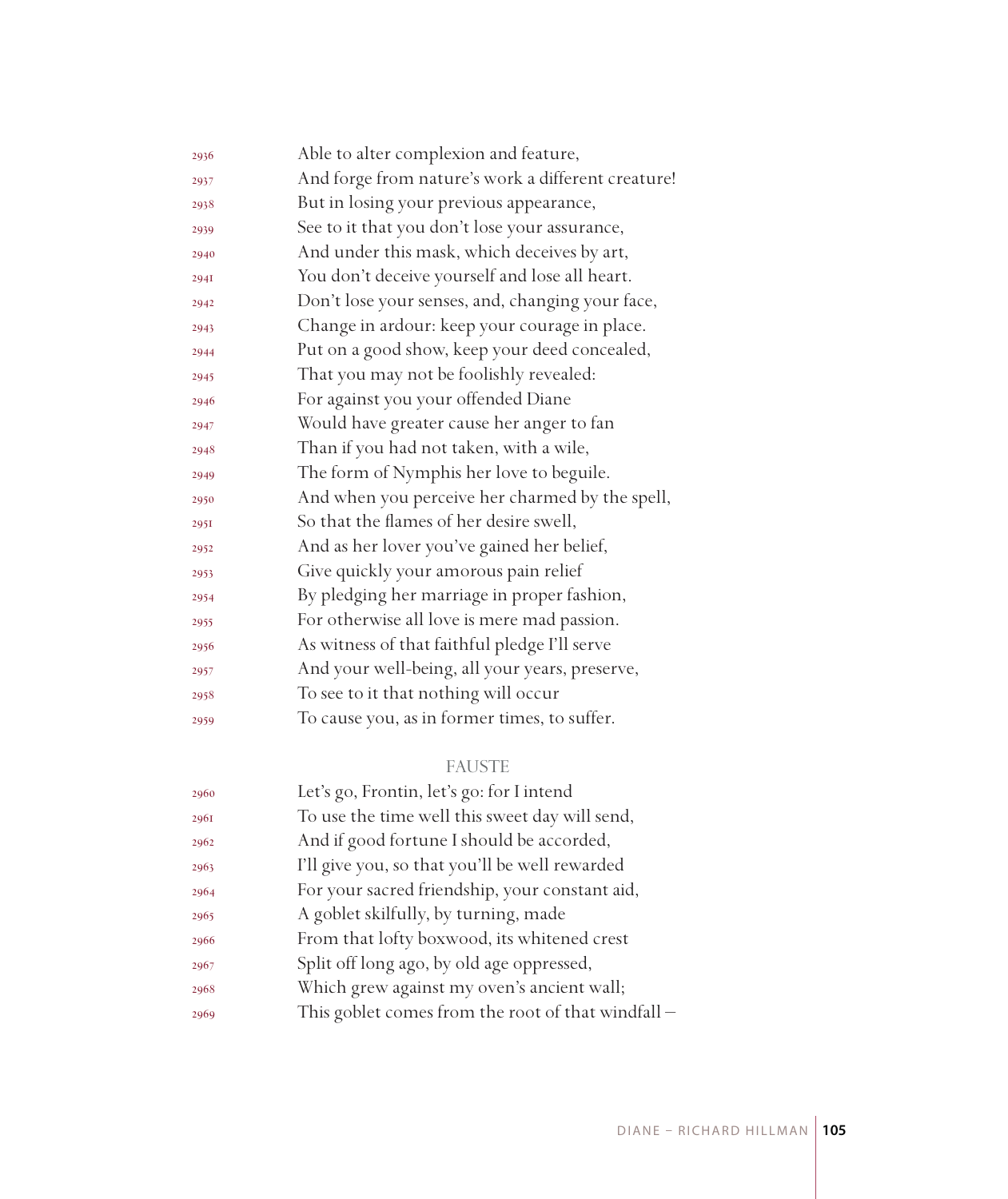| 2970 | Yellow as gold whose perfection is praised,              |
|------|----------------------------------------------------------|
| 2971 | Round like an apple, but with sides upraised,            |
| 2972 | Hollow a foot wide, and with chisel fine <sup>52</sup>   |
| 2973 | As much outside as inside made to shine.                 |
| 2974 | At the top is visible a broad rim                        |
| 2975 | With ciphers and deltas of Greece <sup>53</sup> as trim; |
| 2976 | By a thousand knots are lovers enlaced,                  |
| 2977 | And tightly with small cords together placed:            |
| 2978 | Many a tear amongst them we find formed,                 |
| 2979 | Which, as they fall, to flowers are transformed;         |
| 2980 | Above these flutter many birds that seek,                |
| 2981 | Each one, to peck them gently with its beak.             |
| 2982 | On one side is seen carved in lively fashion             |
| 2983 | Fruitful Venus grieving in woeful passion,               |
| 2984 | Her back against a rock-face hard and sheer,             |
| 2985 | While her Adonis, whom she held so dear,                 |
| 2986 | Lies dead within her piteous embrace,                    |
| 2987 | And floods of tears she sheds upon his face;             |
| 2988 | His head, divine to lovers, now unmanned, <sup>54</sup>  |
| 2989 | Rests passive in the hollow of her hand;                 |
| 2990 | The gentle Zephyr of her lively breath,                  |
| 2991 | In wide waves wafting," fans his hair in death.          |
| 2992 | Near Adonis his hounds, their forces spent,              |
| 2993 | Who, mortally wounded in their bereavement,              |

 Orig. "d'un cizeau joly": I take the adjective to refer to the effect of the chisel rather than the instrument itself; cf. William Shakespeare, *The Winter's Tale*, *The Riverside Shakespeare*, 2nd ed., ed. G. Blakemore Evans, J. J. M. Tobin *et al*. (Boston: Houghton Mifflin, 1997), V.iii.78-79: "What fine chisel / Could ever yet cut breath?" Clearly, the Greek letter used as a mystic spiritual or religious symbol.

 Orig. "Son chef diuin, aux amoureux humain": a difficult line, especially because of the punctuation; I translate as if it were punctuated "Son chef, diuin aux amoureux, humain" and take the sense of "humain" as here pointedly including the mortal state.

 Orig. "Par flots flottant". "Floflotant" was an established onomatopoetic coinage; see Randle Cotgrave, *A Dictionarie of the French and English Tongues* (London: Adam Islip, 1611), s.v.: "Floating, flowing, surging; sounding like waues, or billowes". It had become notably old-fashioned by the 1630s, when Jean Desmarets de Saint-Sorlin put it in the mouth of a ridiculously affected poet; see my translation of *The Visionaries* (*Les visionnaires*), l. 82, n. 10 (<http://umr6576.cesr.univ-tours.fr/publications/Visionaries/fichiers/ pdf/visionnaires\_trans.pdf>; accessed 5 November 2014).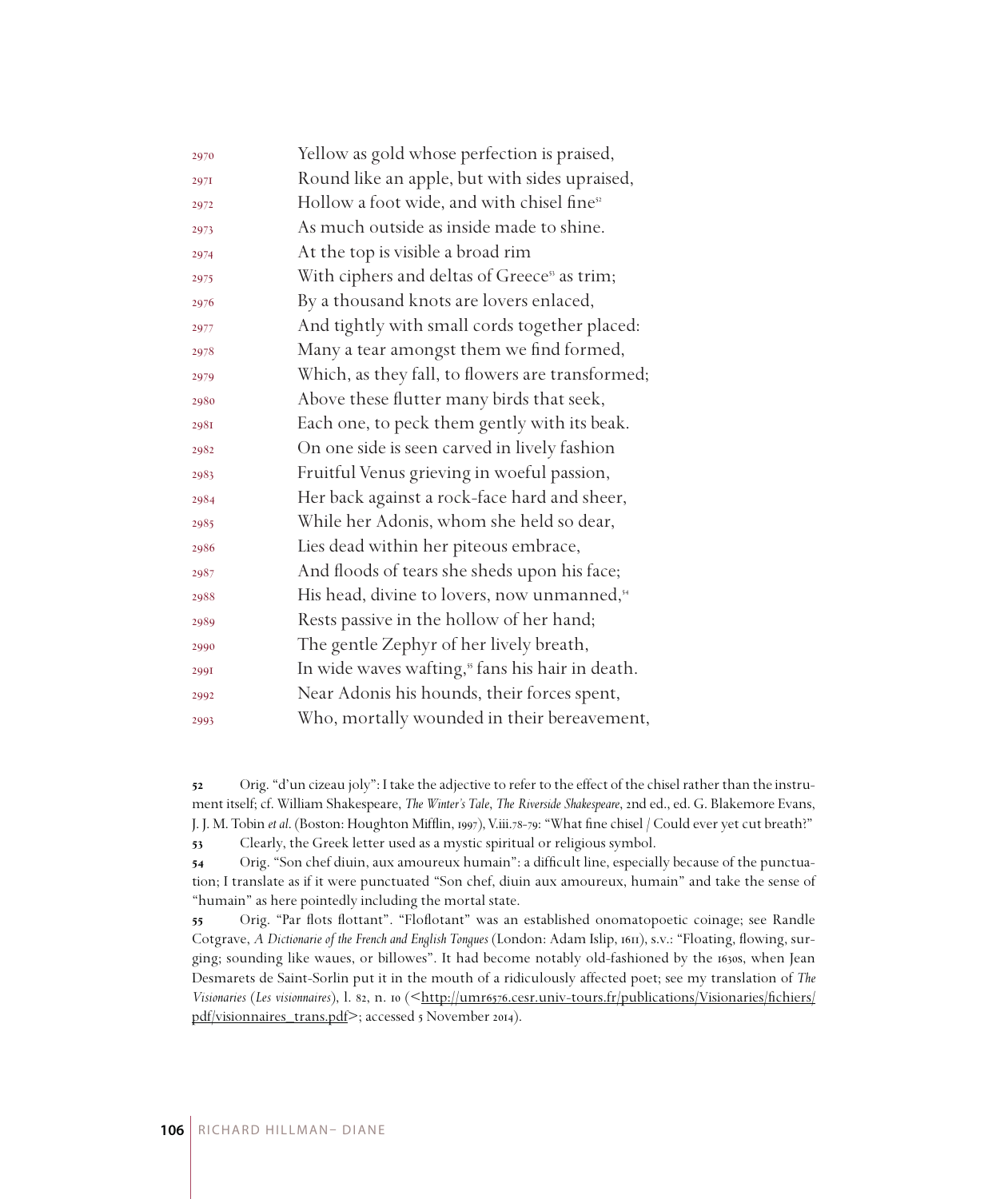| 2994 | With myriad cries, heads raised in the air,              |
|------|----------------------------------------------------------|
| 2995 | Lament the loss in which they had a share, <sup>56</sup> |
| 2996 | Some lying on the ground in grief and pain,              |
| 2997 | The red blood licking of their master slain;             |
| 2998 | Others proudly rallying in a pack,                       |
| 2999 | Run to pay the boar, their enemy, back.                  |
| 3000 | Meanwhile out-pouring all around one spies,              |
| 3001 | From the Mother of Love's most sacred eyes,              |
| 3002 | Such torrents of tears that the bloody face              |
| 3003 | Of fair Adonis is drenched and made base; <sup>57</sup>  |
| 3004 | And his spear, with which he had dashed the pride        |
| 3005 | Of so many boars, is close by his side.                  |
| 3006 | Elsewhere the form depicted one may see,                 |
| 3007 | Carved with subtle strokes, of lamenting Thisbe,         |
| 3008 | Her mouth agape, as if expressing woe                    |
| 3009 | For her dear Pyramus, whom she loved so:                 |
| 3010 | With eyes dropping tears she is seen to stand,           |
| 30II | Holding the treacherous arm <sup>38</sup> in her hand    |
| 3012 | Which his fine body $-$ love's worship its due $-$       |
| 3013 | With its point of iron pierced through and through.      |
| 3014 | One may near her espy the fatal fountain,                |
| 3015 | Which still appears to suffer from its pain,             |
| 3016 | Just as its waters - alas, intermingling                 |
| 3017 | With cruel blood - deplored their perishing.             |
| 3018 | Lying against the tranquil fountain's side,              |
| 3019 | One sees faithful Pyramus as he died                     |
| 3020 | (Whose heart was hurtfully by love hard-pressed),        |
| 302I | When he had completely transfixed his breast,            |
|      |                                                          |

 Orig. "la perte qu'ils ont faite": literally, "the loss which they caused", but I allow for their exaggerated sense of responsibility.

 Orig. "est baignee & relante": the sense is difficult but must include the evocation of blighted beauty from the mingling of tears and blood. The Old French adjective "relent" is attested as late as 1718, according to Le Trésor de la langue française informatisé (<http://atilf.atilf.fr/; accessed 4 October 2014): see s.v. relent (subst. masc.). The term is invariably negative in connotation; I can find no alternative reading.

 Orig. "armes": the plural seems very loosely used, probably for the sake of a rhyme (with "larmes"). It was well-known (thanks to Ovid, *Metamorphoses*, bk. 4) that Thisbe would kill herself with the sword Pyramus had used on himself; I translate accordingly.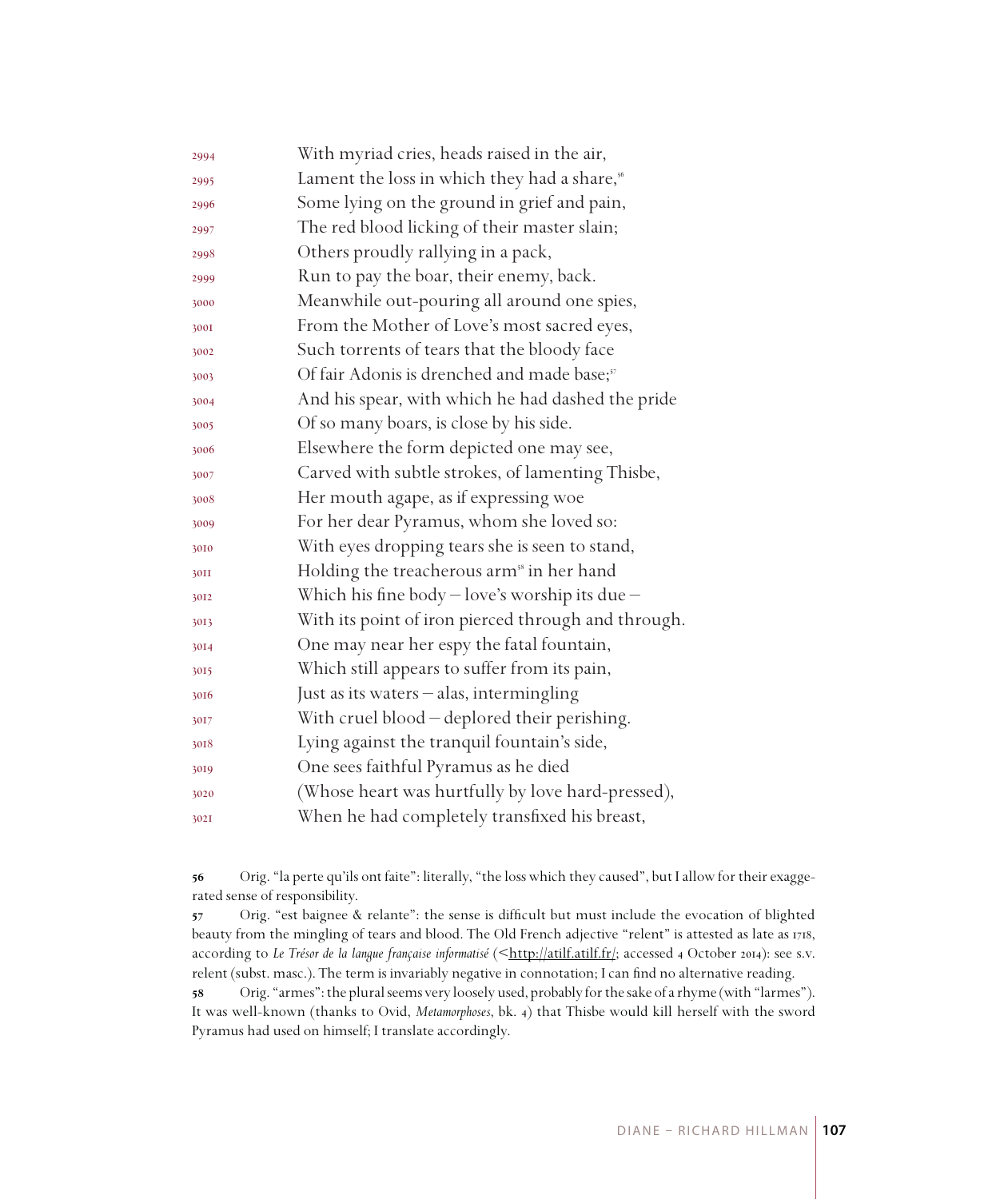| 3022 | Was covered in blood, and the desert ground         |
|------|-----------------------------------------------------|
| 3023 | With that same blood was covered all around;        |
| 3024 | The sides of the fountain, too, were imbrued        |
| 3025 | With the blood that out of his corpse still issued. |
| 3026 | The head-scarf which the wild and savage beast      |
| 3027 | Had bloodied - only cause these two deceased -      |
| 3028 | Lay close at hand, another bloody sight,            |
| 3029 | Upon the field, which with horror turned white.     |
| 3030 | On still another side is Dido shown,                |
| 303I | Gripping the sword, making many a moan,             |
| 3032 | Her eyes all swollen with weeping and wailing,      |
| 3033 | And on the sea, into the distance sailing,          |
| 3034 | Ingrate Aeneas, the mutinous ocean                  |
| 3035 | Making his great ships conform to its motion.       |
| 3036 | Near Dido her sister Anna one sees,                 |
| 3037 | Who tries, alas, her dolour to appease,             |
| 3038 | Weary with weeping, and her pain profound           |
| 3039 | Makes her lower her face upon the ground;           |
| 3040 | Her arms are crossed, in abject fashion placed,     |
| 304I | One with the other plaintively enlaced.             |
| 3042 | One sees assembled round her in their pity          |
| 3043 | The citizens of Carthage, that fair city,           |
| 3044 | Who, with infinite tears in painful throes,         |
| 3045 | Lament their queen's sad fate, deplore her woes;    |
| 3046 | Then with dry wood there is raised up a pyre        |
| 3047 | Where Dido's corpse will be consumed by fire.       |
| 3048 | Next one sees, in chastity rigorous,                |
| 3049 | Finely sculpted, saintly Hippolytus,                |
| 3050 | Who, by spirited horses lacerated,                  |
| 305I | The shore and grass with blood has inundated.       |
| 3052 | His chariot, by a boulder restrained,               |
| 3053 | Appears with crimson blood all over stained,        |
| 3054 | And his horses, with their effort distressed,       |
| 3055 | Panting and sweating, can now take some rest.       |
| 3056 | Close by Hippolytus inanimate                       |
| 3057 | Phaedra is seen in her amorous state,               |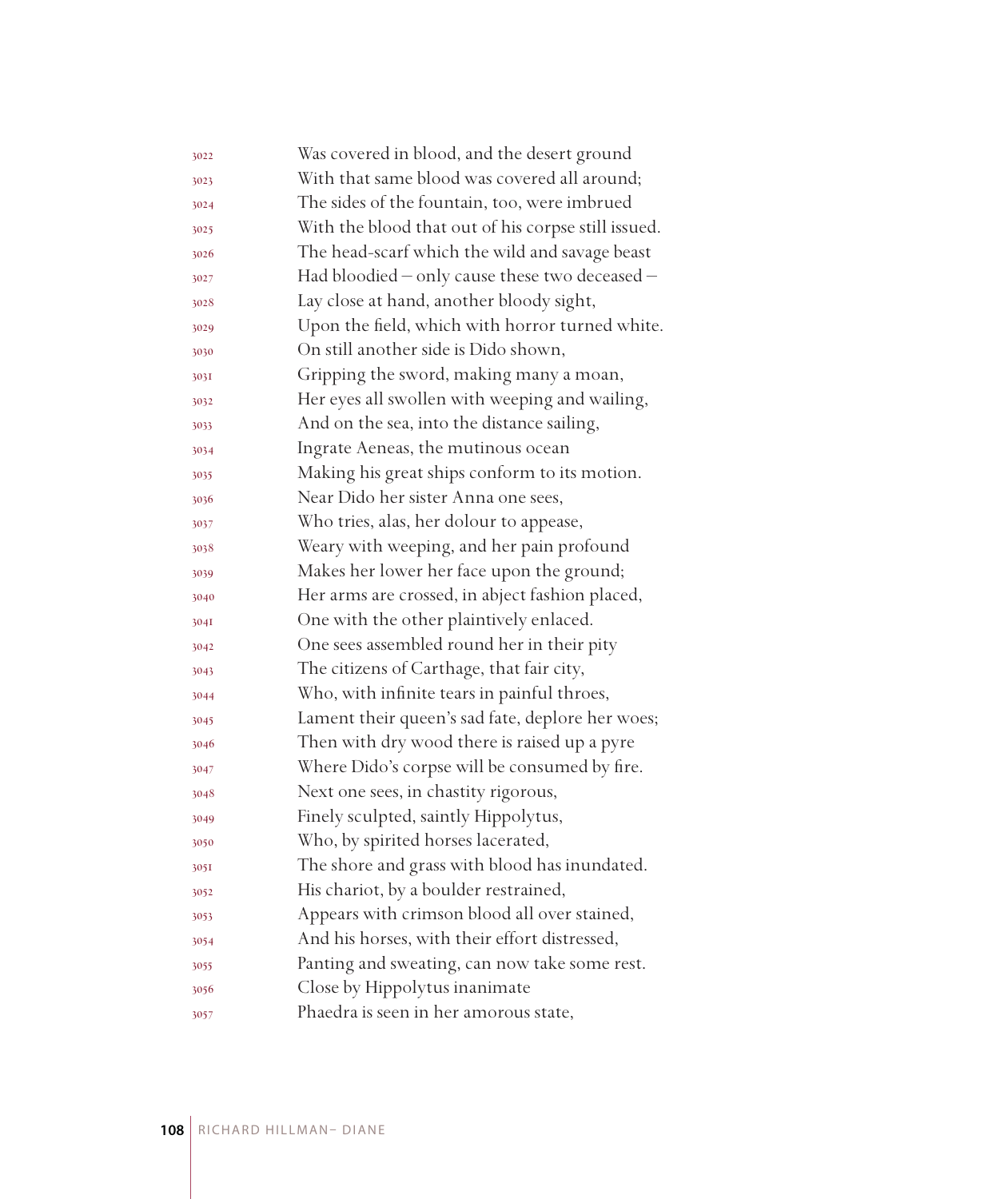| 3058 | Which she regrets, laments that, faithlessly,       |
|------|-----------------------------------------------------|
| 3059 | False to her place and loving cruelly,              |
| 3060 | She drove Hippolytus, as chaste as handsome,        |
| 3061 | To death, alas, before his time had come.           |
| 3062 | Then one sees her ready herself to kill,            |
| 3063 | With dread sword in hand that aim to fulfil,        |
| 3064 | Avenging on herself Hippolytus,                     |
| 3065 | Amongst all of his time illustrious.                |
| 3066 | Then one sees a god who back to life wins           |
| 3067 | Modest Hippolytus with medicines,                   |
| 3068 | And he remains immortally the guest,                |
| 3069 | Far from his cruel father, of the forest.           |
| 3070 | The goblet's textured base presents the eye         |
| 307I | With flowers galore, that in beauty vie:            |
| 3072 | Syron <sup>39</sup> the maker, equalled by no one   |
| 3073 | In learned artistry beneath the sun.                |
| 3074 | There, Fronton: that's the present I ordain         |
| 3075 | For your goodness, which from Fauste you'll obtain. |
| 3076 | But, O Fronton - look where I'm looking, man!       |
| 3077 | Here within this wood I perceive Diane.             |
| 3078 | Good God, it is she! Love do me the grace           |
| 3079 | That this time I may soften her bold face,          |
| 3080 | Assuming her exalted Nymphis' guise,                |
| 3081 | And that our meeting fully satisfies                |
| 3082 | My longings, and without her lovely glances         |
| 3083 | Learning they've been subjected to my trances!      |
| 3084 | O holy Love, if you grant this effect,              |
| 3085 | I promise, on the love-fruit I expect               |
| 3086 | To reap, in sacrifice you shall be offered          |
| 3087 | The fattest heifer found within my herd.            |

 Orig. "Syron" : Syro (or Siro) was the Epicurean philosopher said to have been the teacher of Virgil; Montreux was likely aware of the tradition of commentary identifying him with Silenus in *Eclogue* 6, who recites to the shepherds an Epicurean account of the Creation. See *P. Vergili Magonis Bucolica et Georgica*, ed. T. E. Page (London: Macmillan, 1968), pp. 142-43, n. 31. The learning of Virgil's Silenus matches the mythological knowledge displayed on the goblet.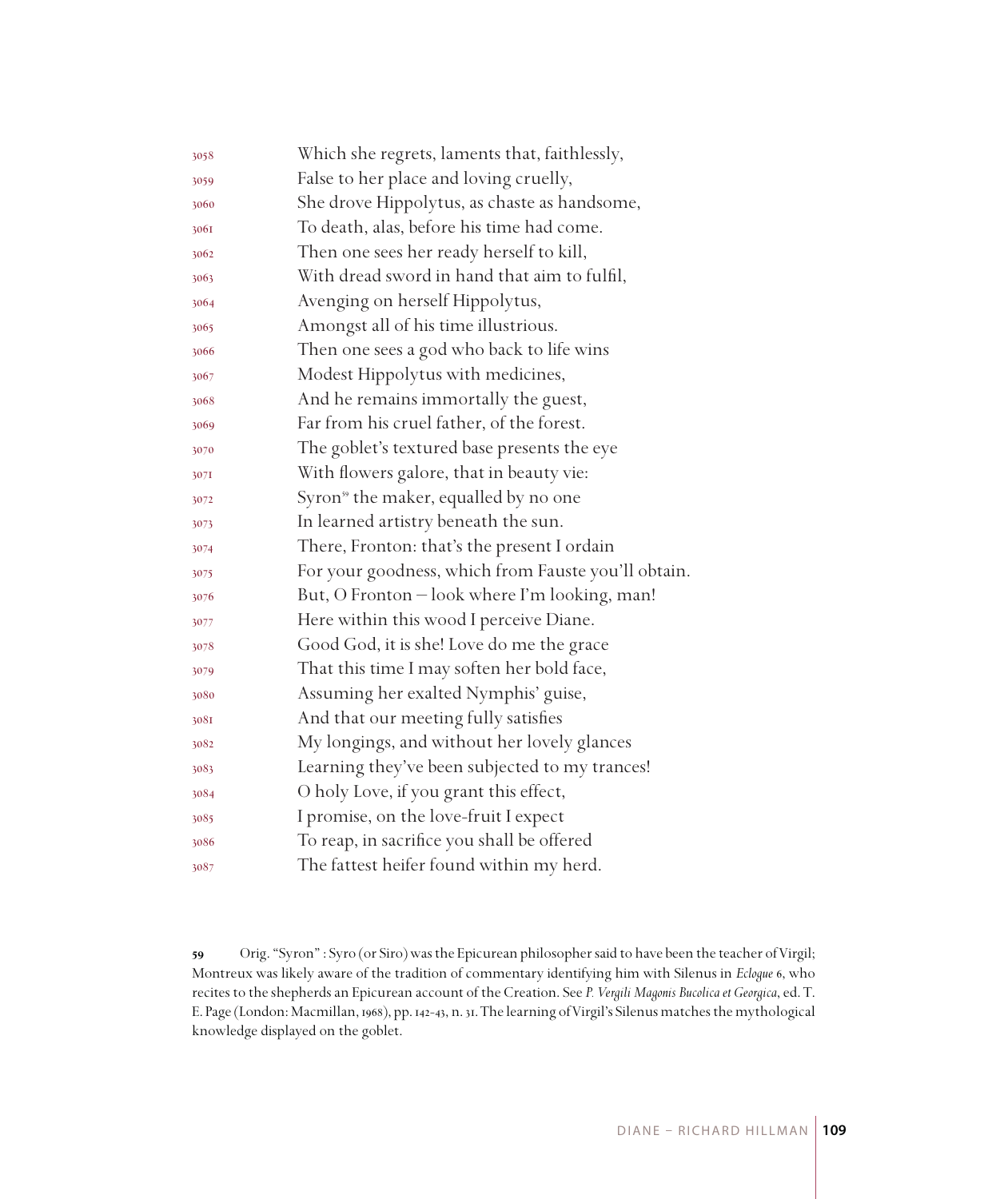## FRONTIN

| 3088 | Live, Fauste, live in the hope that you've conceived, |
|------|-------------------------------------------------------|
| 3089 | By Diane, I think you've now been perceived;          |
| 3090 | For there she is now, hastening our way,              |
| 3091 | Sure that it's Nymphis, not a part you play.          |

## DIANE

| 3092 | Of fair shepherds, Nymphis, fairest of all,             |
|------|---------------------------------------------------------|
| 3093 | Whose eyes seem that sparkling torch to recall          |
| 3094 | Which in the sky the fair dawn daily yields,            |
| 3095 | What brings you up so early to these fields?            |
| 3096 | Alas, it's not the love that firmly ties                |
| 3097 | Your heart to mine could cause you now to rise          |
| 3098 | With such alacrity. In my hot yearning                  |
| 3099 | Don't fear, O fair Nymphis, your fair soul's burning,   |
| 3100 | For Diane means nothing at all to you,                  |
| 3101 | Whose soul by your love is pierced through and through, |
| 3102 | But cruelly you smile at the storms that blast her      |
| 3103 | And take no heed of her looming disaster.               |
|      |                                                         |

## FAUSTE

| 3104 | Fair Diane, don't believe it any longer:         |
|------|--------------------------------------------------|
| 3105 | Nothing's so harsh but that qualities stronger – |
| 3106 | Hallowed virtue, long love, firm constancy -     |
| 3107 | Will soften it, and prove its pliancy.           |
| 3108 | Acquaintance must come before love can grow;     |
| 3109 | The thing must be seen, its value to know.       |
| 3110 | A vibrant and long-lasting love-relation         |
| 3III | Cannot be forged by rash precipitation,          |
| 3II2 | Sudden impulse; instead, its heavenly fire,      |
| 3II3 | To well endure, by slow stages burns higher.     |
| 3II4 | Ah, how do you know if ardent emotion,           |
| 3II5 | Your sufferings and your painful devotion,       |
| 3116 | Have dashed that icy rock my breast contained,   |
| 3II7 | By which you saw your passion so disdained?      |
| 3118 | Ah, how do you know if the golden arrow          |
|      |                                                  |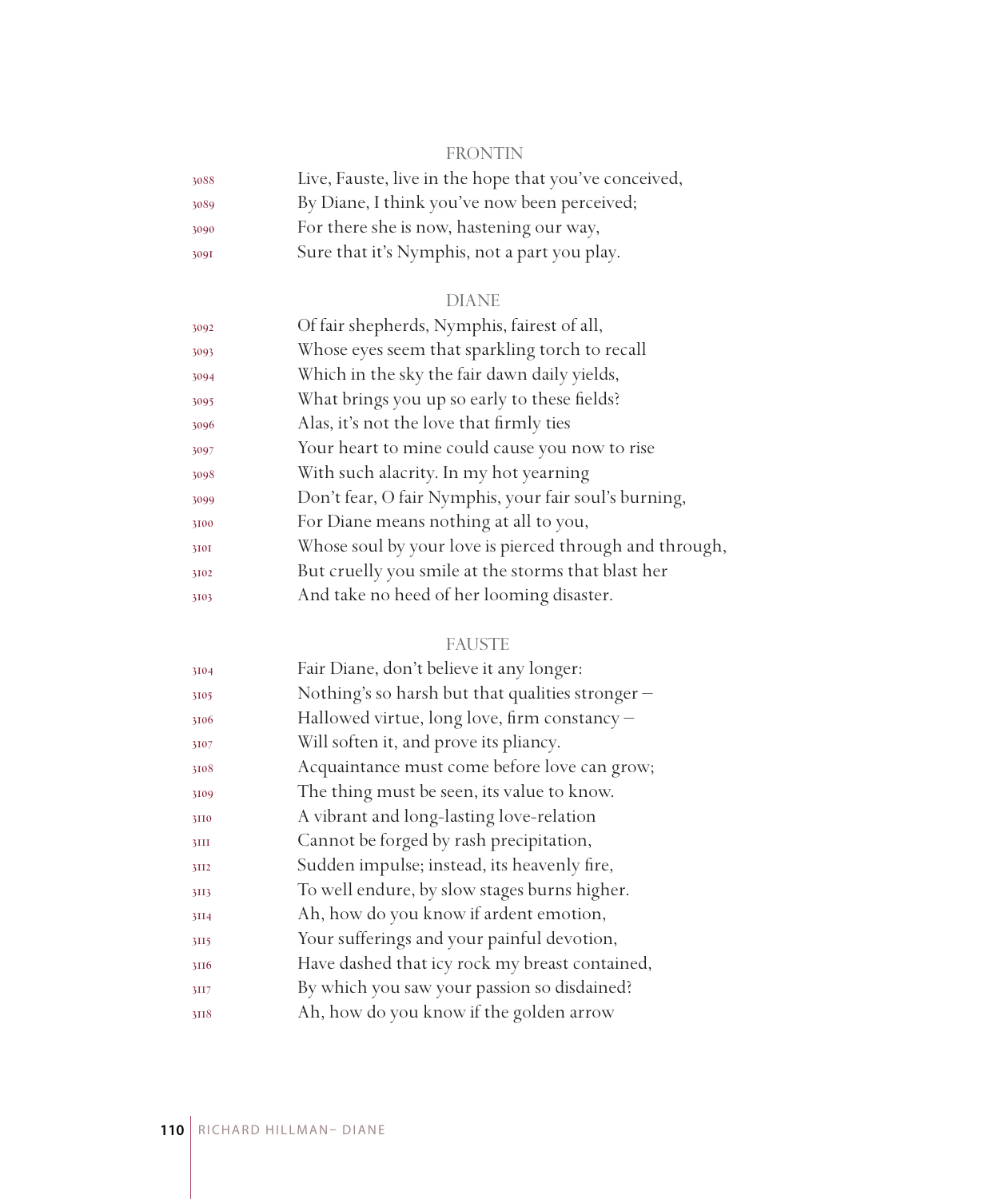| 3119 | The Paphian shoots has laid my soul low,        |
|------|-------------------------------------------------|
| 3120 | As the chilling weight of his leaden dart       |
| 3I2I | Had formerly wounded my tender heart?           |
| 3122 | Winged Time, who controls our finite condition, |
| 3123 | Brings all along with him, and to fruition;     |
| 3124 | That which a single day cannot effect           |
| 3125 | Tomorrow has the power to perfect.              |
| 3126 | We must not blame the just divinities           |
| 3127 | For not at once according all we please.        |
| 3128 | You'd be confused indeed, or I mistake,         |
| 3129 | If I said now that only for your sake           |
| 3130 | Have I made my way to this lovely plain,        |
| 3131 | In hope your faithful friendship to obtain.     |
| 3132 | See the great alteration in my will,            |
| 3133 | Of your fair beauty more amorous still          |
| 3134 | Than you were of mine, slight as it may be,     |
| 3135 | When you carried your face downcast for me.     |

| 3136 | Ah, O Nymphis, you're merely mocking me!         |
|------|--------------------------------------------------|
| 3137 | You wrong again my loving constancy!             |
| 3138 | Not content, alas, with seeing me languish,      |
| 3139 | Do you wish further to laugh at my anguish?      |
| 3140 | Content yourself with the pains that I'm feeling |
| 3I4I | Without mocking injuries never-healing:          |
| 3142 | For I well know that, compared with me, Julie    |
| 3143 | Is too perfect, too alluring and pretty          |
| 3144 | To leave her, whom you loved above your being,   |
| 3145 | So suddenly in love with me agreeing.            |
| 3146 | You never will make me swallow that line.        |

# FAUSTE

| 3147 | I swear by Love, whose glory is divine,     |
|------|---------------------------------------------|
| 3148 | His power more compelling than the skies,   |
| 3149 | That I'm now burning only for your eyes $-$ |

That my former love has finished its span,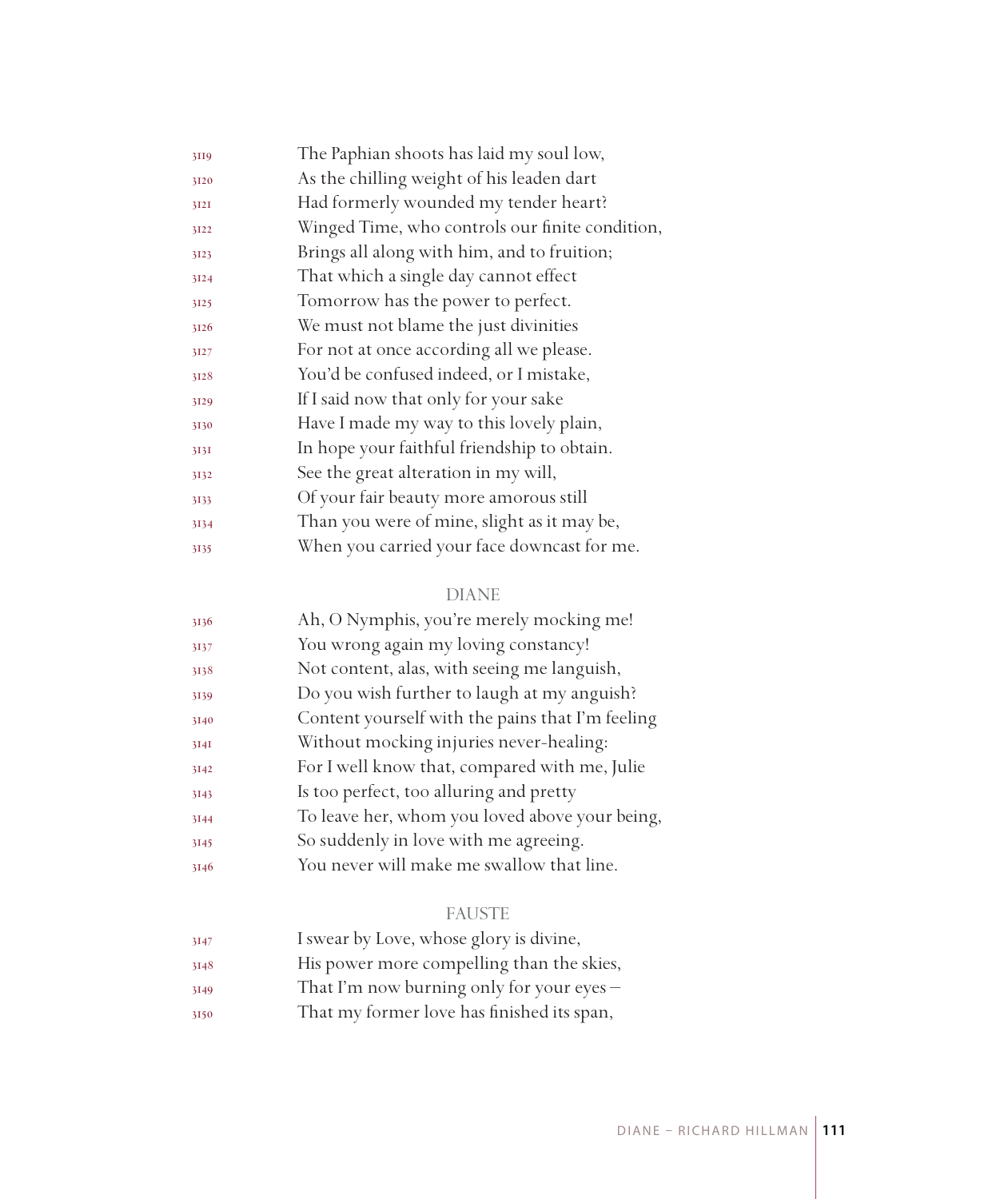| 3151 | And I honour no one but my Diane.                  |
|------|----------------------------------------------------|
| 3152 | I swear it to you $-\text{let }$ my oath be heard! |

| 3153 | O dear Nymphis, I take you at your word!      |
|------|-----------------------------------------------|
| 3154 | Gods of heaven, my endless gratitude          |
| 3155 | Is yours for having the cold heart subdued    |
| 3156 | Of my Nymphis, and with such suddenness       |
| 3157 | Made him humanely yield to my distress!       |
| 3158 | O hallowed Love, to you whose sacred power    |
| 3159 | Can never suffer a faltering hour,            |
| 3160 | With reverence I'll sacrifice a steer,        |
| 3161 | Far and wide proclaim you god without peer.   |
| 3162 | Yet to have, O Nymphis, some certain sign,    |
| 3163 | Beyond all doubt, that your love is now mine, |
| 3164 | I beg you to promise your faith to me,        |
| 3165 | To be my spouse and love exclusively.         |
|      |                                               |

## FAUSTE

| No greater joy alive do I desire,               |
|-------------------------------------------------|
| Here below to no greater good aspire.           |
| It's my wish, for my life's whole occupation    |
| Is this desire, this sweet contemplation.       |
| Then, Diane, I give, since Love so commands,    |
| Faith and heart eternal into your hands;        |
| I promise you, and lawfully take oath           |
| By holy Hymen, my immortal troth                |
| To yours I'll bind, not swerving in the least,  |
| By death alone, when I shall die, released.     |
| Give me your hand, therefore, lovely and white; |
| This ring put on, and that no cruel spite       |
| May ever thwart again our happiness -           |
| That I am yours, that Diane I possess -         |
| Frontin (whom even now I'm pleased to spy)      |
| To our faith, Hymen, Love shall testify.        |
|                                                 |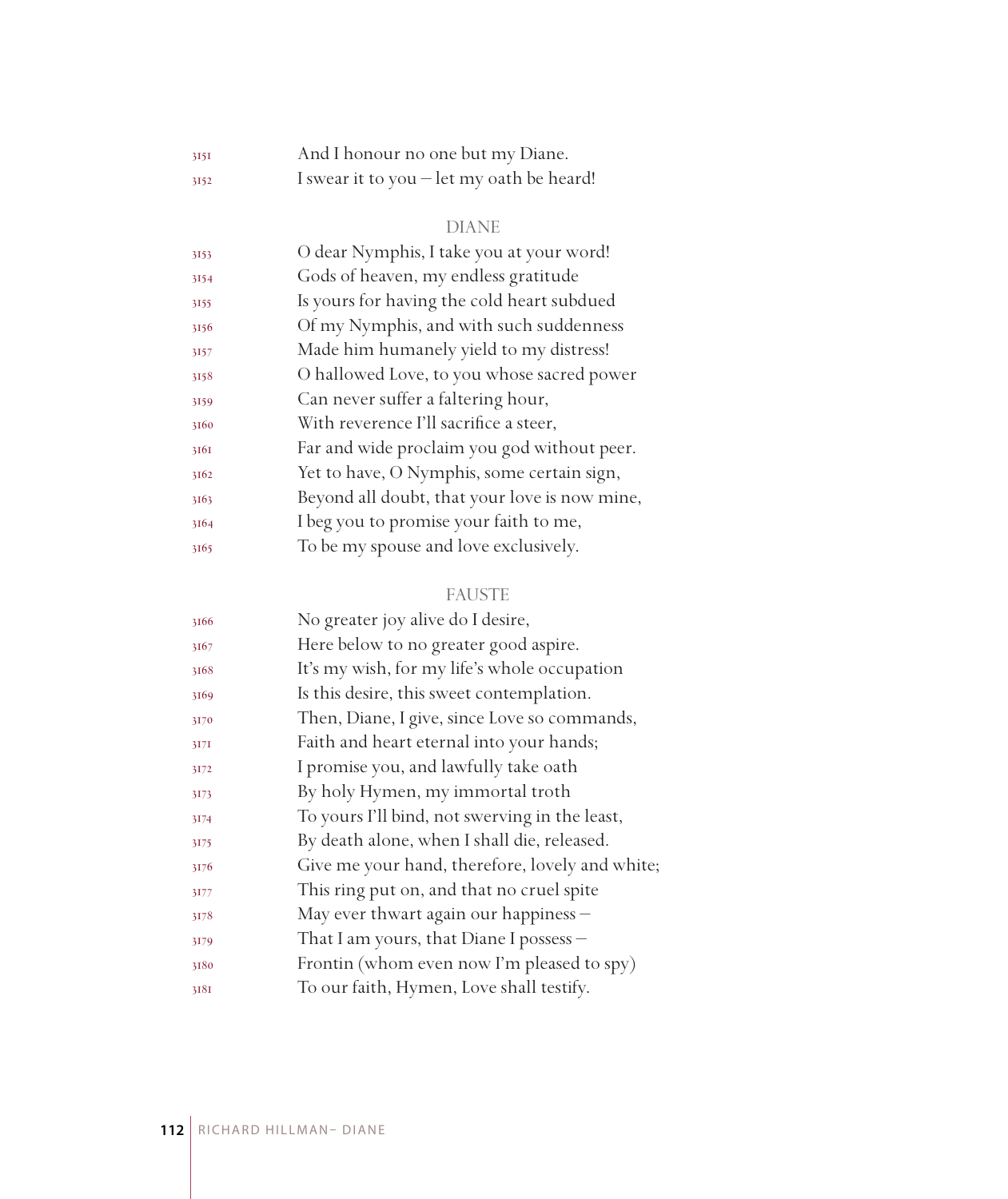|      | FRONTIN coming forward                              |
|------|-----------------------------------------------------|
| 3182 | An eye-witness indeed, a faithful one,              |
| 3183 | He'll be of such fair amity begun.                  |
| 3184 | Of this for his remaining days he'll cherish        |
| 3185 | A blest remembrance, which will never perish.       |
| 3186 | But how comes it, Nymphis, that you do not touch    |
| 3187 | Those eyes, forehead, and mouth that tempt so much? |
| 3188 | Since they are yours, ordained to match your will,  |
| 3189 | And sworn the need of your soul to fulfil?          |
| 3190 | Kiss Diane, and with breath of savour sweet         |
| 3191 | Draw her heart and her soul your own to meet.       |
| 3192 | Kiss her, therefore, and may that sweet sensation   |
| 3193 | Dampen the ardour of the conflagration              |
| 3194 | In which your noble soul has burned and pined,      |
| 3195 | To such a beauty's sacred flame consigned.          |
|      | <b>FAUSTE</b>                                       |
| 3196 | Frontin, I don't dare, and fear such a kiss         |
| 3197 | To the mind of Diane might seem amiss.              |
| 3198 | However, I must find out how she feels.             |
|      | <b>DIANE</b>                                        |
| 3199 | Since holy matrimony's vow now seals                |
| 3200 | Our hearts together in one entity,                  |
| 3201 | I'll let you take the kiss in chastity.             |
|      | <b>FAUSTE</b>                                       |
| 3202 | I take it, therefore, with the certain sense        |
| 3203 | That this day I'll cherish with reverence           |
| 3204 | Forever, keeping eternal the vow                    |
| 3205 | That you, fair one, received from me just now.      |
|      | NYMPHIS [entering]                                  |
| 3206 | Since gleaming dawn once more imparts its glow      |
| 3207 | To heaven, in search of Julie I'll $g_0$ –          |
| 3208 | Proud Julie, who takes pleasure in the sight        |
|      |                                                     |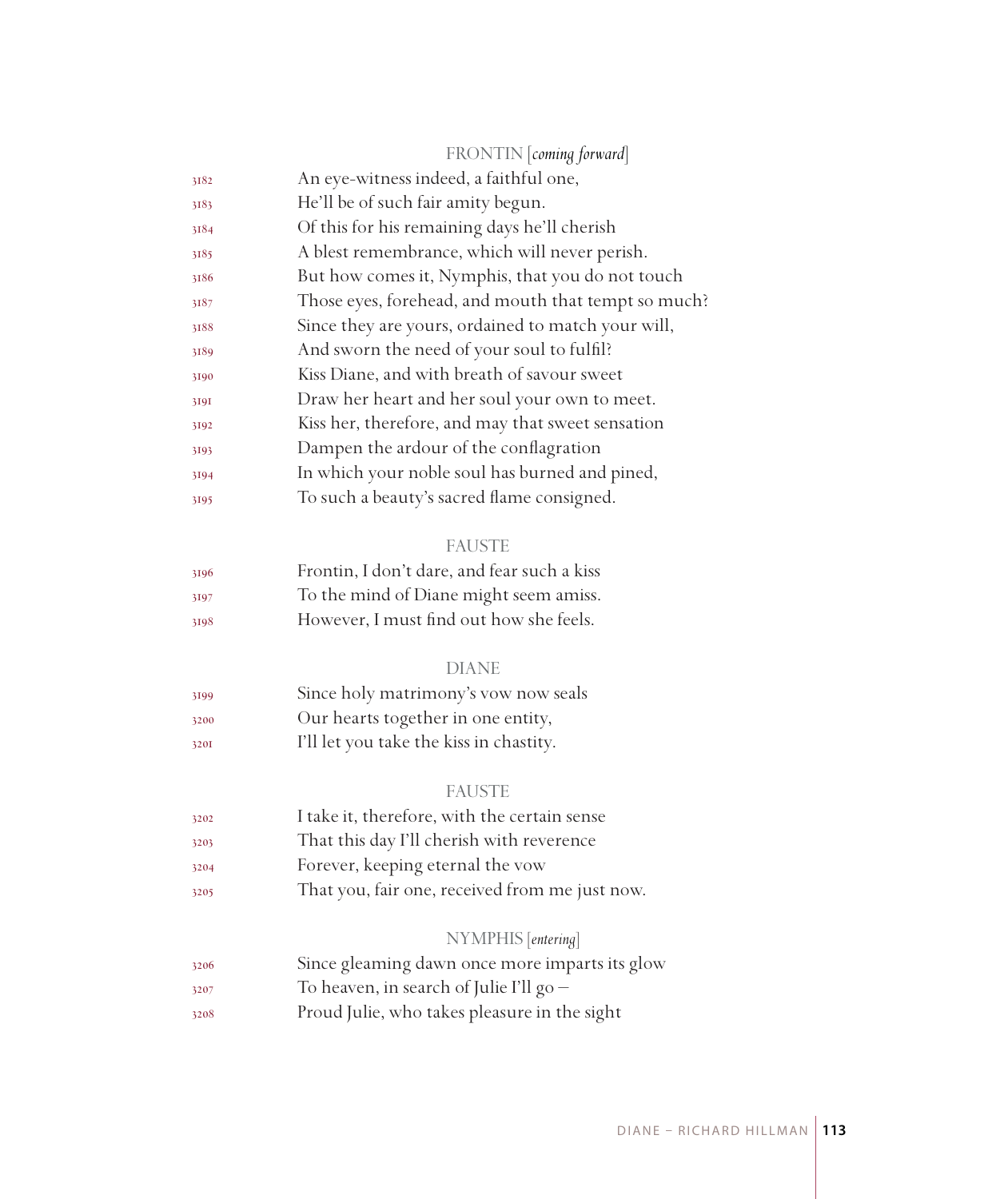| 3209 | Of Nymphis dying under her proud might.                        |
|------|----------------------------------------------------------------|
| 3210 | I wonder if trusty Arbuste has swayed                          |
| 32II | Her at all, and her cruelty allayed:                           |
| 3212 | For sometimes these old women who have known                   |
| 3213 | What it is to love, and heartache have sown,                   |
| 3214 | May with the wagging of a coaxing tongue                       |
| 3215 | Mollify the cruellest of the young.                            |
| 3216 | We see it every day, a common thing;                           |
| 3217 | Achelous' daughters <sup>60</sup> no more sweetly sing         |
| 3218 | Their guileful song, nor can their tongues compete             |
| 3219 | With an old woman's, one with ruse replete,                    |
| 3220 | Who has passed the days of her youth in pleasure,              |
| 3221 | And who counsels now the same use of leisure                   |
| 3222 | To some girl whose sense of the world's so small <sup>61</sup> |
| 3223 | That she scarcely resists, or not at all.                      |
| 3224 | Now that knowledge I seek I'll surely glean.                   |
| 3225 | But, O my eyes! What is it you've just seen?                   |
| 3226 | Isn't it Diane in her half-crazed state,                       |
| 3227 | Who haunts me with her love early and late?                    |
| 3228 | Unhappy meeting! Spiteful destiny!                             |
| 3229 | I had tried to avoid her sight of me,                          |
| 3230 | But evil chance that counters my desire                        |
| 3231 | Would have me meet her when I seek to fly her.                 |
| 3232 | O great mischance! O day ill-starred by fortune!               |
| 3233 | I'm sure she'll start at once to importune;                    |
| 3234 | But it's in vain; rather than make her mine,                   |
| 3235 | My life to death eternal I'll consign.                         |

| 3236 | Gods, what is this? Is it Phoebus whose light |
|------|-----------------------------------------------|
| 3237 | Shines in the sky, or the languishing night?  |
| 3238 | Am I still enveloped in error's mist          |
| 3239 | By Morpheus' deceptions, which persist?       |

I.e., the Sirens.

Orig. "si peu duitte", i.e., "experienced", from "duire" in the sense of "instruct".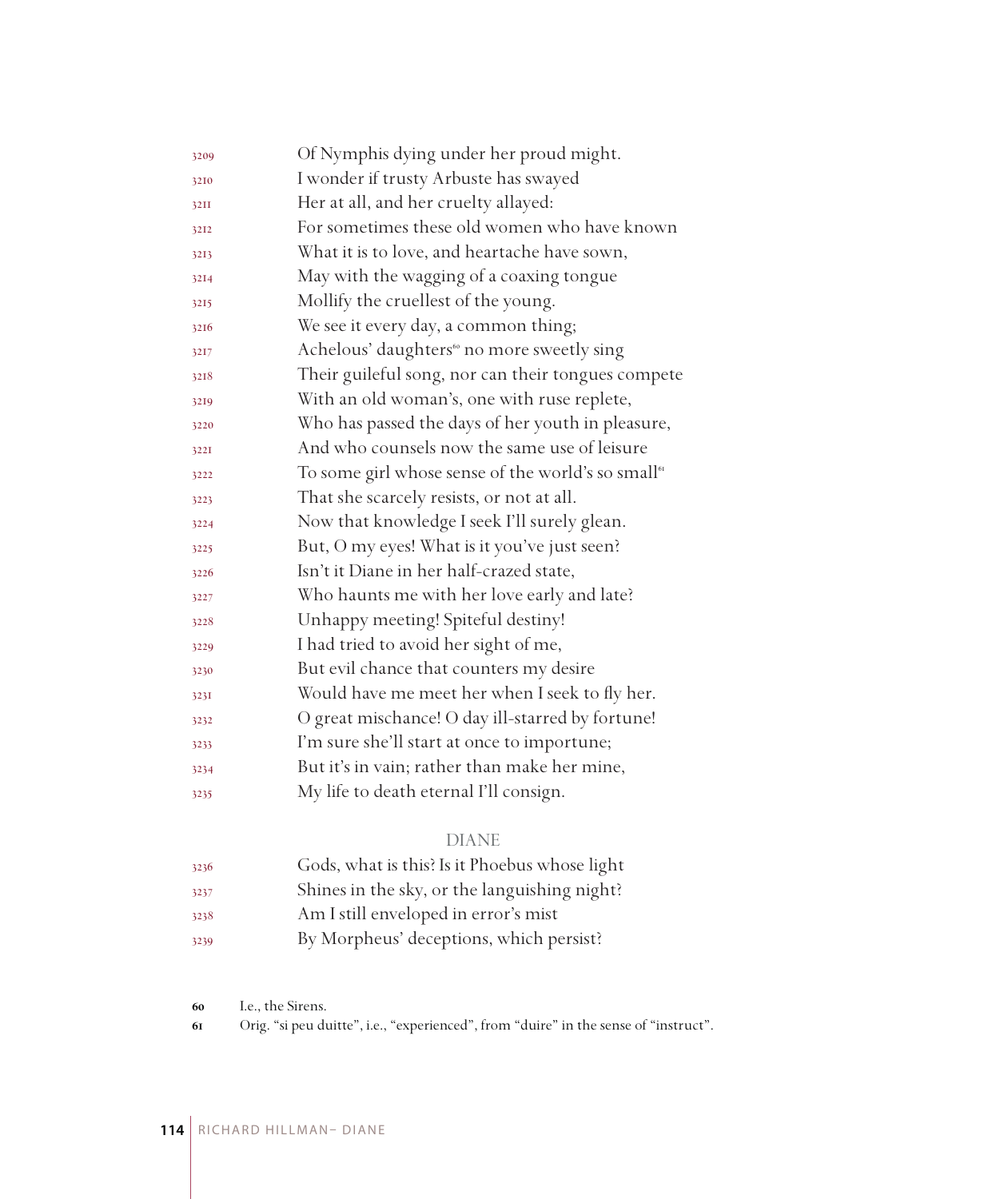| 3240 | Do I remain beneath my slumber's sway,              |
|------|-----------------------------------------------------|
| 3241 | Or has sleep's idleness fled far away?              |
| 3242 | Gods, what is this? I'm short of breath, I tremble: |
| 3243 | Two Nymphises there seem, who each resemble         |
| 3244 | The other, alas $-\nu$ oices, bodies, faces         |
| 3245 | Both alike, with all in the same places!            |
| 3246 | Has Nature, when I suffered, proved humane,         |
| 3247 | Made me two Nymphises to ease my pain?              |
| 3248 | Equal in shape they are, and in attraction;         |
| 3249 | But different in love and will to action.           |
| 3250 | Ah, what's this? Are you hopelessly abused,         |
| 3251 | Wretched Diane, your mind with love confused,       |
| 3252 | That love which, on the one hand, seems so dire,    |
| 3253 | But, on the other, surfeits your desire.            |
| 3254 | Astonishing! Are these Medusa's glances?            |
| 3255 | Is there some Merlin who my sight entrances?        |
| 3256 | The magic spells of Circe do I find,                |
| 3257 | Or the workings of the furious mind                 |
| 3258 | Of some Medea once to rage incited,                 |
| 3259 | Who's burned to see her injury requited?            |
| 3260 | Ah, what is this? The double things I see           |
| 3261 | Mean the total ruin and loss of me.                 |
| 3262 | Now these two shepherds appear in my view           |
| 3263 | As my own Nymphis, who could not be two;            |
| 3264 | Neither could both the identity share               |
| 3265 | Of my dear Nymphis, the source of my care.          |
| 3266 | Ah, what is this? Well, I must penetrate            |
| 3267 | The magic cause of my bewildered state              |
| 3268 | And know at a stroke, if ever I can,                |
| 3269 | Which one is Nymphis the natural man.               |
| 3270 | I cannot stand to be further abused,                |
| 3271 | Or by my love to be madly confused.                 |
| 3272 | I must find out if my eye is deceived,              |
| 3273 | Or whether true things are being perceived.         |
| 3274 | Are you that Nymphis who have promised me           |
| 3275 | That you would do me service as the only            |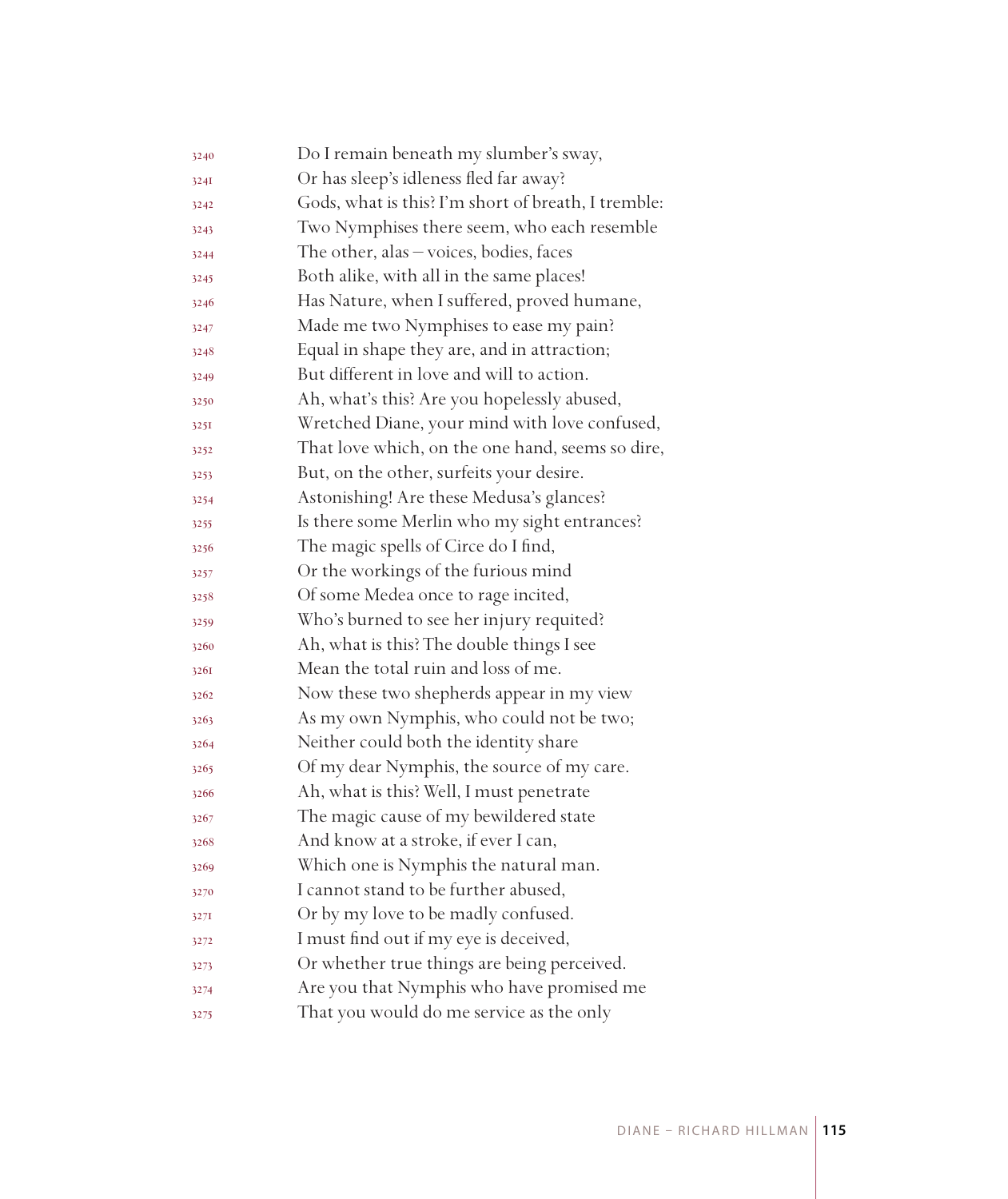| 3276 | Mistress of your desires, sworn an oath       |
|------|-----------------------------------------------|
| 3277 | And took mine too, a bond to tie us both?     |
| 3278 | Ah, I can't believe that this face belongs    |
| 3279 | To Nymphis, who's done me such savage wrongs, |
| 3280 | Treating my love so often with disdain,       |
| 3281 | Since you're so ready to relieve my pain,     |
| 3282 | And in no time, a single morning's space,     |
| 3283 | I see your will has done an about-face.       |
| 3284 | But don't keep me so long in agony!           |
|      |                                               |

#### FAUSTE

I am Nymphis.

#### **NYMPHIS**

# No, Diane, it is me, And this shepherd tricks you, using my face, To gain his way, perhaps, into your grace, Well knowing that your eyes, in their deception, Will grant a warmly amorous reception. I am not angry that my mere outside Your hardened heart and mind has mollified Towards this shepherd; I would do as he, If from distress I hoped to set me free: For in love no remedy's deemed unkind, Nor unbecoming cure repels the mind. You will do well, in taking him for me, To yield him love with all fidelity; For Nymphis you cannot at all suppose From your long suffering will grant repose – Just proud disdain to foster bitter weeping, Since he has placed his heart in Julie's keeping. I'm sorry that by chance the fault is mine Of bringing to light your secret design – Poor shepherd! – for I seek instead to cure Those whom Love sends the dying I endure. But I can't deny the truth of the case,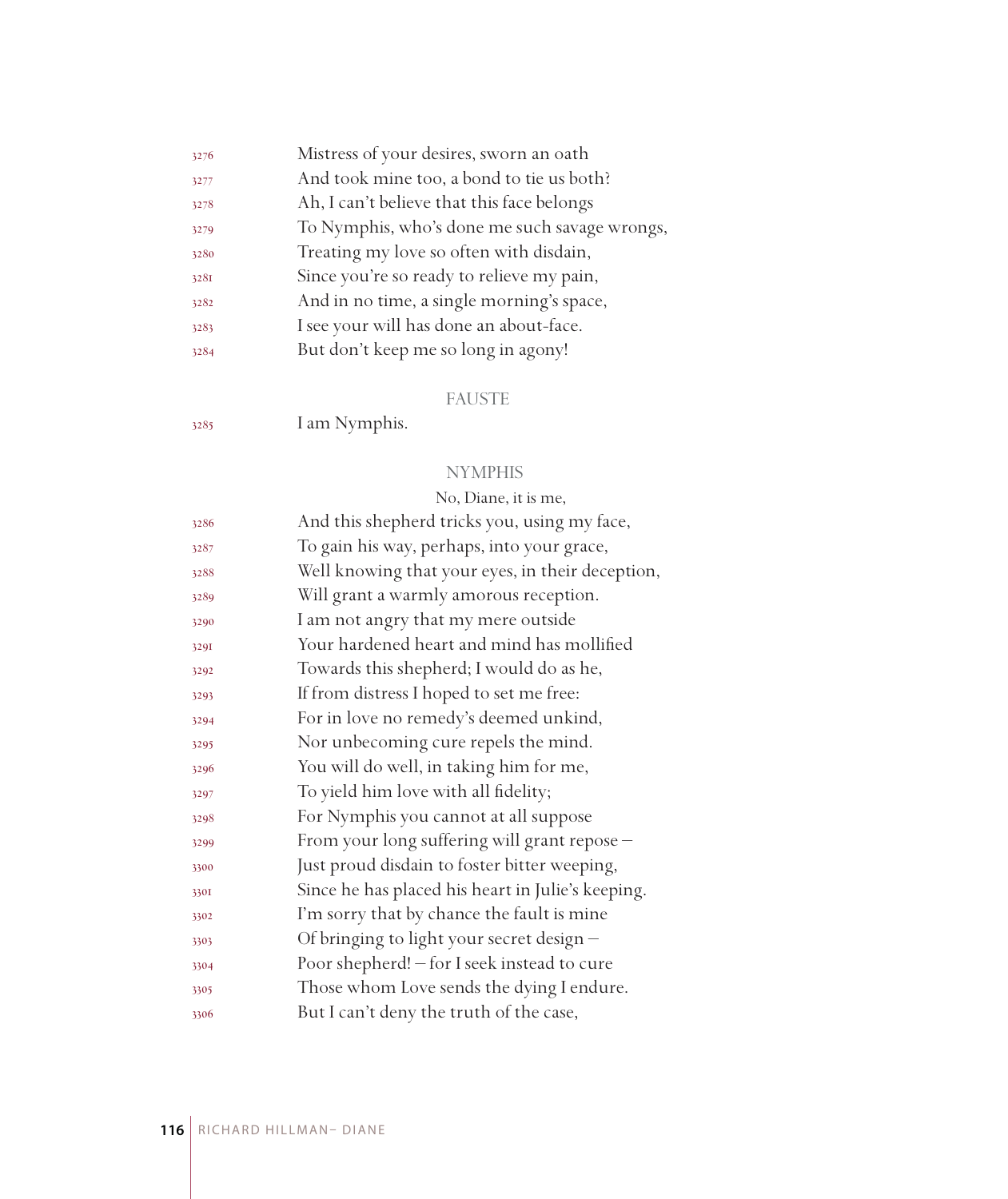| 3307 | Which forces me to state it to your face, <sup>62</sup> |                 |
|------|---------------------------------------------------------|-----------------|
| 3308 | Nor, unlike you, provide myself handily,                |                 |
| 3309 | By subtle art, another identity.                        | [Exit Nymphis.] |

| 3310 | Ah, what's this? Must it be, then, that my sight |
|------|--------------------------------------------------|
| 33II | Is utterly tricked by so base a sleight?         |
| 3312 | Must I then see, poor object of abuse,           |
| 3313 | Love with my poor soul playing fast-and-loose?   |
| 3314 | And am I then ordained to tolerate               |
| 3315 | All harms our destiny can perpetrate?            |
| 3316 | Ah, O misery that some gloomy pit                |
| 3317 | Had not served my body to cradle it              |
| 3318 | That very moment when I came to spy              |
| 3319 | The light that journeys daily in the sky!        |
| 3320 | This is to feel too much pain here below,        |
| 3321 | To fall an abject prey to fortune's blow,        |
| 3322 | To suffer to excess, without a prayer            |
| 3323 | Of remedy to lighten my despair!                 |
| 3324 | No, no, Diane, in spite of love, no way          |
| 3325 | To cure ourselves but die this very day!         |
| 3326 | The remedy of death must be essayed              |
| 3327 | Since Heaven has refused to grant its aid.       |
| 3328 | Let's die, Diane, and by death cause to perish   |
| 3329 | The desperate effect of drawn-out anguish;       |
| 3330 | Let's die, Diane, and look for our relief        |
| 3331 | In dying from the ill that brings us grief.      |
| 3332 | Of two shepherds, one, loved with all my heart,  |
| 3333 | Proves cruel, the other treacherous by art.      |
| 3334 | Of one, never my faithful amity                  |
| 3335 | May soften the arrogant cruelty;                 |
| 3336 | The other, perverse, has deceived my soul,       |
| 3337 | And without my grasping his cunning role -       |

 The play on words, offering an actor the possibility of ironically stressing "your", is not present in the original.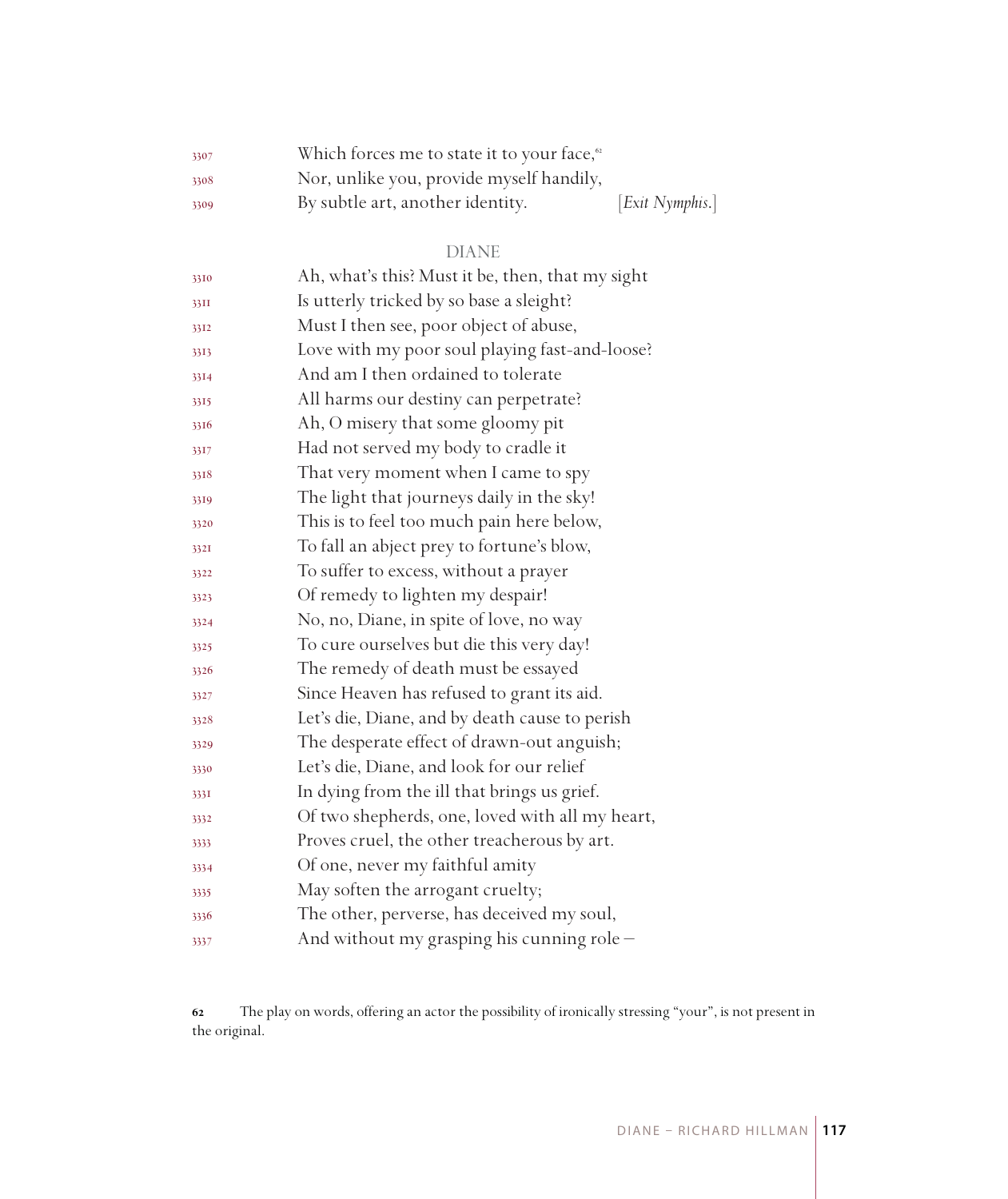| 3338 | So much, alas, do I love him whose place           |
|------|----------------------------------------------------|
| 3339 | He smarmily filched with his godlike face,         |
| 3340 | Coming face-to-face with my heart-felt longing.    |
| 334I | And now, my very own desire wronging,              |
| 3342 | I have accorded him a marriage vow,                |
| 3343 | And sworn to love him always - starting now!       |
| 3344 | But wait. Nature compels us to obey                |
| 3345 | Our solemn pledges only when we may.               |
| 3346 | Oath or no oath, I could, in any case,             |
| 3347 | Whatever happens, love no other face               |
| 3348 | Than that of the Nymphis whom I adore.             |
| 3349 | I've pledged loving friendship in vain, therefore! |
| 3350 | Then, what is by force or deceit induced           |
| 335I | Can hardly be held to, nor we traduced             |
| 3352 | Or faulted if we treat it with contempt            |
| 3353 | And in our wisdom hold ourselves exempt.           |
| 3354 | It's necessary, sure, that free, not forced,       |
| 3355 | Our faith must be, if it's to be endorsed:         |
| 3356 | Frank, of necessity, and undisguised               |
| 3357 | Free oaths must be in order to be prized.          |
| 3358 | To no one, then, have I myself engaged,            |
| 3359 | Since by a coward's trick I've been outraged,      |
| 3360 | And there was drawn from me, with baffled senses,  |
| 3361 | A promise of my faith on false pretences.          |
| 3362 | Yet still and all, my faith's indeed been granted, |
| 3363 | Which can by no means be by me recanted:           |
| 3364 | I've made an oath, which of all earthly things     |
| 3365 | Must be preserved until our death-knell rings;     |
| 3366 | No person who has eyes can be deserving            |
| 3367 | Of excuse, if he, by unheedful swerving,           |
| 3368 | Has tumbled into some unknown abyss,               |
| 3369 | For he was able not to go amiss.                   |
| 3370 | Nothing, therefore, can be excused in me.          |
| 3371 | My faith is planted there - held it must be        |
| 3372 | Until my death, which can assign release           |
| 3373 | And grant me, from my vow's effect, surcease,      |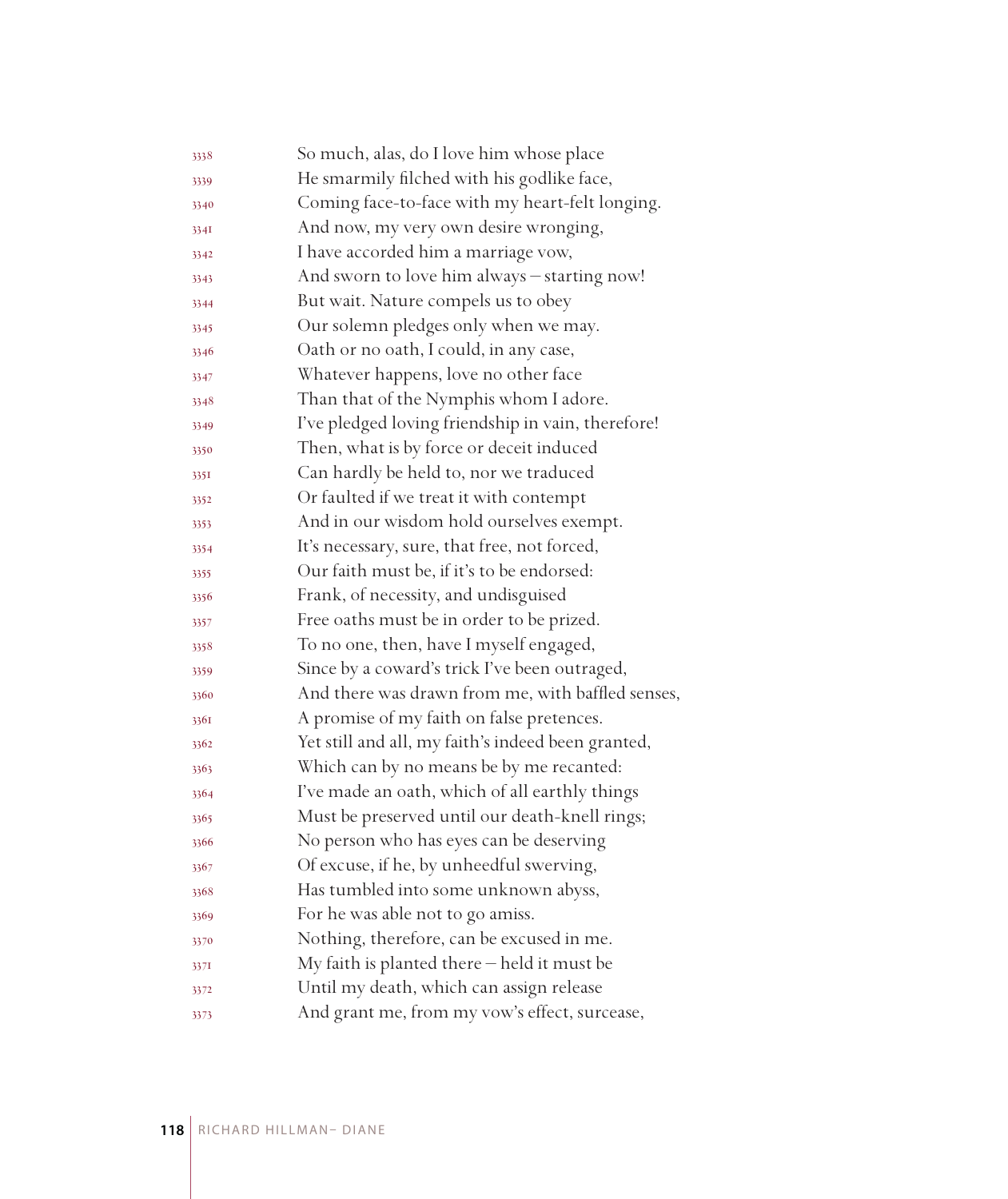| 3374 | Can render the endless bond I have sworn, |
|------|-------------------------------------------|
| 3375 | By ending my existence, void and torn.    |
| 3376 | So I must die, for stark mortality        |
| 3377 | Can disengage my love and loyalty.        |

## FAUSTE

| 3378 | Diane, cease, cease in this manner to long         |
|------|----------------------------------------------------|
| 3379 | To finish your life because of my wrong.           |
| 3380 | If your mind bears no guilt for the trespass       |
| 338I | That treacherous Fauste committed, alas,           |
| 3382 | And your soul has been rendered innocent,          |
| 3383 | Why are you looking to perish in torment?          |
| 3384 | The law chastises the author of crime,             |
| 3385 | Who has done egregious ill in his time;            |
| 3386 | That is the reason one punishes faults             |
| 3387 | And doing well as praise-worthy exalts.            |
| 3388 | By contrast, justice is hardly well served         |
| 3389 | When someone who has not at all deserved           |
| 3390 | To suffer, having committed no vice,               |
| 3391 | Must pay the guilty perpetrator's price.           |
| 3392 | Since Heaven makes me someone who gives pain,      |
| 3393 | To your sensitive eyes a blot and stain,           |
| 3394 | And stubbornly resists my happiness;               |
| 3395 | Since knowledge has afforded no success -          |
| 3396 | Art as a means of softening your spite             |
| 3397 | And gaining love's grace in your lovely sight -    |
| 3398 | I wish to die to set at liberty                    |
| 3399 | Your faith, which is sacredly bound to me.         |
| 3400 | My body's death will likewise mean untying         |
| 3401 | The knot that keeps the oath you gave undying,     |
| 3402 | And by my death, O my dear goddess, trust          |
| 3403 | To see your promise crumble into dust;             |
| 3404 | You'll have no obligation towards me,              |
| 3405 | And then your faith again will be quite free,      |
| 3406 | Which you'll be able, conscience free from strife, |
| 3407 | To give someone else who makes you his wife.       |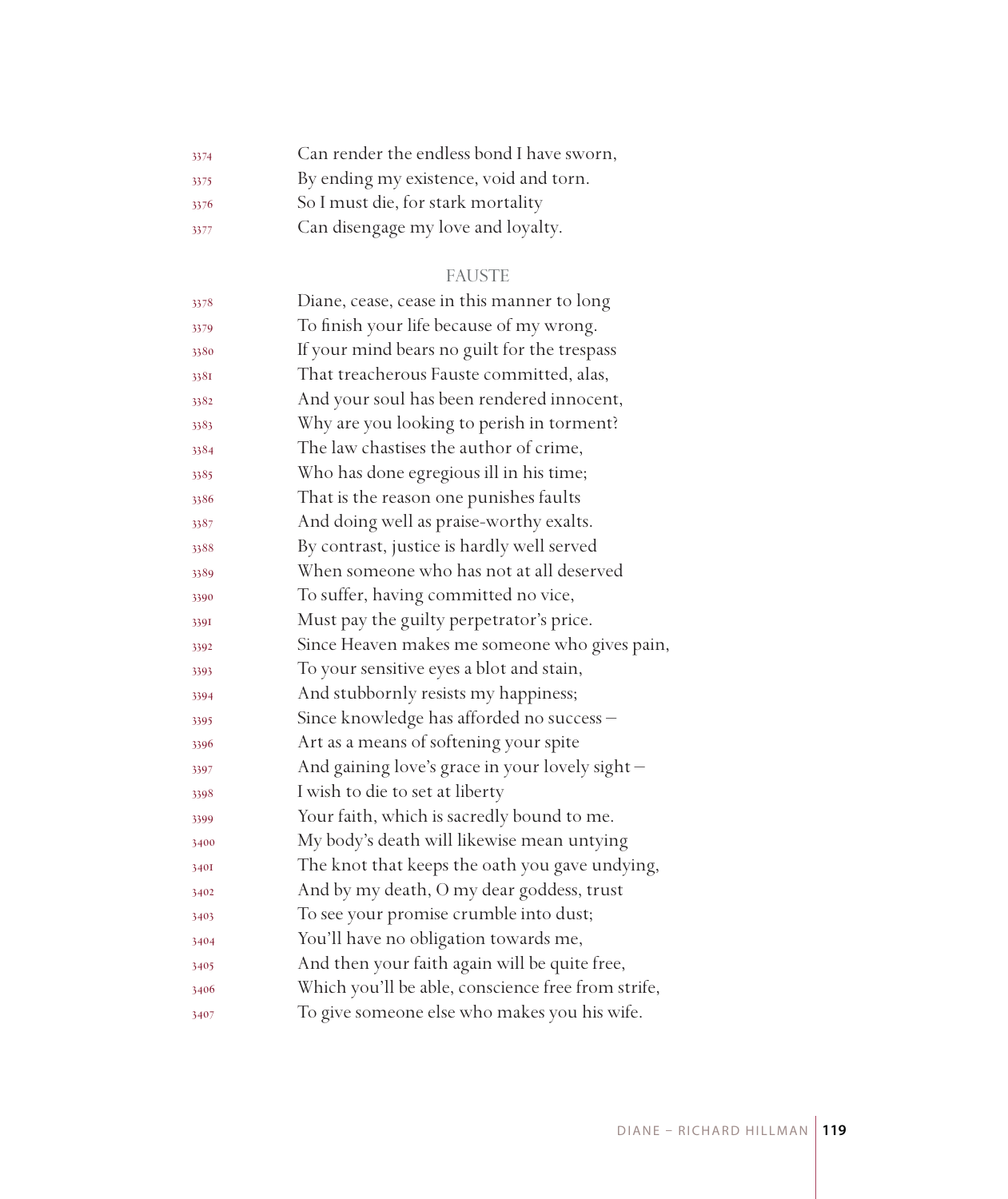| 3408 | That is how we shall both be satisfied,         |
|------|-------------------------------------------------|
| 3409 | And our desires richly gratified:               |
| 3410 | Yourself getting back the promise you gave,     |
| 34II | I dying to yield the vengeance you crave        |
| 3412 | And kill the suffering which, without stay,     |
| 3413 | Kills me not, but puts me to death each day.    |
| 3414 | Fair Diane, even if what I deserve              |
| 3415 | Is death, not the least gift from the reserve   |
| 3416 | Of your goodness, since, at love's instigation, |
| 3417 | I shocked your soul and caused you agitation,   |
| 3418 | Yet still I wish to beg you, O my beauty,       |
| 3419 | Not to think of my mortal lapse of duty;        |
| 3420 | Forget it, and believe, in this blest hour,     |
| 3421 | That nothing can prevail against Love's power;  |
| 3422 | And that someone subject to his command,        |
| 3423 | Seeks any relief from his heavy hand!           |
| 3424 | Could one with a shred of reason condemn        |
| 3425 | The patient who tries his torment to stem?      |
| 3426 | Should he, alas, some punishment endure         |
| 3427 | Because he seeks, for cruel pain, a cure?       |
| 3428 | And someone else – can he be held at fault,     |
| 3429 | If, finding himself in a prison vault,          |
| 3430 | He does his uttermost to be set free            |
| 3431 | And see himself restored to liberty?            |
| 3432 | This, Diane, this, O fair one, was my case,     |
| 3433 | In taking your beloved Nymphis' face            |
| 3434 | To try, beneath that visage changed by art,     |
| 3435 | To soften in my favour your hard heart.         |
| 3436 | You would have done so, if the gods, opposed    |
| 3437 | Perversely to my joy, had not disclosed         |
| 3438 | My plotting and ruse, which brings it about     |
| 3439 | That, thwarted of good, my death I'll seek out. |
| 3440 | For all my pains both suffered and expended,    |
| 344I | You have not, Diane, your honour offended.      |
| 3442 | One kiss I received, which in modesty,          |
| 3443 | You granted me to seal fidelity.                |
|      |                                                 |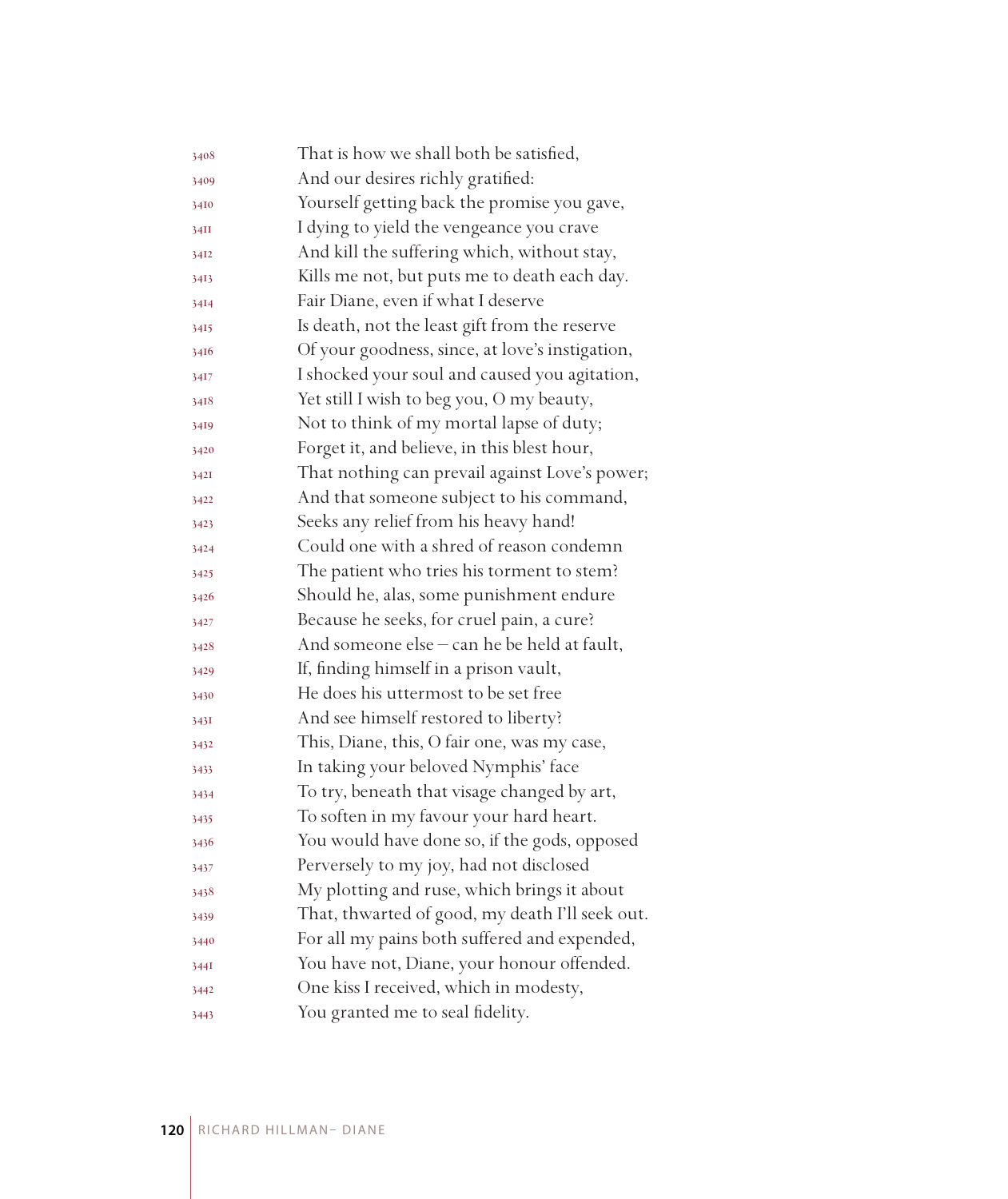| 3444 | That which Heaven renders open to view,        |
|------|------------------------------------------------|
| 3445 | Such as the mouth, the gracious features, too, |
| 3446 | To be touched, alas, with all reverence,       |
| 3447 | To honour can never do violence,               |
| 3448 | And likewise when the soul is not consenting,  |
| 3449 | Its chastity all baser sense preventing,       |
| 3450 | And the sacred bond of marriage is meant       |
| 3451 | To keep one's honour from all detriment.       |
| 3452 | You have not, then, at all, O Diane, erred;    |
| 3453 | Your honour can dwell on no fault incurred,    |
| 3454 | If, taking me for the Nymphis you prize,       |
| 3455 | And accepting as worthy in your eyes           |
| 3456 | My holy faith, and when I had your promise,    |
| 3457 | You gave me nothing but a single kiss.         |
| 3458 | Nothing, then, can make you burn with desire   |
| 3459 | To die, unless you seek to have expire         |
| 3460 | Your troth, which, alas, you plighted to me.   |
| 3461 | But I shall meet my death to set you free.     |
| 3462 | I'll go do it now. Fair Diane, adieu!          |
| 3463 | Adieu, our love of time long past, adieu!      |
| 3464 | Adieu, my heart! I go to hurl myself           |
| 3465 | From that fearful towering rocky shelf         |
| 3466 | Into the sea, whose billows, gently turning,   |
| 3467 | Will swallow my life with my ardent yearning.  |

| 3468 | Die if you like $-I$ don't care if you do. |
|------|--------------------------------------------|
| 3469 | For the sad truth is: I want to die too!   |
| 3470 | So my blood, made worthy of veneration,    |
| 347I | May cleanse my lamented abomination.       |

[Exeunt Fauste and Diane separately.]

# [Scene II]

# [*Enter Nymphis.*]

## NYMPHIS

Of ranging in these forests I grow weary,

DIANE – RICHARD HILLMAN **121**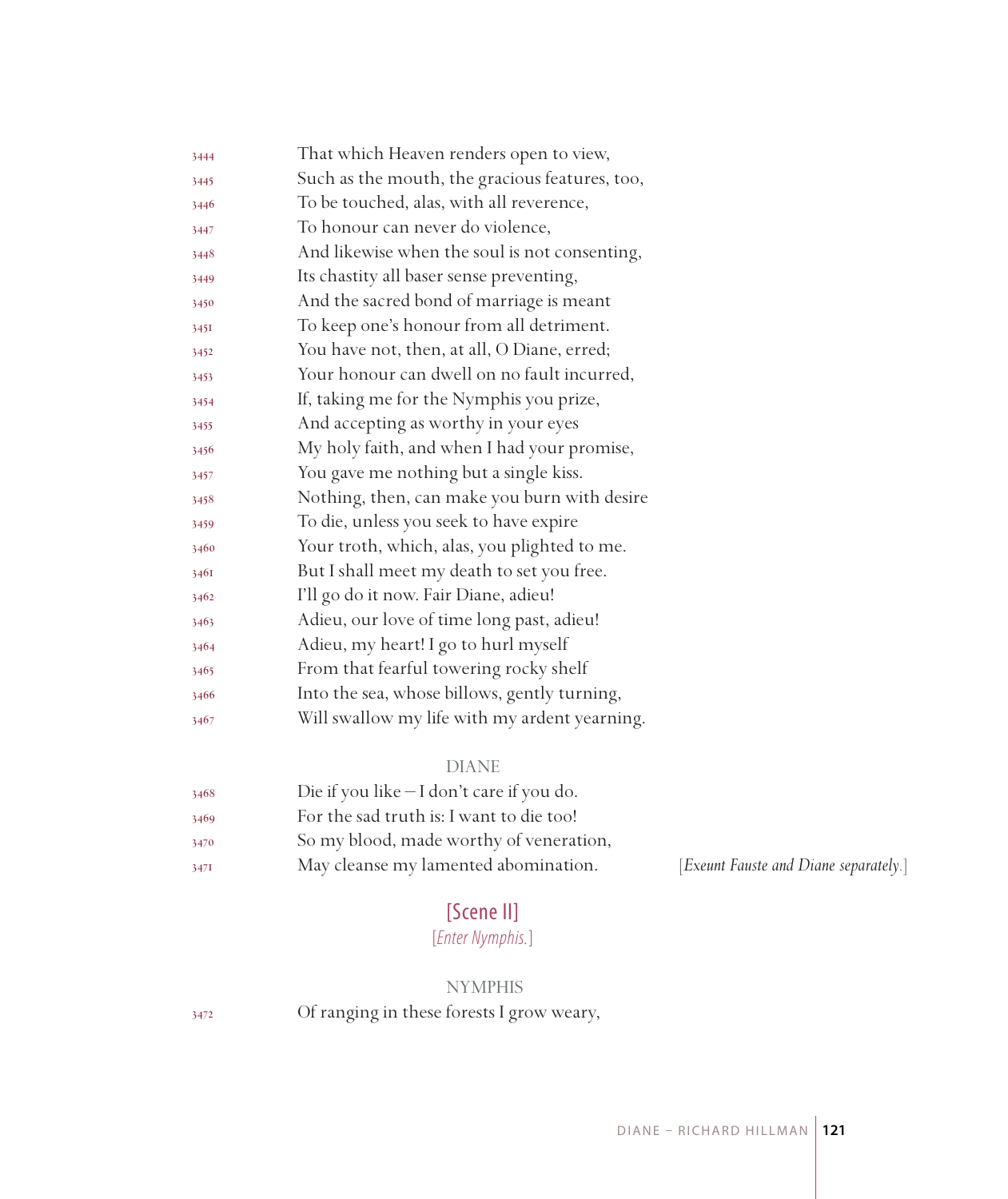| 3473 | In these meadows, fields and deserts so dreary;   |
|------|---------------------------------------------------|
| 3474 | To meet my Julie in her cruelty,                  |
| 3475 | My strength, alas, is close to failing me.        |
| 3476 | I scarcely was so weary when, before,             |
| 3477 | My object was to take the bristled boar,          |
| 3478 | When, vigorous, I ran in blithe career,           |
| 3479 | Pursuing the stag or the skittish deer.           |
| 3480 | For the pleasure I took then in the chase         |
| 3481 | Sweetened the labour of the longest race,         |
| 3482 | And one cannot complain of lack of force          |
| 3483 | As long as pleasant pastime is the source.        |
| 3484 | But this Love, which makes me direct my sight     |
| 3485 | Though forests, by many a rocky height,           |
| 3486 | Through meadows and by many a rude cave           |
| 3487 | For Julie, alas, to whom I'm a slave,             |
| 3488 | As it fatigues my mind with so much ill,          |
| 3489 | Its harsh tasks with fatigue my body fill.        |
| 3490 | The body cannot thus by its own ailing            |
| 349I | Weaken the soul, impose its proper failing;       |
| 3492 | Contrary-wise, at will a sickly soul              |
| 3493 | Can bring the body under its control.             |
| 3494 | In love is this most faithfully reflected,        |
| 3495 | For even as it makes our soul dejected,           |
| 3496 | Complaining, sorrowful, laden with care,          |
| 3497 | It gives our body travails hard to bear.          |
| 3498 | Ah, I feel it: the painful price I pay            |
| 3499 | Makes clear to me the truth of what I say!        |
| 3500 | Julie I love: I feel, by love's excess,           |
| 3501 | My body hounded to mortal distress, <sup>63</sup> |
| 3502 | Oppressed as it now is by my soul's pain,         |
| 3503 | More sorrow than my body can sustain.             |
| 3504 | What anguish when, on the high seas exposed,      |
| 3505 | The mariner perceives his ship enclosed,          |

 Orig. "Ie sens mon corps abbayer à la mort": literally, "I feel my body howling beyond control"; it seems worth keeping the canine and the mortal associations of the expression.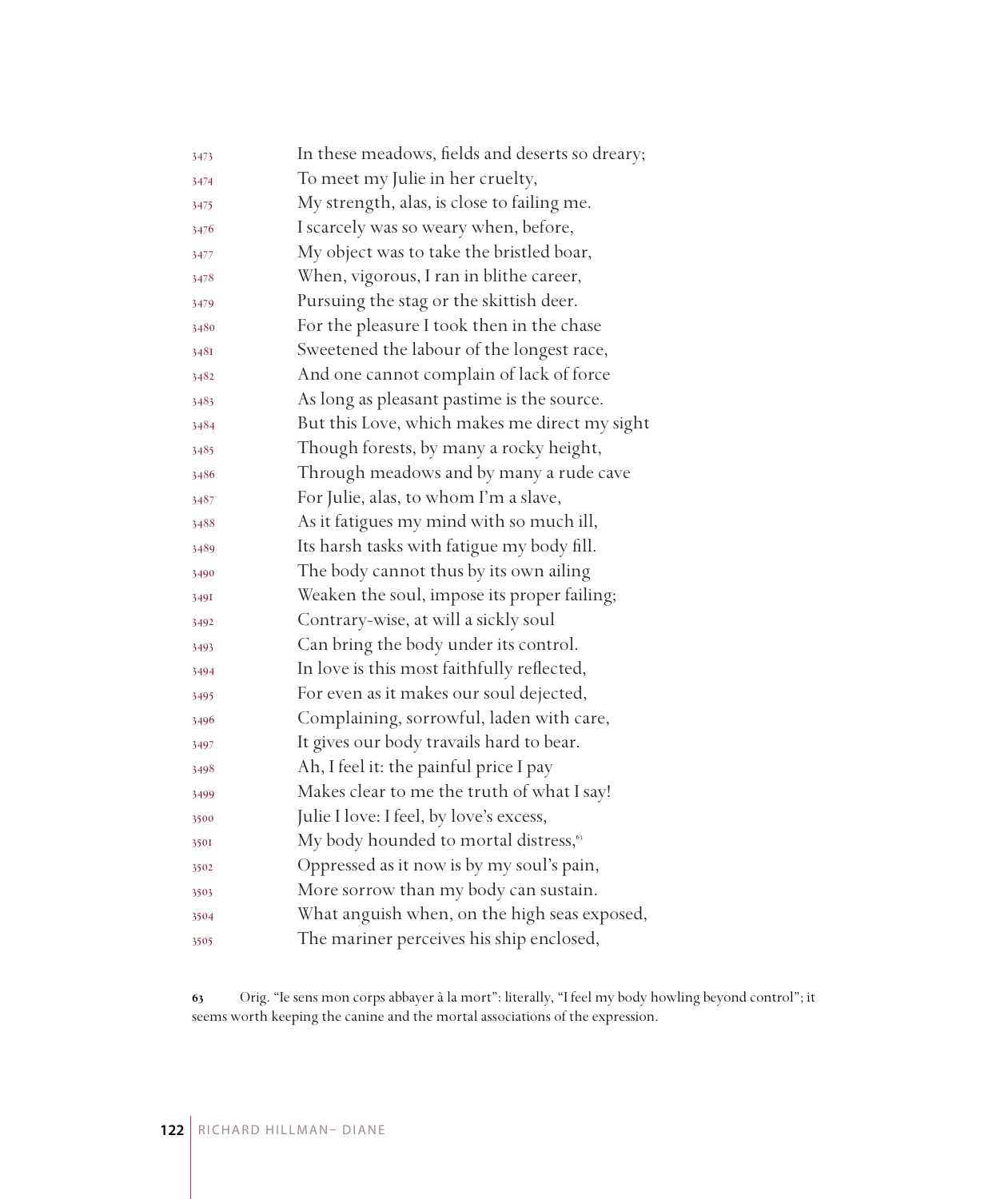| 3506 | At the mercy of winds without compassion,             |
|------|-------------------------------------------------------|
| 3507 | Ruthless waves that rage in furious fashion,          |
| 3508 | At the rude mercy of the heavens' storming!           |
| 3509 | Amidst these dangers furiously swarming,              |
| 3510 | Not to a shred of hope can he resort,                 |
| 35II | Nor dream his safe arrival in some port.              |
| 3512 | While suffering espies a hopeful flame,               |
| 3513 | Such suffering does not deserve the name;             |
| 3514 | But truly we name suffering desire                    |
| 3515 | That hopelessly consumes us in its fire.              |
| 3516 | Though Love, with death-exceeding evils rife,         |
| 3517 | Holds helplessly in thrall my time of life,           |
| 3518 | And that ardent heat has taken its toll               |
| 3519 | By drying up the vigour of my soul,                   |
| 3520 | I wouldn't call suffering suffering,                  |
| 3521 | If hope appeared and lent its buffering;              |
| 3522 | But languishing, no spark of hope I spy               |
| 3523 | That my Julie will sweetly gratify                    |
| 3524 | My heart, which burns in her beauteous rays           |
| 3525 | And only by her will prolongs its days.               |
| 3526 | O Julie too cruel, inhumane Julie,                    |
| 3527 | The fierce vanquisher sets his captive free,          |
| 3528 | Often lets him go when he gives his word,             |
| 3529 | But no compassion in you have I stirred,              |
| 3530 | Nor have you freed my soul, which groans its anguish, |
| 3531 | Condemned in your bonds unto death to languish.       |
| 3532 | The more that sprinkled water flies to meet           |
| 3533 | Coals that crackle in the furnace's heat,             |
| 3534 | The more they catch, and, burning bright and clear,   |
| 3535 | The flame, inconstant, darts now there, now here.     |
| 3536 | Just so, alas, your cruelty appears                   |
| 3537 | Still crueller to my faith, to my young years,        |
| 3538 | Fair Julie, and the more you slight my name,          |
| 3539 | The more with love for you you stoke my flame,        |
| 3540 | The more I honour you - and love your eyes,           |
| 3541 | Eyes that burn brighter than radiant skies,           |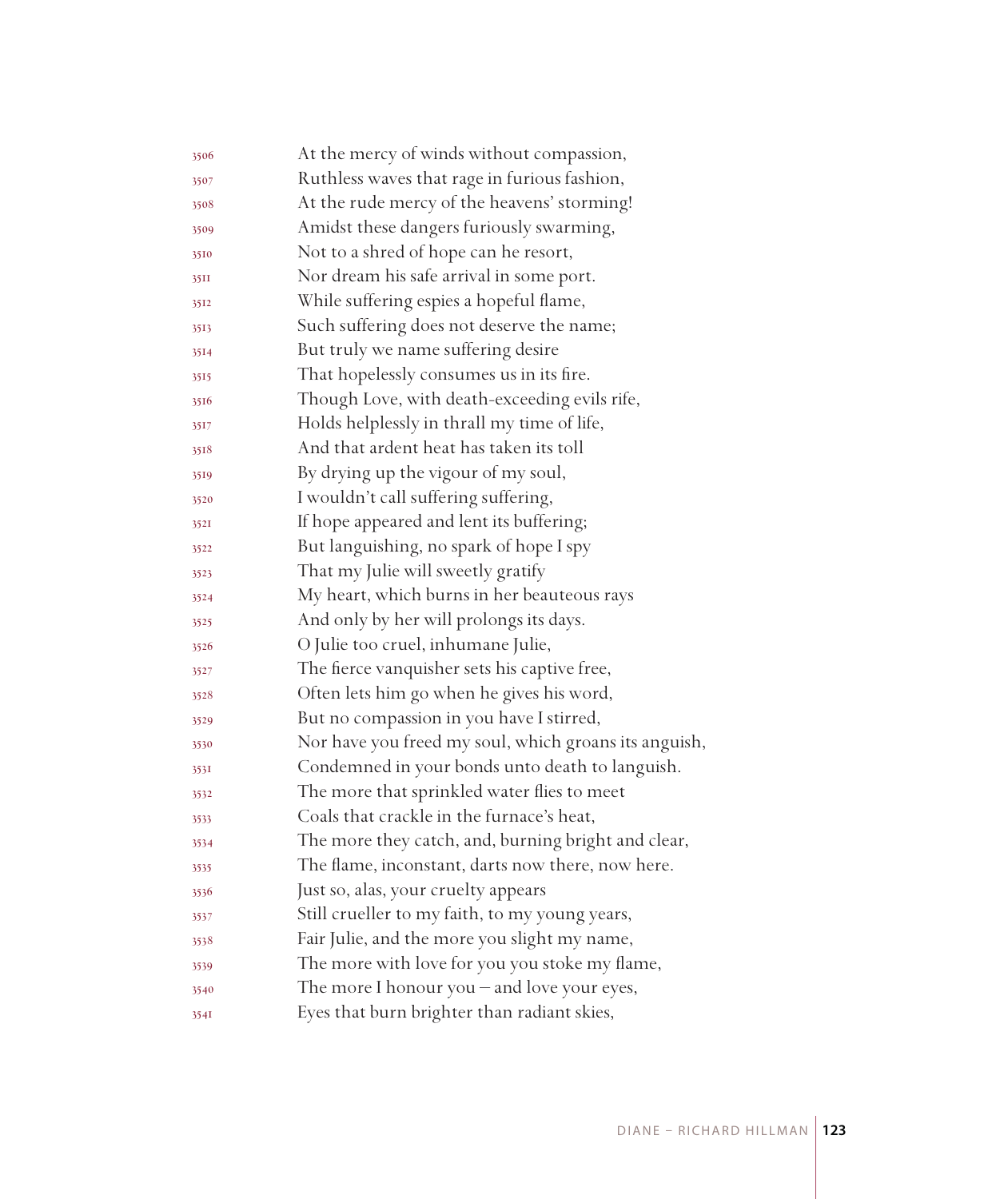| 3542 | Eyes that I wish to love my whole life through; |
|------|-------------------------------------------------|
| 3543 | And never of my love may there ensue            |
| 3544 | An end, until my days themselves expire,        |
| 3545 | More mortal than my strong but chaste desire.   |
| 3546 | And so, my dear Julie, you shall remain         |
| 3547 | Mistress both of the life I lead in pain        |
| 3548 | And of Nymphis's soul, which you might save:    |
| 3549 | Loving you always, he will die your slave.      |

# HECTOR [*entering*]

| 3550 | Change, O shepherd, now change, if you are wise,    |
|------|-----------------------------------------------------|
| 3551 | Your passion, your love, and your speech likewise;  |
| 3552 | Change your ardour, your heart, your state of mind. |
| 3553 | For you are quite unworthy, as I find,              |
| 3554 | Even to gaze at celestial Julie,                    |
| 3555 | Who moves all the gods to idolatry.                 |
| 3556 | He risks a deadly fall from a great height          |
| 3557 | Whose longing inspires too lofty flight;            |
| 3558 | And Icarus took such a plunge and died,             |
| 3559 | Destroyed at once by ignorance and pride.           |
| 3560 | Beware of taking the same fall as he,               |
| 3561 | For I tell you he gains no sympathy                 |
| 3562 | Who, having a head puffed up with vainglory,        |
| 3563 | And coveting the gods' supremacy,                   |
| 3564 | As his just punishment goes downward reeling,       |
| 3565 | Forfeiting thus his youth, all life and feeling.    |
| 3566 | For no one it in any way befits                     |
| 3567 | To undertake more than his strength permits;        |
| 3568 | But let each man, according to his share            |
| 3569 | Of heaven's gifts, decide what he may dare.         |
| 3570 | Then do not be so full of arrogance                 |
| 357I | As to love Julie, nor yourself advance              |
| 3572 | So far that lady of your loves you term her;        |
| 3573 | Still less allow your vain hope to grow firmer.     |
| 3574 | For you she's too celestial, divine:                |
| 3575 | Your love and your ruin in one combine;             |
|      |                                                     |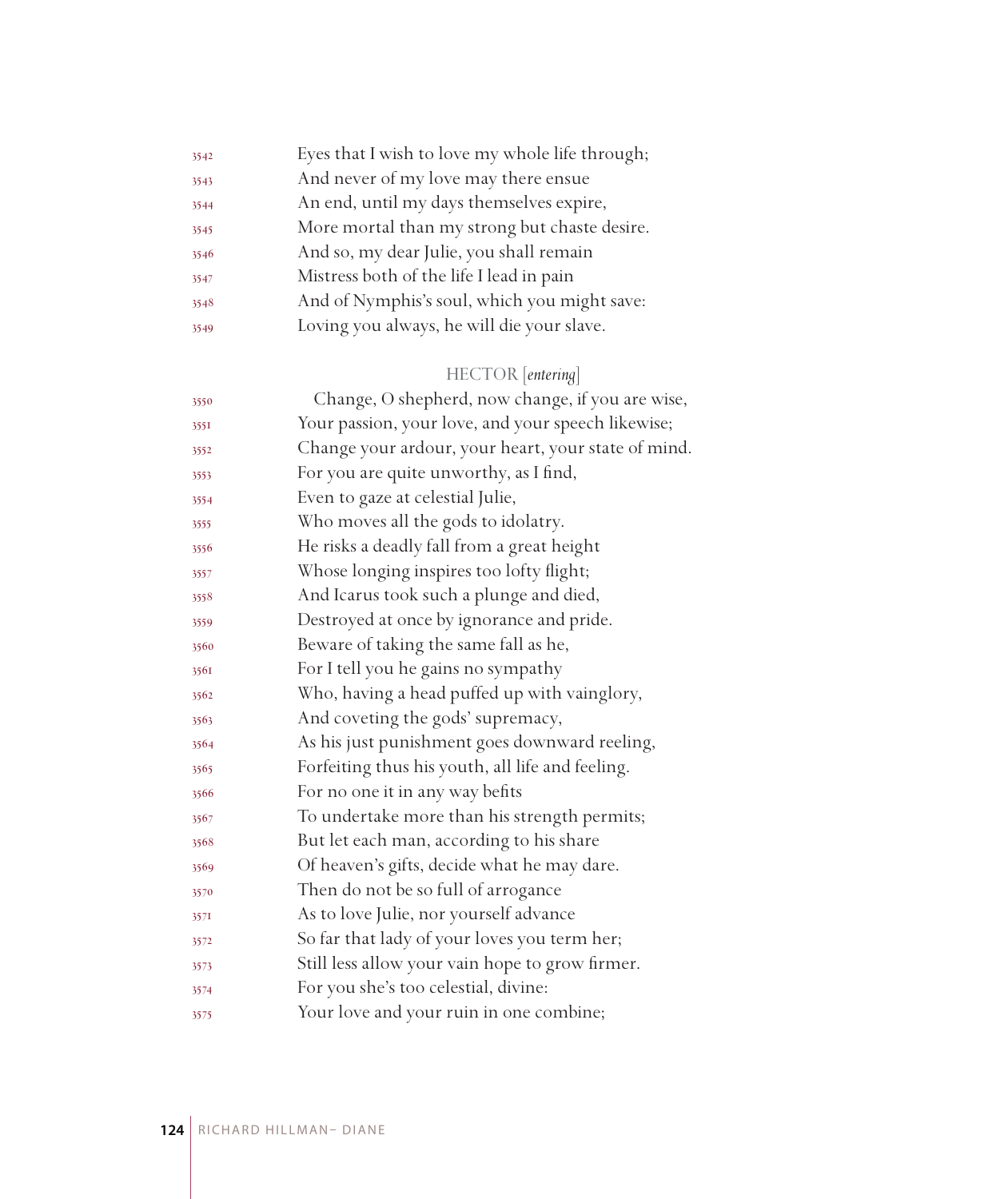| 3576 | For no one can love her without receiving,       |
|------|--------------------------------------------------|
| 3577 | For his mad boldness, brutal undeceiving,        |
| 3578 | Since I'll, against all rivals, wield this blade |
| 3579 | To make prevail my will to gain the maid $-$     |
| 3580 | Since I love her, and I won't tolerate           |
| 3581 | That someone else should be in the same state.   |

| 3582 | Well, then, that pride which you parade at length, |
|------|----------------------------------------------------|
| 3583 | And haughty arrogance, would have more strength    |
| 3584 | Than the great gods themselves, whose deity        |
| 3585 | Does not prevent in them a love of beauty          |
| 3586 | Such as seizes our eyesight in its grip            |
| 3587 | And which their handiwork has made us worship.     |
| 3588 | For nothing can stop, but a mortal blow,           |
| 3589 | Our desire, or hope to stem love's flow.           |

## **HECTOR**

| 3590 | It follows, then, shepherd, that you are doomed |
|------|-------------------------------------------------|
| 3591 | To die, if in your pride you've so presumed     |
| 3592 | Outrageously, and if the right you crave        |
| 3593 | To love Julie, and call yourself her slave:     |
| 3594 | I wish to be her constant slave alone,          |
| 3595 | And by my sword as such I will be shown.        |

## NYMPHIS

| 3596 | The least disdain, the slightest bitter word                |
|------|-------------------------------------------------------------|
| 3597 | From my Julie, and in my bones is stirred                   |
| 3598 | More trepidation and more icy cold                          |
| 3599 | Than by your pride and threat, however bold.                |
| 3600 | For even to cowards does Love impart,                       |
| 3601 | That valiant conqueror, fresh strength of heart,            |
| 3602 | Can render him <sup>64</sup> unvanquished, free from blame, |

 The original thus shifts from the plural ("couards") to the singular pronoun ("le"), and while the latter might refer to "heart" ("cœur"), this is difficult to square with the repetition of the pronoun in the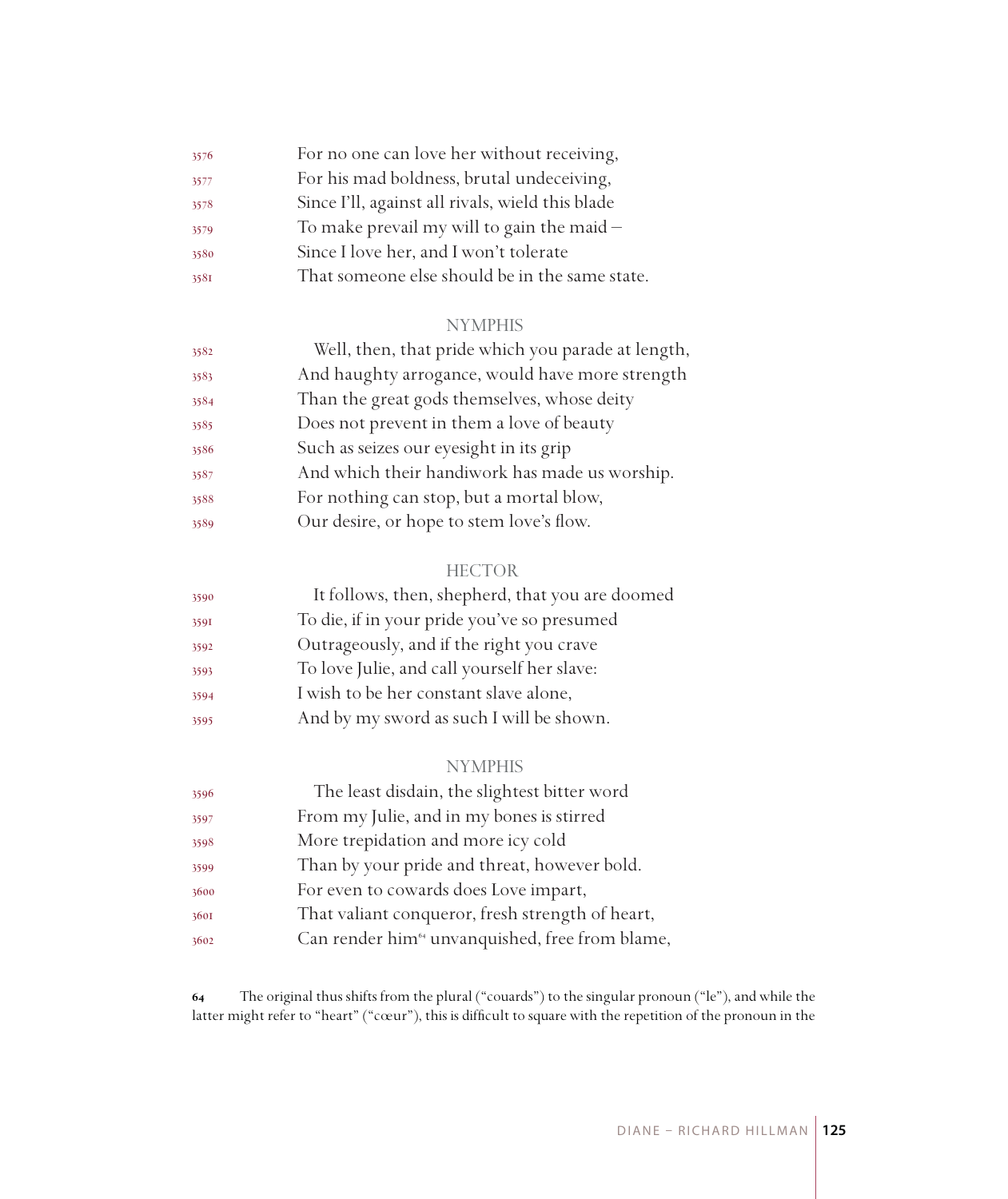| 3603 | The more so fighting in his lady's name.          |
|------|---------------------------------------------------|
| 3604 | Don't think, then, I'll be daunted with some fear |
| 3605 | Or cease to honour her because you're here.       |
| 3606 | For Jupiter himself, should he speak so,          |
| 3607 | Could not forbid my love for her to flow.         |

#### HECTOR

| 3608 | Why are you not of high enough estate           |
|------|-------------------------------------------------|
| 3609 | To combat me and settle this debate             |
| 3610 | With sword in hand, since I am born to fight,   |
| 36II | Not to debate in words about your right?        |
| 3612 | Why are you not a knight of my condition?       |
| 3613 | Or why will not the law grant me permission,    |
| 3614 | Without a lapse of bravery decried,             |
| 3615 | To punish the presumption of your pride?        |
| 3616 | For at one stroke of my hand would expire       |
| 3617 | Your youth, your life and your haughty desire,  |
| 3618 | And then by no shepherd, his soul imbued        |
| 3619 | With mad ideas, would Julie be pursued.         |
| 3620 | Therefore, stop loving her this very day,       |
| 3621 | For I don't know if Love, who bears great sway, |
| 3622 | Who bends all things according to his course,   |
| 3623 | Will not compel my recourse to some force       |
| 3624 | Against you, and induce in me the slighting     |
| 3625 | Of that respect which I revere in fighting,     |
| 3626 | Since Love from mild restraint makes us exempt  |
| 3627 | Towards all who hold his power in contempt,     |
| 3628 | And no one shrinks from scanting equity         |
| 3629 | In homage to his sacred deity.                  |
|      |                                                 |

## NYMPHIS

 O knight, this rustic and uncouth attire Does not keep shepherds' courage from rising higher.

next line: "il combat".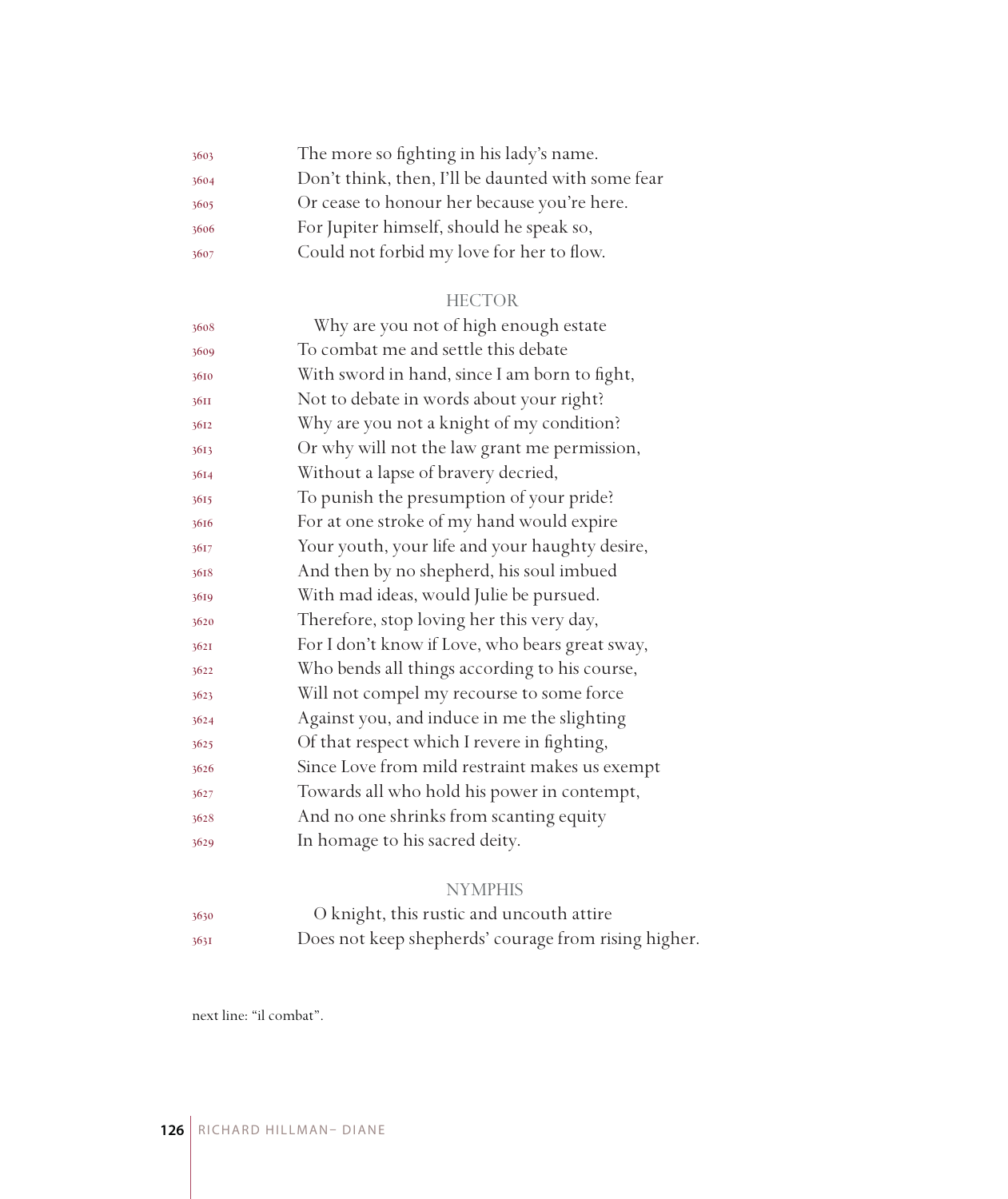| 3632 | Beneath these clothes, by which you are misled,      |
|------|------------------------------------------------------|
| 3633 | Is often found a body strongly bred                  |
| 3634 | And lodging a heart where valorous passion           |
| 3635 | Quite often presides in vigorous fashion.            |
| 3636 | To cut short the days, if a shepherd dares,          |
| 3637 | Of savage lions, of boars and of bears,              |
| 3638 | And if wolves at his strokes their lives must yield, |
| 3639 | He'll surely for his lady take the field             |
| 3640 | Against a knight, who is a man likewise              |
| 3641 | And madly seeks to rob him of a prize.               |
| 3642 | Though I appear in a countryman's costume            |
| 3643 | And the selfsame manner of dress assume              |
| 3644 | As those shepherds who to the water lead             |
| 3645 | Their lambs, where on the grassy banks they feed,    |
| 3646 | Yet know I am of superior birth,                     |
| 3647 | And with a knight like you I rank my worth.          |
| 3648 | But by these clothes I gained the liberty            |
| 3649 | To pledge the service of my love to Julie.           |
| 3650 | Let not that cause, then, our combat defer.          |
| 365I | A lover gladly, on the field of honour,              |
| 3652 | Hazards himself, and sees his life expire            |
| 3653 | To prove the sanctity of his desire.                 |
|      |                                                      |

## HECTOR

| 3654 | Since it appears the sword by which is tried |
|------|----------------------------------------------|
| 3655 | Life-risking valour has hung by your side,   |
| 3656 | And if it is the holy truth you cite         |
| 3657 | In claiming you were formerly a knight,      |
| 3658 | I am content to fight with you right now,    |
| 3659 | Unless my exclusive right you allow          |
| 3660 | To be Julie's slave and, if you want quiet,  |
| 3661 | By granting me that splendid glory, buy it.  |
| 3662 | And if you yield me that, you must agree     |
| 3663 | Never again to love her perfect beauty.      |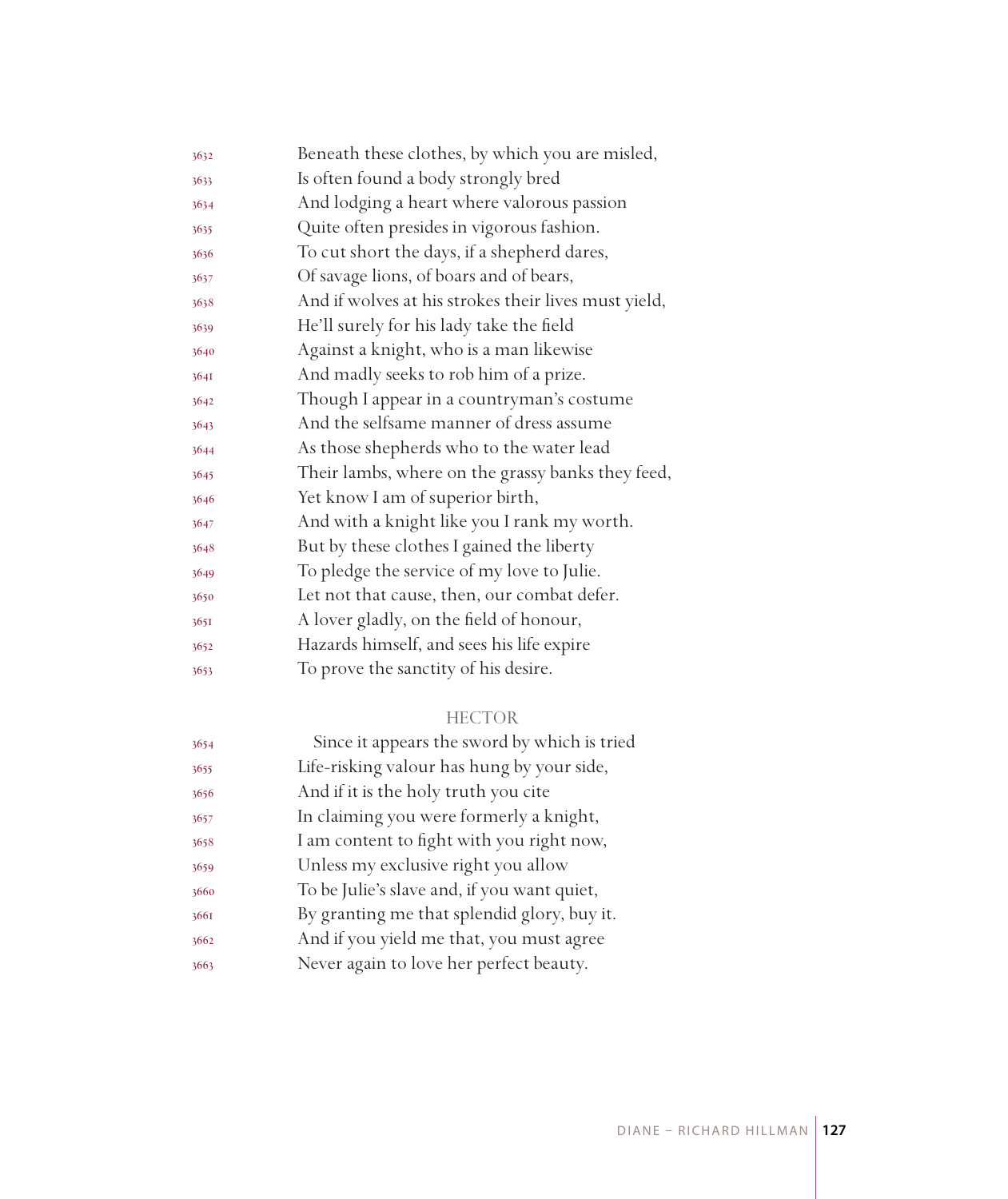| 3664 | Nymphis will feel a thousand mortal pains                 |
|------|-----------------------------------------------------------|
| 3665 | Entwine themselves about his body's veins,                |
| 3666 | Sooner his hand will cut short his own life,              |
| 3667 | Than he'll stop seeking Julie for his wife. <sup>65</sup> |
| 3668 | But if you wish, before it starts, to stop                |
| 3669 | An arduous combat, promise to drop                        |
| 3670 | The ardent love that you profess for Julie,               |
| 3671 | So I may call myself her one and only.                    |
| 3672 | If you will not, to arms without respite -                |
| 3673 | And let the sword assure a lover's right!                 |
|      |                                                           |

#### HECTOR

| 3674 | Will you still try, with your bold arrogance,           |
|------|---------------------------------------------------------|
| 3675 | To frighten me from my resolute stance?                 |
| 3676 | Come on, now, come on $-\text{let push come to show}$ , |
| 3677 | And with cold steel let us dispute our love.            |

## ELYMANT [*entering*]

| 3678 | Stay where you are! By force of my black art,          |
|------|--------------------------------------------------------|
| 3679 | Which quells the surge of an arrogant heart,           |
| 3680 | By my knowledge, which makes the heavens shake         |
| 3681 | And so awes the gods that with fear they quake,        |
| 3682 | I give you the commandment – more, I conjure –         |
| 3683 | That each should forbear the other to injure.          |
| 3684 | Stay where you are: I wish it $-$ do you hear?         |
| 3685 | Put down your swords, and both of you draw near        |
| 3686 | To me, who will tell you, as I am wise,                |
| 3687 | Your fortunes, to errors open your eyes. <sup>66</sup> |
| 3688 | You who against this shepherd seek to fight $-$        |
| 3689 | No less than you in valour and in might $-$            |
|      |                                                        |

 Orig. "à rechercher Iullie": for this specialised meaning of "rechercher", see *Le Grand Robert*, 2nd augmented ed., ed. Alain Rey and Danièle Morvan (Paris: Dictionnaires Le Robert, 2001), s.v., def. 5. Orig. "vos erreurs predire": "predire" (literally "foretell") suits Elymant's powers but is used loosely in this context.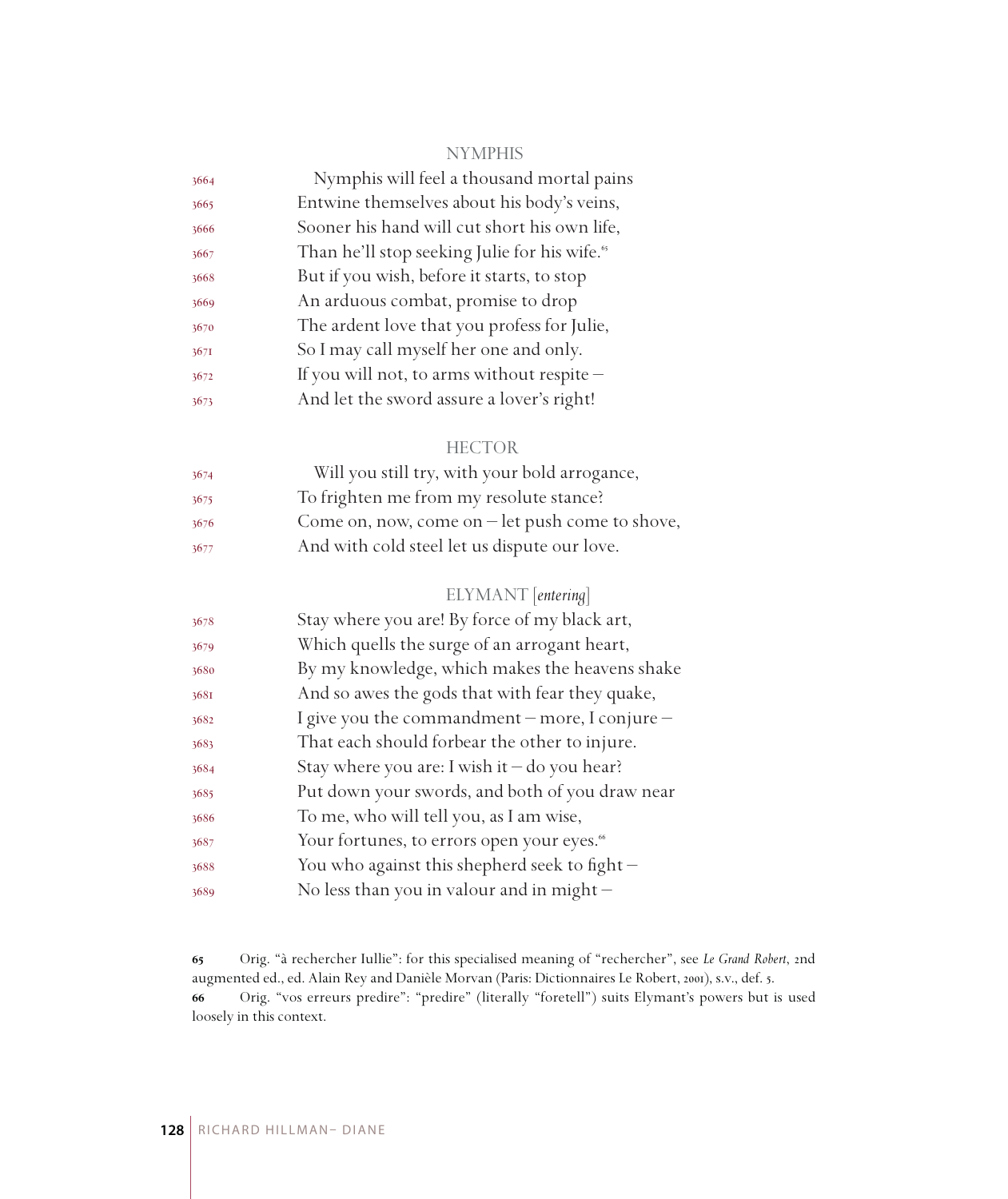| 3690 | You have not dreamt your enemy no other,                      |
|------|---------------------------------------------------------------|
| 3691 | In this combat, than your brave only brother.                 |
| 3692 | And you, mistaken shepherd, do not know                       |
| 3693 | That this man you valiantly combat so                         |
| 3694 | Is your Hector, your brother, who has yearned                 |
| 3695 | To find you, and to all perils has turned:                    |
| 3696 | On a thousand seas, in his ardour, tossed,                    |
| 3697 | A thousand unknown deserts has he crossed,                    |
| 3698 | A hundred times encountered Fortune's blows,                  |
| 3699 | Felt often the fierce frowns that heaven shows -              |
| 3700 | To seek, find, see you, whom he does this for,                |
| 3701 | And to experience your love once more                         |
| 3702 | For his travails, his constant diligence                      |
| 3703 | In loving you. A slender recompense                           |
| 3704 | You'd pay him if, when you should ease his heart              |
| 3705 | Of all its pain, you pierced him with death's dart.           |
| 3706 | And you, Hector, after such great distress,                   |
| 3707 | Such bitter pangs, such proofs of hardiness,                  |
| 3708 | And so much trouble met with in your quest                    |
| 3709 | To find your dear brother, him you love best -                |
| 3710 | Now that you have the solace of his presence,                 |
| 37II | Would you try your valour at his expense?                     |
| 3712 | And do him deadly harm despite your giving                    |
| 3713 | So much time and effort to find him living?                   |
| 3714 | One womb at once held you two baby boys;                      |
| 3715 | One day was the crown of your mother's joys -                 |
| 3716 | Both children of that duke whose mighty sway                  |
| 3717 | At the present hour the Celts obey,                           |
| 3718 | Who goes by the name of godlike Ebore, <sup>67</sup>          |
| 3719 | While as for your mother, her name is Flore.                  |
| 3720 | You got your own name from the valiant Hector,                |
| 3721 | For your lustrous blood from his line you bore; <sup>68</sup> |

Apart from suggesting "ivory" (as the ablative of the Latin noun "ebur"), the name seems to have been invented for the sake of euphony, if not for the rhyme.

These four lines also rhyme on "or" in the original.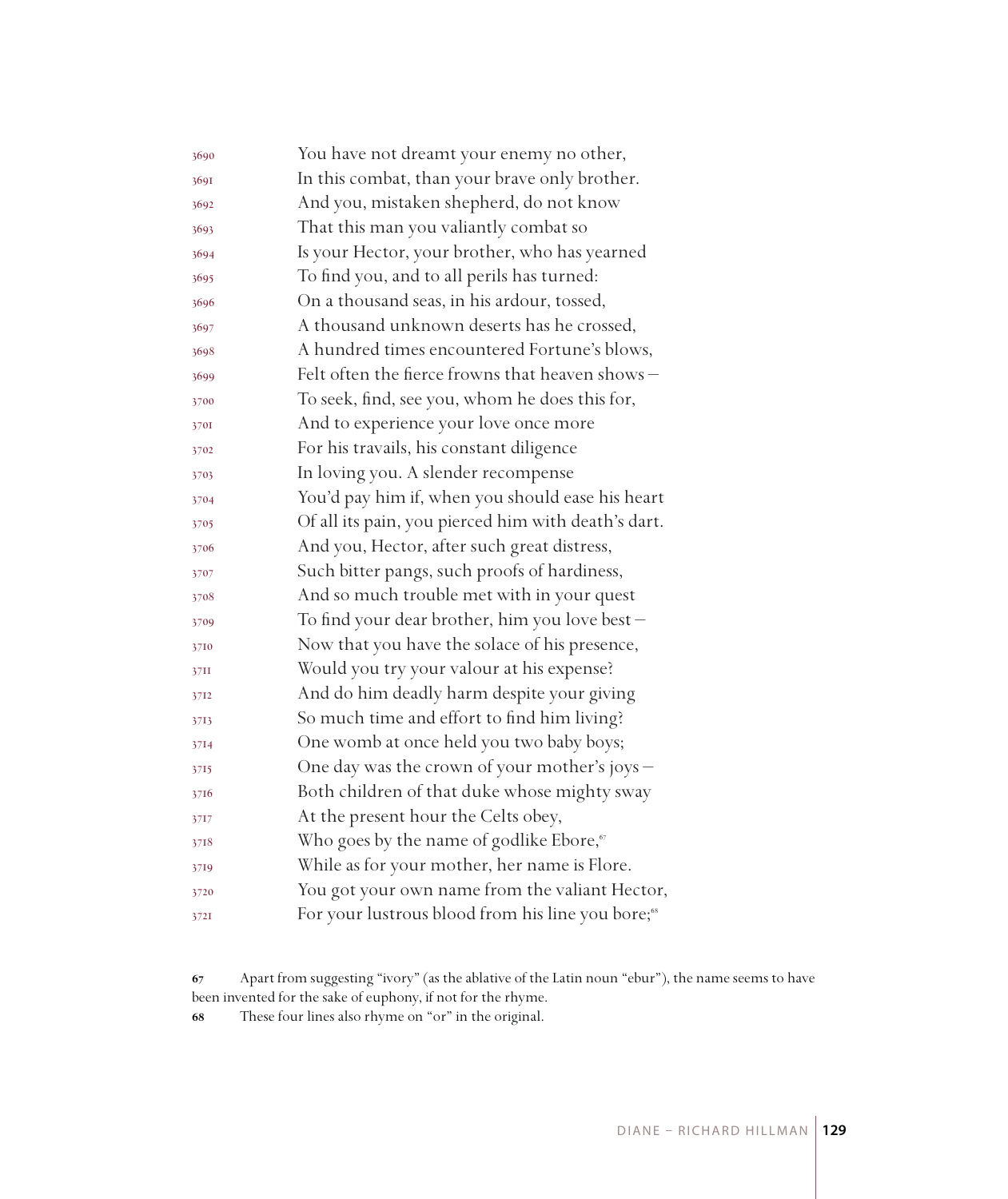| 3722 | Yours Sarpedon – names of heroes who made             |
|------|-------------------------------------------------------|
| 3723 | Bold Greece feel the gallantry they displayed.        |
| 3724 | But by the course of adventures diverse,              |
| 3725 | Such as heroes seek, through the universe,            |
| 3726 | Striving to render immortal your glory                |
| 3727 | By valiant deeds, now the subject of story            |
| 3728 | Everywhere, you came to this wild country,            |
| 3729 | And here it was you fell in love with Julie,          |
| 3730 | The very moment when her lovely face                  |
| 3731 | Enticed your twin eye-beams to an embrace.            |
| 3732 | To serve her and to love her unconstrained,           |
| 3733 | To don a country-dweller's clothes you deigned,       |
| 3734 | Which on your person even now are seen,               |
| 3735 | And for a time put off your valour keen,              |
| 3736 | With your garb of a hero of great fame,               |
| 3737 | Your arms, your rugged armour, and your name,         |
| 3738 | To figure yourself as Nymphis, whose glory            |
| 3739 | Has planted in these parts your memory. <sup>69</sup> |
| 3740 | So that is why, with both of you deceived,            |
| 3741 | Your error never would have been perceived            |
| 3742 | Without my knowledge, whose vast sphere encloses      |
| 3743 | All that lives in heaven, on earth reposes.           |
| 3744 | And your own hands, without my happy rescue,          |
| 3745 | In rage would have ended your lives for you.          |
| 3746 | But come on, now: from fearsome foes at war           |
| 3747 | Be made siblings and brothers, friends once more.     |
| 3748 | Embrace each other; meanwhile, this same day          |
| 3749 | Full solace for your love we'll send your way,        |
| 3750 | And make the agitated soul, confused                  |

 It is not clear what sort of glory ("gloire") is to be understood here, unless it is simply that imparted to his assumed identity by Sarpedon's impersonation. As a name Nymphis is extremely rare. The only prominent classical figure to carry it seems to have been a native of Heraclea Pontica in Bithynia (fl. c. 250 B.C.E.), an historian and biographer of Alexander mentioned by Suidas; Nymphis is cited by Plutarch in *Mulierum Virtutes* (*Moralia* 242E-263C), where Montreux might well have encountered the name. It may have attracted him by evoking the Latin dative of "nymphae" and thereby suggesting someone who has devoted himself to "nymphs" - i.e., a lover.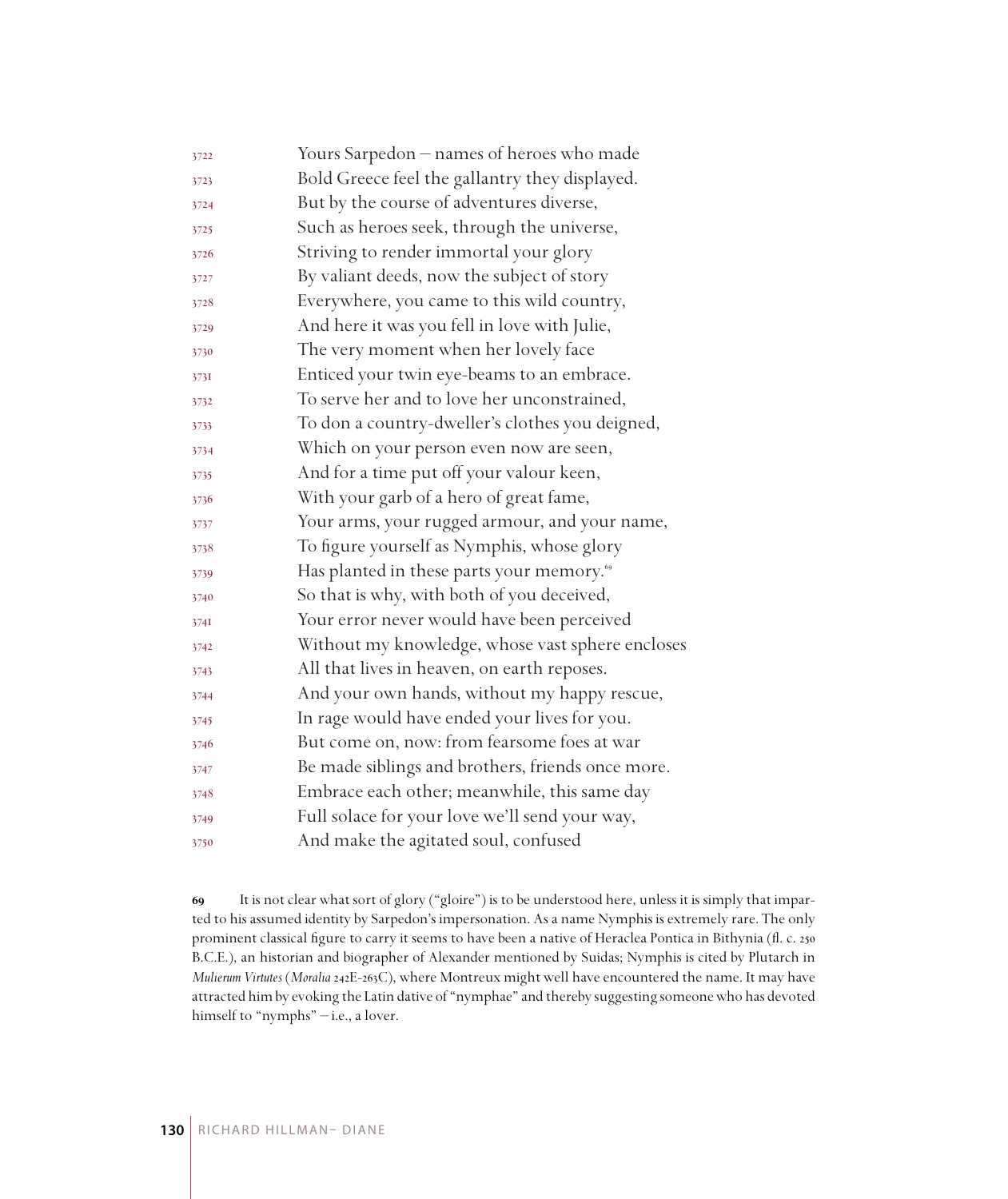| 3751 | By passions, all with happy calm suffused.      |
|------|-------------------------------------------------|
| 3752 | You may put your faith in my godlike knowledge, |
| 3753 | Which will on Julie work its privilege:         |
| 3754 | Her heart of stone shall now be mollified;      |
| 3755 | She'll make, for one of you, a loving bride.    |

#### HECTOR

| 3756 | O brother dear, whom I've sought everywhere,    |
|------|-------------------------------------------------|
| 3757 | By sacred love impelled to take such care -     |
| 3758 | For, to enjoy your precious company,            |
| 3759 | I've many times felt the inconstancy            |
| 3760 | Of cruel fate, consigned to endless woe,        |
| 3761 | Beneath ten thousand burdens bending low.       |
| 3762 | But, O great gods, I rate at little value       |
| 3763 | My labours and the hardships I've gone through, |
| 3764 | Since my dear brother's here within my arms,    |
| 3765 | Despite my sword's attempt to do him harms.     |
| 3766 | Forgive me, brother mine: in recompense         |
| 3767 | For this my fault, to wipe out the offence,     |
| 3768 | I give up Julie forever to you,                 |
| 3769 | For you as well deserve her as your due -       |
| 3770 | Better far than I, because long ago             |
| 3771 | Your devotion to her began to grow,             |
| 3772 | While I have yet felt only for a day            |
| 3773 | The fire of her love in me hold sway.           |
| 3774 | Take her; I yield all claims - my sole concern  |
| 3775 | Henceforth to render her to you, in turn,       |
| 3776 | If Love and her own will so far have told       |
| 3777 | On her that I've been given any hold.           |
| 3778 | And you, old man, whose well-attested power     |
| 3779 | Thankfully saved us from a fatal hour,          |
| 3780 | Gracious father, by whom our youth's restored,  |
| 3781 | When we might well have put it to the sword,    |
| 3782 | Who have yielded our lives anew to us,          |
| 3783 | Take endless thanks for aid so generous         |
| 3784 | And grant my earnest prayer to take care always |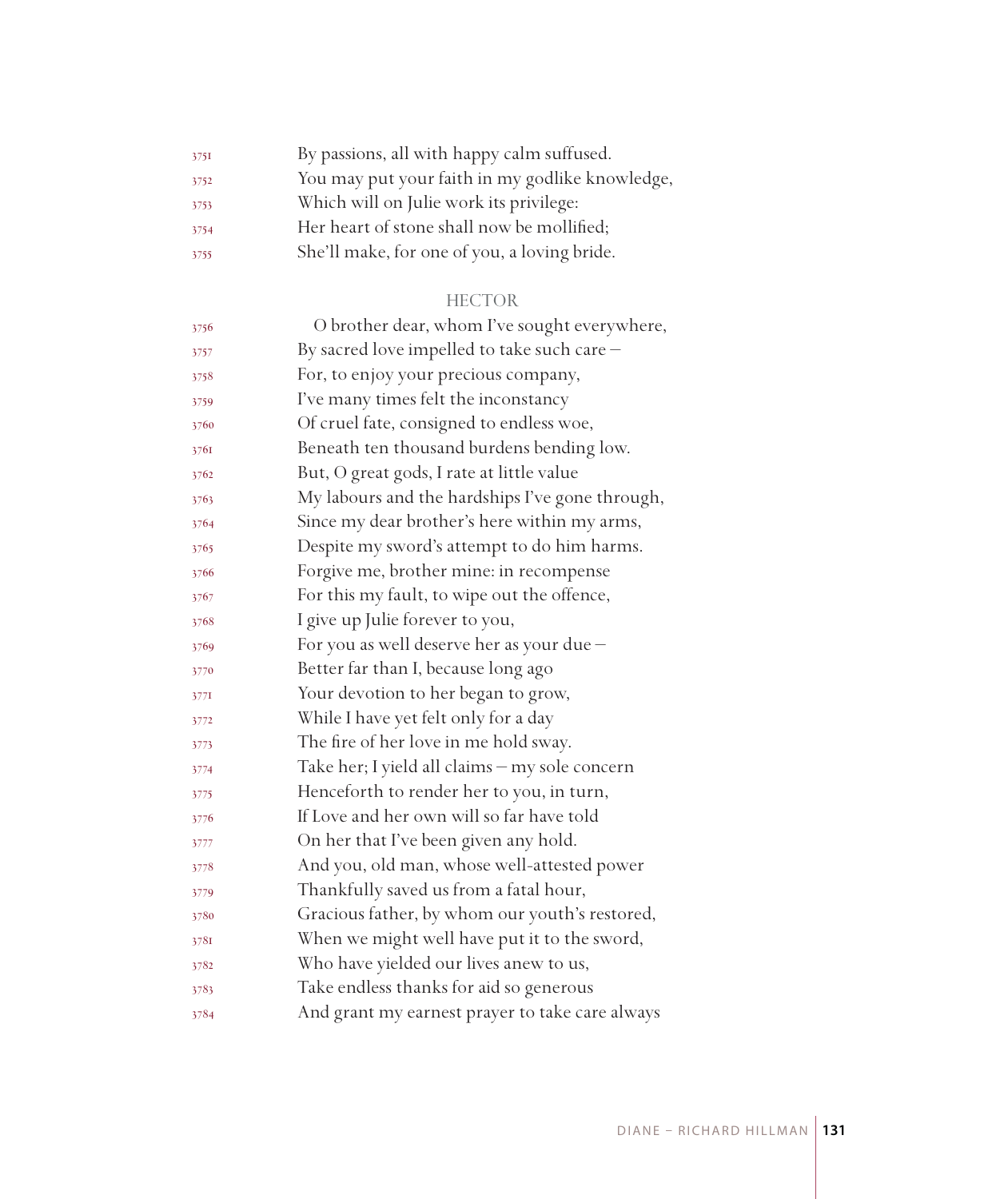Of our passing years and nurture our days.

## NYMPHIS

| 3786 | Ah, brother dear, can you still have in mind     |
|------|--------------------------------------------------|
| 3787 | The dastard Sarpedon, to you unkind,             |
| 3788 | Who sought to send you to the shades below       |
| 3789 | As recompense for all your trials and woe        |
| 3790 | In seeking him - such sufferings, so long,       |
| 3791 | Which have done your youth the cruellest wrong?  |
| 3792 | Can I complain if my impiety                     |
| 3793 | Earns me a traitor's grievous misery?            |
| 3794 | But, brother, if, within your faithful soul,     |
| 3795 | Our bond of amity remains yet whole,             |
| 3796 | And if you deign of value still to find          |
| 3797 | My sacred love, and wish my peace of mind,       |
| 3798 | I beg you by this sacred amity                   |
| 3799 | To put my harm quite out of memory:              |
| 3800 | The fault of my unkindness please forget,        |
| 3801 | And bind me to you by a further debt             |
| 3802 | By taking Julie from me as your spouse:          |
| 3803 | You merit her as lady of your house.             |
| 3804 | To you I yield and render her, alas!             |
| 3805 | For reason will by no means let it pass          |
| 3806 | That, when you've borne so many pains for me,    |
| 3807 | I should rob you of a necessity,                 |
| 3808 | Which you deserve, and which, constrained, I owe |
| 3809 | For all you chose for me to undergo.             |
| 3810 | Accept her, then, as worthy recompense           |
| 38II | For your exertions, also for your patience.      |
|      |                                                  |

## HECTOR

| 3812 | No, no, dear brother, by such treachery        |
|------|------------------------------------------------|
| 3813 | My presence can't do so great injury           |
| 3814 | To your well-being, as falsely to sever        |
| 3815 | From it that which may make it thrive forever. |
| 3816 | More misery you'd feel than I could bear,      |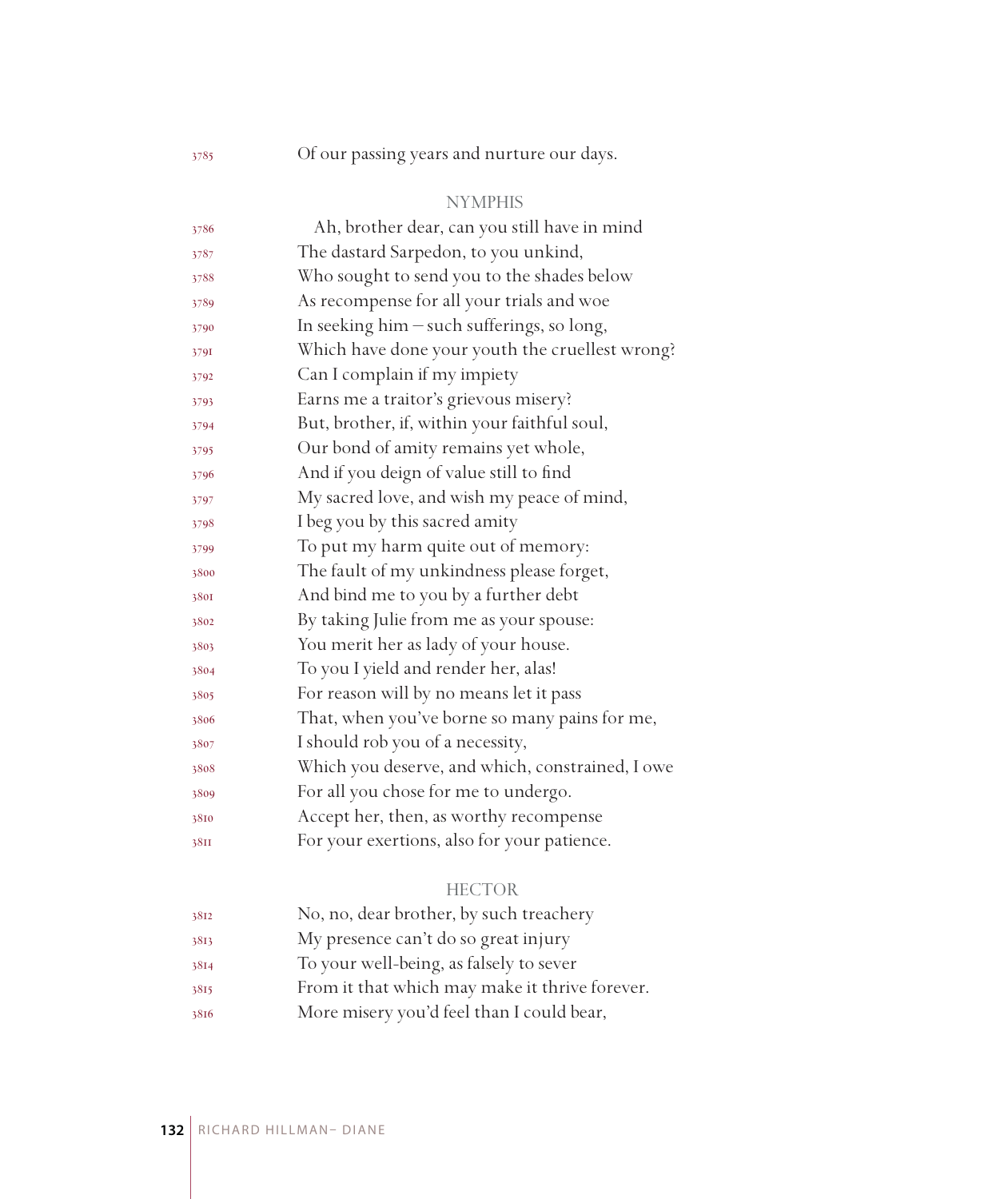| 3817 | For you're, in all the world, my greatest care.     |
|------|-----------------------------------------------------|
| 3818 | I did not make my way here to these shores          |
| 3819 | To trouble your repose, one day, with wars,         |
| 3820 | Or to distress you: much too dearly bought          |
| 3821 | Would be the love that such affliction wrought;     |
| 3822 | Too costly for you, too, would prove the sight      |
| 3823 | Of this my face, my coming a mere blight.           |
| 3824 | I'm here at your side wholly for your sake,         |
| 3825 | Not so your profit <sup>®</sup> I may roughly take. |
| 3826 | Accept her, then, for I swear, for my part,         |
| 3827 | That shepherdess has gone out of my heart.          |

| 3828 | No, no, dear brother, there you violate            |
|------|----------------------------------------------------|
| 3829 | My friendship, seeking thus to obligate            |
| 3830 | Me yet again, who cannot hope to pay               |
| 3831 | You back with equal happiness one day.             |
| 3832 | Content yourself that I'm obliged to you           |
| 3833 | For those sea-voyages, more than a few,            |
| 3834 | To find me, all those obstacles you met            |
| 3835 | (For such is destiny's relentless threat),         |
| 3836 | Then for agreeing to pardon my sin,                |
| 3837 | And wishing to yield me - who could imagine? -     |
| 3838 | That which is yours by equitable right             |
| 3839 | And which appears so lovely in your sight.         |
| 3840 | Ah, take her, then, and further kindness spare me, |
| 3841 | Or else too many debts to you ensnare me.          |
| 3842 | I'd live in glory for eternity                     |
| 3843 | To see you as the husband of that beauty,          |
| 3844 | Who with the crown of peace your years can seal    |
| 3845 | And cause your bones the deepest joy to feel.      |
|      |                                                    |

## **HECTOR**

It goes against all justice and all right,

"[P]rofit": the original's "bien", in this context, has the same materialist shading.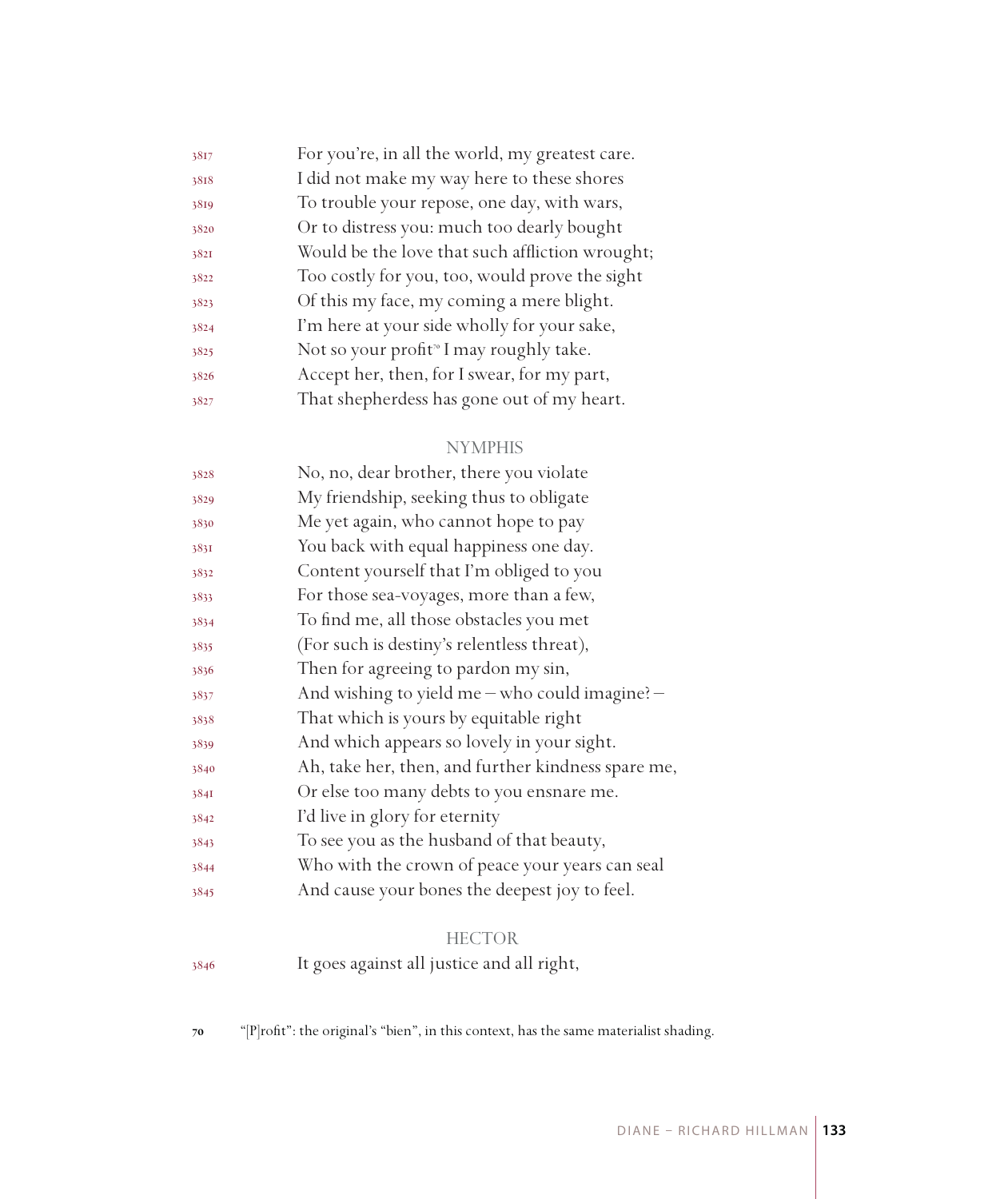| Bears witness to a soul that harbours spite              |
|----------------------------------------------------------|
| And turns to infamy our good repute                      |
| To snatch away the peace-conferring fruit                |
| Of long travail from one who without cease               |
| Has spent his youth to labour for increase.              |
| To win Julie's hand, and her heart obtain,               |
| Many a long day have you spent in pain,                  |
| Suffered and pined, sighed out a thousand rhymes,        |
| And poured forth streams of tears a thousand times.      |
| Your labour so ardent, of such long season,              |
| Should yield you its sweet fruit $-$ is that not reason? |
| And that the happy fruit remain yours still              |
| Of that broad field which endlessly you till?            |
| One who dared rob you of that sweet possession           |
| The law would punish with severe repression.             |
| So take her now $-$ and do not make me guilty            |
| Of that offence by leaving her to me!                    |
|                                                          |

| 3864 | But if the law as harshly ought to treat       |
|------|------------------------------------------------|
| 3865 | The ingrate as one who, in rage's heat,        |
| 3866 | Sheds the guiltless blood of his fellow man,   |
| 3867 | Curtailing his life of its proper span,        |
| 3868 | Why do you wish that law to taint my fame,     |
| 3869 | And make ingratitude to you my shame?          |
| 3870 | And, by not letting my poor hand bestow        |
| 387I | The sacred payment which to you I owe          |
| 3872 | For all your righteous effort, your endeavour, |
| 3873 | Would you deprive me of honour forever,        |
| 3874 | And cause my soul, where glory is ingrained,   |
| 3875 | By all as ungrateful to be disdained?          |
| 3876 | In that way, O my brother, wrong me not,       |
| 3877 | But take Julie, so that my happy lot           |
| 3878 | Perpetual glory and praise may be              |
| 3879 | For not spurning your love ungratefully.       |
|      |                                                |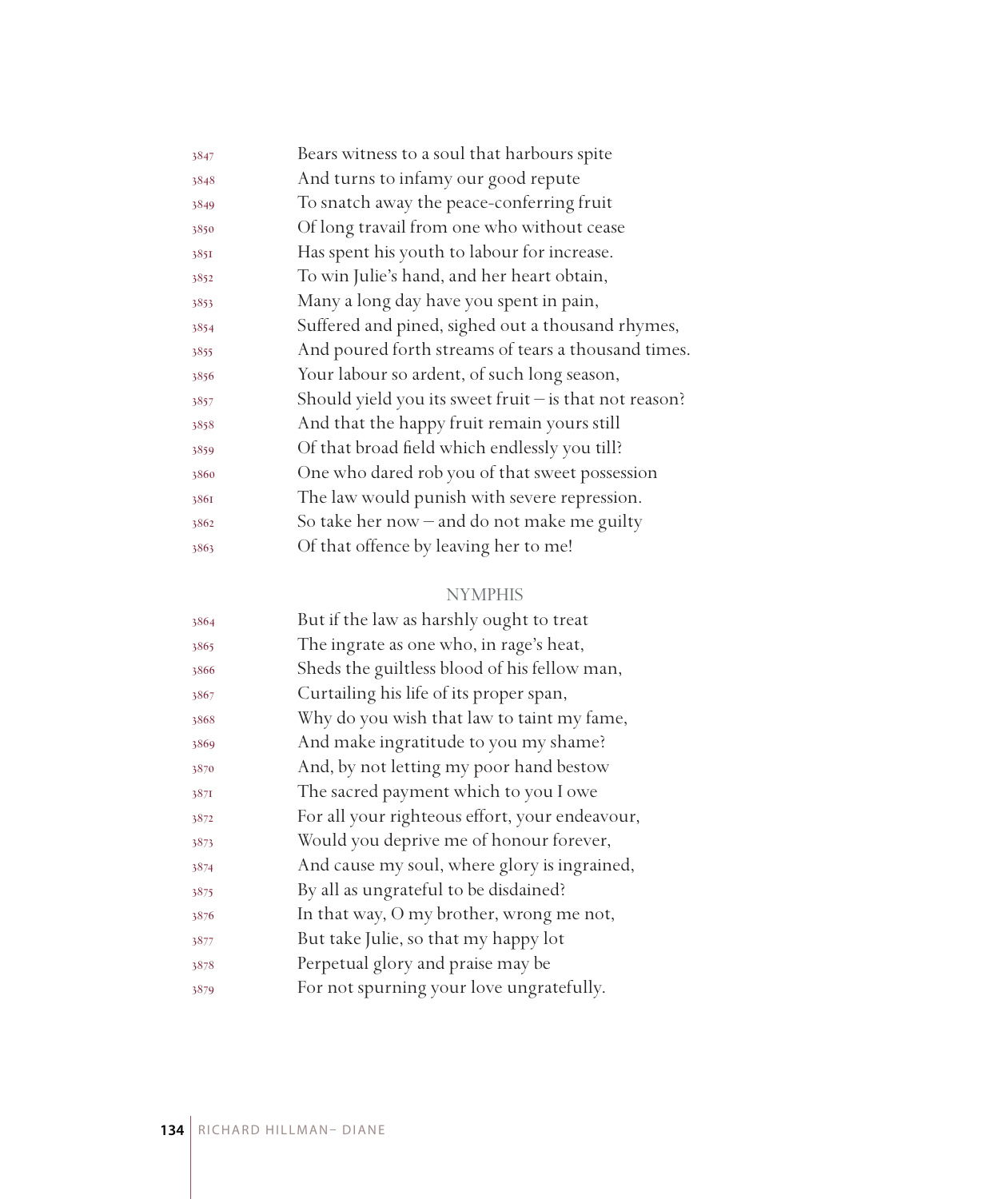#### ELYMANT

| 3880 | What point is there in such a jealous stew                |
|------|-----------------------------------------------------------|
| 3881 | When the object doesn't belong to you?                    |
| 3882 | To give each other, in arrogant folly,                    |
| 3883 | Something well beyond your capacity?                      |
| 3884 | Thus your youthful bluster presumes to share              |
| 3885 | Another's prize – or skin of the live bear! <sup>71</sup> |
| 3886 | Julie is not devoted to love's cause:                     |
| 3887 | She has a strong distaste for Hymen's laws,               |
| 3888 | As well as for a spouse's chaste embraces;                |
| 3889 | Wants freedom to pursue her carefree paces                |
| 3890 | With us, her life and heart in simple state,              |
| 3891 | Kept free from marriage's constraining weight.            |
| 3892 | Wait, then, till you are able to impress                  |
| 3893 | Her frosty heart, till power you possess                  |
| 3894 | On her desire; then you may pretend                       |
| 3895 | To share her out for whom you both contend.               |
| 3896 | I wish, though, to content you both forever,              |
| 3897 | Your painful bonds of servitude to sever -                |
| 3898 | If possible, her spirit mollify                           |
| 3899 | And stir her to accept the marriage tie,                  |
| 3900 | Inducing her to wed the one of you                        |
| 3901 | Whom as a spouse her wishes draw her to;                  |
| 3902 | The other, lasting freedom and discretion                 |
| 3903 | My skill will grant, released from love's obsession.      |
| 3904 | To her will are you willing to refer                      |
| 3905 | Your quarrel, and thereby receive from her                |
| 3906 | A valid judgement, since on her volition                  |
| 3907 | Her match depends as its foremost condition?              |

#### HECTOR

I am quite willing.

 Allusion to a common saying ("Don't sell the skin till you have caught the bear!") dating from at least the 1490s, when it appeared in an collection of Aesop's fables augmented by Lorenzo Astemio (Laurentius Abstemius); see *The Oxford Dictionary of Proverbs*, ed. John Simpson and Jennifer Speake, 5th ed. (Oxford: Oxford University Press, 2008).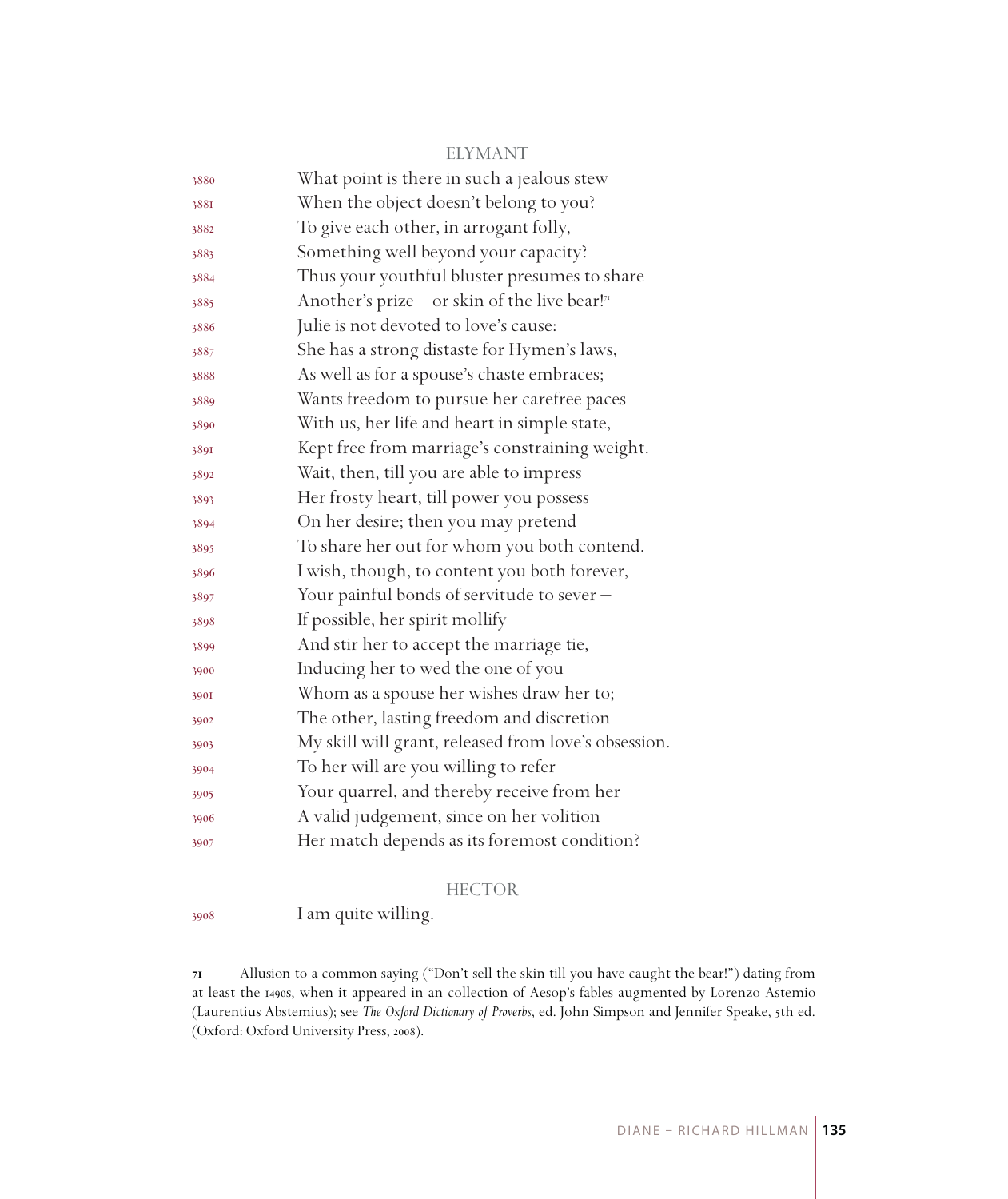## Then I too agree.

#### ELYMANT

| 3909 | Come on, then - take courage! Wait here for me.       |
|------|-------------------------------------------------------|
| 3910 | I'll go and find that lofty shepherdess <sup>72</sup> |
| 39II | And soften, if I can, her haughtiness.                |

#### **NYMPHIS**

| 3912 | The gods send you prosperous days and fine, |                       |
|------|---------------------------------------------|-----------------------|
| 3913 | O holy father, our succour divine!          | Exeunt Elymant on one |
|      | side, Hector and Nymphis on the other.]     |                       |

# [Scene III]

# [*Enter Arbuste and Diane.*]

#### ARBUSTE

| 3914 | Well, well, Diane - well, well, you poor mad girl, |
|------|----------------------------------------------------|
| 3915 | Would you still have your soul, set in a whirl     |
| 3916 | By your wild excesses, groan in distress,          |
| 3917 | While you obey only your willfulness?              |
| 3918 | What do you wish to do, and why? Or say?           |
| 3919 | Do you think that this bitter price you pay,       |
| 3920 | Your weeping and your cries, have any power        |
| 3921 | To erase things done in a former hour?             |
| 3922 | The stone once by a rigid arm thrown high,         |
| 3923 | Our hand can hardly make it cease to fly:          |
| 3924 | It must in spite of us, spinning with force,       |
| 3925 | Across the whistling air, pursue its course.       |
| 3926 | So Diane, ah, too stubborn and unruly,             |
| 3927 | There's nothing of such potency that truly         |
| 3928 | Its influence may cause it to be seen              |
| 3929 | That something which was once has never been!      |

"[L]ofty shepherdess" attempts to capture the irony of the original's "superbe dame".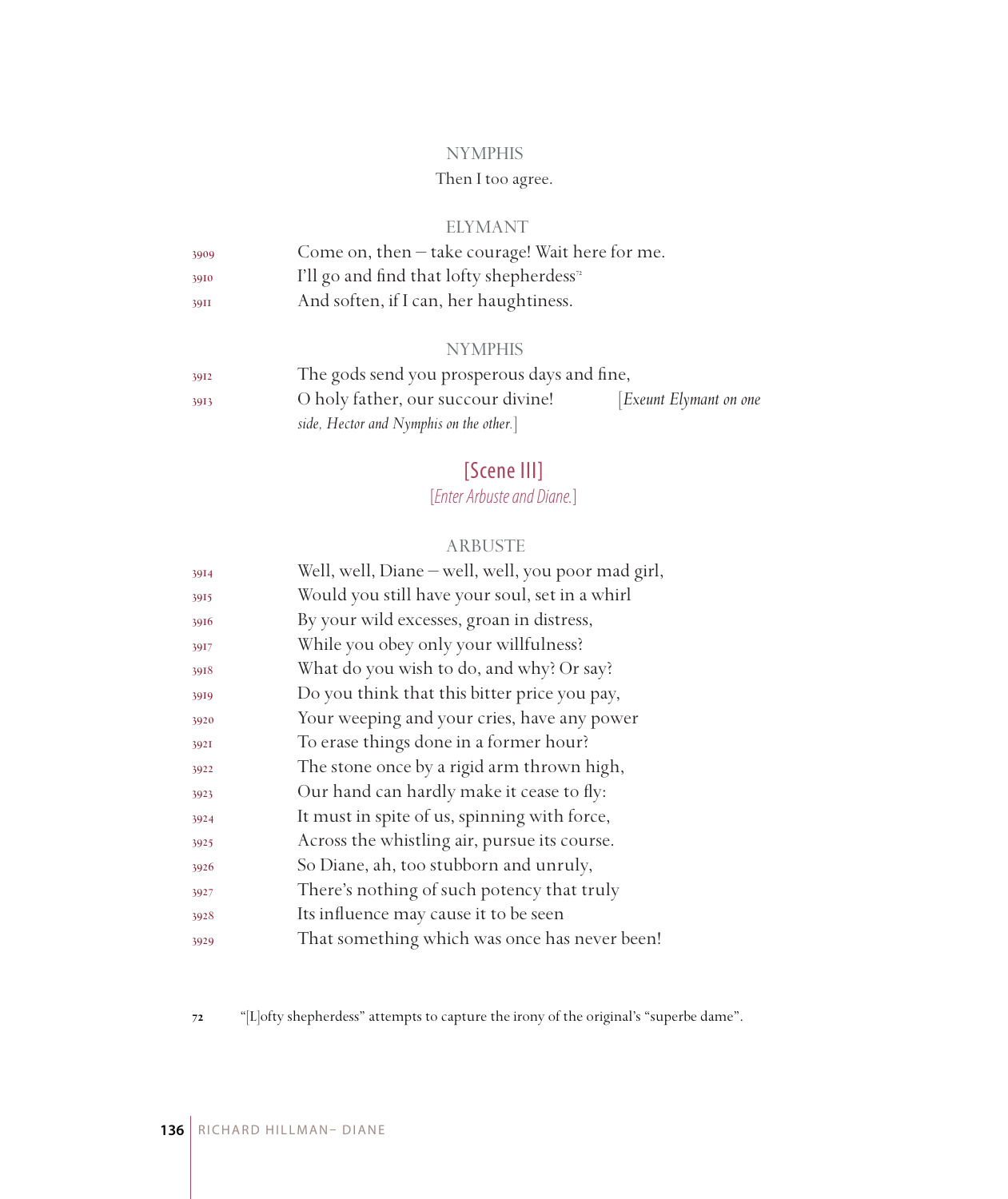| 3930 | It shows a leaden and a foolish soul                |
|------|-----------------------------------------------------|
| 393I | To balk at something done, beyond control,          |
| 3932 | And think that any means by us employed             |
| 3933 | Might make the work of heaven null and void.        |
| 3934 | Such power far exceeds humanity,                    |
| 3935 | But one may well, as hard as it may be,             |
| 3936 | Of things ill-done, and of a guilty state,          |
| 3937 | The mental torment sometimes moderate.              |
| 3938 | Why should you think an outrage has been done       |
| 3939 | Because Fauste the pledge of your faith has won?    |
| 3940 | Can you imagine heaven's favour lost                |
| 394I | Because of an honest marriage with Fauste?          |
| 3942 | Really, you have good reason to complain,           |
| 3943 | Contort yourself, and give yourself such pain!      |
| 3944 | In your very prime of life, what could you          |
| 3945 | Choose that would be more perfect, handsome, true   |
| 3946 | Than he? What is it renders him unable              |
| 3947 | To please you well, and to be serviceable?          |
| 3948 | Well, what do you say? You're right, to be sure,    |
| 3949 | To treat with scorn the sweet and tender cure       |
| 3950 | That Fauste can well apply to your wild longings,   |
| 3951 | With all the honour that chaste marriage brings!    |
| 3952 | What do you want? Come, those trials he's endured - |
| 3953 | Haven't they amply rendered you assured             |
| 3954 | Of his love, of his holy constancy?                 |
| 3955 | Haven't you knowledge of his loyalty?               |
| 3956 | What do you want, then? What can you hope for       |
| 3957 | That might fulfil your heart's desires more         |
| 3958 | Than that shepherd can? Is he not fair-faced,       |
| 3959 | His body perfect, true his soul – and chaste?       |
| 3960 | No, no, Diane, you cannot let your heart            |
| 3961 | Repine because it took that shepherd's part         |
| 3962 | And found its match; his love is of long date,      |
| 3963 | And merits to be held at higher rate.               |
| 3964 | Is not the stock he springs from virtuous?          |
| 3965 | His heart of sprightly force and generous?          |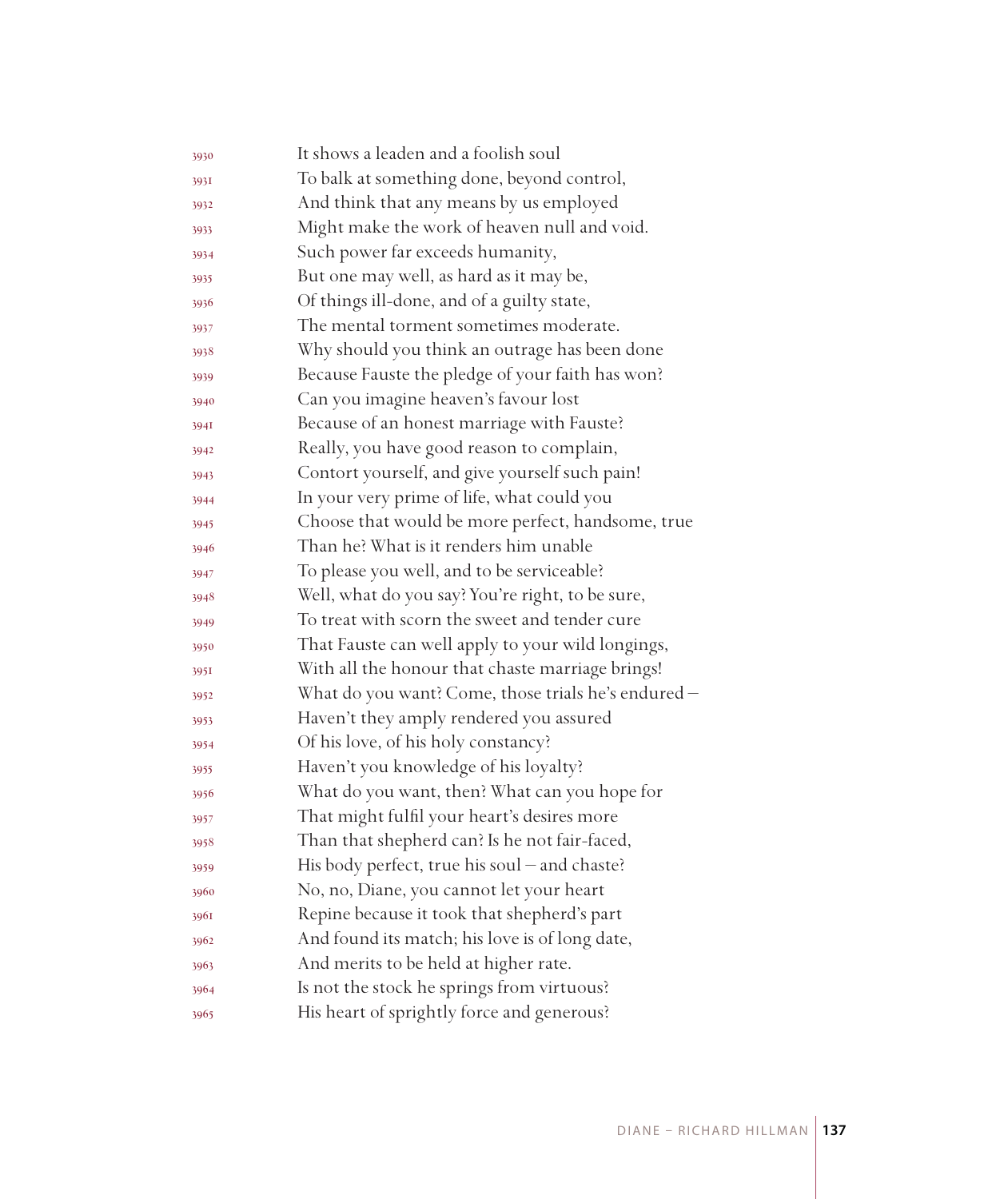| 3966 | His soul exalted and on honour bent?              |
|------|---------------------------------------------------|
| 3967 | His forehead bold, his striking confident?        |
| 3968 | A thousand lions, thousand fearsome bears,        |
| 3969 | Wild boars a thousand - their slaying declares    |
| 3970 | The truth of this forever, by each skin           |
| 3971 | With fur seen hanging on his walls within.        |
| 3972 | What reason, then, that love you can't bestow?    |
| 3973 | In seeking him, what is it makes you slow?        |
| 3974 | Are you so mad, with such a tiny brain,           |
| 3975 | As to hope that in marriage you might gain        |
| 3976 | Fair Nymphis? Isn't it glaringly true             |
| 3977 | That he disdains and thinks nothing of you,       |
| 3978 | An object of laughter, while he loves Julie,      |
| 3979 | Who binds him in her gentle toils so firmly?      |
| 3980 | Give up all hope of obtaining delight             |
| 3981 | From a heart that treats your longing with spite. |
| 3982 | For us to taste that much-sought-after pleasure,  |
| 3983 | Love must impose on hearts a common measure,      |
| 3984 | Make thoughts alike, our passions equalise,       |
| 3985 | Our ages, too, and values harmonise.              |
| 3986 | But the spirit of Nymphis, in his pride,          |
| 3987 | Opposed to yours, your good would override;       |
| 3988 | It gives him pleasure to oppose his will          |
| 3989 | Against your own, only to do you ill.             |
| 3990 | And your distress is made his joyful boast,       |
| 3991 | Cruel man: your end is what he wishes most.       |
| 3992 | So give him up: oh, buried deep in pain           |
| 3993 | Is the mind obsessed with something to gain       |
| 3994 | That cannot hope to better its condition          |
| 3995 | By some day bringing longing to fruition!         |
| 3996 | A hundred deaths it dies, though without dying;   |
| 3997 | In cruel agony we see it lying!                   |
| 3998 | High is the cost which the sought-after thing     |
| 3999 | That never comes imposes in lamenting;            |
| 4000 | The very thwarted hope of its possession          |
| 4001 | Afflicts the soul with sorrowful oppression.      |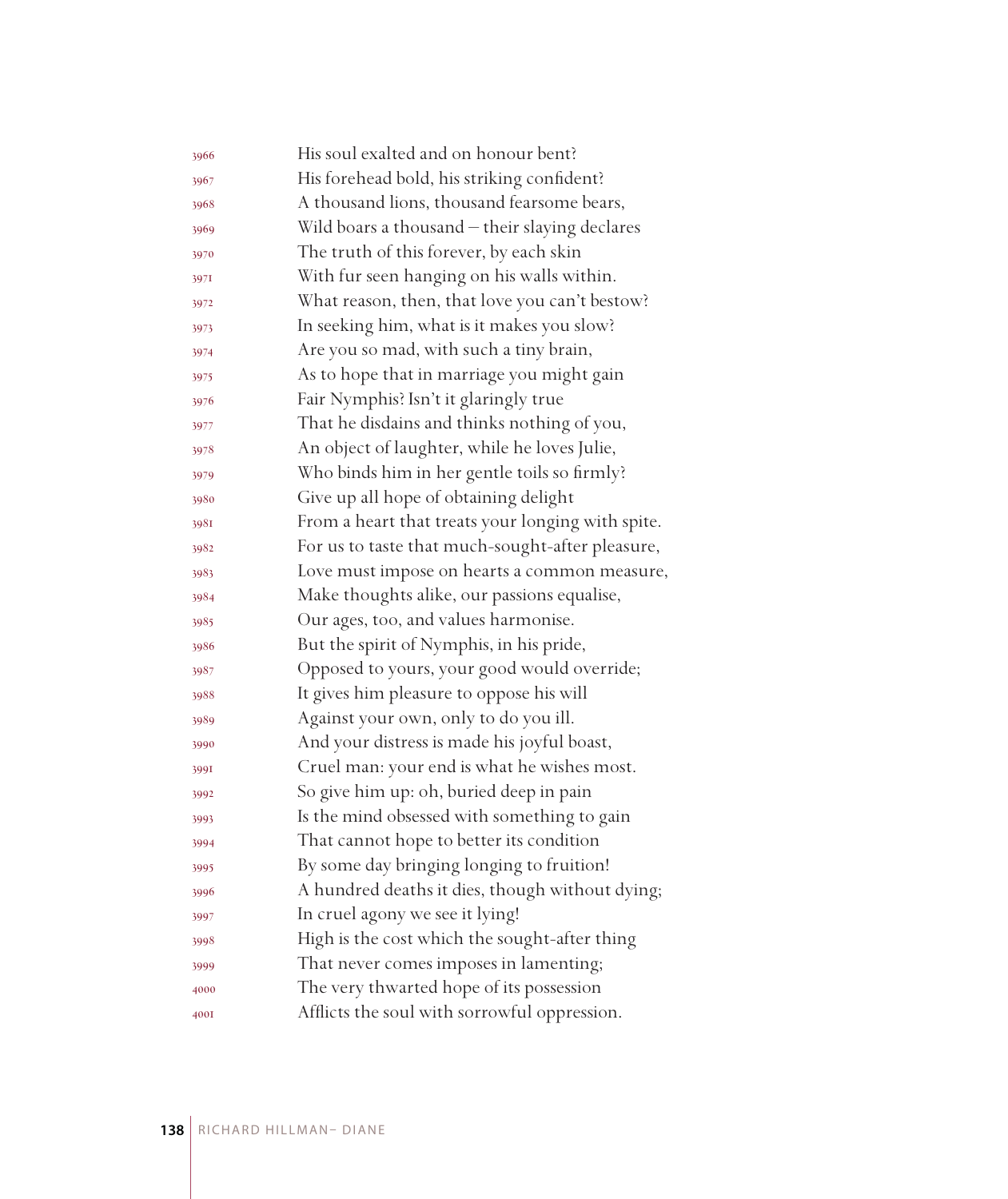| 4002 | So give up what cannot belong to you;                |
|------|------------------------------------------------------|
| 4003 | The plague of vain hope no further pursue.           |
| 4004 | Leave Nymphis, whom you can't have anyway,           |
| 4005 | And take up Fauste, who lives beneath your sway.     |
| 4006 | But do it soon, for, in his painful throes,          |
| 4007 | Bereft, as death draws on, backward he goes:         |
| 4008 | He wants to die, since it doesn't suit you           |
| 4009 | That his earthly life $-$ and his love $-$ continue. |
|      |                                                      |

| 4010 | Let him die if he likes; I've no desire          |
|------|--------------------------------------------------|
| 40II | For his long life $-$ or to see him expire.      |
| 4012 | Let him live if he likes; I just don't care:     |
| 4013 | Live, or die promptly, I've no thought to spare. |
| 4014 | But I know well that, for deceiving me,          |
| 4015 | He's the last man I'd ever wish to see.          |
|      |                                                  |

## ARBUSTE

| 4016 | You claim that guilty of deceit he stands,    |
|------|-----------------------------------------------|
| 4017 | When his life lies wholly within your hands?  |
| 4018 | He only breathes to be by you employed,       |
| 4019 | Seeks only good by you to be enjoyed.         |
| 4020 | Let not his lapse damn him in your opinion.   |
| 402I | Forgive him, Diane, because anyone            |
| 4022 | Who feels Love's passion blaze beyond control |
| 4023 | Does what he can to deliver his soul.         |
|      |                                               |

## DIANE

| 4024 | But still by that unseemly confrontation  |
|------|-------------------------------------------|
| 4025 | He holds my sacred pledge, my obligation. |

## ARBUSTE

| 4026 | If you have given him your sacred word,     |
|------|---------------------------------------------|
| 4027 | And servitude to Hymen's laws incurred,     |
| 4028 | If as a spouse the gods have lent him you,  |
| 4029 | And Love has destined him to be yours, too, |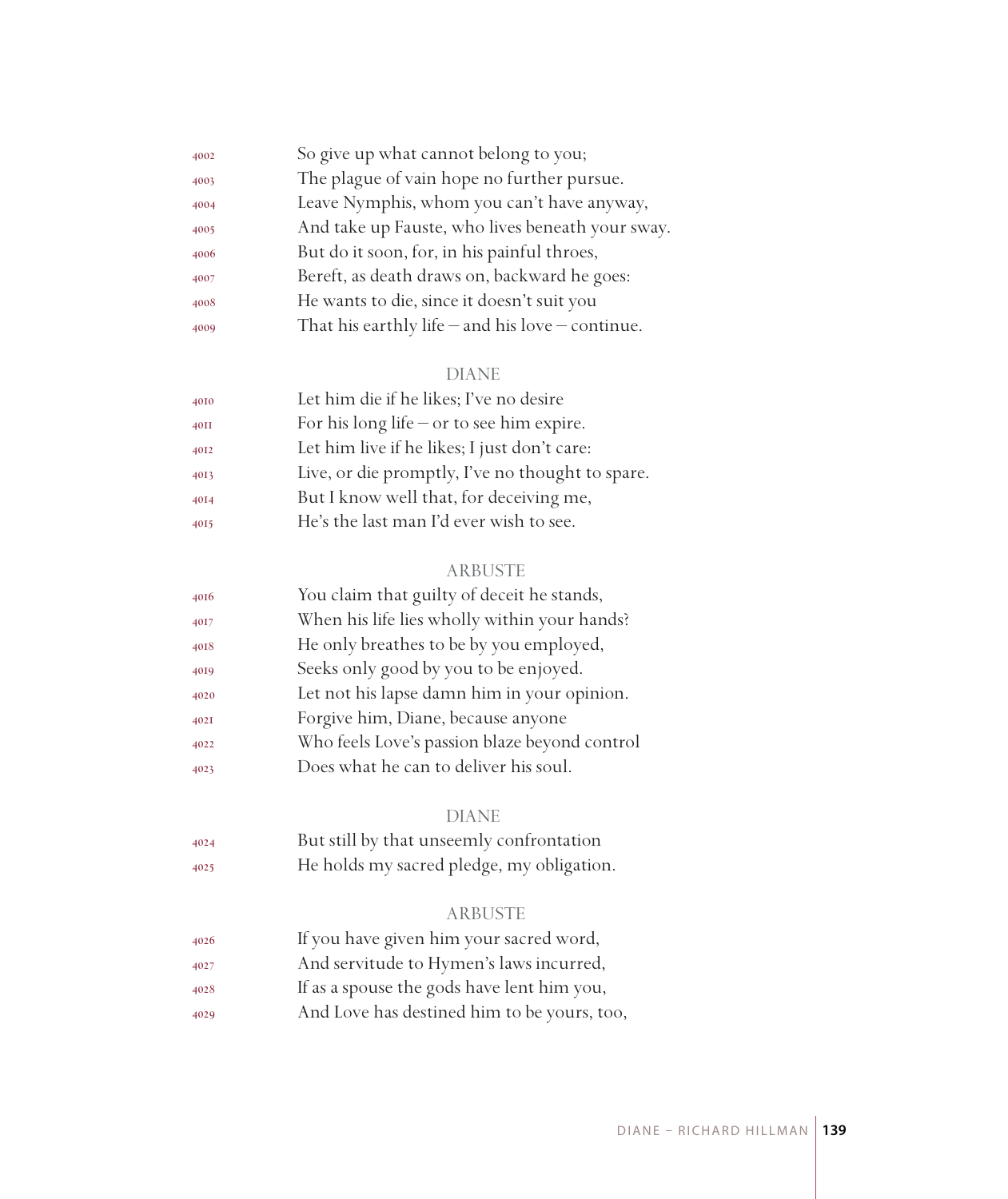| 4030 | Why would you have him die in wretchedness      |
|------|-------------------------------------------------|
| 4031 | Because you will not succour his distress?      |
| 4032 | Oaths that are duly sworn, with faith and law,  |
| 4033 | Are needful means to keep us all in awe.        |
| 4034 | By law our desire needs to be checked;          |
| 4035 | Our soul to an oath must always be subject.     |
| 4036 | If we break faith we can assert no claim        |
| 4037 | To earthly life, much less to a good name.      |
|      | <b>DIANE</b>                                    |
| 4038 | But no oath we may be compelled to make         |
| 4039 | Can ever tell our thoughts what course to take: |
| 4040 | No oath can ever curb their liberty.            |
|      | <b>ARBUSTE</b>                                  |
| 404I | Dead wrong! For even to an enemy,               |
| 4042 | A promise given is to be maintained,            |
| 4043 | Although by force we may have been constrained. |
|      | <b>DIANE</b>                                    |
| 4044 | Only free will binds us; we owe no debt         |
| 4045 | To any crafty ruse or deadly threat.            |
|      | <b>ARBUSTE</b>                                  |
| 4046 | The constant man would willingly comply.        |
|      | <b>DIANE</b>                                    |
| 4047 | Rather than force himself, he'd choose to die.  |
| 4048 | And death can offer holy liberation             |
| 4049 | From any oath compelled or obligation.          |
|      | <b>ARBUSTE</b>                                  |
| 4050 | But who can keep himself from subtlety?         |
| 4051 | It's wise in love to practise trickery.         |
|      |                                                 |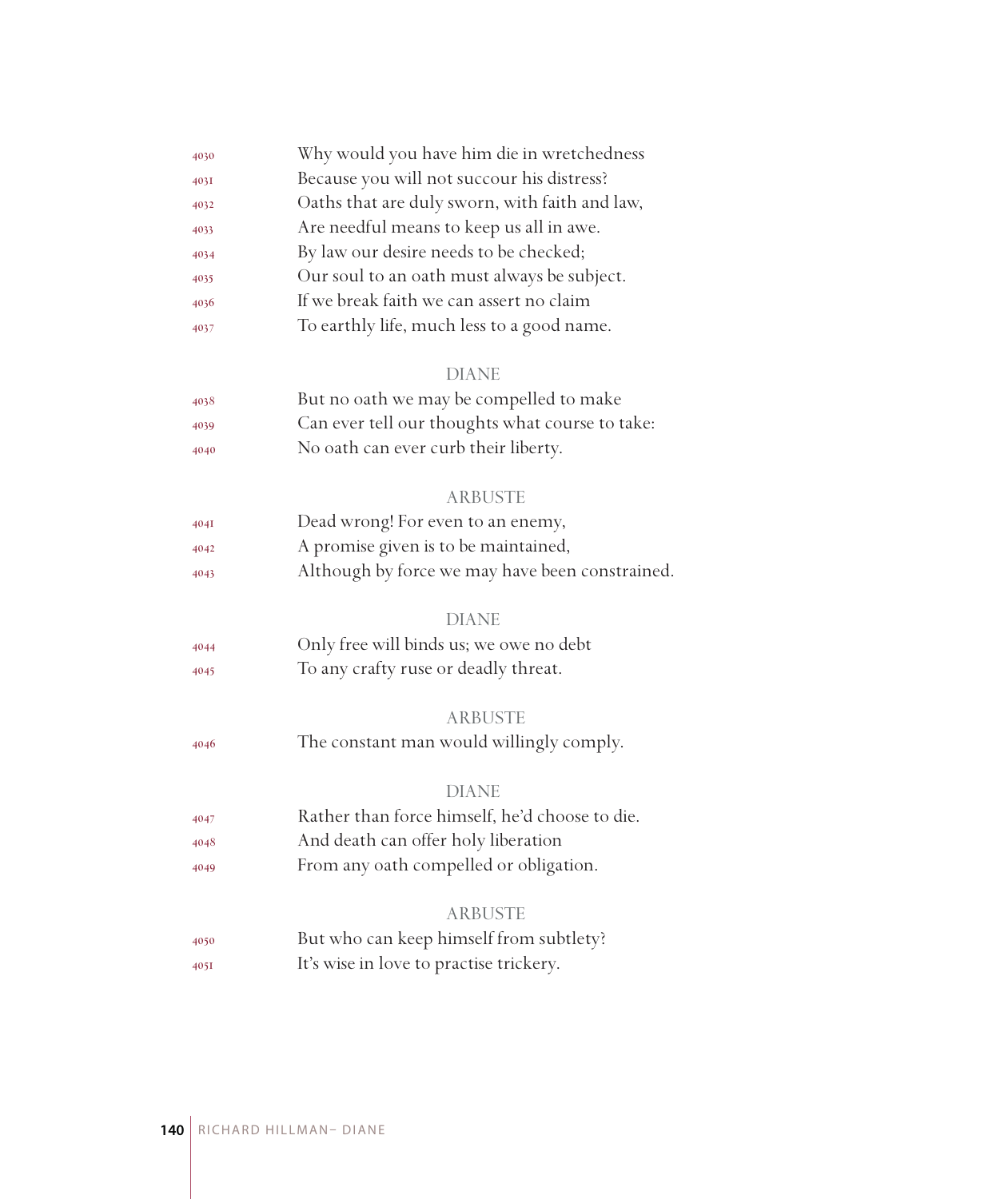| DIANE                                                    |
|----------------------------------------------------------|
| And yet our senses balk at the offence.                  |
|                                                          |
| ARBUSTE<br>Its happy fruit is ample recompense.          |
|                                                          |
| <b>DIANE</b>                                             |
| But if one spurns such unjust fruit as bad?              |
|                                                          |
| <b>ARBUSTE</b><br>Thus to deceive oneself is simply mad. |
|                                                          |
| <b>DIANE</b>                                             |
| Where tricks are used, sweet pleasure hides its face.    |
| <b>ARBUSTE</b>                                           |
| The pain will fade and pleasure take its place.          |
|                                                          |
| <b>DIANE</b>                                             |
| The pain which so endures is never-ending.               |
| <b>ARBUSTE</b>                                           |
| At last, though, it will yield to sweet love's mending.  |
|                                                          |
| <b>DIANE</b>                                             |
| Ah, no love can mend what I'm going through!             |
| <b>ARBUSTE</b>                                           |
| Not so, if you'll love him it binds you to.              |
|                                                          |
| <b>DIANE</b>                                             |
| Could I love him who tricked me with his falsehood?      |
| <b>ARBUSTE</b>                                           |
| His trickery was meant to do you good.                   |
|                                                          |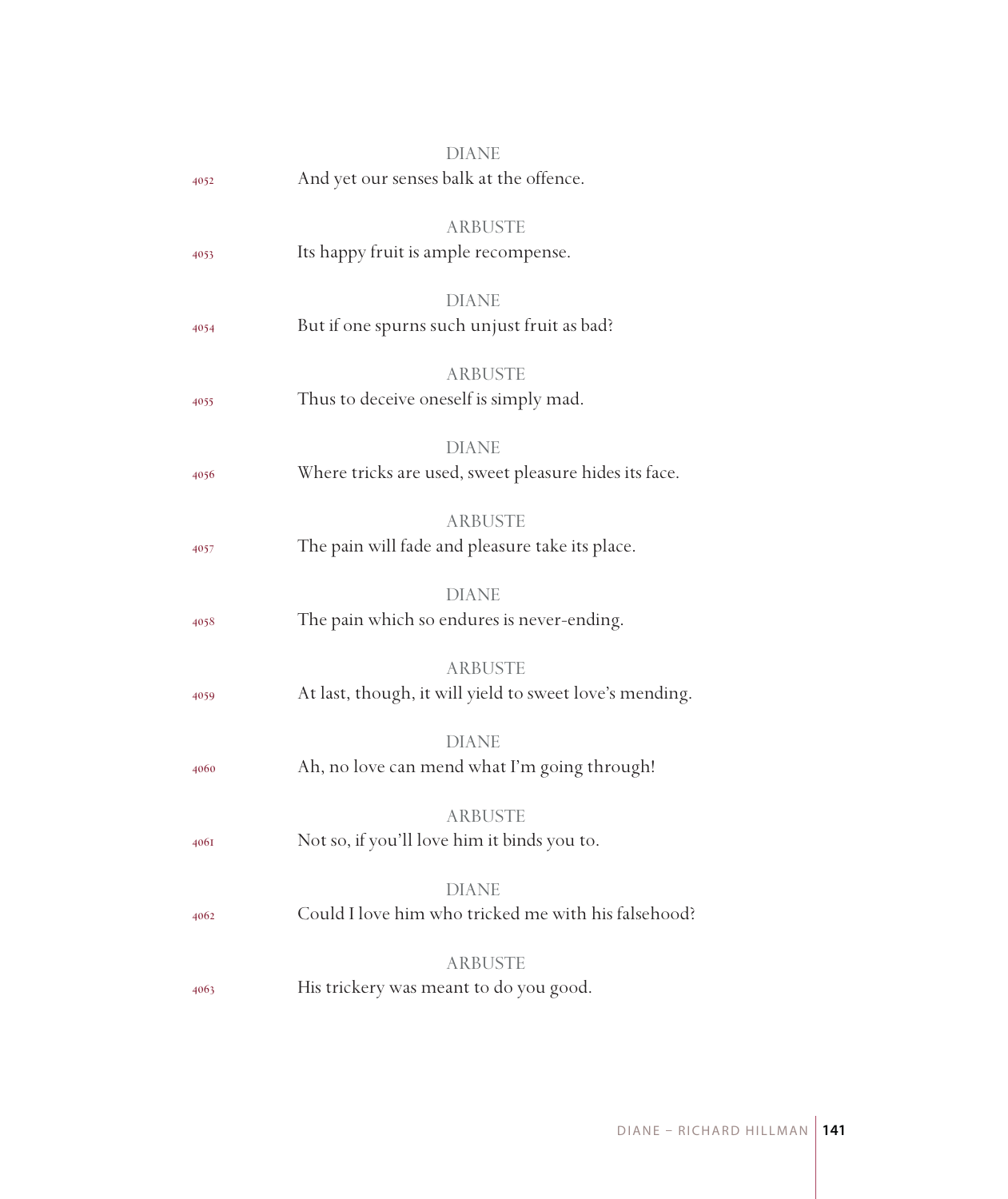|      | <b>DIANE</b>                                                 |
|------|--------------------------------------------------------------|
| 4064 | That he retains my pledge compounds my wrongs.               |
|      |                                                              |
|      | <b>ARBUSTE</b>                                               |
| 4065 | Love him, then $-$ to you only he belongs.                   |
|      |                                                              |
|      | <b>DIANE</b><br>So to one I loathe my heart I must enthrall? |
| 4066 |                                                              |
|      | <b>ARBUSTE</b>                                               |
| 4067 | Love turns to sweetness the bitterest gall.                  |
|      |                                                              |
|      | <b>DIANE</b>                                                 |
| 4068 | Love takes flight when fierce desire holds sway              |
| 4069 | For vengeance.                                               |
|      |                                                              |
|      | <b>ARBUSTE</b>                                               |
|      | One must always, though, they say,                           |
| 4070 | Between two evils choose the lesser one.                     |
|      | <b>DIANE</b>                                                 |
| 4071 | In seeking my death, that's just what I've done.             |
|      |                                                              |
|      | <b>ARBUSTE</b>                                               |
| 4072 | What's to be gained by dying in distress?                    |
|      |                                                              |
|      | <b>DIANE</b>                                                 |
| 4073 | Recovery of my pure state, no less. <sup>7</sup>             |
|      |                                                              |
|      | <b>ARBUSTE</b>                                               |
| 4074 | Yet give him freely what he forced on you.                   |
|      |                                                              |

 Orig. "De me remettre en ma premiere foy": a literal translation risks loss of clarity because "first faith" in English does not readily convey the character's sense of quasi-sexual honour and innocence. The original more strongly evokes irony at her expense, however, since in fact her original faith was pledged to Fauste; it seems strange that Arbuste does not use this argument.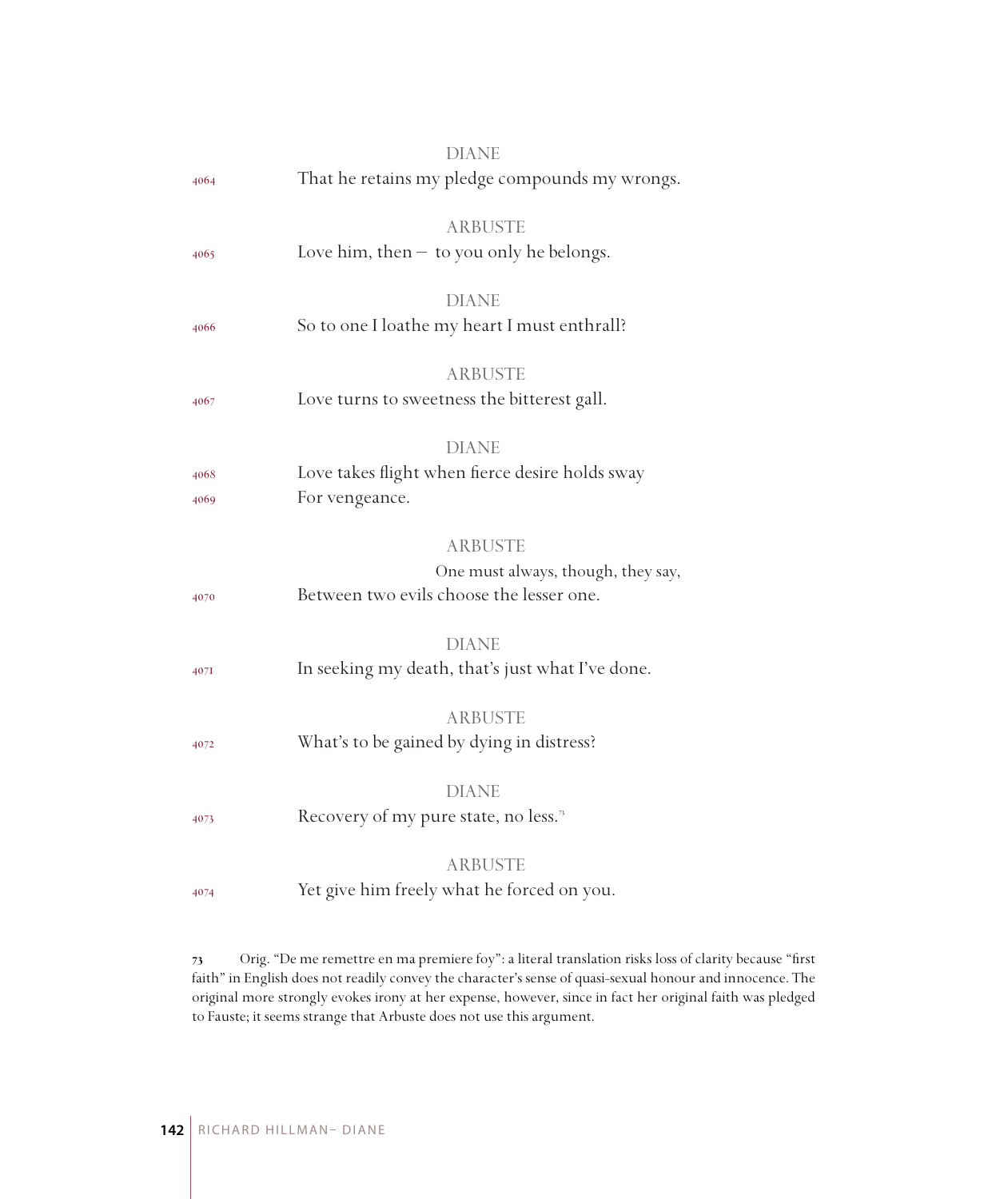|      | <b>DIANE</b>                                        |
|------|-----------------------------------------------------|
| 4075 | I'll die first - that's the last thing I would do!  |
|      | <b>ARBUSTE</b>                                      |
| 4076 | You're bound by your word, and always will be.      |
|      | <b>DIANE</b>                                        |
| 4077 | From that bond my demise can set me free.           |
|      | <b>ARBUSTE</b>                                      |
| 4078 | Mad Diane! $-$ of your youth the enemy,             |
| 4079 | Of your health, of your life and of your beauty,    |
| 4080 | Give up that desire, that stubborn will             |
| 408I | To harm yourself, and do yourself no ill.           |
| 4082 | Though your corpse were wrapped in a leaden sheet,  |
| 4083 | And your fair soul with heaven's peace replete,     |
| 4084 | You never could make yourself otherwise             |
| 4085 | Than ruled by sacred edicts from the skies,         |
| 4086 | Which lend their vigour to the sacred marriage      |
| 4087 | Of those who have conferred their solemn pledge.    |
| 4088 | Your faith is pawned: living or dead, they'll say   |
| 4089 | That Diane of her faith assured, one day,           |
| 4090 | The shepherd Fauste, and after, on a whim,          |
| 409I | Proved false to holy wedlock, and to him.           |
| 4092 | You see the blame and harm that will survive        |
| 4093 | Forever when you've ceased to be alive.             |
|      | <b>DIANE</b>                                        |
| 4094 | What must I do? I'm quite out of my head,           |
| 4095 | Poor girl! Why am I not already dead?               |
| 4096 | Why carry on, with no comfort to ease me,           |
| 4097 | And life come like the cruellest death to seize me? |
| 4098 | Shall I unjustly, therefore, be constrained         |
| 4099 | To marry Fauste by the ruse that he feigned?        |
| 4100 | Against my will shall he enjoy possession           |
| 4I0I | Of my love, and my holy faith's profession?         |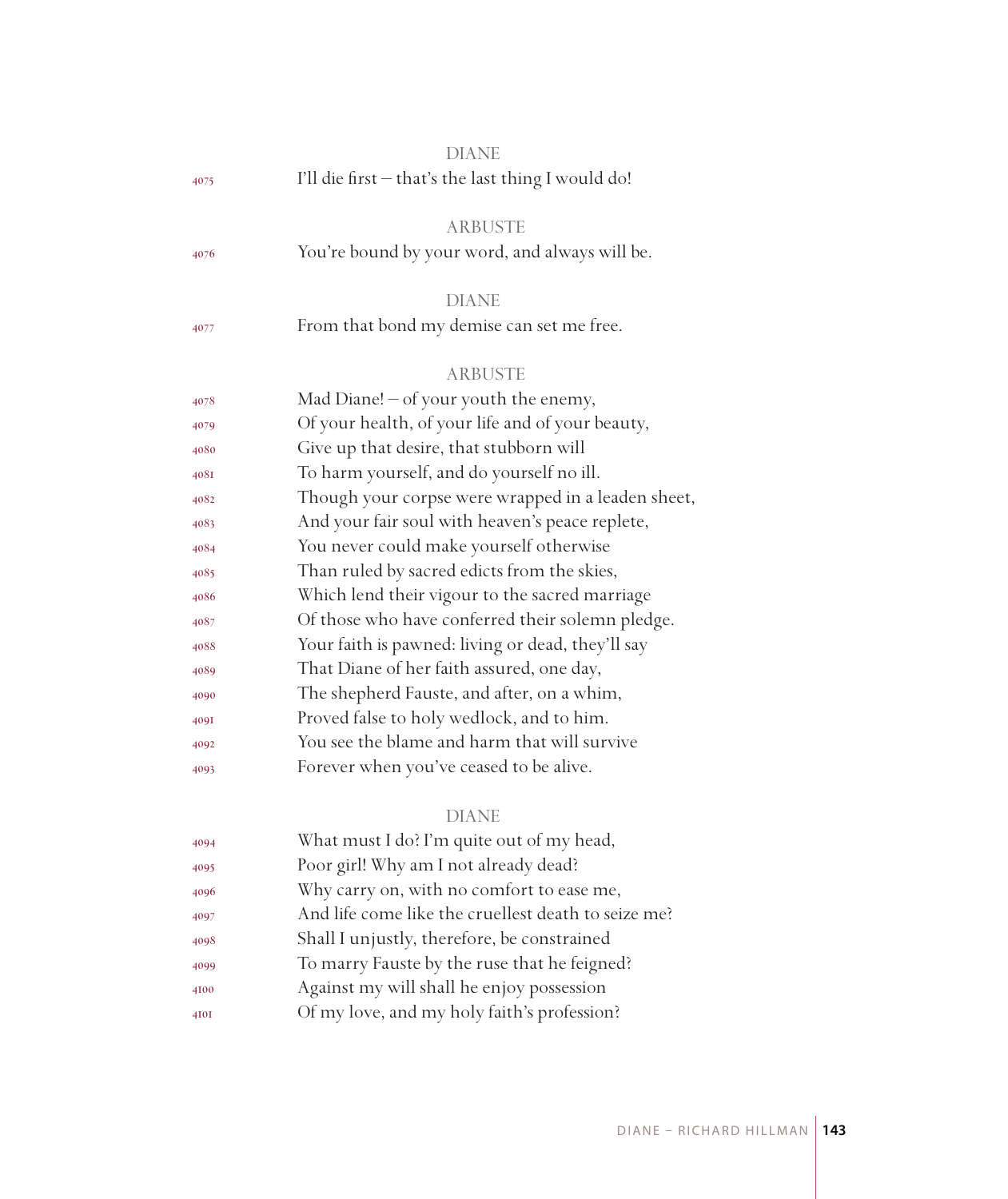| 4102 | Does that, then, loom as my eternal fate:                |
|------|----------------------------------------------------------|
| 4103 | The wife of the object of my soul's hate?                |
| 4104 | No, I cannot! I far prefer to perish,                    |
| 4105 | And by my death to put an end to anguish!                |
| 4106 | My will cannot be placed in such a bind;                 |
| 4107 | An unjust oath does not oblige the mind.                 |
| 4108 | I promised him; but then my mind, deceived,              |
| 4109 | Belatedly its gross mistake perceived.                   |
| 4110 | That insight gained, repentance was begun                |
| 4III | For its egregious fault, and penance done. <sup>74</sup> |
| 4II2 | I am not subject, then, to obligation -                  |
| 4II3 | But if I am, for my faith's liberation,                  |
| 4II4 | Death I far prefer to being coerced                      |
| 4II5 | To love someone who cheated me at first,                 |
| 4116 | And to receive him as a friend to me                     |
| 4II7 | Whom my honour conceives my enemy.                       |
| 4II8 | I have to die, and must with the same wish               |
| 4119 | Induce him also suddenly to perish.                      |
| 4120 | For well do I know it: my cruel death                    |
| 4I2I | Will be his own, depriving him of breath;                |
| 4122 | And he will die in the knowledge that, ravished          |
| 4123 | Because of him, my pallid life has vanished.             |
| 4124 | But what have I just said? Ah, in my heart               |
| 4125 | Might deadly rancour bear so great a part                |
| 4126 | That I, with cruel boldness, could efface                |
| 4127 | Someone possessing my Nymphis's face,                    |
| 4128 | Who so resembles him, the same eyes sharing,             |
| 4129 | The same forehead and the same graceful bearing?         |
| 4130 | O over-cruel, inhumane Diane!                            |
| 4I3I | Where lives your faith, your past love, which began      |
| 4132 | When for your Fauste you reckoned it as good,            |
| 4133 | In the days before to this gloomy wood                   |
| 4134 | Nymphis had ever made his way, whose face                |

The language of the original is likewise religious, alluding to forgiveness for sin.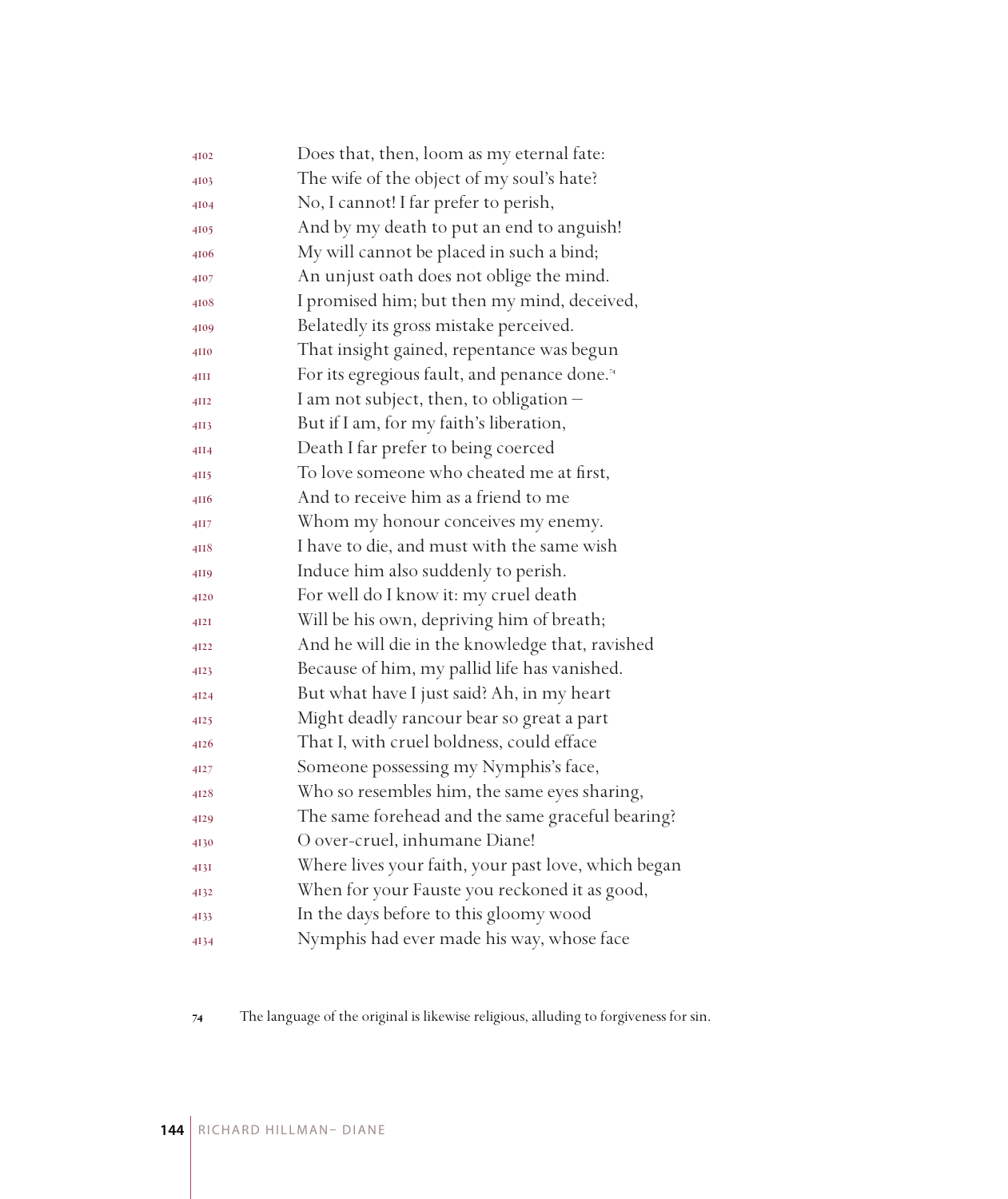| 4135 | Changed your faith, of your feelings left no trace? |
|------|-----------------------------------------------------|
| 4136 | O wretched Fauste! O you can see how poor           |
| 4137 | Your payment is for your true faith and sure,       |
| 4138 | For your passion, for your love's steadfastness,    |
| 4139 | In spite of my desire's fickleness,                 |
| 4140 | Since I spurned your love, as well as my duty,      |
| 4I4I | In adoration of Nymphis's beauty!                   |
| 4142 | But now I wish with my heart to accord              |
| 4143 | Your love and manly constancy reward:               |
| 4144 | I will love you, from Nymphis turn away.            |
| 4145 | Ah, what a thought, Diane! What's that you say?     |
| 4146 | Leave Nymphis and succumb to love's fierce fever    |
| 4147 | For Fauste, no less than your cruel deceiver?       |
| 4148 | That's something, alas, that can never be!          |
| 4149 | Sooner shall death freeze my vitality!              |
| 4150 | But why not? What of my own crafty part             |
| 4I5I | When suddenly from Fauste I took my heart           |
| 4152 | And gave it to Nymphis, for which offence           |
| 4153 | As vengeance he maintains my pain intense?          |
| 4154 | Well, in the end, what says that I cannot           |
| 4155 | Let Nymphis go, who loves me not a jot,             |
| 4156 | And seek out Fauste to be again my lover,           |
| 4157 | My second self of time past re-discover?            |
| 4158 | I surely can, with this addition now:               |
| 4159 | Is it not he who holds my marriage vow?             |
| 4160 | He has received from me the sacred pledge           |
| 4I6I | To love no other man, take none in marriage         |
| 4162 | But him - and him, for his long persevering,        |
| 4163 | I find alone deserving and endearing.               |
| 4164 | I do not wish, then, that, for want of cure         |
| 4165 | For passion, present death he should endure,        |
| 4166 | Or, since I seek no more to see him wronged,        |
| 4167 | His life in languishing should be prolonged.        |
| 4168 | Now then let's go, Arbuste, and when we find him,   |
| 4169 | With sweetness from his longing pain unbind him.    |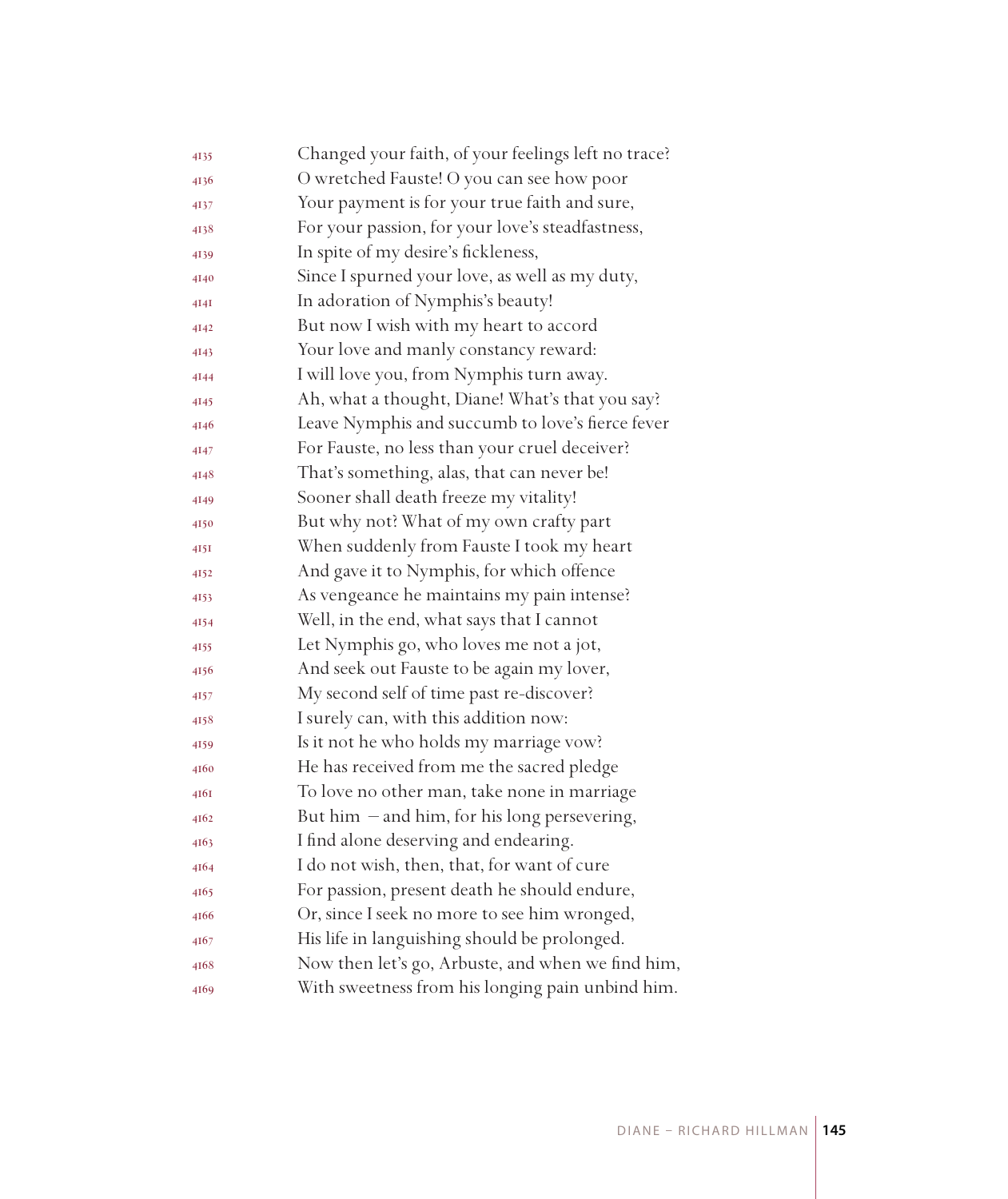#### ARBUSTE

| 4170                  | Let's go, Diane, O fortune's happy turn!                                       |
|-----------------------|--------------------------------------------------------------------------------|
| $4I$ <sup>7</sup> $I$ | O happy Fauste! I feel for you return                                          |
| 4172                  | Of hope, the promise of leaving behind                                         |
| 4173                  | Your pain, and of enabling you to find                                         |
| 4174                  | What faithful lovers earn: true happiness                                      |
| 4175                  | With their fair ladies, ending their distress.                                 |
| 4176                  | Let's go, Diane, and blessings on this day                                     |
| 4177                  | That sends the happy fruits of love your way,                                  |
| 4178                  | And will ensure your shepherd life's extended,                                 |
| 4179                  | Which suffering love's pangs had nearly ended!                                 |
| 4180                  | Come on, then! May the kind gods show their might                              |
| 4181                  | By bringing Fauste in safety to our sight.<br><i>Exeunt Diane and Arbuste.</i> |
|                       |                                                                                |

## [Scene IV]

[*Enter Elymant and Julie, Nymphis and Hector (concealed?).*]

#### ELYMANT

| 4182 | Where runs, as always free and pretty,         |
|------|------------------------------------------------|
| 4183 | In these desert places, the divine Julie?      |
| 4184 | Still straying alone? Why is it you spurn      |
| 4185 | The praise that your fair virtues justly earn? |
| 4186 | Too long you have been trifling with your mind |
| 4187 | And worn your beauty out, left far behind;     |
| 4188 | You need to find a husband, tried and true,    |
| 4189 | Who can remove all restless care from you.     |
|      |                                                |

## JULIE

| 4190 | O holy aged man, one must give credence     |
|------|---------------------------------------------|
| 4191 | To those made wise by their experience      |
| 4192 | And learning, as I know is true of you      |
| 4193 | From seeing all the good works that you do. |
| 4194 | But I can never satisfy your will           |
| 4195 | Nor your advice in deeds of mine fulfil,    |
| 4196 | For I'd find no pleasure in being slave     |
|      |                                             |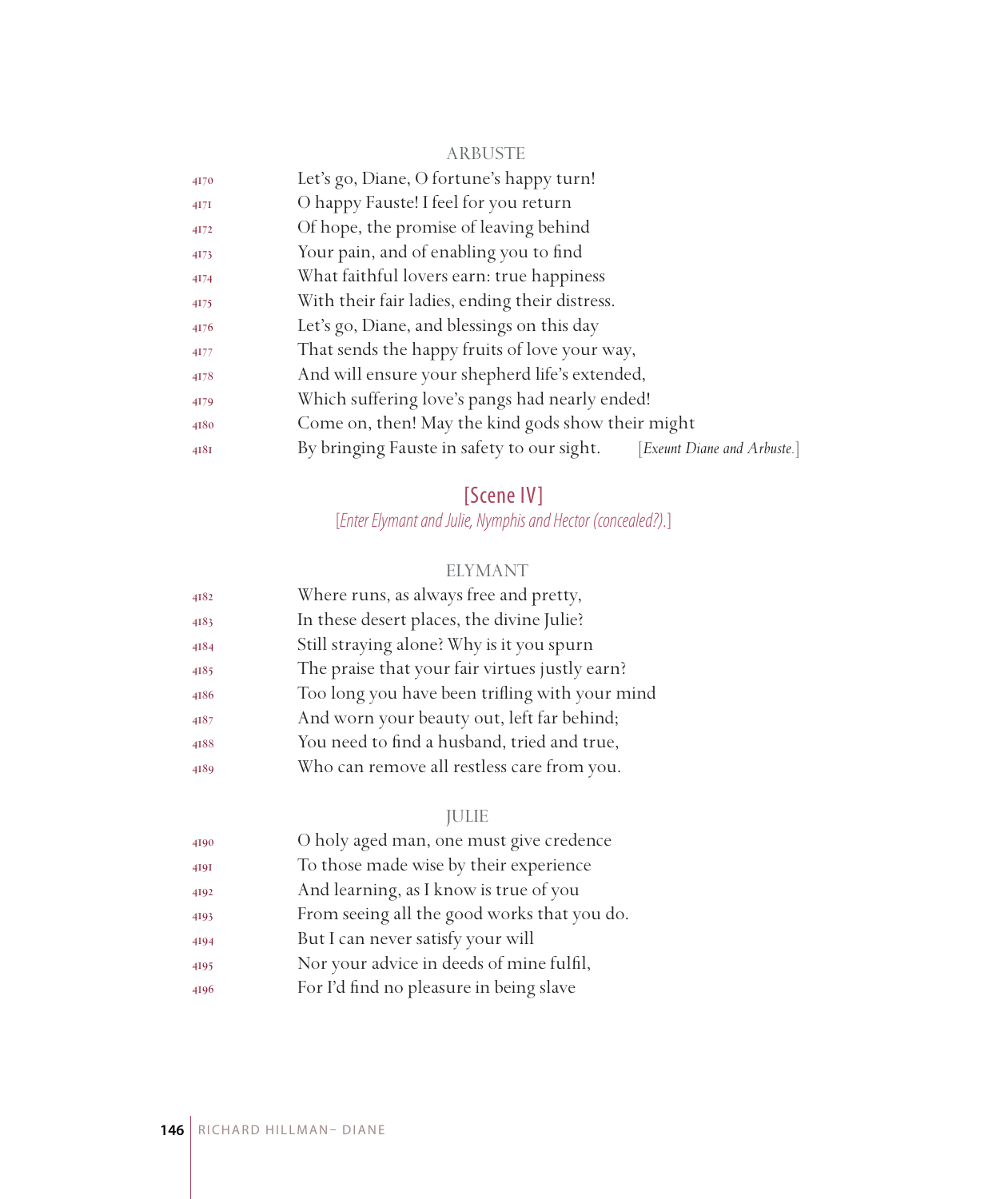To any law but having what I crave.

#### ELYMANT

| 4198 | What's that you say? Poor girl, do you suppose   |
|------|--------------------------------------------------|
| 4199 | That marriage would the least constraint impose  |
| 4200 | Upon your will? Now, don't you, in your view,    |
| 4201 | Possess sufficient honour, beauty, virtue,       |
| 4202 | Strength to command – provided you are prudent – |
| 4203 | A husband who will render you content?           |
| 4204 | The laws of Hymen do not bind and force;         |
| 4205 | They rather cause sweet gentleness to course,    |
| 4206 | And peace, throughout our softest inmost core    |
| 4207 | And, holy, lend us glory evermore.               |

#### JULIE

| 4208 | There is not any law, however mild,            |
|------|------------------------------------------------|
| 4209 | That wholly without rigour may be styled;      |
| 4210 | For every law entails some obligation,         |
| 42II | And one obliged will long for liberation.      |
| 4212 | But as the matter stands, what can restrain me |
| 4213 | Other than my volition? What can chain me      |
| 4214 | To someone else's wishes, since no higher      |
| 4215 | Power governs my youth than my desire?         |

#### ELYMANT

| 4216        | But do you think that you can spend your years,        |
|-------------|--------------------------------------------------------|
| 4217        | When your chaste springtime all in green appears,      |
| 4218        | And not have Hymen's force touch you at length,        |
| 4219        | Since everyone alive must feel his strength?           |
| 4220        | The great gods surely by their laws compel             |
| <b>422I</b> | All those who in these lower regions dwell             |
| 4222        | To give life, with being <sup>3</sup> and nourishment, |
| 4223        | To children, out of fear that nature, spent,           |

"[B]eing" seems the most accessible modern equivalent of the original's Aristotelian "essence".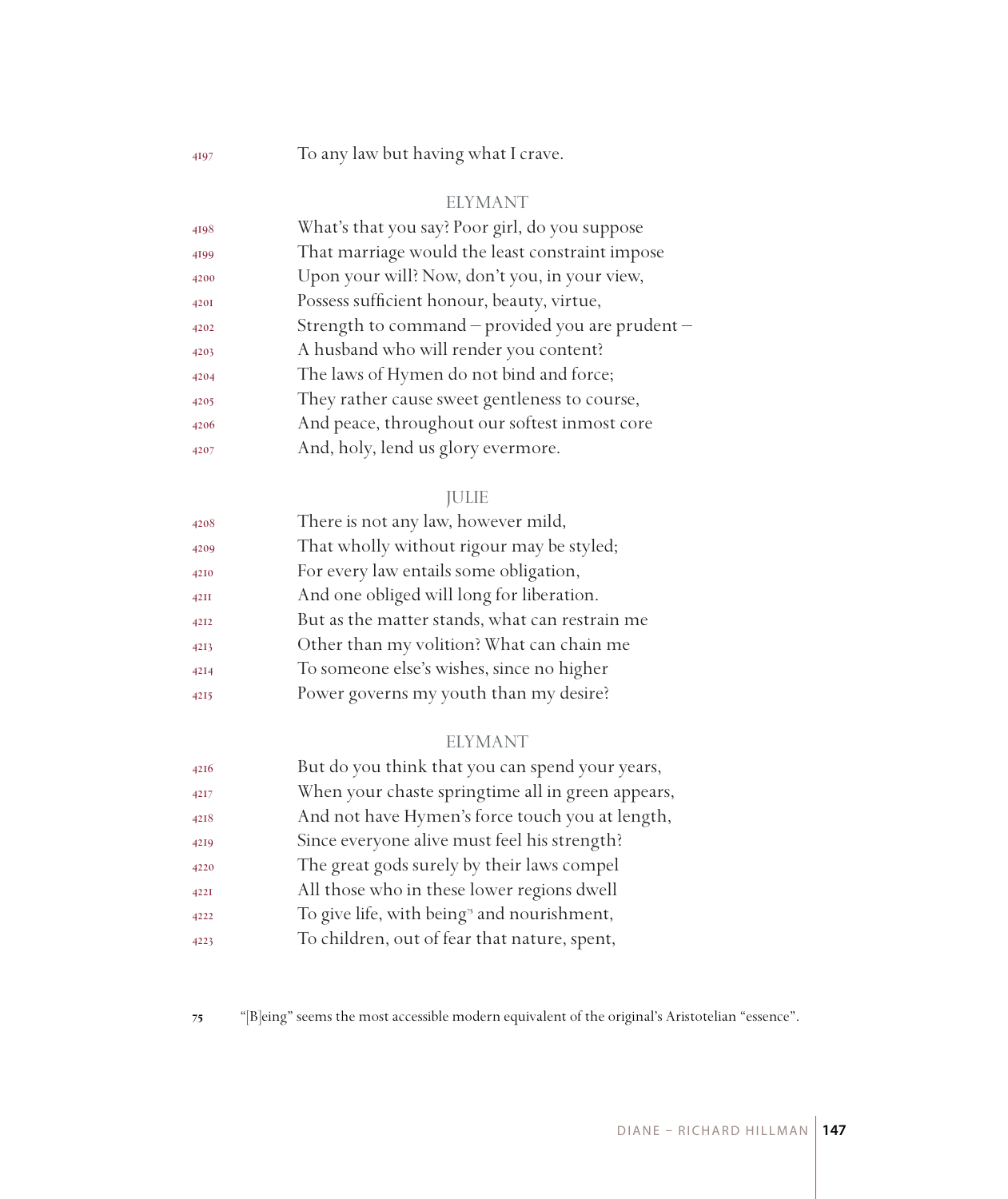| 4224 | Should fail, this world succumb without supplying, |
|------|----------------------------------------------------|
| 4225 | Which, but for Hymen, would be close to dying.     |
| 4226 | It is a law which cannot fail to bind              |
| 4227 | Us to the potent gods as humankind.                |

## JULIE

| 4228 | The gods grant our desire liberty;            |
|------|-----------------------------------------------|
| 4229 | No one to quit his pleasure need agree,       |
| 4230 | His will renounce, in bondage to keep well    |
| 4231 | The laws of Hymen, who cannot compel.         |
| 4232 | The bonds of marriage, Hymen's power, strong  |
| 4233 | Though they may be, to our free choice belong |
| 4234 | And cannot dictate how desire thrives,        |
| 4235 | Hamper our hearts, or obligate our lives.     |

## ELYMANT

| 4236 | The great good, though, the profit and content |
|------|------------------------------------------------|
| 4237 | Which by that bond our lives are daily lent,   |
| 4238 | The praise and honour due its sacred state,    |
| 4239 | Acceptance and respect may motivate.           |

## JULIE

| 4240 | And what great good can Hymen ever furnish, |
|------|---------------------------------------------|
| 424I | What holy honour, that could make one wish  |
| 4242 | To see, for him, one's freedom in a grave   |
| 4243 | And to be made a husband's lowly slave?     |
|      |                                             |

## ELYMANT

| 4244 | Years full of happiness can Hymen bring,   |
|------|--------------------------------------------|
| 4245 | Soft and satisfying, giving you offspring  |
| 4246 | Who will sustain you in your latter days,  |
| 4247 | Whom heaven will adorn with wisdom's ways, |
| 4248 | Who will revive you, from the unjust fate  |
| 4249 | Of time's devouring, to immortal state;    |
| 4250 | And everlasting they will make your fame,  |
| 425I | Vibrant your memory, sacred your name.     |
|      |                                            |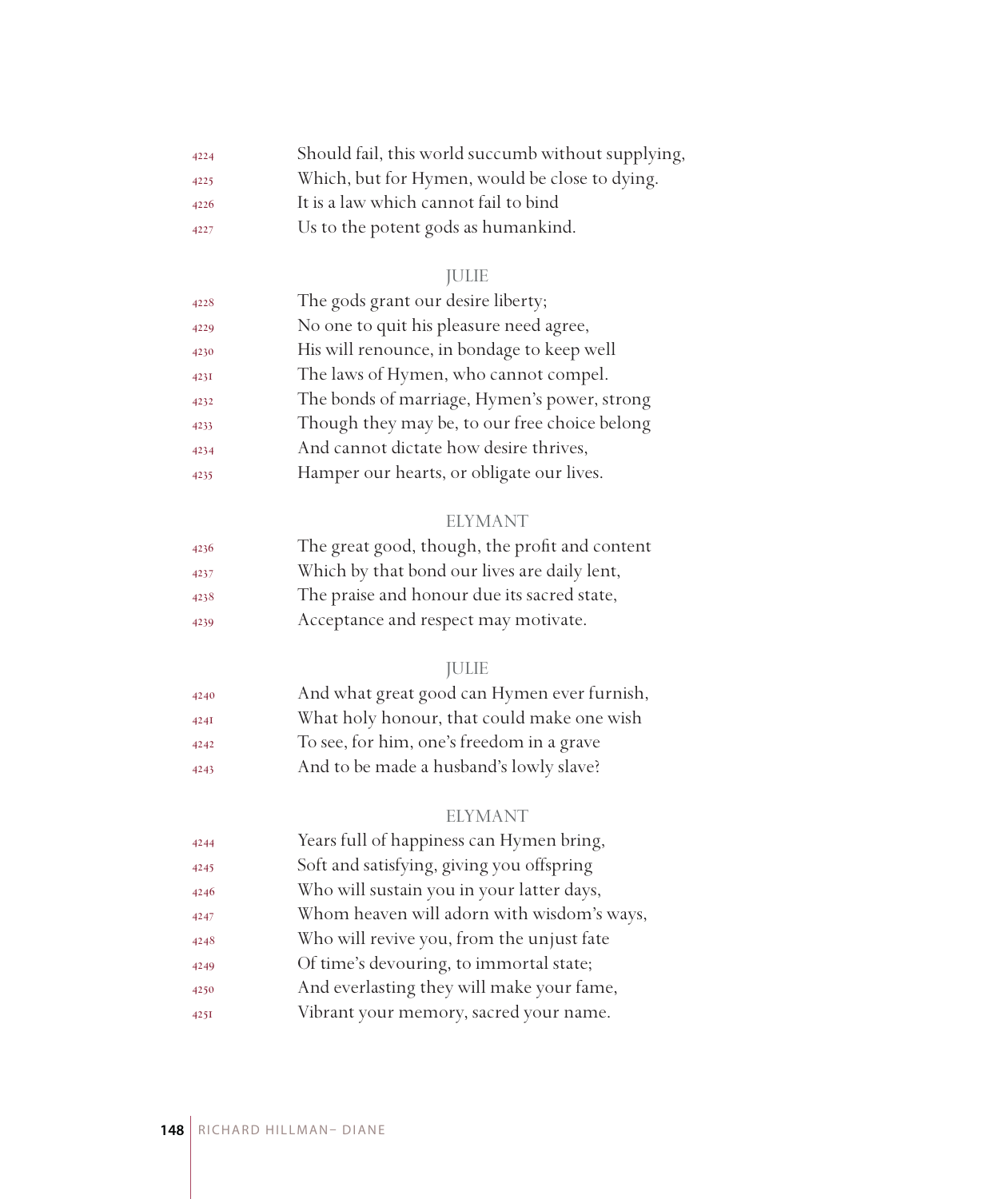| 4252 | All the universe to your race will cleave                 |
|------|-----------------------------------------------------------|
| 4253 | Because behind you heroes you will leave                  |
| 4254 | Whom it will hold in holy reverence,                      |
| 4255 | So prompt in time of need for its defence.                |
| 4256 | Your name by them will see itself maintained,             |
| 4257 | By your ancestors' fault no longer stained; <sup>56</sup> |
| 4258 | Your house, thus sure eternity to find,                   |
| 4259 | Shall never to the dark tomb be consigned.                |
| 4260 | I see there will spring forth from you a race             |
| 426I | To set the universe's law in place,                       |
| 4262 | A hundred handsome sons, with virile daring -             |
| 4263 | Their names with the gods in reverence sharing $-$        |
| 4264 | Courageous, intrepid, whose deeds diverse                 |
| 4265 | Shall gild with honour this vast universe,                |
| 4266 | Which untold blessings on her shall bestow                |
| 4267 | Who bore such children in this world below.               |
| 4268 | This plan the gods determined to fulfil:                  |
| 4269 | Will you use force against their sacred will?             |
| 4270 | Wedlock's sacred bond, which your wish outweighs,         |
| 427I | Must guide your years and bless your latter days.         |

#### JULIE

| 4272 | Since those benefits whose praises you sing,         |
|------|------------------------------------------------------|
| 4273 | Those honours as well, are Hymen's offspring,        |
| 4274 | And since the great gods would have me a wife,       |
| 4275 | By Hyman's dictates to live out my life,             |
| 4276 | And since you wish it, I will not refuse:            |
| 4277 | But what husband here would you have me choose?      |
|      | ELYMANT [revealing Nymphis and Hector]               |
| 4278 | You see these two $-$ one who shows forth the daring |
| 4279 | Of cruel Mars, with warlike face and bearing,        |

The other with a shepherd's clothes and name,

 Original sin is evoked in the pagan context for the sake, it seems, of suggesting the miracle of purging it; cf. Shakespeare, *The Winter's Tale,* ed. cit.*,* I.ii.74-75: "the imposition clear'd / Hereditary ours".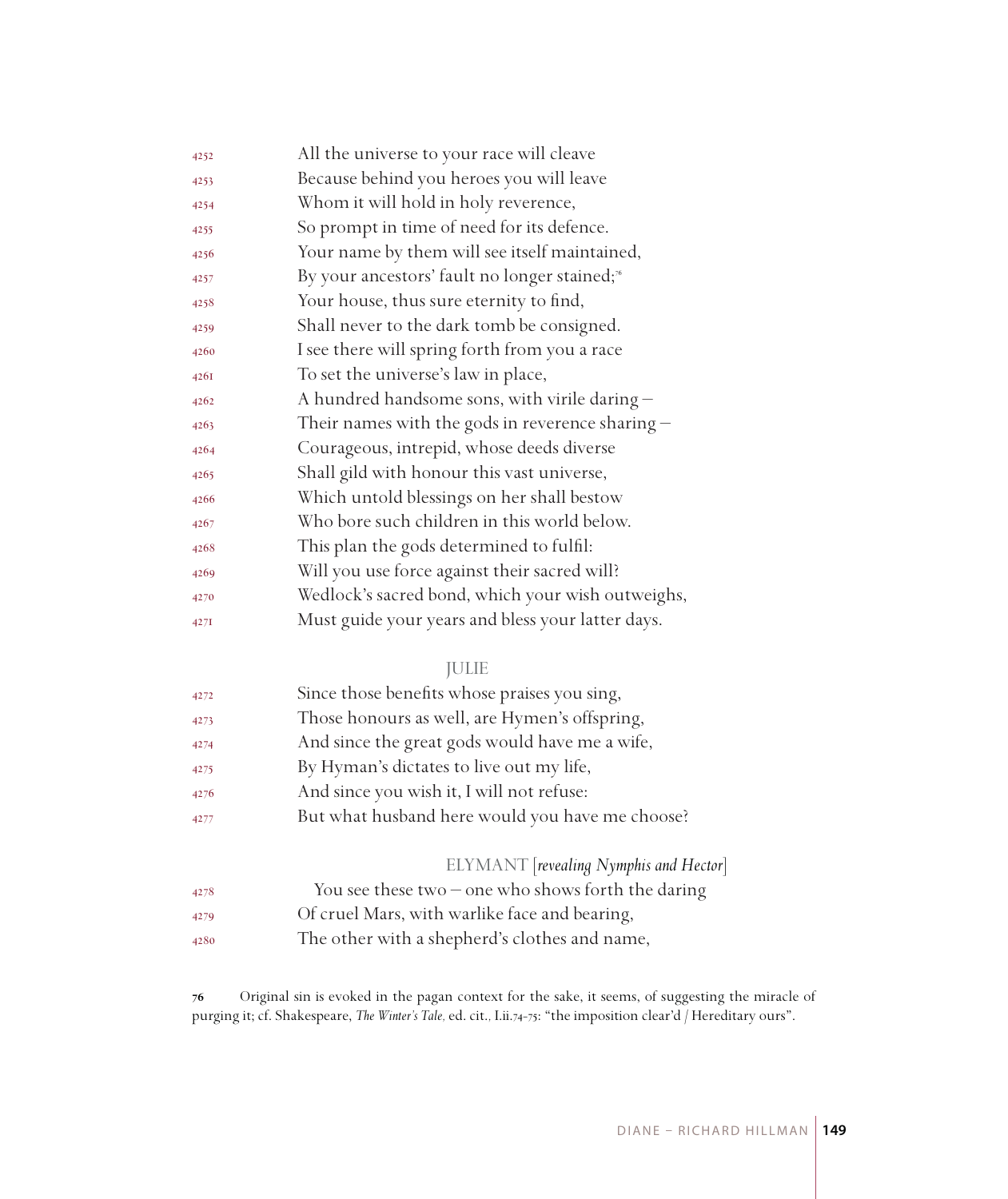| 428I | But no less worthy is he, all the same:               |
|------|-------------------------------------------------------|
| 4282 | Both valiant, scions of a single sire;                |
| 4283 | Both caught in the flames of your love's fierce fire; |
| 4284 | Both burning to see your beauty is served             |
| 4285 | With those holy honours it has deserved;              |
| 4286 | Both of them sons of a prince to be feared,           |
| 4287 | Whose virtue makes him in heaven revered;             |
| 4288 | One called Hector, the other Nymphis named,           |
| 4289 | Whom your fair eyes to servitude have tamed.          |
| 4290 | As your husband forever, of the two,                  |
| 429I | Choose him who is now more pleasing to you.           |
|      | <b>HECTOR</b>                                         |
| 4292 | Freely, beauty divine, give us your voice,            |
| 4293 | With neither of us to constrain your choice.          |
|      | <b>NYMPHIS</b>                                        |
| 4294 | Now make your choice, Julie, most perfect one;        |
| 4295 | Once and forever let your will be done.               |
|      | <b>JULIE</b>                                          |
| 4296 | Because the choice between you falls to me,           |
| 4297 | And won't make one the other's enemy,                 |
| 4298 | I take Nymphis, whose sacred loyalty                  |
| 4299 | I honour, and his constant love for me:               |
| 4300 | Who always loved with consummate affection,           |
| 4301 | And of whose passion I had made election              |
| 4302 | In my soul, and in the back of my mind                |
| 4303 | To marry him some day was I inclined,                 |
| 4304 | Though honour always stepped in to prevent            |
| 4305 | Too warm a welcome to his chaste intent.              |
| 4306 | But since it is appointed as my lot                   |
| 4307 | To yield to Hymen's law - as who cannot? -            |
| 4308 | And heaven, which over us all holds sway,             |
| 4309 | Wills that I have a husband to obey,                  |
| 4310 | Nymphis I choose, of known fidelity,                  |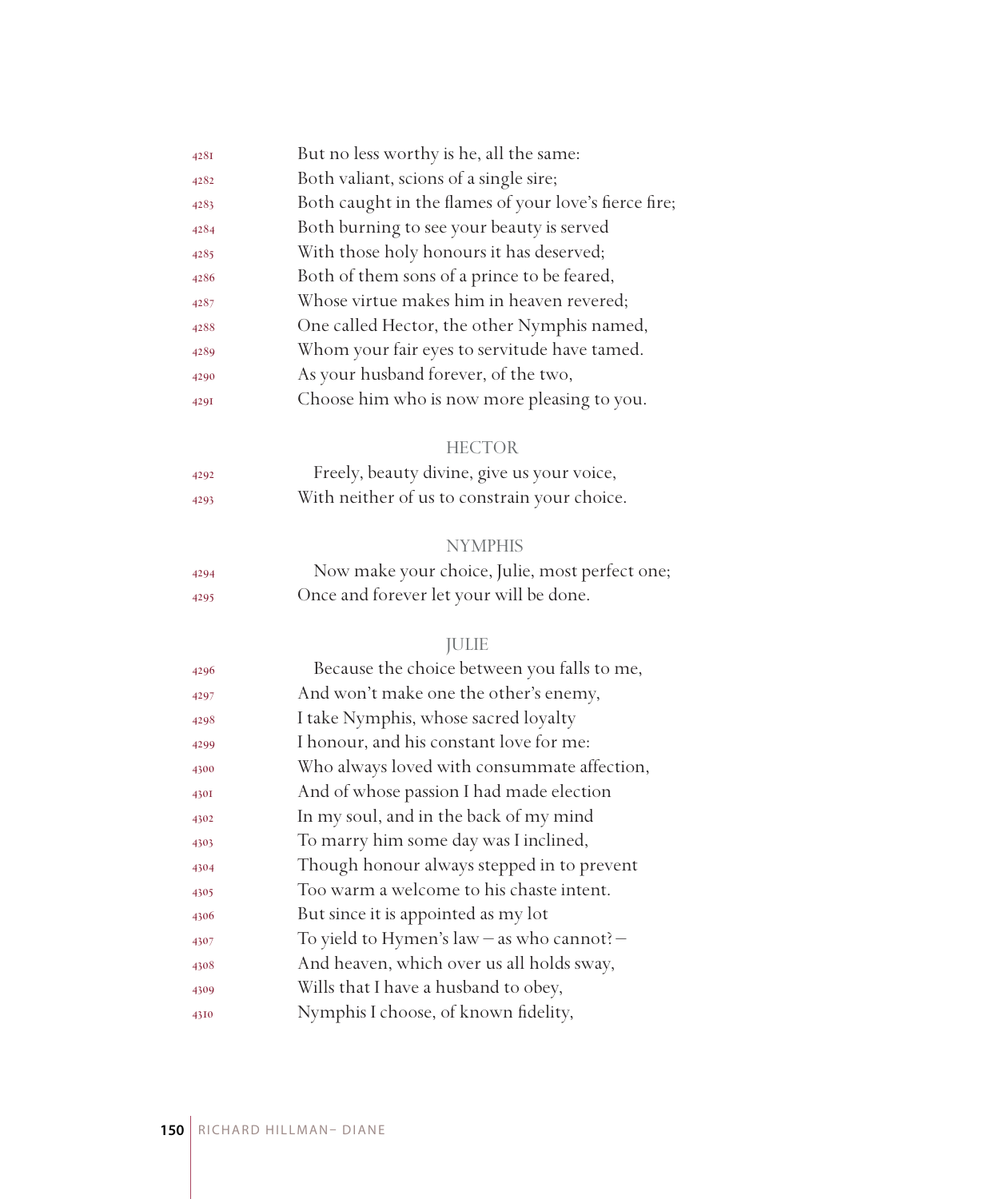| 43II | And wish to make my spouse in chastity,        |
|------|------------------------------------------------|
| 4312 | Believing his true love will richly grow,      |
| 4313 | And that his faith no change at all will show. |

#### HECTOR

| 4314 | Your choice, O Julie, could not be more sound: |
|------|------------------------------------------------|
| 4315 | I give my consent and swear myself bound       |
| 4316 | To honour you as a dear sister claims,         |
| 4317 | Although your eye has left my heart in flames. |
| 4318 | So with more honour I will you endow           |
| 4319 | Than if I had your faithful marriage vow.      |

#### NYMPHIS

| 4320 | Honour a thousand-fold I give you, Julie,             |
|------|-------------------------------------------------------|
| 432I | And take you for my spouse immortally,                |
| 4322 | Since you are pleased and my true brother would -     |
| 4323 | As my sole saviour $-$ so decree my good,             |
| 4324 | Whom I would have been vastly pleased to see          |
| 4325 | Receive the gift you have bestowed on me.             |
| 4326 | But since the thought proceeds from your chaste mind, |
| 4327 | Which no coercive force could ever bind,              |
| 4328 | And it has firmly settled this affair,                |
| 4329 | Fully to do your will shall be my care.               |
|      |                                                       |

#### ELYMANT

| 4330 | So reason requires. But now to banish              |
|------|----------------------------------------------------|
| 433I | Remembrance of your love, sir knight, I wish       |
| 4332 | To have you drink this sweet and gentle potion,    |
| 4333 | To free you from your prison of emotion.           |
| 4334 | Here, then, drink it. Do you not feel heart-whole, |
| 4335 | Relieved of love, restored to health in soul,      |
| 4336 | Freed from the piercing darts which Julie cast     |
| 4337 | When her fair eye held your desires fast?          |
|      |                                                    |

#### HECTOR

So I feel, and offer you thanks for this.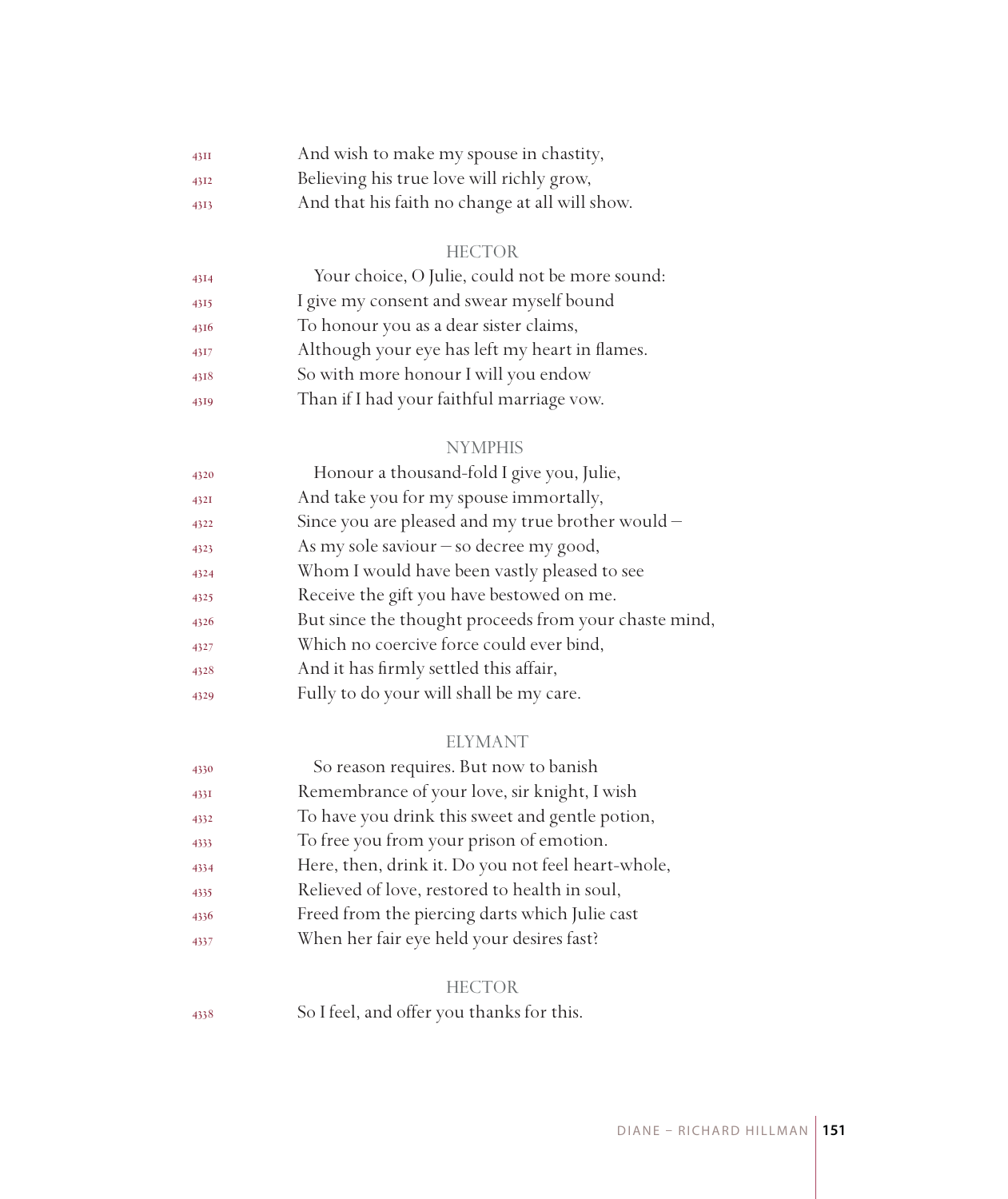#### ELYMANT

| 4339 | May your life be led forever in bliss,               |
|------|------------------------------------------------------|
| 4340 | O fair lovers! Live in chastity, live,               |
| 434I | And all the gods their blessings freely give!        |
| 4342 | May you two prove the founders of a race             |
| 4343 | That former heroes' glories will efface              |
| 4344 | To spread through all the universe renown,           |
| 4345 | Of Pallas worthy and her laurel crown.               |
| 4346 | Go see again your gentle native country,             |
| 4347 | And there complete your years contentedly. [Exeunt.] |
|      |                                                      |

## [Scene V]

[*Enter Fauste.*]

#### FAUSTE

| O blessed day, when I with joy shall see,             |
|-------------------------------------------------------|
| As your light fades, the end of misery!               |
| O sacred day, when my spirit shall fly                |
| Where your fair fire glows up in the sky!             |
| Fortunate day, when my crude love pursuits            |
| With my life's end will yield their barren fruits!    |
| O happy day, alone in all these years,                |
| Which will redeem my destiny from tears -             |
| Ah, I praise you and, with yow upon yow,              |
| I welcome you, seize you, wish for you now!           |
| Fauste, that poor wretch who used in woe to languish, |
| Dragging through his pitiful mournful anguish,        |
| For whom so many days have passed in grief,           |
| On this resplendent day shall find relief,            |
| Because this day his final end shall bring,           |
| The only cure for his long suffering.                 |
| "Happy" Fauste — unhappy, held by no stay —           |
| In spite of fate shall be happy today!"               |
|                                                       |

The play on "happy"/"unhappy" conveys that on "fauste"/"infauste".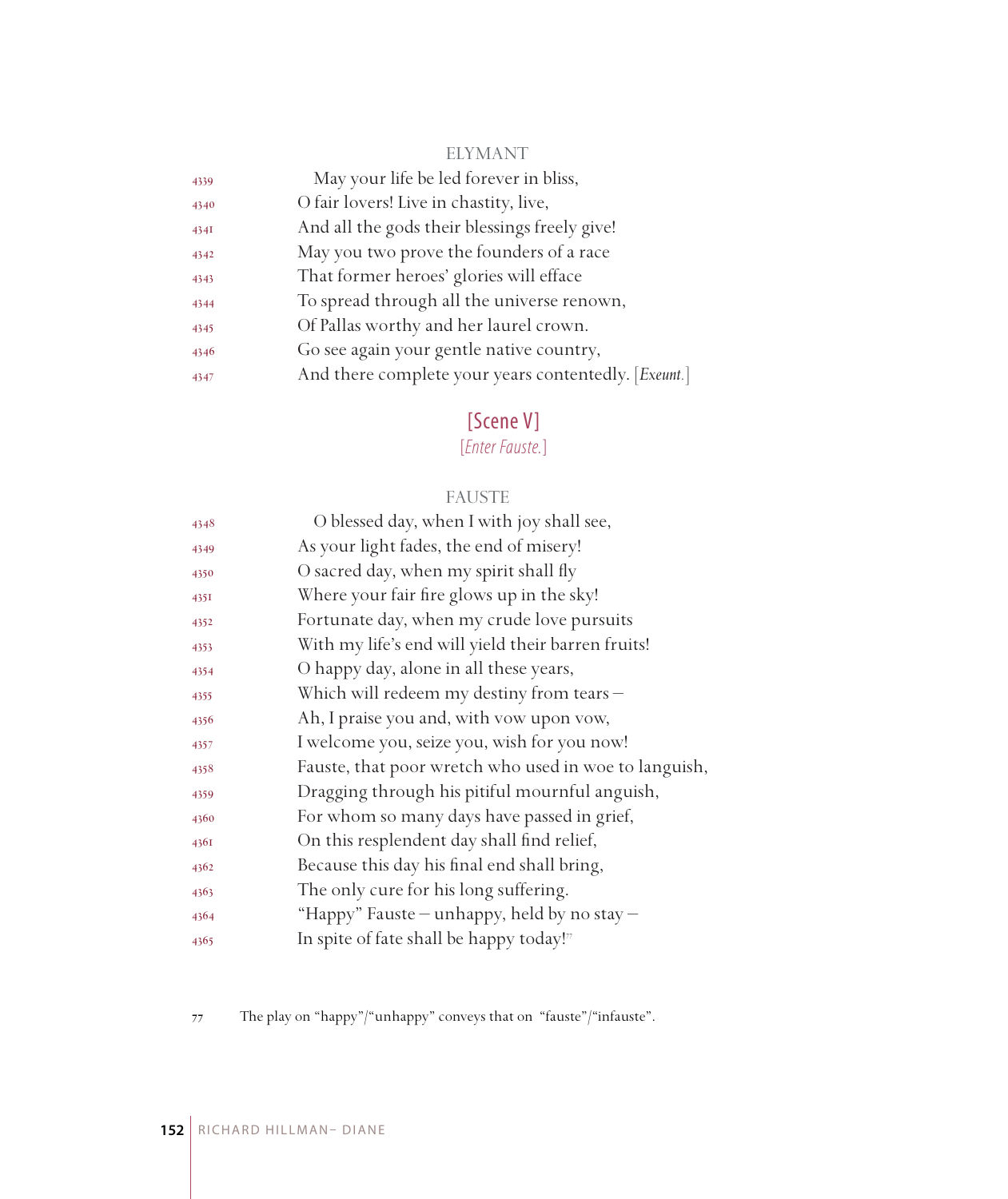| 4366 | This sacred day true happiness shall send,                 |
|------|------------------------------------------------------------|
| 4367 | His name it <sup>38</sup> shall engrave, inscribe, suspend |
| 4368 | Within all-hallowed Love's most sacred temple,             |
| 4369 | For having died because he loved so well.                  |
| 4370 | O holy death! How sweet it is to die,                      |
| 437I | When one finds only cruelty to lie                         |
| 4372 | In lengthy life, and frequent death-blows feels,           |
| 4373 | From which one never dies but never heals!                 |
| 4374 | As the Harbour of Grace <sup>79</sup> has sweeter lustre   |
| 4375 | For the mariner whom the tempest's bluster                 |
| 4376 | Threatens to bury deep beneath the seas,                   |
| 4377 | Than when he finds calm sky, disposed to please            |
| 4378 | His wishes, and he sails on without fear                   |
| 4379 | Of being consigned to an ocean bier -                      |
| 4380 | For danger we already half deplore                         |
| 4381 | Makes sweet the benefit we hoped not for $-$               |
| 4382 | Likewise is brutal death a precious gain                   |
| 4383 | For those who must endure immortal pain                    |
| 4384 | And who can hope to find no form of cure                   |
| 4385 | Unless a happy death they may procure.                     |
| 4386 | O gentle death, harbour of those in woe,                   |
| 4387 | When the gods no pity to them will show.                   |
| 4388 | O sacred death, when you finish our days,                  |
| 4389 | You finish our pains, our tearful sighs, always.           |
| 4390 | For mortals, then, does not death fill a need,             |
| 4391 | Since thus from misery they may be freed,                  |
| 4392 | When they are born for nothing but distress                |
| 4393 | And not allowed a taste of happiness?                      |
| 4394 | The patient begs to have the remedy                        |
| 4395 | To drive away his drawn-out malady,                        |
| 4396 | Whose violence, as it inflicts his torments,               |
| 4397 | Makes longing for such rescue more intense.                |

 Orig. "il" might equally refer to Fauste himself, but the rhetoric stresses the agency of the day. The metaphorical sense is clearly primary here, but Montreux may also be alluding to the full name of Le Havre, founded in 1517 by François I near a chapel dedicated to Notre-Dame-de-Grâce.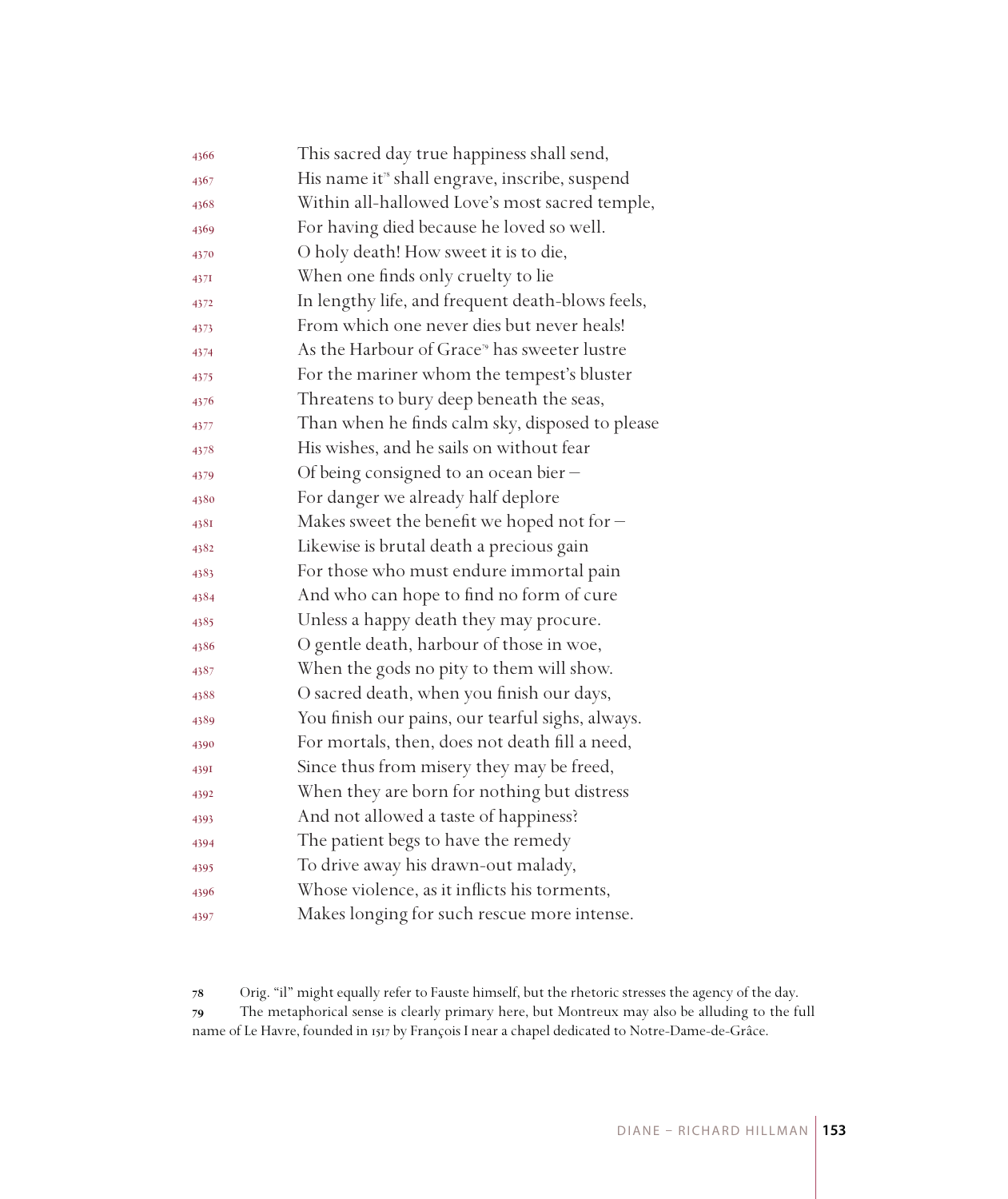| 4398 | Likewise, what hope can the wretched man cherish   |
|------|----------------------------------------------------|
| 4399 | But by a gratifying death to perish?               |
| 4400 | Because in life one never can obtain               |
| 440I | The slightest succour or surcease from pain,       |
| 4402 | Compared with the ills which accompany             |
| 4403 | Our poor existence here relentlessly,              |
| 4404 | Death we must value as a happiness,                |
| 4405 | Not, as we think, some strange unpleasantness.     |
| 4406 | O lovely death! To you I have recourse!            |
| 4407 | Alas, I embrace you with ardent force!             |
| 4408 | I summon you, call you, you I'll pursue,           |
| 4409 | Since I can last no longer without you!            |
| 4410 | Unhappy <sup>80</sup> my life, tainted by offence; |
| 44II | Happy my faithful death in recompense!             |
| 4412 | Fauste, who was all unhappy here on earth,         |
| 4413 | Shall know in heaven a happy re-birth.             |
| 4414 | Death will reach a rescuing hand to claim          |
| 4415 | That outcome suited to his happy name,             |
| 4416 | Which life unjustly snatched from him away,        |
| 44I7 | While his emotions here below held sway.           |
| 4418 | Happy in name and in fact must he be,              |
| 4419 | Since death from his afflictions sets him free.    |
| 4420 | But tumble down, then, from that rocky peak,       |
| 442I | O wretched Fauste, and make your way to seek       |
| 4422 | In fields of bliss the grace that beautifies       |
| 4423 | The soul of one who, over-faithful, dies!          |
| 4424 | High time! Ah, I've too often had to see           |
| 4425 | The forefront of a day that thwarted me,           |
| 4426 | That so deceived me, ruined all expectation,       |
| 4427 | Took pleasure in my endless tribulation.           |
| 4428 | So let us die, O Diane, fair-eyed one,             |
| 4429 | Whose hair long ago, so playfully wanton,          |
| 4430 | Bound fast in lasting bonds my conquered heart,    |

Again, "infauste".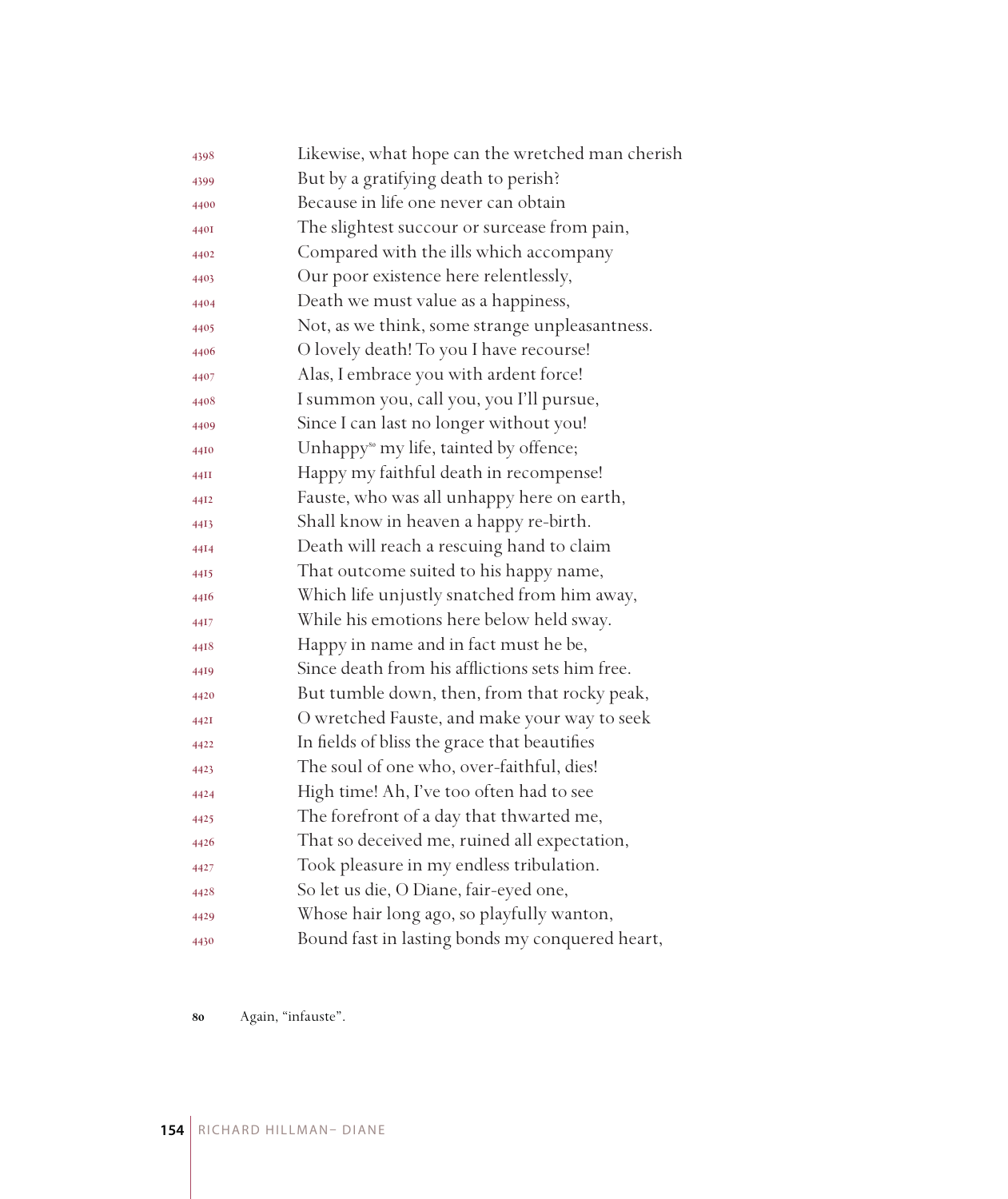| 443I | Left adoration as my only part,                   |
|------|---------------------------------------------------|
| 4432 | Fauste will come to importune you no longer;      |
| 4433 | No more will his face be of yours the wronger!    |
| 4434 | He will perish, because his happy dying           |
| 4435 | Is welcome to you, his life merely trying.        |
| 4436 | He will die avenging the injury,                  |
| 4437 | By his cruel death, that he did you wrongly.      |
| 4438 | He will perish, and so your wish fulfil,          |
| 4439 | Since he remains alive against your will.         |
| 4440 | He will die and render your heart content         |
| 444I | Which so on his cruel demise is bent.             |
| 4442 | Adieu, Diane! One sole regret offends             |
| 4443 | My sacred constancy as my life ends:              |
| 4444 | It is that, after my sweet fatal blow,            |
| 4445 | Without, without you I'll be seen below;          |
| 4446 | It is that I must, in losing the light,           |
| 4447 | Lose you also, who once were my delight.          |
| 4448 | I stretched out my days for one thing alone-      |
| 4449 | Only to bring happiness to your own.              |
| 4450 | Now those same days I lose, despite my truth,     |
| 4451 | Since you are hostile to them - and my youth.     |
| 4452 | Adieu, Diane! Adieu alluring beauty:              |
| 4453 | I cannot quarrel with your cruelty,               |
| 4454 | Since I have sought, beneath a borrowed guise,    |
| 4455 | To change your heart, and to deceive your eyes!   |
| 4456 | With joy I die, fulfilling your intent,           |
| 4457 | And find, in dying, nothing to lament,            |
| 4458 | Because my death is sealed by your decree,        |
| 4459 | And it consigns to death my destiny               |
| 4460 | Bitter and harsh. Come, then - to death let's go, |
| 4461 | And quickly run to Pluto's realm below!           |
|      |                                                   |

[*Enter Diane and Arbuste.*]

DIANE